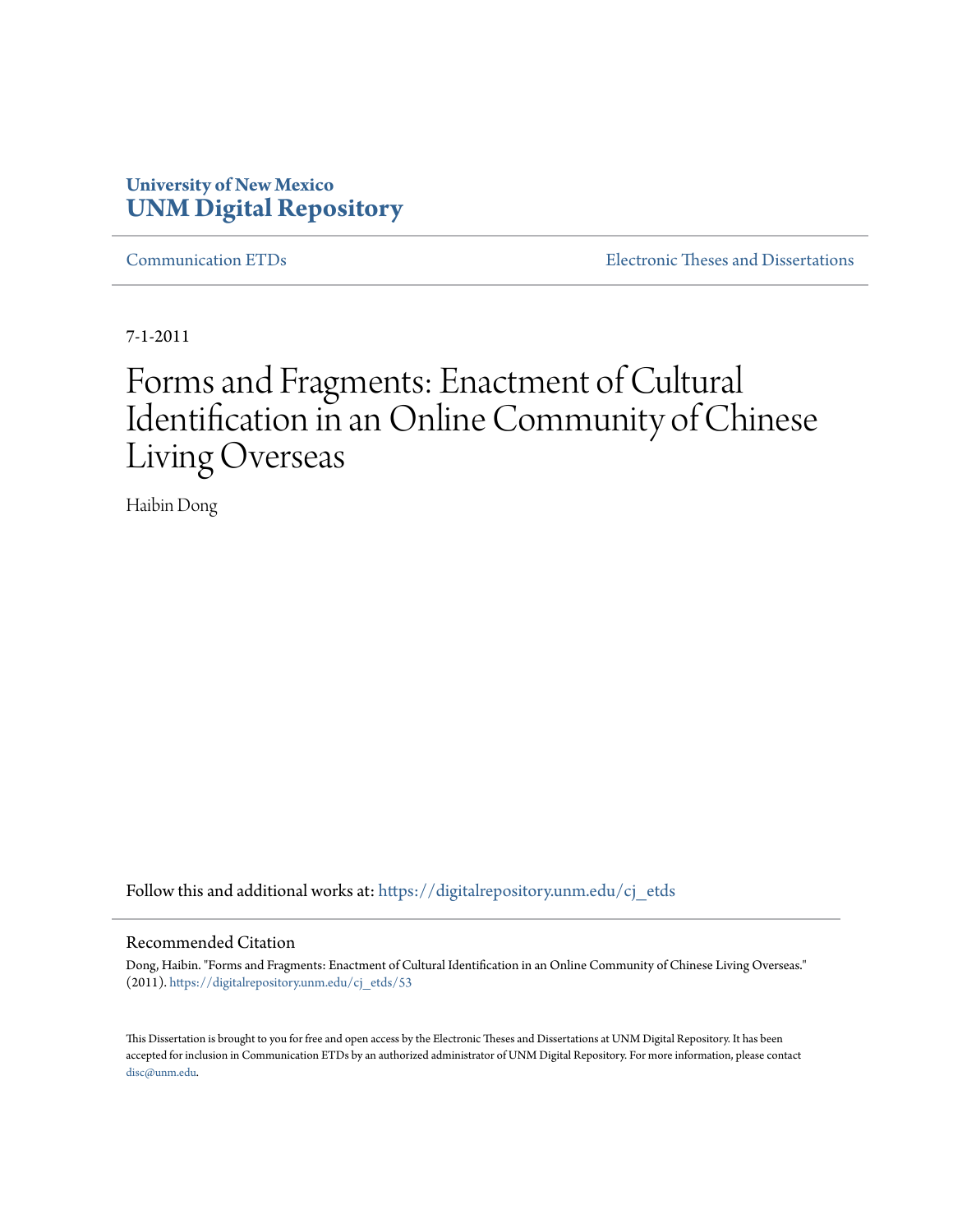**Haibin Dong**  *Candidate*

I

I

I

I

I

I

I

I

I

I

I

I

 **Communication & Journalism** *Department*

 This dissertation is approved, and it is acceptable in quality and form for publication:

*Approved by the Dissertation Committee:*

Dr. Ilia Rodriguez, Chairperson

Dr. John Condone

Dr. John Hood

Dr. Janet Cramer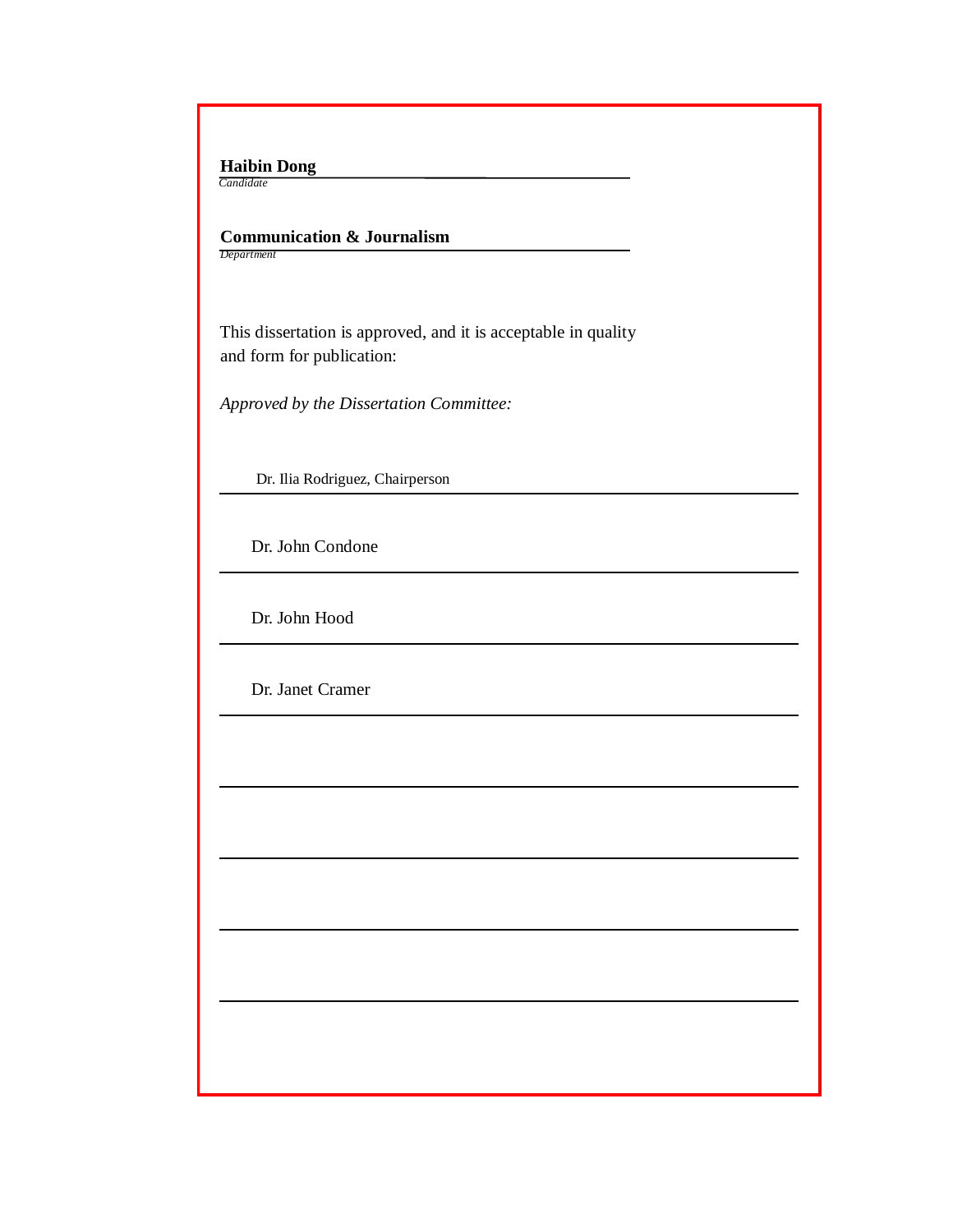## **FORMS AND FRAGMENTS: ENACTMENT OF CULTURAL IDENTIFICATION IN AN ONLINE COMMUNITY OF CHINESE LIVING OVERSEAS**

**By**

## **HAIBIN DONG**

B.A., English Literature, Northwest University, 1994 M.I.M., Business College, University of St. Thomas, 2004

#### DISSERTATION

Submitted in Partial Fulfillment of the Requirements for the Degree of

## **Doctor of Philosophy Communication**

The University of New Mexico Albuquerque, New Mexico

**July, 2011**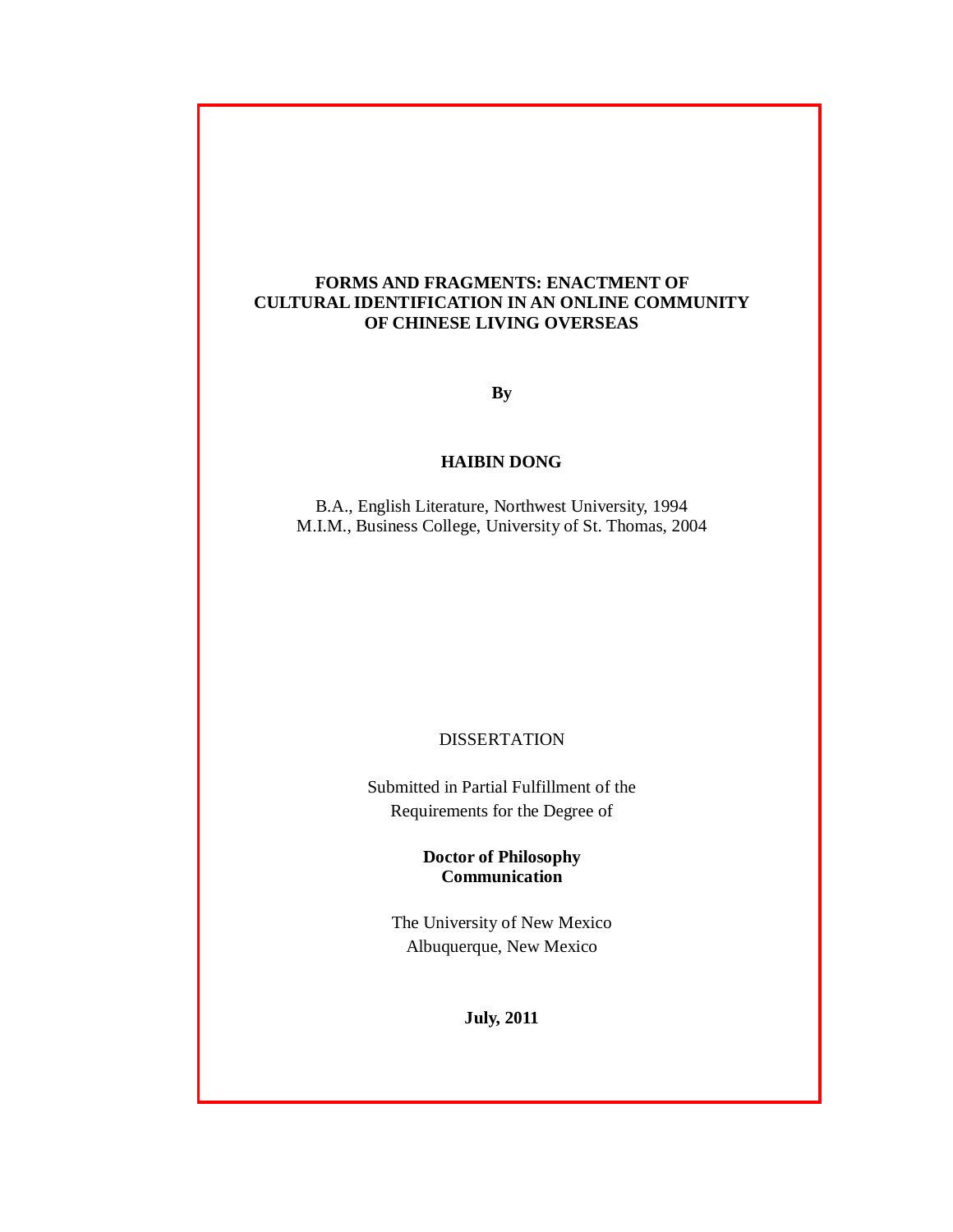## **DEDICATION**

I dedicate this work to my wife and our families (including our parents), who have been struggling together with me in fulfilling this endeavor, and all the COOCs who inspire me over the years…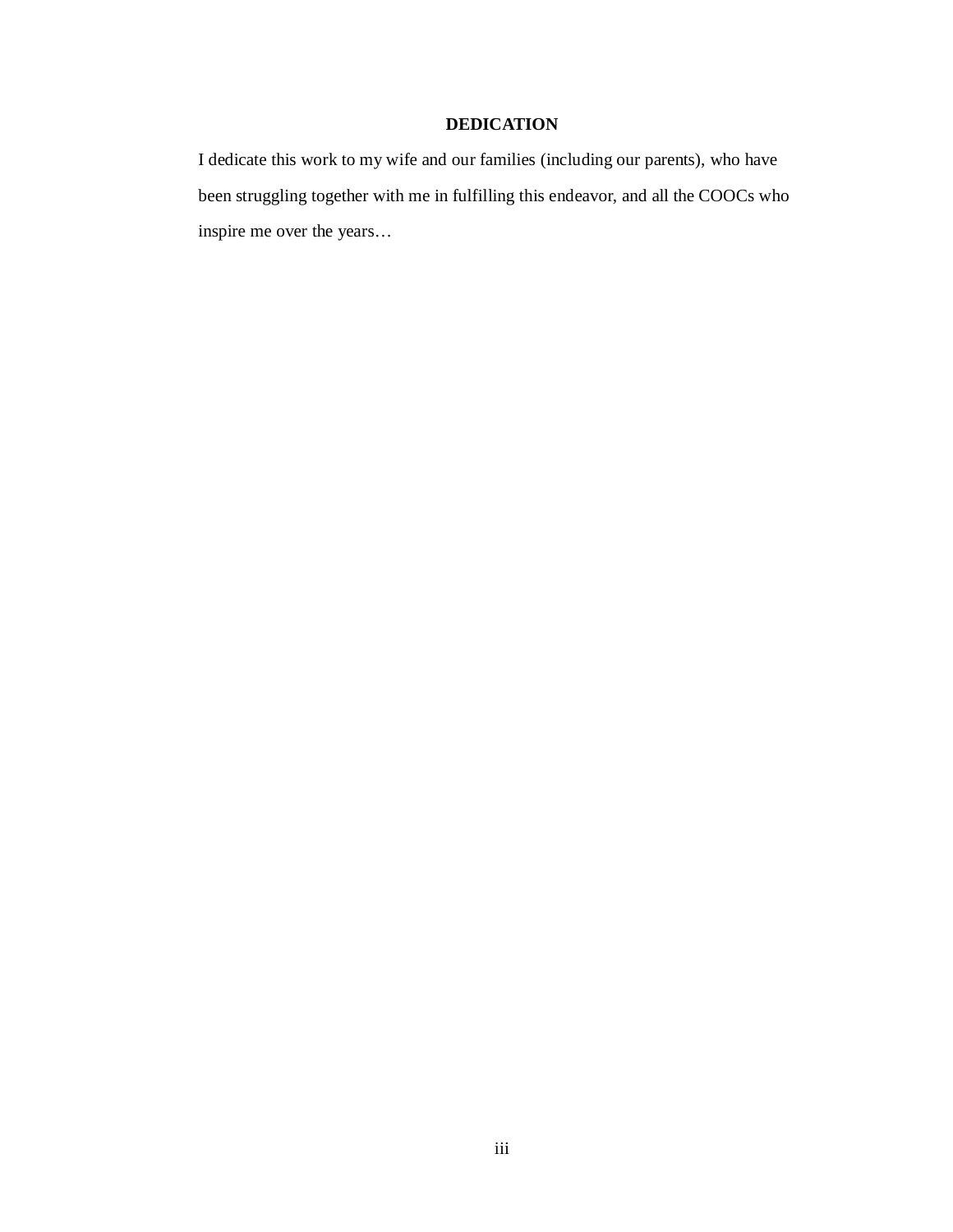#### **ACKNOWLEDGEMENT**

I have to express my wholehearted thankfulness to my dissertation adviser and committee chair, Dr. Ilia Rodríguez, who adopted me and salvaged me from the seemingly impossible academic quandary, for her immense understanding, uncompromising support, and dedicating scholarship of a true scholar. I took liberty writing this long sentence because I know, Ilia, you would not have to cut it short.

Along this line, Drs. and Professors John Condone, Jane Hood, and Janet Cramer, the solid legion of my committee, have been supporting this study and my own cultural survival in the States by their mega wisdoms and tycoon visions and ninja tolerance. Their contributions to this project are beyond the range of any reasonable payback.

I also appreciate all other individuals who provided me and my family basic livelihood over these ascetic years from the three American institutes of higher learning: University of St. Thomas, University of New Mexico, and Pennsylvania State University York campus. Of course, I had to work for them.

iv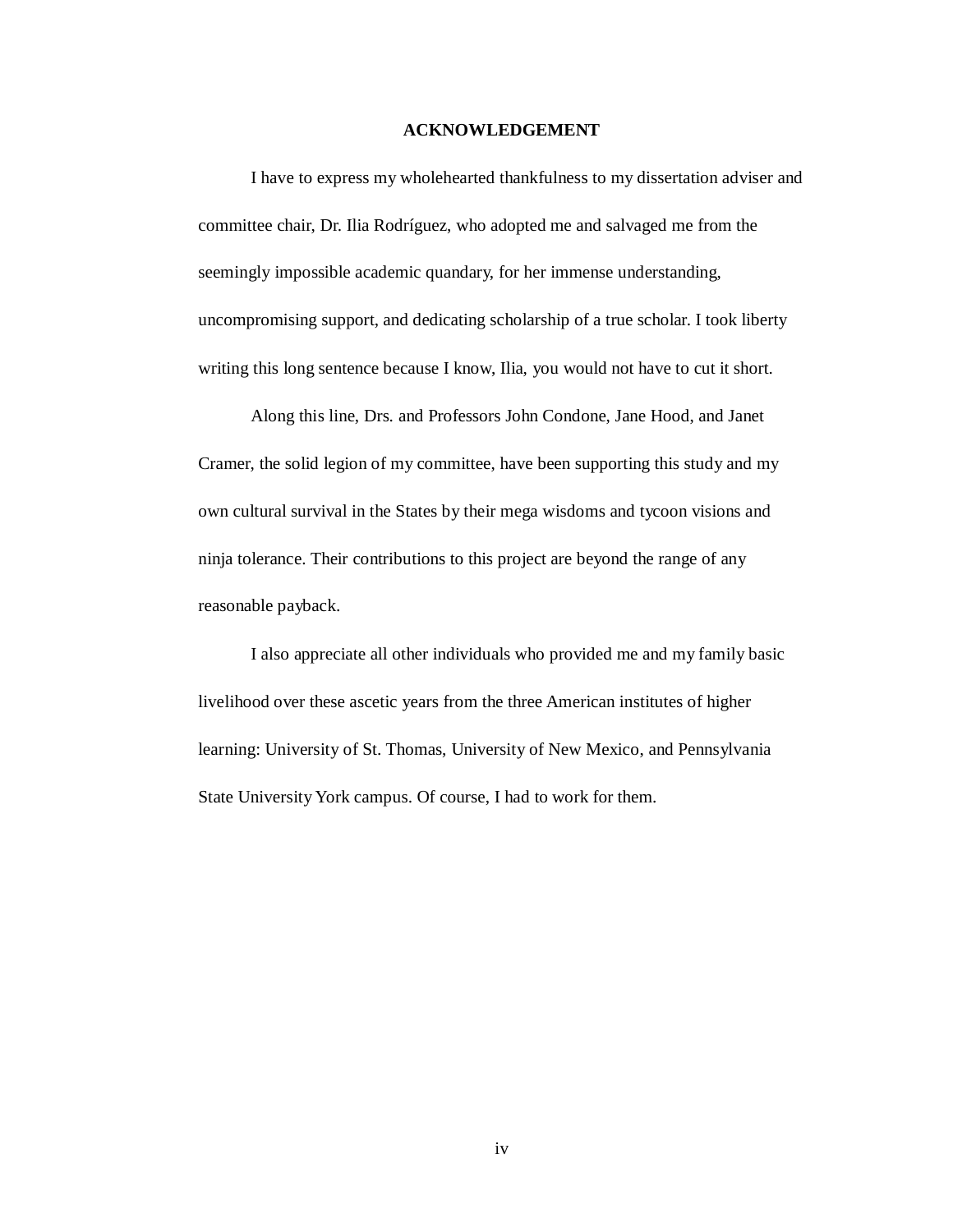## **FORMS AND FRAGMENTS: ENACTMENT OF CULTURAL IDENTIFICATION IN AN ONLINE COMMUNITY OF CHINESE LIVING OVERSEAS**

**By**

**HAIBIN DONG**

## ABSTRACT OF DISSERTATION

Submitted in Partial Fulfillment of the Requirements for the Degree of

> **Doctor of Philosophy Communication**

The University of New Mexico Albuquerque, New Mexico

**July, 2011**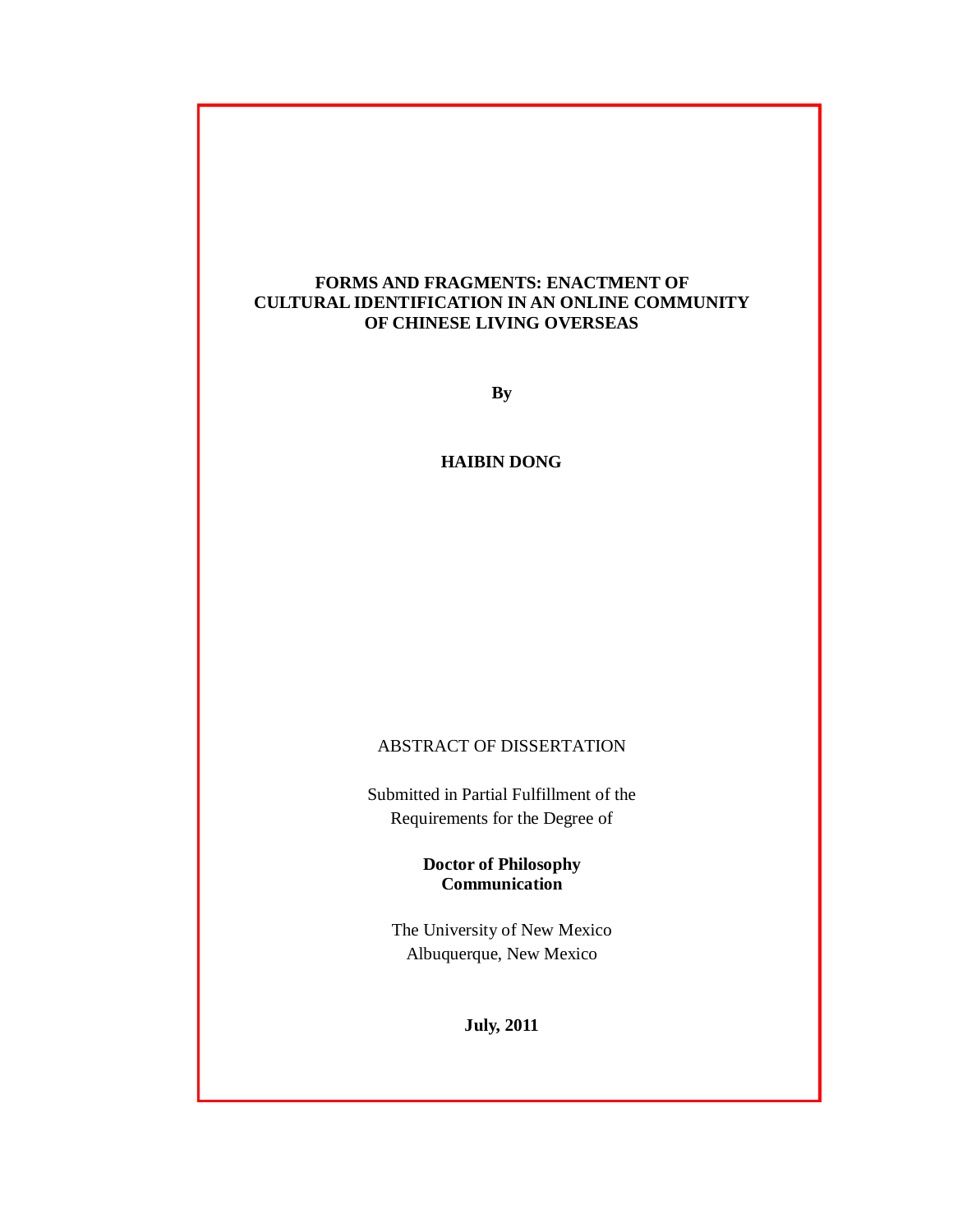## **FORMS AND FRAGMENTS: ENACTMENT OF CULTURAL IDENTIFICATION IN AN ONLINE COMMUNITY OF CHINESE LIVING OVERSEAS**

**By**

#### HAIBIN DONG

B.A., English, Northwest University, China, 1994

M.I.M., Business College, University of St. Thomas, MN, 2004

Ph.D., Communication & Journalism, University of New Mexico, 2011

## **ABSTRACT**

This research is an interpretive study of the dynamics of cultural identification as enacted by Chinese individuals living overseas who participate in a virtual online community known as Wenxuecity.com. The study draws on intercultural communication theories of identity proposed by Carbaugh, Collier, and Hecht, as well as on my own integrative framework for the analysis of cultural identity, to explore the self-other interaction in identity enactment, the multidimensionality of identity, and the centrality of communication in processes of identification. Through the application of a qualitative analysis of online discourse, I found three primary forms of cultural identification – perceptual, strategic, and positional cultural identification – that reveal how online commentators make sense of their individual and group identities. Through online discussion of a variety of topics – from China's history, East-West tensions, to academic power structures and racial hierarchies in host cultures or media stereotyping and global hegemonic relations – and using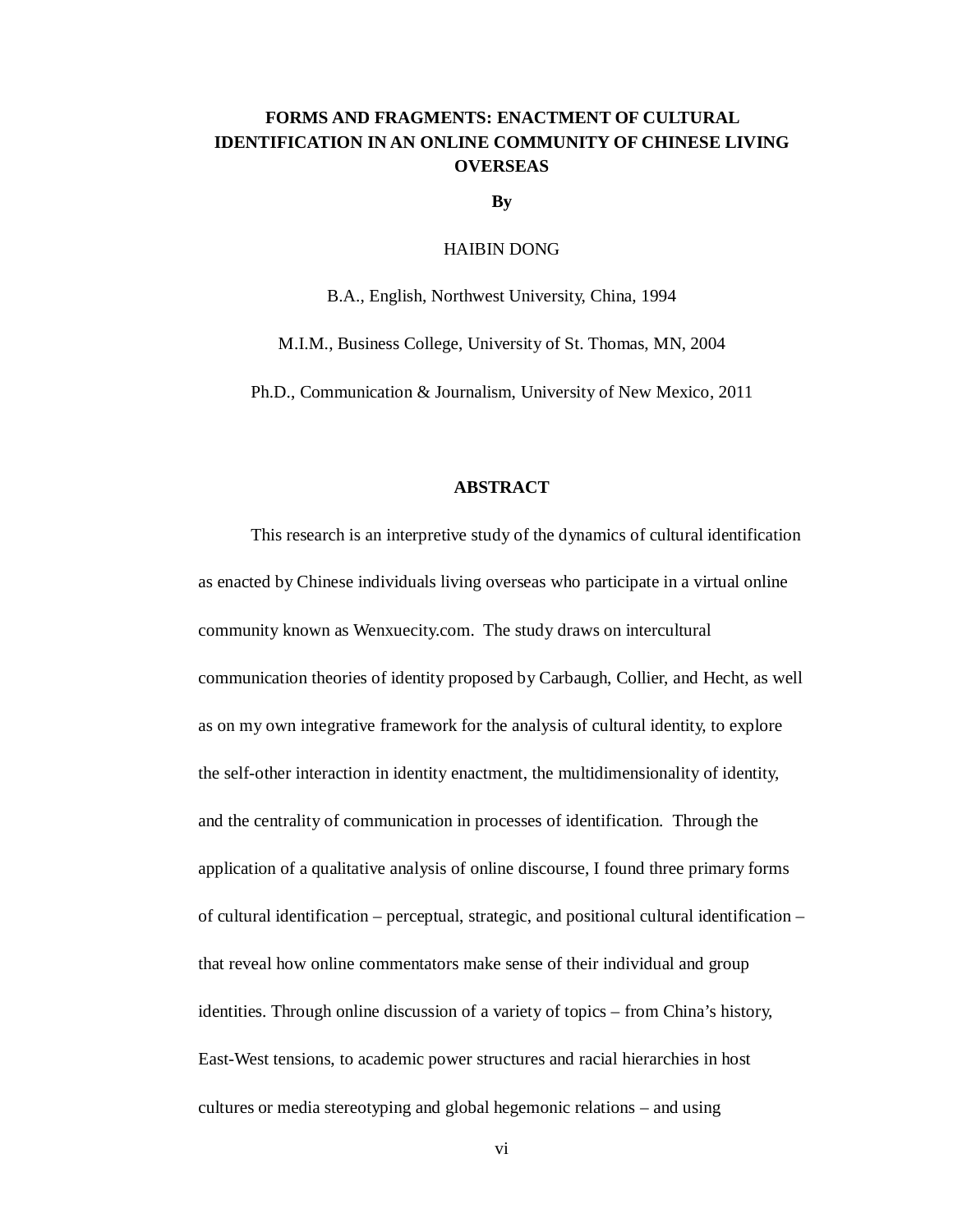communicative strategies like self-other comparison, advice, and ideological debate, commentators enact both a sense of group cohesiveness as well as their internal, conflictive heterogeneity. Their discourse allows for the exploration of how multiple dimensions of identity – individuality, sociality, materiality, and spirituality – intersect to shape the fragmentary character of cultural identification. In the particular case of the group under study, the dominant trends observed reveal that cultural identification is a process characterized by the enactment of a sense of marginalization in host societies, heightened individuality, strategic attachment to or distancing from Chinese cultural membership, and ideological divisions.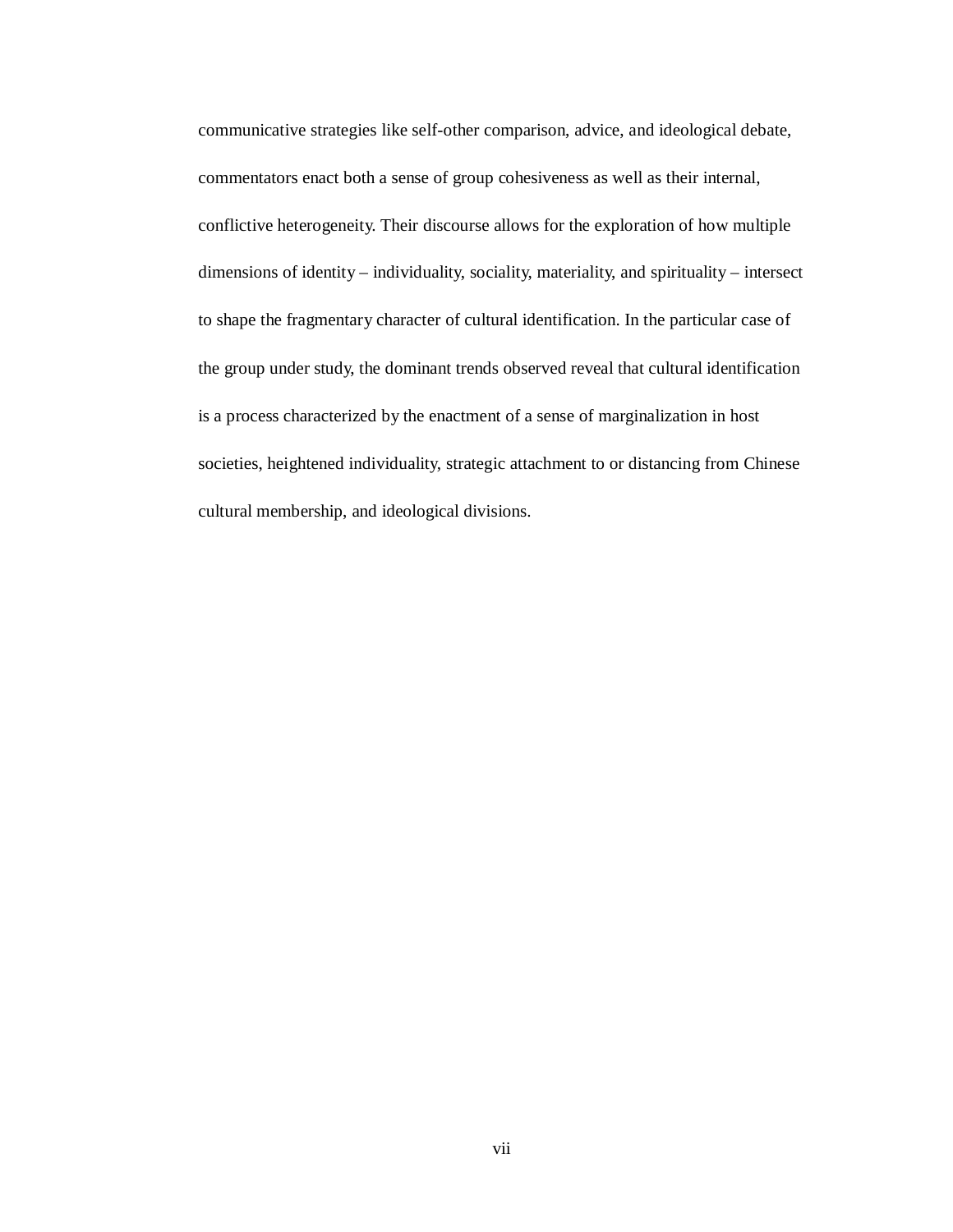## **TABLE OF CONTENTS**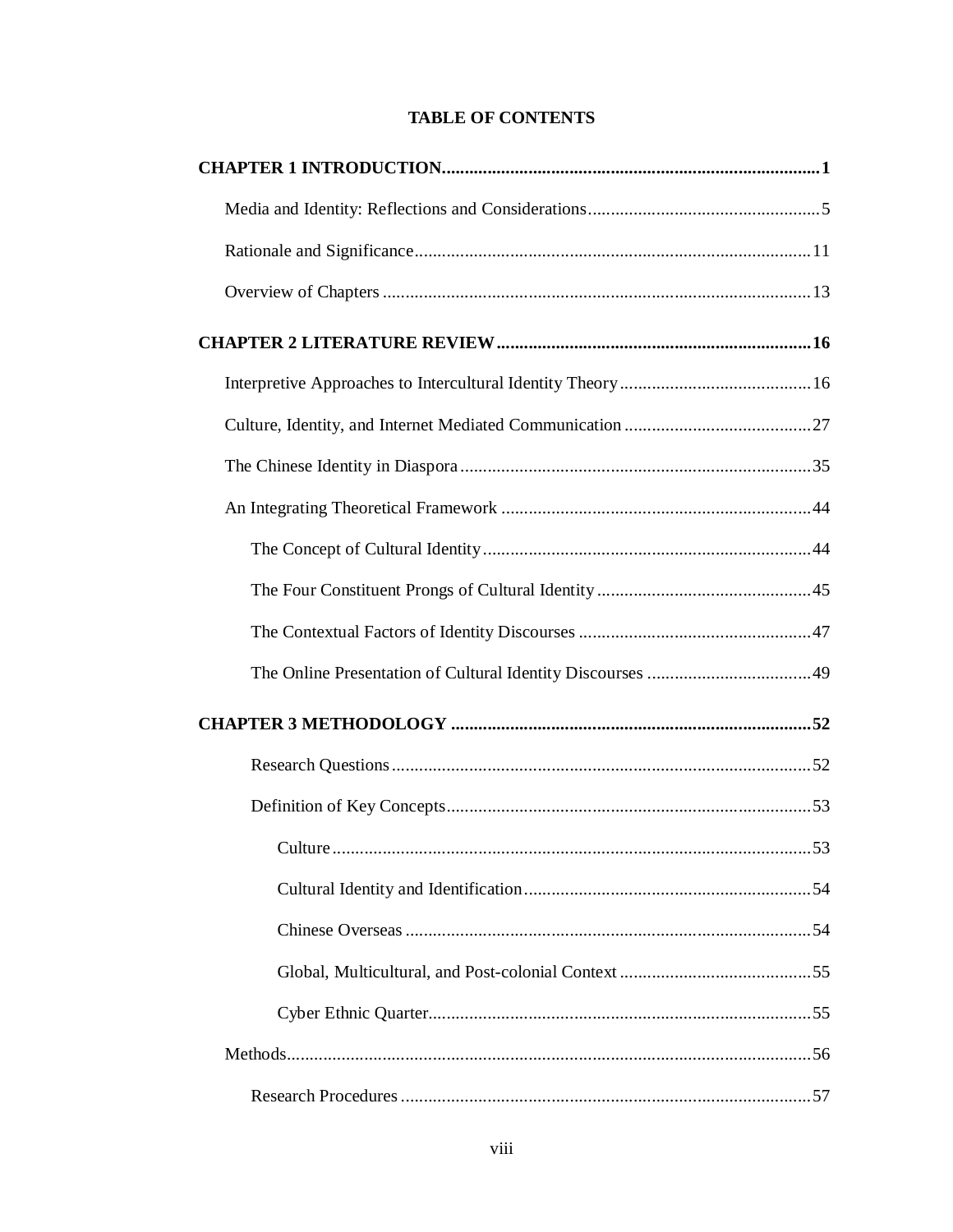| <b>CHAPTER 4 ENCOUNTERING MULTICULTURALISM: IDENTIFICATION</b>              |  |
|-----------------------------------------------------------------------------|--|
|                                                                             |  |
|                                                                             |  |
| Salient Categories of Cultural Difference: Race, Nationality, and Gender 73 |  |
|                                                                             |  |
|                                                                             |  |
|                                                                             |  |
|                                                                             |  |
|                                                                             |  |
|                                                                             |  |
| <b>CHAPTER V: MANAGING LIFE PREDICAMENTS: STRATEGIC</b>                     |  |
|                                                                             |  |
| Historical burdens: Reminiscing on Past Humiliations and Sufferings 125     |  |
|                                                                             |  |
|                                                                             |  |
|                                                                             |  |
|                                                                             |  |
| <b>CHAPTER VI: TACKLING IDEOLOGICAL CLASHES AND POSITIONAL</b>              |  |
|                                                                             |  |
|                                                                             |  |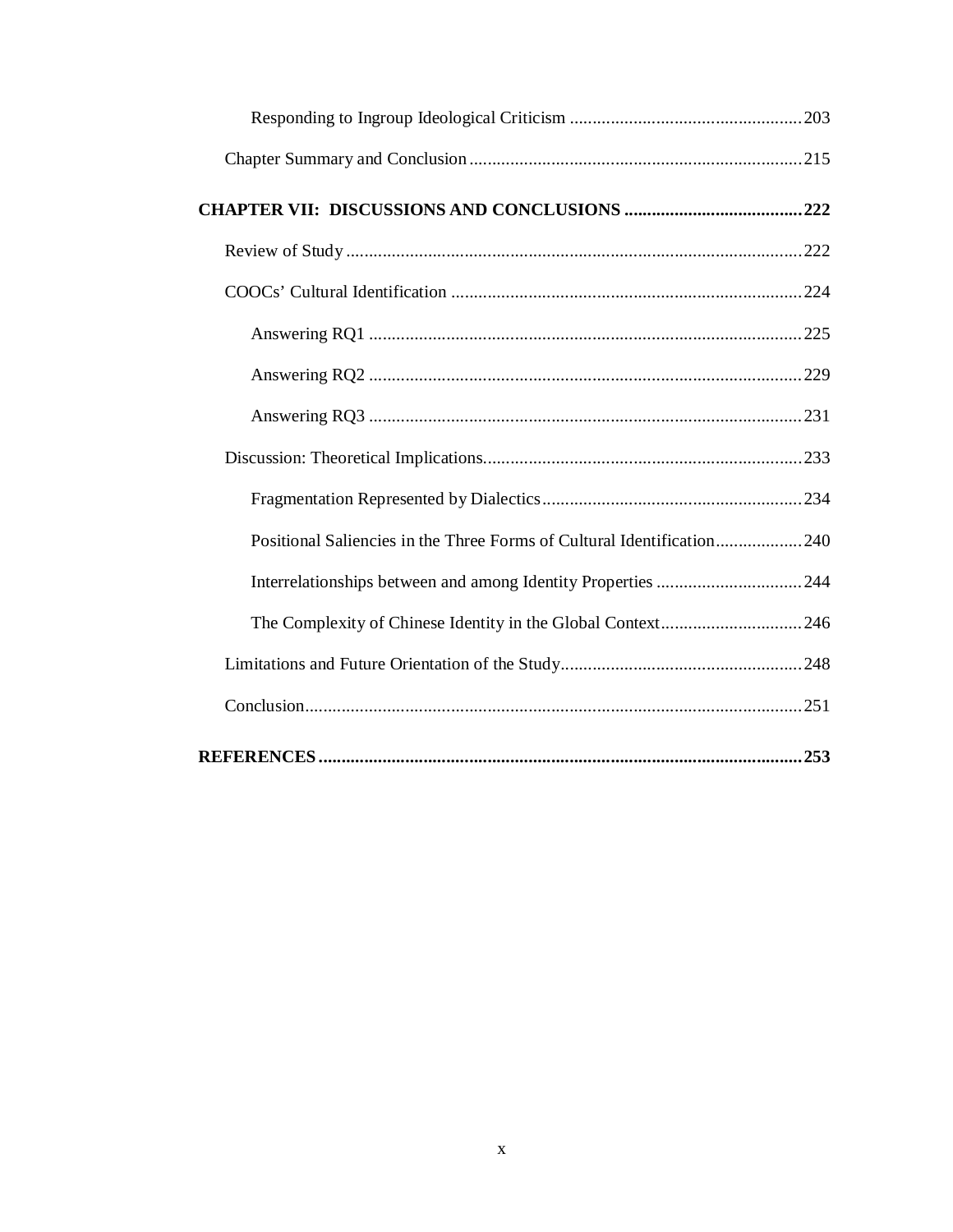#### **CHAPTER I: INTRODUCTION**

"After losing a land and then giving up a tongue, we stopped talking of grief. Smiles began to brighten our faces. We laugh a lot, at our own mess. Things become so beautiful, even hailstones in the strawberry fields." Ha Jin, *Ways of Talking*

"Who am I?" is a question pondered perhaps more frequently by people who reside, on indefinite terms, in a place where they feel out of place. Afraid of being singled out and ruled out, they strive to accommodate themselves to the host culture by learning and complying with the norms of the immediate social milieu. Like deafmutes, they might stumble into miscommunication caused by a shifting common ground and a different understanding of common sense. While both enduring and enjoying the dynamics of intercultural encounters, they learn how to position and accept themselves, calculating gains and losses for their livelihoods. Beyond immediate social contact with their families, peers, employers, neighbors, and acquaintances in the adoptive cultures, they also partake of interactions in the world of media, often joining online virtual communities to exchange experiences, share information, express opinions with members of their own cultures. In interaction through media messages, members of theses virtual communities often experience the disheartenment caused by ideological conflict, the perplexity caused by stereotypes and controversial social issues, embarrassment related to historical accounts of national disgrace, and affective responses to notions of self and other. Thus, virtual communities can become spaces to perform the multiple dimensions of identity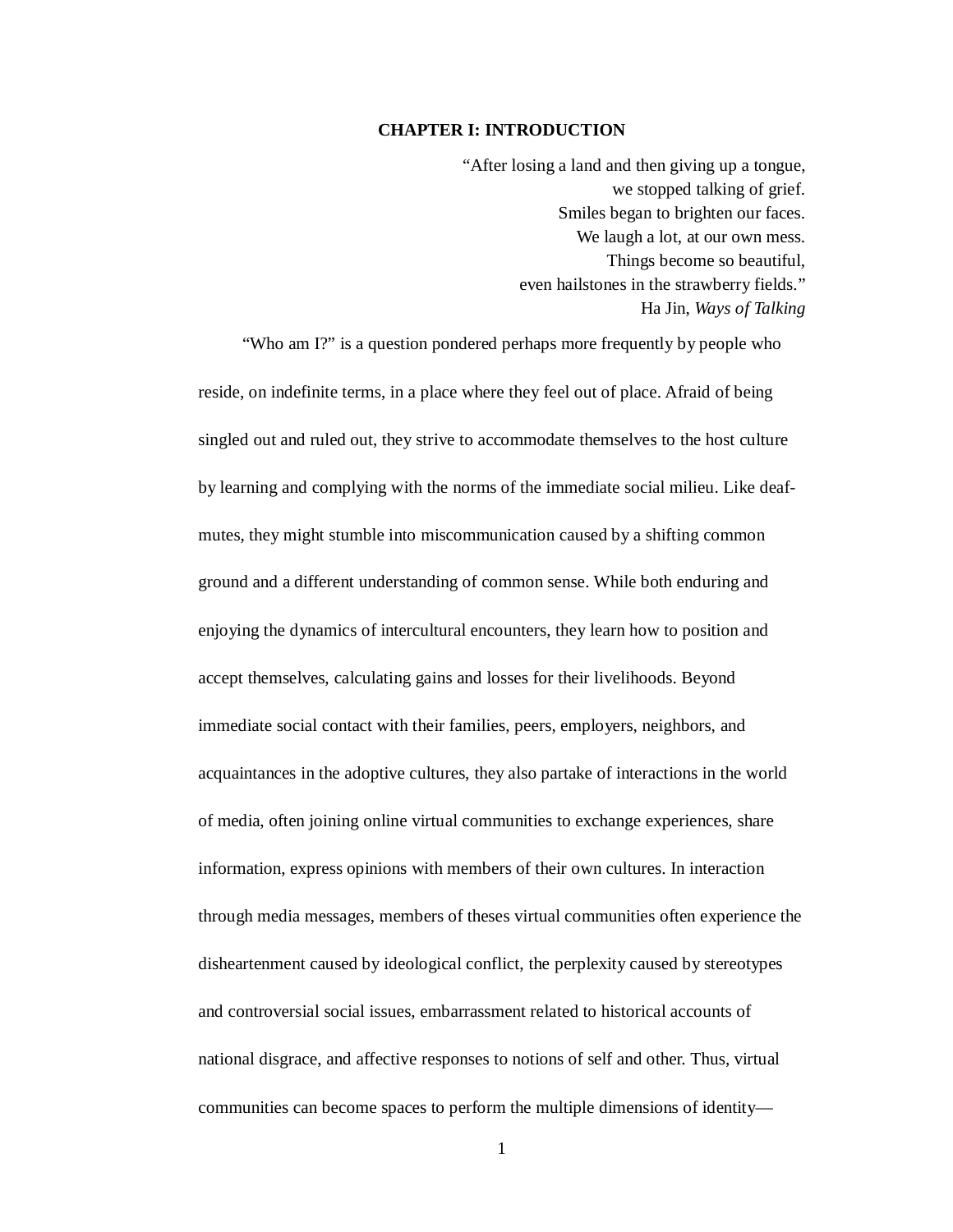from individual to social, material or spiritual dimensions-through communicative interaction.

The current research project explores the complexity of cultural identity and processes of identification as manifested through textual messages posted by Chinese overseas online commentators (hereafter COOCs), who are mostly from mainland China and participate in the cyber-ethnic space created by Wenxuecity.com. Because of the diverse social contexts of COOCs and their internal differences, the data collected from interactive message boards suggest a kaleidoscopic scene in which multiple dimensions of Chinese cultural identity are performed. The study of such intra-cultural complexity allows for a critical examination of cultural identification processes. Through an interpretive approach, the systematic study of these cyber voices—that outside the virtual ethnic enclave are faintly heard—is also an attempt to let those voices be heard as rich and relevant subjects for the study of identity and intercultural communication.

With increased mobility of individuals and groups beyond national boundaries in the last few decades, peoples in the diaspora have more alternative and convenient means to connect with one another across the globe (Mitra, 2005). The instantaneous, mediate access to world facilitated by the Internet (Mitra, 2005) helps the world's netizens find and define their groups. In an era of Internet bubbles, COOCs are representative of Chinese sojourners in the West who coincide in the virtual world to interact with members of their ingroup of Chinese individuals living outside China.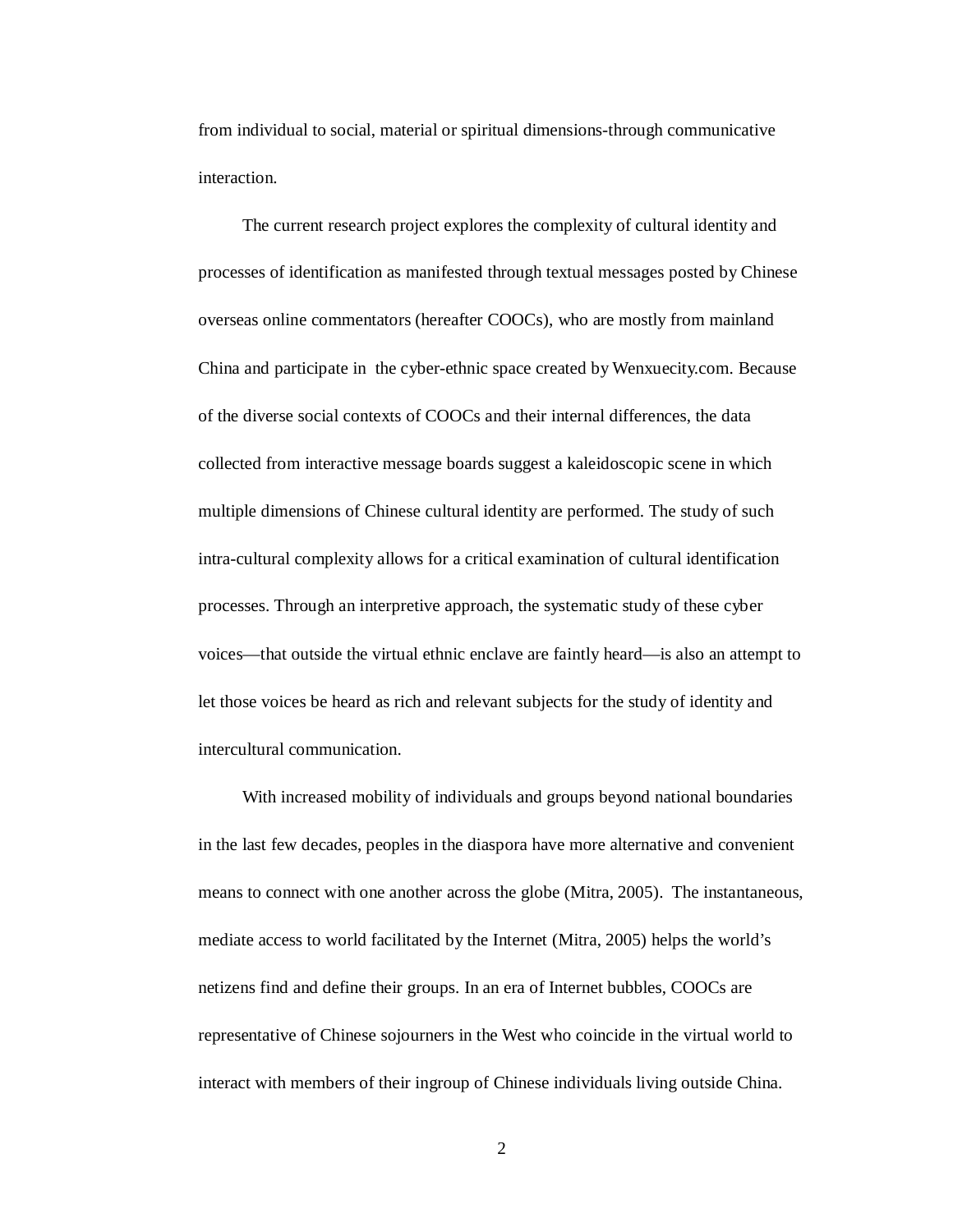The current study deals online messages produced by COOCs to grasp the contemporary manifestation of the group's cultural identification in a global, cyberspatial context.

Once relocated in multicultural settings outside China, COOCs are likely to engage in the interpretation of the ways in which China and its people and culture are viewed by others. As they do so, they also engage the discussion of their own conflicting and shared understandings of self-other. Both processes provide important insights for the study of how they negotiate a sense of identity in host cultures. With the focus on the complexity of Chinese identity enactment in intercultural, mediated contexts, I intend to examine three central questions: How do Chinese individuals living overseas use online communication to construct a sense of identity in the context of intercultural interaction?; What does online discourse reveal about the dynamics of cultural identification among the Chinese in the diaspora?; What does online communication reveal about the complex interrelation among dimensions of identity in cultural performance?

In the present study, the data were selected from readers' public commentaries in reaction to news and opinion pieces from various media sources that were posted on the homepage of Wenxuecity.com, a website headquartered in northern California in the United States. The news and opinion pieces posted online are re-edited and posted, along with blog entries, by website editors. The content covered current global and local events, particularly those related to China. The sources of news vary—from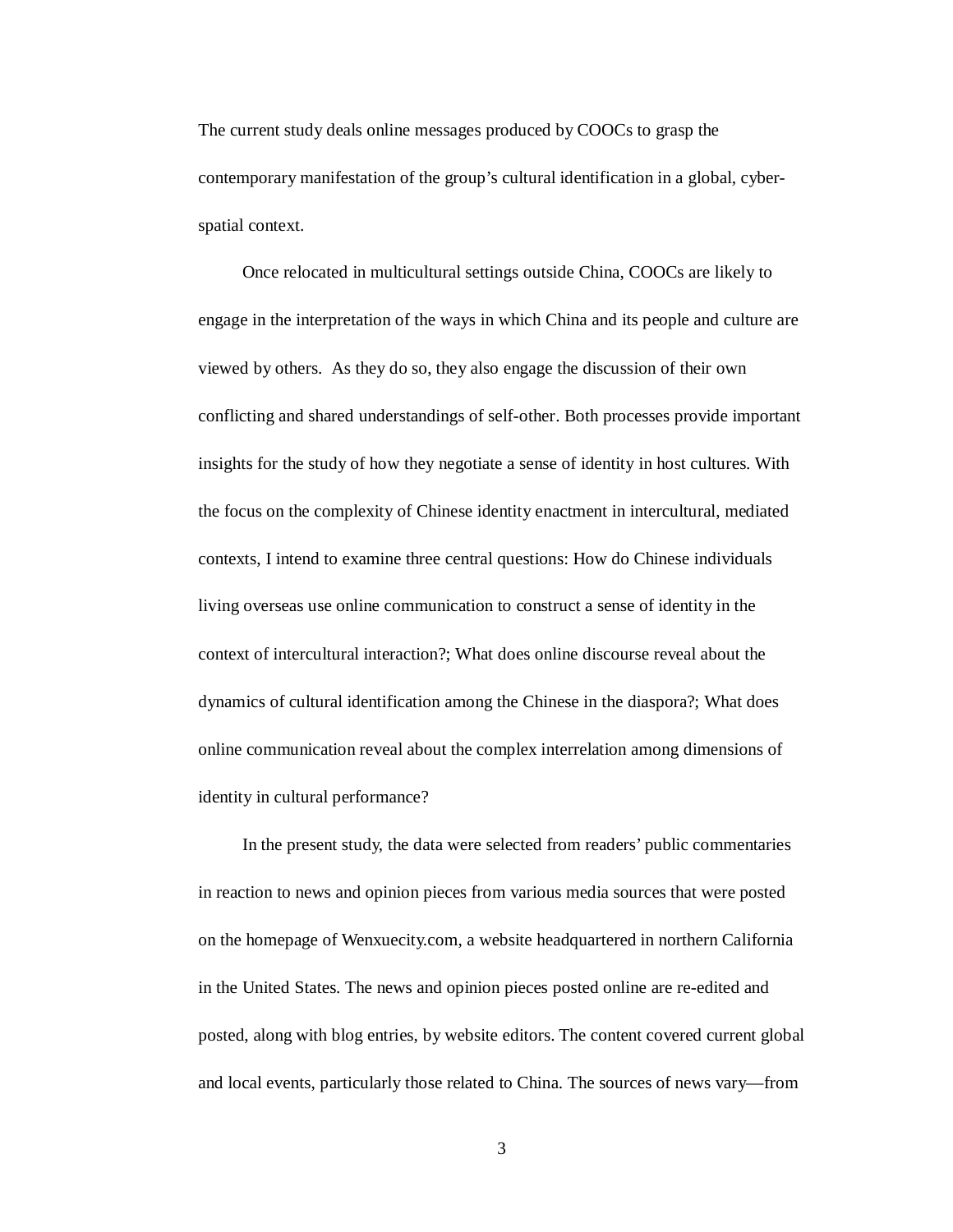Western print and broadcast media to the Chinese official newspaper—and people's reactions to the stories are diverse. For instance, highly controversial and ideologically-loaded news reports often led to emotional and critical responses that contained traces of multiple positions of identification.

Cultural identity is a central concept in this study of the complex subjectivities and identifications among Chinese overseas. With emphasis on the pivotal connection of individual subjectivity to multicultural interaction, the concept of cultural identity has been widely applied in the analysis of cross-cultural and intercultural issues in global, multicultural, and post-colonial contexts (Carter, 2005; Friedman, 1994; Hall, 1996b; Parvis, 2006; Powell, 1999; Wilson & Dissanayake, 1996). Cultural identity is defined here as one's self-concept formed and performed in communication that emphasizes one's connection to cultural membership. Cultural identification is the enactment of cultural identity. More specifically, this study draws on theories of cultural identity developed in intercultural communication by Carbaugh (1988), Collier (1989), and Hecht (1993) to explore how individual subjectivities in the context of intercultural interaction through online media manifest processes of identity formation through communication. I am particularly interested in exploring how individuals in the virtual community examined perceive themselves in the world and connect with one another to affirm a sense of identity in an ethnic quarter in the global cyberspace.

Relatively fixed but always fluid in one's life, the various realities that help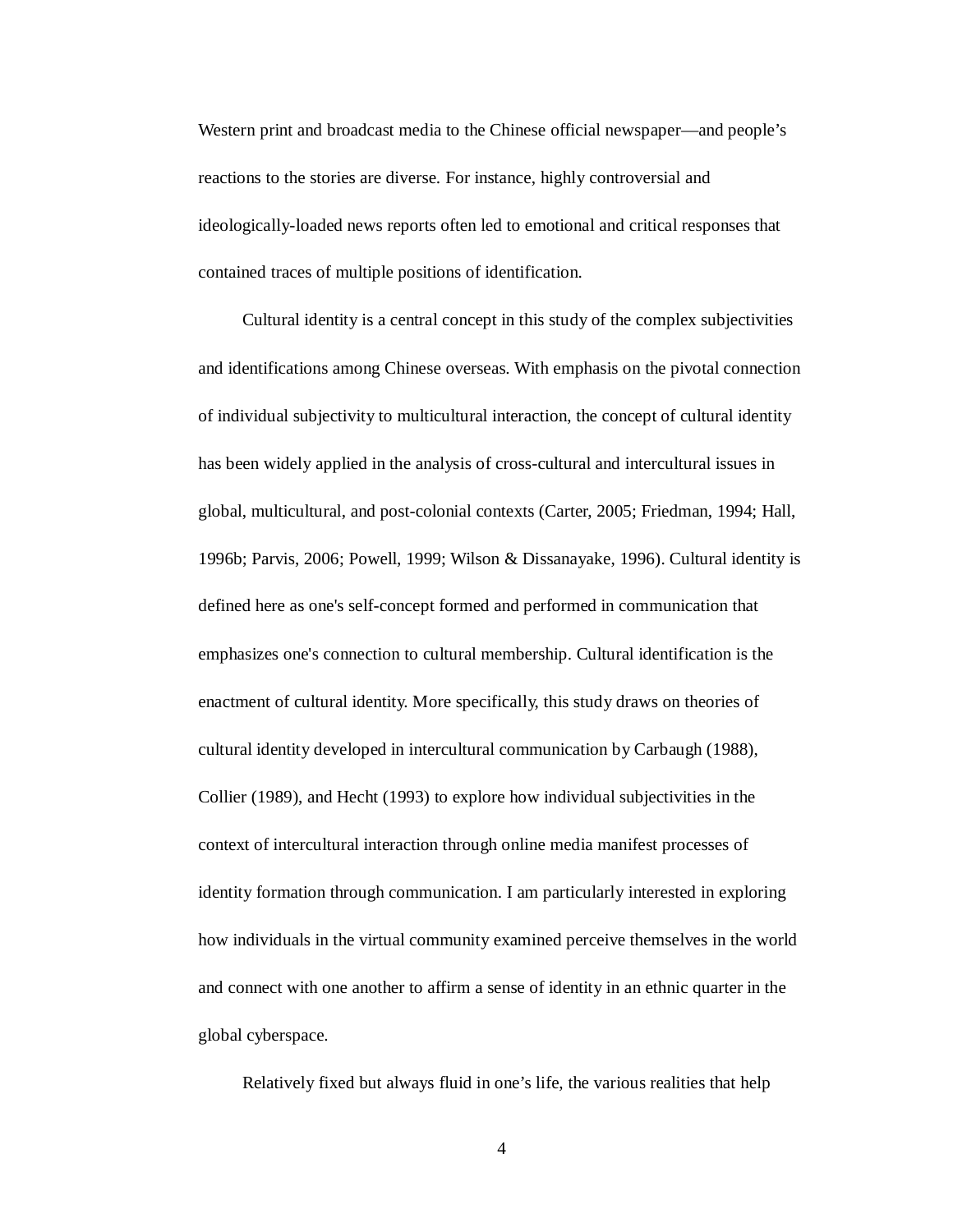form one's sense of self shape the core dimensions of identity – individuality, sociality, materiality, and spirituality (Dong, 2008, 2009, & 2011). In identity formation, one's belonging to or position in some particular group is welded with one's connection to ideological preferences, peculiar body-mind consciousness, and reaction to one's material conditions. The constitution of identity is also the result of long-term cultural socialization that fuels and drives the individual's perception and interpretation of the outer world. On the other hand, due to the dynamic nature of cultural identification (Carbaugh, 1994; Hecht, 1993  $\&$  2005), the textural quality of identity may also change as a result of constant social construction (Carbaugh, 1994). In the short run, the changes may be superficial and fluid. But in the long run, they might substantiate one's cultural identification and become sources of profound change in the matrix of an individual cultural identity. For the purpose of this research, the complexity and dynamic characteristics of cultural identity will be conceptualized as a prism to discern people's identification practices embedded in online messages that react to various media stories as well as to COOCs postings. Through this prismatic lens, one can view the diversity within cultural identity in a holistic way.

#### **Media and Identity: Reflections and Considerations**

Like millions of first-generation Chinese overseas, I live in a foreign land as a sojourner in pursuit of personal achievement and success. Over the years, some changes have occurred to my self-perception. These changes are profound and have influenced my personal growth and reinforced my ambition to become competent in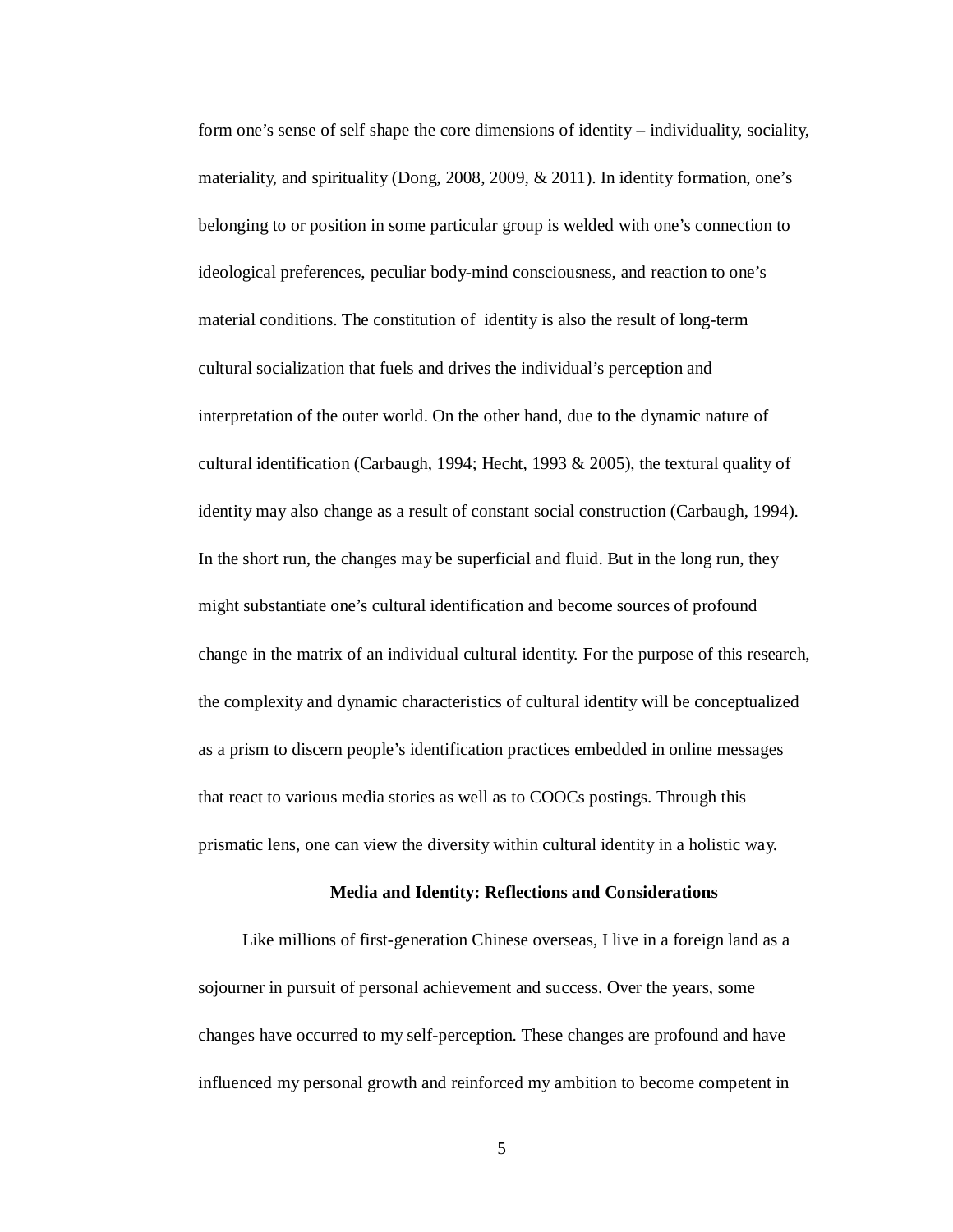intercultural communication. The most important aspect of these changes is related to my cultural identity. Back in my home country, I worked as an international program coordinator in a large state university and had encountered thousands of people from other countries who were "foreigners" as I am now in the United States. They were tourists, students, scholars, administrators, professional diplomats, entrepreneurs, missionaries, and/or adoptive parents on tour with their adopted Chinese-looking children. At that time, I took my cultural/ethnic/national identity for granted and never questioned them. I was seldom bothered with the image of who I might be as a Chinese in the eyes of those foreign beholders at home, where I was the respected Chinese who was able to speak English and communicate with them fairly well. Actually, I felt being liked by most of them.

Outside China, I suddenly merged into an environment where my Chinese identity became salient in contrast to the new natural, human, and social context. Although I may be conscious of my Chinese-ness daily in interpersonal encounters, what has struck me the most and made me realize my cultural difference were the diverse images and discourses produced by the media world about China and its culture. A media world that, free of Chinese government's censorship, is loaded with biases in tune with the dominant ideologies in the host culture. In this media world where free speech is valued and institutionalized, I hear voices from vastly different perspectives. I can access the world of Western media and become aware of messages with criticism against China and anything Chinese like Chinese products, human right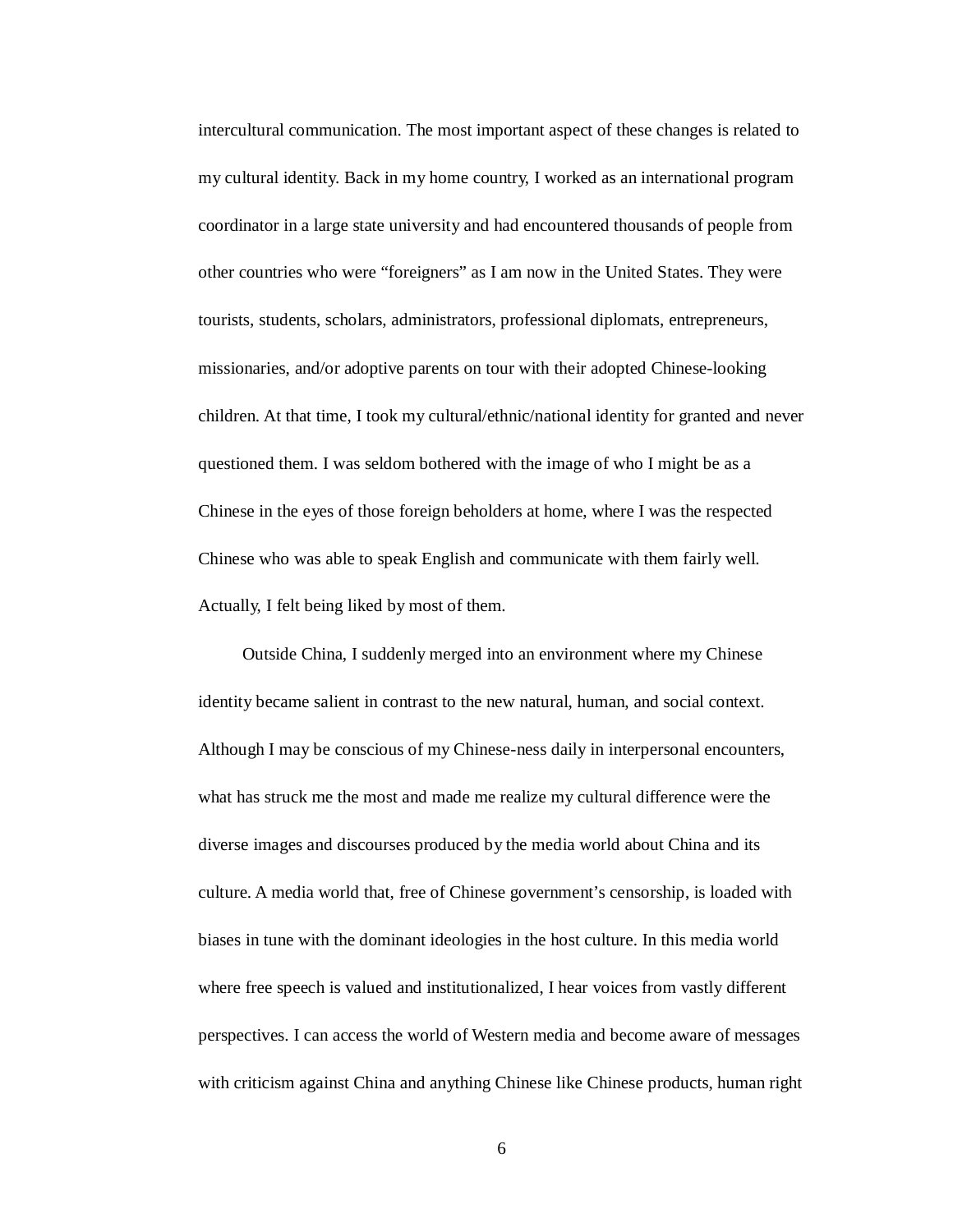situations, animal right abuses, the struggles for a "Free Tibet," and the "notorious" Beijing Olympic Torch Relay. With access to a free press, I can read many Chinese dissident publications and even participate in some political activities that would be banned in China.

My reactions to this sudden change of media environment are complicated, fluid, and hard to explain even by myself. One thing is certain, my sometimes presumptuous and even naïve assumptions of my Chinese identity are giving way to a more realistic assessment of what it means to be a contemporary Chinese in global, multicultural contexts and how Chinese culture is viewed by people outside China, including Chinese expatriates and exiles. Now I can be more coolheaded about the complexity of my cultural identity, I could say that I am no longer so jittery or defensive toward any unfriendly treatment based on Western xenophobic or Sinophobe (abhorrence of China and Chinese) sentiments. Thus, although the awareness of one's cultural difference can be frustrating, embarrassing, and even hurtful, it can also make one more realistic, mature, and shrewd regarding all sorts of situation one has to confront.

In this new media environment, the Internet is playing an unprecedented role. Although people still describe the Internet as a new medium with evolving technology, the influences of the Internet on our lives have already become materialized and disseminated to a level unimaginable before. Changes in Internet technology have taught people become new modes of media production and consumption (Bakardjieva,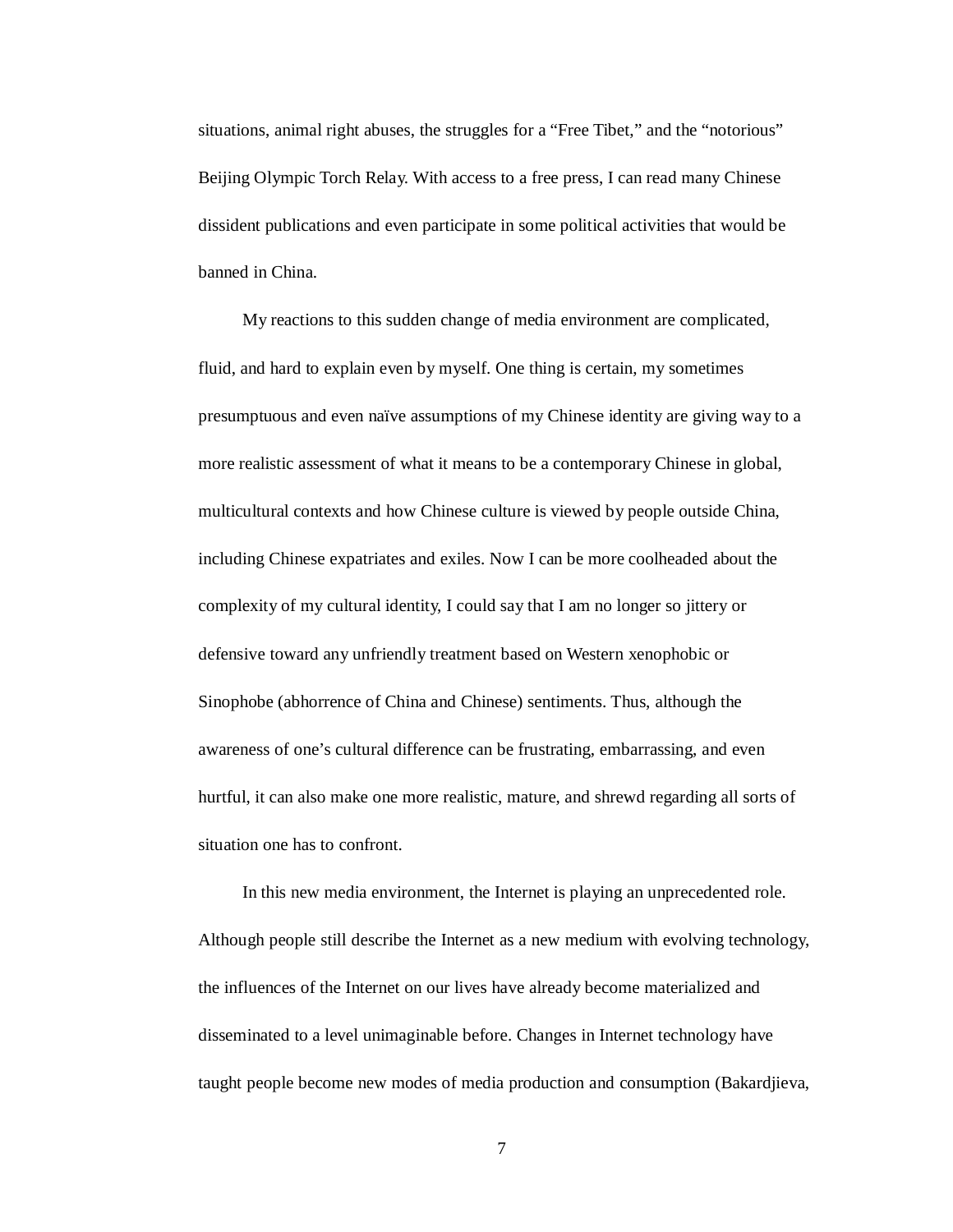2005; Mossberger, Tolbert, & McNeal, 2008; Wu, 2007; Zheng, 2008). For instance, traditional print media have almost universally adopted web-enhanced or web-based formats, many of which feature interactive journalism where editors and writers can have dialogues with readers. Grassroots and social networking media such as personal weblogs, Facebook, Myspace, Indymedia, and virtual communities online are proliferating in cyberspace to open space for content that reflects multiple layers of human spiritual lives, desires, and social consciousness. And technology has changed not only our perceptions of the human universe, but also the processes associated with cultural identification. For instance, computer-mediated communications (CMC) provide accessible forums that facilitate the manifestation of cultural identities (Mitra, 1997 & 2005). This is particularly true for the large number of contemporary Chinese living outside China who find themselves in the unique position of receiving and rethinking texts regarding their Chinese identity from sources uncensored by the current Chinese government.

In some ways, reading media texts entails a learning process, particularly for those in a foreign land. The accessibility to media sources brought by the Internet accelerates this social as well as cultural learning process. In my personal experience, the immediate consequence of media consumption outside China was the increased awareness of my cultural identity positioned in a multicultural surrounding where democracy is extolled, freedom has become a faith, but inequality still prevails. Along with the deepened realization of one's individual cultural differences, online media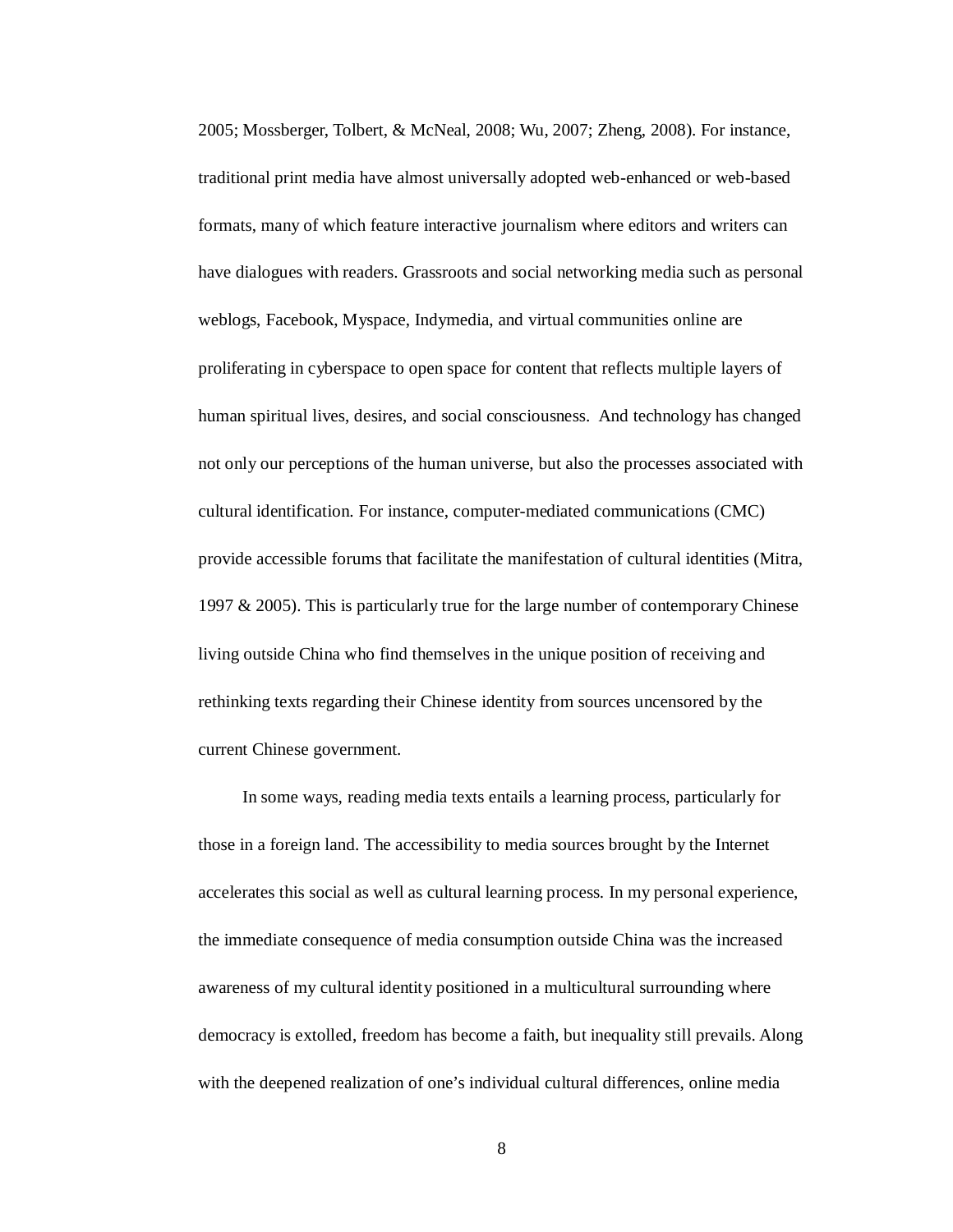reading engenders forms of social or group identification, particularly when one has a glimpse of how others in similar positions react to the same social issues. Online users' interpretations, with all sorts of critical, rational, sarcastic, emotive or transcendental critiques, can have particular influences on one's self-perception. These might inspire, reinforce, modify, or alter one's interpretations of current events and controversial issues. After years of online media reading in a foreign context, I have developed a research interest in the manifestation of Chinese identity in online, interactive media in the global, multicultural, and postcolonial context.

The discourse analyzed in this study comprises messages intended to be read by in-group members because they are written mostly in the Chinese language. The website's editorial eclecticism and target language (the general format of the website is in Chinese) may define the readership as well as the authorship of the content analyzed. In contrast to China-based websites pressed by ideological censorship and Chinese-dissident-run websites skewed by anti-Communism sentiments, the website examined belongs to a group of diasporic Chinese media attempting to appeal to a larger audience of Chinese overseas through a pluralistic editorial line that combines articles produced from different ideological viewpoints. However, site editors or elected board moderators and forum administrators have their own ideological leanings, which affect the selection of headline items in the news forum. In addition, the number of reads (clicks) on news and opinion pieces might lead to quasi-statistical decision making regarding the general editorial direction. Furthermore, voluntary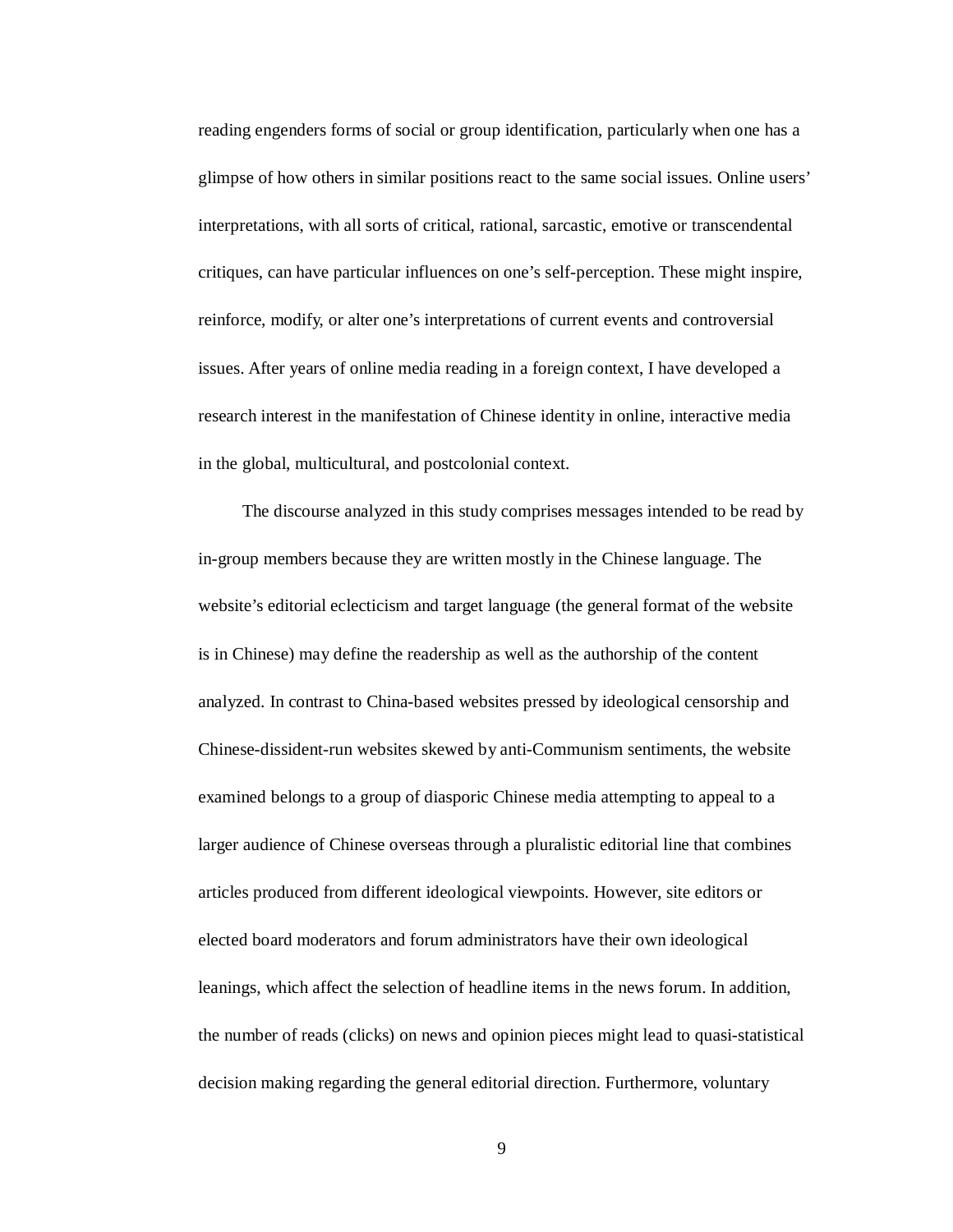comments from ardent readers can also become a significant factor that may sway the decision of editors in terms of what would be the best strategy to satisfy the widest range of readership. This connection among perceptible ideological preferences in editorial line, selection of news reports, and constitution of readership is a meaningful aspect of this virtual community.

Yet, regardless of editorial manipulation, the news stories and opinions posted are sufficiently abundant, diverse, colorful, sensational, informative, and entertaining to elicit assorted reactions from individual readers. In the context of each specific event or issue covered, readers' comments convey insights from diverse perspectives to reveal the dynamics of contemporary social life and the pulse of global politics.

The messages are public, voluntary, contingent, and thereby representative of the views and reactions of participants. Besides providing space for the manifestation of emotional catharsis or "verbalistic flaunting" (obsession with displaying one's aptitude for writing), the online environment provides anonymity for contributors who may also intend to affect the opinions of others. In many cases, the Chinese netizens overseas are looking for like-minded compatriots with whom to form some sort of virtual community that can help reduce the uncertainty caused by living abroad. However, those prone to respond to peers' messages are those who sense that ideas are contrary to what they hold true and stand for. Therefore, the consensus, discrepancies, and bickering that is generated within the ingroup shows both heterogeneity and common characteristics of the group. This study explores both the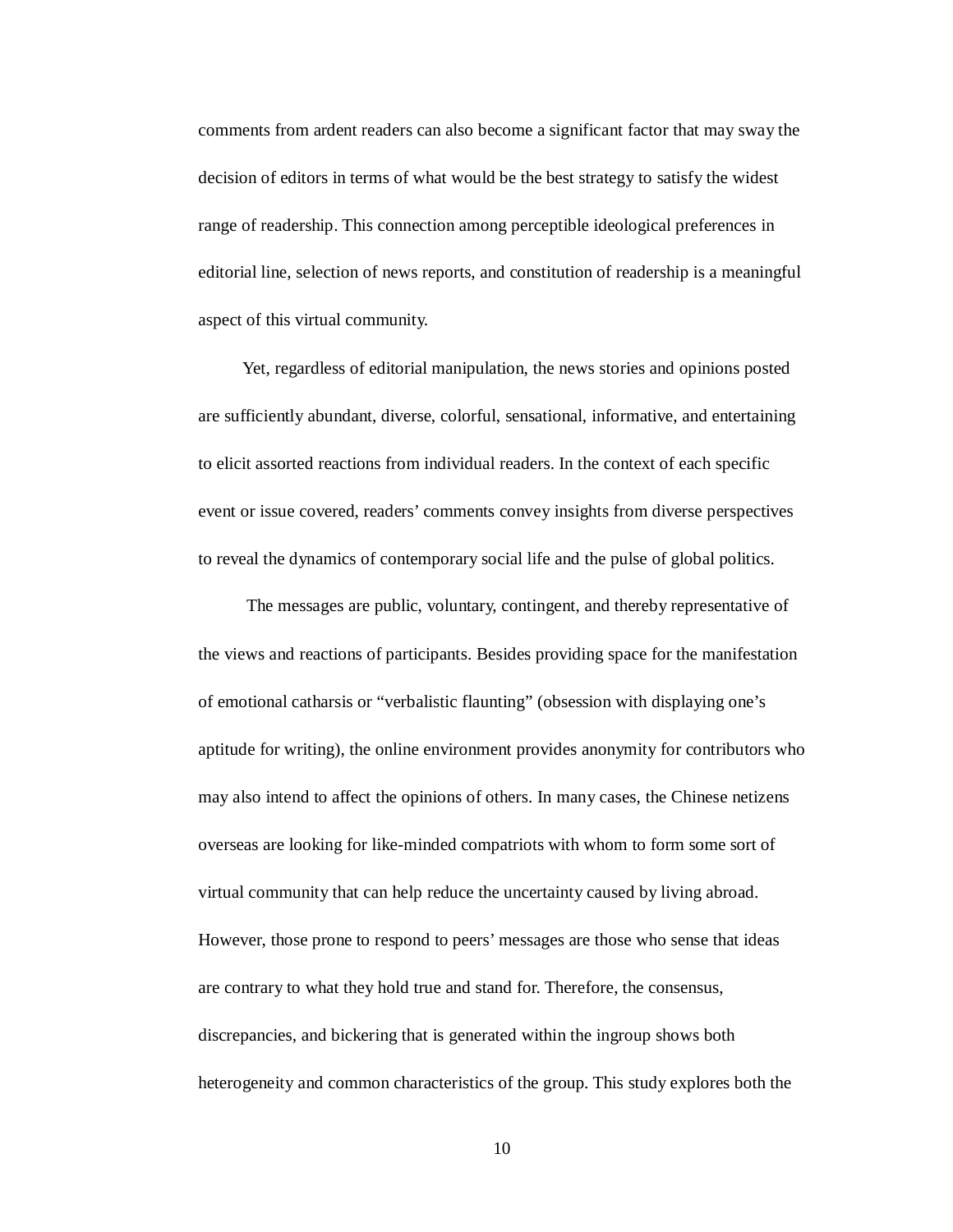in-group heterogeneity and positions that lead to the expression of unity within the cultural group. Because of the diversity among COOCs and the salience of the intercultural context as an element that prompts interaction among members of this virtual community, this website becomes a relevant site to explore the enactment of cultural identity through intercultural communication.

#### **Rationale and Significance**

The present study deals with a particular site in cyberspace. The site is a virtual enclave that can be accessed by Chinese or anyone who can read Chinese in locations all over the world, except mainland China (including Hainan Island) as a result of the People's Republic of China (PRC) rigid and sophisticated Internet censorship (Jin, 2008; Wu, 2007). Such unique situation indicates an important aspect of the demographic characteristics of the population studied – most COOCs are Chinese living (sojourning, residing, traveling, visiting, studying, and/or working) outside China. Thereupon they all have to deal with intercultural or multicultural surroundings immediate to their daily lives. The bond with the homeland interplays with the connection (be it attachment or distance) to the host culture to offer the grounds for this exploration of COOCs' online cultural identification practices.

The results of this study show how Internet media communication facilitates COOCs' cultural identification through intercultural interaction. In the complex mix of opinion and attitudes expressed by COOCs, in-group homogeneities and heterogeneities can be discerned. The findings will contribute to generate cultural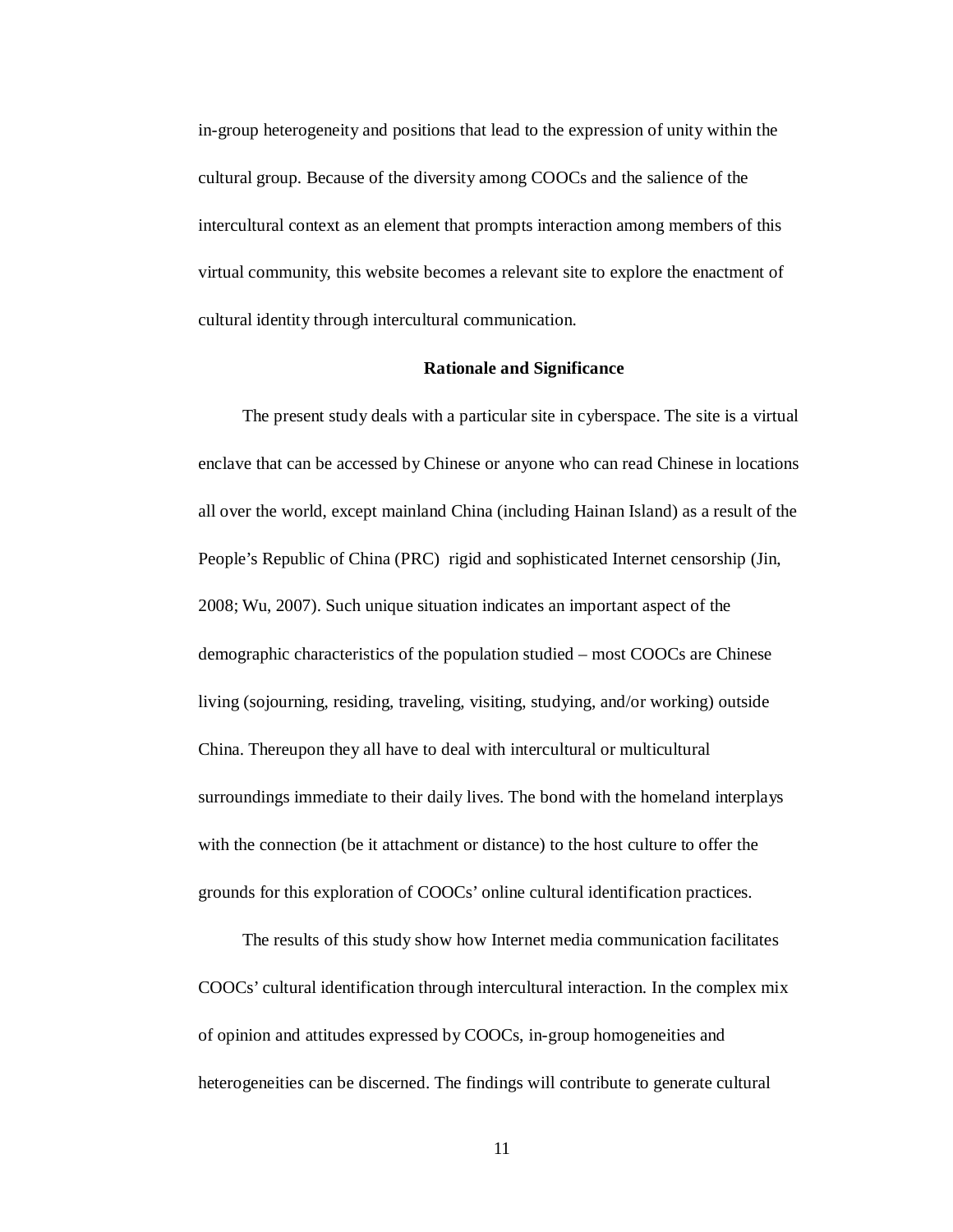knowledge regarding the global presentation of Chinese culture as well as of the Chinese voices in their actual and rich diversity.

Furthermore, the current study also aims to contribute to the application of intercultural communication identity theories in the investigation of mediated communications. In intercultural communication, identity theories proposed by three interpretive scholars – Donald Carbaugh, Mary Jane Collier, and Michael Hecht – have been developed to elucidate the formation of self-concept in interpersonal interactions among people with specific cultural backgrounds. The basic concepts, notions, and methods from these theories can form an integrative framework for the systematic interpretation of online messages produced by migrating people.

Lastly, a primary research goal here is to understand general trends in COOCs' cultural identification. This exploration of common ground as well as internal chasms can also shed light on both gaps in communication and chance for mutual understandings among COOCs who may have competing ideological preferences. To explore such ferment, I intend to keep a balanced, neutral approach and to be objective in my analytical endeavors, although it is impossible to maintain perfect neutrality. To some degree, my own preferences are to be coped with during the analysis.

Dubos (1981) said: "Human diversity makes tolerance more than a virtue; it makes it a requirement for survival." Tolerance is not only an issue for intercultural, interracial, and international relationships but also for people with competing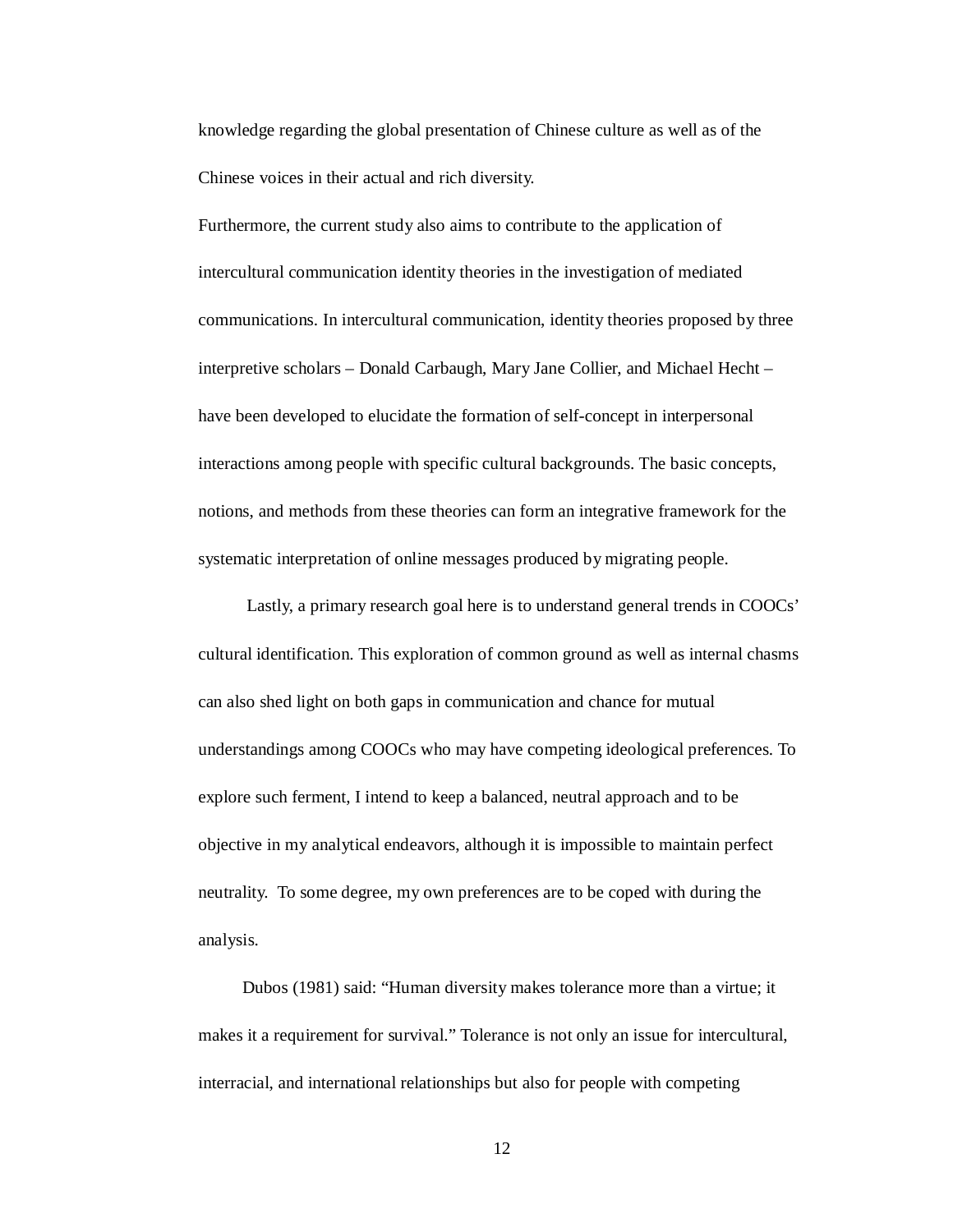ideological preferences. While Chinese overseas might strive to adapt to the host culture by active cultural accommodation and spiritual conversion, they might feel difficult to reconcile some basic internal divisions. By situating competing ideologies among COOCs in their common challenges of cultural identification under global conditions, the current study aims to identify strategies to deal with the ideological complexity and perplexity that any intercultural communication may produce. The fundamental assumption of the aforementioned research rationale is: If people have better knowledge of their "selves" and could make themselves better known by the others, they can have better opportunities to develop tolerance toward each other.

#### **Overview of Chapters**

The chapters of the dissertation are organized in the following manner: Chapter II presents a literature review that links three relevant areas of scholarship: interpretive approaches to identity theory in the field of intercultural communication; scholarly work on identity, culture, and Internet mediated communication; and cultural studies on the Chinese diaspora and media communication. Chapter III explicates the research design rooted in the interpretive paradigm and the methodological procedures of grounded theory employed in this research. Chapters IV, V, VI, and VII elaborate on the findings of research in response to the main research questions posed, and present the conclusions.

Chapter IV discussed how Chinese overseas online commentators used online communication to interpret the multicultural differences they encounter in global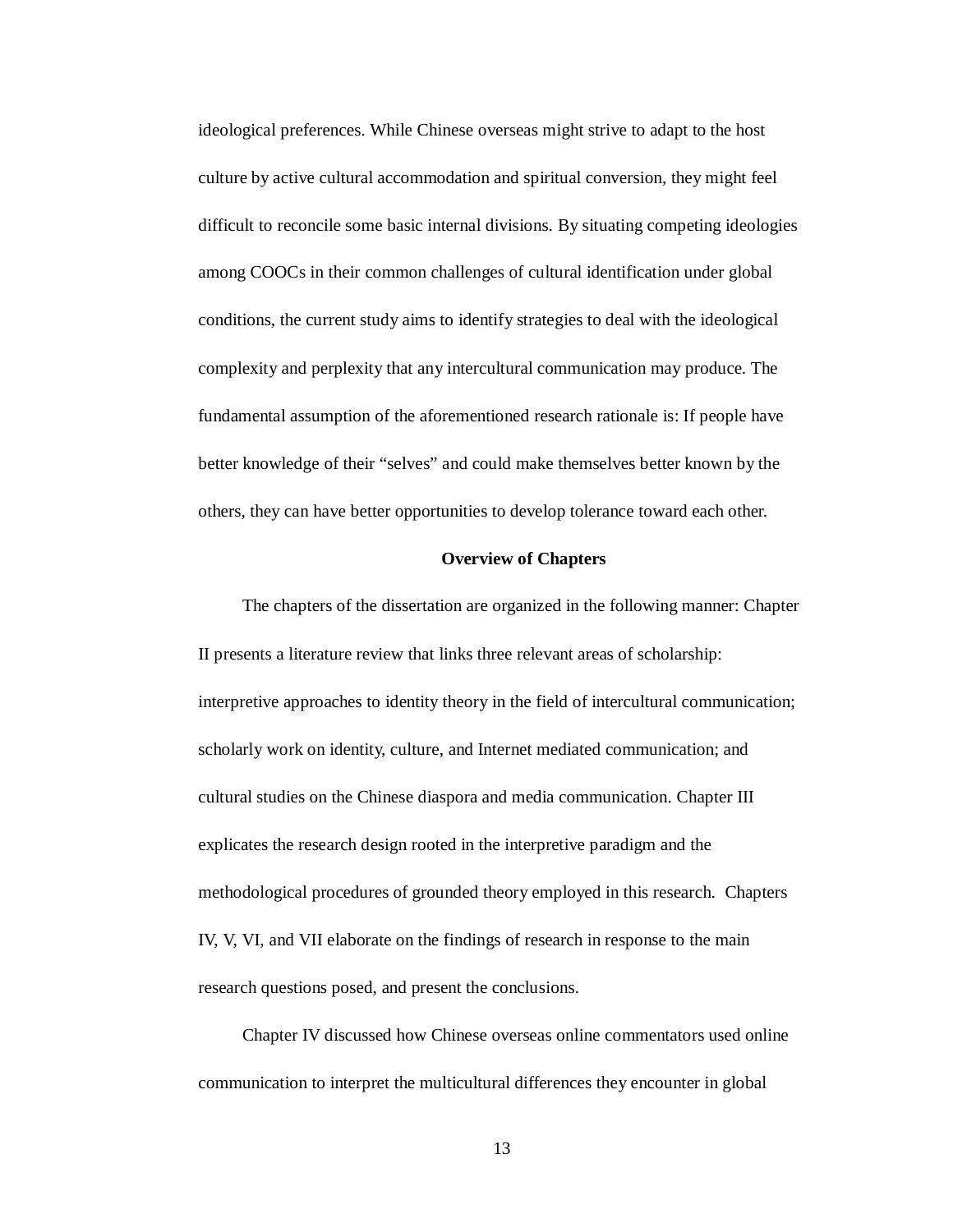cities and thus enact processes of cultural identification. The chapter discusses how self-other comparison is the dominant interpretive strategy employed by users of Wenxuecity.com to make sense of the categories of cultural difference—in this case racial hierarchies, gender and group stereotypes and national differences—that provoked discussion among members of the diasporic community. The chapter also explores the dynamic interplay of self and other through which members of this group enact cultural identification.

In Chapter V, attention is given to how COOCs also use online forum to give and receive practical advice on how to manage situations of conflict, suffering or misunderstanding that result from exposure to new cultural environments and social contexts outside China. The chapter identifies the categories of life predicaments that draw most fervent discussion in the forum and the most common strategies given by COOCs as advice for coping with intercultural conflict, and discusses how cultural advice fosters a form of group identification that emphasizes a sense of Chinese cultural membership.

Chapter VI focuses on how Chinese overseas online commentators (COOCs) assume positions of identification in response to ideological debate and, more specifically, when reacting to criticism posed by outgroup and ingroup critics of China. The contending perceptions of China's political regime and global position and international relations—particularly the China-Western relations—will be discussed as instances that illuminate how enactment of identity involves activation of multiple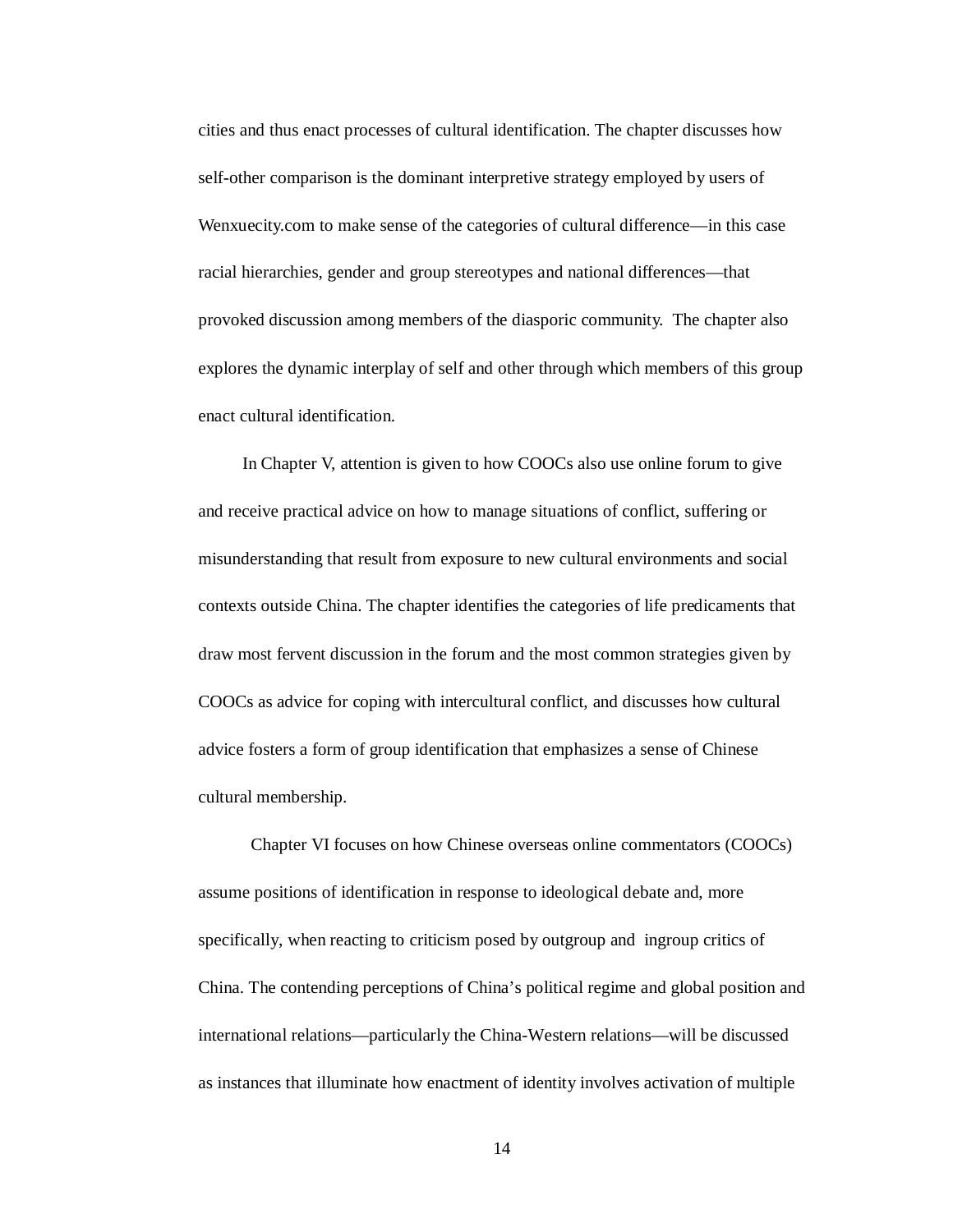points of identification, often simultaneously: individuality, sociality, materiality, and spirituality.

Lastly, Chapter VII presents the conclusions in the form of summary answers to questions posed. It also explores the theoretical implications of this study and discusses limitations and areas of further research suggested by the findings.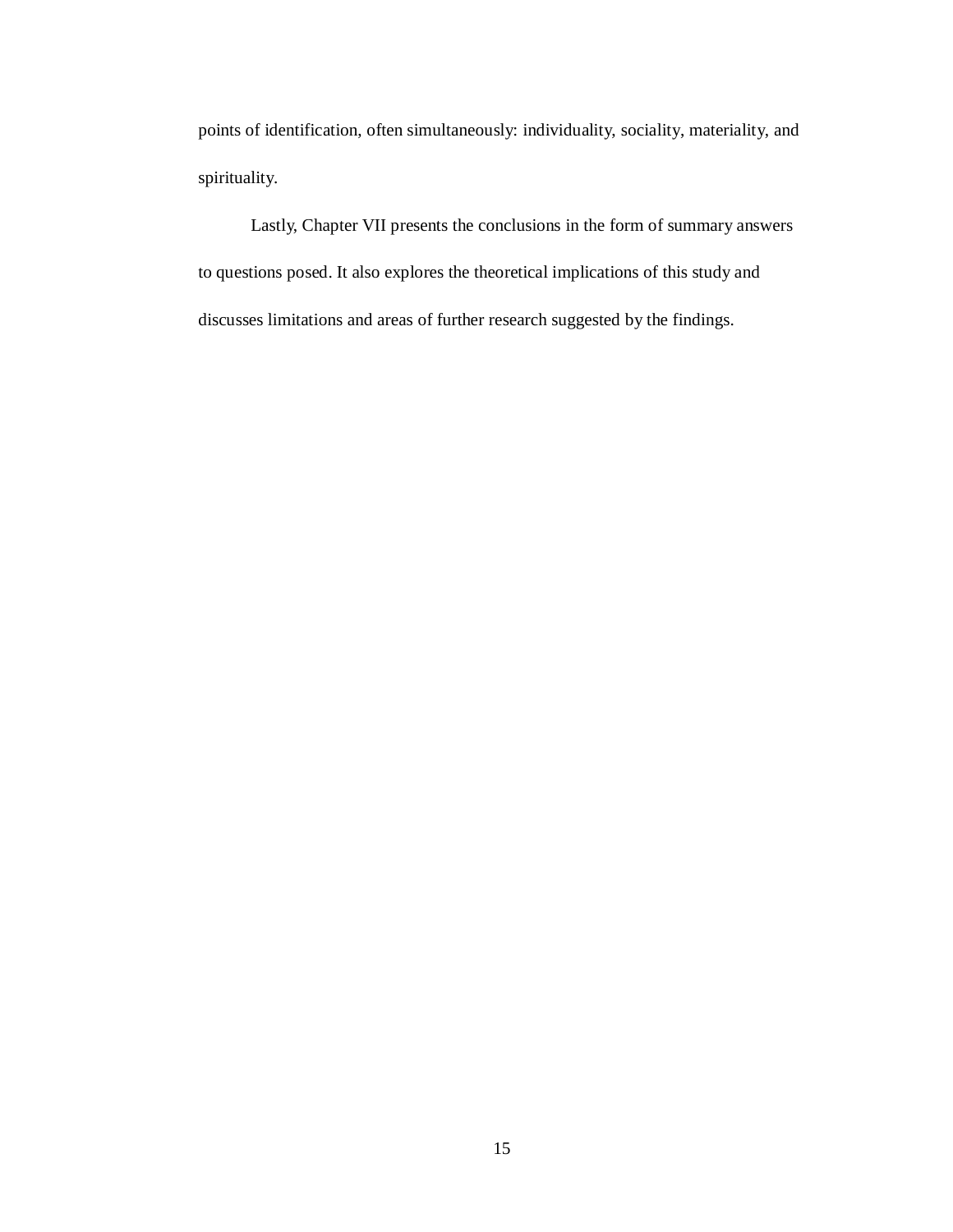#### **CHAPTER II: LITERATURE REVIEW**

This dissertation aims to probe into the process of cultural identification among members of the Chinese diaspora as enacted in mediated communication via a Chinese portal website operated in the United States and accessed mostly by Chinese outside mainland China. With identity and identification as central concepts, the first domain of this literature review discusses relevant identity theories developed by three interpretive scholars of intercultural communication. The second domain focuses on theorization and empirical research linking identity, culture, and Internet mediated communication. The third domain outlines various cultural studies on the Chinese diaspora and media communication that can also shed light on the problem under study. The fourth section of this chapter incorporates my own theoretical insights into an interpretive framework for cultural identity and presents a set of assumptions that will serve as interpretive lenses for the current study of cultural identity enacted in the online discussions of COOCs. This literature review is meant to identify relevant sources to frame this exploration of cultural identification among COOCs in hopes of producing research that leads to a better understanding of a community that is prone to marginalization, alienation, and sometimes even demonization outside China (Wu, 2007).

#### **Interpretive Approaches to Identity Theory**

Intercultural communication scholarship has embraced the concept of identity and attempted to unravel the relationship between identity and communication across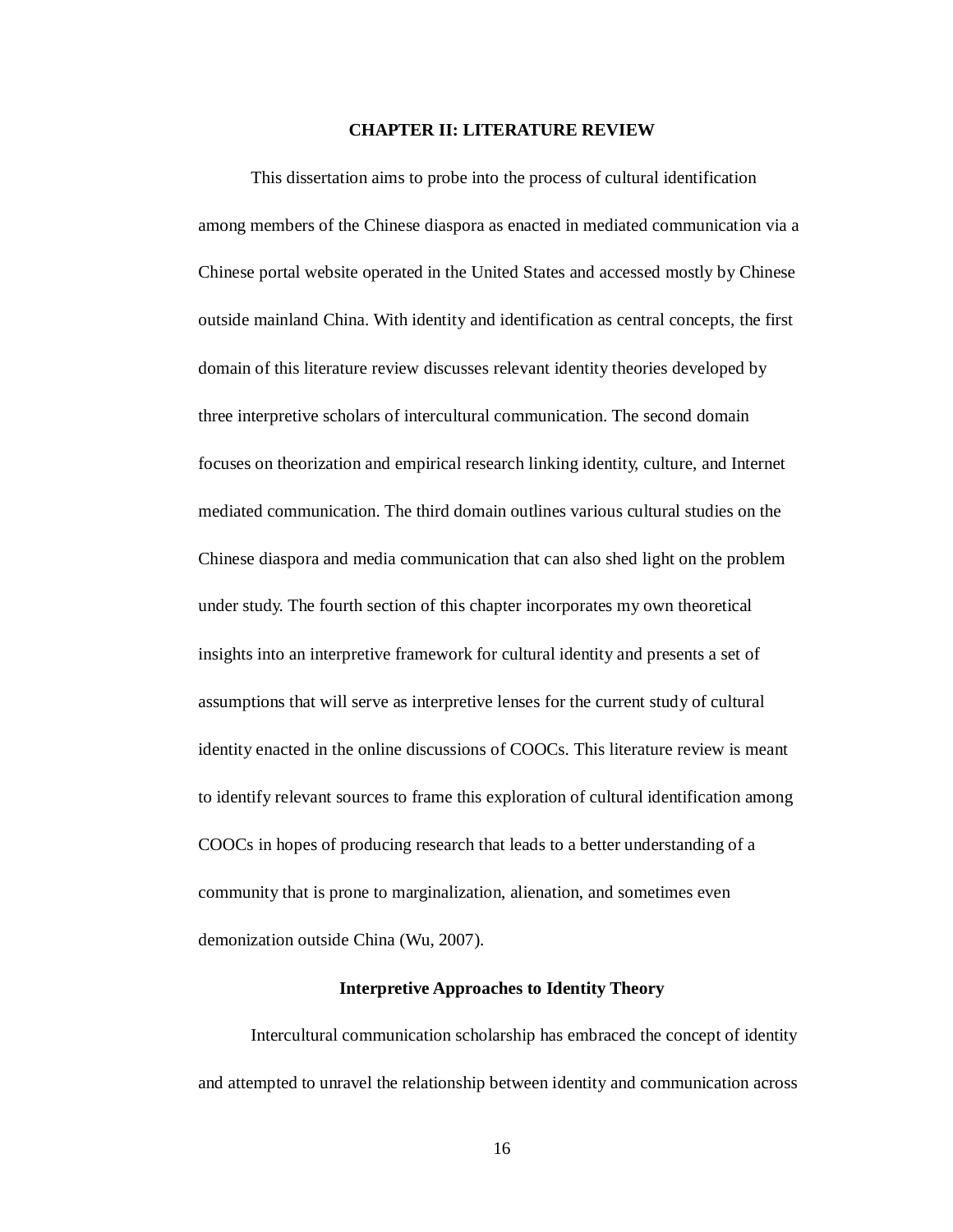cultural contexts (Mendoza, Halualani, & Drzewiecka, 2002). Some interpretive scholars define identity as one's self-concept informed by avowal (self perception of "who I am") and ascription (social categorization) (Hall, 2005; Mendoza et al, 2002). Others have stated that identity is the performed self situated in culture (Carbaugh, 1994; Jung & Hecht, 2004; Mendoza et al, 2002). From this perspective, identification was defined as the process of enacting identity through the interplay of the ascribed self and the avowed self (Hall, 2005; Hecht et al, 2005; Jung & Hecht, 2004). Some scholars have conceptualized identification as a cultivable, manageable, negotiable, and malleable communicative process that is fluid and complex (Collier, 2005; Hecht et al, 2005; Imahori & Cupach, 2005; Ting-Toomey, 2005). Grounded in this theorization of identity as a communicative construct, I intend to understand and interpret the cultural specificity of intercultural identification in a particular group of people sharing a common language and using interactive online media.

The interpretive studies of identity are concerned primarily with sense-making processes (Hall, 2005). Intercultural communication studies on identity and identification have focused on the shared meanings, common sense, and committed values of specific cultural groups in an attempt to describe the nature of identity (Mendoza et al, 2002). They have scrutinized language codes, symbolic systems, and other peculiarities to underscore the dialectic nature of identity as coexistence of the dyadic forces of avowal and ascription in historical and socio-political contexts (Carbaugh, 1990; Collier & Thomas, 1989; Hecht, 1993; Hecht, Ribeau, & Alberts,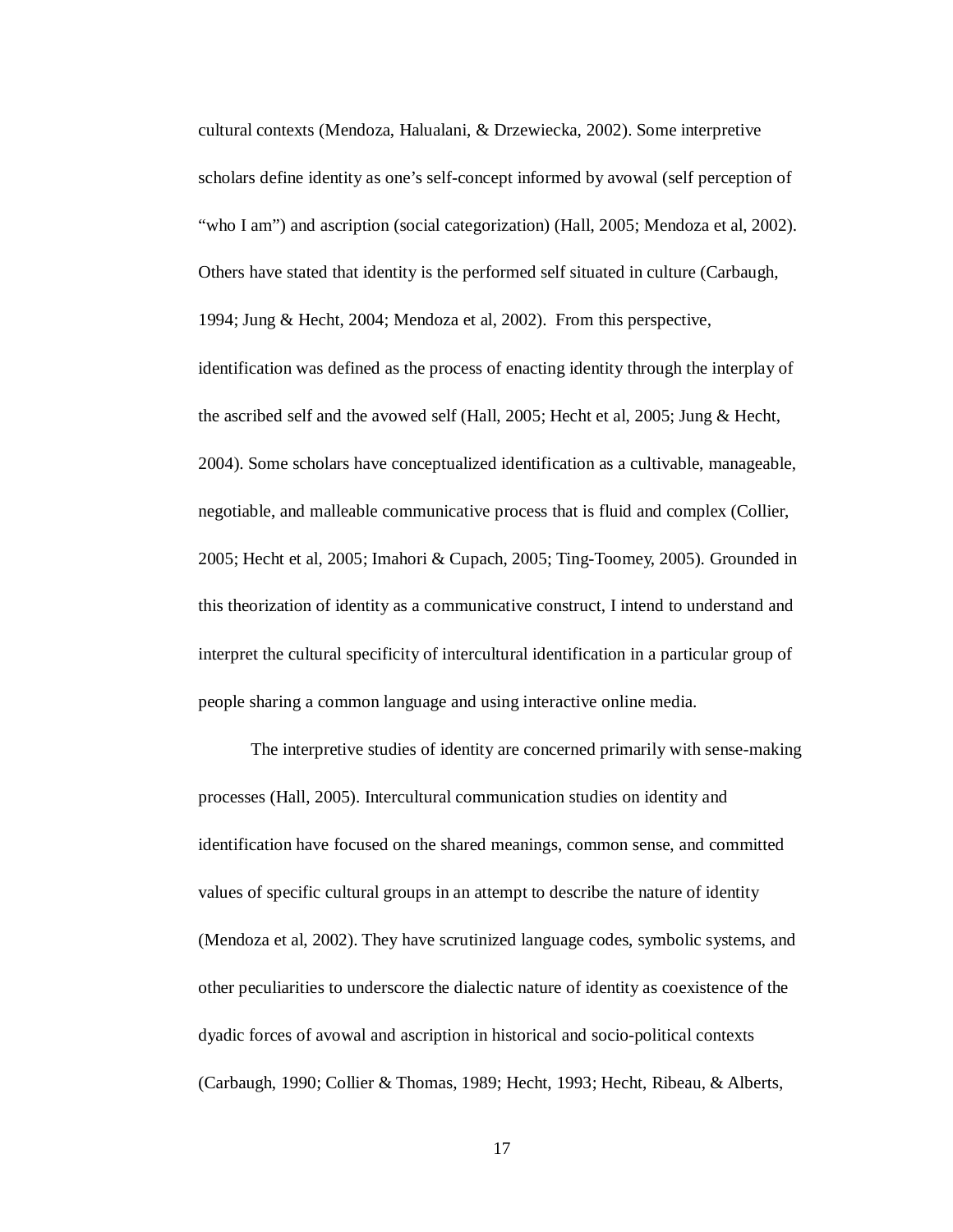1989; Katriel, 1986; Philipsen, 1975; Weider & Pratt, 1990). I will focus on the work of intercultural communication scholars Donal Carbaugh, Mary Jane Collier, and Michael Hecht, whose works underscore several theoretical dimensions of relevance for my project: the centrality of communication in processes of identification, the dynamic interaction between self and social context in identity enactment; and multidimensional and fluid character of identity.

However, it is important to note that these three scholars emphasize different angles in their research. While Carbaugh starts with a focus on the individual to explore how biological, psychological, interactive, and contextual factors influence identity; Collier has emphasized the study of how cultural identity is managed through communicative behavior in contexts of conflict, power inequalities, and intercultural alliances; and Hecht centers his theory on communication behavior as an integral aspect of identity. In this review, I summarize the key assumptions and insights offered by their research, highlighting the strengths and limitations of their theories for the development of this dissertation.

Carbaugh (1988; 1994; 1996; 2001) approached the connection between communication, identity, and culture through his ethnographic studies and narrative analysis of specific cultural and social communication scenes (Carbaugh, 1988, 1994, and 1996; Brockmeier & Carbaugh, 2001). To build a theoretical framework in his studies of the American concepts of personhood that operate in various American cultural scenes, Carbaugh (1996) treated identity as performed communication. In his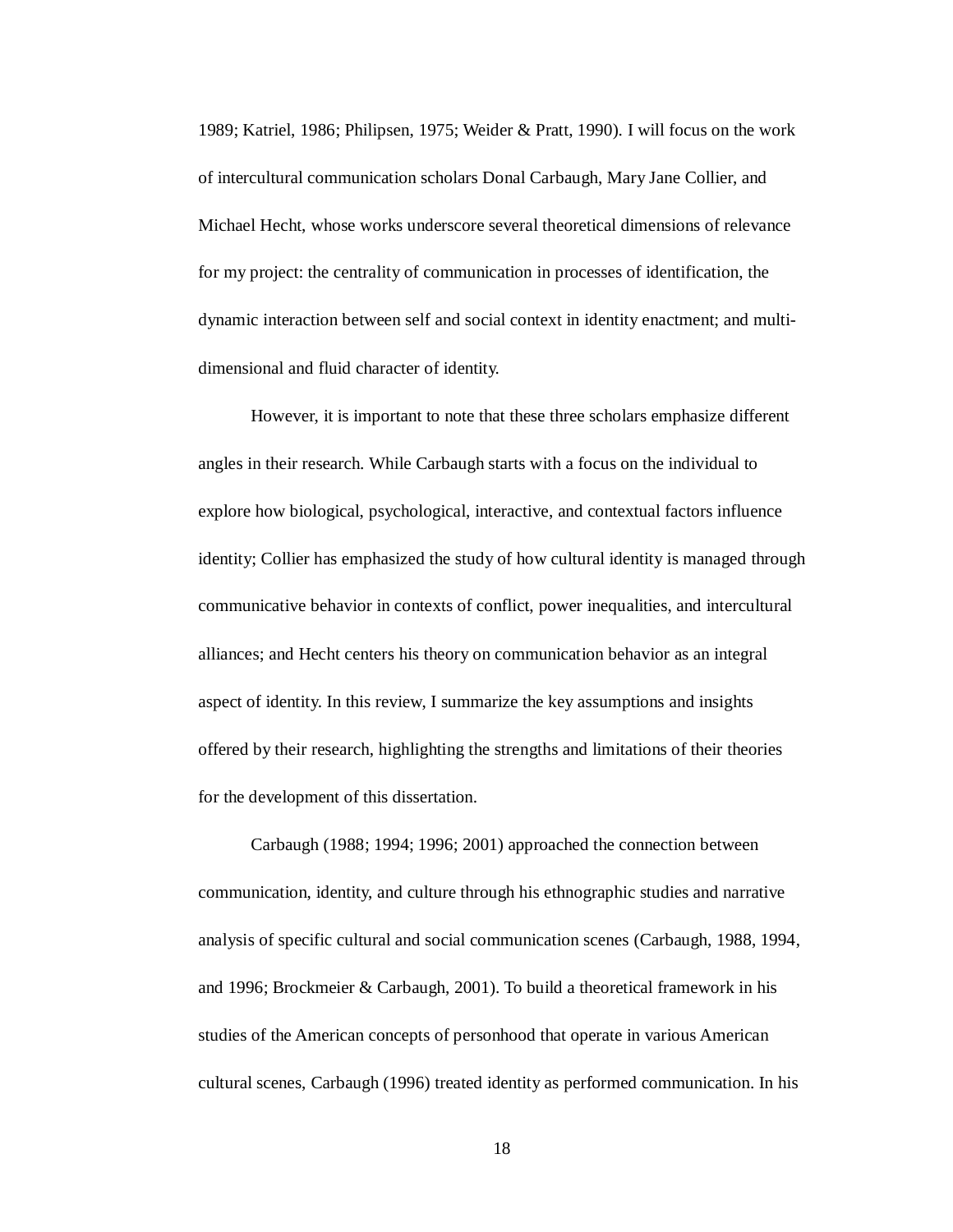conceptualization, identity is embedded in the concept of an "agent" acting various social roles in various social situations. He linked the agent to three identity-related dimensions: individual (biological being of the smallest social unit), self (psychological being), and person (cultural being). At the level of the individual, identity refers to biological existence and identification of a neurological processing that allows the agent to think and act. At the level of self, identity is socially constructed, and it is the movement between various social scenes and relational webs that helps form one's concept of self, which is primarily psychological. At the level of person, identity is culturally configured and lived in the diversity of global cultures. Carbaugh (1990; 1994; 1996) has argued that specific social interactions set stages for cultural identification and communication facilitates the interplay between identity and social relationships.

In effect, Carbaugh (1996) has viewed identity as a dimension and outcome of a system of communication practices produced in social and cultural interactions through activities such as dialogue. Those who produce and deliver as well as those who receive and critically react to sociocultural discourses may position themselves differently in different contexts. Therefore, Carbaugh observed that researchers should be mindful of the specific "material, economic, religious, political (and so on) conditions of living in that community" (1996, p.143). As the natural core of personhood, identity is embedded in individual differences, perpetuated in the biological existence and psychological reaction of the persons, and situated in social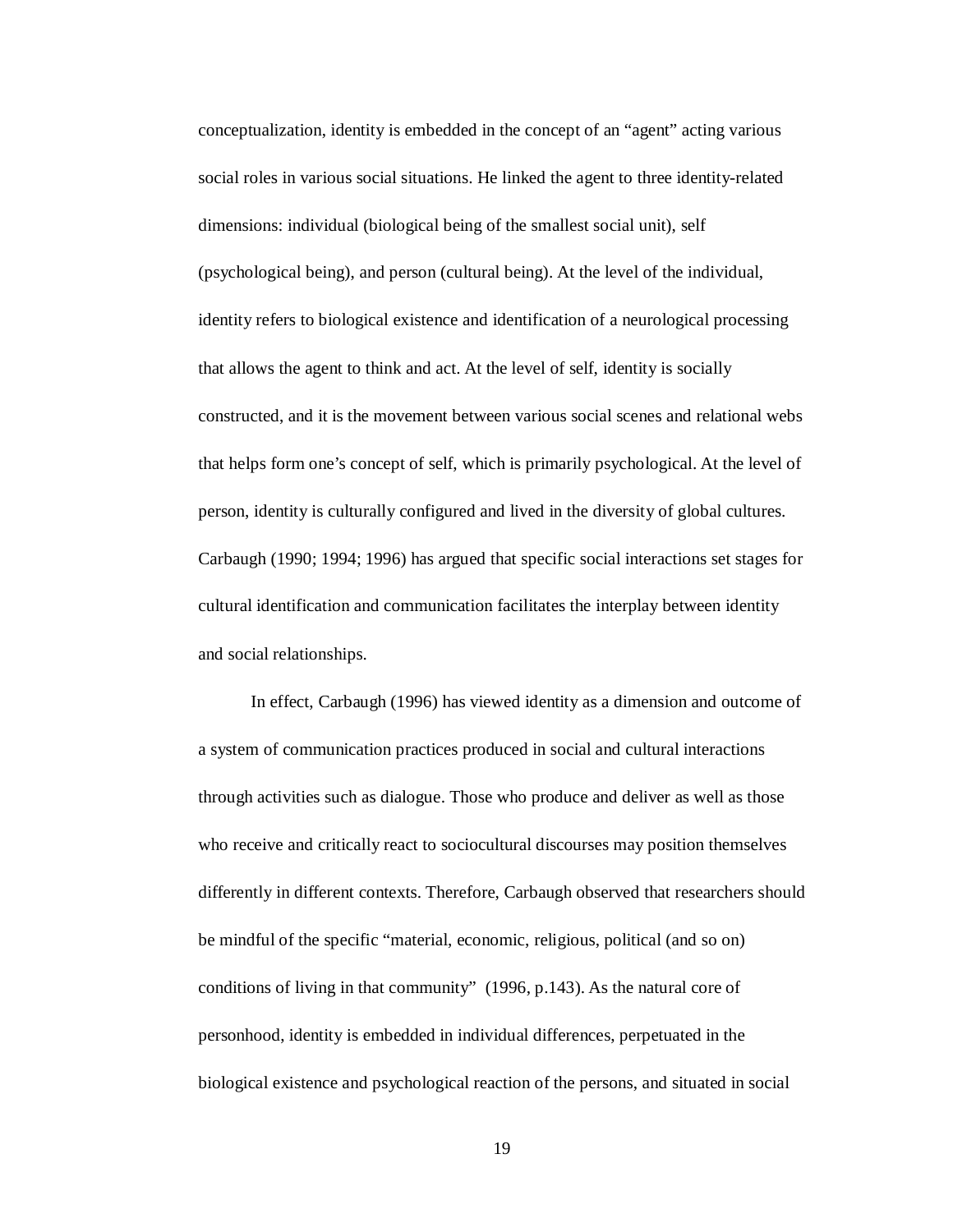contexts. Therewith, he has taken a descriptive, interpretive, and comparative approach to explore modes of identification in particular messages intentionally or spontaneously generated in specific social scenes (cited in Mendoza et al, 2002). Generally, in Carbaugh's perspective, identities are maintained and evidenced in interactional social discourses.

Carbaugh's ethnographic studies of popular scenes, culturally specific narratives and conversations are defined as sites to explore how communication can manifest and reinforce the personal and social aspects of identity in social relationships. Carbaugh (2001, p.122-123) treats narratives as cultural discourses that provide a space to explore the meanings of identity. Narratives are texts that enact a variety of situations, forms, meanings, events, acts, instruments, terms, motifs, motives, and values (Carbaugh, 1996). From this perspective, mythic storylines, ceremonial occasions, or talk of mundane affairs can reveal specific life challenges or contingencies of everyday living as well as the material and spiritual dimensions of cultural identification (Carbaugh, 1996). Carbaugh's field work through participant observation and ethnography allowed him to empirically examine the connection between narratives and cultural identification. Carbaugh (1990) concluded that researchers can make sense of cultural identity through listening to "culture talking itself."

Collier's theory (2005) on cultural identity and identification is intended to uncover how cultural identity is managed and performed through various forms of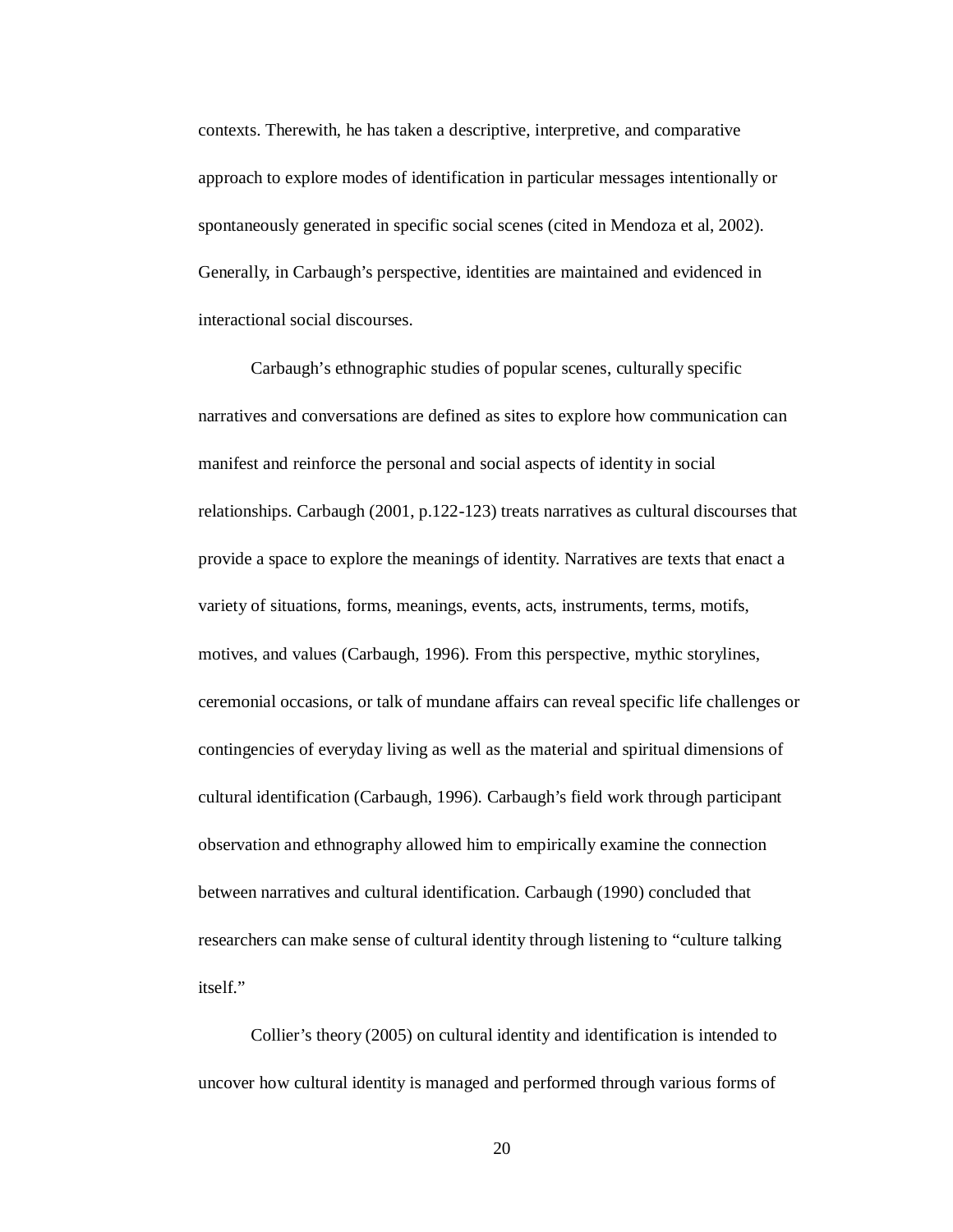discourses, interactions, and social structures. Committed to developing praxis-driven understandings of the enactment of identities in various contextualized and unequal human interactions, Collier (2005) has concluded that cultural identities vary in terms of function, salience, scope, and intensity over time and space. Collier's theoretical claims are largely based on a qualitative research agenda and methodologies such as ethnography and discourse analysis. In ethnographic studies of intercultural conversations in specific contexts, Collier has developed her notion of the complexity of cultural identity and identification. For instance, she observed that the norms and consequences of intercultural conversations are multilayered, multifactorial, contextual, and relational. Furthermore, she argued that the recognition of identity politics and power relationships is an indispensable part of the study of intercultural identification. Different political stances, class-related social statuses, sexuality- and gender-based ideologies, racial-ethnic-national group memberships, religious-spiritual affiliations, institutional rules, personal relationships, and many other contextual factors complicate the application of identity labels (Collier & Thomas, 1988, 1989). Since the enactments of diverse cultural identities involve various positioning situations, Collier stressed and elaborated the concept of positional salience (the situational standing out of a particular dimension or property of identity) and its dynamic nature over time and space. In her studies of cultural identities as they emerged in ingroup or intergroup communication, Collier also examined the dyadic pathways of avowal and ascription and their coexistence as a force driving the general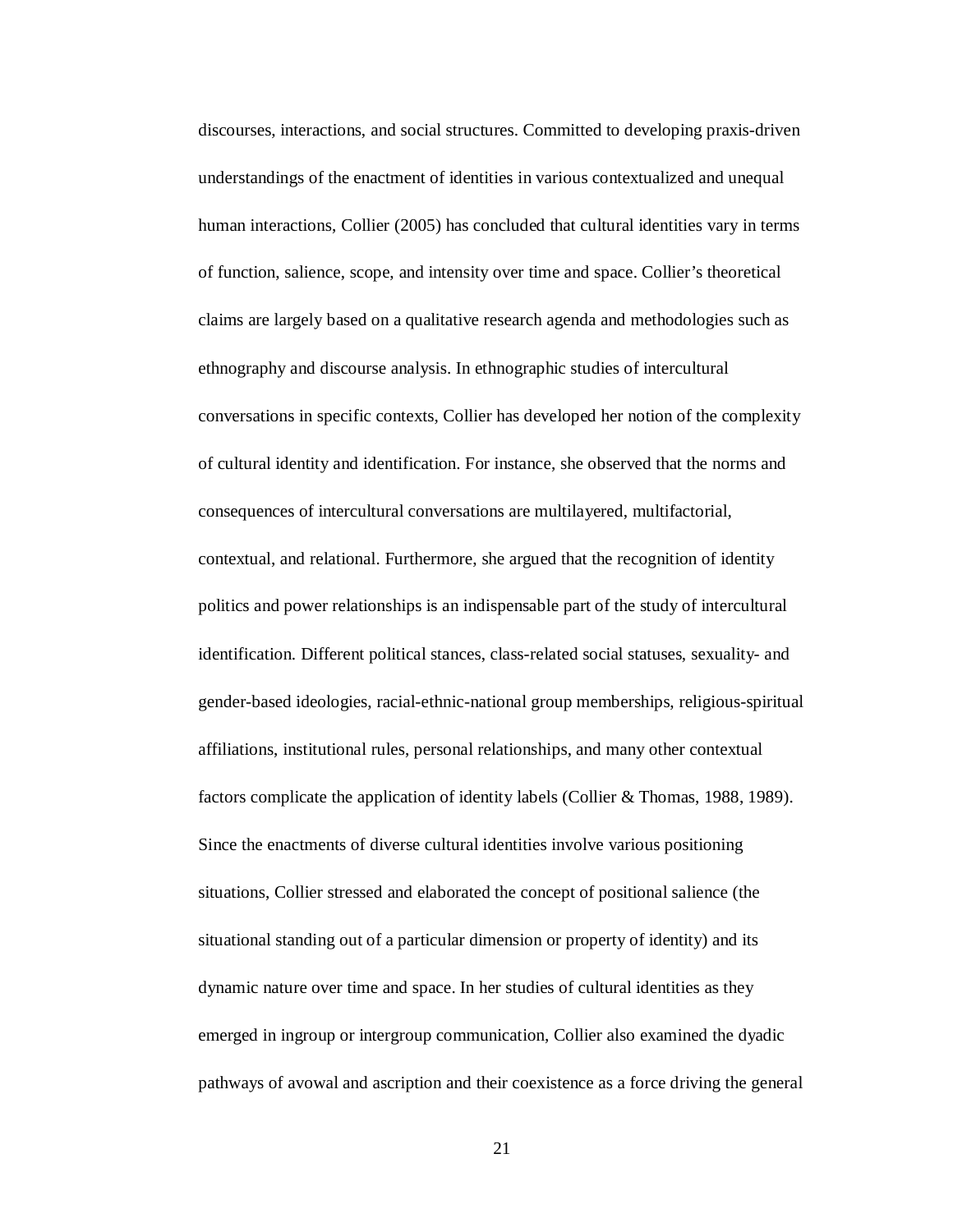process of cultural identification.

Based on empirical and theoretical endeavors, Collier (2005) has moved her studies of cultural identification toward the integration of critical and interpretive perspectives with the realization of imbalanced power negotiation as an important factor, and an awareness of positionality. In Collier's metatheoretical perspective, the incorporation of critical perspectives into her interpretive scholarship can orient communication studies of cultural identity toward social transformation. Collier has realized that the inequalities of socioeconomic status and imbalance of power profoundly define the disadvantageous situation of marginalized groups in enacting their cultural identities. Taking it as a step further, such inequalities and imbalances produce a variety of positionalities also among those involved in processes of research, mainly among scholars, informants, and readers. Positionality is a concept that speaks to historical and social inequalities and questions the presumed equality and agency of individual actors. With these considerations, Collier has applied the concept of cultural identification in the study of intercultural alliances and mediation of intercultural conflict (Collier and Thomas, 1988; Collier and Ribeau, 1993).

Hecht's communication theory of identity (CTI) places identity in social interaction and views communication behavior as an integral aspect of identity (Hecht, Warren, Jung, & Krieger, 2005). Hecht (1993) proposed some important axiomatic propositions about communication and identity to describe the dynamic features of identity within a schema of multiplicity. To describe African American and Mexican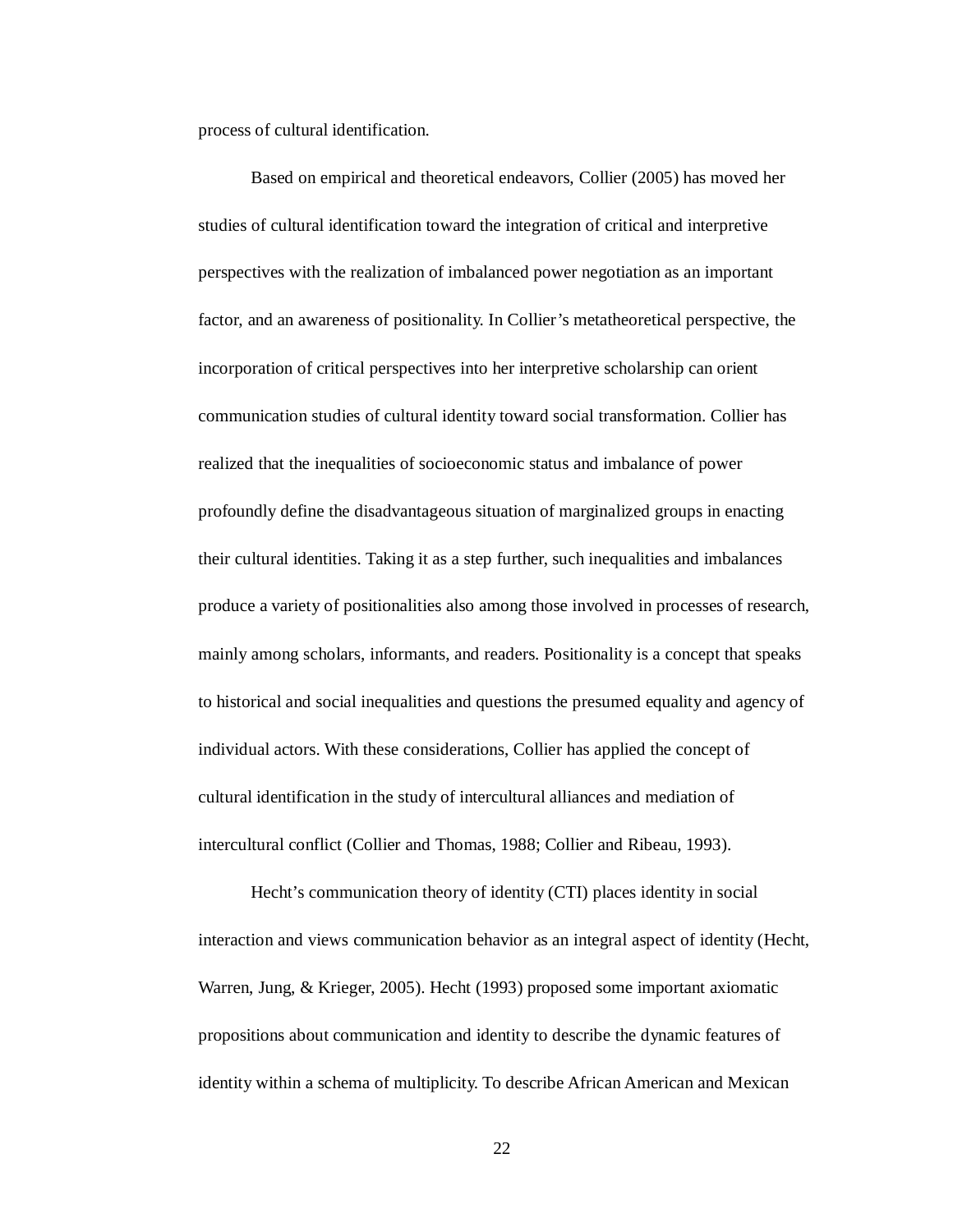American ethnic cultures in terms of their intra- and inter-ethnic communication behavior, Hecht and his colleagues conducted a series of empirical studies (Hecht, Collier, & Ribeau, 1993; Hecht & Faulkner, 2000; Hecht, Faulkner, Meyer, Niles, Golden, & Cutler, 2002; Hecht, Jackson, Lindsley, & Johnson, 2001) to illustrate similarities and differences among these ethnic groups. Influenced by this line of research, Hecht developed CTI, which integrated Tajfel and Turner's social identity theory (Tajfel, 1974; Tajfel & Turner, 1979 and 1986) and identity theory in the tradition of symbolic interactionism (Blumer, 1969; Hecht, 1993; Mead, 1934).

Hecht's CTI views identity as communicative. In such a perspective, communication becomes identification and communicated messages comprise identity. Hecht et al (1993) identified two paths through which communication is integral to the formation of identity. The first path is the creation and exchange of symbolic meanings through social interaction, in which the sense of identity is felt and therein identity is formed in relation to self. The generation of messages not only provides the basis of identification but also becomes enactment or manifestation of identities. The second path is the association with and contestation of social categorization, which contextualizes social and personal expectations and motivations. The perceptions of social expectations and individual motivations, wrongful or righteous, fallacious or realistic, influence one's communication styles, rhetorical strategies, and their consequences.

CTI is also built on a set of assumptions informed by postmodernist notions of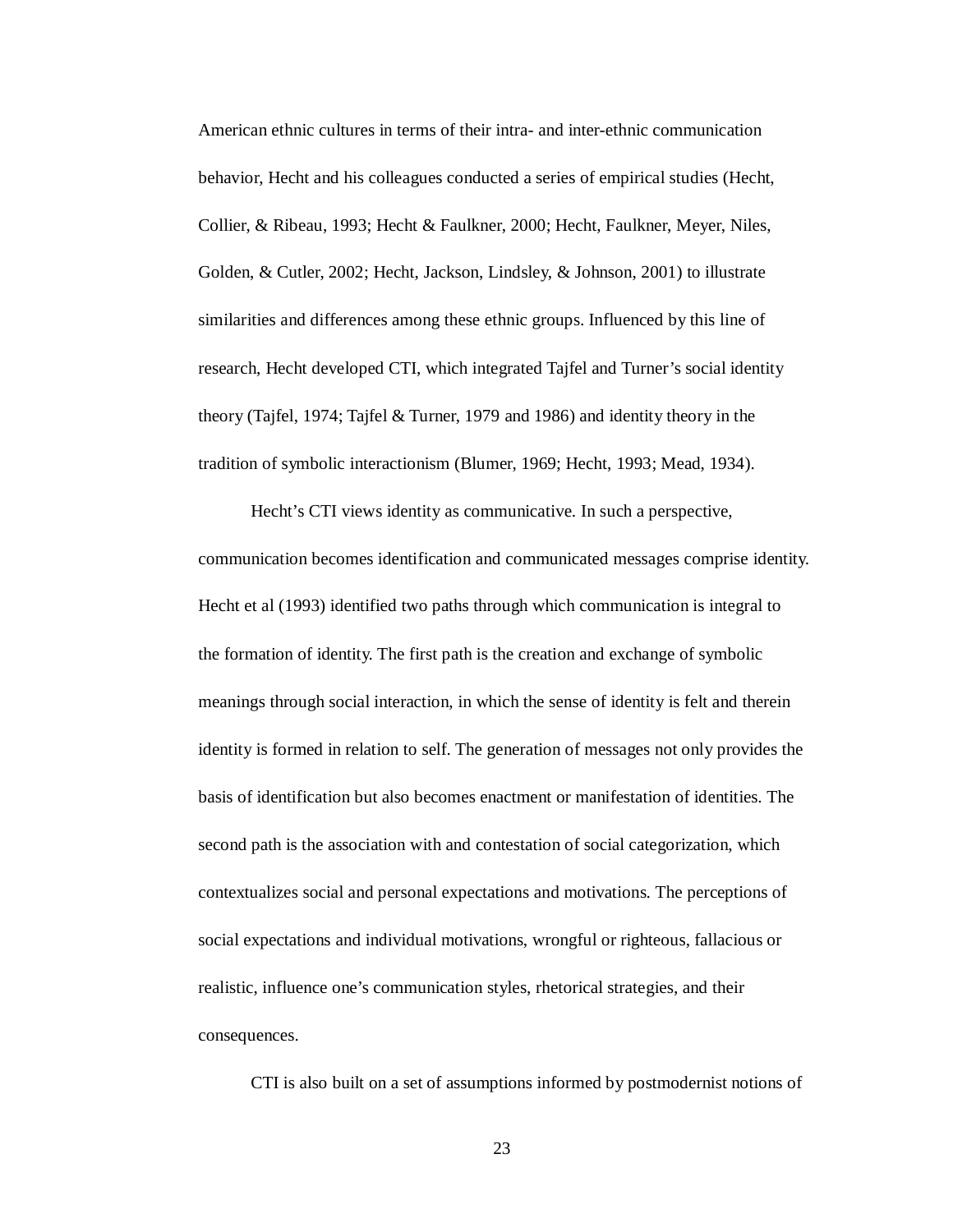self. As Hecht (1993; Hecht et al, 2003; Hecht et al, 2005) posited, identity has multiple loci, designated as the personal, enacted, relational, and communal layers. In his view, these four interrelated and interpenetrated frames reveal the essence of identity. According to CTI, in the personal layer, identity represents an individual's self-concept or understanding of how one defines oneself. In the enactment layer, identity is acted out, performed, or expressed in communication. In the process of relational development, the relational aspect of identity can be further divided into three levels: formation (constitution), identification (an individual identifies with a group), and unification (the relational union of two identities can establish a new identity). The communal layer reflects the influence of group membership on identity formation. To integrate the four layers of identity, Hecht has stressed the interpenetration of the layers by obscuring their distinctness or boundary lines.

Hecht et al (2005) also postulated 18 propositions as CTI's working assumptions, grounded in the four-layer model. Given my goal of studying cultural identification enacted in mediated communication texts, I will discuss three CTI propositions that I believe are most relevant and distinctive. At the end of this literature review, I will incorporate these propositions into a model of cultural identity to be used as an analytical framework for the present project.

*"Identities are affective, cognitive, behavioral, and spiritual*." This proposition implies the significance of emotive and psychological factors. The emotionality and subjectivity involved in the process of identification is inevitable but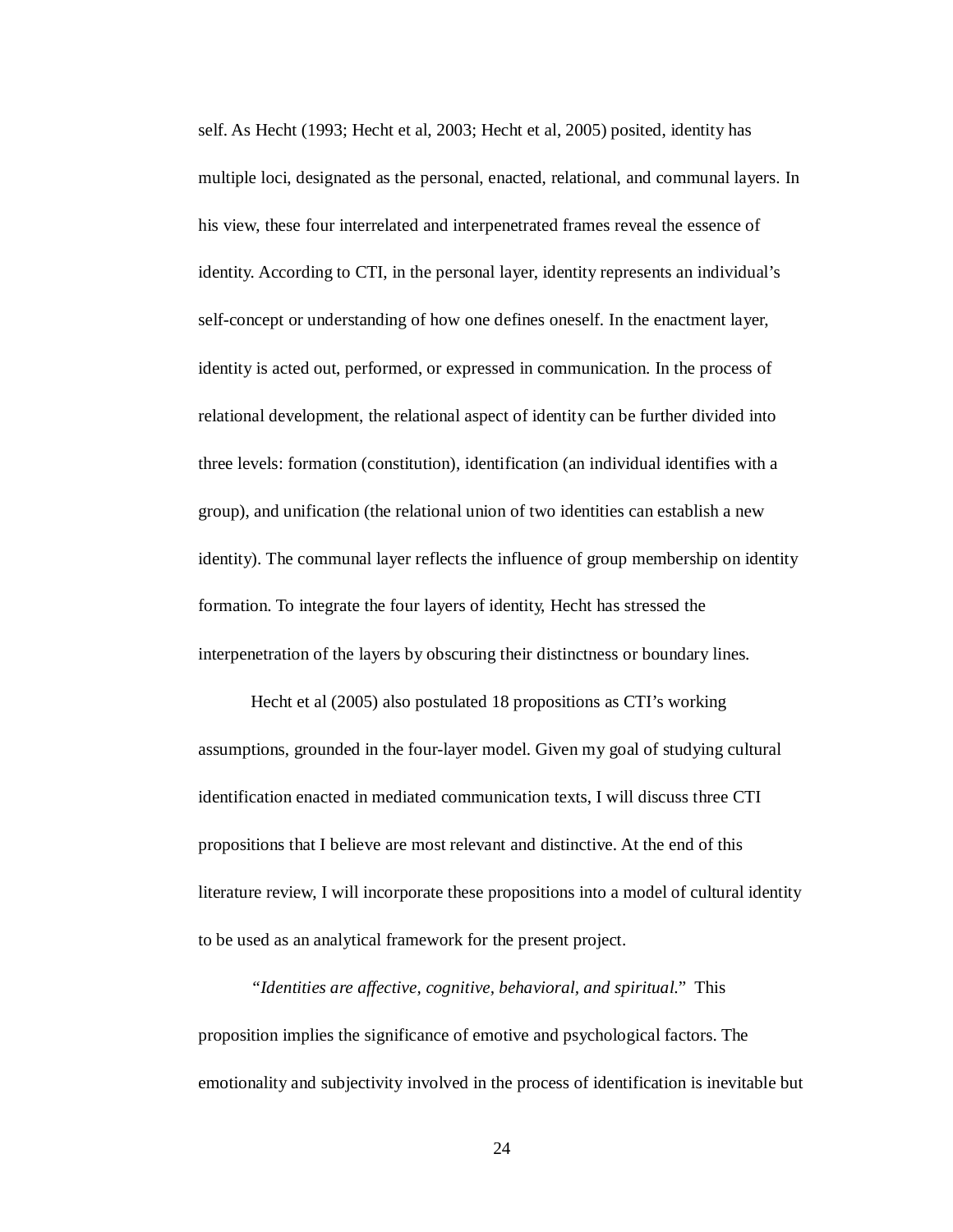constrained by individual and social perceptions and behavioral norms. Thus, awareness of social context, cultural knowledge, and ideological influence is crucial in managing, negotiating, and enacting one's subjective cultural identity.

*"Identities involve both subjective and ascribed meaning*." The subjective meaning of identities contains one's self-concept. The ascribed meaning of identities indicates the influence of social categorization. The two aspects of identity meanings are oftentimes mixed, though the analytical treatment can help reveal the true sense of identity in the perspective of an individual as well as in the social milieu existing outside the individual.

# *"Identities are codes that are expressed in conversations and define membership in communities*." This proposition facilitates the coding strategy adopted in this project to sort out textual evidence of the diversity of Chinese diasporic communities. After preliminary reading of the textual data from online interactive discussion, I found that identity codes were prevalent and abounding. The challenge is how to sort out those identity markers into a more perceptible system via an interpretive scheme so as to help people better make sense the significance of the diversity of cultural identity within the researched cultural community. In Chapter III, I will discuss the coding strategy in detail.

A further development in the examination of the interplay of the multiple layers of identity was Hecht and Jung's (2003) concept of "identity gap," which refers to the discrepancy or contradiction between and among layers. Altogether, they cited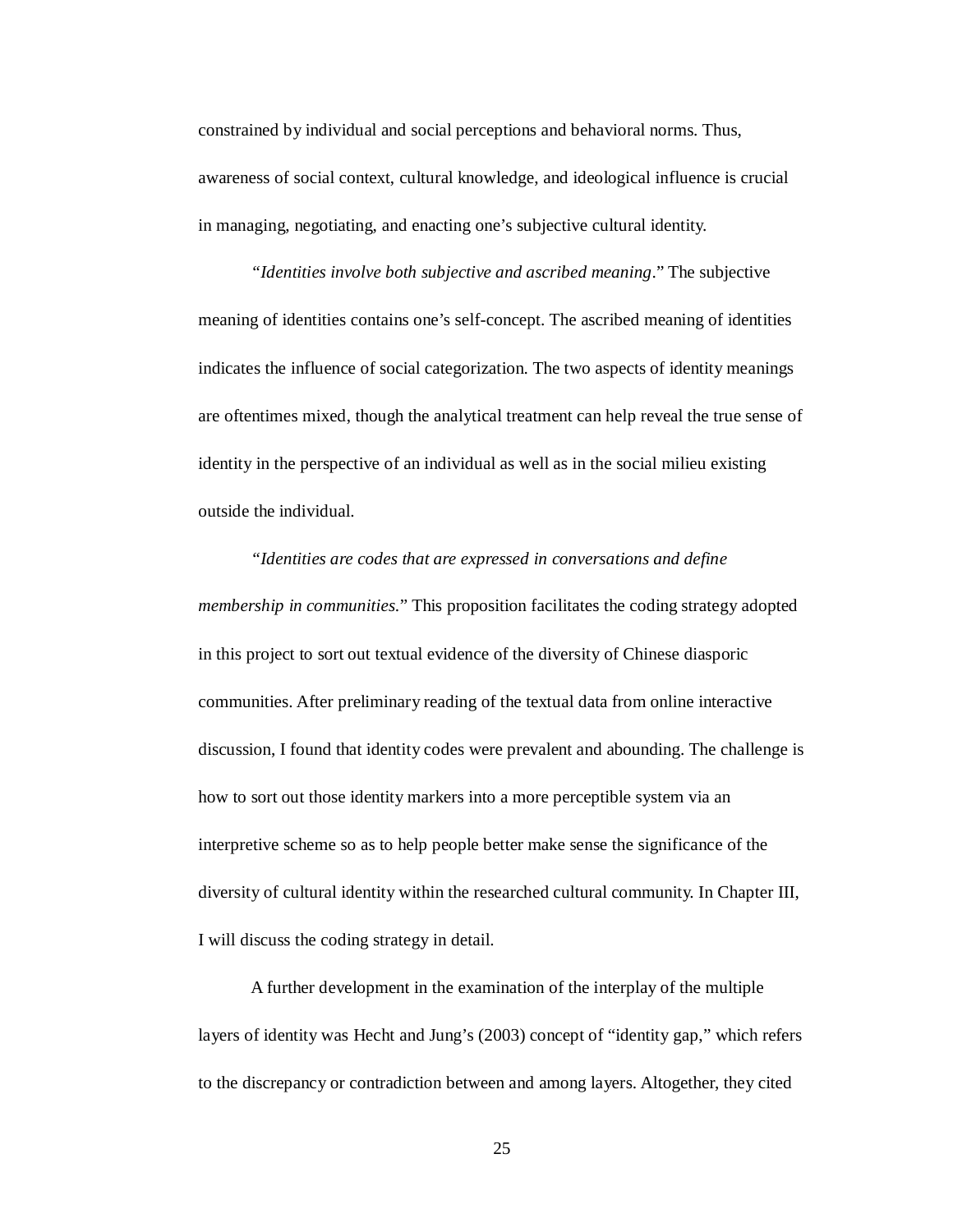six possible identity gaps in the matrix of four interpenetrated layers. For instance, an individual's enacted identity in communication or relational interactions may be different in the personal identity one perceives or expects. Frustration, disheartenment or lack of security may arise from such gaps.

In sum, identity is a fruitful concept in interpretive scholarship of intercultural communication. As reviewed above, Collier, Carbaugh, and Hecht offer their approaches to communication and culture through the concepts of identity and identification. Nonetheless, each addresses the complexity of identity through different constructs. Collier stresses the theoretical complexity by deconstructing multiplicity of identity into issues of salience, intensity, positionality, and social transformation. Carbaugh, on the other hand, views the identity of an agent culturally and communicatively configured through biological, social, spiritual, and material dimensions. Finally, Hecht depicts a four-layer schema of multiplicity that interconnect personal, relational, enacted, and communal properties of identity into an interpretive system he labeled CTI. Yet in the perspectives of all three scholars, identity has been integrated into a conceptual system linking culture and communication.

Interestingly, to forecast future research orientations in CTI, Hecht et al (2005) have suggested that online social interactions in the computer-mediated world can produce virtual communities in which identity may have more salient and diverse positions and processes. Computer-mediated communication settings provide unique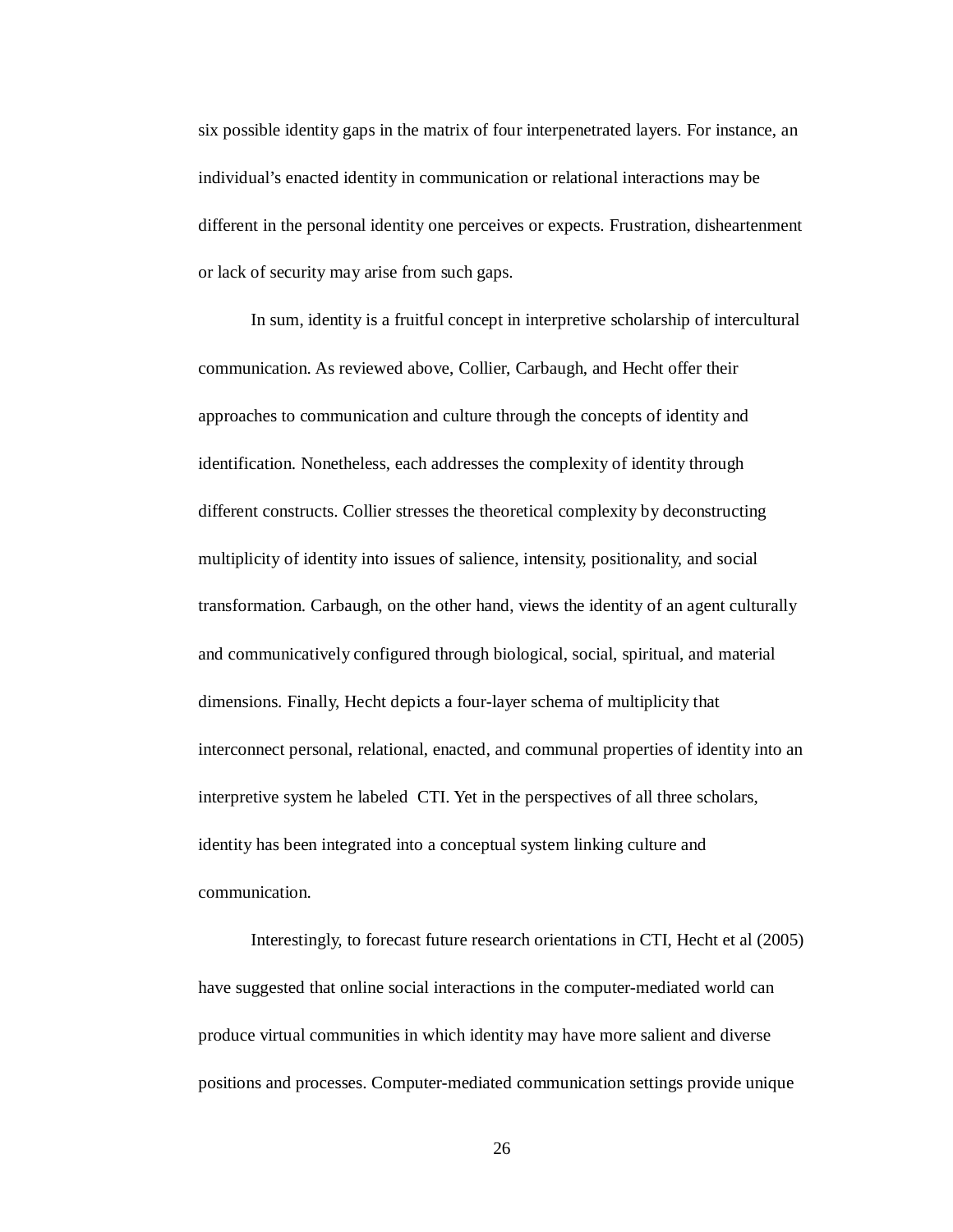environments for people to exchange messages and thus perform, conceal, modify, or transform their identities. Therefore, some aspects of their identities hidden in face-toface communication can become salient. Online anonymity or, more precisely, pseudonymity allows communicators to express their points of view in a presumably unconstrained manner and present what they usually restrain in other settings. Because Internet-based communication is unbounded by social scale and geographic restriction, online content providers and commentators may evoke myriads of viewpoints and identity politics, and even engage in blatant discussions of critical issues and problematic events. Hecht et al (2005) were confident that the innovative application of CTI can help explain how identities are formed, acted out, managed, manifested, challenged, confronted, manipulated, and veered in the online social interactions. In the next section, I will review relevant literature on computermediated communication that has examined the concept of identity in media studies.

### **Culture, Identity, and Internet Mediated Communication**

Identity connotes subjectivity and power in the world of culturalist and interpretivist media studies (Appadurai, 1996; Grossberg, 1993; Hall, 1996b & 1997; Hillis, 1999; Shome & Hegde, 2002). Concepts like representation, annihilation, intention, manipulation, domination, subjugation, creativity, agenda-setting, and even conspiracy are often employed when approaching the dynamics between production and consumption of media and the construction of identities. The fragmentation and fluid dynamics of identity situated in geopolitical and ideological contexts have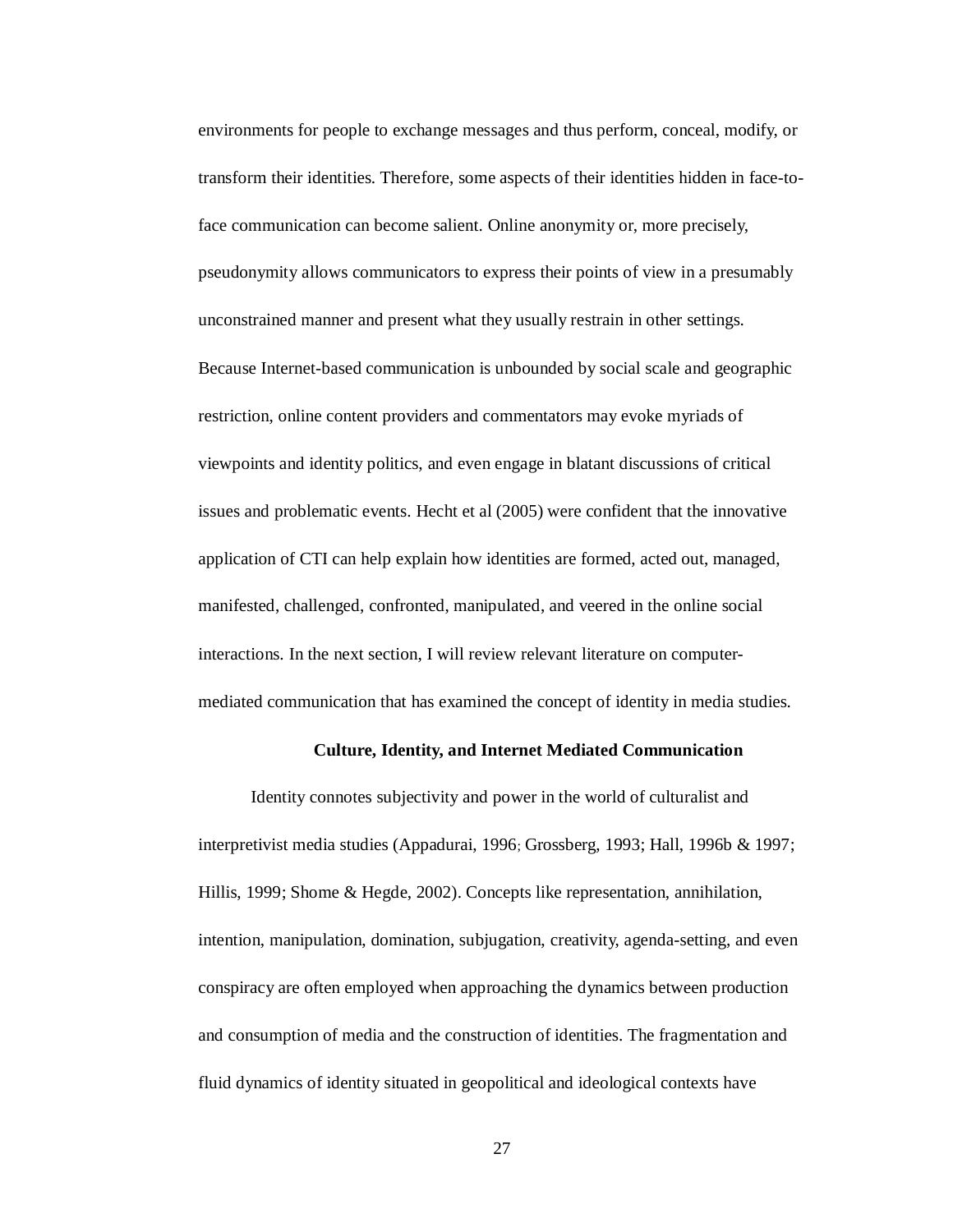received substantial attention. Identity construction is thus seen as a process caught in a virtual world where individual, social, global, and historical realities are mediated to engender a diversity of identifications.

In the epoch of the Internet, identity tends to be viewed as more fragmented than ever (Hecht, 2005). Rejecting the essentialist, unified, singular, and static conception of identity, Hall (1996b) stressed a more fragmented, dynamic and multifaceted idea of identity constructed through discourses and immersed in power dynamics. As Grossberg (1996) observed, the concept of identity based on the differentiation of social categories, like nationality, gender or race, becomes insufficient to count the growing internal fractures of identities. Further, the model that looks at identity in light of conditions of oppression or subjugation, prevalent in postcolonial and critical race theories, is limited and inappropriate if one deals with proliferating fractions of a more and more diverse population in the contemporary global context (Grossberg, 1996). Along these lines, Hall's (1996b) theoretical endeavors to rethink identity in cultural studies have been devoted to the promotion of an identity theory that considers the internal, "psychic mechanism" of identity as a product of self's interplay with society on the borderlands of objectivity and subjectivity. Concurrent with such critical reflections, is the concern with the revolutionary impact of the constantly evolving communication technologies on the landscapes of culture and media.

The fragmentation of identity has been best studied in Internet mediated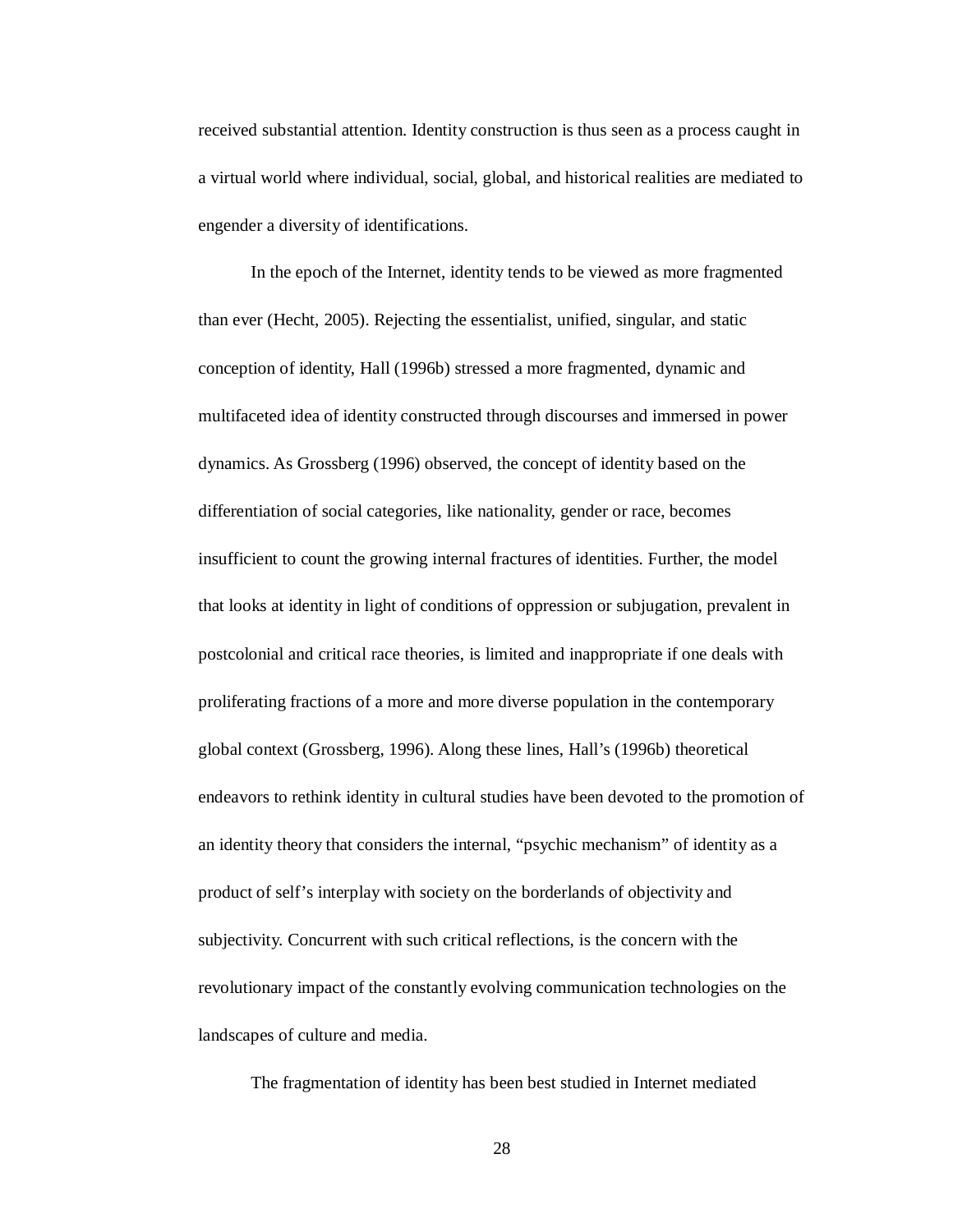discourses (Mitra, 1997, 2002, & 2005) partly because of a key distinction between the Internet and traditional media, that is, accessibility and interactivity (Al-Saggaf, 2006). Online communication started by free and open access to shared information sources among people with common interests (Helland, 2007). As a versatile medium (Choi et al, 2006), the Internet facilitates the nonlinear presentation of information and accelerates the convergence of multimedia by blending images, sounds, texts, and links (Dimitrova & Neznanski, 2006). The Internet or the World Wide Web allows the almost-instant delivery of content from sources to audiences (Dimitrova & Neznanski, 2006). With help of the Internet, the spatial reach of information becomes unprecedentedly broader (Choi et al, 2006; Mitra, 2005). Dial-up, landline, Wi-Fi, satellite, mobile phone, among other technologies, further diversify people's accesses to the Internet. Most prominently, the Internet has significantly escalated the interactivity and strengthened the audience involvement in news (Croteau, 2996; Nah & Shah, 2006; Owens & Palmer, 2003; Pickard, 2006) and entertainment industries (Jenkins, 2003; Shefrin, 2004). In Helland's (2007) words, the Internet has become a bustling and boisterous "megalopolis" where tensions and aggressions within groups or across groups over a plethora of topics are heating up people's mindsets. The interactivity of online media sustained by reader-friendly formats such as chat rooms, discussion boards, blogd, instant messages, and convenient online polls can be categorized as a sphere of both content and interpersonal interactivity (Massey & Levy, 1999). Content interactivity means consumers can select what they like in terms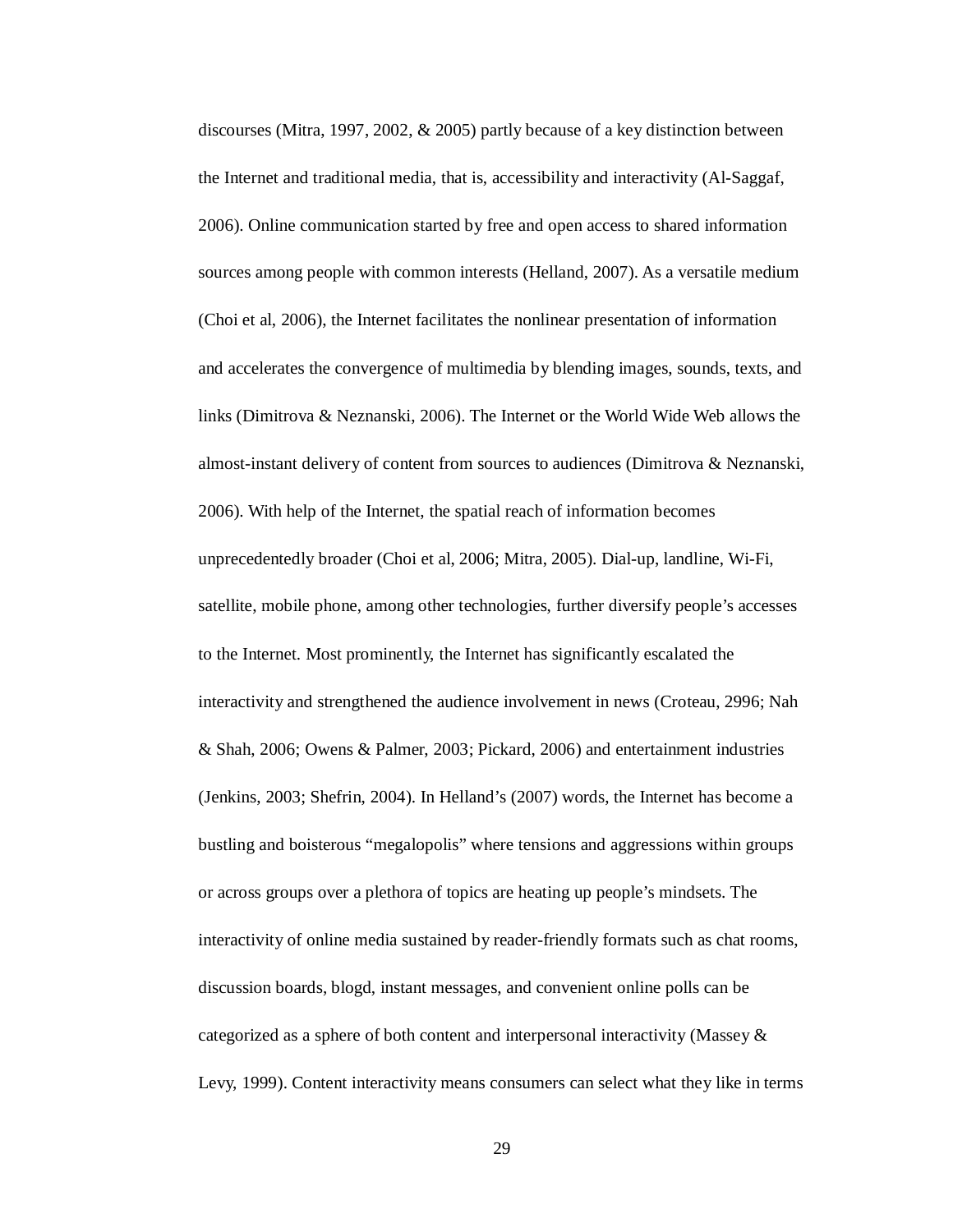of content and/or providers. Interpersonal interactivity refers to readers' capacity to get involved in conversations with the authors of messages and among themselves.

The Internet has caused critical changes in the dynamic landscape of mass media and human behavior. With nearly unbounded capacity and a decentralizing propensity, the Internet helps society become more and more individualized (Hodkinson, 2007). In the observed trend of online individualization, traditional social, institutional, and relational constraints are losing their coercive force to encircle individuals within the boundaries of collective identities (Bauman, 2001; Doheny-Farina, 1996; Hodkinson, 2007). Beck and Beck-Gernsheim (2002) have noticed that new technologies have fostered a DIY (do-it-yourself) culture that makes the fragmented, isolated, and unstable individual with fluid identities the primary social unit. However, concurrent with the trend toward individualization is the fact that the constitution of large communities divided by cultural membership, religious affiliation, and ideological preferences is also taking place across geographical lines (Helland, 2007; Sassenberg, 2002).

In this regard, Helland (2007) has noted that as early as the early 1980s USENET was utilized to preserve and develop Jewish and Hindu Diasporic identities among people sharing group memberships but residing in different areas of the globe. The Internet is also a medium of networking for people in various places, particularly those in a diaspora who would like to maintain some aspects of their identities such as traditional rituals and spiritual beliefs.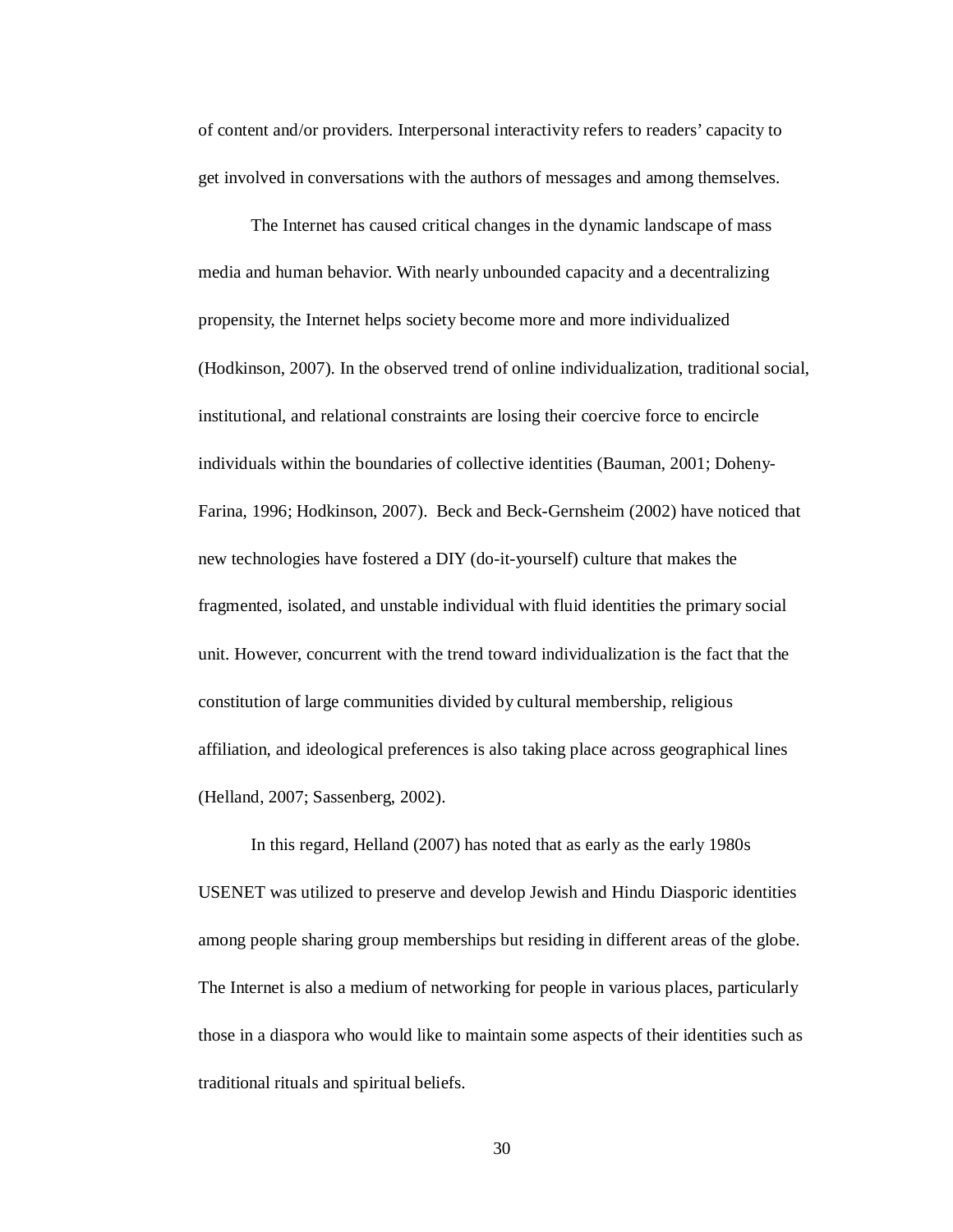In addition, the Internet provides a context that makes people across cultures less restrained in expressing their opinions (Abdulla, 2007; Ho & McLeod, 2008; Nah & Shah, 2006) and thus contributes to a more democratic public sphere (Pickard, 2006). Diverse ideas and arguments from multiple perspectives as well as their disputation and cross-examination can help expand the public sphere of the society (Dewey, 1954; Gutmann & Thompson, 1996; Habermas, 1989; Ho and McLeod, 2007; Katz, 1997) and create a well-informed audience (Fishkin, 1995).

However, according to Noelle-Neumann's (1993, 1974) spiral of silence theory—a model of public opinion's dynamics—hegemonic social situations tend to diminish the voices of minorities who are constrained by the social sanctions set by the perceived majority and afraid of being socially isolated by the powerful (Anderson, 1996; Miller, 2005). Still, in the environment of the Internet, people who voice their views do not have to present themselves as in face-to-face interaction and can more freely reveal their authentic opinions with less concern for institutional security and interpersonal facework (Min, 2007; Morris & Ogan, 2002; Tait, 2008; Watanabe, 2007). Most prominently, people can choose to broadcast their individual points of view anonymously and avoid being trapped in personal or interpersonal embarrassment. Indeed, empirical research has shown that in computer-mediated communication people tend to be more comfortable and less inhibited to engage in heartened discussions of controversial issues (Abdulla, 2007; Ho & McLeod, 2008; Short, Williams, & Christie, 1976). The Internet makes people more self-righteous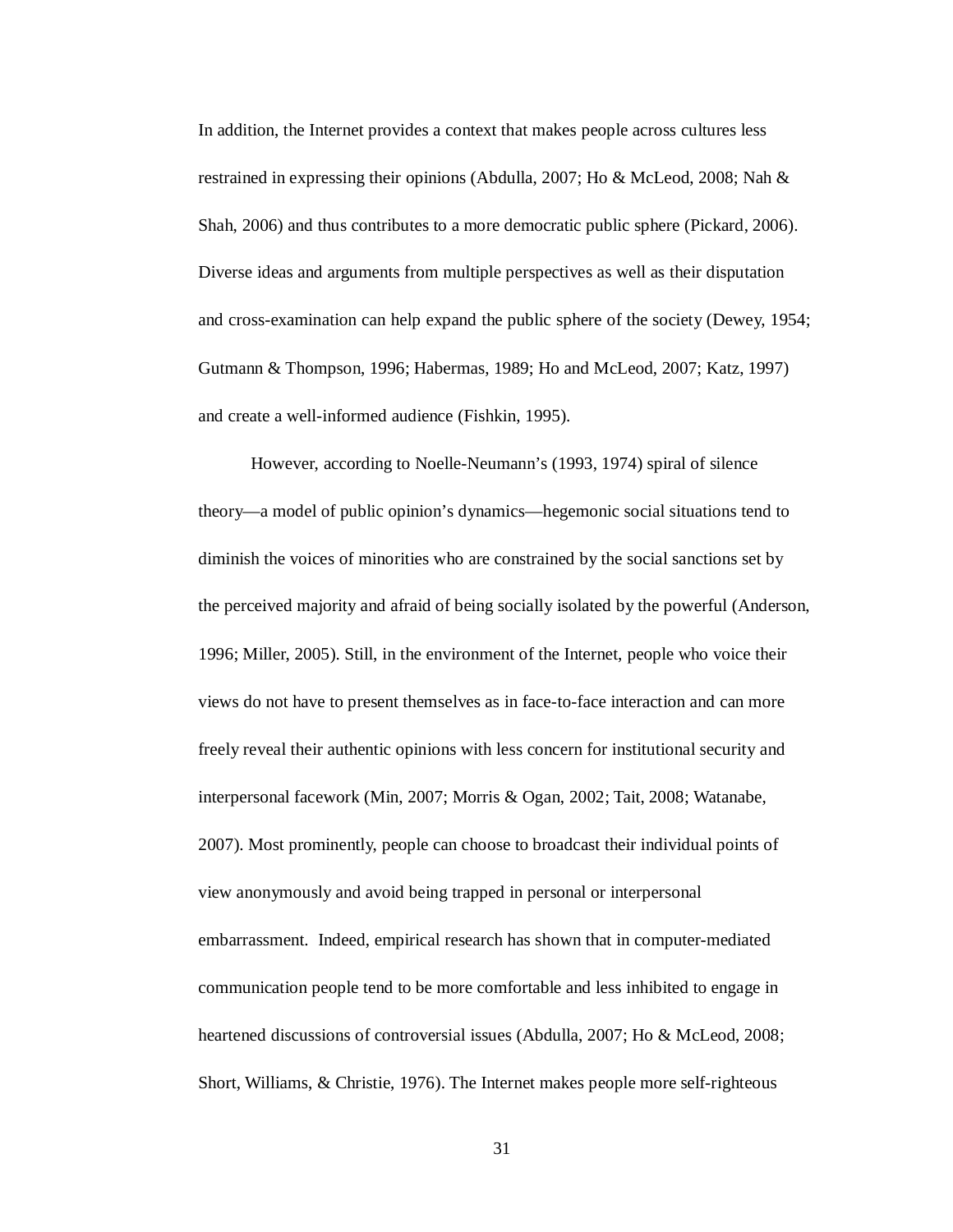and this may be good for a more democratic civic society. With minimal presence of the researcher and the accepted legitimacy of online anonymity, data collected from online forums can be expected to yield greater diversity of opinions and perspectives from the participants (Watanabe, 2007).

Recent research on ethnic or cultural virtual communities bounded by common languages, shared group membership or general social categorizations has provided insights on both cohesion and internal fragmentation manifested in messages produced and exchanged among ingroup participants (Watanabe, 2007). For example, in the context of intensifying tensions between the West and Arabic/Islamic worlds, scholars have examined how Arabic speech communities may perceive major historical events such as 9/11 and the U.S. led invasion of Iraq (Abdulla, 2007; Al-Saggaf, 2006). Focusing on a descriptive textual analysis of online data from three major Arabic discussion boards in the Arab and Muslim world, Abdulla (2007) demonstrated how Muslims reacted differently to the 9/11 attacks. In another study, Friedman (2005) argued that Web information has already formed a virtual public space providing Latin American lesbians opportunities and tools for changing the dominant social perceptions of their cultural and group identity. Likewise Kim and Yun (2007) employed Baxter and Montgomery's (1996) relational dialectics theory to understand how interpersonal relationships become important issues in one major Korean social network site. Tan and Tan (2008) has argued that language variety (the local, Singaporean English versus standardized English), regardless of the topics and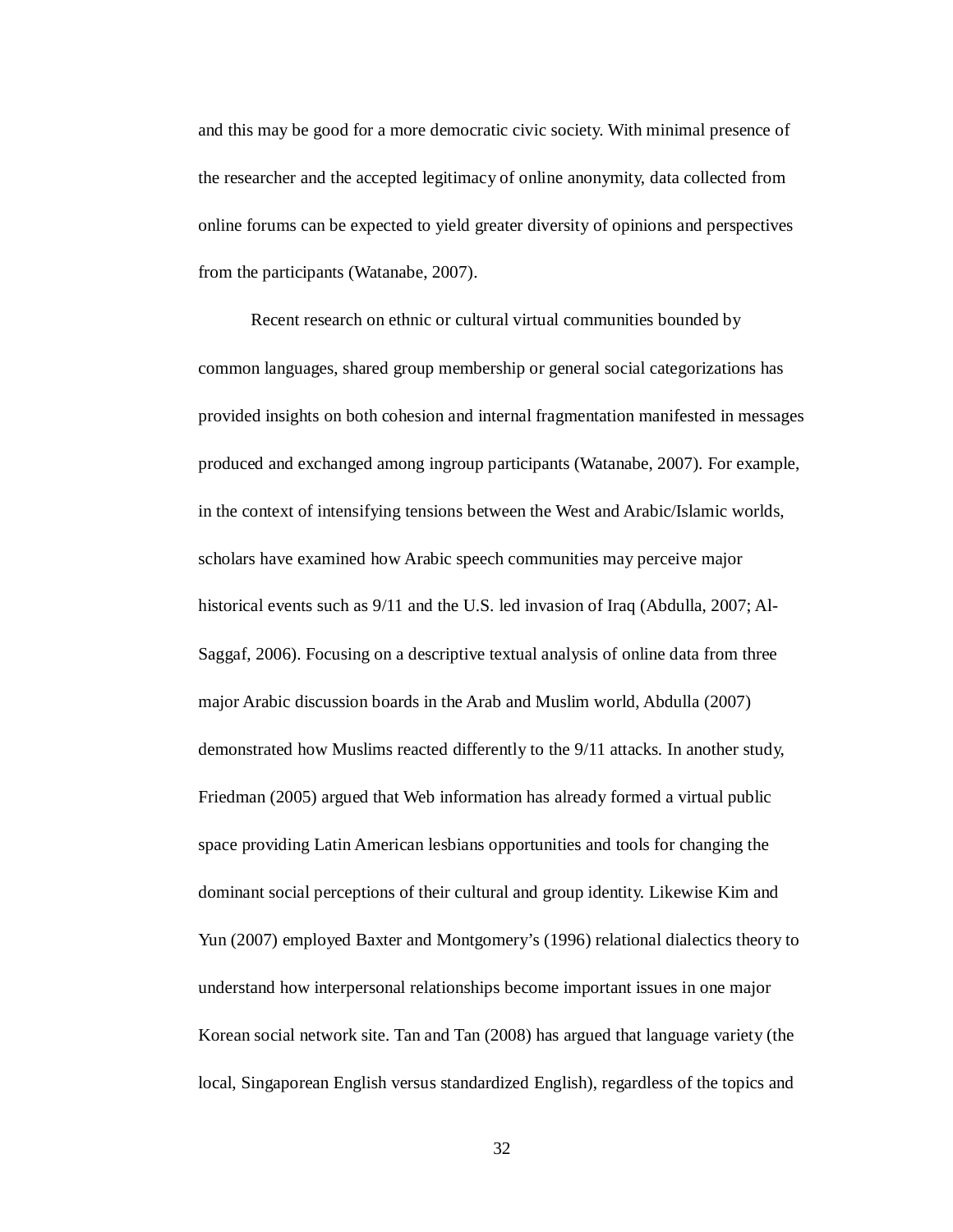contents, affected the perceptions of social status and expertise among Singaporean Internet political discussers. And comparing mainstream online media and Africana.com, Brock (2006) constructed a content-evaluation framework considering historical, sociological, and philosophical dimensions in the assessment of cultural identification and representation in African Americans' online experiences. Brock's analysis showed an existing set of basic cultural differences between mainstream and black websites.

In this sense, the Internet constitutes a discursive platform that attracts and encourages more diverse messages and more personal ideas from individual cultural members. Al-Saggaf (2006) suggested that online discourse is more trustworthy and therefore more valuable research data to reflect on group thoughts and sentiments among people who often face a tightly controlled traditional media environment in the Arabic world. Through the examination of the Arabic readers' reactions to news threads edited and published on a popular Arabic website sponsored by a major Arabic TV station, Al-Saggaf (2006) discussed the potential of online media to become an influential public sphere attracting Arabic civic participation. In another study, Muhtaseb and Frey (2008) concluded that the most salient motive of Arab Americans for using the Internet is to seek information from foreign-based sources.

Observing the increasing trend of Indian immigration in the West and its presence in the cyberspace, Mitra (1997, 2002, & 2005) did a series of interpretive studies on virtual ethnic communities formed online and their digital discourses.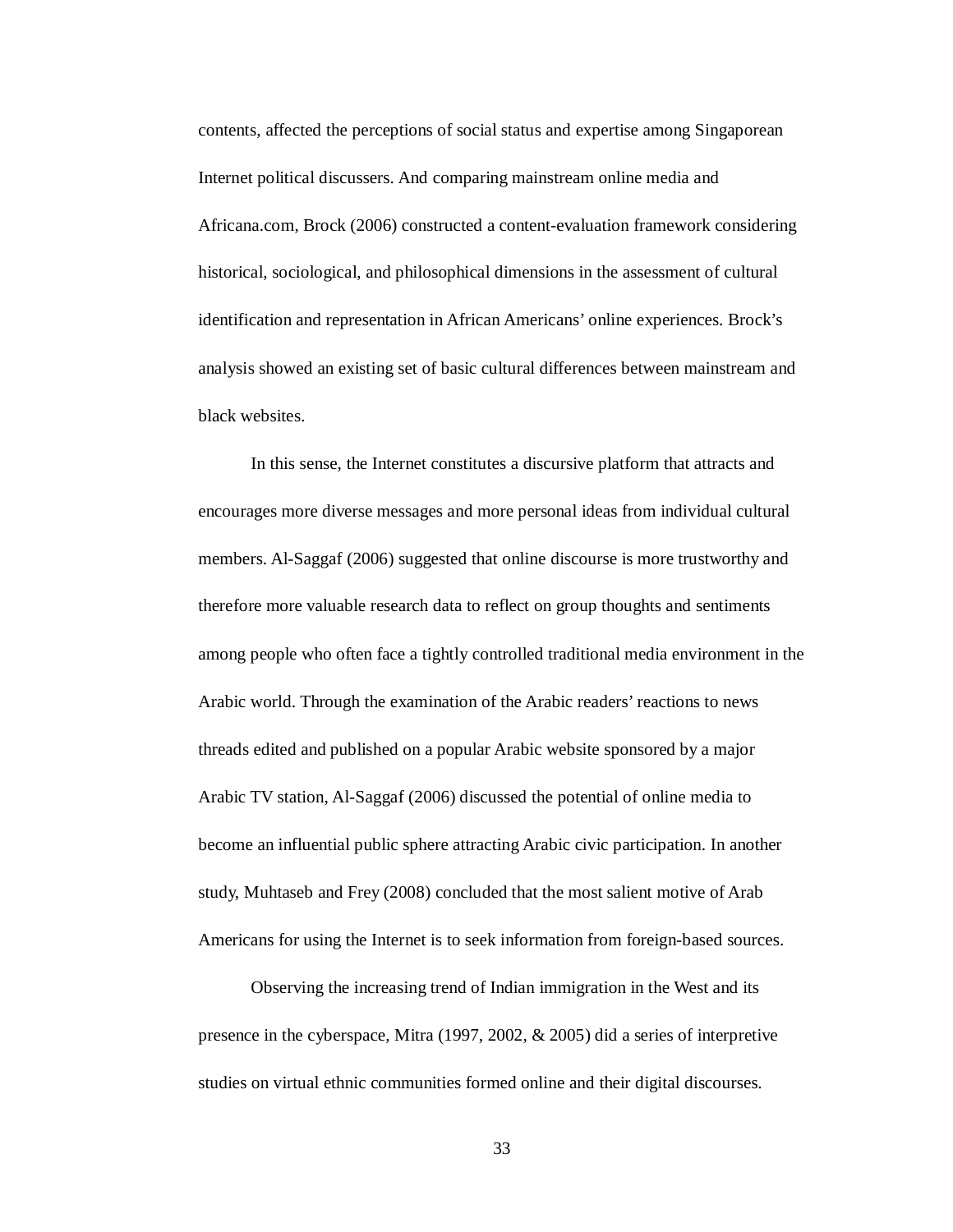Based on an overview of India-related WWW messages – links, pages, and sites from as early as 1997 – Mitra (1997) developed his description and explanation of the formation of an ad hoc virtual Indian community. By focusing on one particular website, India Related Links, a webpage created by an Indian graduate student in Canada, Mitra sorted out how the virtual community has been strengthened by deliberating the distinction between ingroup and outgroup identities among the perceived contributors and visitors. In another study of online Indian identification, Mitra (2002) illustrated how Internet could be a relatively secure place for immigrants to reconcile their identity conflicts with their adopted cultures.

Although the Internet entered ordinary people's daily life less than two decades ago, the online manifestation of Chinese culture has become phenomenal (Wu, 2007). Based on empirical studies of two online communities of new Chinese migrants in Singapore, Chan (2006) argued that promotion of diverse and distinct identity options (tolerating different definitions of "Chinese" such as statist, socialist, or nationalist Chinese) had been a principal strategy of the web administrators to attract and maintain a wider range of users. Xie (2008) conducted ethnographic research on the relational dynamics of an online community of older Chinese formed through three computer-mediated communication modes: voice chat, forums, and instant messages. Xie (2008) concluded that particular Internet modes had different communication effects on the socialization of senior citizens, such as the use of chat rooms for companionship, online forums for information seeking, and instant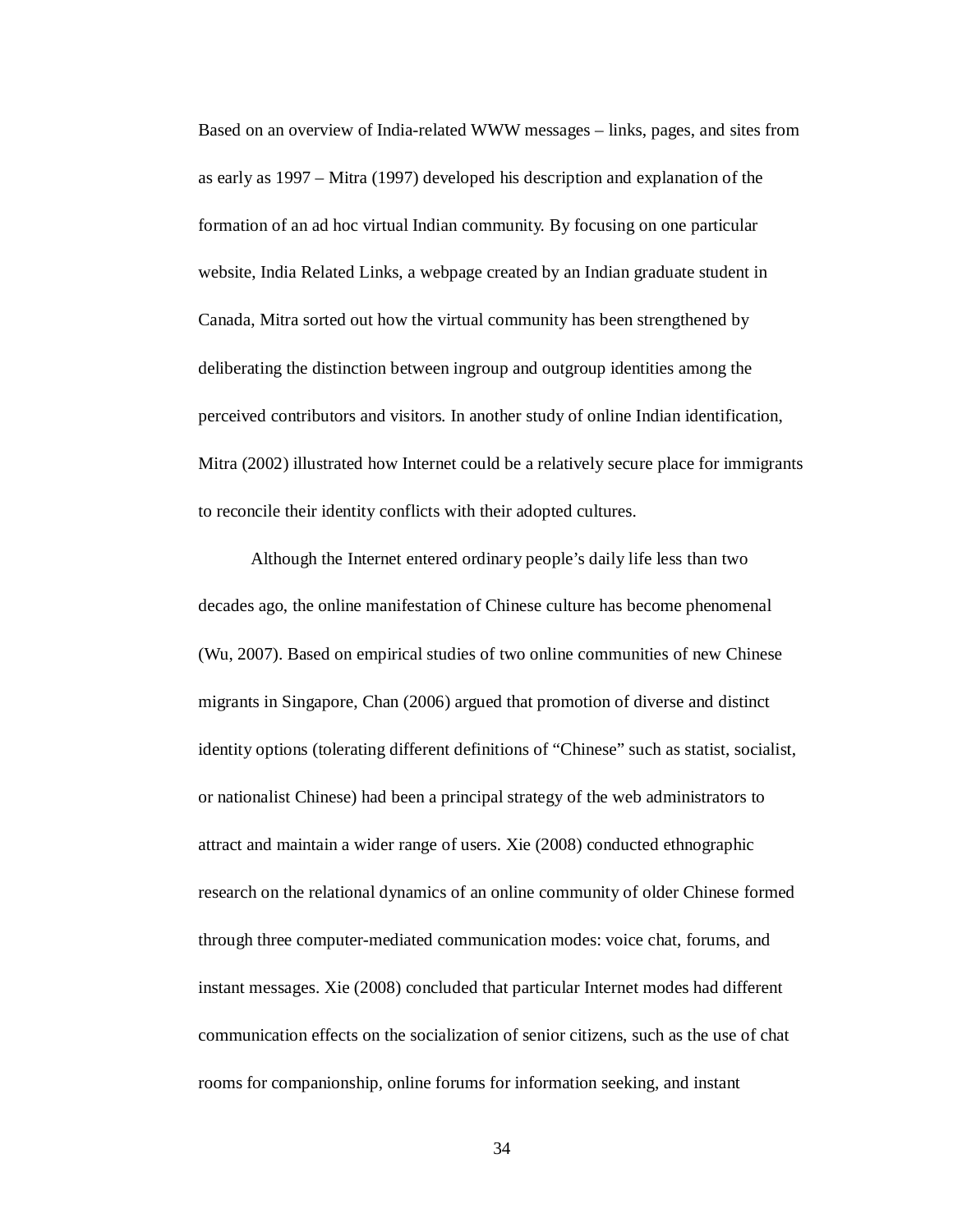messaging for emotional support. And through a historical approach and with mixed methodologies (quantitative and qualitative), Wu (2007) described the short but intense evolution of Chinese cyber nationalism – a more spontaneous, sentimental, collective, and internet-promoted acclamation of Chinese ideology that is different from the state-sponsored patriotism.

#### **Chinese Identity in the Diaspora**

The study of cultural identification accentuates the nodal connections between self conceptualization and group membership defined by social categorization (ascription) and/or personal preferences (avowal) (Hall, 2005). The structure of identity and the process of identification can be complex (Carbaugh, 1994; Collier, 2005; Hecht, 2005). Considering the inherent heterogeneities of large cultural groups such as the Chinese, their perceptions of themselves in relation to others—either ingroup or outgroup—must be kaleidoscopic. It can be argued, on the one hand, an awareness of the complexity of cultural identity prepares people to deal with problems caused by intercultural encounters. On the other hand, the discourses in online messages produced by members of a certain culture also demonstrate how they can maintain static and even stereotypical perspectives on particular cultural identities. This section reviews literature that illuminates how different regional origins, historical and geopolitical influences, and national and transnational imaginaries have shaped Chinese identity overseas. The complexity of this identity formation has been discussed in scholarly interpretations of "Chineseness" that have given attention to the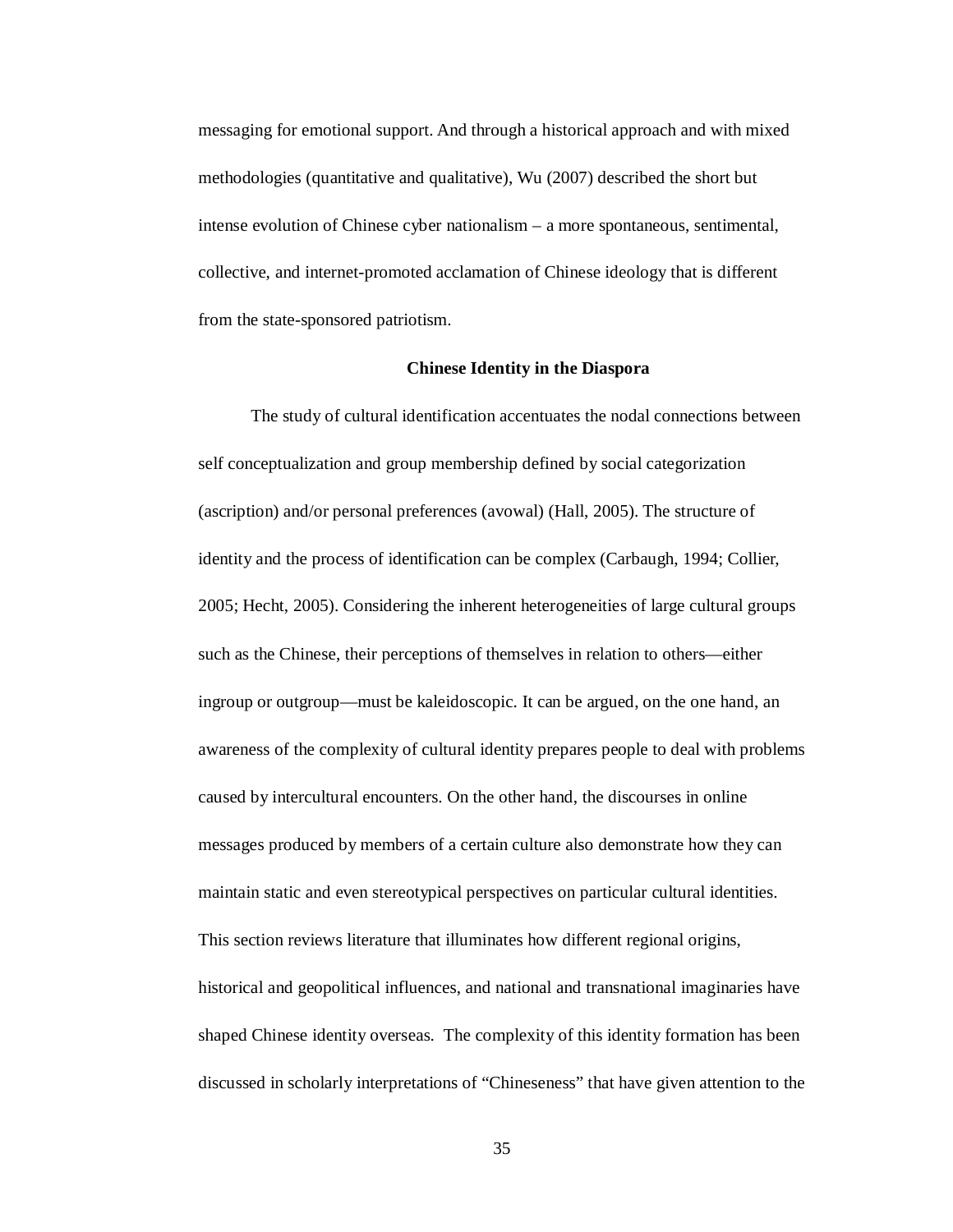perceptions and performance of global citizens of Chinese background.

For most individuals of Chinese origin, the Chinese cultural identity is a combination of ethnicity, nationality, religion, tradition, class, locality, community, interpersonal relationships, and other factors or politicized personal preferences (Chan, 2006; Gao, 2006; Sun, 2002; Wickberg, 2007). As Chan (2006) observed, the new waves of Chinese migrants in global cities, relatively more educated and from more diverse regions of origin than the earlier colonial coolies from a couple of southern provinces in China, are facing more identity options and therefore more conflicts. Three models proposed by Ward (1965, quoted in Chan, 2006) to interpret identity construction among Southeast Asian Chinese diaspora include the immediate model of dialect awareness, the internal model of inter-subgroup relationships, and the ideological model regarding a pan-Chinese identity promoted by the People's Republic of China (PRC). The first two models are based on the knowledge of the dialects of original regions. These apply primarily to situations before the 1980s, when Chinese overseas formed their communities with emphasis on the commonality of native places. Ever since, with the downplaying of PRC's communist ideology and the promotion of a discourse of economic growth, new types of Chinese national identity positions emerged. These are characterized by the tensions between the PRC government and its dissidents as well as by the frictions between the dominant Han Chinese and some minority nationalities in the zones of Tibet and Xinjiang (He and Guo, 2000; Harrison, 1995; Kim and Dittmer, 1993, quoted in Chan, 2006). Therefore,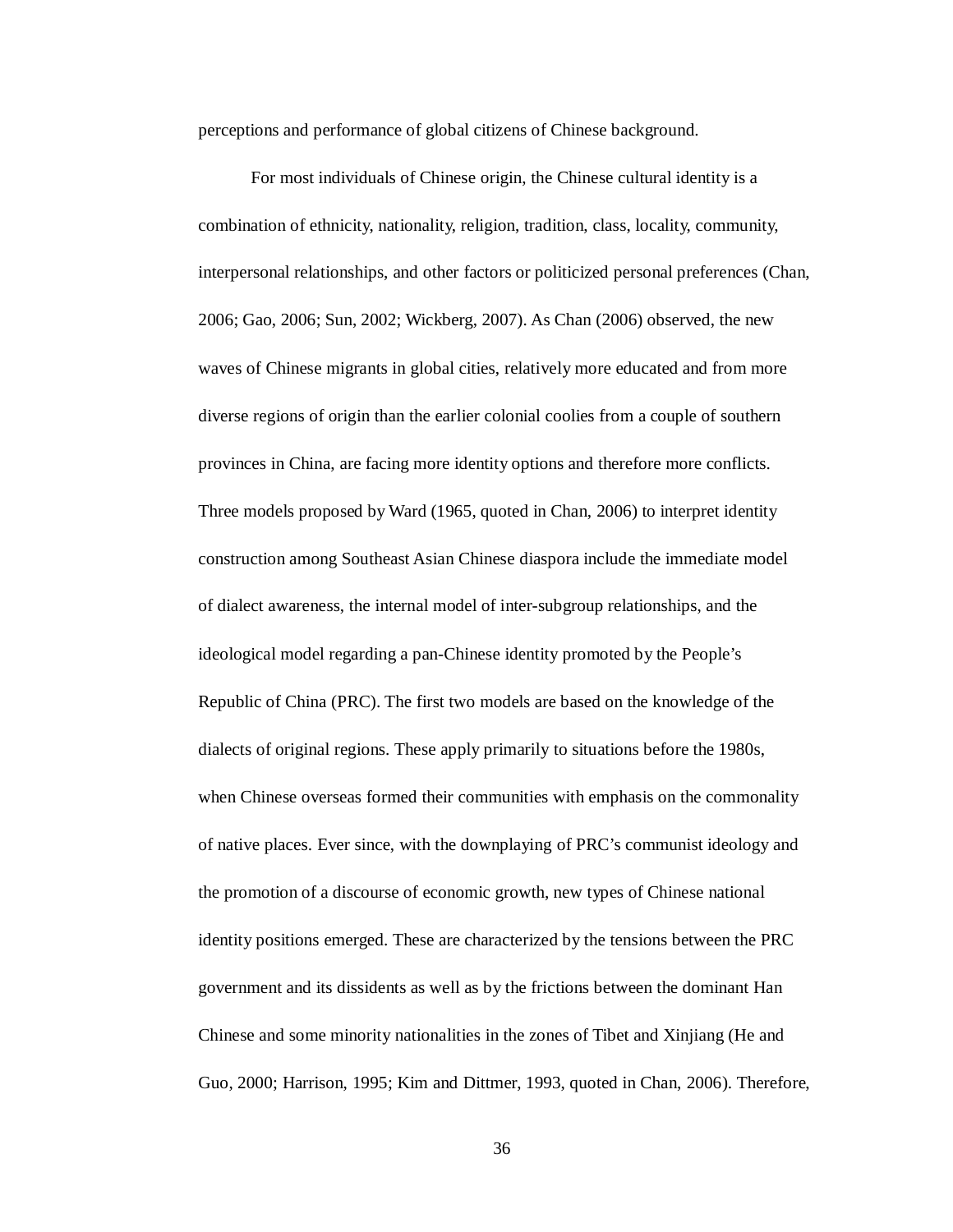the new Chinese migrants from the PRC cannot ignore the conflicts that engender new identity options, options that challenge the doctrines promoted by the Mainland's government.

As Hall (1996b) noted, cultural identity, as both a process and a structure, matters with the past and projects the future. With a positioning across time and space, any particular cultural identity is in constant flux or transformation. The history of the Chinese in the global colonial and contemporary context is often perceived and thereby interpreted differently by members of the ingroup and outgroup (Sun, 2002; Tsu, 2006a). The "Chinese factor" was once the source of an inferiority complex among some Chinese immigrant children (who felt ashamed of their Chinese identity because of the inferior and marginalized social status of Chinese culture as well as negative stereotyping of individual Chinese's physical conditions) in the West, particularly in the U.S. (Lei, 1931, as quoted in Liu, 2007; Tsu, 2006a & 2006b). The history of China's national failures in the colonial period and postwar diplomatic setbacks after two world wars also had the effect of denigrating individuals of Chinese background (Lien, 2006; Tsu, 2006a & 2006b; Yin, 2007; Wickberg, 2007), especially when such perception of national disgrace coincided with particular personal and communal predicaments, either psychological or physical or both.

From the U.S. Congress' 1882 legislation of the Chinese Exclusion Act to its repeal in 1943 (Fowler, 2007; Lee, 2003; Norton, 1924), a period that saw a decline of Chinese population in the U.S., the rise of Chinese nationalism among Chinese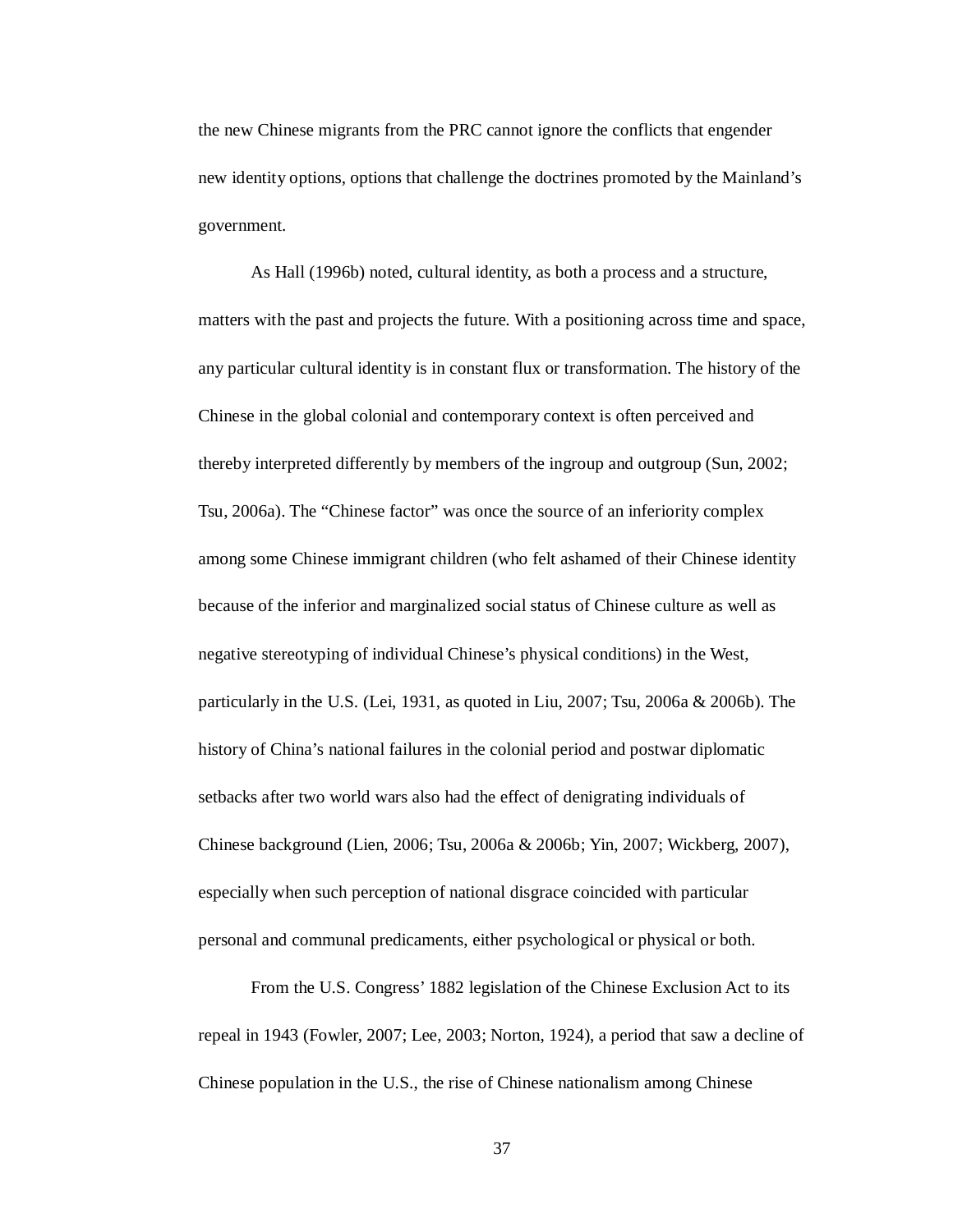overseas was perceptible (Tsu, 2006). During that particular period of exclusion (1882-1943), an anti-Chinese ideology was widespread and became prevalent all over the world's colonial territories and major colonial centers. For instance, besides the U.S. Chinese Exclusion Act there were the White Australian Policy, Canadian Chinese Immigration Act (Canadian head tax), and New Zealand head tax, all singling out Chinese individuals through administrative and legislative means. Due to blatant racial prejudice, fueled by historically specific labor and economic factors, the Chinese in the diaspora were physically attacked, mentally abused, politically marginalized, socially segregated, and culturally alienated in the U.S. and other nations and colonial territories. Brutal crimes were committed, such as massacres, homicides, rapes, and abuses of ethnic Chinese. The crimes ended up with few victims compensated and even fewer criminals punished (Daniels, 1988). For instance, in the Rock Springs massacre, in Wyoming, Chinese miners were "burned, scalped, mutilated, branded, decapitated, dismembered, and hanged from gutter spouts," but the few criminals arrested as suspects were released and even "treated to a regular ovation" (Courtwright, 1998; Gardner, 2003; Daniels, 1988; Lyman, 2001). However, the fact that anti-Chinese sentiments originated in the most heinous aspects of Western modernity has been essentially overlooked in Western scholarship.

Tsu (2006) has posited that the more oppressive the hegemonic ideologies against the Chinese overseas, the more they tend to cultivate their Chinese nationalism—even with its contested meanings. The national failure of China in the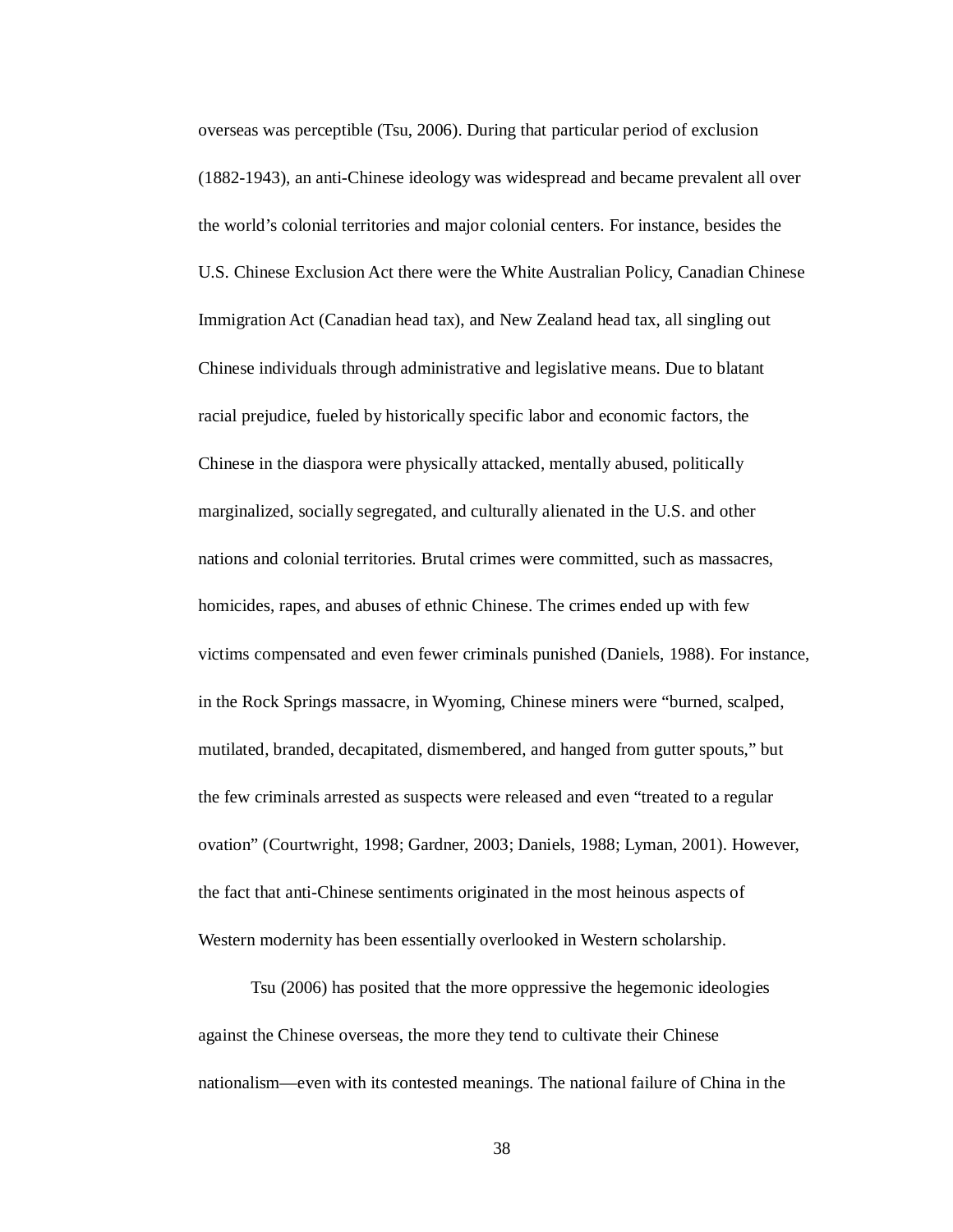colonial period and cultural humiliation felt by Chinese produced an immense energy with the potential to become a source of resistance and internal cohesion among the adherents of Chinese nationalism (Tsu, 2006). In postcolonial times, particularly since the second half of the  $20<sup>th</sup>$  century, global cultural movements fueled by Western economic expansion and Cold War ideological battles have once again undermined and even demonized China, Chinese culture, and Chinese identity (Liu & Li, 1996; Wu, 2007). In contemporary Western discourse, China is often portrayed as a defeated super nation instead of a victim of colonial atrocities, and anything "Chinese" is associated with a homogeneous brand of continental, cheap products (Tsu, 2006b). Yet, disqualified as a colonial sufferer, Chinese identity is in the perennial blind spot of postcolonial criticism rooted in the West (Barker & Hulme, 1994; Chrisman & Parry, 2000).

Facing enduring disrespect and discrimination, Chinese individuals are given limited sympathy. Individual Chinese overseas have to spend extra energy dealing with unfavorable social environments, where their Chineseness frames their selfconceptualization (Wickberg, 2007). While deeply entrapped in the perception of national disgrace and negative stereotyping spurred by the Western military spoliations, political incursions, ideological oppression, physiological prejudice, and cultural harassment (Tsu, 2006b), Chinese overseas directly witness the bigoted ignorance, ethnic discrimination, and stereotyping that prevails as common sense in their adopted cultures (Dikotter, 1992; Liu & Li, 1997; Wu, 2007). According to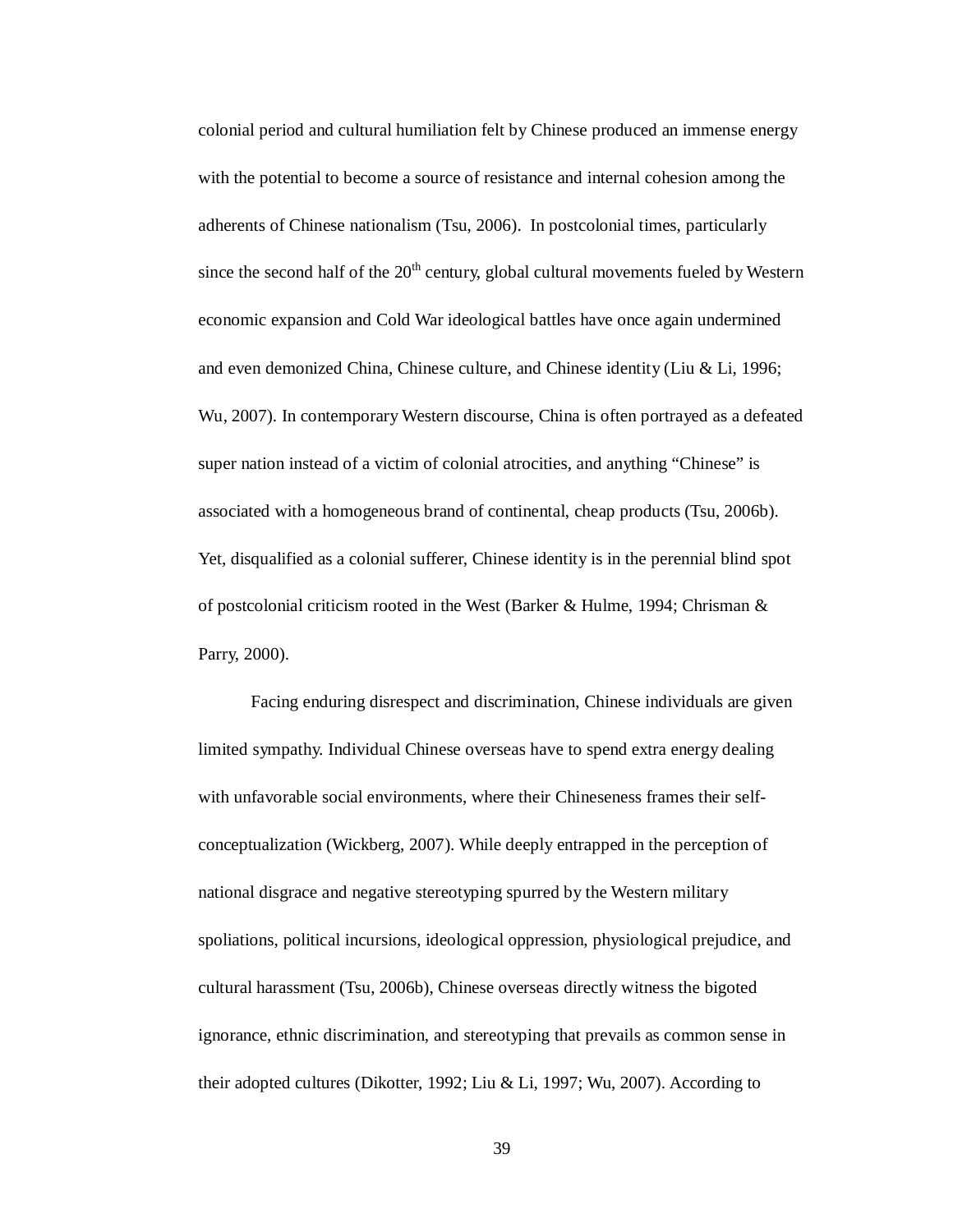Gramsci (Joll, 1977; Hall, 1996a), in any political context, common sense is formed and fueled by hegemonic ideologies – in the case of the Chinese overseas, by hegemonic Western ideologies. On the other hand, the Chinese may also develop a hypersensitive mindset that keeps them entangled in the psychosis of victimization and makes them particularly susceptible to derision. This hypersensitivity and fragile self-esteem among Chinese individual has to do with the historical positioning and imaging of Chinese national identity in the global context (Osnos, 2008; Pei, 2002; Wickberg, 2007). However, the victimization among Chinese and their descendents in the global diaspora has seldom become the central topic of scholarly discussion (Tsu, 2006). As this research will show, this victim complex is manifested indeed in the online discourses of random but passionate, contingent and persistent Chinese commentators.

After 1949, with the establishment of a communist regime in mainland China – the People's Republic of China (PRC), Chinese identity was further split along the lines of ideological struggles (Pei, 2002, as cited in Keane, 2003). The PRC has been represented as a subjugated nation ruled by an inhumane government, culturally exotic, politically different, and alien to Western sensibility (Wu, 2007). After the period of internal political strives (early 1950s to the end of 1970s, such as the Great Leap and the Great Proletarian Cultural Revolution), the discourse about the infamy of PRC's human rights records has been intensified in the Western media by a series of historical events climaxed at the 1989 Tiananmen massacre, clampdown on Fa Lun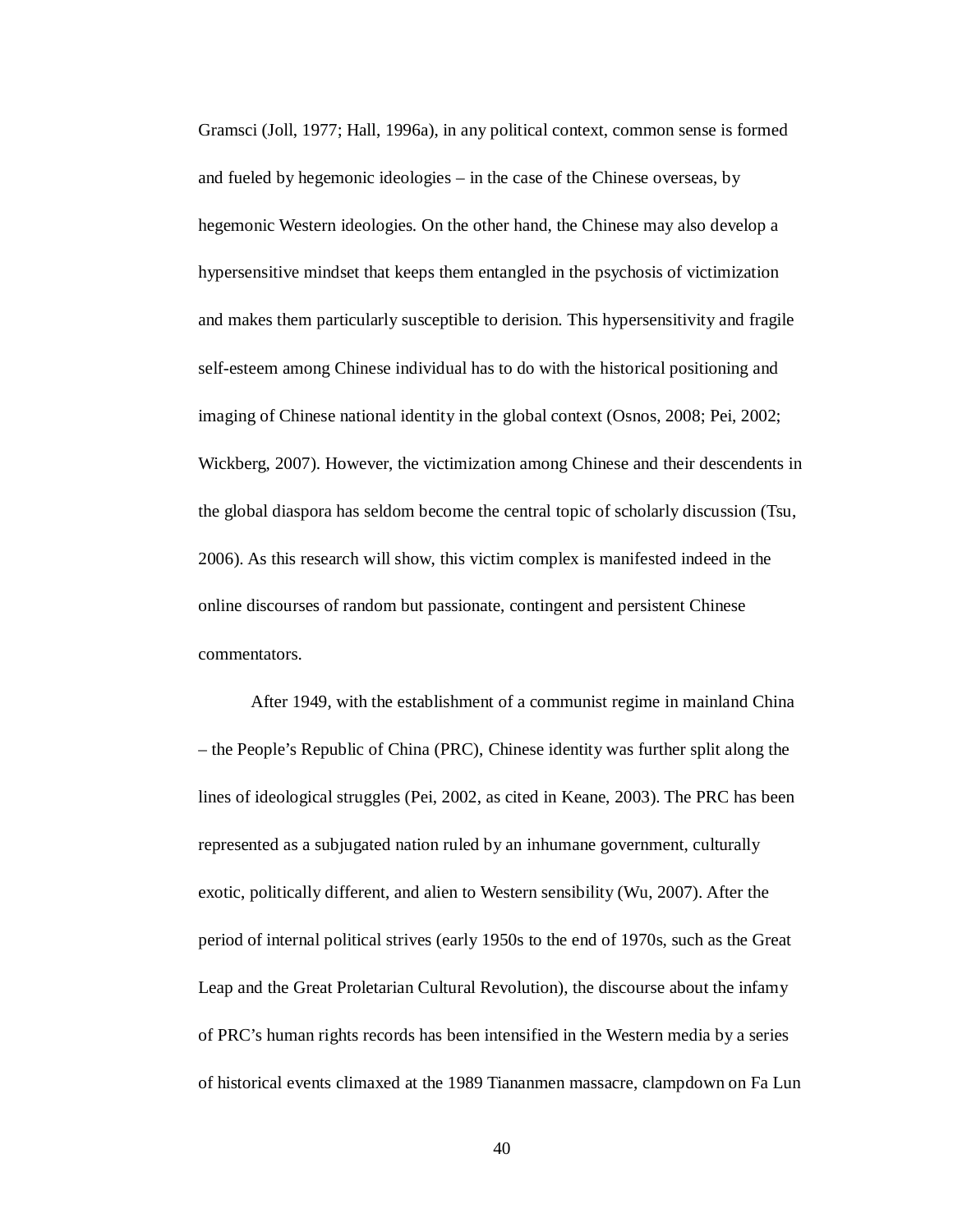Gong, and repression of the "unrestful" Xinjiang and Tibetan margins (Chase & Mulvenon, 2002; Hughes, 2006; Mann, 2007; Perry & Selden, 2003; Schell, 1995; Shirk, 2008; Tsao & Seymour, 1998; Wu, 2007).

The complexity of the identity performed by Chinese in the global diaspora thus echoes these discourses about the internal divisions and irreconcilable ideological positionings, such as diverse opinions regarding Tibet, East Turkistan (Xinjiang Uigur), Taiwan independence, Chinese democratic dissidents, and other regional differences (Bush, 2005; Pei, 2002; Keane, 2003). Keane (2003) referred to the chaos of Chinese internal divisions as the "China imploding." Townsend (1996 as cited in Chan, 2005 & 2006) posited that the coexistence of four different nations sustains the complexity of Chinese identity: the official Chinese nation of the PRC, the dominant Han's nation, the PRC plus Taiwan, Hong Kong and Macau, and the Chinese overseas with cultural affinity to the PRC.

Nonetheless, to describe the complexity of Chinese identity in an exhaustive way is impossible, because the meaning of being Chinese is always dynamic and contested. In effect, this "imploded" China and fragmented Chinese identity (Chan, 2006; Sun, 2002; Wong, 2003; Wu, 2007) manifest themselves in the online discourses analyzed for this dissertation, particularly in the reactions to news and in the discussion produced by Chinese individuals in the global context. A Chinese diasporic identity is enacted through conflicting discourses such as criticism or appreciation of the Chinese homeland, promotion or discouragement of acculturation,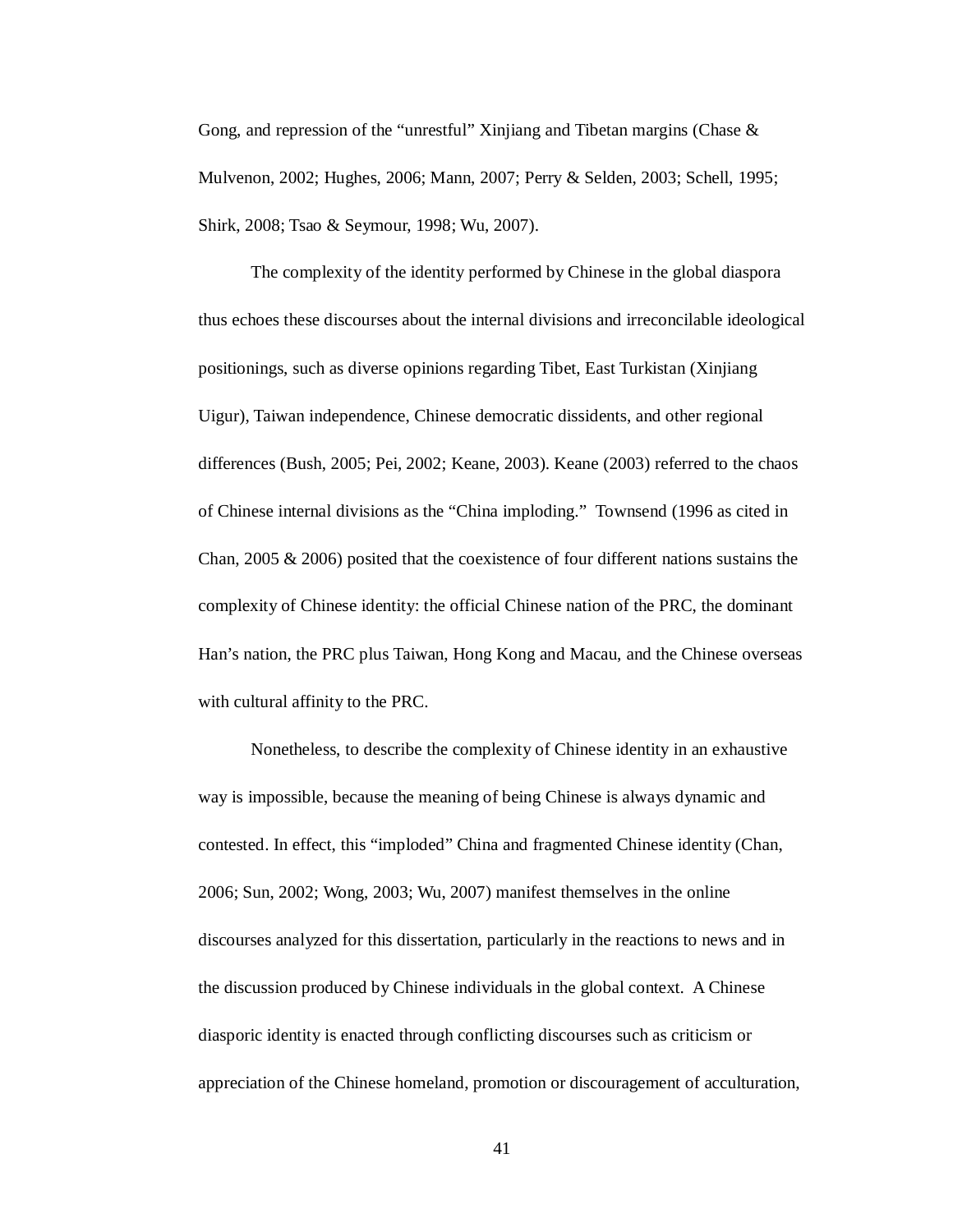or individualist resistance to racism in the host cultures.

The enactment of a diasporic identity has found in cyberspace a meaningful social space. The Internet provides a specially versatile and powerful medium that can serve a utilitarian function in the migrants' adaptation to the adopted cultures as well as in the assertion of their cultural identity through discursive connections with other "like-minded" people in the world (Sautman, 1994; Wickberg, 2007; Wong, 2003; Wu, 2007).

In North America alone, research has shown that about two thirds of the Chinese have Internet access (Wickberg, 2008). Further, Yang (2003, as quoted in Chan 2006) has called attention to the formation of an online transnational Chinese cultural sphere constituted of Chinese-language websites and producing globally circulated discourses targeting the Chinese readership. Simultaneous with the expression of Chinese national identity is the force of internal fragmentation displayed by online discourses that collide with or corroborate each other (Befu, 1993; Chan, 2006). Instead of neutralization, the cyber media's dual forces of homogenization and diversification (Mitra, 1997, as quoted in Chan 2006) have further intensified the chaotic situation of an "imploded" China and fragmented Chinese identity. This internal diversity concurs with homogenization and contributes to the formation of a transnational Chinese identity that is dynamic, contested, negotiated, multifaceted, and contingent (Befu, 1993; Chan, 2006). While even the essential characteristics of such a transnational Chinese identity are in constant flux, any attempt to grasp the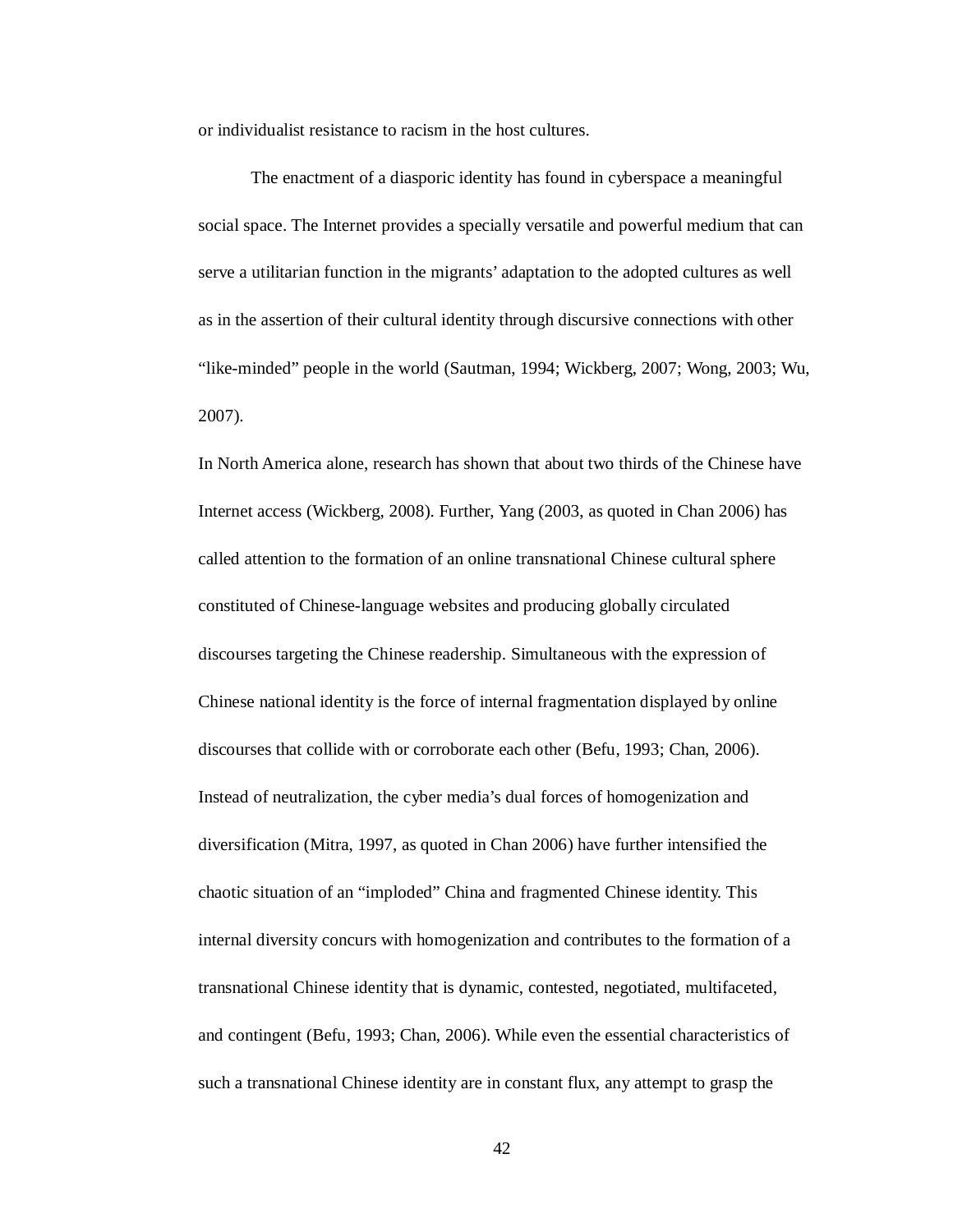cultural identification processes among Chinese overseas has to consider the internal differences within the Chinese diaspora dispersed across the globe. The current research aims to explore general tendencies within the transnational Chinese identity as well as its internal diversification.

In general, to study Chinese identity as manifested in cyberspace, we need to deal with the complexity of Chinese glories, disgraces, and hopes in the past, present, and future, which can be reflected in a prismatic manner through the various realities that any individuals of Chinese background have to live in. While ancient glories can be extolled, discounted, or appropriated, past national failures and present ideological embarrassments may become sources fueling deliberate or spontaneous reactions. The future of the Chinese identity, which represents one fifth or more of humanity, ties to not only people's interpretations of the world's colonial past and perceptions of the present global geopolitics, but also to the multifarious realities of all human beings, including those of non-Chinese origin. National failures, diasporic predicaments, racial oppression, social marginalization, ideological demonization, body stereotyping, cultural alienation, and other discursive forces derived from the Western hegemony combine to create an unfavorable global public sphere that Chinese overseas may have closer and more direct contact with than their compatriots within PRC. Paradoxically, concepts of national pride and national shame coexist and codetermine the nature of Chinese nationalism performed in online discourses; these are interpretive frames around which the identification with Chinese culture can be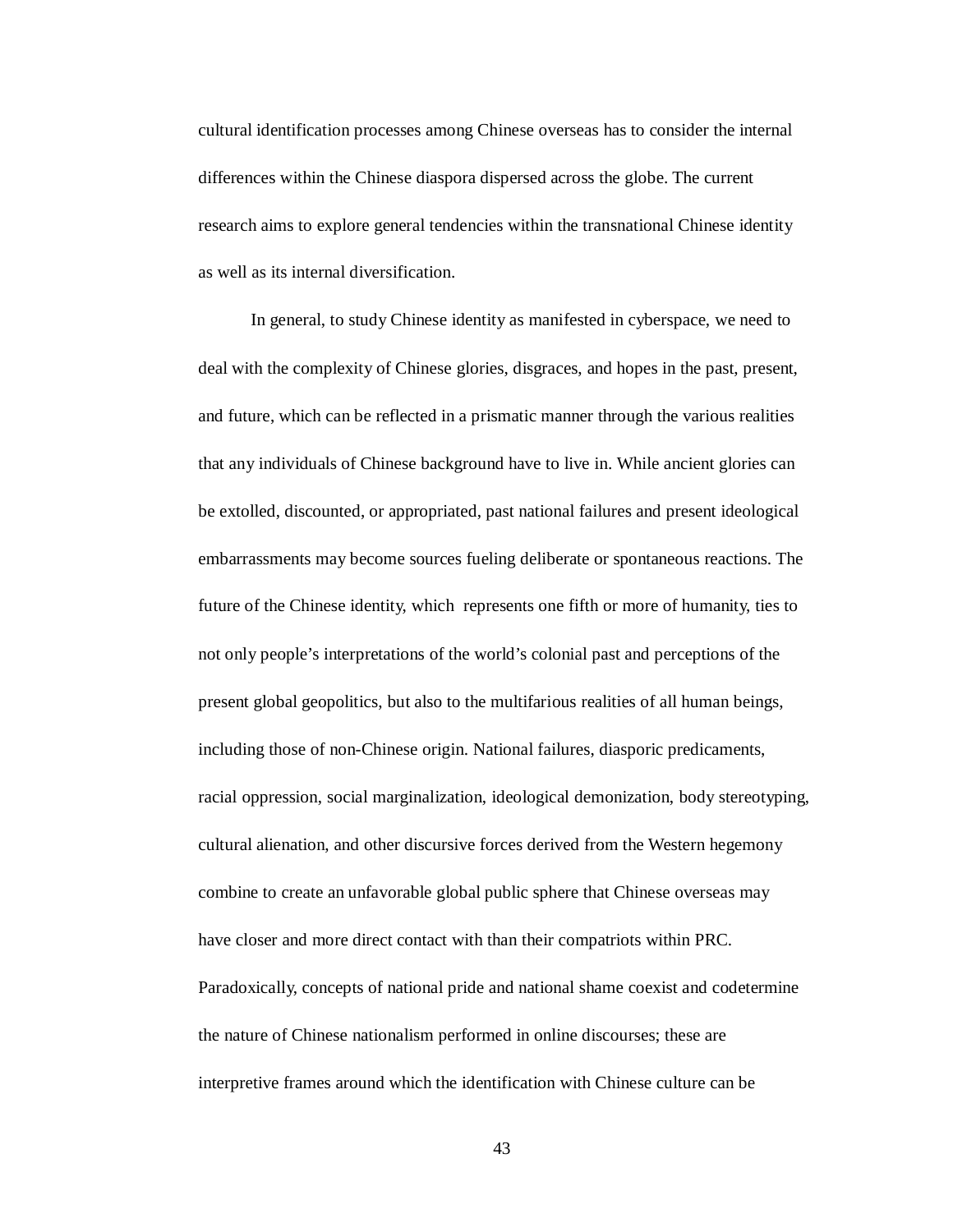questioned, challenged, and manipulated. Thereupon, it would be fruitful to analyze the online discourse via the interpretive framework informed by communication theories of cultural identity. In the next section of this chapter, I provide description of a theoretical framework that I formulate and use in the analysis of selected online data.

### **An Integrating Theoretical Framework**

Drawing on Collier, Carbaugh, and Hecht, hereafter I configure an interpretive framework of cultural identity to be used in the analysis, interpretation, and discussion of diasporic Chinese identities as enacted through online discourses. This framework contains: a) a definition of cultural identity from a communication perspective; b) a description of the structural properties and dimensions of cultural identity; and c) consideration of contextual issues related to the positioning of cultural identity. The section closes with a discussion of the particular dynamics of enacting cultural identity in online presentation, followed by the exposition of the basic assumptions underlying this research.

# **The Concept of Cultural Identity**

Cultural identity is defined here as one's self-concept formed and performed in communication that emphasizes one's connection to cultural membership. Cultural identification is the enactment of cultural identity. Cultural identity has a dimension that I term the "cultural core" to refer to the individual's sense of connection of the self with group membership, as in, for instance, the manifestation of sentimental attachments and attitudinal orientations toward one's nationality or ethnicity. Through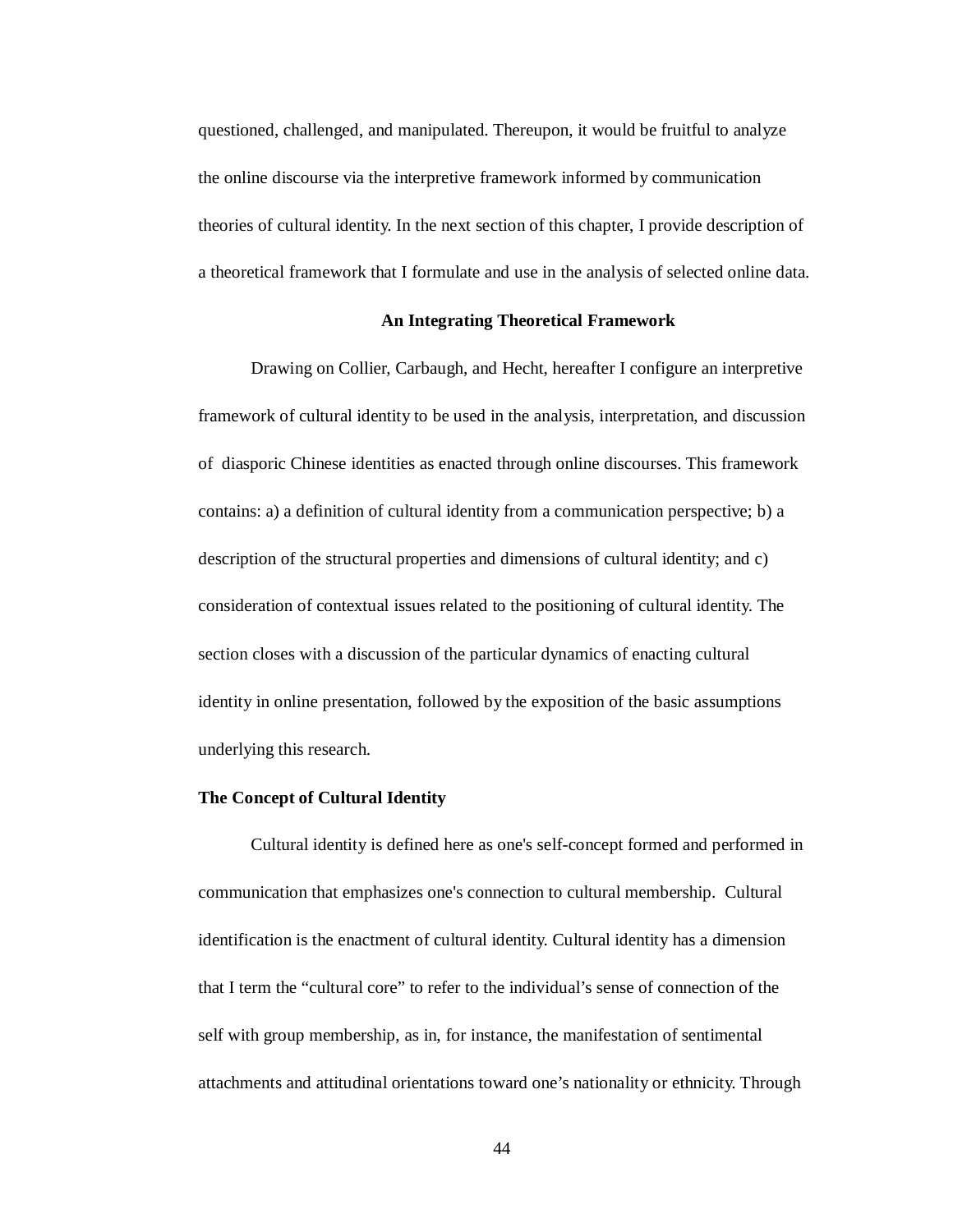communication, individuals develop their concept of self based on the self-perception as well as others interpretations of their social image, which is subject to the influences of all sorts of social categorizations and cultural stereotypes. The formation of cultural identity is a constant dynamic process that responds and reacts to specific sociocultural contexts.

## **The Four Constituent Prongs of Cultural Identity**

Cultural identity is a schema of multiplicity with four dimensional properties intersecting and interpenetrating each other at its cultural core, forming a crystalline and tetrahedral image like that of a caltrop (Dong, 2008 & 2009). The four dimensional properties of cultural identity are two pairs of foundational dialectics: individuality—sociality and materiality—spirituality, which influence the generation of identity discourses.

**Individuality**. Similar to Hecht's personal frame of identity (Hecht, 2005), the prong of individuality refers to personal traits like corporeality, personality, temperament, and biogenetic traces. The dimension of individuality and its rotation can be exemplified by the following quote:

Discrimination? What is discrimination? How to prove the allegation of discrimination? I don't see this case has anything to do with discrimination. Ms Han deserves sympathy but this could happen to anybody of any race…That woman's personal academic quandary has nothing to do with other Chinese students… (Ren Zai Bei Mei, Oct 23, 2005)

**Sociality**. The prong of sociality refers to internalized social norms and

perspectives on social structures and relations derived from one's communal, relational, familial, cultural, institutional, and public communication experiences. For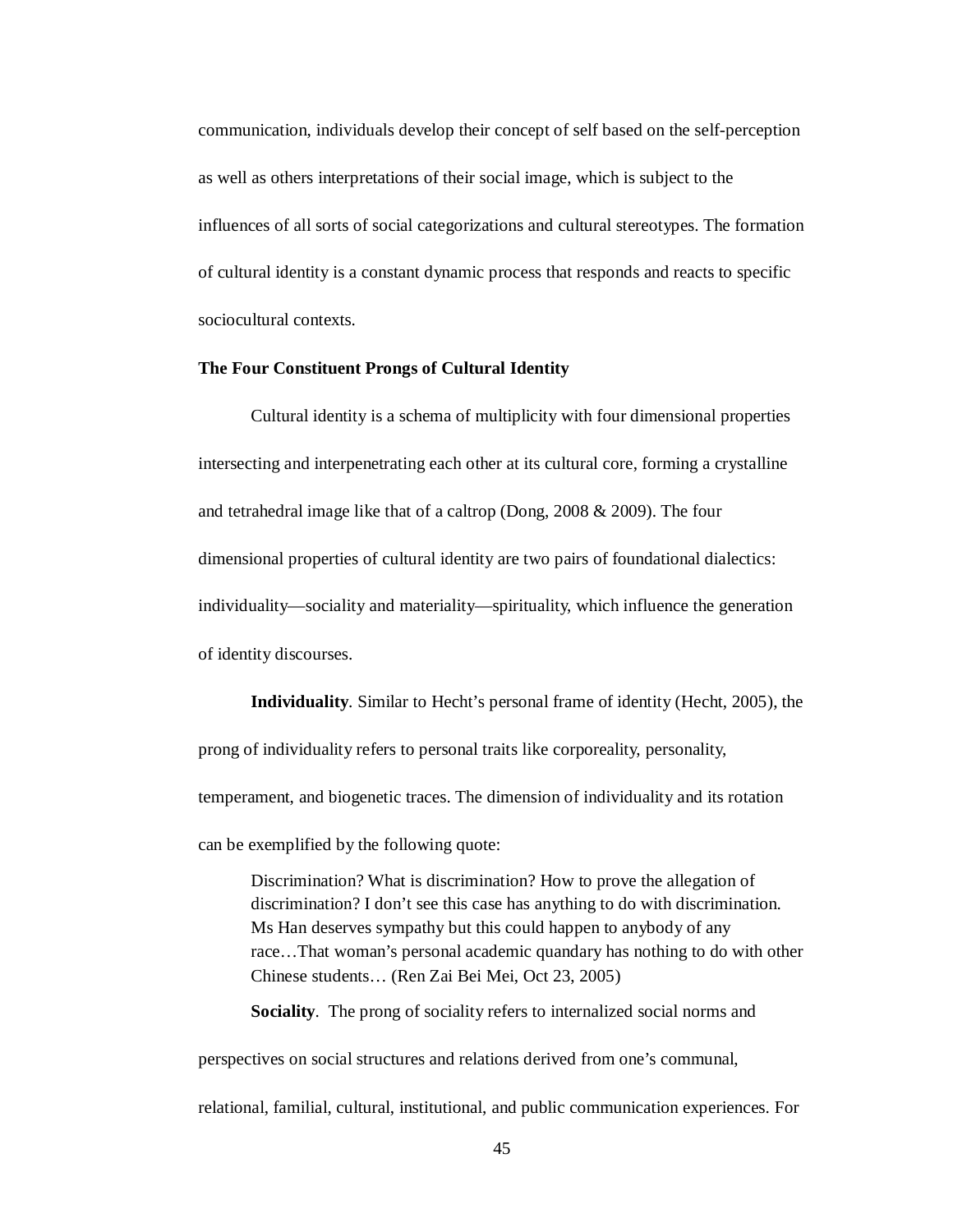instance, in demonstrating a perspective about the US higher education system, one commentator belabored:

The system that produces PhDs is skewed. After doing bench work in a lab for several years, what will you learn? Your mind will be narrowed to a set of experiments and some writing skills that can wrap up garbage into published papers. Let's face it. PhD students are cheap labor and post-docs just bench jobs (commentary from Bao Bao Jiu Le Bu, Sept 5, 2007).

**Materiality**. Materiality means the perception of and actions on objective

conditions of existence or livelihood, such as family deficit, control of resources, lifestyles, socially recognized personal accomplishment, individual economic situations, and other macro socioeconomic situations like economic development or global finances that influence the constitution of a cultural identity. For example, in a self-cultural-depreciating commentary, one attributed Chinese in the U.S. as "Stingy, as five thousand years of parsimony did a good job… If one smells a little bit of money all others will follow."

**Spirituality**. In contrast to materiality, spirituality represents one's subjective perceptions and reactions to matters of value, belief, and faith issues, including both fundamental (e.g. ideological and political stance) and transcendental (e.g. moral and religious belief) topics. The following commentary illustrates the commentator's transcendental worldview with a strong pro-China cultural core:

Confucianism and Chinese culture in general are much superior compared to those ridiculous West religions, which are causing a lot of problems in today's world and may eventually result in the demise of human civilization. Hatred among conflicting religions have lasted thousands of years and cost millions of lives and the worst is yet to come. It may not take very long before a Muslim terrorist group gets access to nuclear technology and sets one dirty bomb off. In contrast, our Chinese culture doesn't worship any stupid self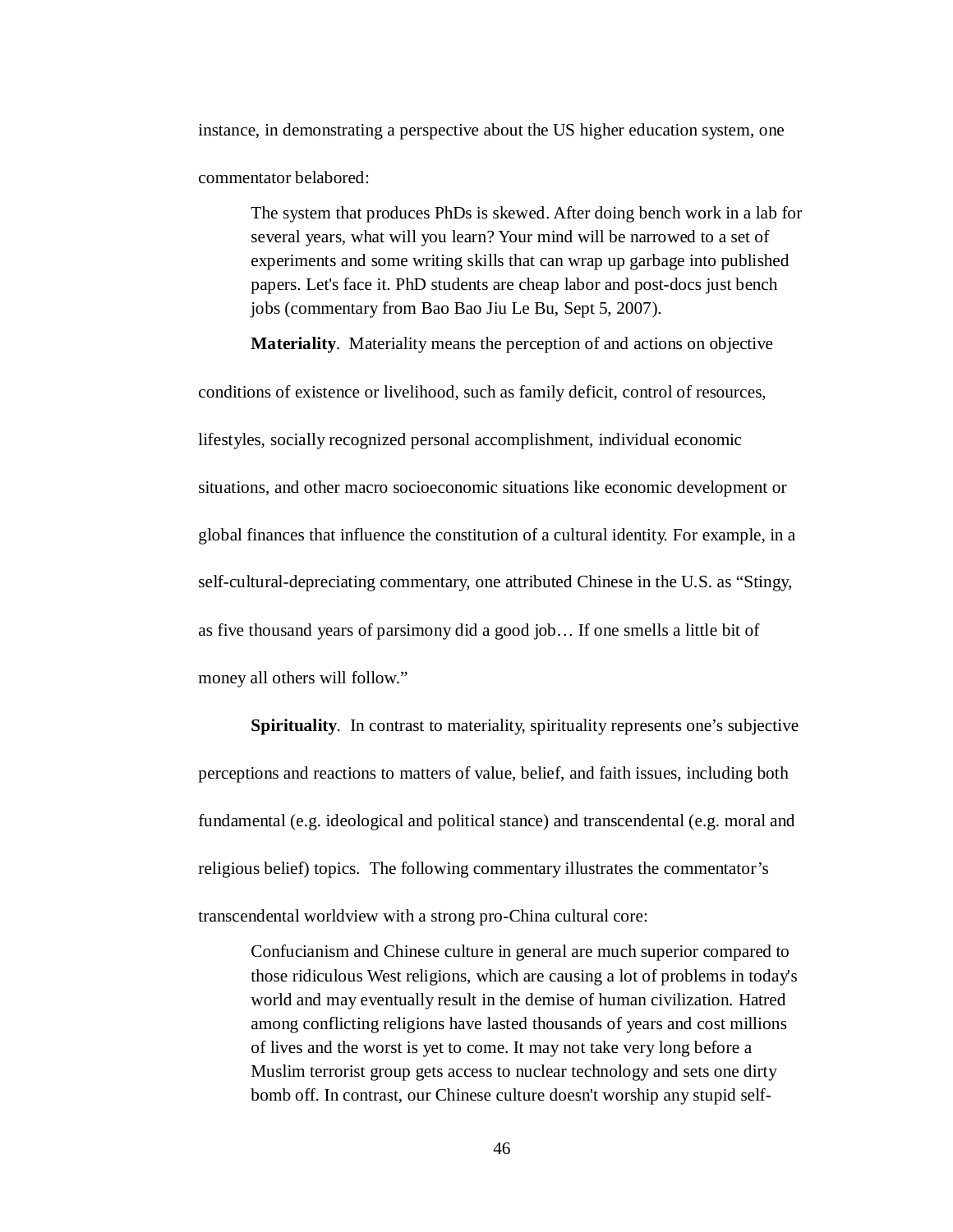claimed "god" and never seeks to "rule the world" or "export ideas." I am very proud to see China as the only major player in today's world with no official religion. Don't tell me moral standards would be low without religions. Confucianism teaches people more than enough to be good citizens (commentary from Zhong Qing Wang, Jan 23, 2010).

These four interrelated prongs constitute the basic structural constituents of cultural identity. Intersecting one another, they engender multiple cognitive and interpretive frames and positionalities, from which one makes sense of self and society. Such frames also influence how people generate discourses with embedded identity traces.

The generation of identity discourses is the very process of identification. Every message in a certain context reflects some aspects of one's cultural identity. In this research, I will study identity discourses through the analysis of the four constituent prongs of cultural identities and their interrelationships in the process of cultural identification.

### **The Contextual Factors of Identity Discourses**

Interpretation of particular identity discourses needs to consider various contextual issues that constrain and enable their presentations. The consideration of the contexts of identity discourses addresses the connection between individual enactments of online commentators and their sociocultural, political, and economic environments. This connection is, arguably, shaped by four contextual factors.

# **Gravity force – Influence of existing hegemonies**. The omnipresent

influence of power is like the gravity force on the planet, inescapable and fundamental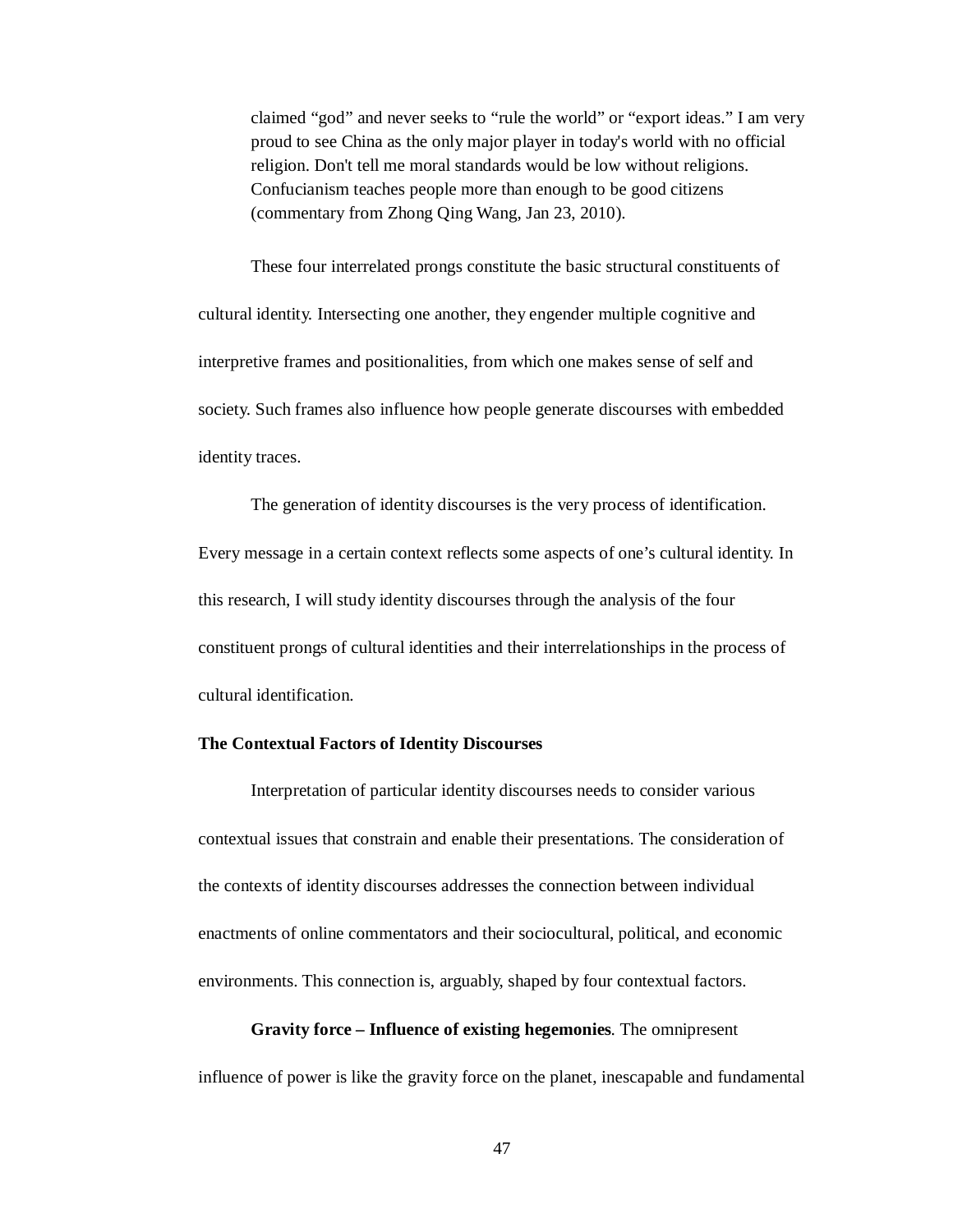for the formation and performance of any individual cultural identity. Power asymmetry, such as in the control of resources, unequal representation of voices or differential institutional legitimacy, leads to existing social inequalities. Under the influence of power dynamics, cultural identification may encounter unexpected twists and contradictions that work to reinforce the dominant system of power.

### **Resistance – On emancipation and empowerment**. The energy from

resistance is an antithesis of gravity force, meaning the capacity to counterforce oppression from hegemony. Resistance is, arguably, proportional to the extent to which individuals perceive their oppression and, thereby, may exist mostly as discursive acts that shape identity discourses through the choices of particular rhetorical strategies. The movement from rhetoric of resistance to the constitution of social of political movements is a process that can be sporadic but momentous.

### **Topography – Geopolitical landscape and social/institutional hierarchy**.

This category includes historically formed structures, ranging from global geopolitical constructs, corporate or state entities, and all levels of institutions, to the immediate platforms of discourses supported and limited by technology.

**Timeline – The historical contexts**. History influences the formation and performance of cultural identity through chronology of events and people's memories and interpretations of things past.

All the contextual factors operate simultaneously to shed light on the online enactment of cultural identity. Like the structure of a caltrop, cultural identification is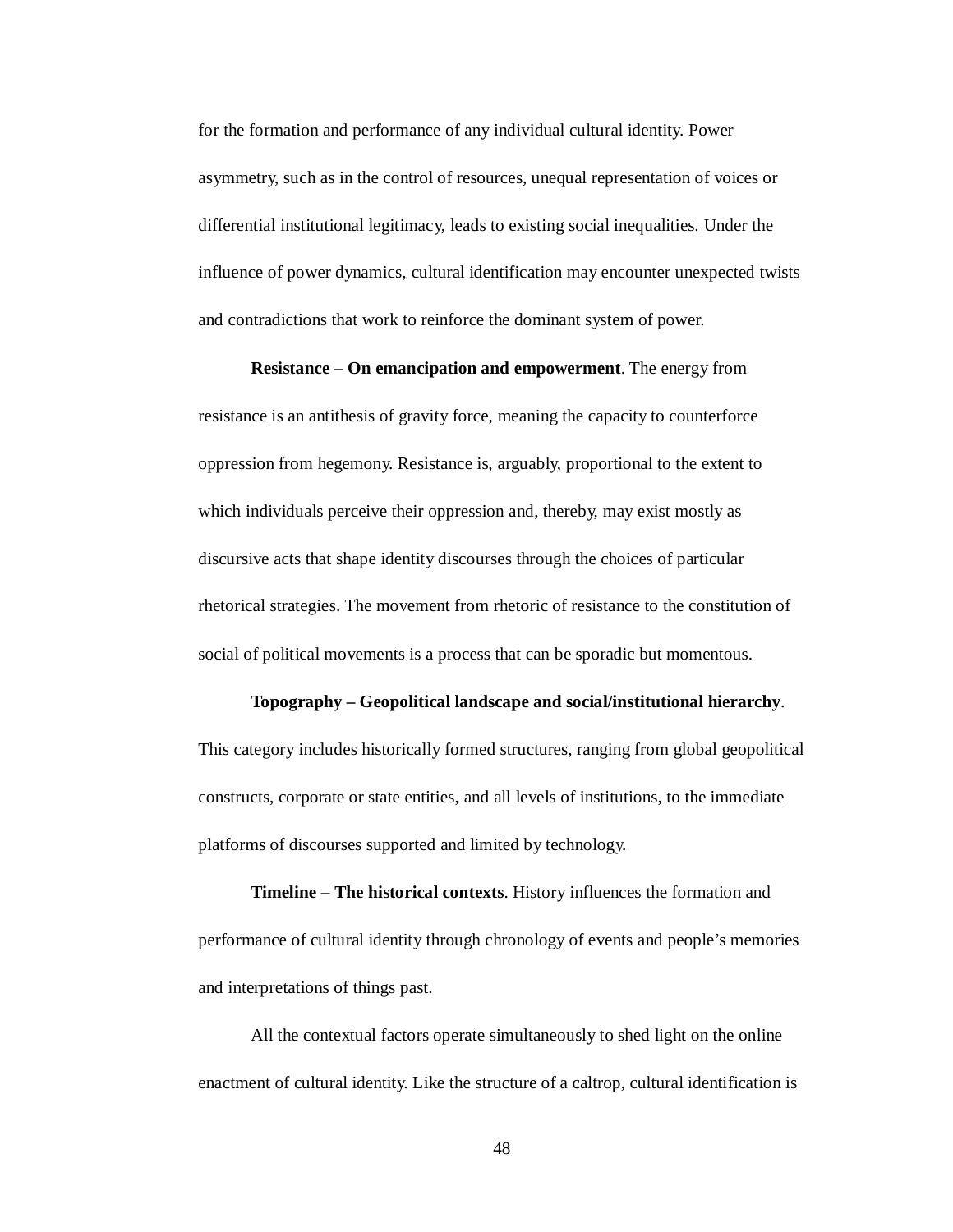also a multidimensional and holistic scenario, whose analysis calls for the elaboration of an integral model for the study of identity (Dong, 2008). The presentation of such a holographic picture through discourse analysis can deepen our understanding of the dynamics of cultural identity.

### **The Online Presentation of Identity Discourses**

Cultural identity can be enacted and observed in online discourses. Online manifestation of cultural identity is an identification process that reveals individual identity positioned in particular contexts. Yet, comments to specific postings by Internet users are also shaped by the topography of cyberspace. The distinctive online setting becomes a key factor in understanding the characteristics of online identity discourses. Given the medium's *accessibility*, *anonymity*, *reach*, *contingency*, and *popularity*, online identity discourses constructed in interactively by random readers have unique features that make them valuable qualitative data for the study of particular groups of people such as the Chinese overseas.

**An ethnic quarter in the global cyber public sphere**. The common use of Chinese language and accessibility of the website combine to determine a sense of ethnic membership among Chinese individuals who are far from the homeland and scattered around the world. The individuals in this group constitute the target population within which I will explore the concept of Chinese identity overseas. Although it is reasonable to expect that they will share some identity traits, they are also expected to perform a variety of discourses in their public and voluntary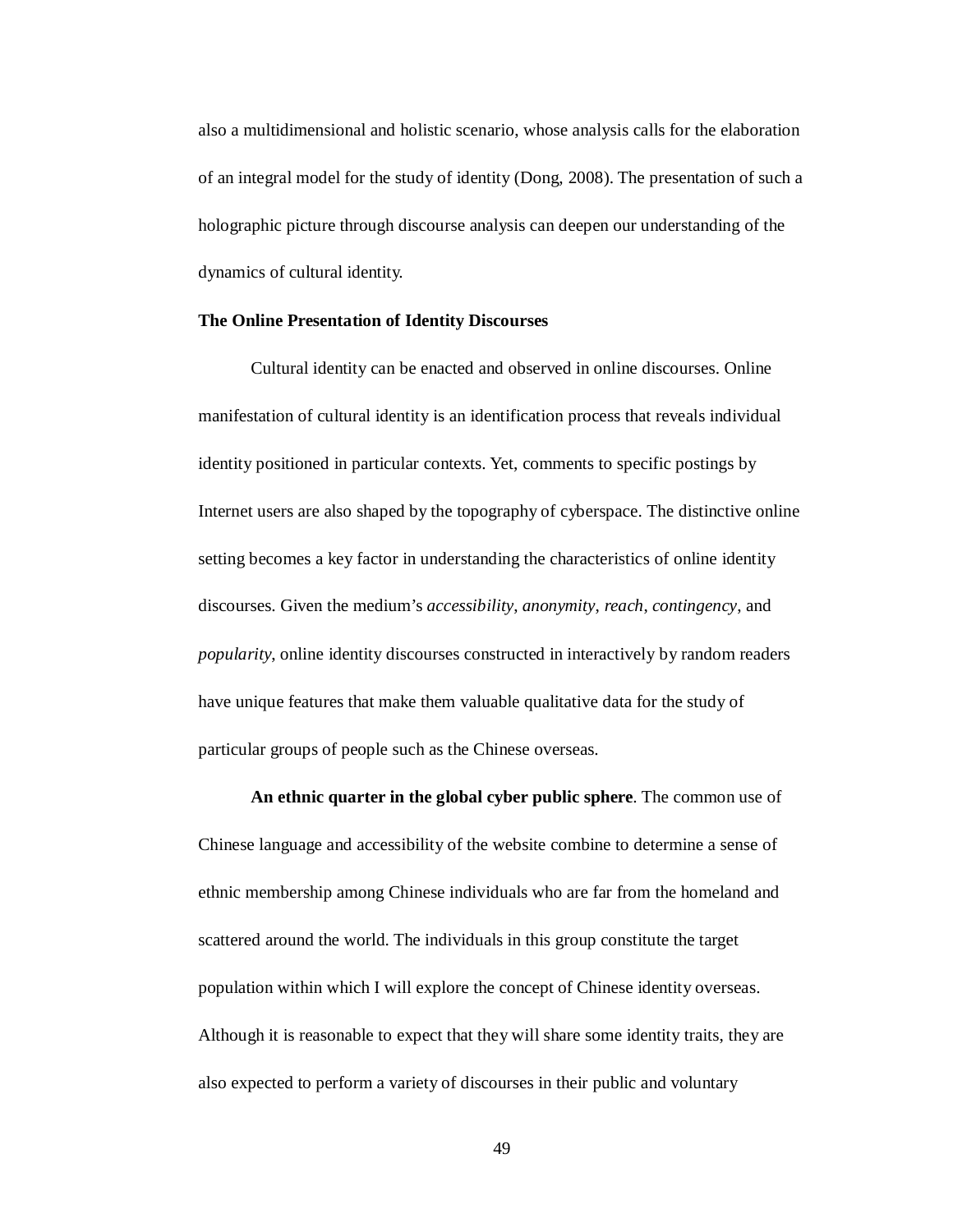commentaries on digested media messages as well as in discussions with other online users.

**Presentation, representation, and re-presentation**. Even in anonymity, a random online commentator can still reveal some aspects of his or her identity. Such enactment, though apparently contingent when observed as part of a group, is still a meaningful discursive act because of the message creator's communicative intentionality. Since most of the messages under investigation are the commentators' reactions to news digests or other users' comments, the presentation of cultural identity becomes a re-presentation that results from the interaction between self and others in this group.

**Identity enactment and manifestation**. The framework described above is informed by a set of assumptions or premises that will guide textual analysis and interpretation of identification among the population studied.

- 1) The structure of cultural identity is constituted by four interrelated properties, which produce the multiple dimensions of identity and can crystallize into forms of identification such as national, professional, racial, political, and economic identity.
- 2) The distinctive context of the website poses limitations to interpersonal and social interaction such as face consideration. For instance, one might argue that the anonymity of cyberspace can lead to phony and mendacious messages; however, the texts also may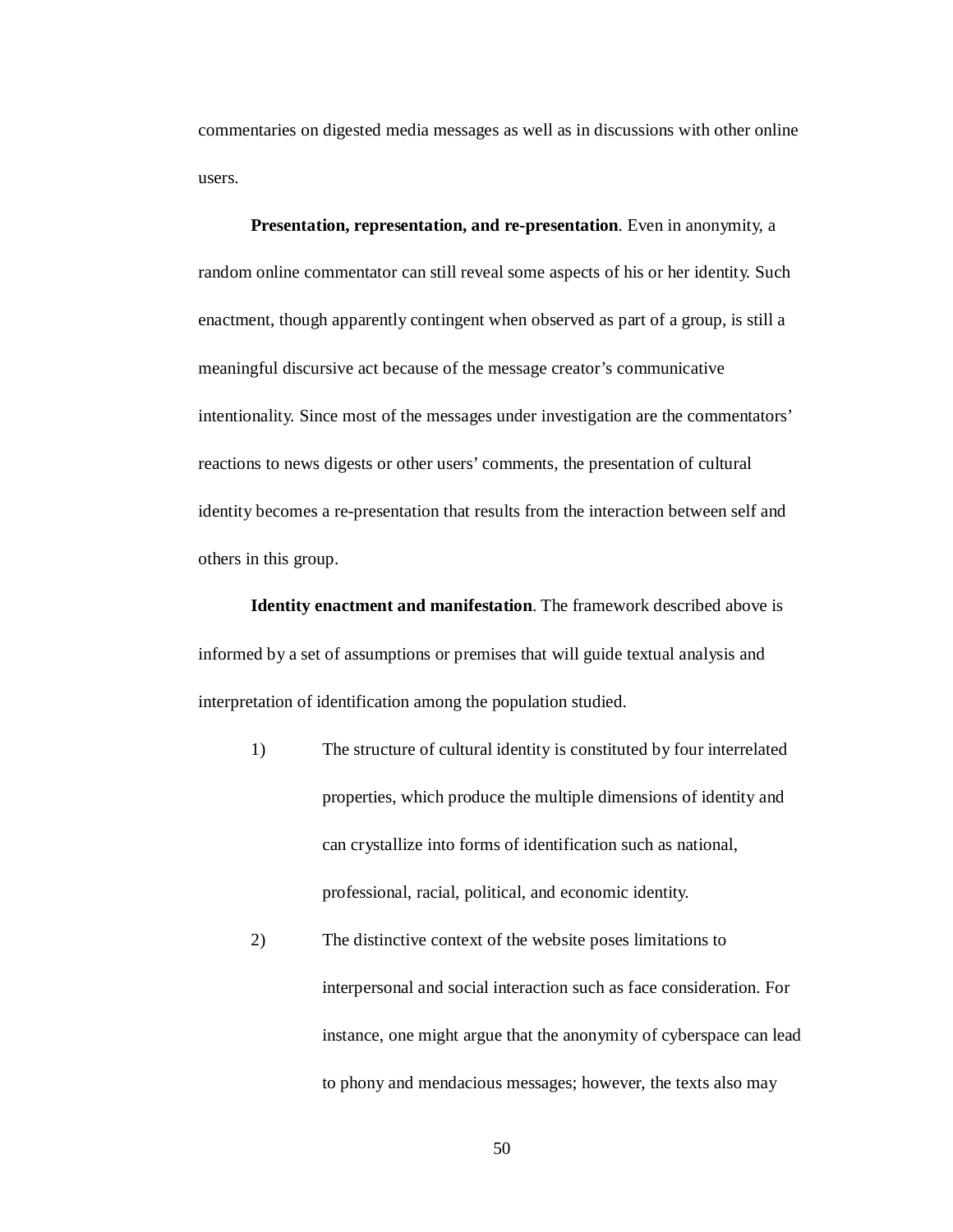convey truthful feelings, attitudes, and preferences of their anonymous creators.

- 3) Although frames and agendas embedded in the editorial selection of news stories and commentaries inevitably influence the commentators, the latter have the freedom, capacity, and discretion to respond with their independent thoughts and genuine feelings.
- 4) Most, if not all, online commentators live in globalized, postcolonial, and multicultural surroundings, which is expected to have an influence on their self identification.
- 5) The study of cultural identification among diasporic Chinese is expected to lead to the analysis of internal heterogeneity and multiplicity of group identities.

As indicated in the review of literature and the proposed integrative framework for interpretation, the current project explores the online enactment of cultural identification among Chinese overseas through an interpretive perspective informed by identity theories developed in intercultural communication studies. The interpretive framework to be used will guide the selection and analysis of data. In the next chapter, I will elaborate on these methodological issues and describe the procedures and criteria of data collection and analysis.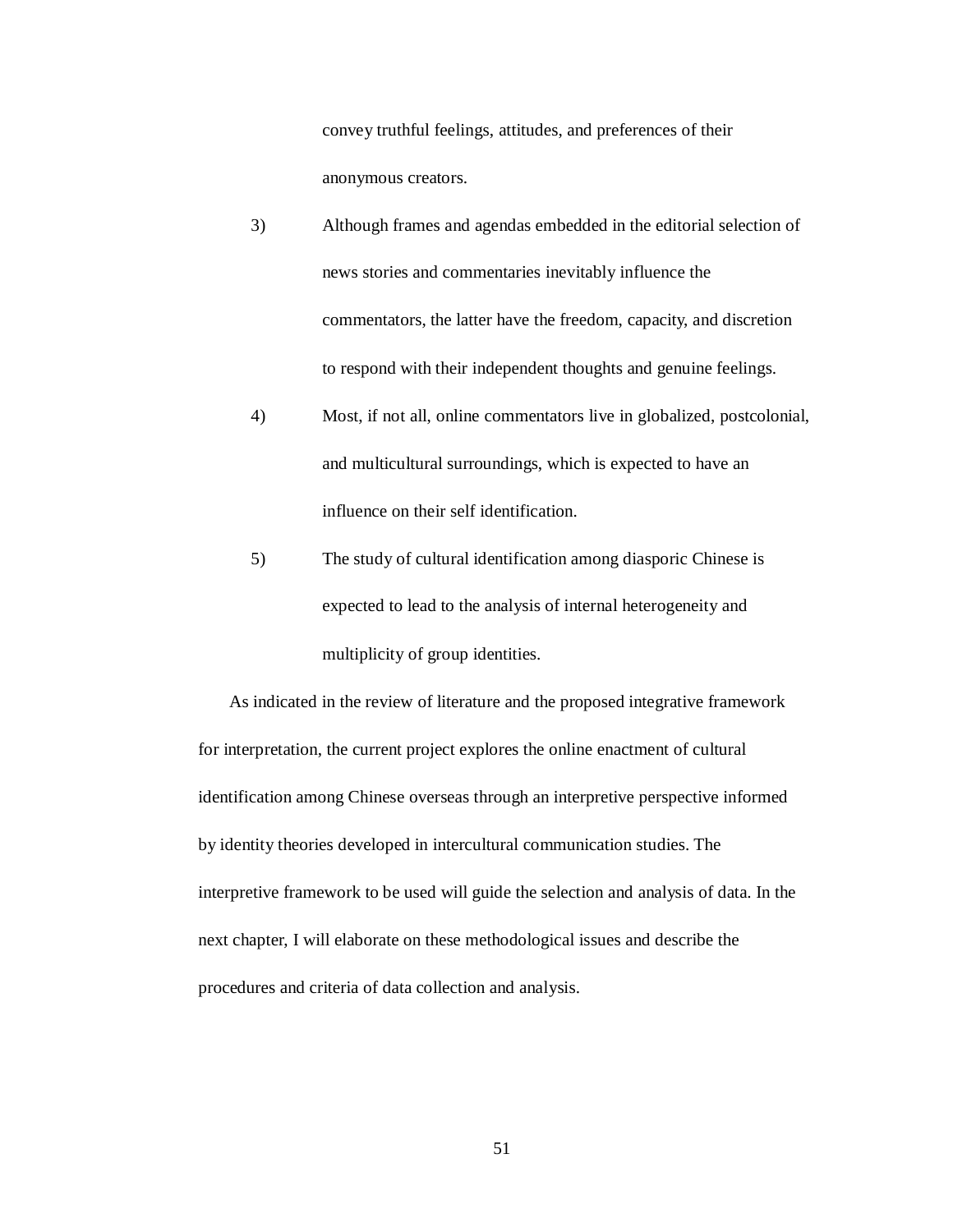## **CHAPTER III: METHODOLOGY**

A main assumption of this research is that an analysis of textual data can illuminate the cultural heterogeneity of the targeted group as well as how processes of identification take place through discursive interaction. This chapter focuses on the discussion of research design, including research method employed, general research procedures (description of the Web site, data collection, and sampling), and strategies of data analysis. As discussed in Chapter I and II, the current study examines cultural identification or identity practices manifested in messages produced by COOCs in a particular website operated outside China. Hence, this research focuses on a volume of textual messages comprising news stories, opinion pieces, and personal blog entries. Prior to the description of sampling strategies, general research procedures, and analytical strategies, I present research questions, definitions of the key concepts, and discussion of grounded theory as the method employed.

#### **Research questions**

Over years of being a loyal user of the website studied as well as a member of the target community, I have observed the complexity of cultural identification enacted in textual and visual messages posted by COOCs. The central research purpose, as elaborated in Chapter I, is to gain a systematic understanding of such complexity via the lens of cultural identity theory. Upon approaching this research objective, this study should provide answers to the following set of research questions.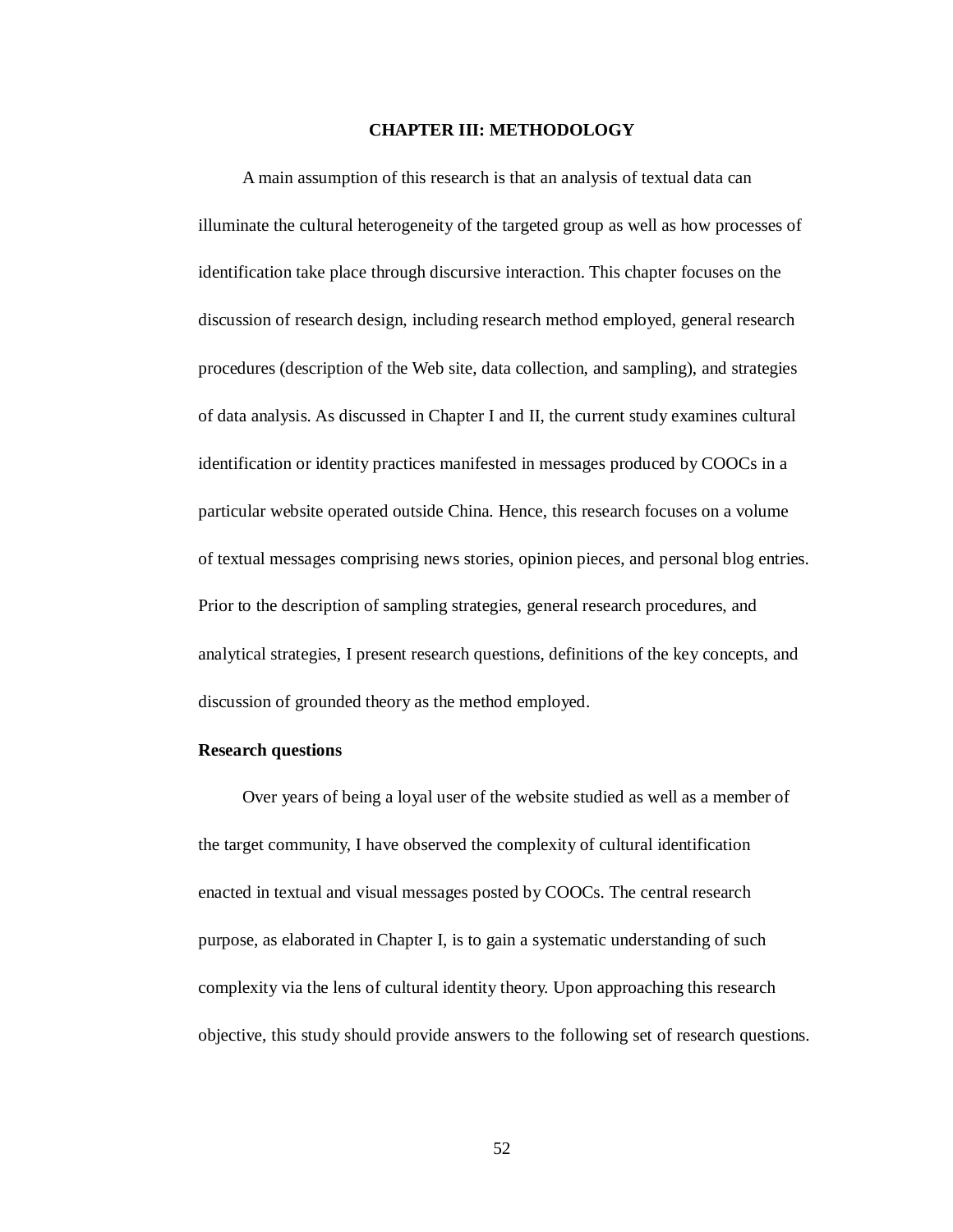RQ1: How do Chinese individuals living overseas use online communication to construct a sense of identity in the context of intercultural interaction abroad?

> RQ1a: How does the immediate multicultural living environment influence identification processes?

RQ1b: How does global politics influence identification processes? RQ2: What does online discourse reveal about the dynamics of cultural identification among the Chinese in the diaspora?

RQ2a: What are the most salient points of convergence within the group?

RQ2b: What are the most salient internal divisions within the group? RQ3: What does online communication reveal about the complex interrelations among the dimensions of identity?

# **Definition of Key Concepts**

To analyze the textual data, I draw on several key concepts commonly used in intercultural, media, and critical studies. The data selection criteria and analytical strategies are set in close reference of these concepts.

**Culture.** For the purpose of this research, culture is defined here as a historically rooted and shared system of values and norms that allow for the grouping people into large communities distinguished by group membership (nation/state), social categorization (race/ethnicity), self-identification (role/position), and/or ideological preferences (values/worldview)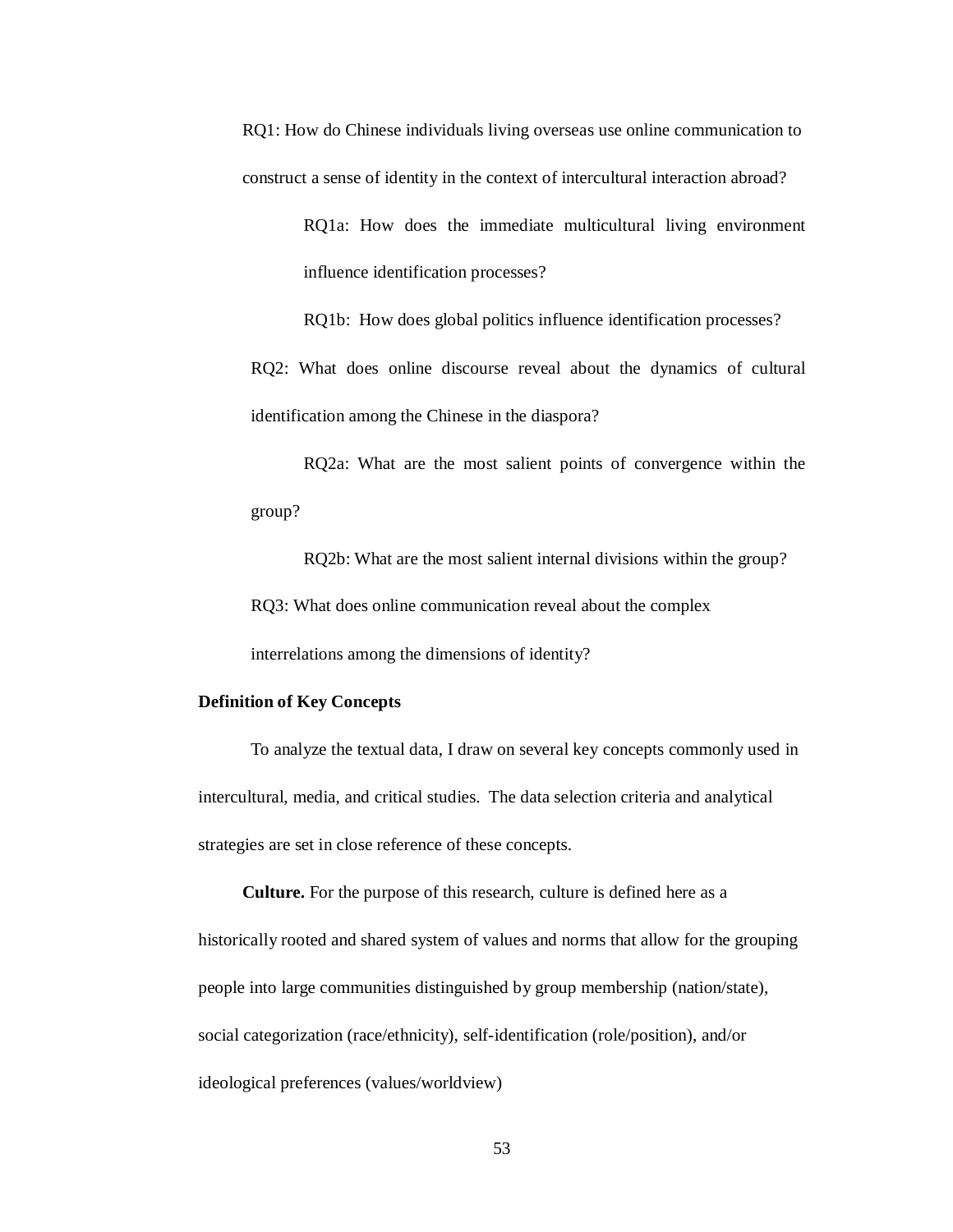**Cultural identity and identification**. Cultural identity is defined as one's self concept formed and performed in communication that emphasizes one's connection to cultural membership. Situate in culture, the concept of cultural identity can also be described as a cluster of subjectivities that relate to various dimensions of an individual's experience as a member of a group. Cultural identification is the enactment of cultural identity. In the conceptualization of identity, culture is the central core of the cluster, connecting the sense of individuality, sociality, spirituality, and materiality to form the individual's self-perception. In the current study of cultural identity, the performance of the dimensions of cultural identity is assumed to be situational and subject to individual willful enactment, which can be manifested in discourse practices such as posting online commentaries. Such process of online communication is approached here as one kind of cultural identification with its own rules and rituals.

**Chinese overseas**. Chinese overseas is a broad term, hard to define in a strict and absolute way because of its rich connotation and often contesting, ambiguous meanings. In its most basic meaning, Chinese overseas would mean any Chinese individual living outside China. However, an ethnic Chinese who has been naturalized in another nation and travels back inside China with a passport issued by another country is also a Chinese overseas or more precisely an overseas Chinese. As for the use of this term in the current study, Chinese overseas are defined as those who access and interact through the selected website, which is effectively blocked and banned in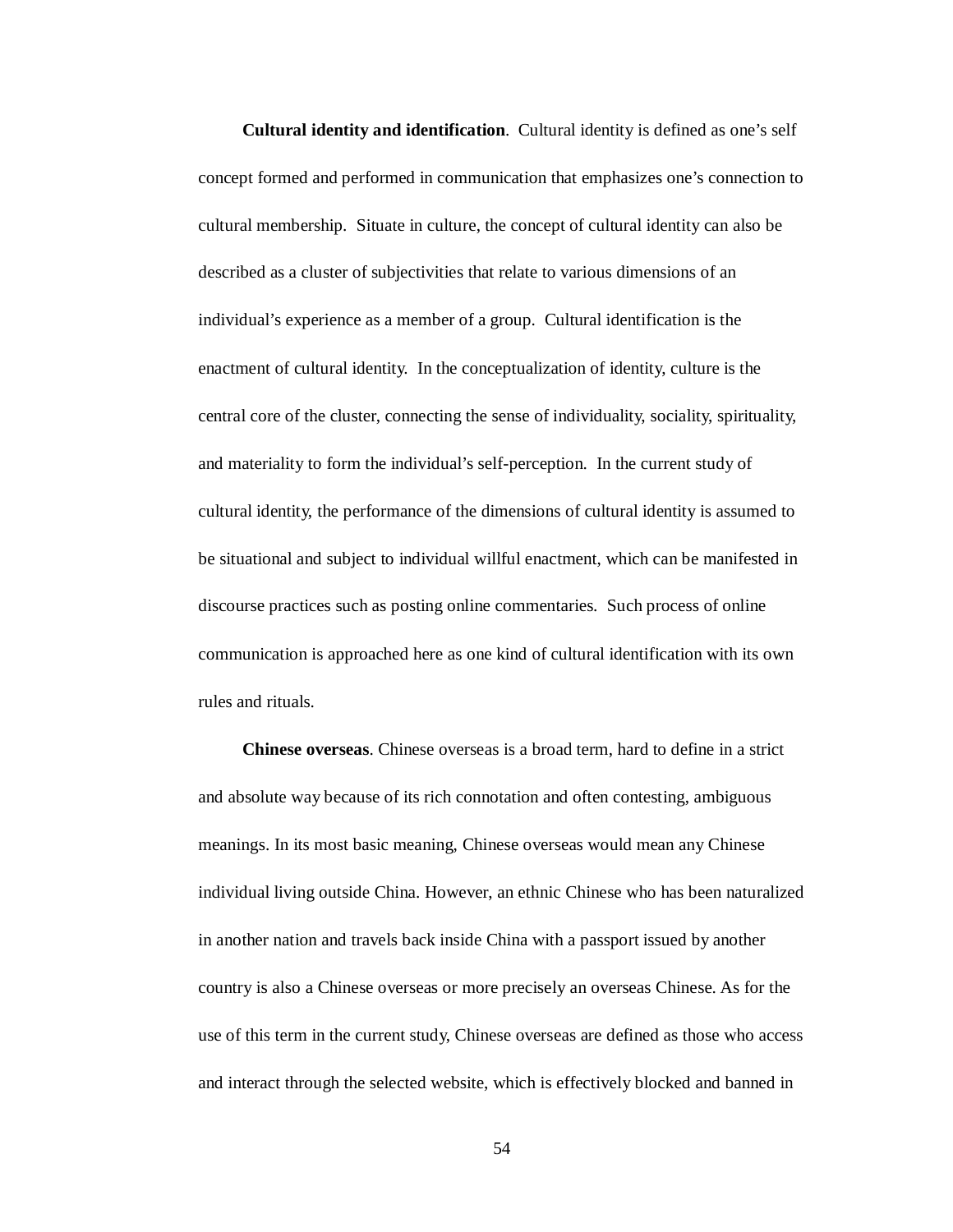Mainland China. About the constitution of Chinese overseas as a group, I will elaborate more in the section discussing research procedures.

**Global, multicultural, and post-colonial context**. Any communication act of cultural identification cannot escape the influence of global, multicultural, and postcolonial contexts. Coming out of China, through international travel, the Chinese enter a social milieu that inevitably makes them think more globally. In many cities, Chinese overseas enter in interactions with many other racial/ethnic groups (Wickberg, 2008). Immersion in the multicultural surroundings can alter the Chinese overseas' perceptions of social, racial, ethnic, and cultural distinctions that at first may be startling to them. Furthermore, with increased awareness of colonial legacies and post-colonial ideologies – or the rethinking and rectifying of negative legacies of colonialism (Barker & Hulme, 1994; Chrisman & Parry, 2000) – acquired in the global and multicultural environment, Chinese overseas may develop new lenses for the political understanding of international dynamics. Among the online messages analyzed, this awareness of post-colonial ideology is indeed evident. Thus, international experience, intercultural contacts, and critical social learning seem to shape the global, multicultural, and post-colonial social environment that serves as the context for online cultural identification.

**Cyber ethnic quarter**. Like a real-life living area of an ethnic community submerged in and distinct from a surrounding mainstream culture, a cyber ethnic quarter is a space organized, clustered, and visited by members of an ethnic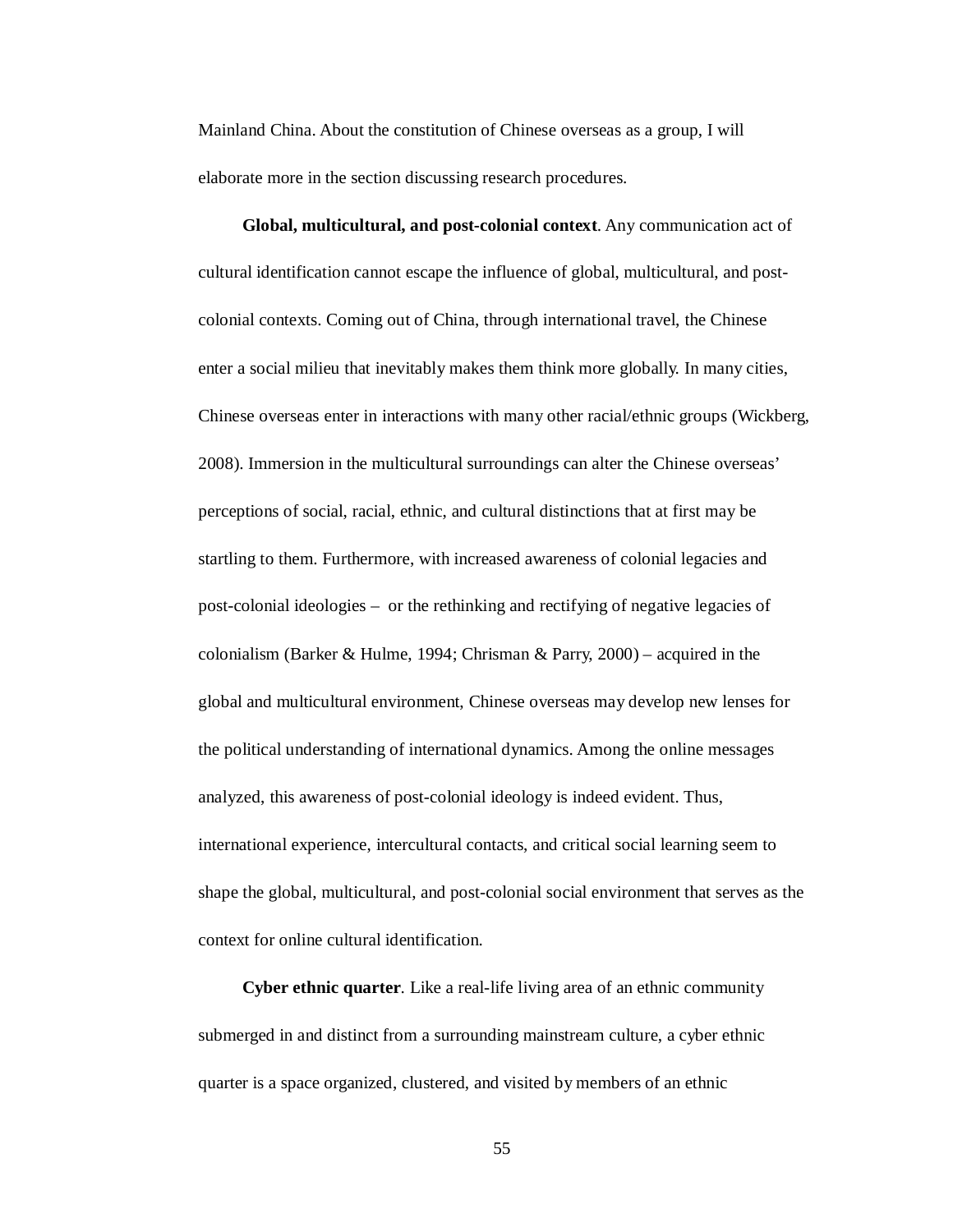community – only that this has a virtual instead of physical location (even though the data might be material stored in a server). A cyber ethnic quarter is like an online ethnic agora designed and operated for the exchange of information, opinion, emotion, and artwork in all sorts of hypertexts and digitalized visual and acoustic formats sustained by Internet technologies (Mitra, 2002). Although the site exists in cyberspace, it does have a physical operating location – ChinaGate Group located in Fremont, California, according to the website's own description. Although the accessibility of a cyber ethnic quarter could be unbounded, the one studied here has always been banned since its establishment in 1997 by Mainland China, where the growth of Internet users has been sensational. Such a virtual yet substantial barrier imposed by the current PRC government helps define the researched site and population.

### **Methods**

To describe the clamor of this cyber ethnic quarter and grasp the complexity of Chinese overseas cultural identification, I adopted a qualitative methodology featuring textual analysis to identify and link themes and categories that emerged through the close reading of data. To carry out the qualitative textual analysis, I drew on the coding techniques and basic research procedures developed in grounded theory as originally proposed by Glaser and Strauss (1967), further developed by Clarke (2005) and Charmaz (2006), and applied in communication studies (Becker & Stamp, 2005; Becker, 1998; Blythe, 2007; Fisher & Hawes, 1971; Gales, 2003; Gilchrist &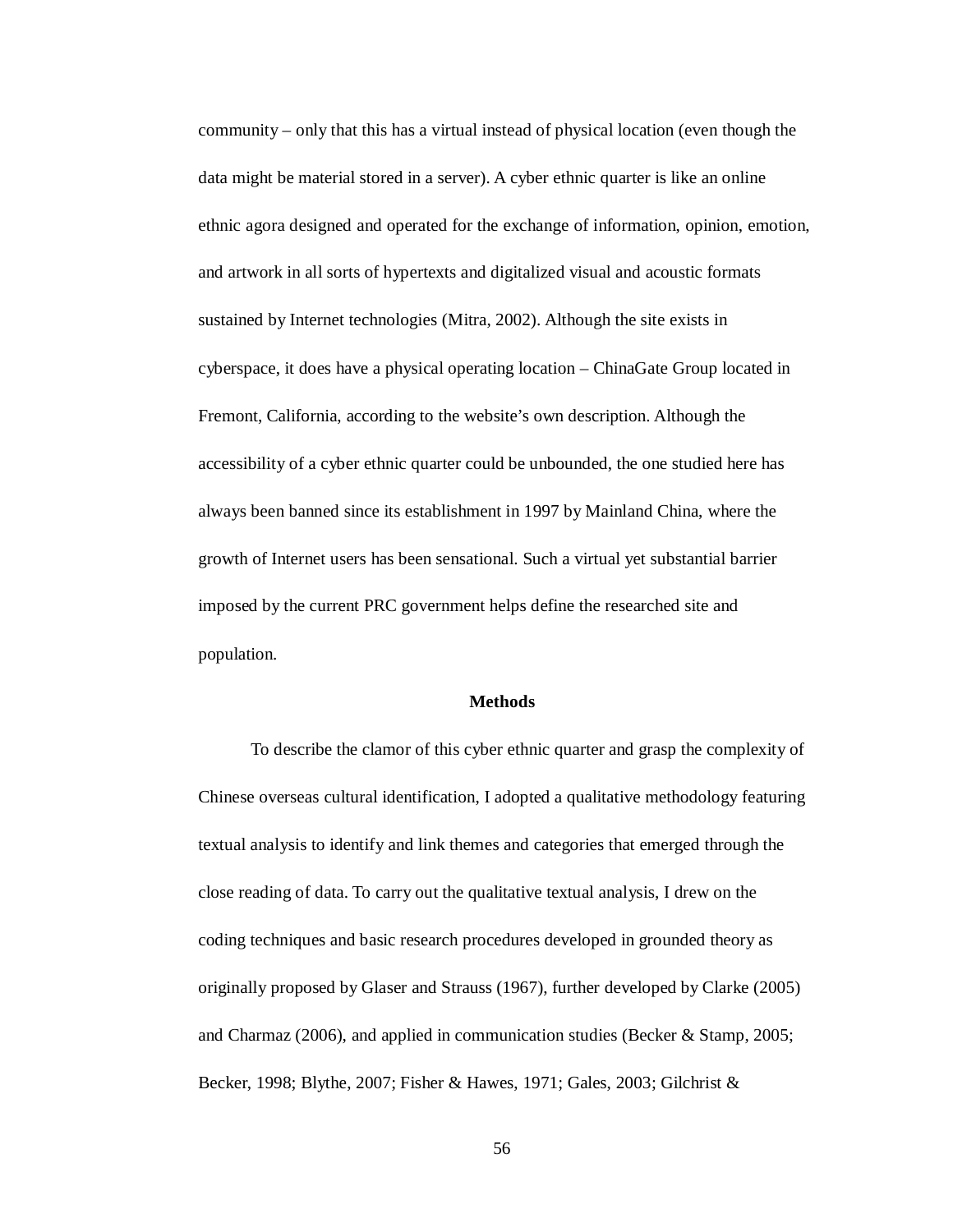Browning, 1981; Martin, 2008; Muylle & Despontin, 1999; Park & Qin, 2007; Right, 1997; Skeat & Perry, 2008; Thompson, 2008). For instance, moving back and forth from specific data to more abstract categories, the current study is not aimed at generating theory but rather interpreting data and elaborating insights to answer the research questions.

# **Research Procedures**

This study started with my own experience as a user of the website and a mindful observer (or "lurker," in a web term) of the complexity of Chinese cultural identity in today's global, multicultural, and post-colonial context. Just several months after arriving in the United States, I was introduced to the website Wenxuecity.com (literally translated as "Literature city"), where I could seek information shared by other fellow Chinese on how to survive outside China—for instance, how to apply for credit cards, how to buy or fix computers, how to buy used cars, and where to find sales information. Inevitably, I was also attracted to some online forums set up in the website regarding current political events and tabloid-typed news stories. Gradually the website became the default home site of my personal computer's Internet browser. I use this website as my main source of news information almost on a daily basis because almost all major current events are covered in this site. Although I seldom participate in the heated debates in some of the popular forums, I have been observing these discussions among registered users, especially after the website added a function that allows users to leave their commentaries on the homepage frontline news stories.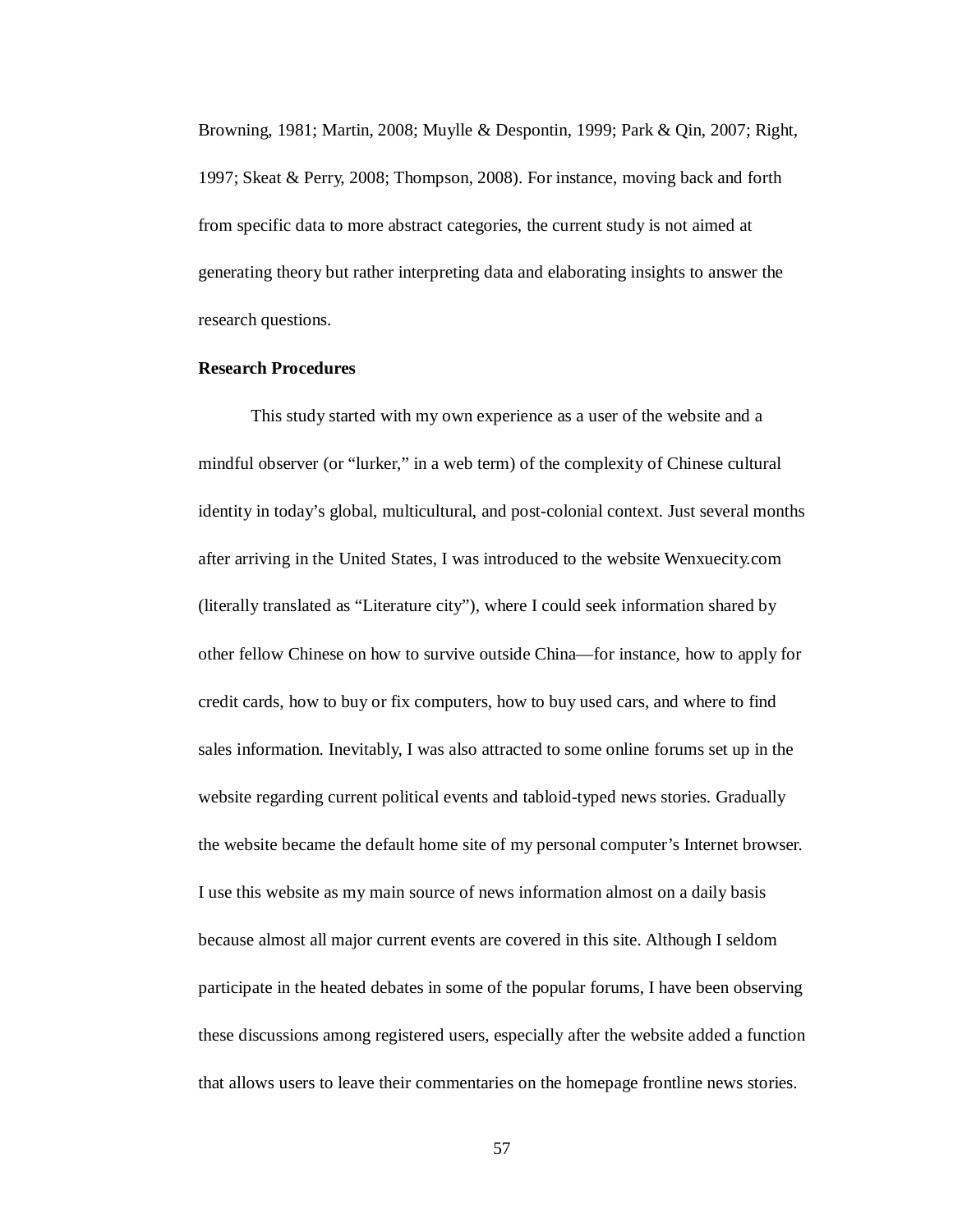Consequently, I began to develop my research interest in analyzing the complexity of Chinese cultural identity manifested through these messages so as to gain a thorough and systematic understanding of cultural identification processes as enacted through new forms of communication technologies.

**A description of the website***.* According to its self-description, Wenxuecity.com, founded in the United States in 1997, is "The Largest Portal Site for Overseas Chinese Worldwide," a user-centered global website providing "theme browsing, web navigating, overseas authorship, news tracking, free services, and electronic commerce and so on" (my translation from Chinese) and targeting the market of overseas Chinese worldwide. It can be inferred that the founder(s), designers, and operators of this site were probably from Mainland China. The principal clue leading to such an inference is language encoding. The general setting is in Chinese language with two optional encodings: Traditional Chinese and Simplified Chinese. The PRC developed and adopts the Simplified Chinese writing system that is repelled by the Republic of China (POC) in Taiwan. While the language encodings of the general setting are optional, the page "About us"—containing the company's mission statement and some self-promotion—is a mosaic picture seamlessly composed of 40 smaller pictures all in GIF format, which contains only the Simplified Chinese language. There is no way for common users to switch the Simplified Chinese on the "About us" into the Traditional Chinese encoding. From any computer with Chinese language encodings (Simplified or Traditional), the first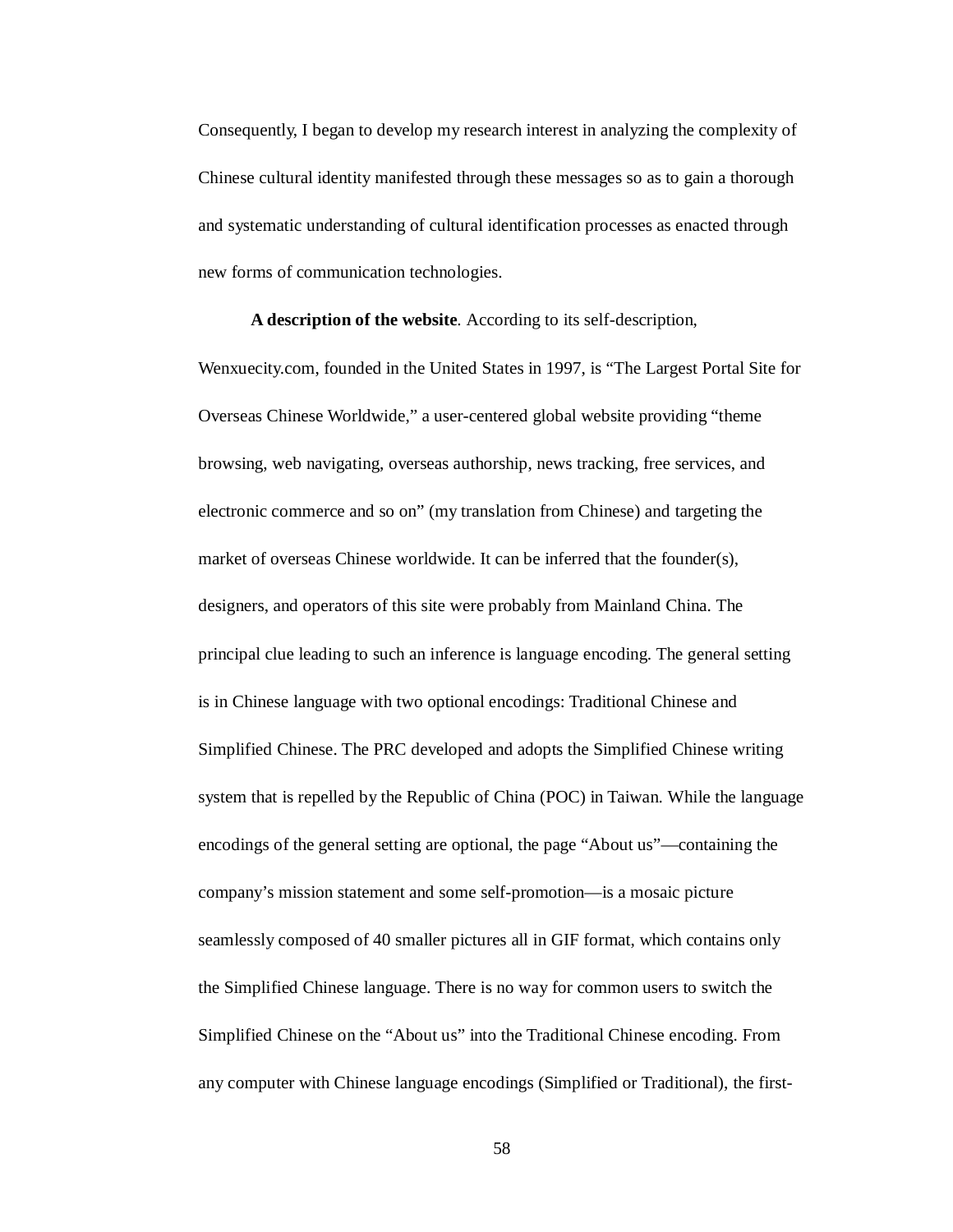time opening the website shows the Chinese words encoded in the Simplified Chinese. This also indicates that a selective priority was definitely given to the Simplified Chinese, which would be rejected by Taiwanese Chinese and seldom adopted by Chinese other than the Mainlanders (Singaporean Chinese is in simplified Chinese and is an exception to this estimation). The website also states information about the "Target Demographic," including gender (72% male), education (73% holding master's degrees or higher), age (73% between ages 25-35), locations (73% in the U.S.), and average duration of an individual's daily visit to the site (26 minutes). Many of the messages in the website's self-description seem directed at potential advertisers, which reveal the commercial, profit-seeking initiative and motive of those who run this website.

The homepage of wenxuecity.com, relatively stable in its format, is composed of numerous online forums and users' weblogs. On the homepage, there are three main sections in a hierarchical order – News Express, Hot Forums, and Best Weblogs, which are surrounded by visual images of various advertisements. The hierarchical positioning of the three main sections shows that the website is designed primarily as a news portal. As one of the 80 various forums on the homepage, News Express is given a prominent position on the homepage with 60 concise and trundling headlines (each headline is only one line in length) in two columns—about 10 percent of space is given to advertisements in slightly different colors. Every headline is a link to a webpage containing the content of the news. At the bottom of every news story,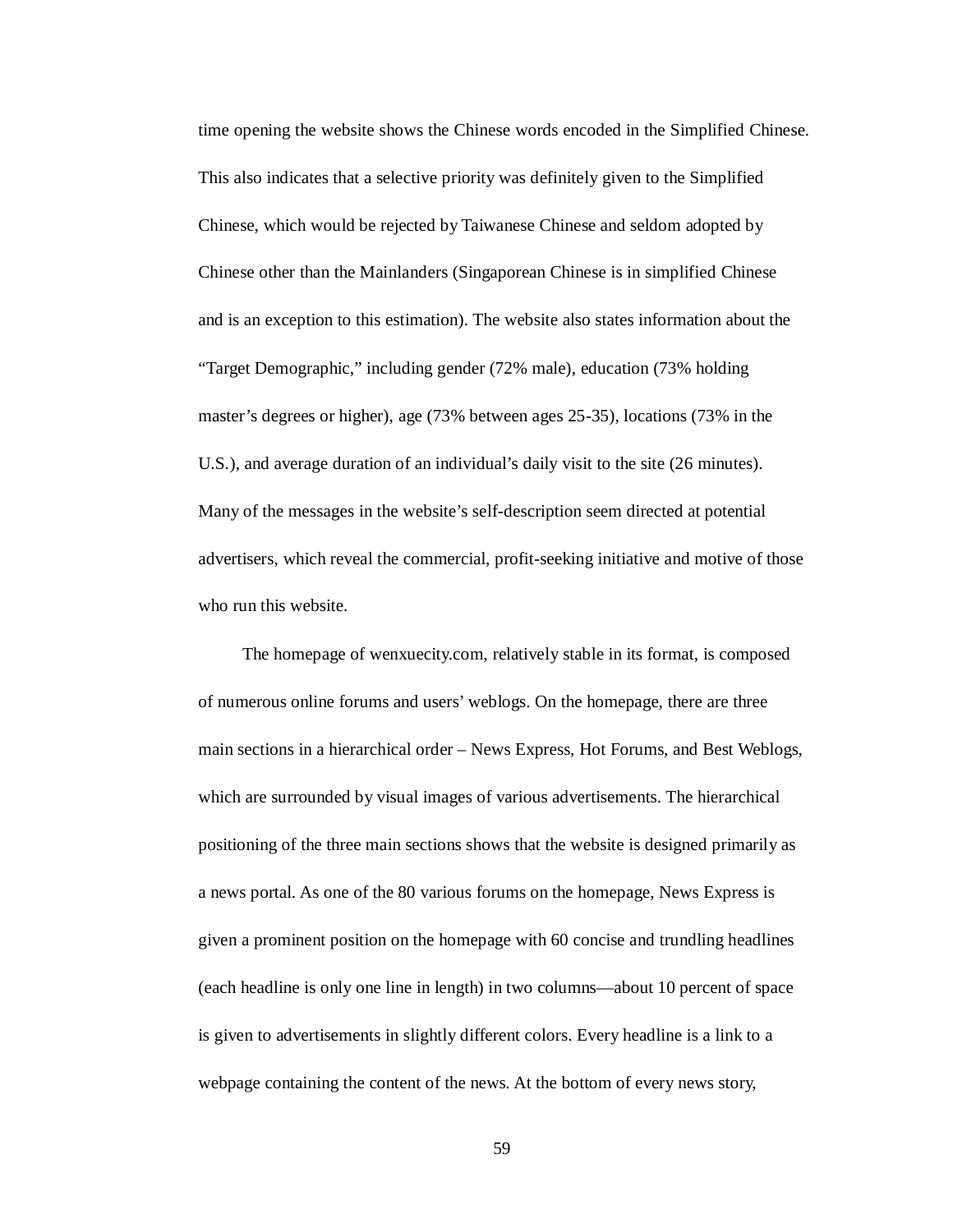readers can check commentaries by clicking the link or post new comments after logging in. All the comments left by registered users are also in a separate webpage and vertically placed in a timely order (older postings would be placed in lower position). The discourses under investigation are mostly in these commentary pages.

Besides target audience, the number and quality of readers' comments were the main factors for selecting wenxuecity.com as a prime site for the current study. Compared to numerous other Chinese websites, wenxuecity.com has many noticeable advantages that attract more elaborate comments from a more diverse group of readers (for a list of snapshots of other overseas Chinese websites please see appendix). First, wenxuecity.com overtly adopts an eclectic (inclusive) editorial orientation in order to appeal a larger and broader Chinese reading audience. Second, the posting procedure is user-friendly and accessible for commentators. To register or log in is relatively easy. What a commentator needs is only a viable email account. This helps avoid flooding of superfluous messages and allows anonymous commentators to post their messages swiftly. All contents of all postings are open to any unregistered users. Third, the commercial content of the website is moderate and restrained, providing ample room for information and opinion sharing. Fourth, although the reliability and credibility of news reproduced are questionable, a crossexamination of some translated, digested news stories with their original sources showed a significant degree of faithfulness to the original content. To get to know current events, this site with second-hand and even third- or fourth-hand news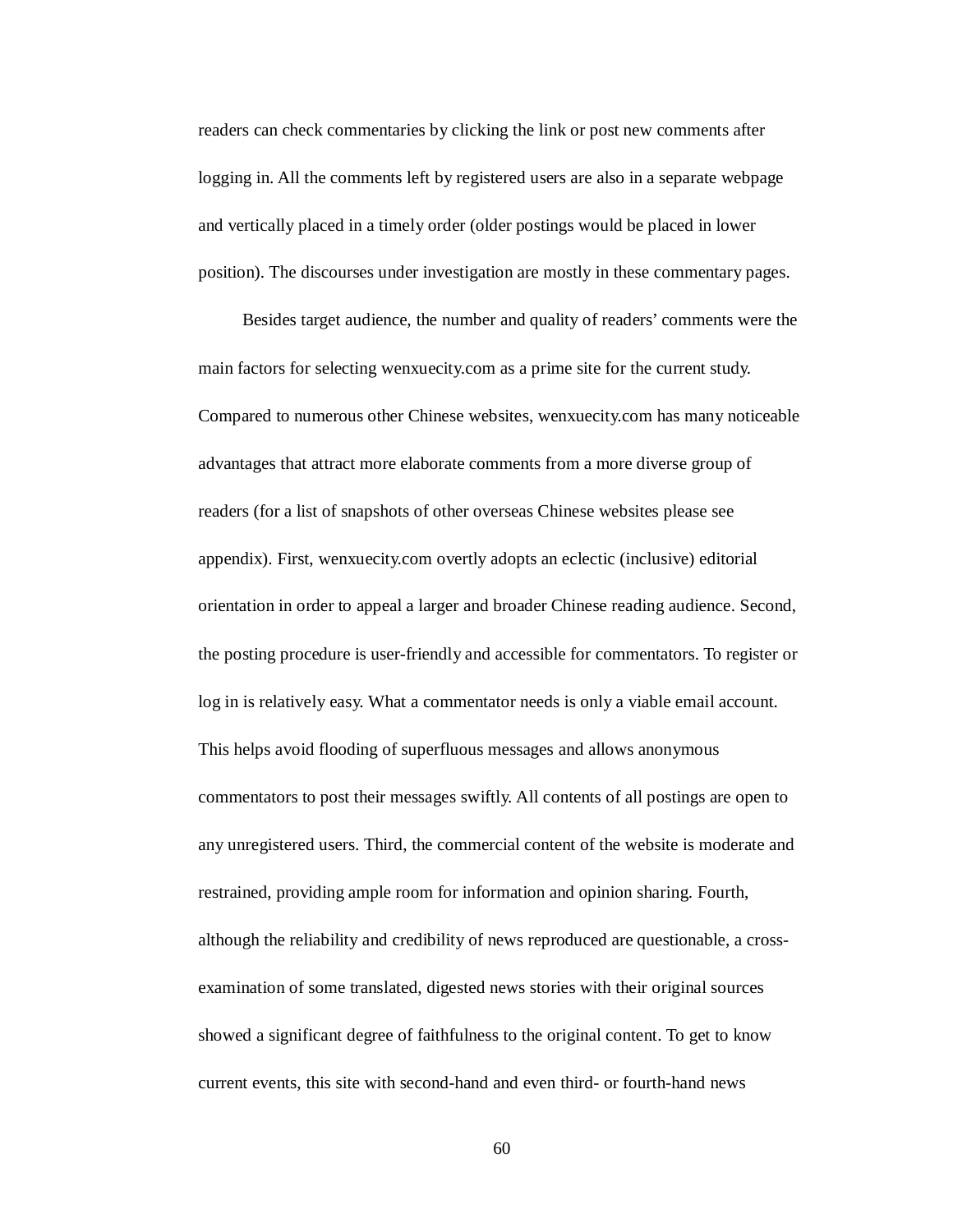accounts could be a fair starting point for further exploration by readers. The Internet helps make such second-hand news stories available to readers nearly in synchrony with the original accounts.

Since wenxuecity.com does not have its own news reporting staff, most of the news stories reproduced are digested, translated, and compiled from other sources, which have a great variety, including many from mainstream media in Chinese, English, Japanese, French, German, Korean, Spanish, and a few other languages. Chinese sources are preponderant, exceeding all other sources. The majority of Chinese sources are from major news agencies in Mainland China, such as Xinhua news agency, *People's Daily*, *China Daily*, *Guangming Daily*, and *Nanfang Daily*. A large number of Chinese sources are from Hong Kong, Singapore, Taiwan, and other news agencies outside Mainland China. While most of the English-language sources are mainstream news agencies such as United Press International, Reuters, *Washington Post*, *New York Times*, and *Financial Times*, the articles are actually translated into Chinese by often unnamed translators belonging to Chinese media agencies specialized in reporting international news, such as Global Times and International Herald Leader.

Although described by Wikipedia.com (Wenxuecity, July 2011) as a "site that mainly collects gossip and rumors," Wenxuecity.com posts a large portion of serious commentaries and critical news, especially in times when some major events happen. On all major events, such as the Virginia Tech shooting, the Beijing Olympic Torch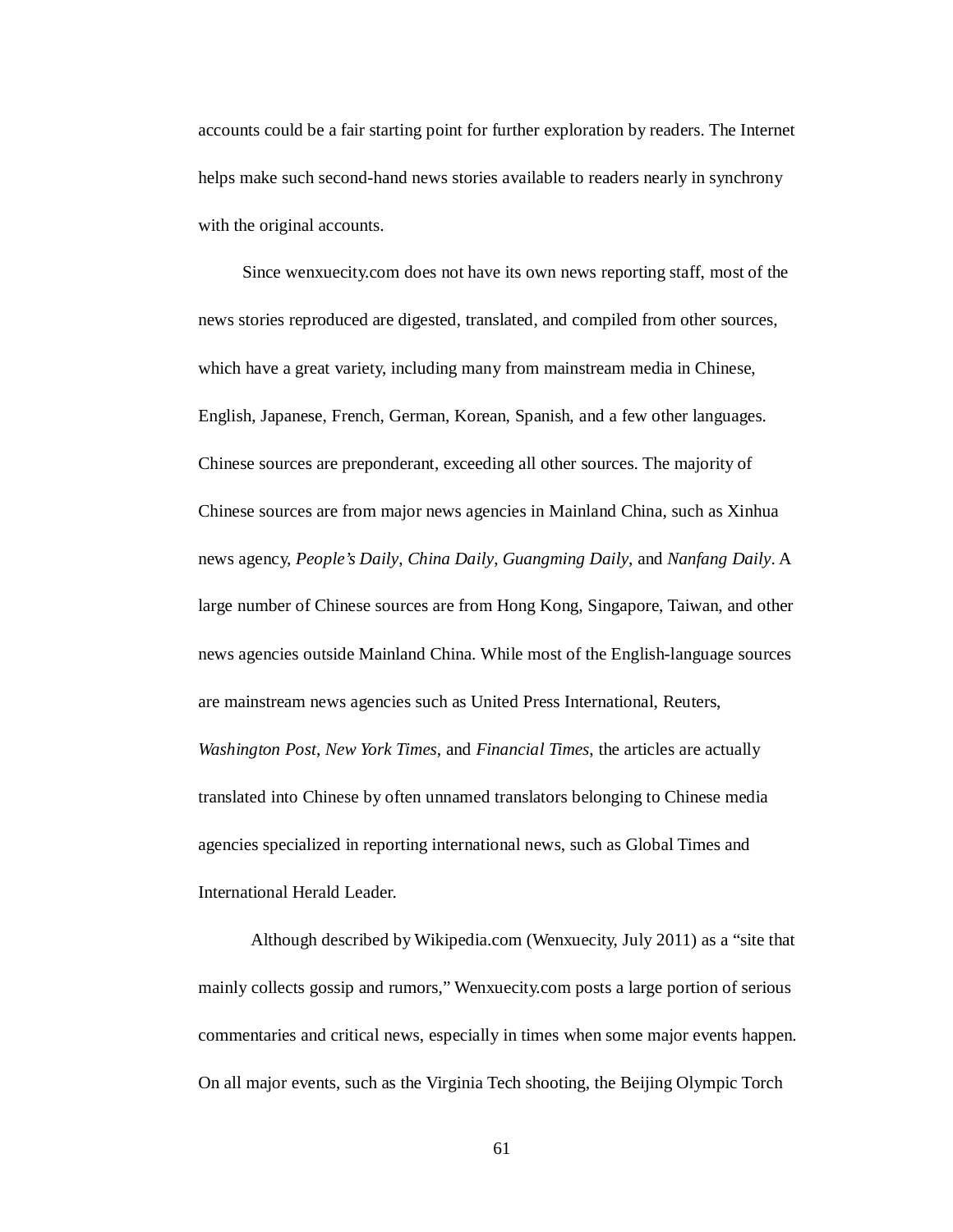Relay, and presidential elections, this site usually would have serious coverage. The design of the trundling headlines on the homepage suggests the website's intention to cater the interest of the imagined readership on timely coverage. Since most serious news stories originate in mainstream media outlets, the news reports can be reliable and easily corroborated. Because of the swiftness of the Internet, the site sometimes can report breaking news ahead of regular print and television news. Of course, the general content of the news forum may be an important factor that attracts and retains website users who may or may not leave their commentaries.

**Sampling process**. The sampling of data is a dynamic process that includes observation, collection, and selection. In observation, I immersed myself as a user of the website, browsing news stories, reader commentaries, and other postings on a daily basis. My research interest developed through such personal experience. This media-watch behavior not only kept me well informed but also became the initial step to locate what might be meaningful. My deliberate observation started in the spring of 2004 when I began to collect news stories, records of online discussions, and reader commentaries from this website. My memo-writing started during 2005, when I was engaged in writing a paper about identity construction in one of the site's forums on current events. In spring 2007, the data-collection became more purposeful. The collection of data followed this pattern: browsing headlines; selecting news stories plus related reader commentaries according to the criteria discussed below; storing specific webpage of news content and commentary pages. The procedure for data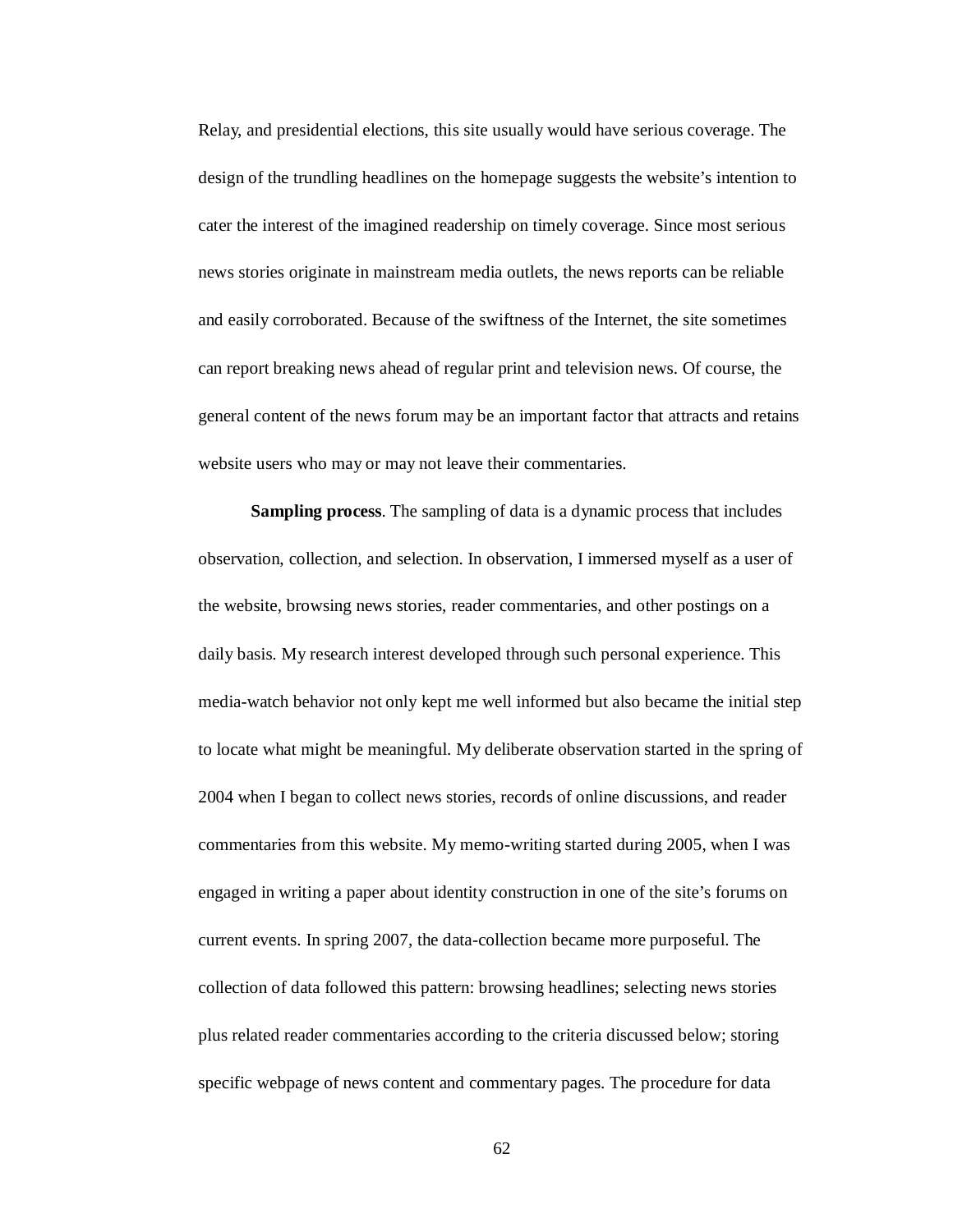storage included copying and pasting the textual content in text documents and saving them as html document (for pages with embedded visuals).

For s ampling of data, I developed the following criteria:

- 1. A focus on news stories about China, Chinese people, and Chinese cultures, and readers' commentaries on such news;
- 2. Preference was given to news and commentaries that relate to themes such as intercultural experiences and sojourner lives, which led to the identification of content with focus on ideological conflicts, historical perspectives, social, racial, and ethnic stereotypes, and other issues relevant to the cultural identification of Chinese in a global, multicultural, and postcolonial context.
- 3. Preference was given to commentaries on news stories that originated in sources other than Chinese media, especially those from English-speaking or other Western cultures.
- 4. Preference was given to the news stories that generated the higher number of reader's commentaries.
- 5. Exclusion of all "junk food news," including information promoting products, sexual titillations, celebrity news, gossip and rumors.

Based on these criteria, I accumulated over 600 news stories and over 5,000 commentaries. The earliest archival of news date back to January 1, 2003. In this collection over a period of more than four years, I did: 1) perusing the selected news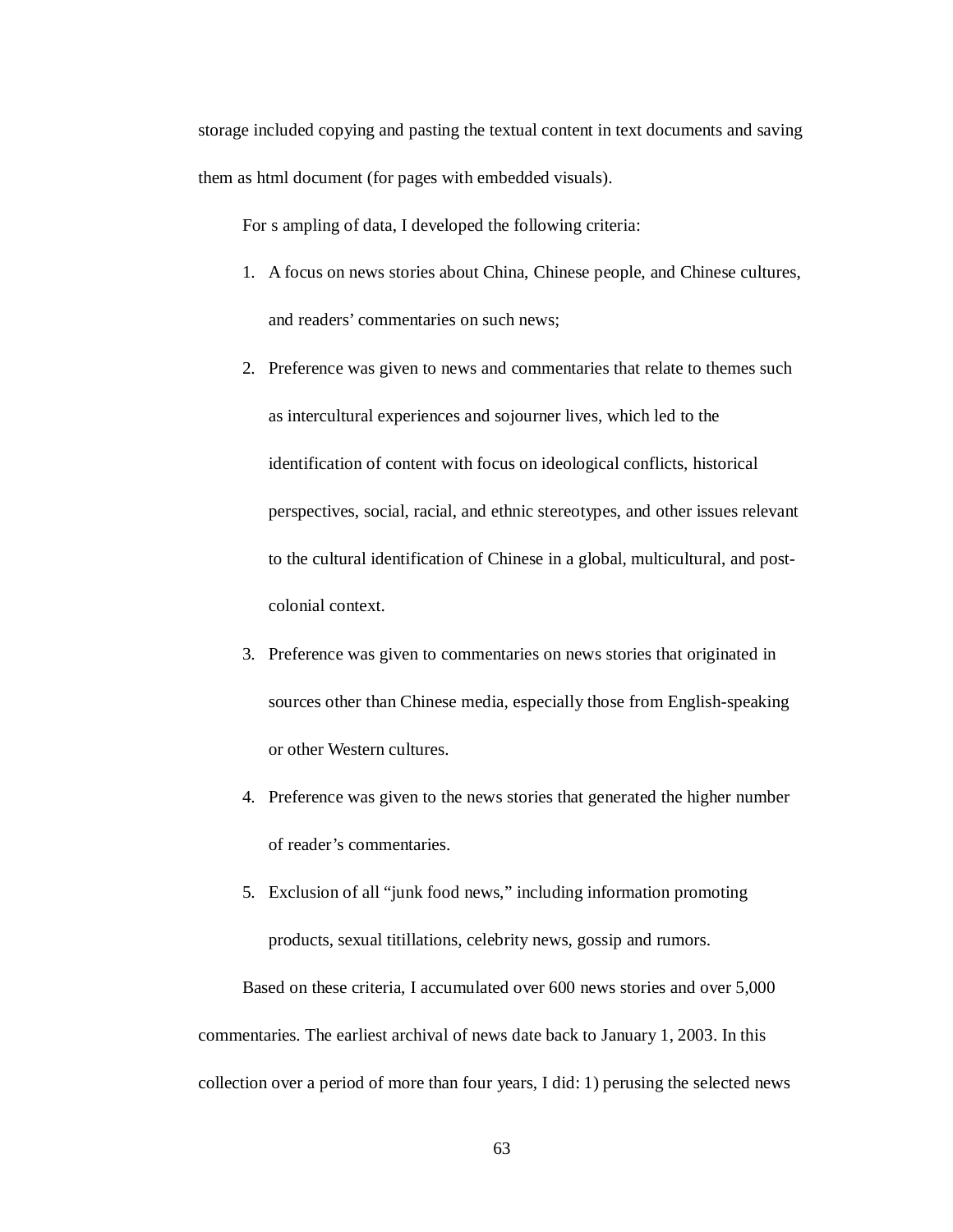stories and corresponding commentaries; 2) conducting preliminary analysis; 3) writing initial memos for those most noticeable; 4) forming preliminary categorization strategies. This was an ongoing process, so new entries were continuously adding to this collection until December 2010, when the first draft of the last analytical chapter was completed.

This preliminary data collection underwent further sampling to reduce the volume and refine the scope of a manageable data set for analysis. The criteria for selecting readers' commentaries and news were closely related to three interrelated main themes that emerged from my preliminary analysis: 1) Global politics (international relations, political criticism against PRC government, Cross-Strait relationships, Tibet, Xinjiang, etc); 2) Multicultural lives (cultural shock experience, cultural accommodation and adaption, racial and ethnic awareness, ethnocentrism, stereotypes, prejudices, cultural hybridity, and immigration or naturalization); 3) Postcolonial perspectives (Westernization, colonial history, Huagong or Coolies, Chinese exclusion, post-colonial ideology, emancipation and empowerment). After applying these criteria, a selection of 120 news and 1,500 commentaries constituted the data for further analysis.

**The population - COOCs**. The definition of the population studied is based on the authorship of online commentaries, which is part of the target readership of the website. The authors of the postings, labeled here Chinese overseas online commentators or COOCs, are mostly anonymous commentators of news events. Due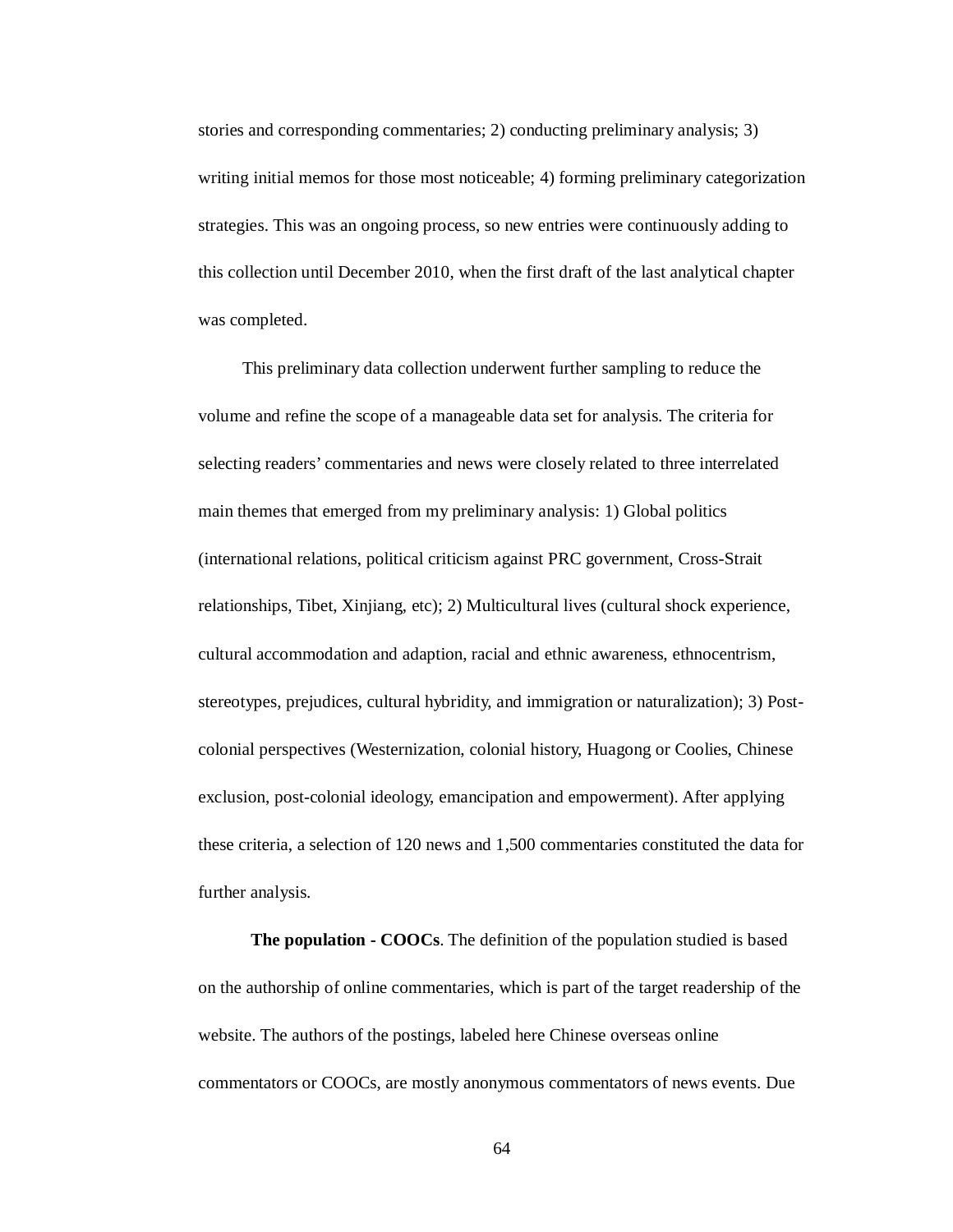to the website's eclectic editorial orientation and apparent priority to content related more to the PRC, it is estimated that the majority of COOCs is from mainland China. This group may contain Chinese overseas who are students, professionals (including those who were once students but stayed abroad after graduation), personnel working in Chinese embassies or consulates, spouses and dependents, and other types of visitors or travelers. According to United Nations Education, Science, and Cultural Organization (UNESCO, 2006), China leads the world in sending students overseas – 14 percent of all students studying abroad worldwide are from China. The majority of Chinese students overseas are graduate students. As a graduate student myself, I was able to find out that Wenxuecity.com is indeed very popular in the circle of Chinese graduate students attending the same university. Besides students and professionals with working visas, an important portion of this population is those who have permanent residency or even citizenship in the host countries. In a strict sense, these are the ethnic Chinese in host cultures. Who would be more likely to post or to post what kinds of messages from what kinds of identity positions – those who are newcomers or those who have been more tenured and more successful in their survival as sojourners – is an arguable and testable question that is beyond the scope of the current study. However, personal experiences and economic conditions are definitive contextual factors that affect the online identity practices and constrain their communicative behavior. In only a few cases, commentators seemed to be non-Chinese, who might have been Chinese language learners and whose messages were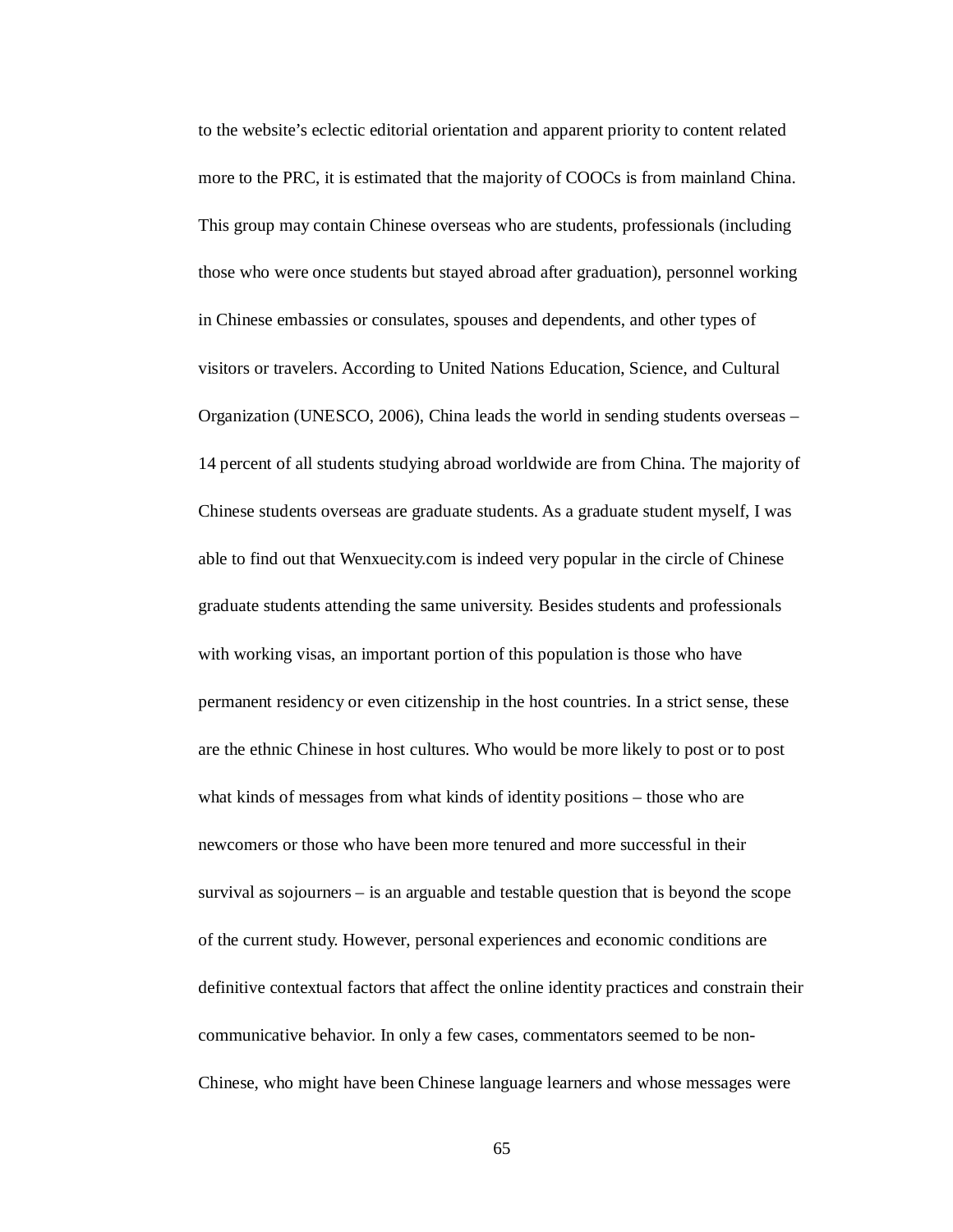analyzed. COOCs can represent a population defined as Chinese residing outside China who actively use the Chinese language in cyberspace.

#### **Analytical strategies**

Based on the integrated framework informed by three primary intercultural communication scholars' cultural identity studies, the current study adopted a qualitative textual analysis methodology that features tactics for data collection as well as tools for data analysis developed by grounded theorists (Charmaz, 2005; Strauss, 1987). Employing the "constant comparative method," the current study follows a qualitative research protocol that focuses on close, constant, and comparative readings of data to render concepts, categories, and their connections, which synergies form inductive and local theories (Charmaz, 2006).

In the current study, the analytical process was divided into three phases. In Phase one, a three-stage coding process was applied to the selected data (in three broad thematic categories of perceptual cultural differences, multicultural lives, and global politics respectively), including open coding, axial coding, and selective coding (Strauss, 1987; Strauss & Corbin, 1998). In this phase, the data examined was placed in emerging categories (open coding), with conceptual interrelationships (axial coding, the four identity dimensions, for instance) explored and identified and then systematically related with the core concepts – cultural identity and identification (selective coding, such as the three kinds of cultural identification as represented by the three analytical chapters). Phase two included an interpretive examination of data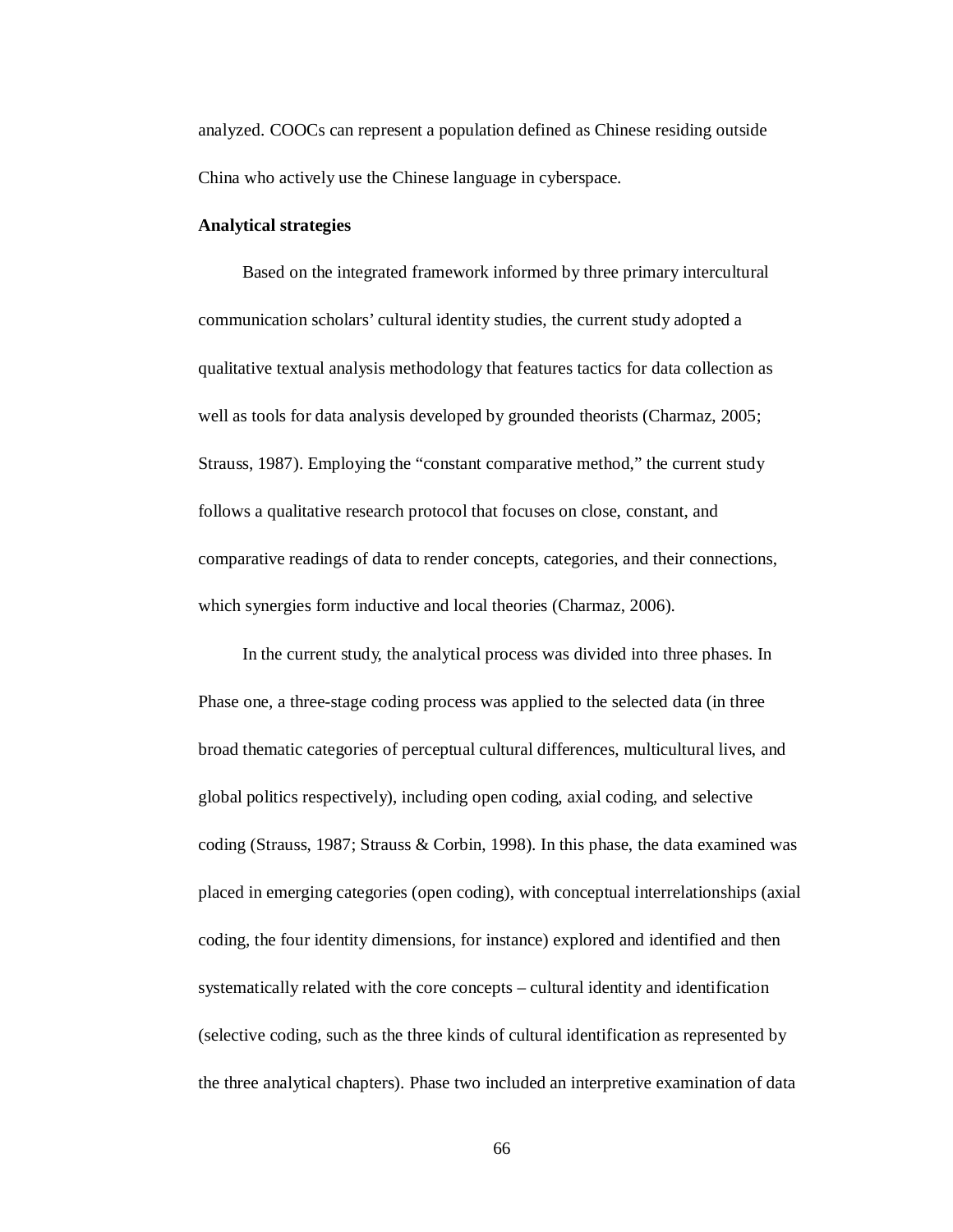via the framework of cultural identity introduced at the end of Chapter Two. In this phase, commentaries on specific news events are sorted out to illustrate the concepts and relationships among them that are part of the framework of cultural identity. In Phase three, theoretical insights resulting from grounded theory analysis were further elaborated. To be noted, the three-phase analytical procedure indicates only a basic and general process. Going back and forth over the phases occurred oftentimes.

On phase two, as elaborated in Chapter Two, an interpretive framework integrating concepts from established intercultural communication theories on identity and identification (Carbaugh, Collier, and Hecht) was used as the primary analytical strategy. In this framework, cultural identity is communicative, multidimensional, and dynamic. Online commentary messages are produced by individual commentators, whose life realities vary over two binary tensions (individuality-sociality, materialityspirituality) and generally converge at their common Chinese cultural membership and position toward China's place in the global context. It is the two dimensional dialectics and crystalline structure of that distinguishes this integrated model from established literature on cultural identity represented by Carbough, Collier, and Hecht. This is a dialectical model because the characteristics of cultural identification by individuals can be represented in the two pairs of dialectical tensions and their rotations – individuality to sociality and materiality to spirituality. To sort out and interpret the variety of identity messages from the researched textual data, the allotment of the four kinds of life realities crisscrossed in two dimensional dialectics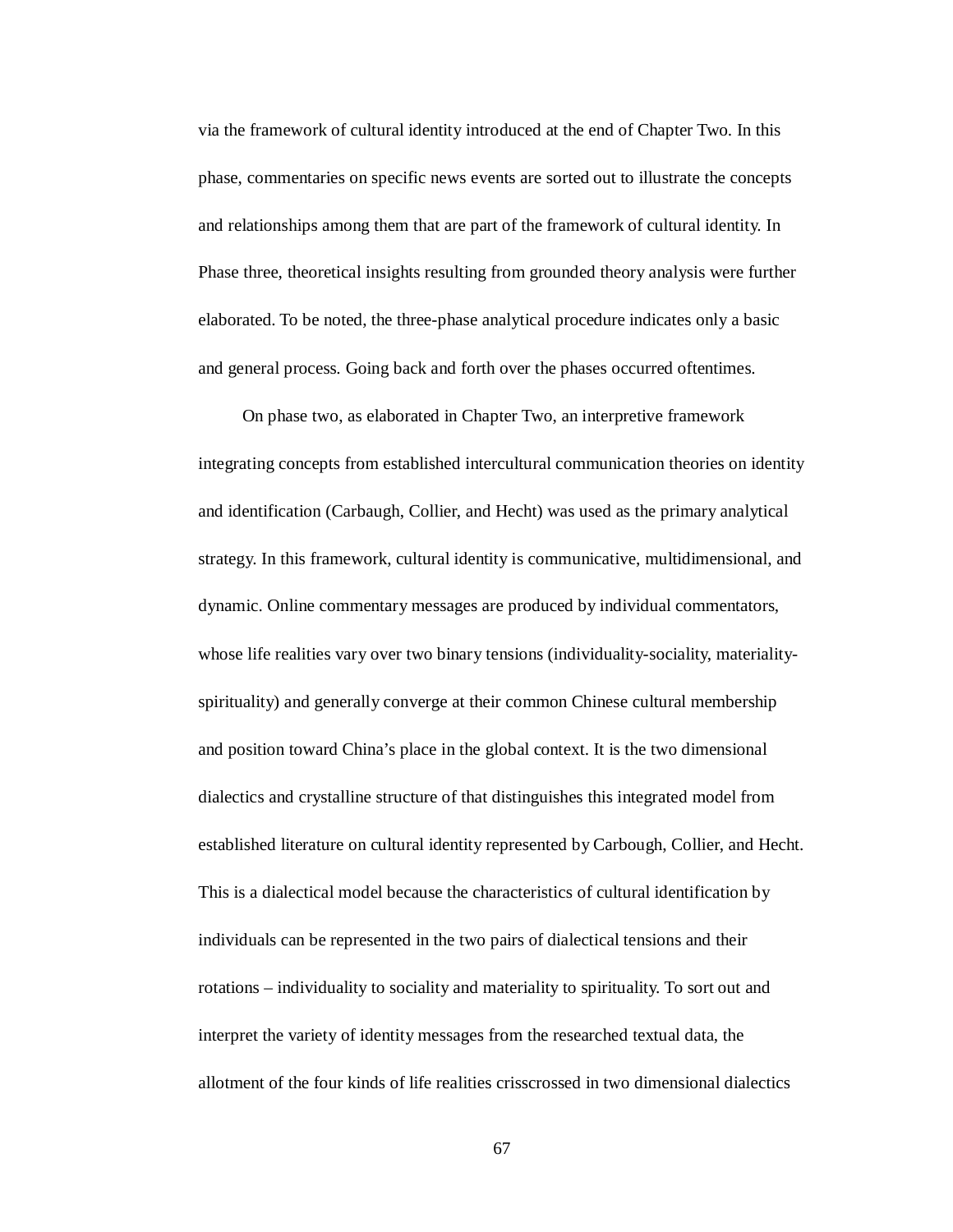and converged at common cultural membership served as the basic coding within each of the three thematic categories of cultural identification. See Chapter Two for examples of axial coding from the integrated model of cultural identity.

The following chapters present the findings of this investigation, organized in relation to the research questions stated above.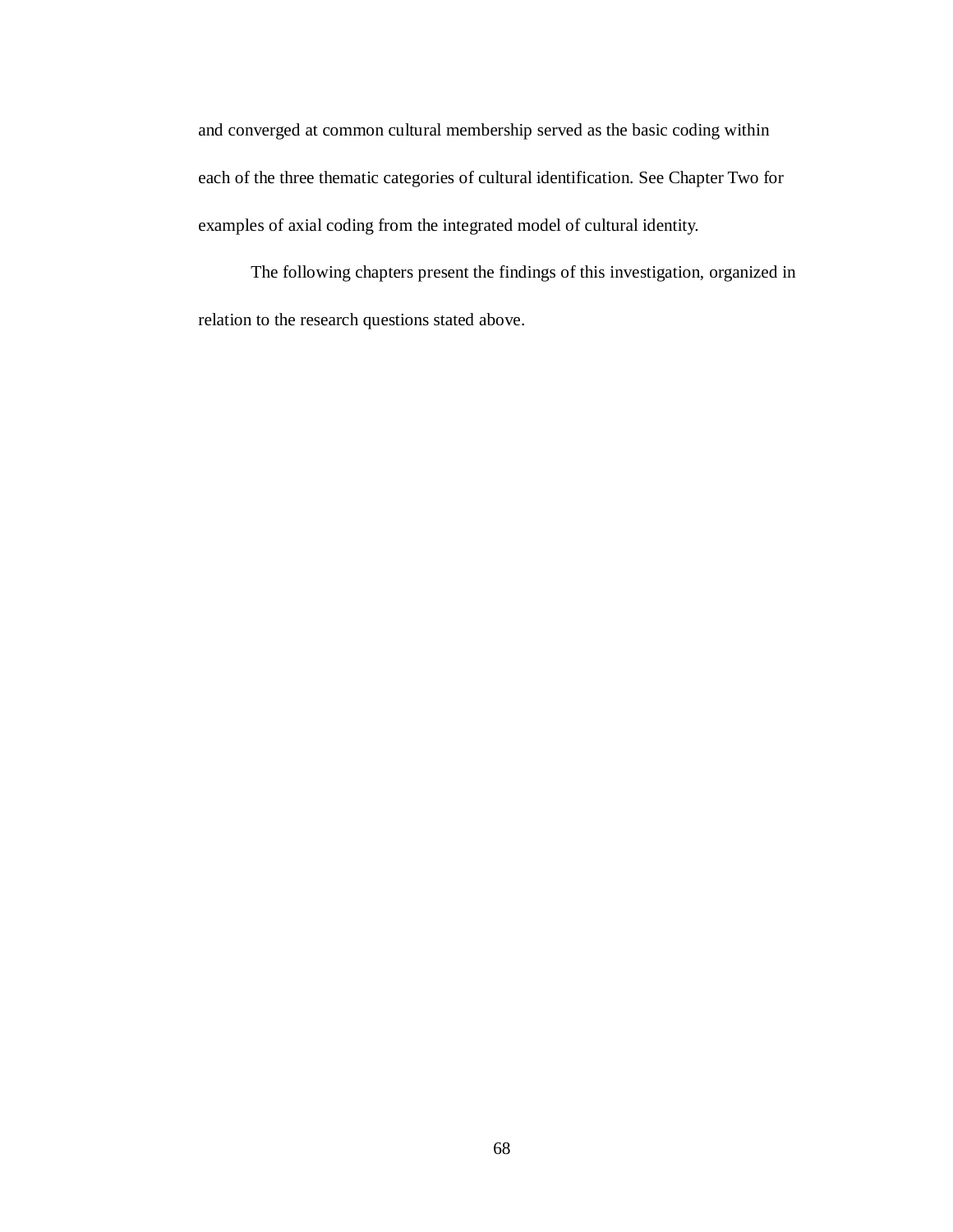# **CHAPTER IV: ENCOUNTERING MULTICULTURALISM: IDENTIFICATION THROUGH PERCEPTION OF CULTURAL DIFFERENCES**

In this chapter, I explore how Chinese overseas online commentators (COOCs) interpret the multicultural differences they encounter in global cities and thus enact processes of cultural identification. More specifically, this chapter focuses on examining: 1) what are the interpretive strategies employed by users of Wenxuecity.com to make sense of perceived cultural differences in their multicultural realities, 2) what are the salient categories of cultural difference that provoke discussion among members of the virtual, diasporic community, and 3) what does online discourse reveal about the dynamic interplay of self and other in cultural identification among members of this virtual community. Cultural identity is defined here as one's self-concept formed and performed in communication that emphasizes one's connection to cultural membership. Cultural identification is the enactment of cultural identity, a process that features the interplay of "looking-in" or selfperception and "looking-out" or other-perception. Both self perception and other perception then contribute to the complex and dynamic process of identity formation.

The data analyzed show that Chinese online commentators opened up their senses to absorb sharp cultural differences that emanated from the particular national contexts in which they lived. This opening up to difference often led to a comparison of cultures as the main interpretive strategy through which Chinese online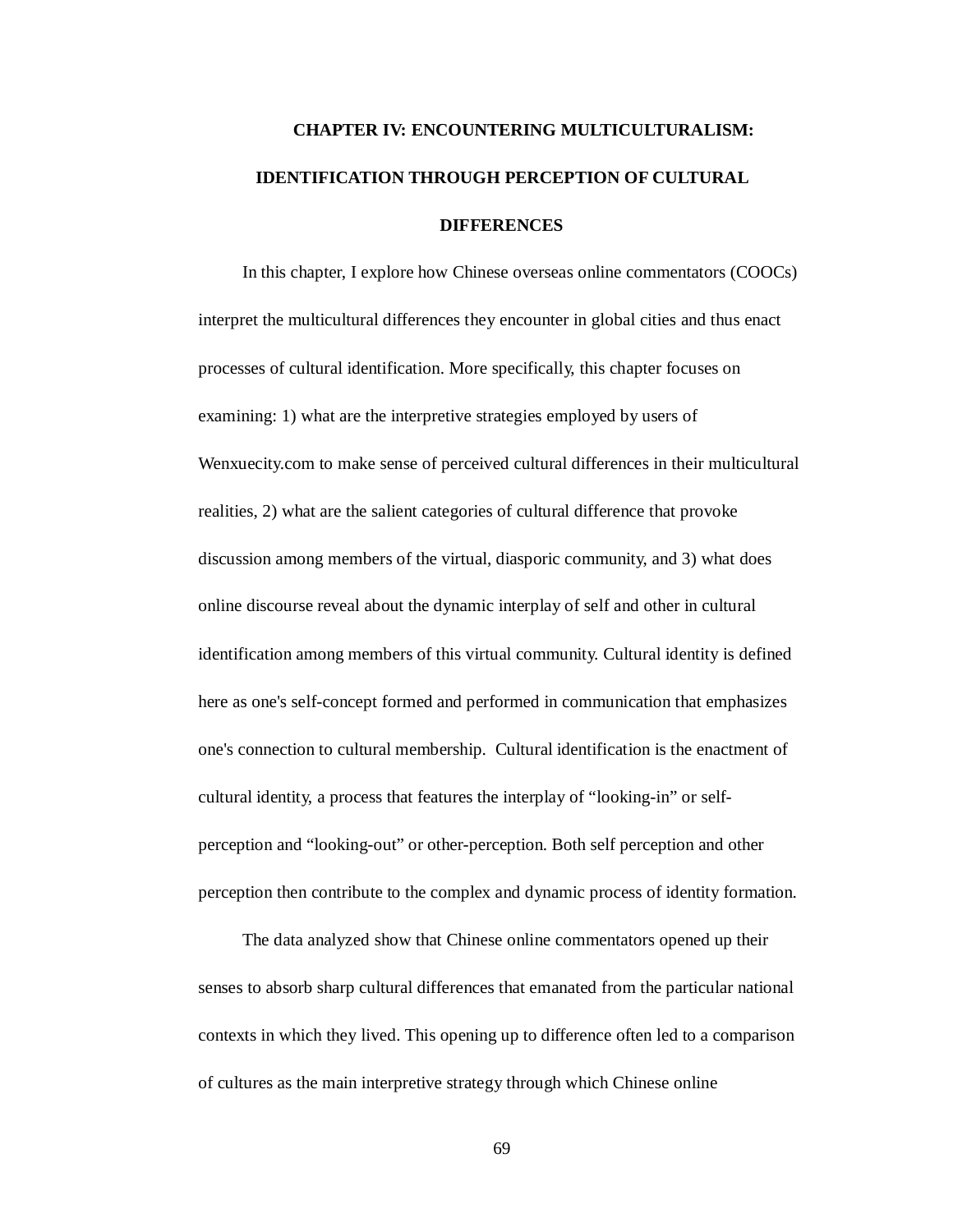commentators revealed their conceptions of self and others and affirmed a sense of identification with their own culture as well as the host cultures. The discussion of findings is organized around the identification of the categories of cultural difference framing online discourse that elicited the most commentary: race and ethnicity, gender, personal attributes of the Chinese, and nationality. Each of these general categories was articulated in online discourse through discussion of particular issues of interest to COOCs, such as repatriation, discrimination against Chinese individuals in Western societies, or stereotypes of Chinese masculinity and Chinese students in Western universities. The analysis of these data revealed that interpretations of self and other cultures are most often constructed through comparative characterizations of Chinese and non-Chinese groups and their cultural practices. Through comparison, commentators locate themselves in the social and cultural landscapes of their adopted nations and address the meaning of cultural and power inequalities in the negotiation of the individual, social, spiritual, and material dimensions of their identity.

The online discourse about cultural differences analyzed in this chapter suggests a particular dynamic of cultural identification that I have labeled perceptual cultural identification. In this form of identification, COOCs enact a sense of cultural membership through comparison between self and other in a process that is driven by the exchange of information and heuristic interpretation of perceived differences rather than the by the need to take any strategic action or assume ideological positions. Thus, subjects are engrossed with making sense of differences and are motivated to

70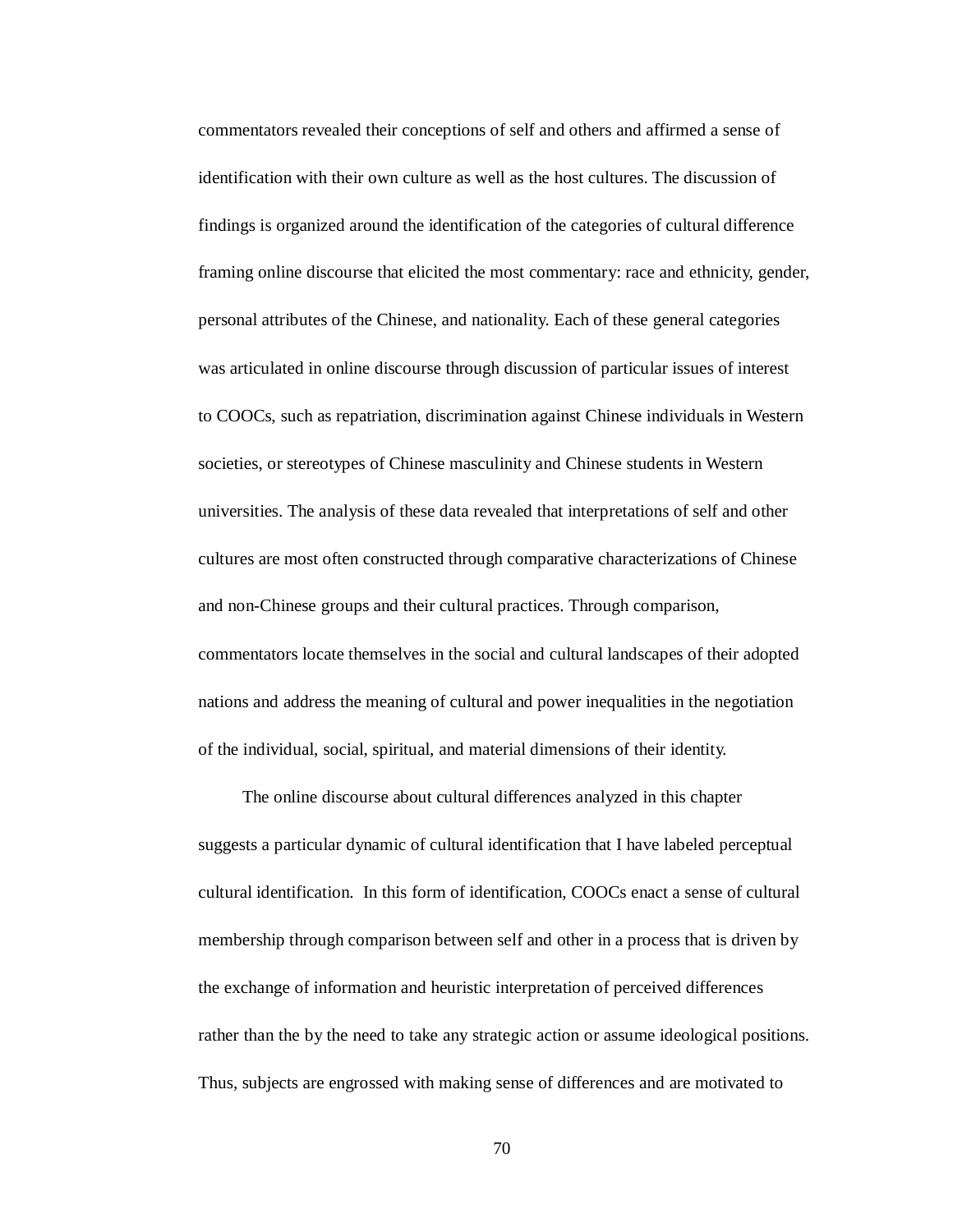exchange cultural knowledge so as to react to negative representations of Chinese culture and peoples with a positive affirmation of identity or to reduce the uncertainty inevitably felt in intercultural contexts.

# **Comparing Cultures as an Interpretive Strategy**

Cultural identity is, in part, the development of a self-concept through cultural comparison. According to Cooley's notion of "looking-glass self" (Cooley, 1902, cited in Rogers, 1997, p. 153), people strive to develop their sense of self in constant comparison to others and by revealing how they think they are viewed by others. Through the comparison of cultures, people in intercultural contexts can acquire knowledge about the new society they have come to inhabit and, at the same time, strengthen their self-awareness at the individual and group levels. This cultural knowledge and self-awareness can help reduce the uncertainty that is often felt by people in intercultural contexts. Comparison, in the context of intercultural interaction, can be result of different types of direct or indirect contact: from personal, interpersonal, and impersonal interaction to mediated, public, organizational, and institutional interactions (Carbaugh, 1990; Gudykunst & Kim, 2003; Halualani, 2008; Stephen & Stephen, 1992). In any context, direct or indirect intercultural contact affects the perceptions of self, one of the core dimensions of identity (Halualani, 2008).

Comparison of cultures is indeed a pervasive interpretive strategy across categories of difference and topics of discussion in the website studied. Arguable, this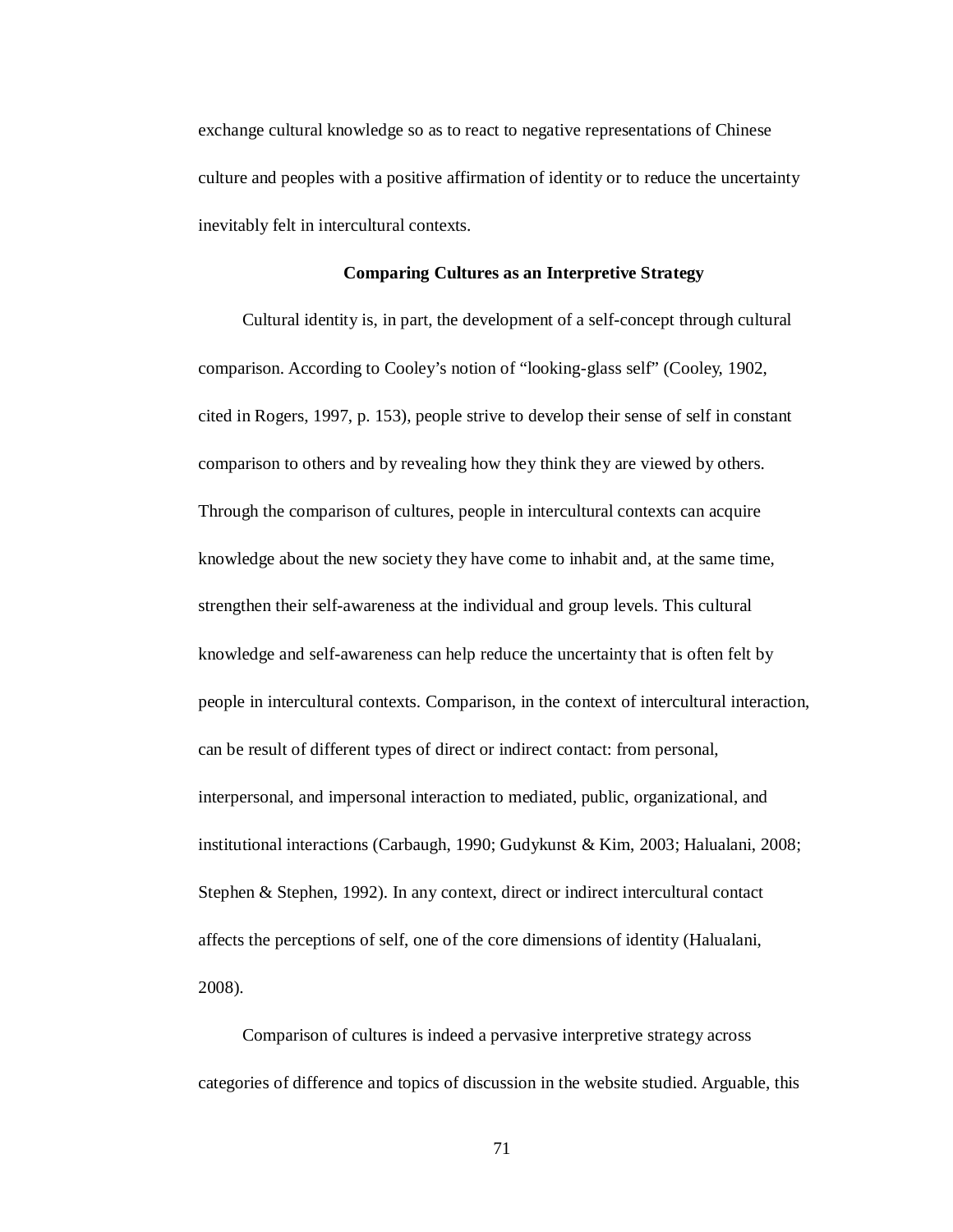tendency may indicate the influence of the Chinese maxim "Expertise comes from comparison," a maxim well known across generations of Chinese and repeated like a cultural credo. As understood in Chinese culture, comparison is a way to achieve *Zhenzhi Zhuojian* or "real knowledge and true insight," so as to transcend limitations caused by absence of common sense and to reduce uncertainty in a new environment. Among Chinese online commentators, comparison is a common strategy to make sense of cultural differences they encounter. The data suggest that COOCs use two main orientations in cultural comparison: one that stresses the opposition between Chinese and other cultures, and another that downplays and trivializes cultural differences.

Cultural comparison through opposition emphasizes confrontational dynamics—often posed as binary oppositions—between cultures and cultural practices. From this perspective, cultures, groups, or individuals are understood primarily in terms of conflicting social systems, historical evolutions, ideologies, and individual and collective belief systems. Online commentators who stress comparison through opposition are most often the ones who take strong positions on issues discussed or see clear boundaries defining self-other. On the other hand, other commentators in this virtual community make comparisons to downplay cultural difference by attenuating, ignoring, or denying the relevance of difference. Those who downplay cultural difference more stress the necessity of cultural accommodation and reconciliation within the host culture so as to pursue some sense of security in the host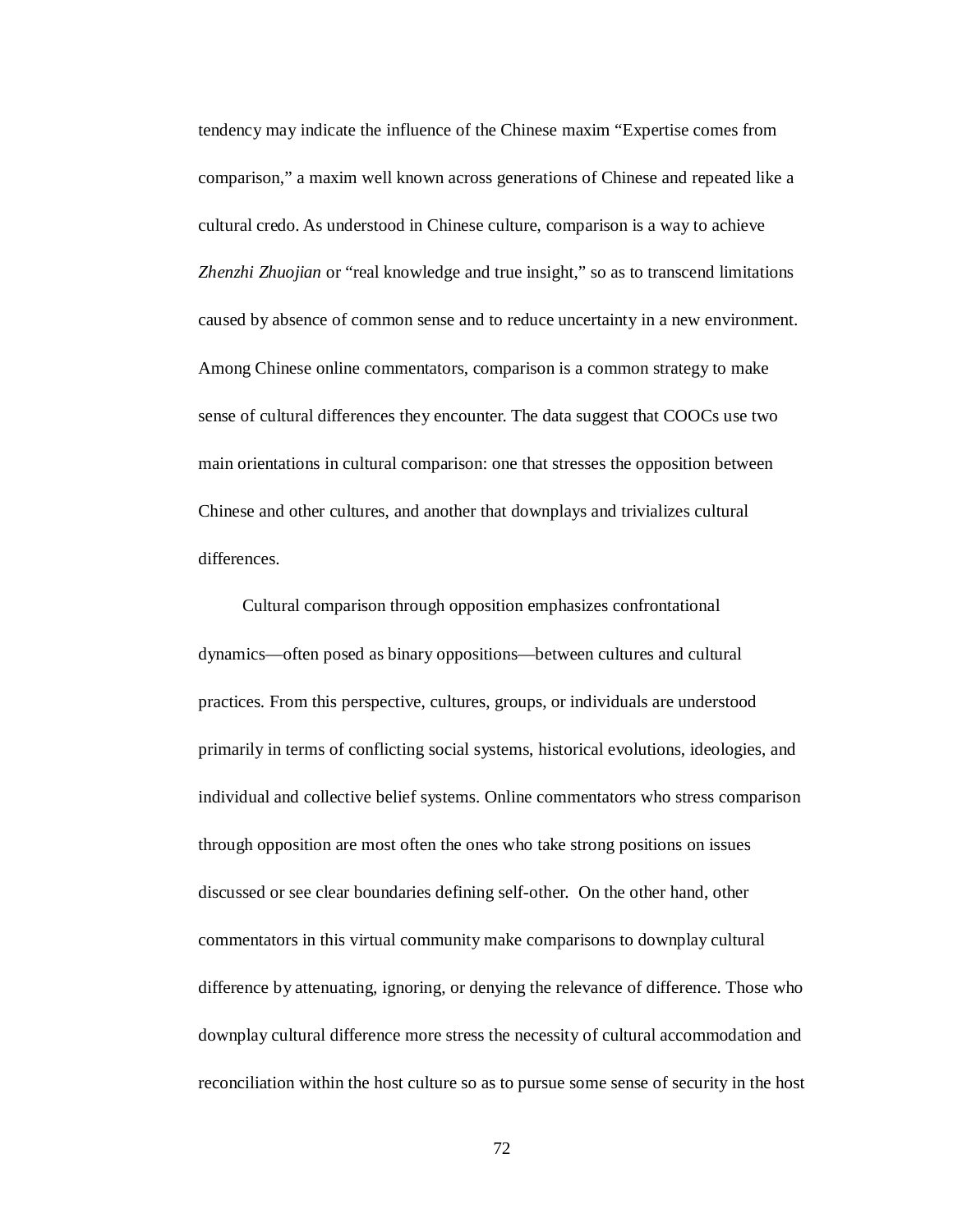society. These perspective is also one that leads to a sense of fluidity in personal or group identity.

Both types of comparison operate as interpretative strategies through which COOCs articulate positions of identification as Chinese individuals living overseas. In the following section of this chapter, I will provide textual evidence that highlights how website users used cultural comparison in the context of the particular issues and topics debated. In the third section of this chapter, the focus will shift to the discussion of how online discourse relates to the positions of identification enacted in this particular community.

#### **Salient Categories of Cultural Difference: Race, Nationality, and Gender**

In this section, I identify three categories of cultural difference salient in online discourse and within which COOCs make sense of who they are: race, nationality, and gender. These broader categories, as the evidence below will show, are not mutually exclusive, since references to race may intersect discussions of gender or nationality. However, I selected these three as most salient because they function most often as central or dominant categories that structure the flow of online discussion on cultural difference, with other categories incorporated as secondary frames of interpretation depending of the particular topic or issue discussed.

### **Race and Ethnicity: Finding a Place in the Racial Order**

Chinese individuals living in multicultural cities outside China are often struck by the racial and ethnic diversity of the societies they inhabit. They strive to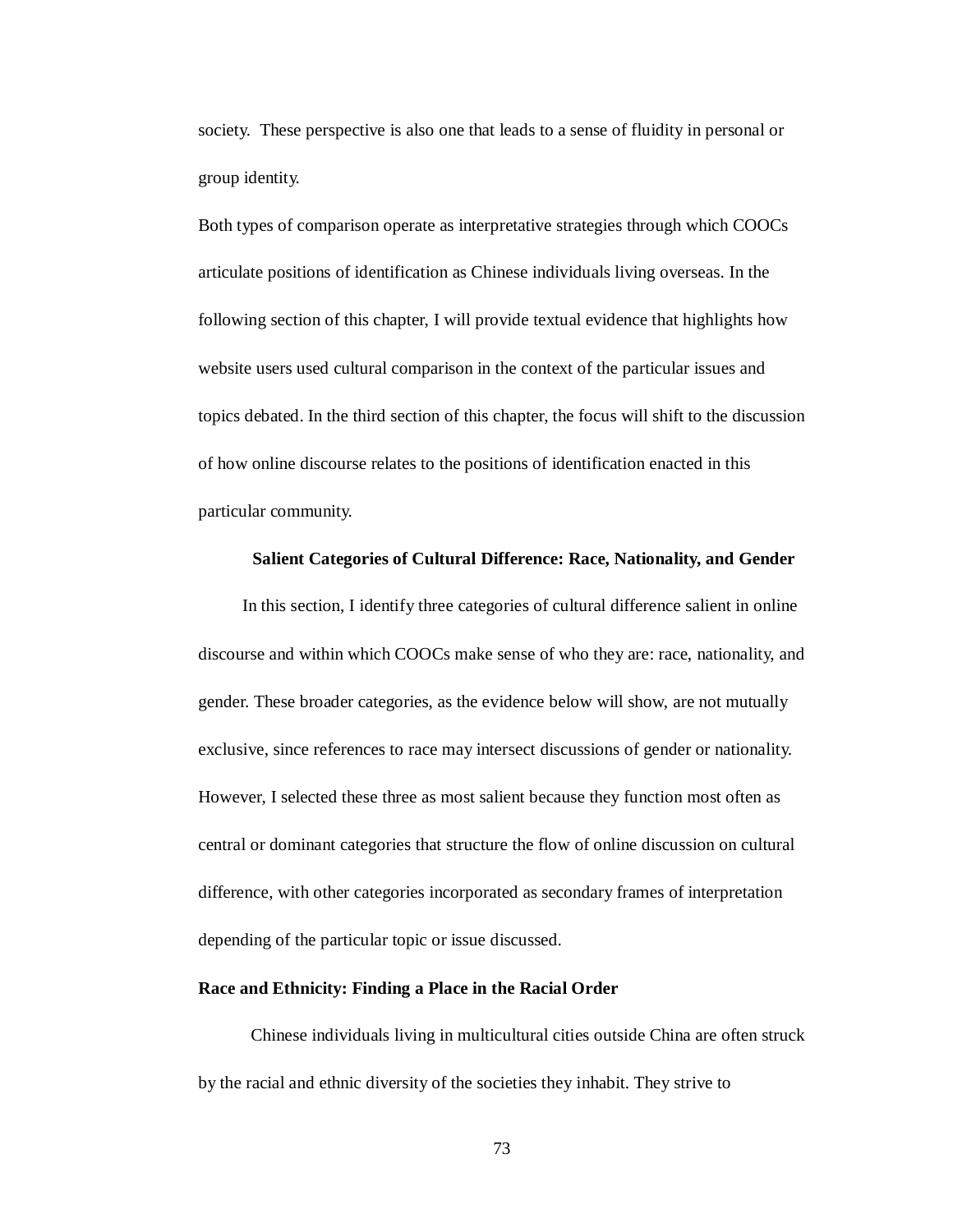understand the implications of racial difference and to find their place in the existing racial orders (Sun, 2005; Wickberg, 2007). Dealing with racial and ethnic differences is a salient aspect of an individual's process of cultural identification, particularly in multiracial societies that value diversity. This is particularly challenging for Chinese individuals coming from a society often characterized as racially homogenous. China, the most populated nation in the world, is considered a racially homogeneous society in which the social, economic, and political/ideological classification of peoples relates more to regional origins and ethnic backgrounds than to racial distinctions (Befu, 1993; Dikötter, 1992; Sautman, 1994). For most Chinese students in China, discussions about race are generally limited to a brief introduction to Western colonialism and racial conflicts in other countries as topics in world history classes. Therefore, it is not surprising to find Chinese online commentators struggling to make sense of the new racial dynamics encountered in the countries where they reside through heated debates on the website.

In the online commentaries examined, references to race feature bold comparisons that convey racial understandings and perceptions of self and other. In presenting their perceptions of racial and ethnic differences, COOCs enacted their Chinese identity and developed their cultural awareness in a more global and diverse context. In this topic area, comparisons tend to involve the construction of hierarchical racial orders, with a strong emphasis on creating oppositions between groups. Little attention is given to stressing commonality and collaboration among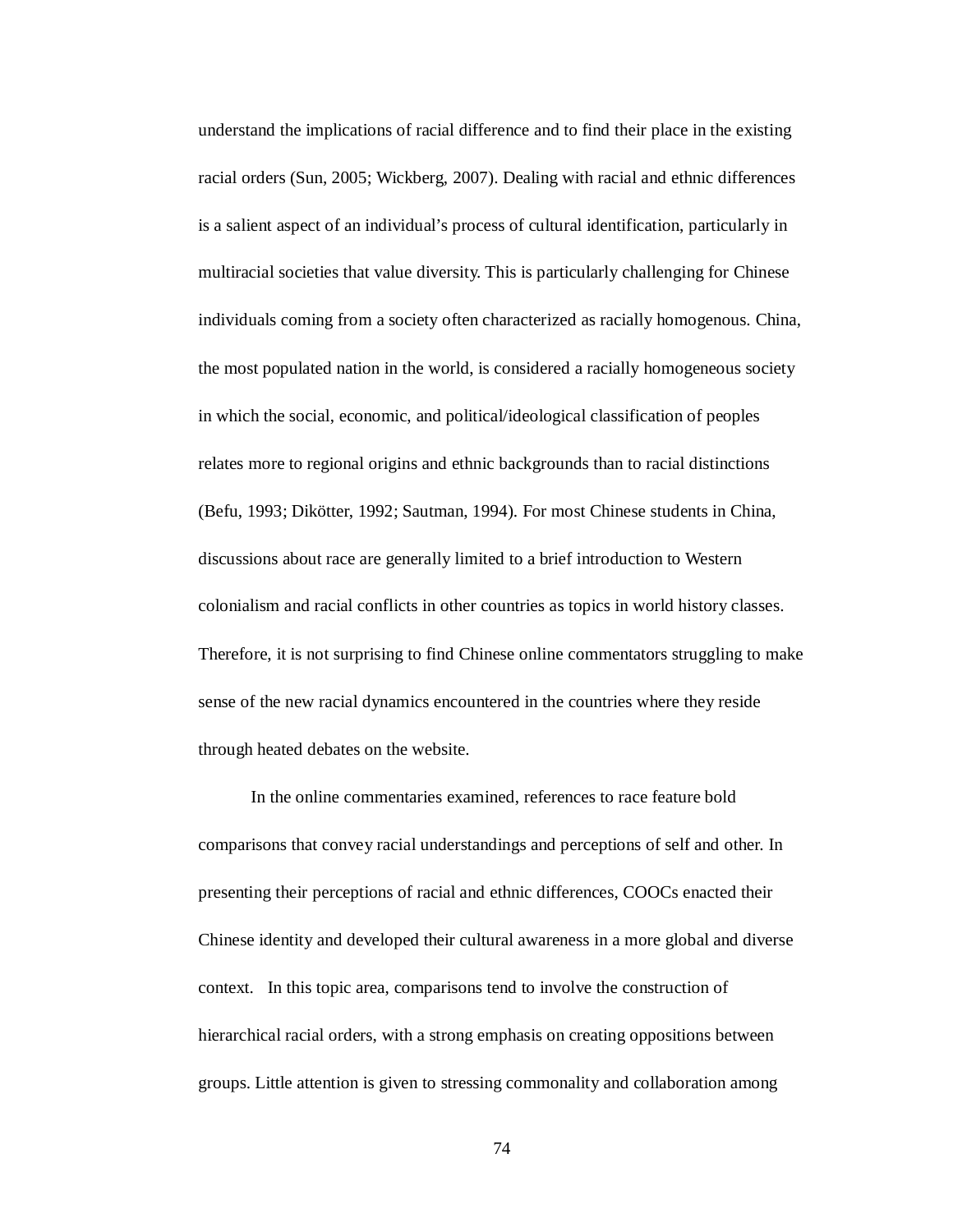racial groups, or to downplaying racial and ethnic differences. Overall, the discussion of racial and ethnic differences leads to the articulation of a position of identification among Chinese overseas as disadvantaged in the racial hierarchy. For instance, one commentator perceived the existing racial order in North America as composed of "the Victorious Whites, the Physical(ly competent) Blacks, the Freaky Hispanics, the Depressed Natives, and the forever Alienated Asians" (Mao Yan Kan Ren, 2009)

One particularly animated exchange will be used here as example of these dynamics of racial identification. In a posting titled "A Canadian (Chinese) immigrant's viewpoint: Where do the Chinese fall short of Whites?" (Mao Yan Kan Ren, March 10, 2009), a commentator listed the good qualities of the White people he or she had encountered in two years of living in Canada as a new immigrant. The list included morality, honesty, fairness, law-abidingness, cooperativeness, politeness, intelligence, and personal hygiene. The same writer then asserted that Chinese people fell way short of Whites in quality of character. This posting generated numerous commentaries, many of which placed the "Victorious Whites" under scrutiny and attributed their success to an innate hypocrisy. Critical responses to this commentator fueled a debate about White, Chinese, and other groups. The writer of the article in favor of Whites was even labeled the "Chinese White Supremacist" by another commentator. Others replied that limited experience living abroad blinded the article's "naïve" writer from knowing the true nature of Whites. These commentators used personal experience and the same type of comparison by opposition to refute the

75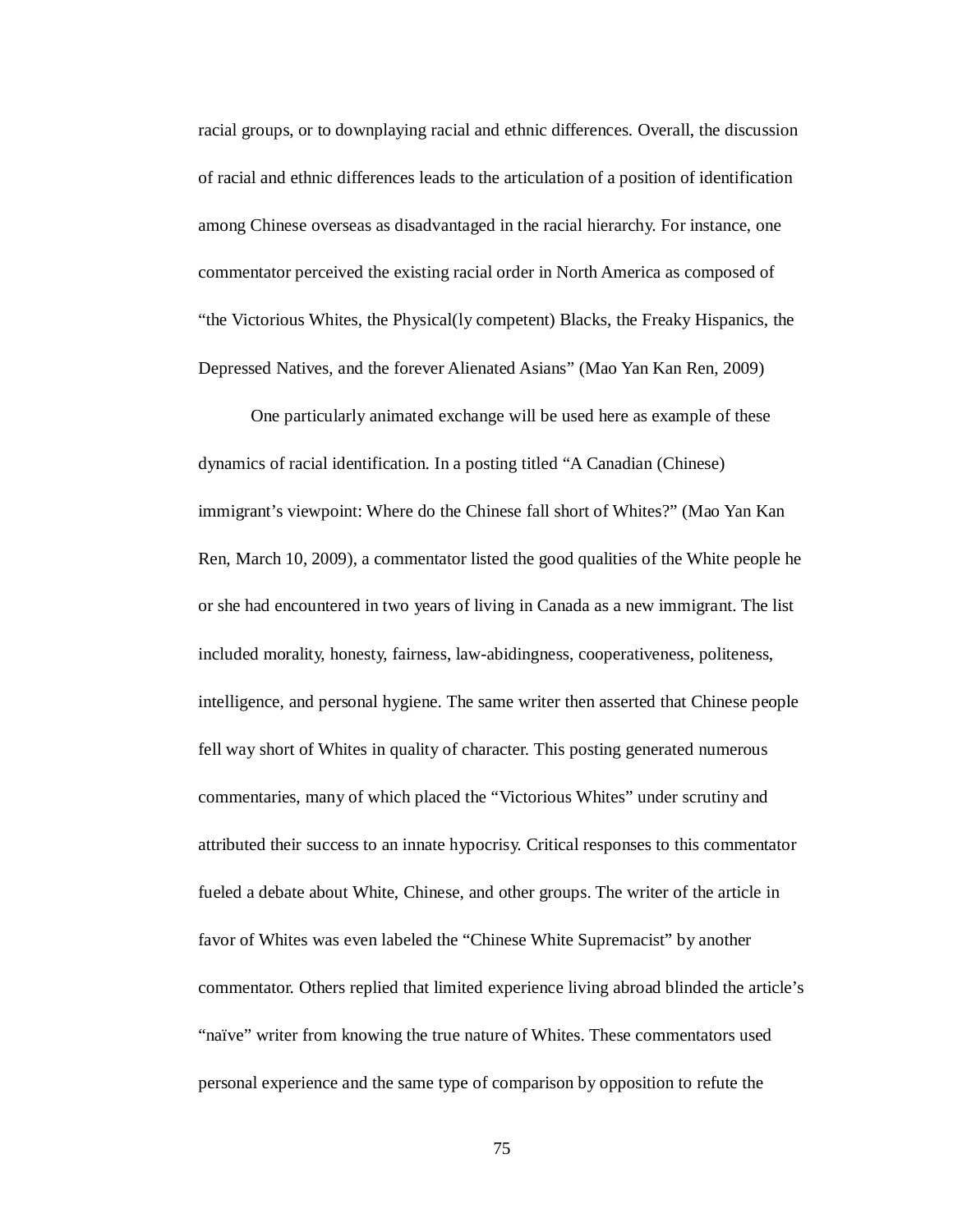claim that "Whites are morally better than the Chinese" and other races, with comments like: "You either haven't seen true White people or haven't truly seen White people," or:

What honesty and credibility? That is simply because you haven't been fooled by White people or you just haven't found that you're fooled by the White. White people are great deceivers. They can deceive you and still make you believe it is your fault. (Commentary to Mao Yan Kan Ren, March 10, 2009)

One commentator mentions that one white friend who owned a construction company only hired Mexicans because his former white workers were too lazy and nitpicking (Mao Yan Kan Ren, March 10, 2009). The critical commentators also offered admonitory advice, suggesting that it takes time to recognize the hypocrisy of White people – "Need more years, then you will learn to see through the color and sense their true nature" (Mao Yan Kan Ren, March 10, 2009).

In another forum about a comment made by US President Barack Obama in defense of his friend and Harvard professor Henry Louis Gates, when Gates was arrested in front of his own home, some of the reactions made reference to the character of African Americans in contrast to that of the Chinese (Zhou Guo Wang, July 24, 2009). In the eyes of some commentators, aggression and outspokenness constitute the African Americans' "audacity," as in comments like: "(Blacks are) bold and brazen and tend to easily accuse others of racial discrimination whenever needed" (commentary to Zhou Guo Wang, July 24, 2009). Some commentators appear to appreciate the perceived direct, forceful communication style of Black Americans then to turn attention to the idea that the Chinese lack such ability. For instance, one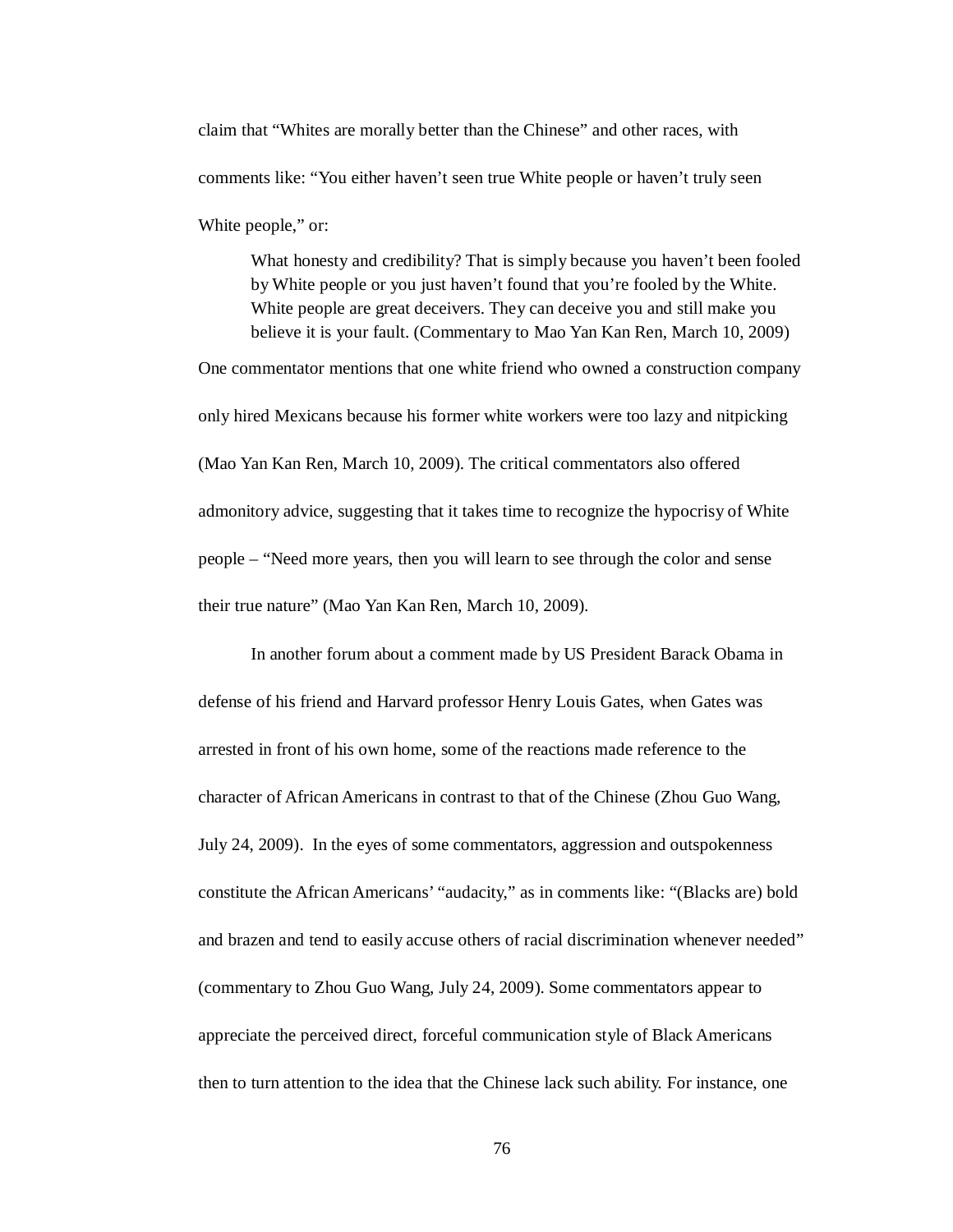commentator stated that:

A Black [person] could become the [U.S.] President because Black people are so outspoken and dare to speak out for their own interests – so much unlike the Chinese, who can only whisper to complain behind the back and under the scene (commentary to Zhou Guo Wang, July 24, 2009).

The same commentator argued that such audacity helps cultivate the Black political forces, deterring the dominant Whites who "are so afraid of Blacks and have no other method but give way to accommodate them" (commentary to Zhou Guo Wang, July 24, 2009). But then the commentator pointed out that "awe and fear" is not true respect and won't be "until Blacks win the genuine social respect in the U.S." In response to this, another commentator suggested that Chinese in U.S. society share this "awe and fear" of African Americans with the dominant White groups. In comments like these, commentators reproduced racist, stereotypical opinions of Blacks as physically superior but intellectually inferior persons who rely on intimidation rather than reason in their "audacity." At the same time, they characterized the Chinese as having the same fearful reaction to African Americans as white European Americans.

As the examples above illustrate, these comments about race entail a comparison of Chinese groups with the dominant White or Black race that leads to an affirmation of Chinese identity. In other instances, the commentaries involve the inclusion of the Chinese in the category of people of color. This categorization not only illustrates enduring prejudices but also the uneasiness of Chinese commentators as they try to locate themselves and to establish connections to other non-White racial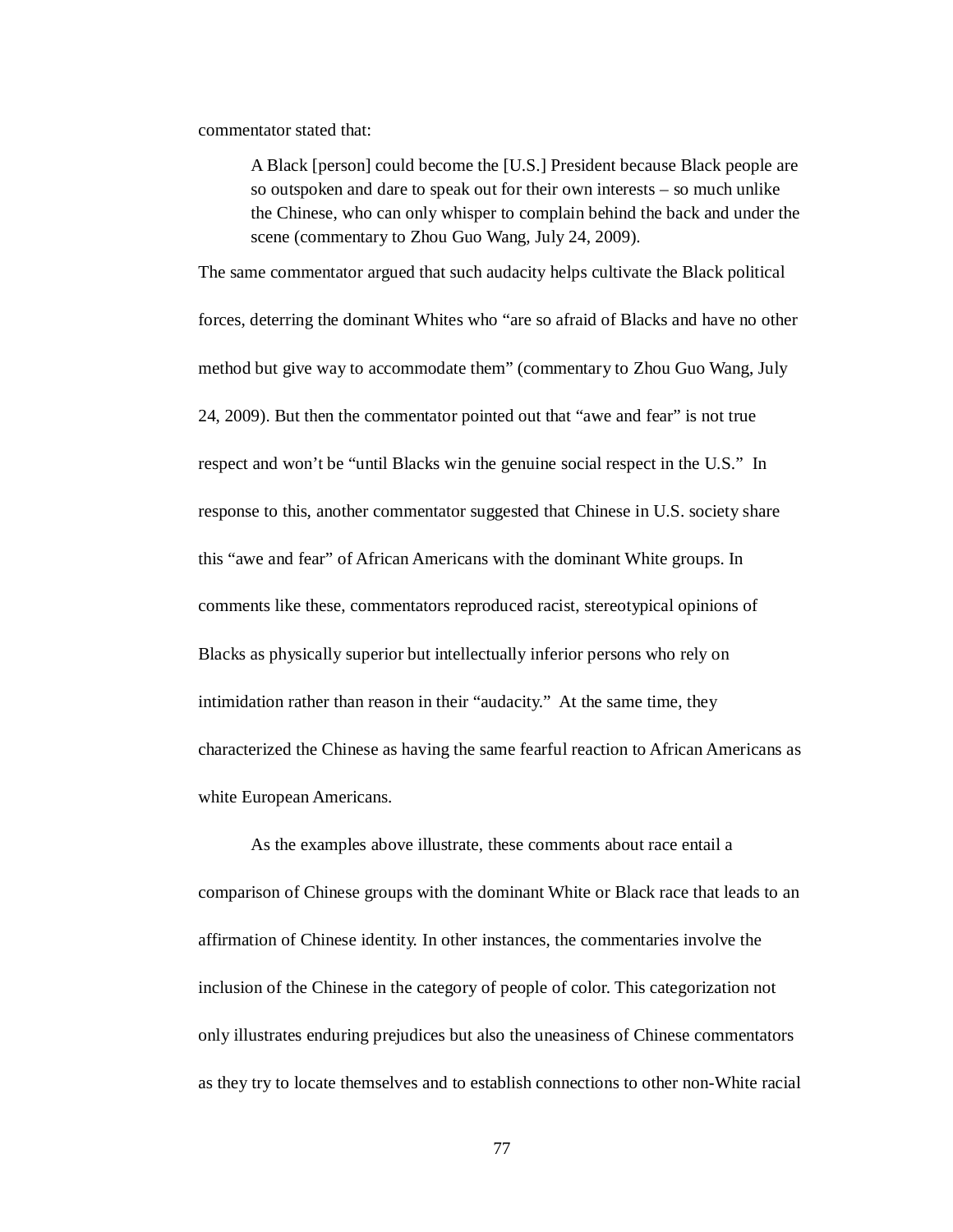groups. In one example, commentators responding to a news story about how black South Africans protested their government's classification of Chinese individuals as "colored" people (Zhou Xin Wang, July 5, 2008), one commentator claimed that "colorless Chinese are transparent, existing but invisible." In another instance, commentators who responded to the news about new proofs that some American Indians might be the heirs of ancient Chinese Yin people who migrated across the Bering Strait declared that the efforts of Chinese scholars to find new evidence about the genetic links between ancient Chinese and modern American Indians are just "sheer acts of will" or "one-sided love" (commentary to He Nan Shang Bao, September 3, 2009). Their view is based on the assumption that Indians do not like to be associated with the Chinese because the commentator never heard such thing, and in real life he or she never met Indians who had special interests in China or Chinese culture.

Likewise, on the topic of racial miscegenation, commentators expressed a sense of that invisibility and marginalization. For instance, in a forum about hybrid celebrities (Chao Xian Ri Bao, Oct 2, September 3, 2008), some commentators regret that personalities such as Tiger Woods, whose parents both have one fourth Chinese decent; Sean Paul, whose mother is Chinese; and Keanu Reeves, whose father is Hawaiian Chinese, would never identify themselves with their Chinese heritages for some reason. Commentators seem to feel singled out and at a disadvantage among other racial groups.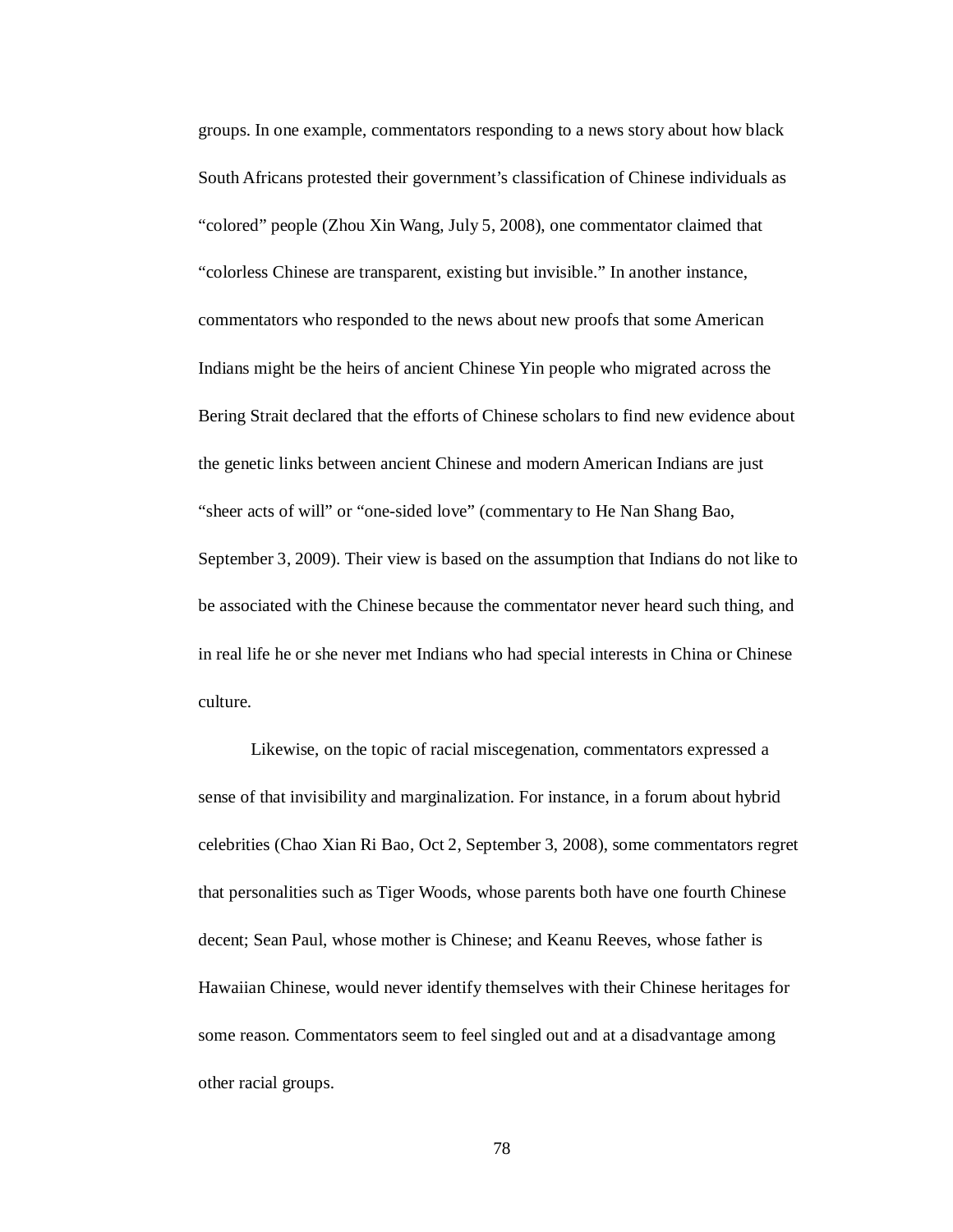Another popular topic that led to debate was the comparison of how Westerners are treated in China and how Chinese living in foreign countries are treated. For instance, in one of such discussions, Chinese online commentators called Westerners in China "white trash," since they perceived that foreigners from more developed countries who go to China for career opportunities do so because they are failures in their own nations (Di Hua, July 23, 2007). On the other hand, commentators viewed themselves as the "elites" who are able to leave China after winning a series of scholastic or professional competitions. This view is, perhaps, echoing the Chinese proverb "People climb high while water flows low." In this case, such perspective relates to the belief that going to China for career opportunities is against the rule of moving upward since China is perceived as being in a lower position (socially and topographically) than the West. On the other hand, having a career and obtaining citizenship in Western nations like the U.S. is a sign of success. The reason why "those who are already US nationals are wasting time in China," one commentator surmised, was because they could not function well socially and psychologically in the developed, industrial nations. So the white "trash" goes to China to repair their impaired dignity and to seek lost opportunities (commentary to Di Hua, July 23, 2007).

Even though foreign nationals in China may be labeled "trash" by some Chinese online commentators, they acknowledged that foreigners are treated with reverence by the Chinese inside China (Di Hua, July 23, 2007). This point led to the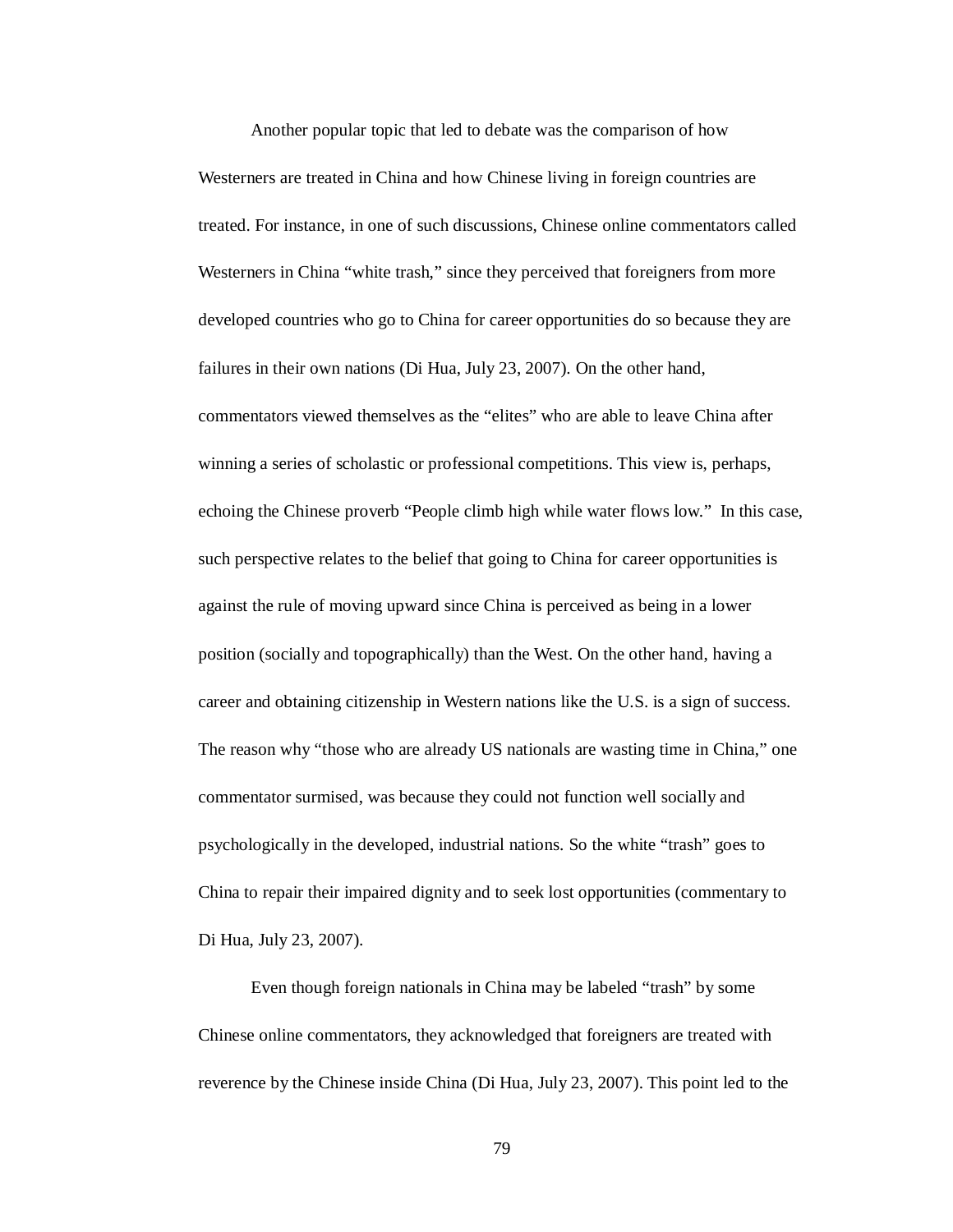complaint that even though Chinese overseas are "elites," their treatment in other countries is comparatively unfavorable, like "secondary citizens." This opposition between "trash" foreigners revered in China and "elite" Chinese facing prejudice against them in other countries baffled some commentators and fueled their cultural identification as disadvantaged or marginalized.

In sum, these comparisons, often drawing on stereotypical and prejudiced generalizations about racial groups, exemplify how some Chinese online commentators assumed a position of identification in a foreign context, stressing cultural opposition to articulate their sense of being marginalized or kept in a lower social status in their new societies. In this category, consensus rather than internal division dominated the online discussion. Simultaneously, through polarized generalizations—as in the description of others as "trash" and self as "elite"—some commentators asserted their perception of the disadvantaged socioeconomic reality of their country of origin in comparison to that of Westerns nations. In their discourse, living standards and career opportunities in China do not match those of Western countries, a reason why they seek to relocate outside China in the first place.

Yet, the discussion of racial relations in their new societies allowed commentators to develop an understanding of the unequal power relations among cultural groups labeled by ethnic or racial origin. And although Chinese online commentators seemed to see themselves in a position of disadvantage as an ethnic group, they seldom identified themselves with ethnic minorities and peoples of color.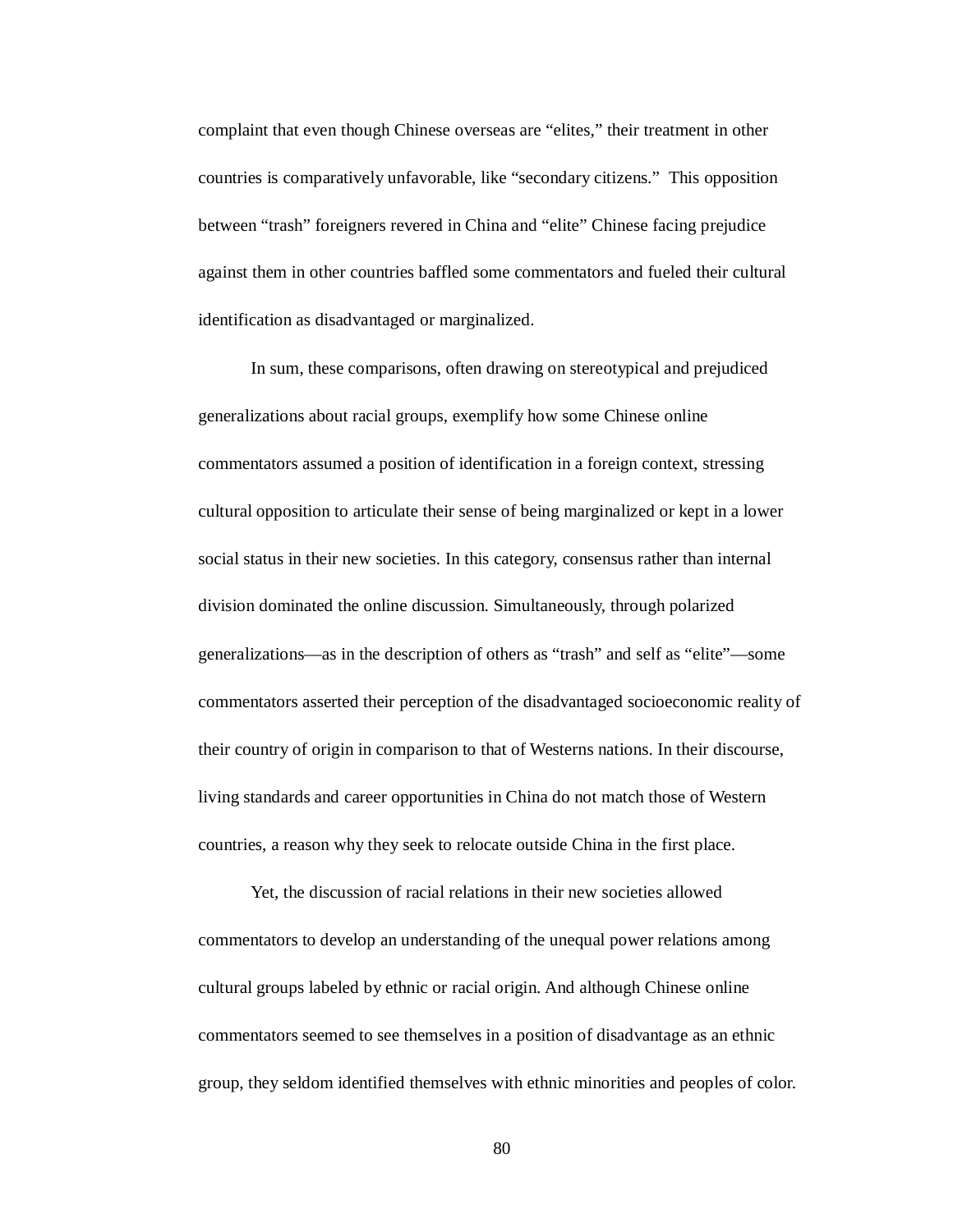In general, they tended to identify more often with the dominant racial group. They believed or perceived the White dominant group as the one establishing the norms or the rules of the game. As "elites," they believed such alignment was not only realistic but normal because they have been game winners in China and strive to continue winning and enriching their track-records. Winning as an ideology, as illustrated in the characterization—"victorious Whites" cited above—was expressed in the comments of online commentators who tended to accept hegemonic racial structures in host cultures and stress their individuality in their cultural survival. In the game of cultural competition, some are winners and some turn out to be underdogs. When individualistic gain becomes an ideology, it is easier to take the norms, rules, and laws for granted and be oblivious of the possibility of overturning the system. In this respect, Chinese overseas online commentators did not identify themselves with poor immigrants, including fellow Chinese who enter and stay illegally, in the global migration flow.

# **Resisting Gender Stereotypes: On Chinese Masculinity**

Online debates on how Chinese men are viewed by Westerners constituted another topic area that generated poignant reactions among commentators. In particular, the characterization of Chinese men as physically weak and lacking sex appeal generated an animated debate. As research has suggested, comments on the characteristics of a particular group from an outgroup critic can evoke cultural identification practices among ingroup members (Hornsey et al, 2002; Tajfel & Turner,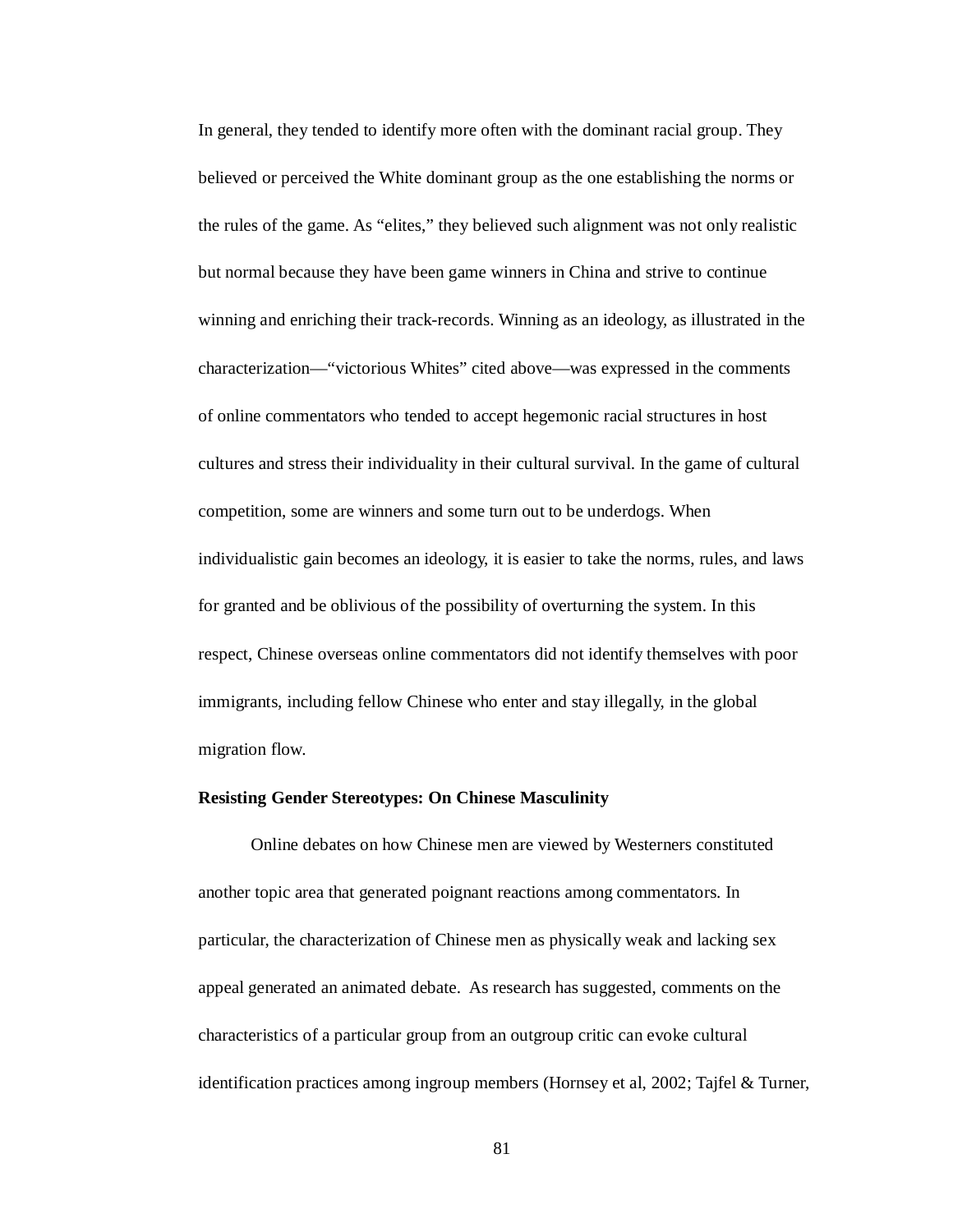1979). Further, some studies have supported the hypothesis that members of a group are more sensitive to and defensive of outgroup criticism than of ingroup criticism (Hornsey et al, 2004). On the topic of gender, the debates stemmed primarily in reaction to outgroup critics and illustrate how commentators struggled to make sense of aspects of their cultural identity revealed in the eyes of non-Chinese critics.

Research has also shown that negative physical stereotypes against Chinese as an ethnic group are prevalent in media (Wang & Cooper-Chen, 2009). Contesting such stereotypes can be difficult and even taboo in daily, face-to-face interactions with others. However, in the anonymous online environment, the debate on stereotypes is open and extensive. For the purpose of illustration, I selected three articles featured in the website that elicited intense debate among commentators. The articles include one titled "Chinese men in the eyes of 100 Western women" originally published in the magazine *Oriental Weekly of the Outloock* (a popular Chinese political magazine) (Da Yang Wang, Aug 11, 2007); the second one was titled "Why would so few Western women marry Chinese men?" (Zong He Xin Wen, Feb 25, 2007); the third was titled "Can Chinese men subdue foreign women?" (Li, Dec 21, 2008). These pieces focused on how Westerners, particularly Western women, view Chinese men. The central message in the articles reinforced the view of Chinese men as undersexed and physically weak. They refer to the image of Chinese men as short in statute, physically weak, with limited sex appeal, and, therefore, charmless and unattractive to Western women. Reactions from online commentators included both agreement with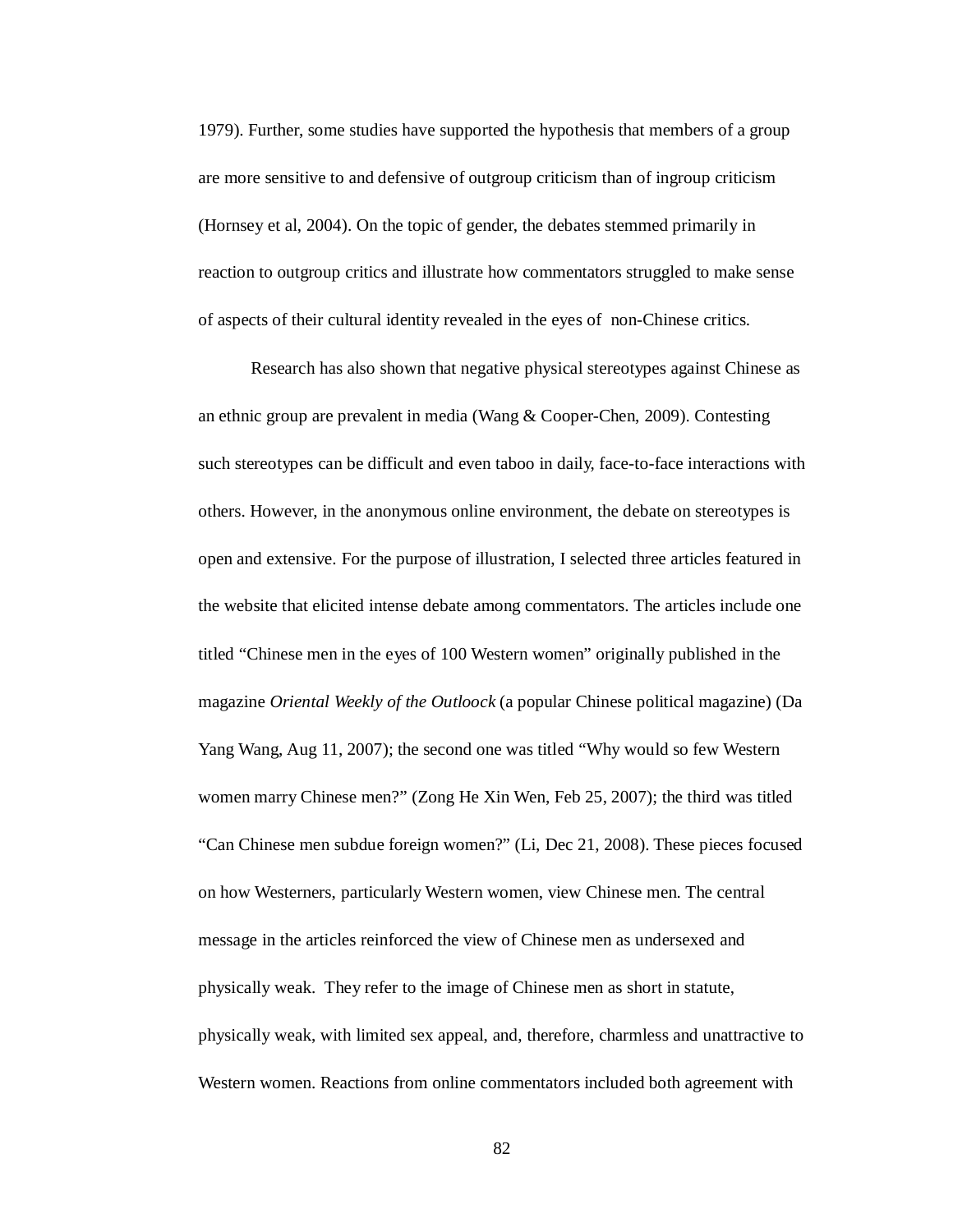and contestation of the stereotype. Many did not deny the stereotype and accepted Chinese men's sexual disadvantage (compared to white and black men) and physical incompetence as the-fact-of-the-matter in their responses. Dissenters, on the other hand, rejected the attributes and treated them as unfounded prejudice against the Chinese. Regardless of positions, the comments tend to shift the focus from collective body image to individual traits and personal strategies to maintain the mental health of Chinese men.

For example, commentators who reaffirmed the stereotype did so with different arguments. Some placed Chinese men in a low position in an imagined racialized sexual order. One commentator delineated a U-shaped model to designate a so-called "racial masculine hierarchy," with Asian males at the bottom and Blacks and Whites on the top of each apex. Other commentators agreed with such racialized hierarchy by claiming that the differences have been proved empirically, statistically, and objectively in many scientific investigations—but provided no concrete reference to such evidence.

Other commentators who did not challenge the stereotype cited evolutionary processes. For example, some saw the basis for the stereotype in the evolution of the human race and the social development of different civilizations. They treated Chinese masculinity as a phenomenon linked to the early civilization of Chinese culture. For instance, one stated:

… the Chinese are the earliest civilized; the genetic heritage was determined by social status rather than sexuality . . . unlike European and African ancient

83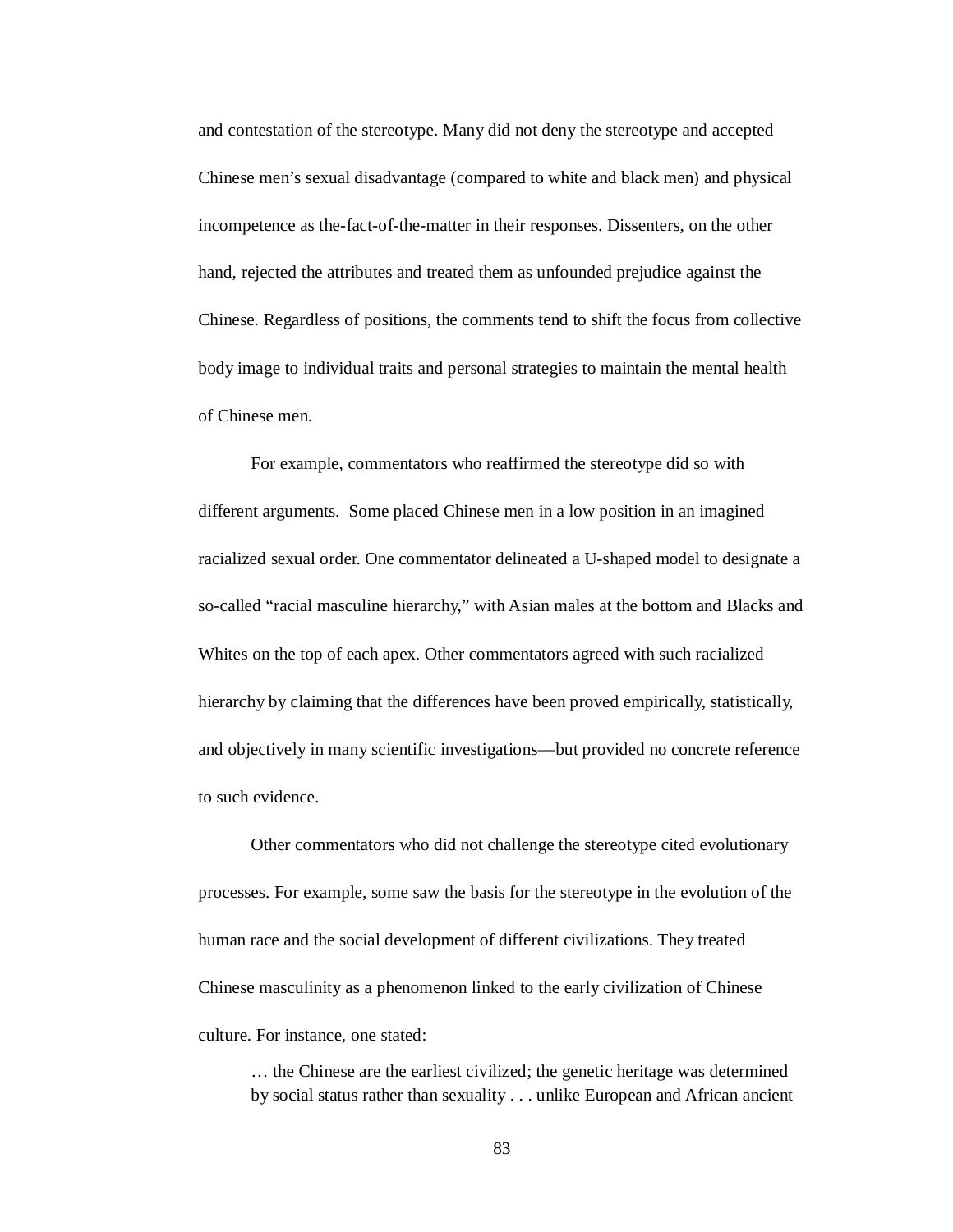counterparts, who practiced cluster marriages where only men with longer phalluses and more sex drive could guarantee their sperm would get through the female genital tract and reach the uterus (commentary to Li, Dec 21, 2008).

From this view, Chinese culture was civilized too early, and the more civilized society—with more a complex stratified social structure—the less effective the natural selection and, therefore, the sexual competence. This type of interpretation also implied that Western societies are less civilized than China, indicating a kind of ethnocentrism.

Along the same lines, other cultural factors were cited to explain the perception that Chinese men were undersexed. For instance, one COOC stated that as an "old" nation, China had always promoted literacy and courtesy rather than physical education and sexuality. Another writer observed that in Chinese classic literature and historical records, men or women with super sexual power and overt, exuberant sex drive are antagonistic figures, despised by generations of Chinese because Chinese culture values brain power much more than physical power. From this view, culture had affected the genetic evolution in producing an undersexed race. According to these commentators, the particular dynamics of Chinese culture enable male individuals who are over canny, scheming, calculating, restrained, imperturbable, and timid while casting out those who are passionate, liberal, bold, ambitious, adventurous, and aggressive. Arguably, by blaming culture and tradition, these commentators alleviated the pressure on the individual and shifted attention to culture and history. In addition to providing cultural explanations to make sense of the stereotype, these commentators provided culturally grounded principles of ideal manhood as a strategy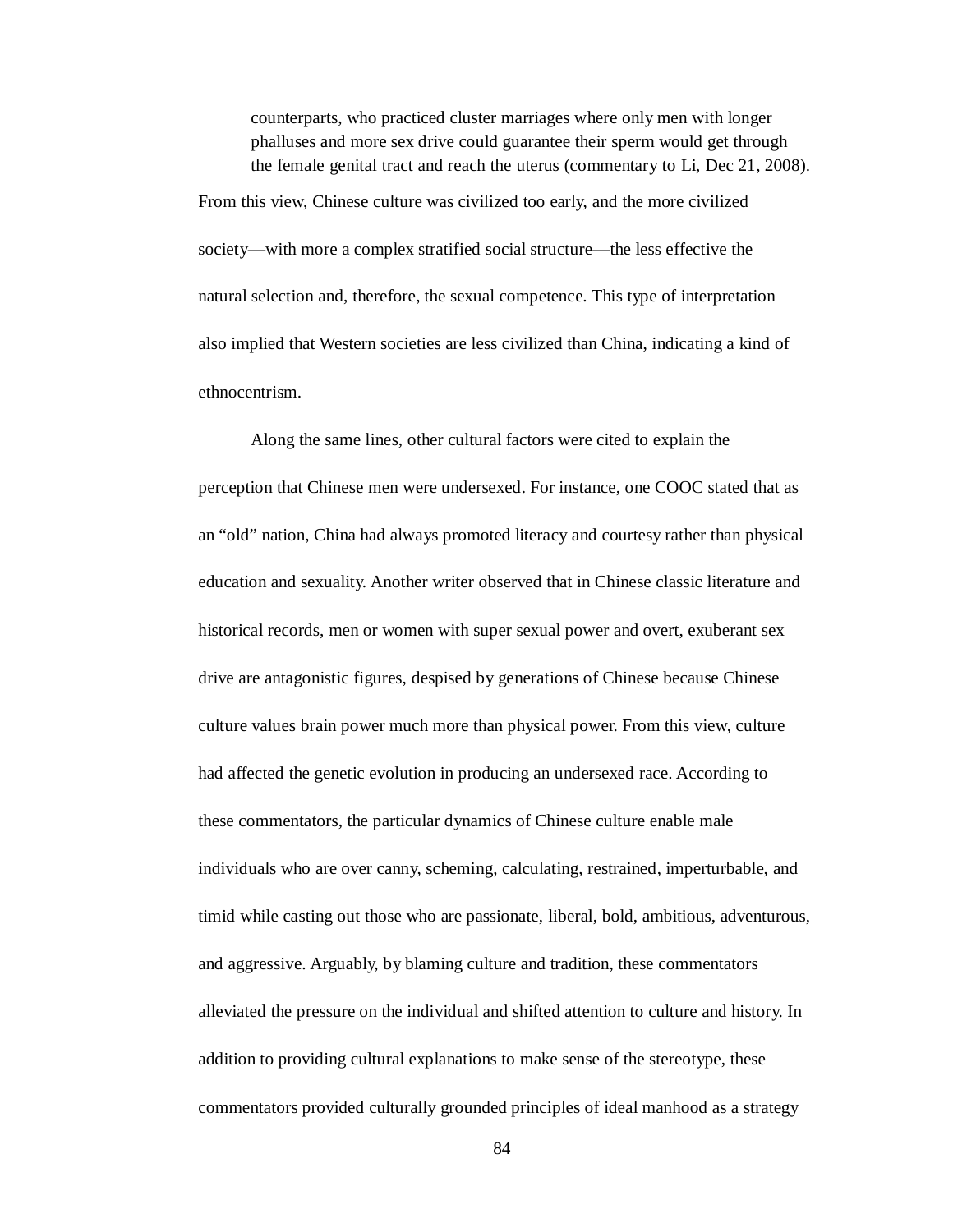to cope with the stereotype. One wrote: "To foster (mental) strength and circumvent (physical) weakness, Asians should exploit more of their brain power and utilize what they are really good at." Other commentator sated: "Asians work, while Blacks and Whites play; Asians make a living, while Blacks and Whites enjoy life." Another said: "Chinese men in the U.S. usually have a stronger ability to make a living and a better attitude to live a life," since physicality and sexuality are not exactly correlated to one's viability or ability to live a good life. From this view, ideal manhood for Chinese men is contrary to the hedonistic version of Westerners.

Another group of COOCs reaffirmed the stereotype by using sarcasm and selfmocking, claiming that this is a "healthy" way to protect the overall Chinese collective psychology. One suggested: "We need someone who could ridicule our own culture." Another commentator put in this way: "Oops! Stamp on your tail (or catch you on the row). Couldn't agree more, I raise my both feet to agree: Small, indeed small." Another commentator pointed out that the physical and sexual degeneration of Chinese race is the consequence of the heavenly nemesis on the bad behaviors of Chinese male ancestors, who were "addicted to opium, prostitution, concubinage." Such self-mocking and lightheartedness is a way to ease tensions that still end up reinforcing the stereotype.

These messages show how the assenters of the stereotype positioned their Chinese cultural identity in an inferior position in a racialized order of physicality and sexuality. At the same time, they managed the pressure against Chinese manhood by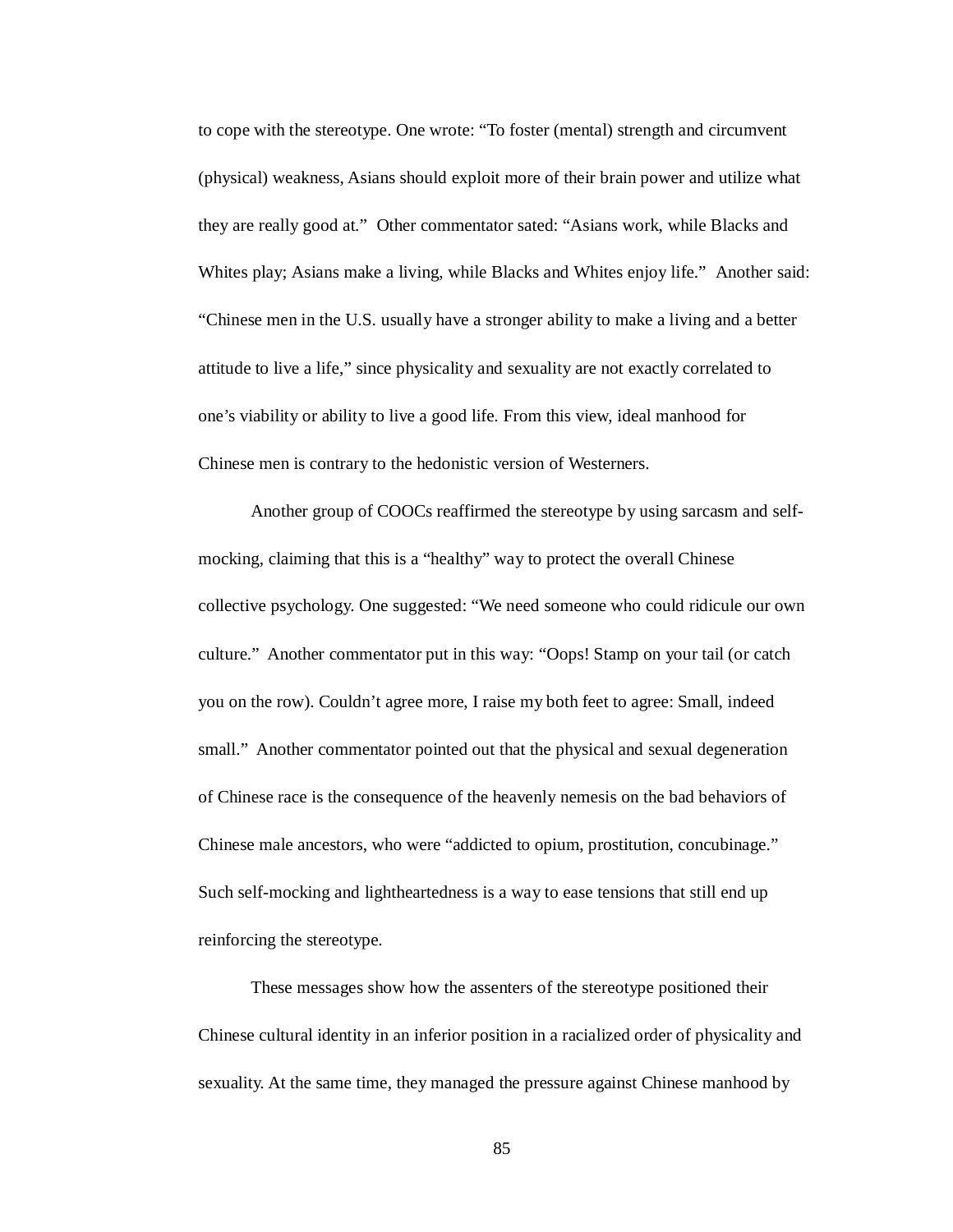separating physical prowess from intellectual and moral aptitudes as alternative criteria for manhood. Their commentaries constructed a virtual community that provided support to their distinct cultural identification in the process of coping with negative attributions in host cultures.

On the other hand, messages that challenged the stereotype were abundant and driven by different interpretations. In general, they denied the factual validity of the sexual stereotype against Chinese men and its correlation to physical strength. The central arguments of objectors explained the stereotype in various ways: as an illusion rather than scientific fact, falsifiable for it can be disproven with easy examples; as the result of faulty common sense; as an image created and reinforced by media and other types of public communication produced with a pro-Western agenda and filtered through a colonial ideology; or a form of prejudice coming from distorted personal or social perception.

For some commentators, this false allegation had been initially fabricated and disseminated by Western colonizers who wanted to rule indigenous peoples in their own lands not only physically but also psychologically—as in the case of the exploitation of African slaves or the marginalization of Chinese laborer in the U.S. As one commentator pointed out, the Chinese as a nonviolent people from a nonviolent culture with minimum outbound violence—such as colonial conquest—in history is likely to be unfairly stereotyped into a view of Chinese men as flimsy and submissive, with feminine traits.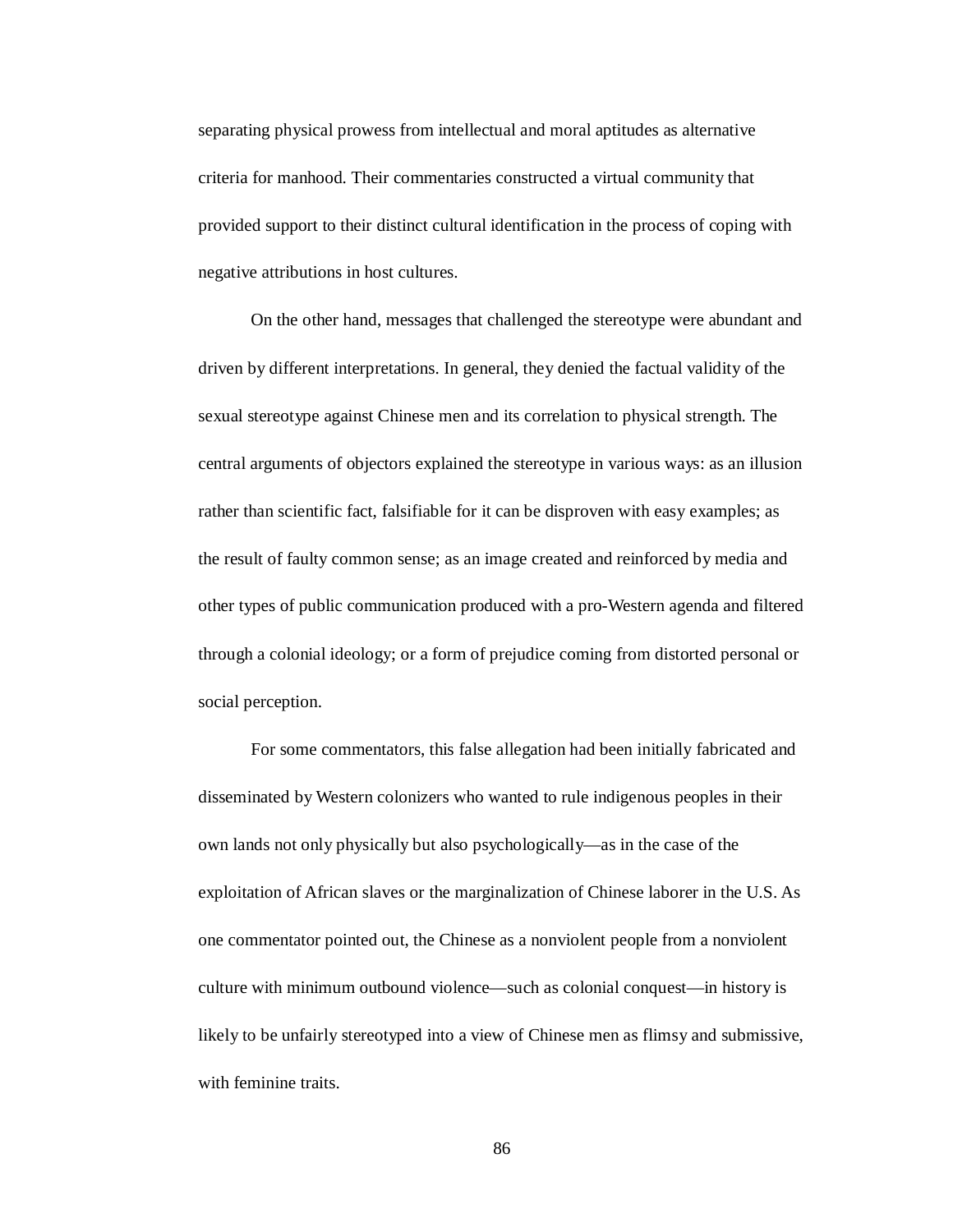Another type of response appeared to be contesting the stereotype but end up reinforcing sexual and racial stereotypes by focusing on East-West hegemonic struggles. This position proposed a kind of Chauvinist ideology: only winning wars of conquest against the West would completely uproot the Chinese male stereotype. In this view, all Chinese men should, for the sake of Chinese manhood, be prepared to fight for the reestablishment of a world order that favors China and allows for the correction of distorted imagery of Chinese culture. When one commentator questioned the latter reasoning by asking: "What about Black men, who are also victims of colonial conquest and much more oppressed than the Chinese and have been able to successfully establish their 'supreme' masculinity in contemporary culture?," the same commentator further explained that Black men could create a strong manhood because some of their "big" and "capable" representatives have fought their ways to conquer other races individually, interpersonally, and in some public arenas such as sports and entertaining venues, music, and, more directly pornography. In this regard, the same commentator argued that the Chinese only needed some "willing" Chinese "supermen" to show off their manhood and at the same time to avow their Chinese identity at the individual level, instead of relying on international wars to reconstruct Chinese masculinity. These commentators thus challenged the stereotype from the position that White masculinity had indeed been established as superior on the basis of hegemonic power and colonial domination, which represented a systematic, collective violence. The superiority of Black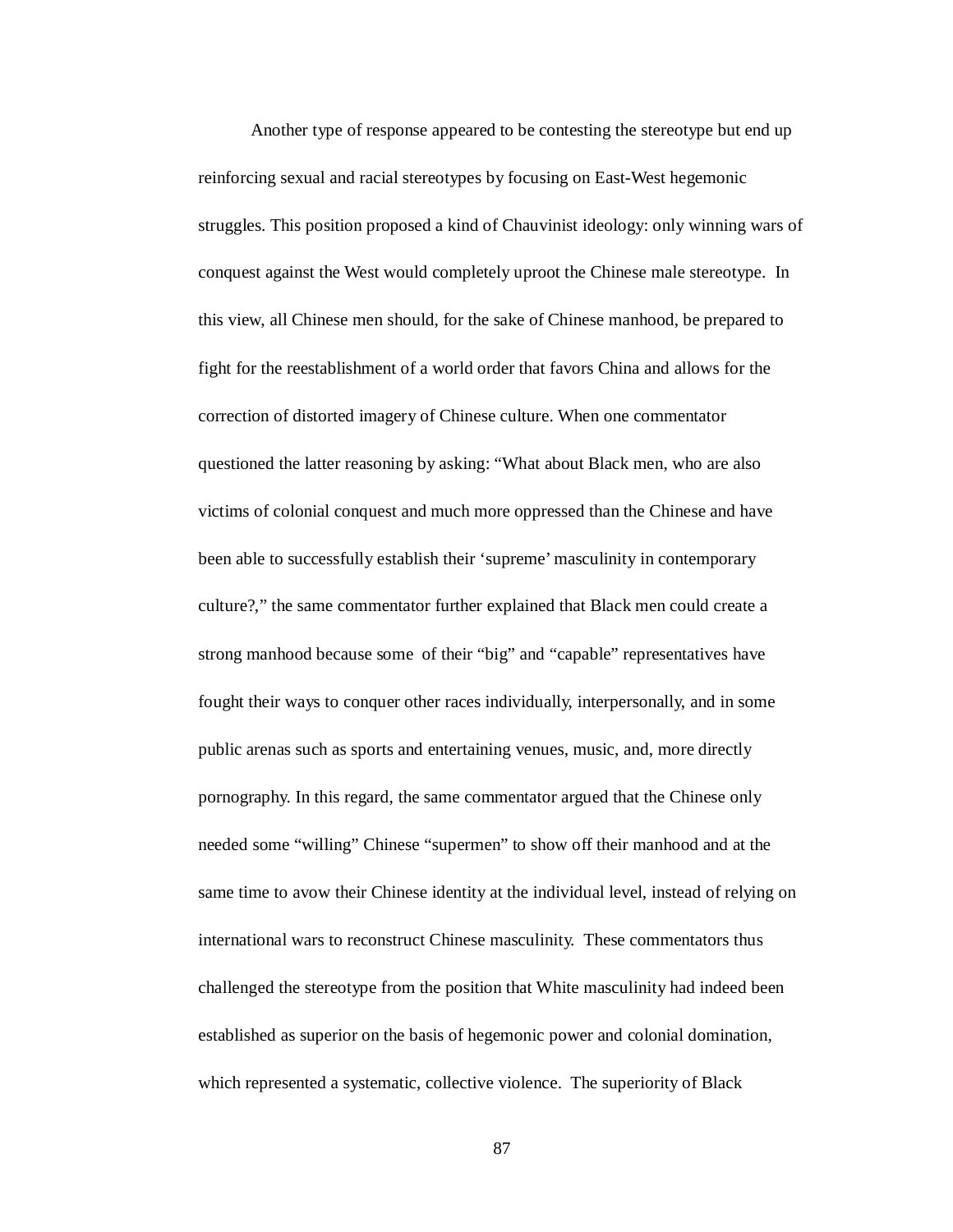masculinity, on the other hand, relied on the strength of physical attributes and promotion in media and popular culture, which represented a kind of sporadic, individual aggression. This view reaffirmed the position of blacks and white men as dominant in the sexual hierarchy and assumed that male sexuality relies on aggressive behavior.

Another type of reaction against the stereotype shifted attention to the individual traits of Chinese men or the individual misconceptions of those promoting the stereotype. As one commentator stated, "It's all about whom the Western women have actually encountered." In this line of argument, a commentator argued that Western women form the prejudice and spread it just because they may just have happened to experience a relation with small Chinese men who craved Western women in the first place. The writer countered the stereotype by arguing that big Chinese men tend to be more self-restrained and ethnocentric, or culturally conservative, and thus less attracted to Western women and more attracted to women at home.

One commentator argued: "Male Chinese overseas are generally less attractive than those in China." Another echoed this idea with a historical claim:

Historically, Chinese coolies compelled or cajoled to leave their homeland to be cheap laborers in colonial territories were almost unexceptionally from the Southern coastal provinces such as Fujian and Guangdong, where the natives were normally shorter, smaller, and less physically competent than those from the North . . . Modern Chinese overseas students are mostly nerds, bookish, lacking of physical training, and unable to represent the real Chinese manhood (commentary to Zong He Xin Wen, Feb 25, 2007).

In this case, commentators attempted to deal with prejudice by engaging in a kind of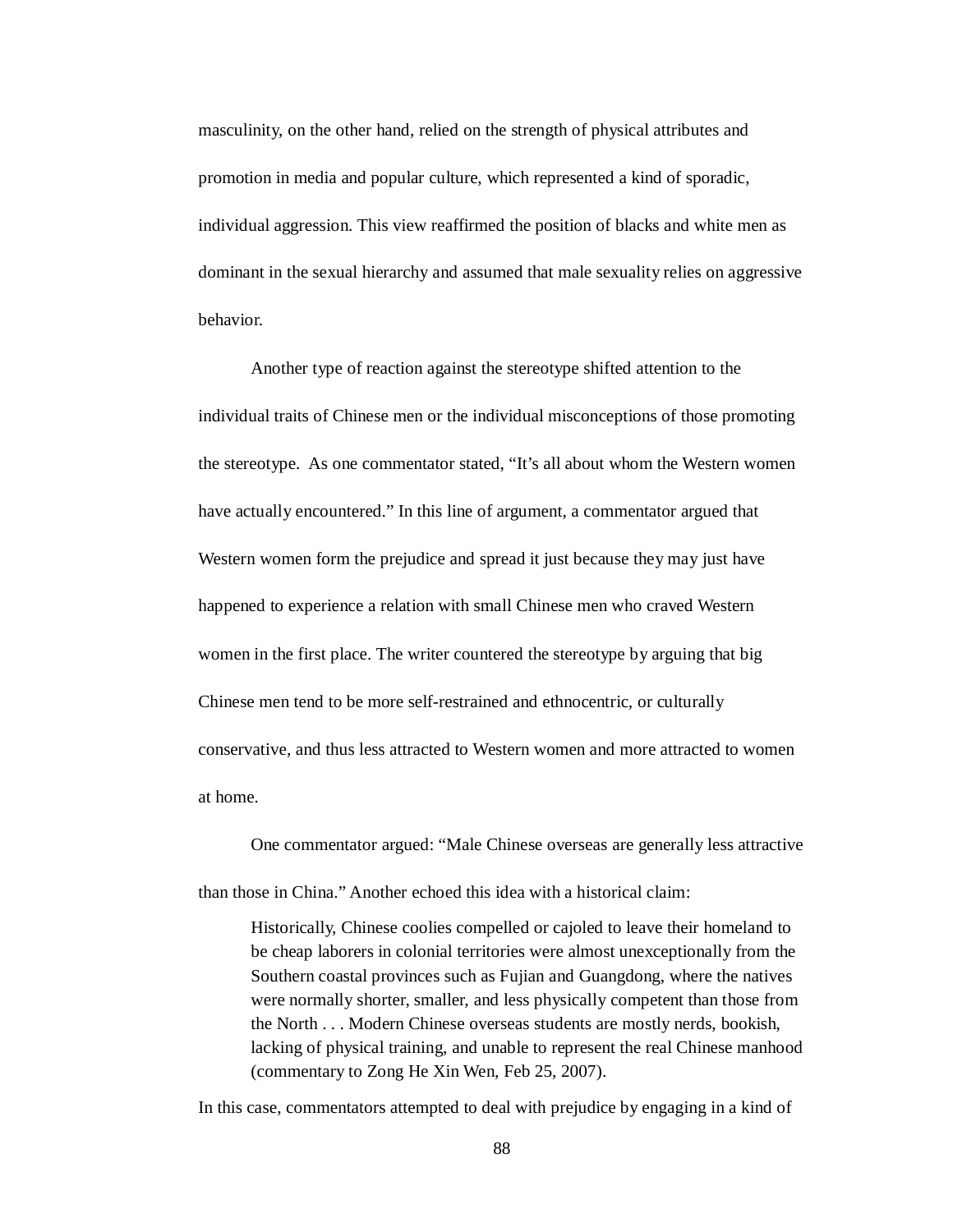internal self-loathing that sacrifices the dignity of a subgroup of Chinese men. These spontaneous and candid responses reveal, to some degree, how eager Chinese commentators want to get rid of the stereotype to assert pride in being Chinese. Underscoring individual differences among Chinese men and highlighting Western women's inclination to over-generalize is a way to rationalize their predicament and to strengthen their Chinese cultural core.

In sum, with the exception of the example of internal division presented above, COOCs generally identified themselves as a cohesive group that has been singled out for negative characterization by outsiders. They tended to identify themselves with Chinese culture in a gesture of spectatorship, cheering or booing as they accepted, rejected or rethought the stereotype constructed by others in Western culture. Using comparison through opposition and regardless of their acceptance or contestation of the stereotype, COOCs saw their gender/sexual identity bound by common lines of racial and ethnic identity and history as Chinese.

# **Resisting the Stereotyping of Chinese Students Overseas**

In addition to race and gender, discussions about the stereotyping of Chinese culture and individuals were also triggered by stories about Westerners' comments on perceived personal attributes of Chinese individuals. For instance, the perception of Chinese individuals as shy, socially inept, dependent, and obedient to authority was at the center of a report on how several European and Australian professors described the perceived weaknesses of Chinese students overseas (Zhou Guo Qiao Wang, Sep 9,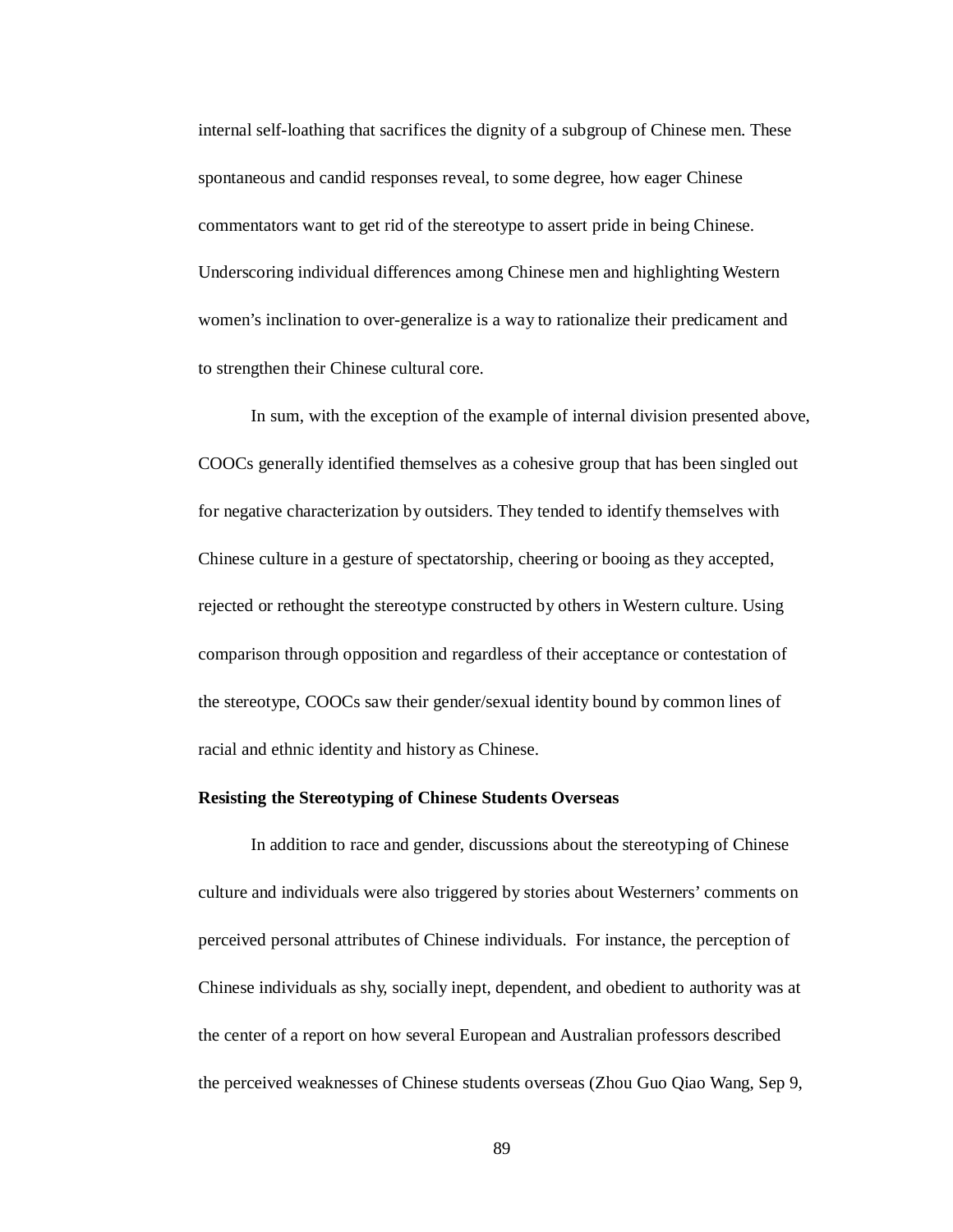2008). The piece was copied and posted online in the daily headline section of Wenxuecity.com. According to this report, in the eyes of some European and Australian professors, Chinese students are diligent but remain socially isolated (lacking teamwork spirit) and show blind obedience to authority (academically dependent). A professor from the Swedish Royal Institute of Technology is quoted as saying that he was "impressed by the diligence of Chinese students" but regretted that "Chinese students would prefer to study alone and incapable to effectively participate in teamwork." From this view, Chinese students overseas do not socialize with peers or participate in group activities effectively, and academically they develop a dependency on existing theories and modes of the established scholarship.

Although that image is not completely denied by COOCs, it is largely resisted by commentators who stated the view that it was unfair to expect Chinese overseas students to be sociable in a foreign context and impossible for them to challenge the academic authorities who can determine their fate. Regarding social isolation, no commentator denied it. However, some referred to the social and cultural barriers faced by students to justify this inclination: language differences, lack of adequate knowledge about the new culture—in matters such as social etiquette—and limited experience abroad prevented the Chinese students from effectively and enthusiastically socializing with different peoples in a new context. Others justified it by emphasizing an individualistic notion of self-reliance as fundamental for surviving in a foreign context. From this view, because of "language barriers," Chinese

90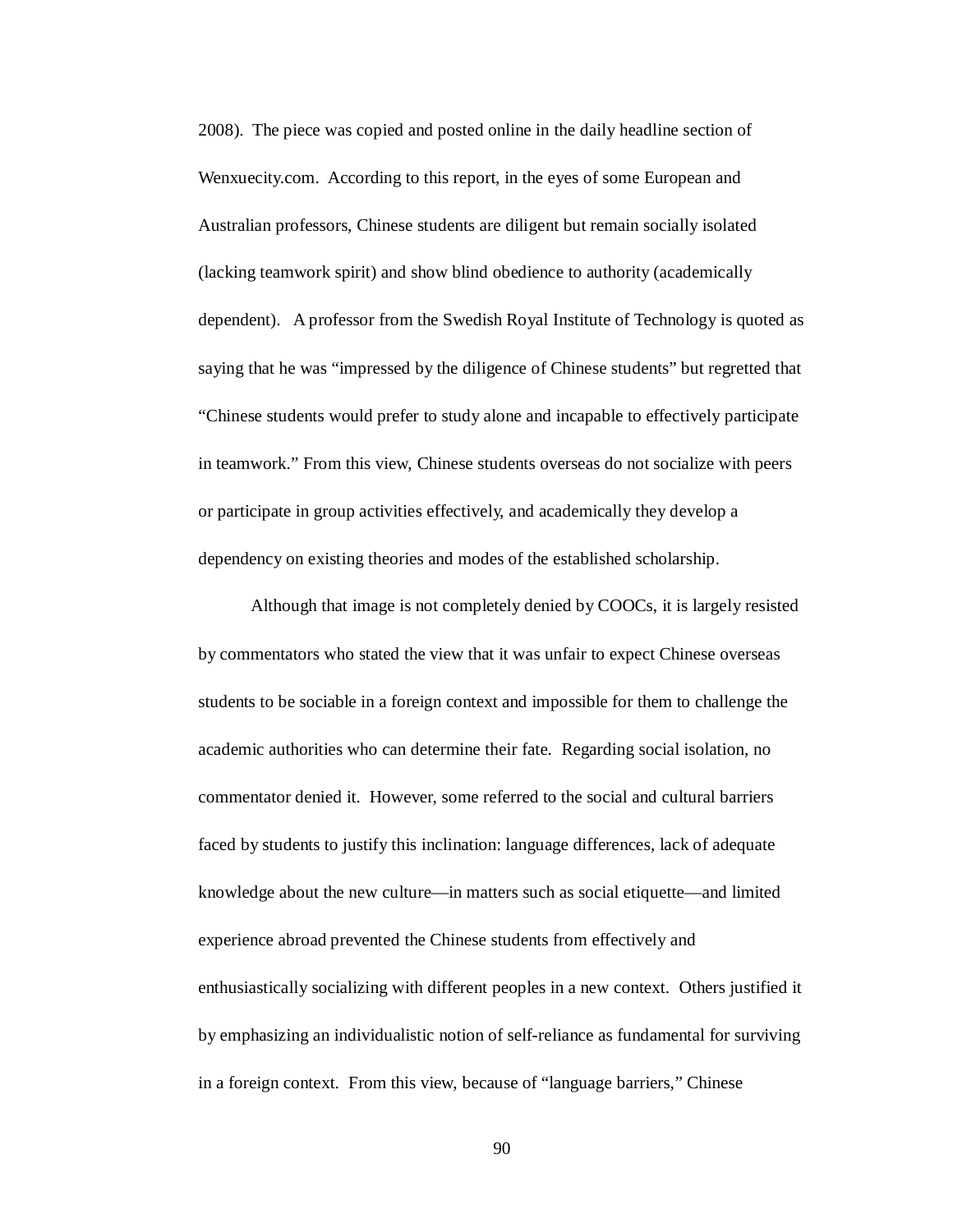overseas students would need extra mental energy to interact with others and to figure out "the general rules of teamwork"; this extra effort would keep them from focusing on what they could contribute to the teamwork. .

In regards to obedience to authority, most commentators responded based on the view that this is not a weakness but a pragmatic imperative given that immediate supervisors or professorial advisers can alter the students' career fates. For commentators, survival in an academic system where unequal power relations prevail was given a much higher priority, a goal that is more pressing than developing independent scholarship in Western academic environments that cannot be easily challenged, not even by Westeners. As one commentator stated:

Overseas, surviving is the first priority for us Chinese. Indeed, compliance with power is probably related to life pressures felt by the Chinese (commentary to Zhou Guo Qiao Wang, Sep 9, 2008).

Another commentator put it in this way:

How the hell to challenge? Where-ever and whenever you are a student, your advisor is the God. Challenge your advisor if you don't want to live (commentary to Zhou Guo Qiao Wang, Sep 9, 2008).

Drawing on personal experience, one writer argued that U.S. professors are the first to stress the power of and respect to the authority and would never tolerate any challenge from students. One commentator self-identified as *Dogslayer* even described the dark side of U.S. academia as a kind of "mafia or gangland" tyrannized by "the academic hegemons and their henchmen." Along these lines, a commentator nicknamed *Dr. Buffalo* added:

Foreigners who say such things (encouraging Chinese students to challenge authority) are either genuinely naïve or purely hypocritical. I was once almost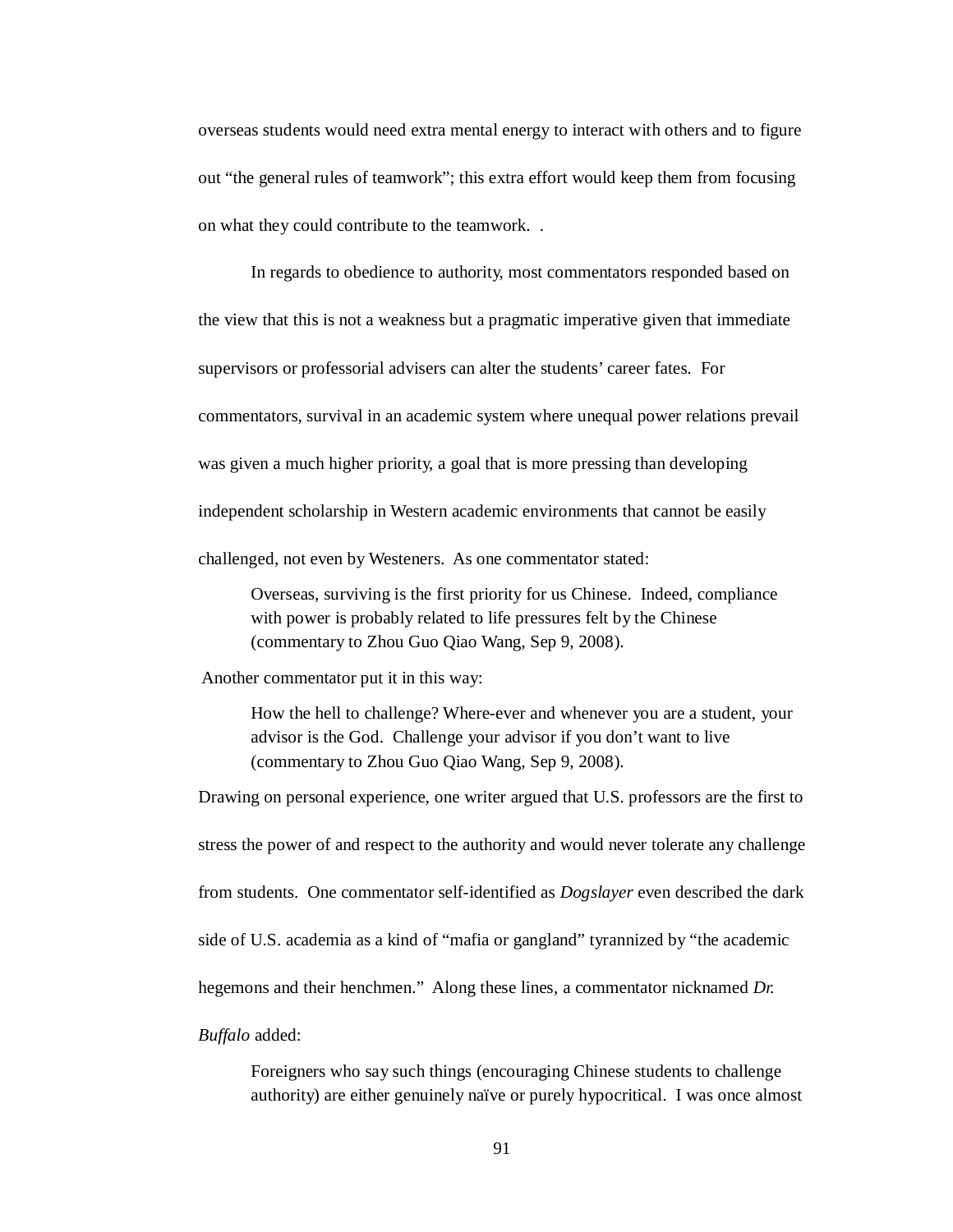kicked out by my boss for challenging him (commentary to Zhou Guo Qiao Wang, Sep 9, 2008).

Like this one, other personal accounts of retaliation against challengers serve as admonition for those who dared to challenge. The last comment on this posting is from a commentator self-identified as *Wiserman*, who moved beyond reacting to the report to suggesting face-saving strategies to succeed in case of confrontational communication: "You have to give enough face to your professor when you are trying to question him. You can't be too abrupt and direct to say that he has made a mistake" (commentary to Zhou Guo Qiao Wang, Sep 9, 2008).

Keeping a functional interpersonal relationship with those in power thus seems to be highly valued by the online commentators, who perceived it as a rational choice for survival in a foreign context, as a way to deal with the hierarchical oppression that exists even in a democratic society. One commentator labeled this choice "social pragmatism."

In sum, these commentators identified as a cohesive group that contested the negative characterization of the Chinese to shift the focus from personal attributes to the social and structural realities faced by Chinese in foreign contexts. For them, the negative attributes and behaviors ascribed by outgroup, Western observers were not essential or innate qualities of the Chinese—as suggested by observers. On the contrary, these perceived attributes were, in fact, strategic, rational, and pragmatic choices imposed by the disadvantaged political positions occupied by Chinese students in Western institutions, and by the lack on intercultural competence when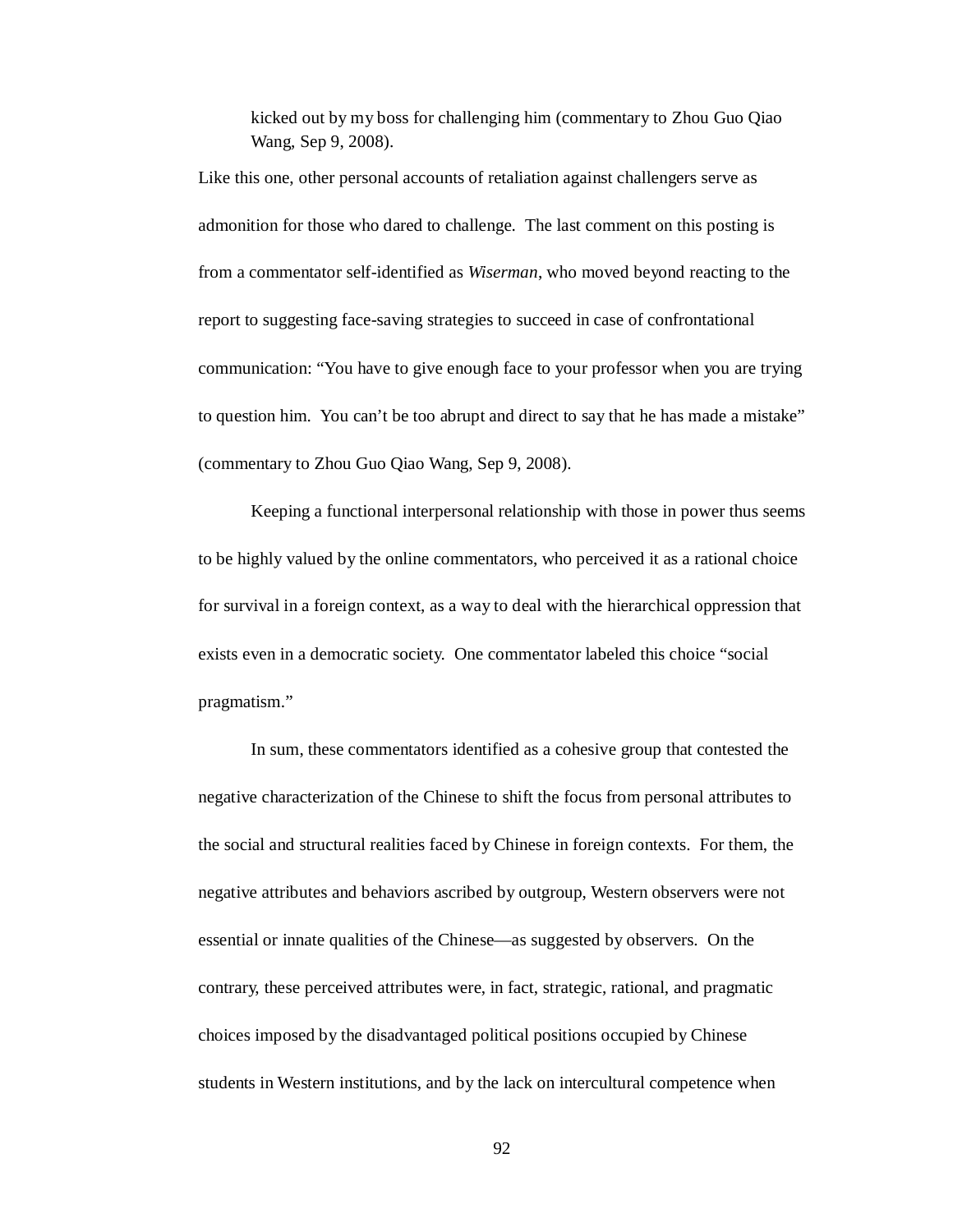managing life in a new cultural context.

#### **Nationality: Defining National Identity across Borders**

Conceptions of national cultures and national character are a common point of reference in discussions among COOCs. These references often entail the communication of a sense of national identity in a context of comparison and debate. Under this category, China is discussed as an imagined cultural system with a distinct history, set of beliefs, social structures, and ideologies that set it apart from any individual Western country—often the U.S. is the main point of comparison—or from "Western culture" as a general cultural categorization. Here, commentators compare national cultures using broad generalizations about the beliefs and values that are deemed to be defining the national character. The comparisons–in most cases by stressing opposition—often lead to debate a range of opinions that reveal diverse positions of identification among participants as they make sense of their place and status in the global multicultural environment. For the purposes of discussion, I will present evidence from online discourse under the particular topics of discussion addressed by commentators: the Chinese moral character and xenocrentism, citizenship and repatriation, and historical evolution of the Chinese nation.

## **Defending the moral character of the Chinese against xenocentrism.**

Chinese outside China, exposed to marked individual and cultural differences, start judging their own cultural group differently and may become critical, even cynical, about what used to be familiar to them. These self-revelations entail discussion of the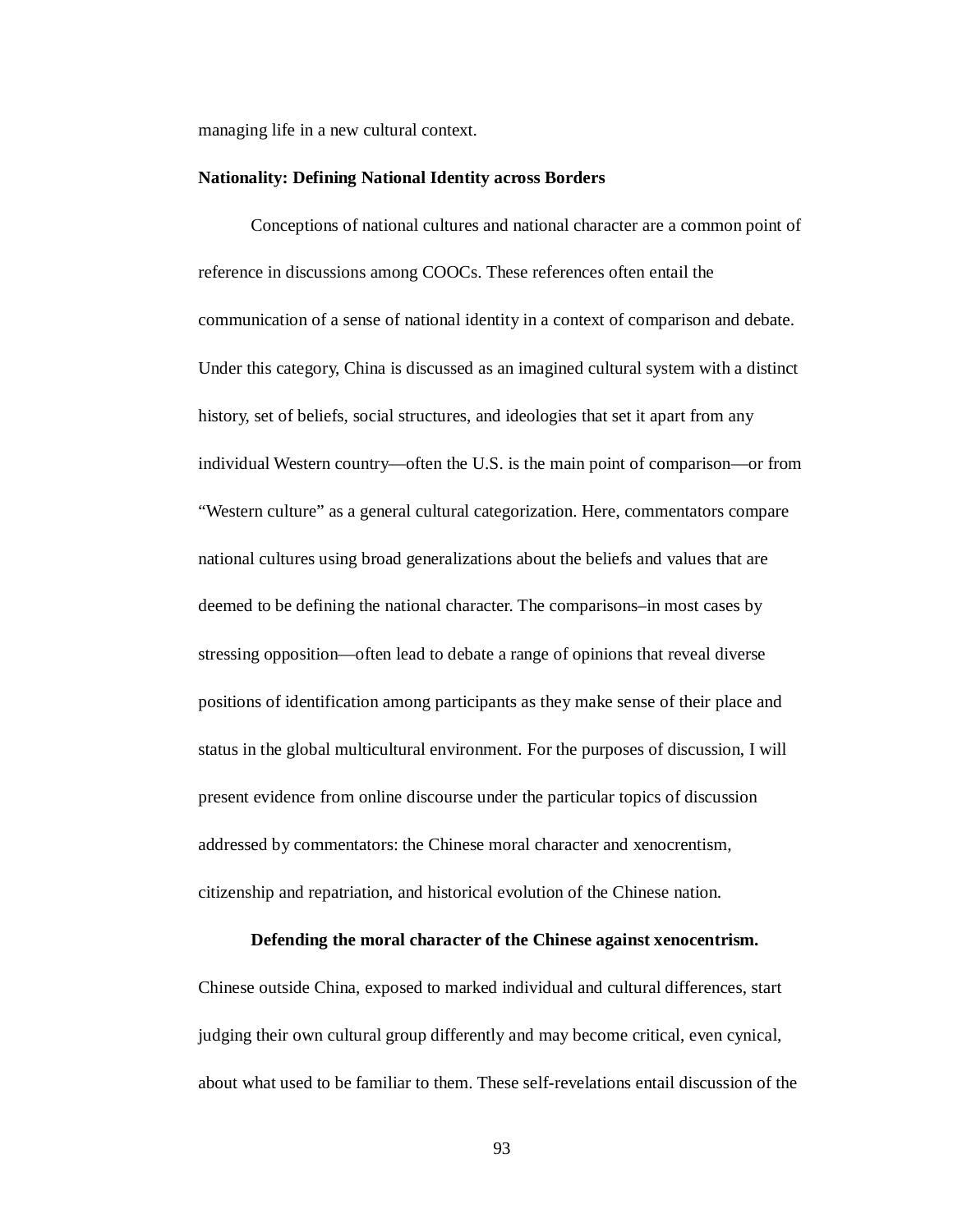perceived attributes that define the Chinese individual or collective "moral character," often defined in comparison with members of other nationalities. Such discussions often lead to contentious debates on the moral qualities of the Chinese and, in many instances, to a debate on the existence of xenocentrism among Chinese individuals who criticize Chinese culture. The term xenocrentrism is applied pejoratively by Chinese nationalists to criticize Chinese admirers of Western civilization, who are often labeled as xenocentrists or *ChongYang MeiWai* (worshipping the overseas and adoring the foreign).

In most cases observed, debates on the Chinese character were triggered by comments by other COOCs who reflected on the collective, moral character of the Chinese people. For instance, when one commentator self-identified as *Kaola* summarized his impressions after visiting Australia, he finished the piece with a reflection on the moral character of the Chinese people (Hai Wai Bai Gan, Nov 19, 2005). In this case, exposure to a different social milieu and ethos in another country—where evidence of crime and social insecurity was not visible—made the writer reflect on the "low qualities" of the Chinese culture and people. *Kaola* argued that in contrast to Australia, in China people lack good faith, integrity, honesty, credibility, trust, and even law-abidingness. The resulting social insecurity in China was leading to a general climate described as "a culture of wall, partition, and antiburglary facilities." *Kaola* concluded that The Great Wall, once the proud symbol of Chinese culture, now symbolizes immense fear or insecurity among people.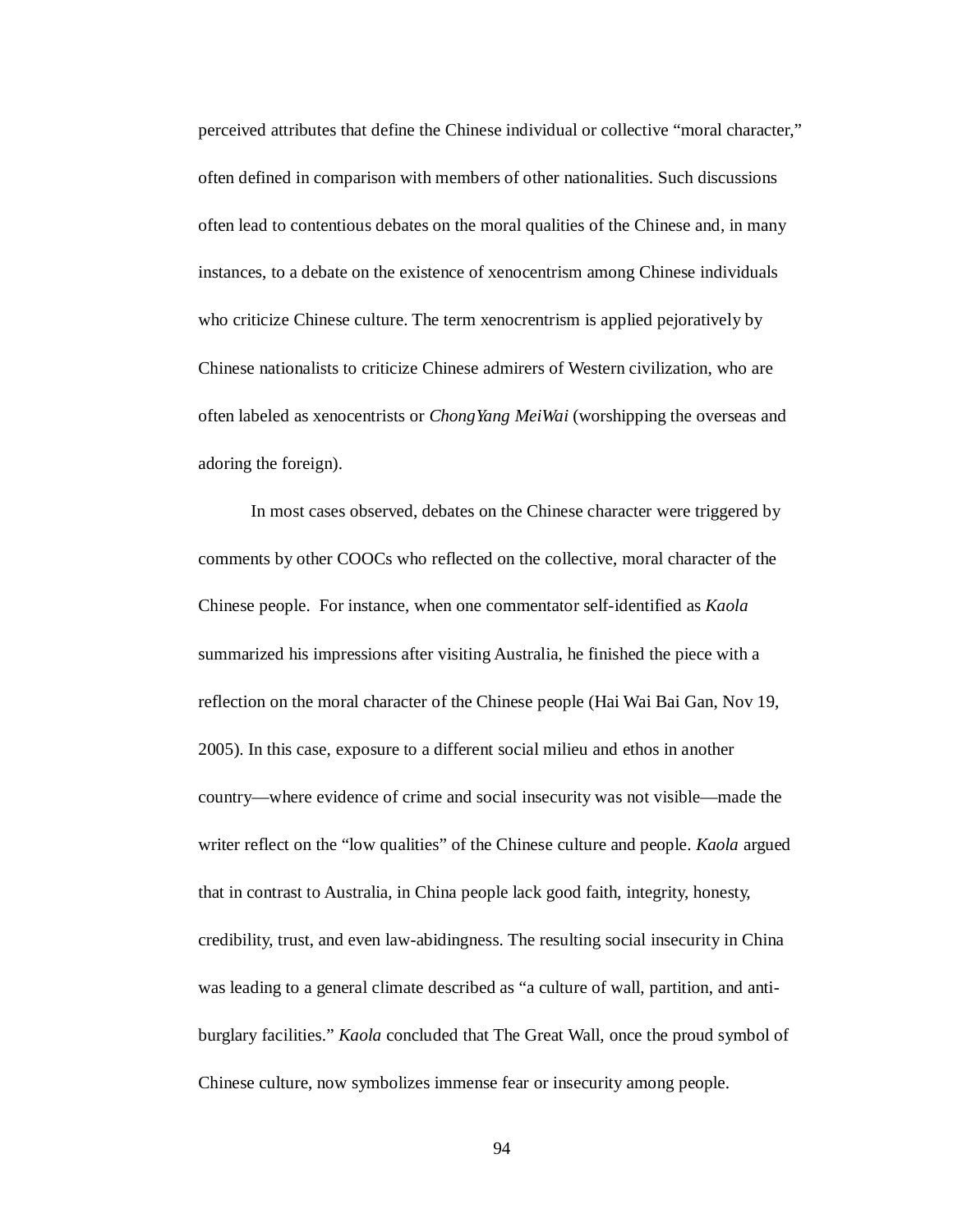This ingroup criticism stirred waves of mostly negative reactions against *Kaola*, with only a few agreeable ripples. Those in disagreement with *Kaola* pointed out that self-criticism might be reasonable and constructive, but "to disparage one's culture in an incomprehensibly destructive manner is detrimental." One commentator stressed that constructive self-criticism must emphasize opportunity to change and create goodwill for establishing intracultural bonds and touching the conscience of people. For this commentator, *Kaola*'s moral judgment, without consideration for cultural self respect, was seen as "repulsive" and evoked intense disapproval. Some of these commentators were suspicious of the motives of those who magnify the flaws of the Chinese while having blind faith for Western culture. Their reactions led to a different reflection on their own culture: xenocentrism as a cultural aspect of Chinese culture. As one commentator stated, the real motive behind the belittlement of Chinese culture is the author's interest in distinguishing him or herself from the Chinese mass in order to get aligned with Western powers, whose dominant status is insurmountable. For some, the most "indecent" Chinese are those who play the role of destructive critics of their own culture while professing blind faith in foreign things. So xenocentrism, from the perspective of one these commentators, was the most notorious quality of the "uncivilized Chinese."

The messages that resounded with *Kaola*'s observation fueled the debate on Chinese xenocentrism. For example, a commentator claimed that the Chinese, even those outside China, were not on such high moral grounds for they are obsessed with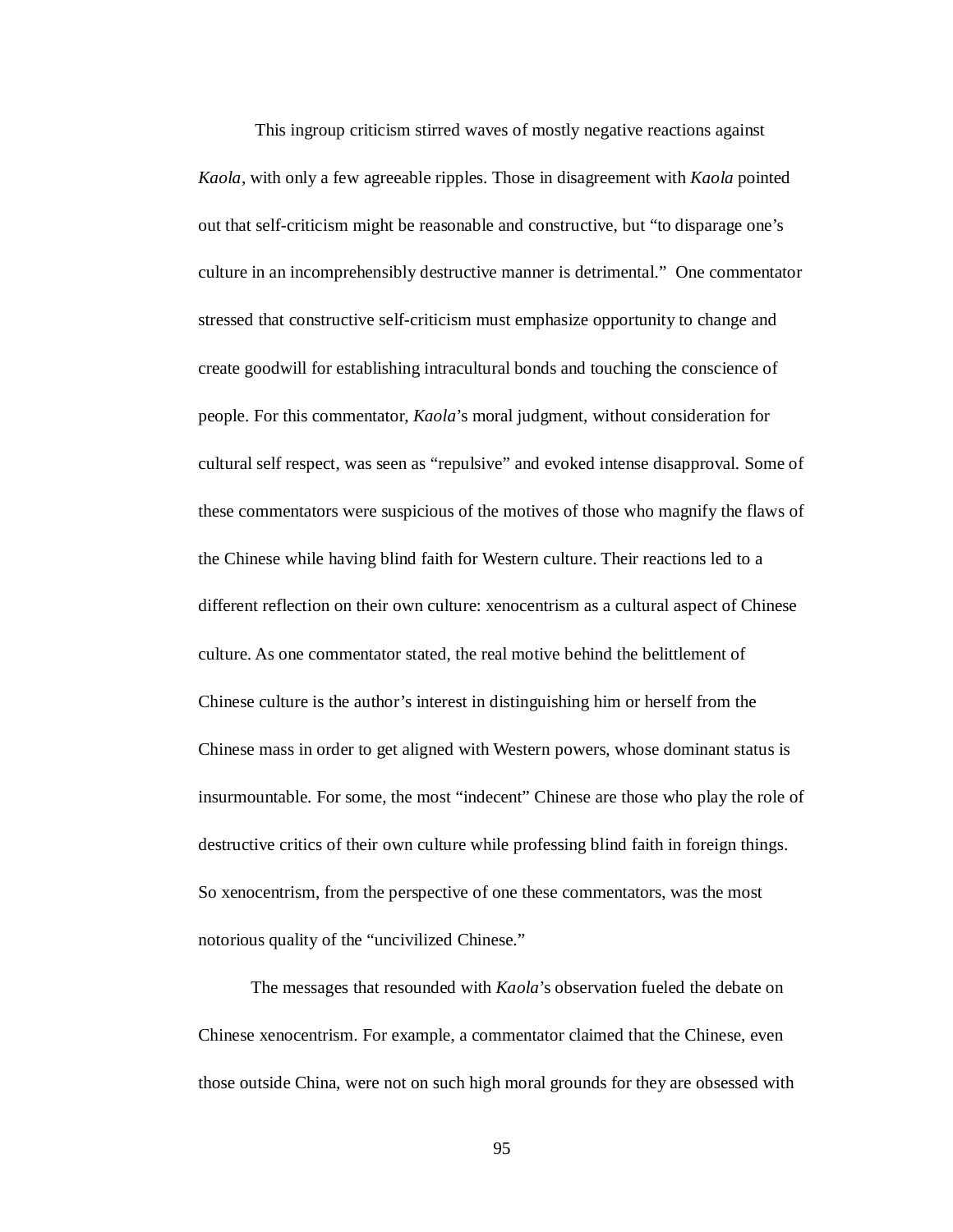petty tricks and small gains: "Cheap Chinese clientele love to explore the generous Western customer services" with customer-friendly refund policies. This claim provoked the reply of those who downplayed cultural differences to point out that people from other cultures also practice similar tricks. Some quotations from online text illustrate this position: "Too many white ragpickers in Canada . . .," "In Paris, many white ticket evaders in public transportation . . . ," "Honest Americans follow the rules, but they also love free stuff," "In corporate America, infighting is also a common thing. Gossip is abundant even among Whites," "Such self-criticism is unilateral in ascribing some commonness of all human beings to the disposition of a specific culture." One commentator replied to the comment by stressing that the reality of the Chinese overseas did not fit such moral accusation and affirmed the moral qualities of this group:

…the Chinese are most law-abiding, fair, and easy-going citizens in other nations; petty tricks are played by the poor, who simply want to save some money that they so much need in largely lawful ways, not just Chinese individuals (commentary to Hai Wai Bai Gan, 2005).

For some ingroup critics, the debate on the Chinese character and society was

framed within a comparison with the Western world as a better society—an impression held by many if not most Chinese online commentators who disclosed that they were living in Western nations. For example, a commentator wrote: "All those who say the West is no better than China should get out and go back China." Another commentator offered this unfounded, seemingly objective statistical generalization: "the indecent Chinese per 10 thousand are more than the indecent Westerners per 10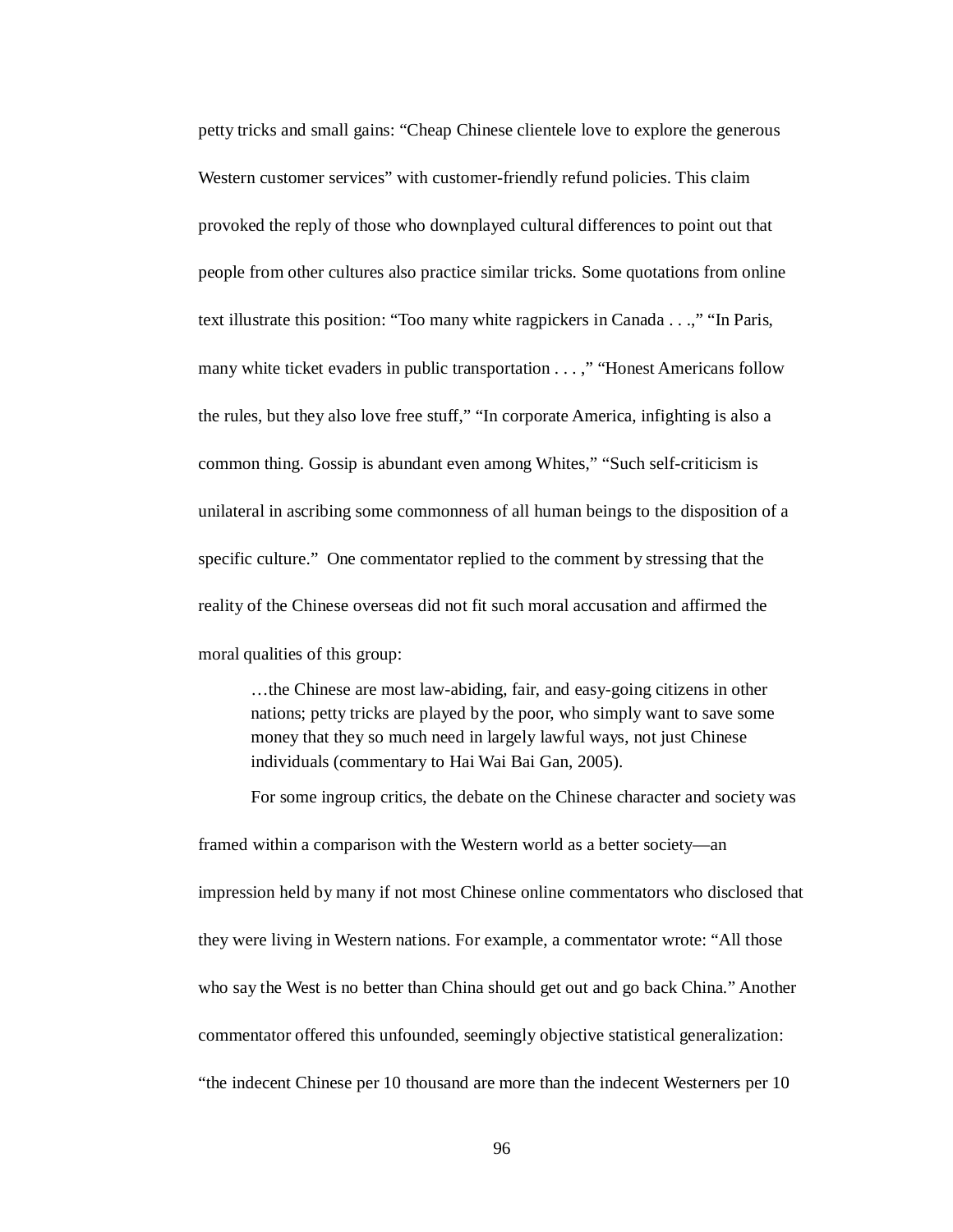thousand." In a similar, pseudo-sociological reflection on the matter, a commentator expressed the belief that the overall moral qualities of the population in the U.S. were better than in China. In other entries, different commentators stated: "Refusing to accept one's own problems is a manifestation of self-inferiority" and "Chinese should prioritize self-examination to defending themselves or even whitewashing or excusing their flaws." In some of these commentaries, the identification of the West as superior and Chinese as inferior often entailed a reflection on what needs to be done for cultural improvement; as one writer put it:

Chinese culture should improve in terms of behavior, manner, sanitation, consideration for others . . . since improvement of national quality is determined by the quality of individual character; the ideal situation for the agglomeration of Chinese overseas is to be magnanimous and of heartsease commentary to Hai Wai Bai Gan, 2005).

According to some of those who identified Western societies as superior, the West not only had better infrastructure and material resources but also humanitarian standard.

These commentators were frequent targets of the "angry youth"—the "furious Chinese online nationalists" as Osnos (2008) and Wu (2007) label them—who are likely to focus on the issue of xenocentrism to interpret cultural difference. In their discourse, negative evaluation of the moral fiber of the Chinese culture is more related to political, colonial, ideological position of the commentators than to the moral or biological essence of the Chinese people. For some of them, internal attacks were racist and simply incomprehensible, which led to express suspicion of the true cultural identity of these critics. As some presumed, most of the critics who badmouth China and Chinese culture cannot be Chinese but possible Japanese, Koreans or other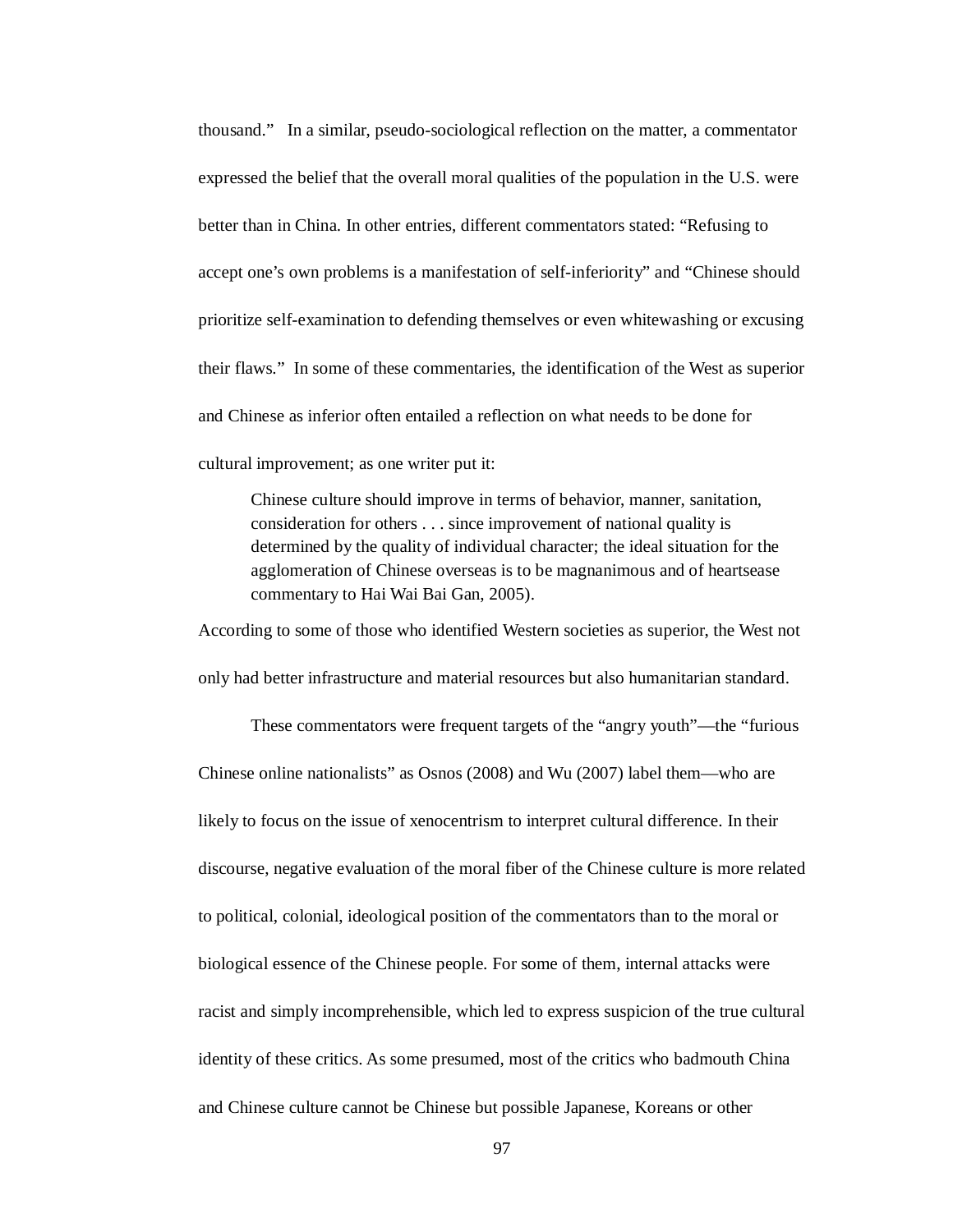foreign nationals who practice their Chinese language skills while taunting the Chinese ideologically. In their perception, ingroup criticism becomes outgroup criticism, which perhaps made more sense for them and was easier to deal with.

**The debate over citizenship and repatriation to China.** Emigrating to and relocating in a new national culture inevitably leads to experiencing cross-cultural interactions in the institutionalized contexts of immigration and naturalization processes, such as taking language proficiency tests and applying for college admission, visas, immigration status or citizenship in a new country. These are experiences that users of Wenxuecity.com often discuss in their virtual community. Some of these discussions, particularly on applying for citizenship in a new country or choosing repatriation, are particularly poignant for they involve reflection on the meaning of a Chinese nationality or giving up Chinese citizenship. These debates on citizenship and repatriation reveal the users' diverse points of identification in regards to cultural affiliation to China. At the core of the debate are the different positions taken by commentators regarding the inseparability of an affective identification from Chinese nationality and legal status as citizens.

For instance, a headline story posted online was about a Chinese celebrity actor who has British citizenship but is still active in the Mainland and Hong Kong markets (Dong Fang Zao Bao, 2008). According to the story, the actor once told a reporter that his naturalization in Britain made "China better known to the world" and made himself "become a better Chinese." This type of self-promoting discourse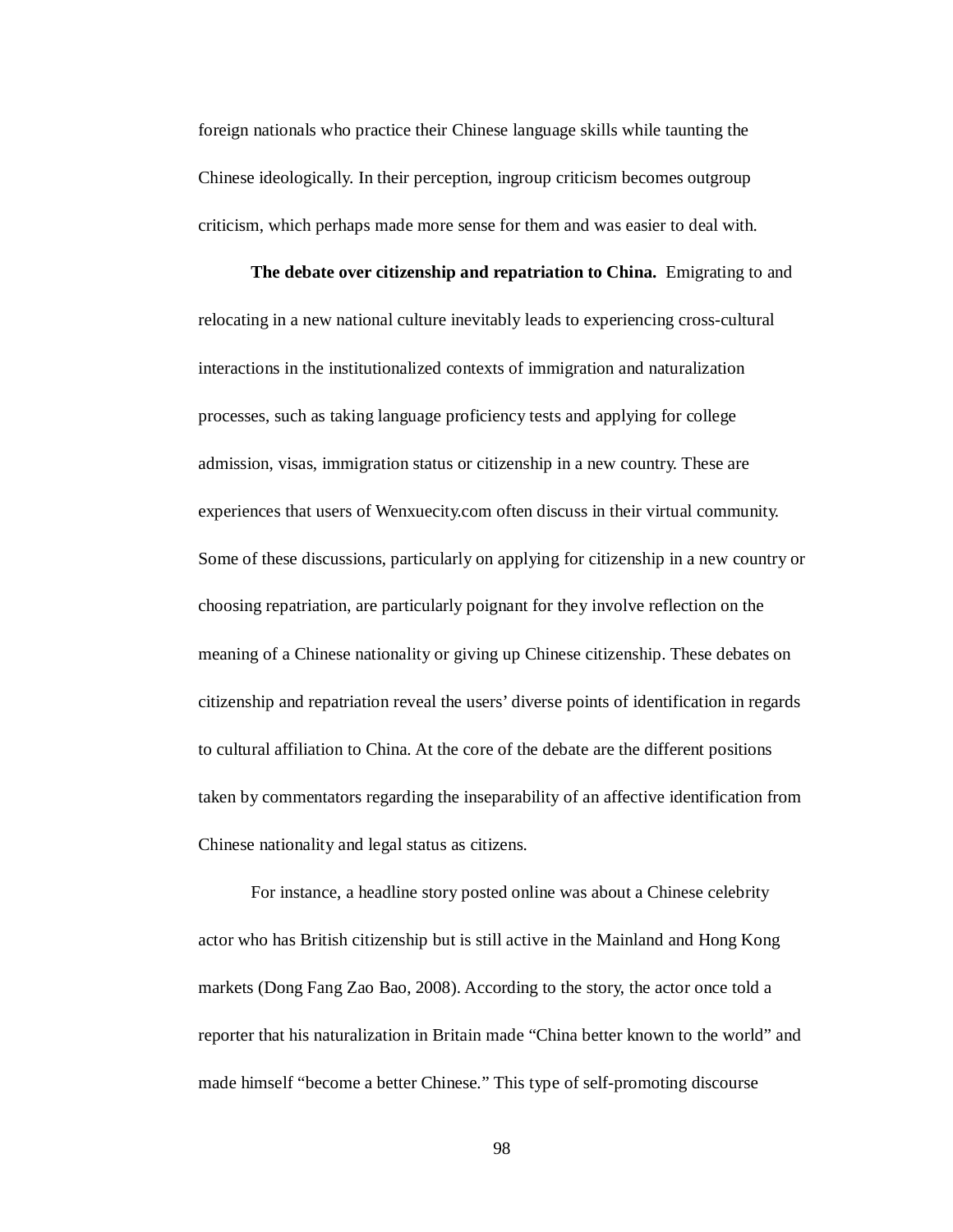sickened some members of the virtual community, evoking negative reactions from the Chinese online debaters. As argued by one commentator, the actor's position was all "for the sake of personal convenience." Another commentator asked: "How come he could be representing China to the world if he is still working in China and making Chinese wages?" Reactions like these suggest that the actor's effort to separate legal immigration status from affective attachment to Chinese nationality so as to make them both work for personal advantage was received as hypocritical by some online commentators.

However, for those who disclosed that they had already formalized their status as citizens of another country, the separation of legal status and affective cultural attachment was a pragmatic choice, a conciliation that was not only possible but often prescribed to others. Maintaining a core Chinese cultural identity and a sentimental bond with China, even after taking oath of allegiance to another country, was promoted by some Chinese overseas online commentators. Even among those who wrote about the seriousness of an oath of allegiance in the citizenship ceremony, keeping a sentimental closeness to the old country seemed basic for maintaining their peace of mind. One commentator analogized being granted citizenship to becoming a grown up: "As a grown up with your own family, you can and ought to have close relationship with your parents." From this view, the new citizenship symbolized that one's independence and cultural attachment to motherland can be and should be maintained sentimentally even after giving up legal affiliation to her. For others,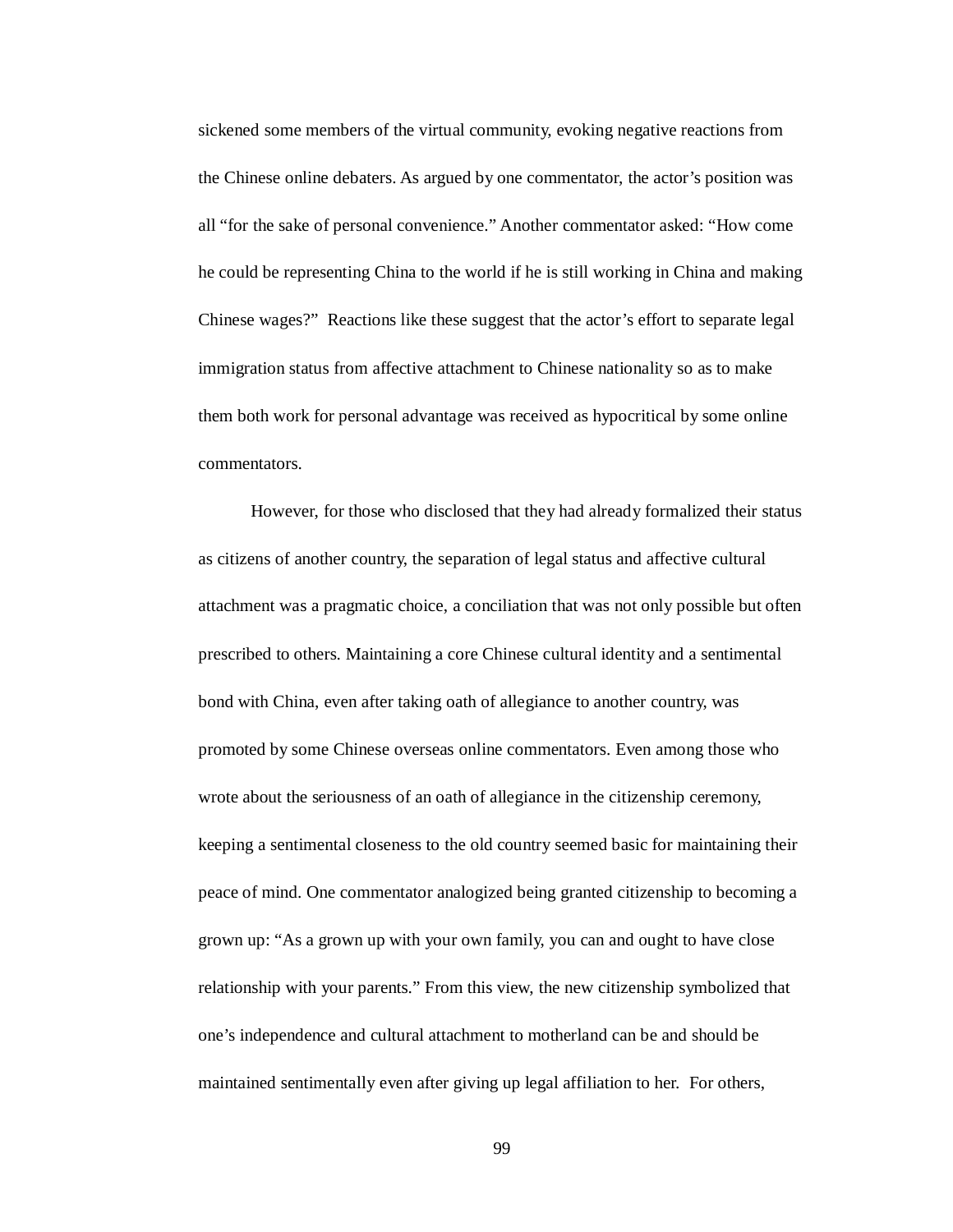Chinese identity can be coated by new citizenship but nobody can completely "squeeze the old country out of their blood (Jin, 2007)." As one commentator expressed it:

Anywhere and anytime, poor or rich, high or low, you're always wearing that yellow skin, allergic to dairy foods, and desperately nostalgic of hometown cuisine in the old country. Chinese like all Asians are forever foreigners in the eyes of those white and black hosts (commentary to Bei Fang Han Ge, 2008).

Debates over citizenship in a foreign country were complemented by debates

on repatriation to China, as commentators tried to negotiate immigration status and affective attachment to Chinese national identity. In this respect, online commentators compared the challenges and opportunities for personal advancement that they are likely to face in China and in their host country. Framed around the topic of repatriation, commentators reflected on the dilemma of staying in a foreign land or returning to the motherland by comparing individual choices, social structures, and institutional climates in China and host societies. The online discourse on repatriation reveals the complex, multidimensional realities lived by Chinese individuals. Some are forced to go back due to personal situations. Some choose to stay abroad to seek improved living conditions or better career opportunities. Others have to stay but always be pining to move back. Some feel lucky for getting away from the old country—for them, repatriation is out of the question. Some would like to consider the option of returning to China after achieving certain goal abroad. Many flinch while pondering the potential difficulties for a returnee in China.

Among the COOCs, a frequent point of discussion was raised by those who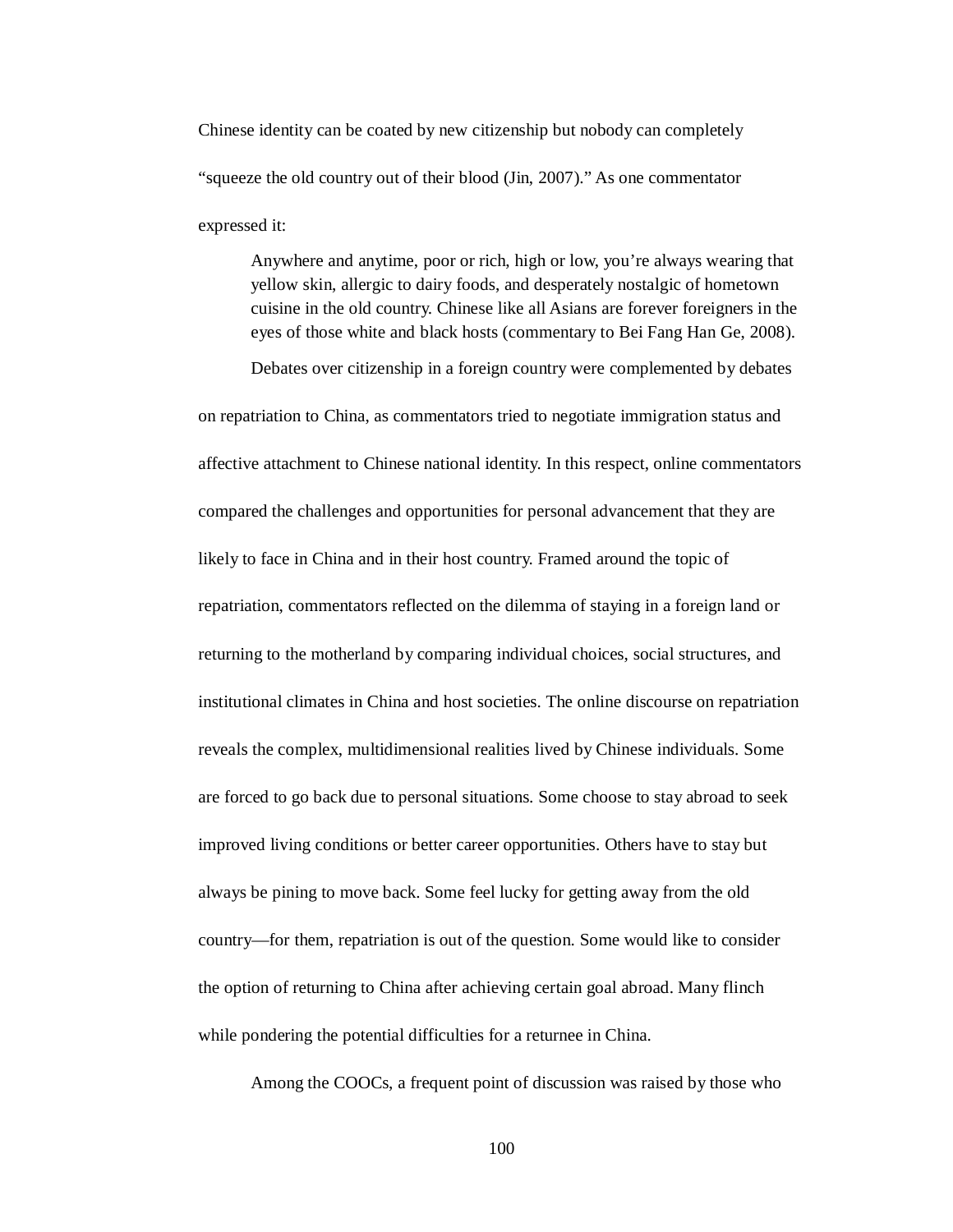were pursuing academic careers abroad and questioning whether to go back or stay abroad. In the early years of the "Studying Abroad Wave" in China, from the late 1970s to late 1980s (Chang, 2004), perhaps few could foresee that they were permanently leaving their country. But today, with direct contact with other social systems and the realization of the socioeconomic distance between China and the host cultures, more and more Chinese are determined to settle down in more developed countries in order to improve their professional and personal status. At the same time, with recent economic trends bringing prosperity to China and significant financial crises to the West, some Chinese overseas begin to reconsider the prospect of starting over in their country of origin and many have already done that. In this online forum, stories of overseas students returning to China—many of which express deep remorse for going back—provoke heated discussion that allow for the enactment of positions of national identification.

One of such stories was posted as a blog posting titled "A top ocean turtle treated as a common land tortoise: How remorseful to have come back to China for career" (Hui Guo Fa Zhan, 2008). The phrase "ocean turtle" is a Chinese phonological metaphor for a returnee from overseas. The author of this piece has a doctoral degree in liberal arts from a top U.S. research university and returned to China to pursue an academic career. The writer described her or his frustrating experiences in China and manifested regret for choosing repatriation. The blogger self-identified as a "brilliant" liberal arts Ph.D. who had the credentials to secure a faculty position in the U.S. but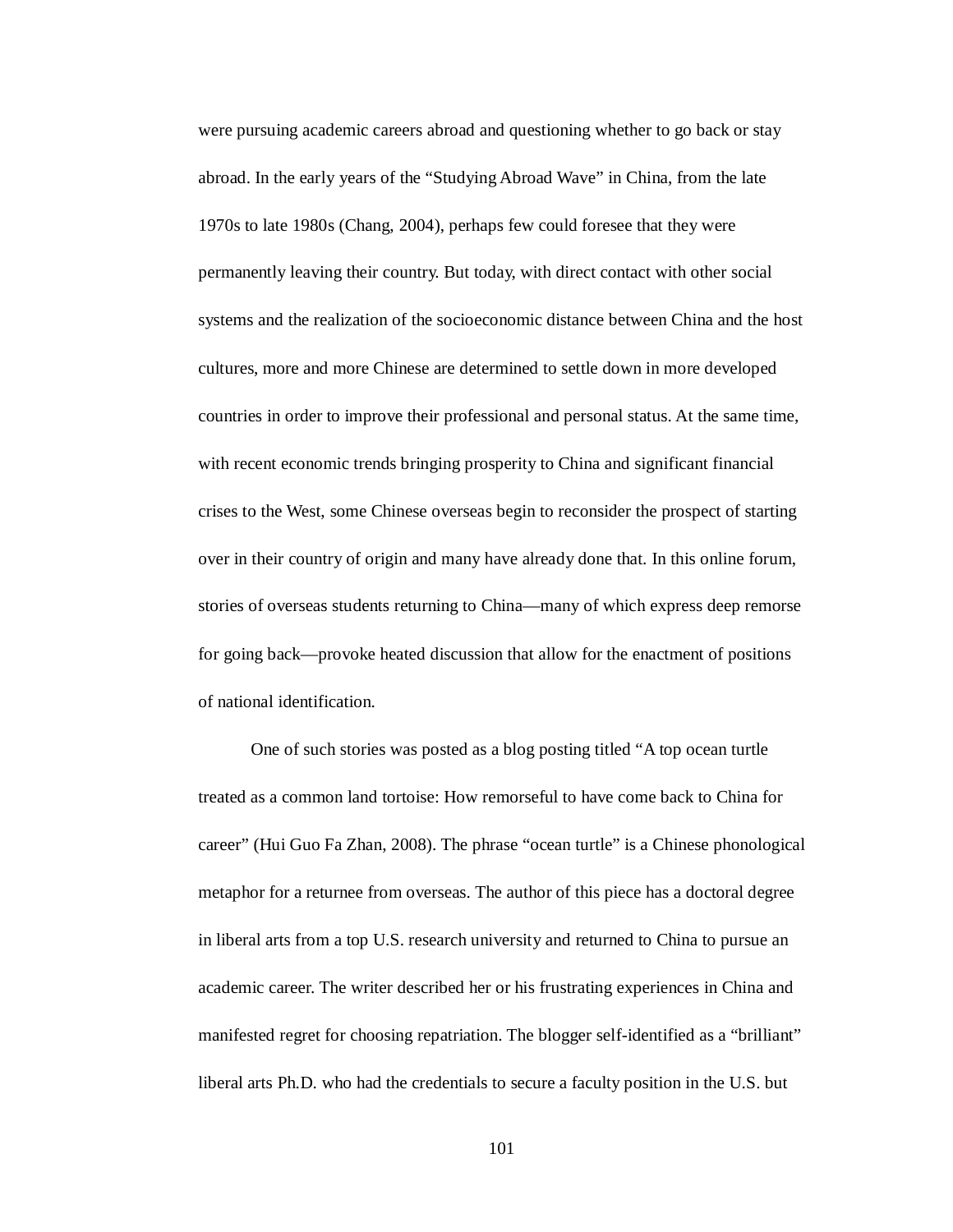somehow chose to return to China for career development. However, frustrated by the social milieu of China—described as a climate with arrogant, authoritarian personnel and where social networking is much more important than personal credentials—the blogger stated: "I sincerely realized that in China it is far more important who you personally know than who you really are." Having been rejected, discouraged, and let down in China's academia, the blogger finally gave up and joined the business sector. To the online community, the blogger offered an admonitory conclusion: "Those who want to devote to scholarship would be better off staying in the U.S." Through cultural comparison based on perceived oppositions between China—seen as a system of authoritative patronage—and the United States—by implication a meritocracy—the blogger chose to advice pragmatic adaptation to the U.S. as the best choice based on his or her personal experiences.

In a different online article addressing a more nuanced comparison of China and the United States, a Chinese doctoral candidate who was approaching graduation wrote about the factors that discouraged repatriation (Bao Bao Jiu Le Bu, 2007). Among these factors he cited problems related to securing housing, education, jobs, social welfare, and security in China. Titled "Motherland, it's not easy to say I love you," the article conveyed a double-edged complaint. On the one hand, it presented a complaint against the Chinese social reality that disabled the patriotic sentiment among Chinese overseas. On the other hand, instead of exalting living conditions or meritocracy in the U.S., the writer denounced the "exploitation and enslavement"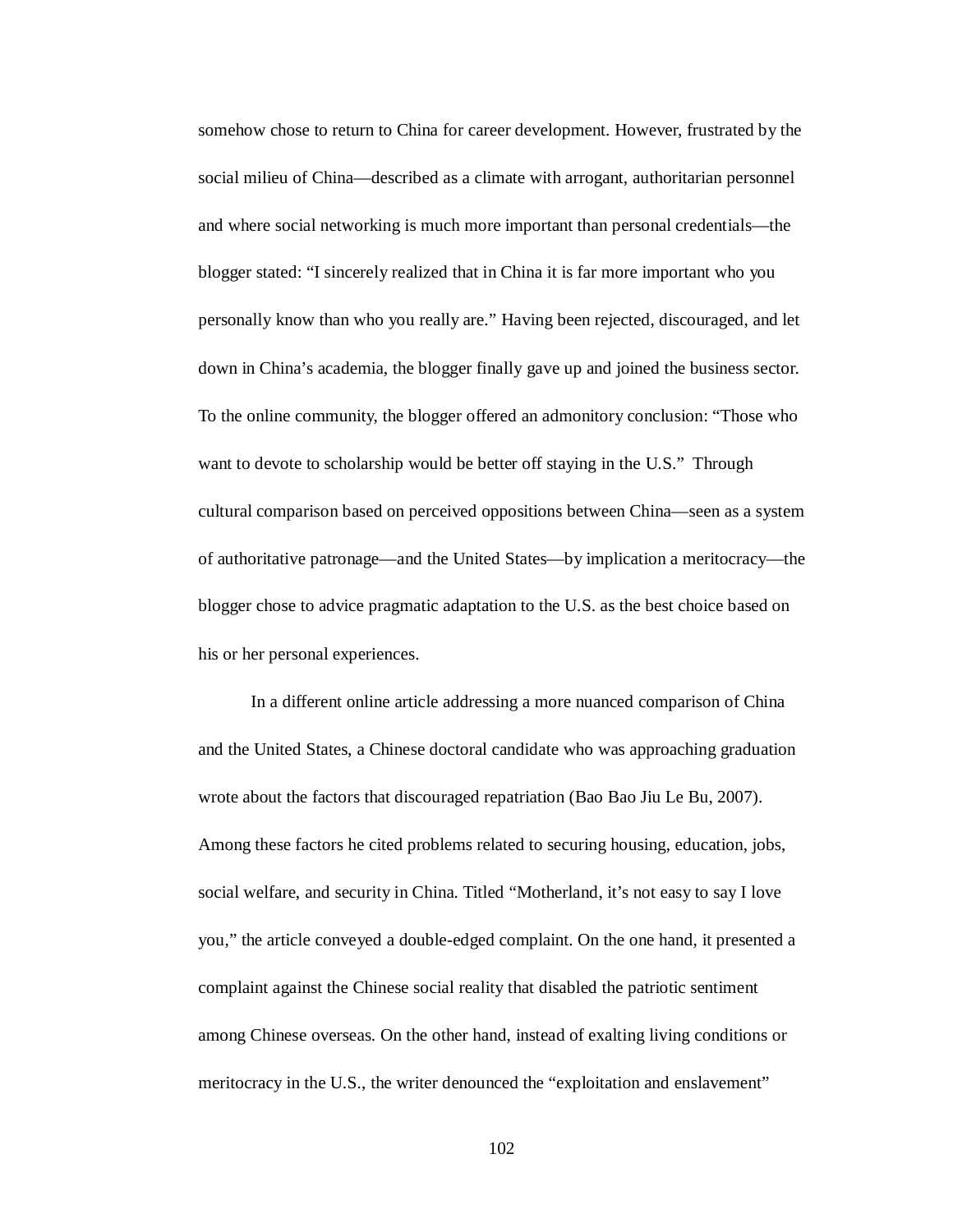inflicted by the "bosses" on their "employees" in American academia. The blogger stressed the merciless exploitation by Chinese "bosses" (Chinese faculty in American research institutions) of their Chinese post-doctoral colleagues who earned their degrees in China and found themselves living miserably in U.S. academic institutions, like the migrant workers in their old country. This message triggered a heated debate. Some criticized the blogger for prioritizing personal interests over loyalty to the motherland as follows:

You're too mindful of your personal gains and losses to be capable of understanding the love for one's native land . . . as such a selfish person, you'd better stay abroad and harm foreigners . . . always prioritizing personal interests . . . such love is so cheap, your motherland does not need it (commentary to Bao Bao Jiu Le Bu, 2007).

Along these lines, others believed Chinese students studying abroad are talented intellectuals that form a huge reservoir of intelligentsia with great potential benefits for the development and prosperity of their motherland. One commentator even accused the blogger of being a shame for Chinese students in the U.S., who should be "hard-working, enduring, resilient, and ambitious." This commentator used the phrase "the Chinese overseas students in the U.S.," as an identity label that one should be proud of. From this view, Chinese doctoral students in the U.S. should become the world's best in their areas so as to be more assertive and determinant in their strategic life or career choices. This position, while focusing on personal achievement, still retained a link to Chinese nationality as a key anchor.

In contrast, other critical reactions shifted the focus from selfishness or loyalty to Chinese nationality to a pragmatic, individualist view on personal winning and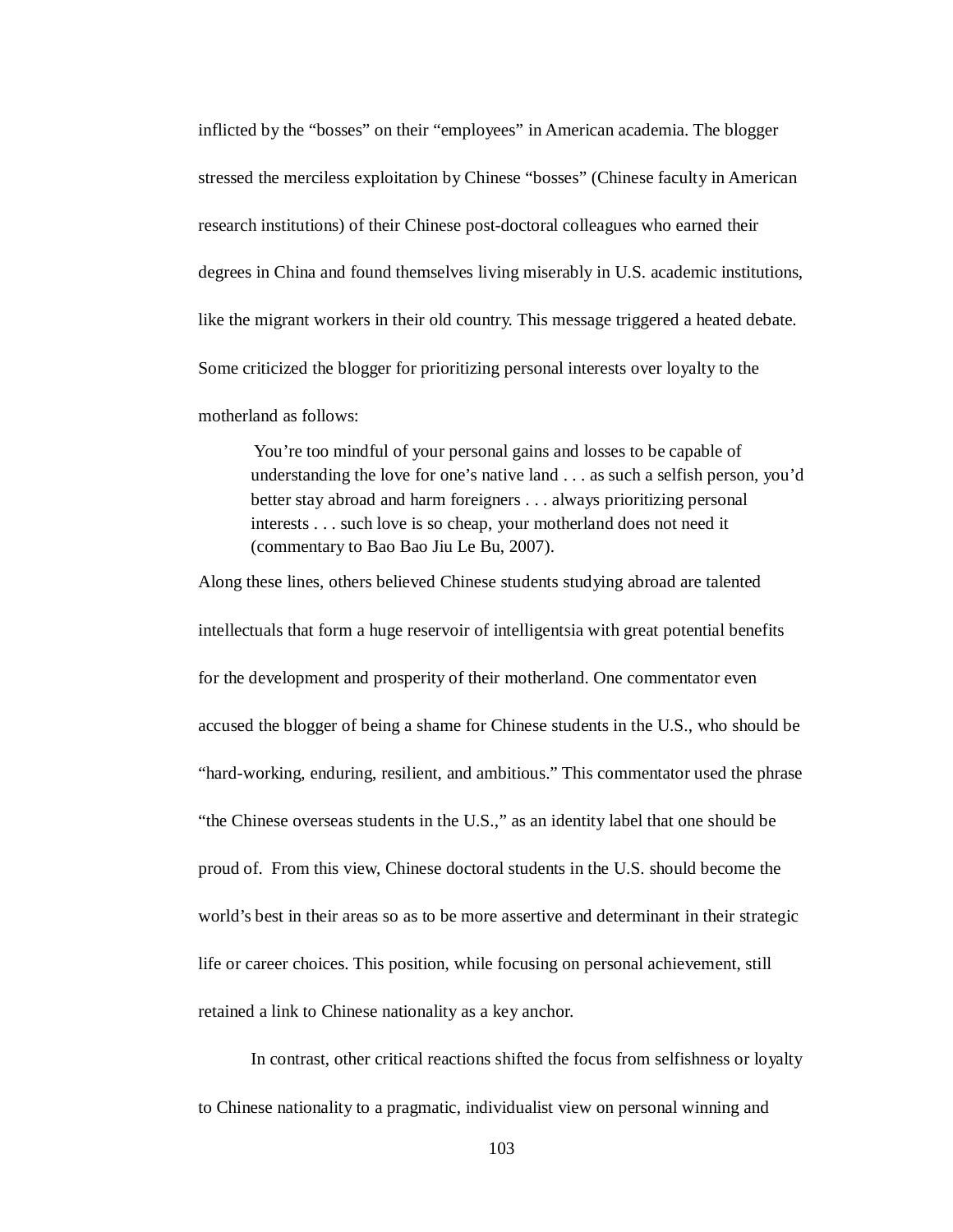losing. The majority of commentators that shared this view stated their believe that the "top guys survive abroad (while) most guys (not all of them) who go back-to-China are losers,"—this with the exception of those who returnees who have deep social networks and eminent family backgrounds in China. Among these commentators, one characterized the blogger cited above as "such a big loser" for failing to develop a positive relationship with an American boss and predicted that the blogger could be a failure in both the U.S. and Chinese academia. Shifting the focus from social factors to personality traits, one commentator stated: "Personality determines fate. One with such shilly-shally character would be a loser anywhere;" in a similar note another declared: "You must learn to be a person before you learn to do things."

Other reactions to the blogger were more hateful and cynical; these often are interlaced with an ideological tone against the Chinese system and in defense of the U.S. or in defense of China based on the notion of loyalty to motherland. For example, when responding to a commentator who wrote about returning to China, two COOCs wrote: "Go and kill yourself …" and:

Don't care about your personal gains and losses . . . Just go back China. Your motherland's poisonous rice and milk are waiting for you, as well as the corrupted officials and temptresses' STD . . . You shouldn't wait but jump into the warm embrace of your motherland (commentary to Bao Bao Jiu Le Bu, 2007).

Yet others use sarcasm to express their criticism: "I'm a loser … I can't find a job in China; and my parents are also losers, they can't help me find a job in China either. As a loser, I chose to stay in the U.S."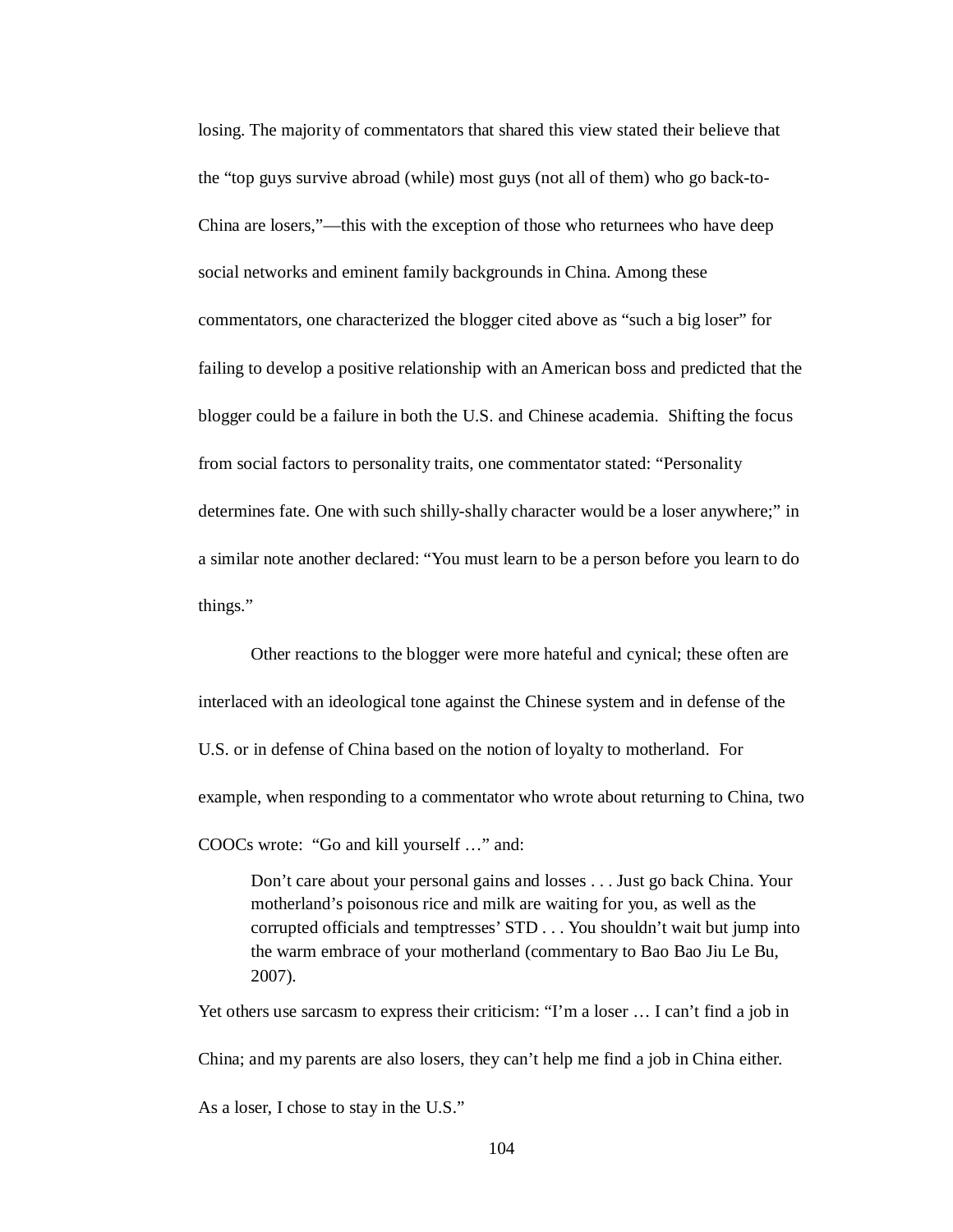On the other hand, there were commentators who were sympathetic with the blogger's negative view of the U.S. climate. For them, the blogger just delivered some "honest remarks" containing some "truthful thoughts" and should not be blamed, accused, and condemned. One sympathizer pointed out the systematic flaws and institutional vices of the U.S. graduate research establishment as the fundamental reason why people like the blogger, who are doing "bench jobs" in laboratories, would like to quit:

Ph.D. students are cheap labor for professors. To extend your privilege as cheap labor, you can (have to) do post-doc. It is skewed because the first priority is never science. It's always about publishing papers so that you can get funds and get tenure . . . This system is killing science. So I quit (commentary to Bao Bao Jiu Le Bu, 2007).

Other sympathetic commentators counterpunch hit the critics with the same cynical and insulting language, calling rival commentators "wretched, pathetic, snobbish perverts who are addicted to badmouthing people anonymously online." One resounded with a comment made by the blogger about the meanness of Chinese professorial bosses in the U.S. by generalizing that all "Chinese in the U.S." are "stingy, cruel, greedy, and arrogant." One commentator called the blogger "a brave warrior who dares to tell the truth" and chided critics for their "small-mindedness, intolerance, and verbal brutality." According to his COOC, fellow Chinese should help each other by giving constructive advice instead of hurling invectives to one another. In contrast to critics who focused on individual character or attributes, commentators who sympathize with this blogger tended to focus on how structural factors at home and abroad hinder an individual's life options. They struggled against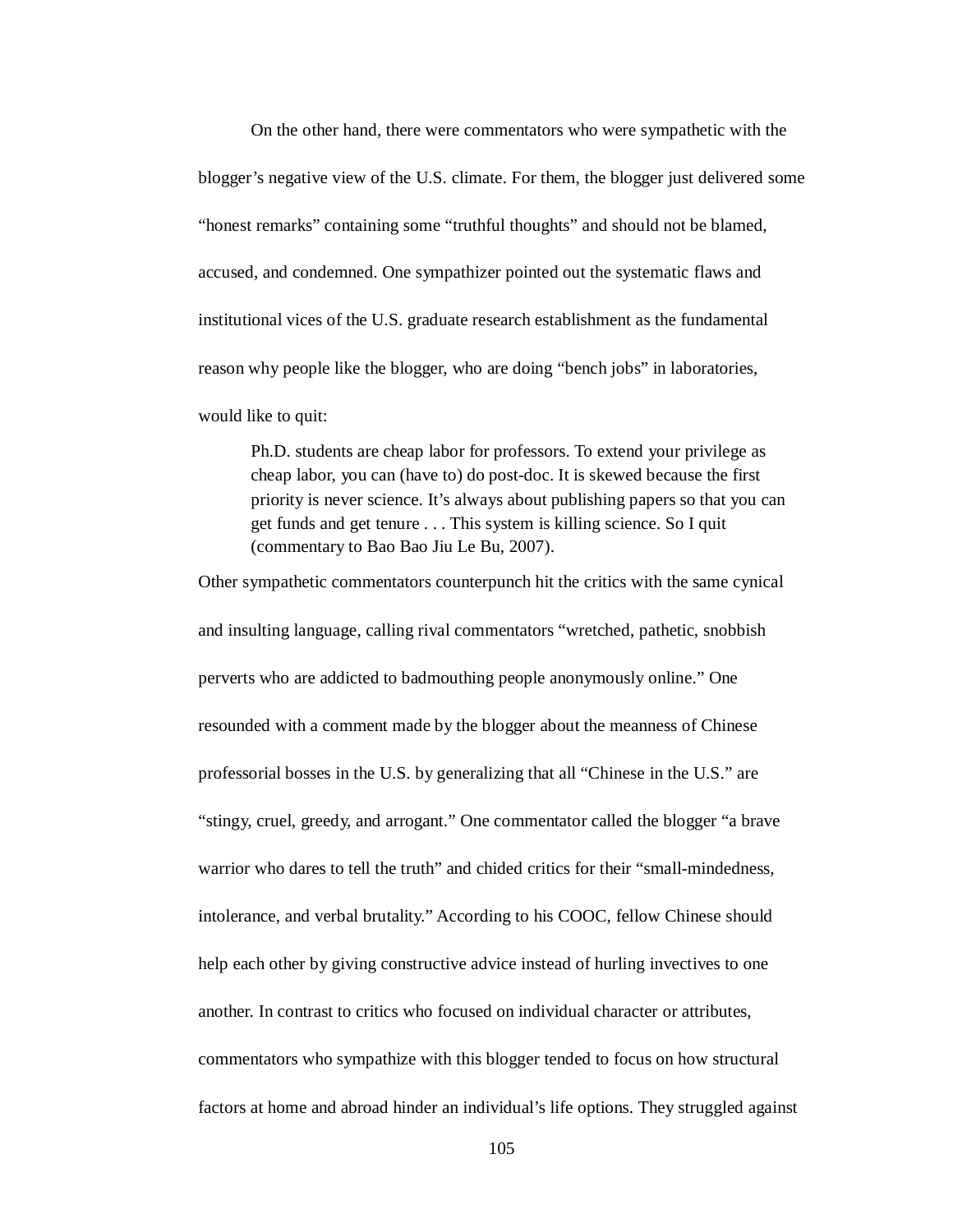being labeled "loser." For them, going back or planning to return to China might seem unimpressive to many Chinese overseas but should not be regarded as a sign of "failure;" it is an option that does not need to be target of virtual smashes and smears. Further, their comments also departed from the construction of binary opposition between China and the U.S. that pits the faults of the Chinese system against the unquestioned virtues of the U.S. system.

The cultural comparisons and perspectives that come into play as commentators debated the dilemma of going back to China or staying abroad exemplify the multiple positions of identification taken by the Chinese overseas as they weigh personal, social, ideological, material, and spiritual challenges in the multi-dimensional reality of a multicultural and postcolonial global society. Often, their interpretations follow the expected ideological frames regarding criticism or defense of the Chinese political regime. But transcending political-ideological lines are deeper structures of meaning that relate to competing notions of stable, bounded Chinese identity versus a more fluid and accommodating sense of personal and group identity.

## **Comparing the historical evolution of China and the West.** The

comparison of national cultures often involves references to history as a major force shaping the evolution, present condition, and future of nations and peoples (Bei Fang Han Ge. 2008, Aug 23; Qing Nian Can Kao, 2007; Ren Zai Bei Mei, 2007, Mar 1). Among COOCs, the comparison of the historical trajectory of China and the U.S. is a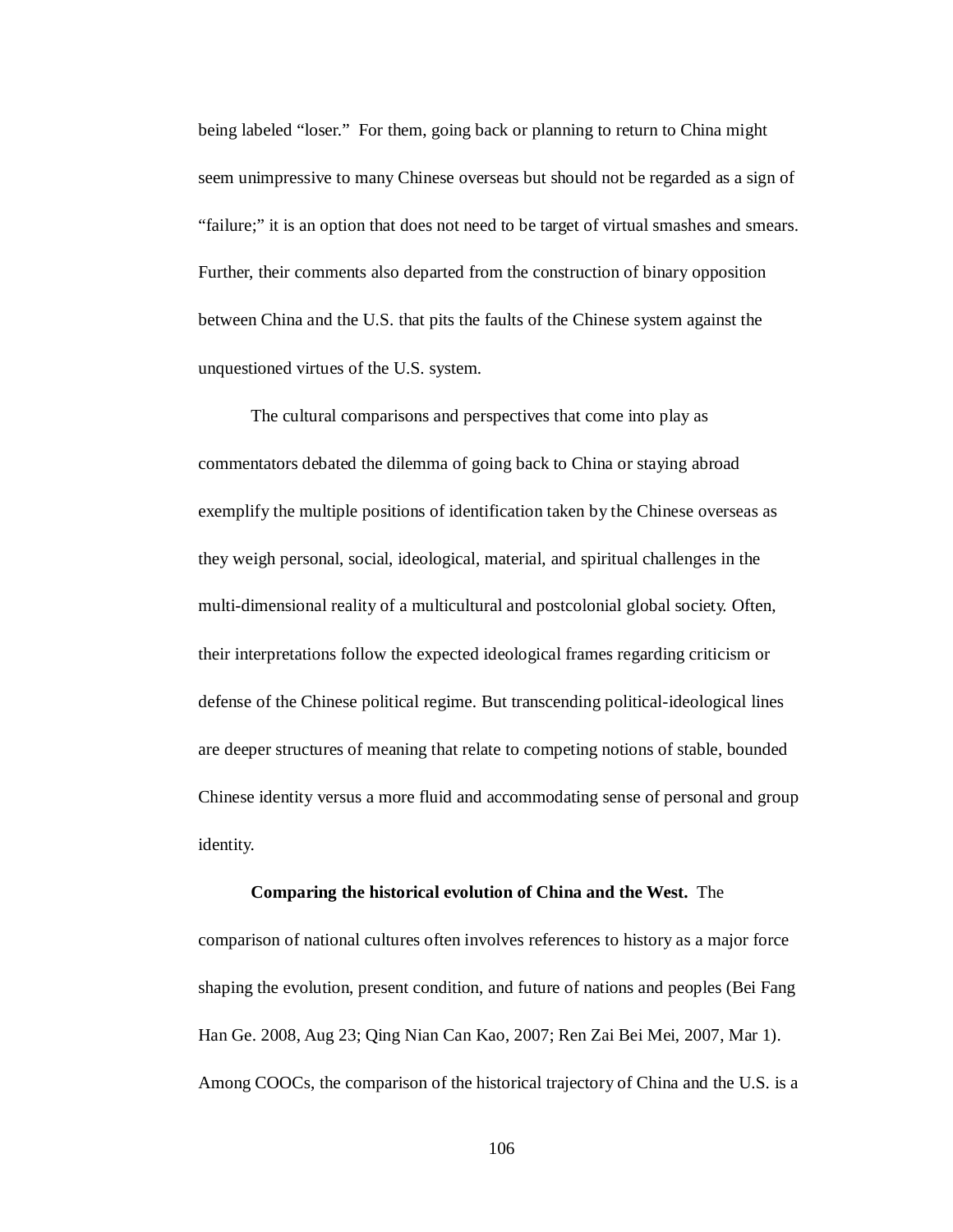popular topic that prompts debate as the enactment of positions of identification. The flow of the discussion seems to enact a Chinese dialectic philosophy that is summarized in the saying "30 years to the west of the river and 30 years to the east of the river." This saying suggests the vicissitudes of a society over history, in which rival states change their relative advantageous or disadvantageous positions in some rhythmic pattern. Some of the posted commentaries comparing the historical trajectories of China, Europe, and the U.S provide a space to illustrate the dynamics on online discussion under this topic.

In one commentary posted regarding, for instance, the writer used metaphorical language to stress historical and political differences between the "West" and China:

When the West is in daylight, China must be at night; when the West was in the dark age of medieval Europe, China was basked in the glaring sunlight of the Tang and Song (dynastic) prosperities; while the European-originated colonizers exulted in their victorious postures as conquistadors, China had to bear the humiliation losing resources and dignity to ethnic groups on her border (Qing Nian Can Kao, 2007).

This writer also pointed out how spiritual belief systems in China and the West also separated them: that of Christian Westerners, who believe that people are born with original sin, and the Confucian Chinese belief that all humans are born with pristine virtue. This polarizing discourse, revealing and magnifying cultural differences, was largely rejected by online commentators who found this framing of differences as cultural antithesis "shallow, flimsy, naïve and intellectually pretentious." Some commentators stated that the so-called "observations" by the author were noted by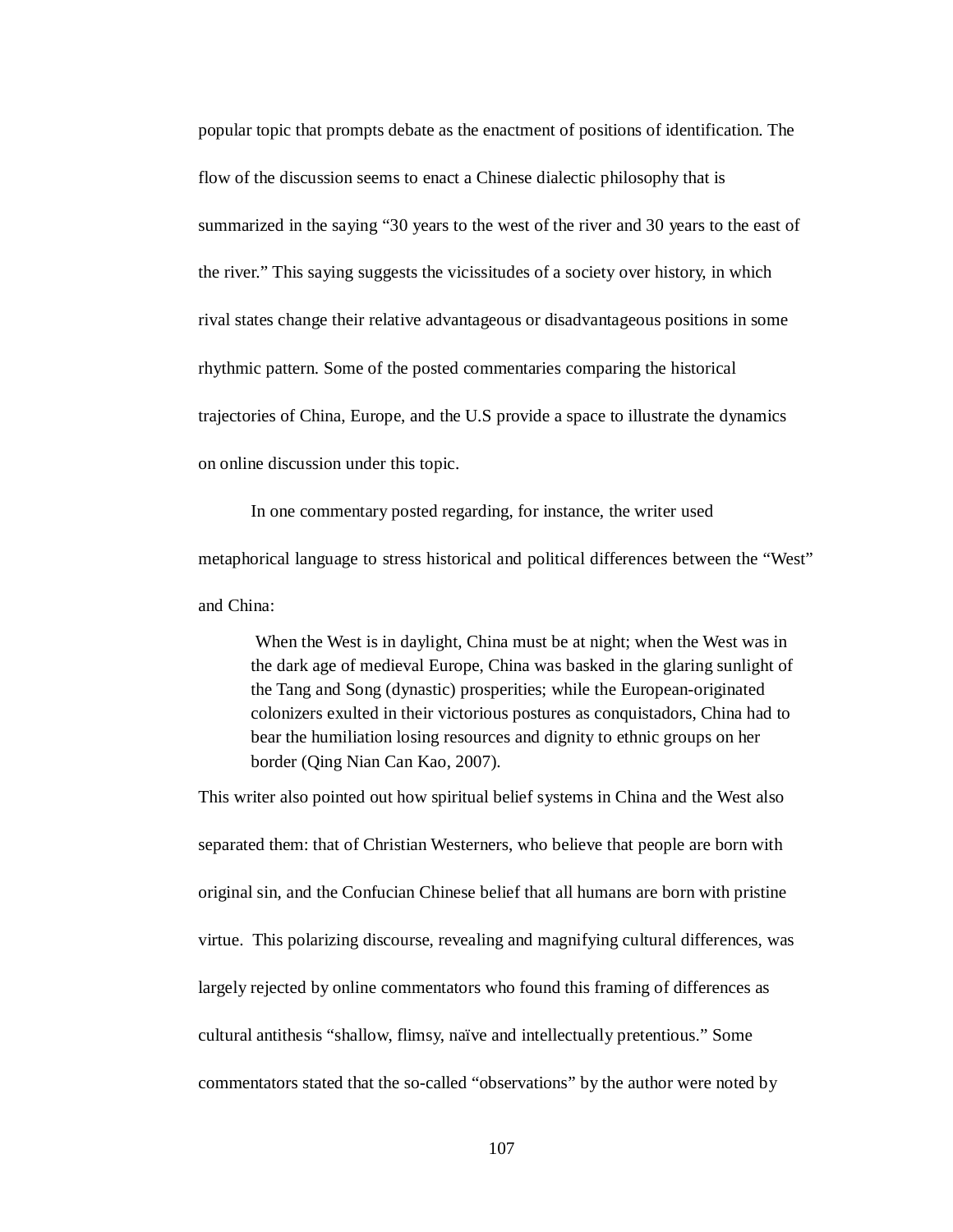others for a hundred years and yet the author presented them as original insights. In the words of some commentators: "Such pretension is a shameful result of Chinese education;" "Next time think twice before publishing this shit;" "Such naïve, childish comparison is joking in such a high-information society."

One commentator invalidated the comparison by minimizing differences: "I found . . . no much difference at all between China and the United States after so many years of living in the U.S. and becoming a U.S. citizen." Another commentator, using the pseudonym *Old Cowboy*, argued that China-U.S. cultural differences are fundamentally confined to differences regarding awareness and interpretation of human rights. Among those who underplay differences, some even suspected that the real motive of the article's author was to instigate conflict and undo Western influences on common Chinese people.

In other instances, the comparisons of Chinese and U.S. historical trajectories were framed as a debate opposing China's "progress" to U.S. "regress" over the last two or three decades. In a forum dedicated to this topic, an article written by a blogger with the pseudonym *Northern Brother* (NB) approached this topic by contrasting the changing attitudes of U.S. and China custom officers over a span of about two decades. The blogger drew on direct, personal experience to observe that the attitudes of Chinese custom officers have changed from cold and nagging to genial and tidy, especially before the Beijing Olympics. Meanwhile, he added, U.S. custom officers have become more indifferent, business-like, and impatient compared to how they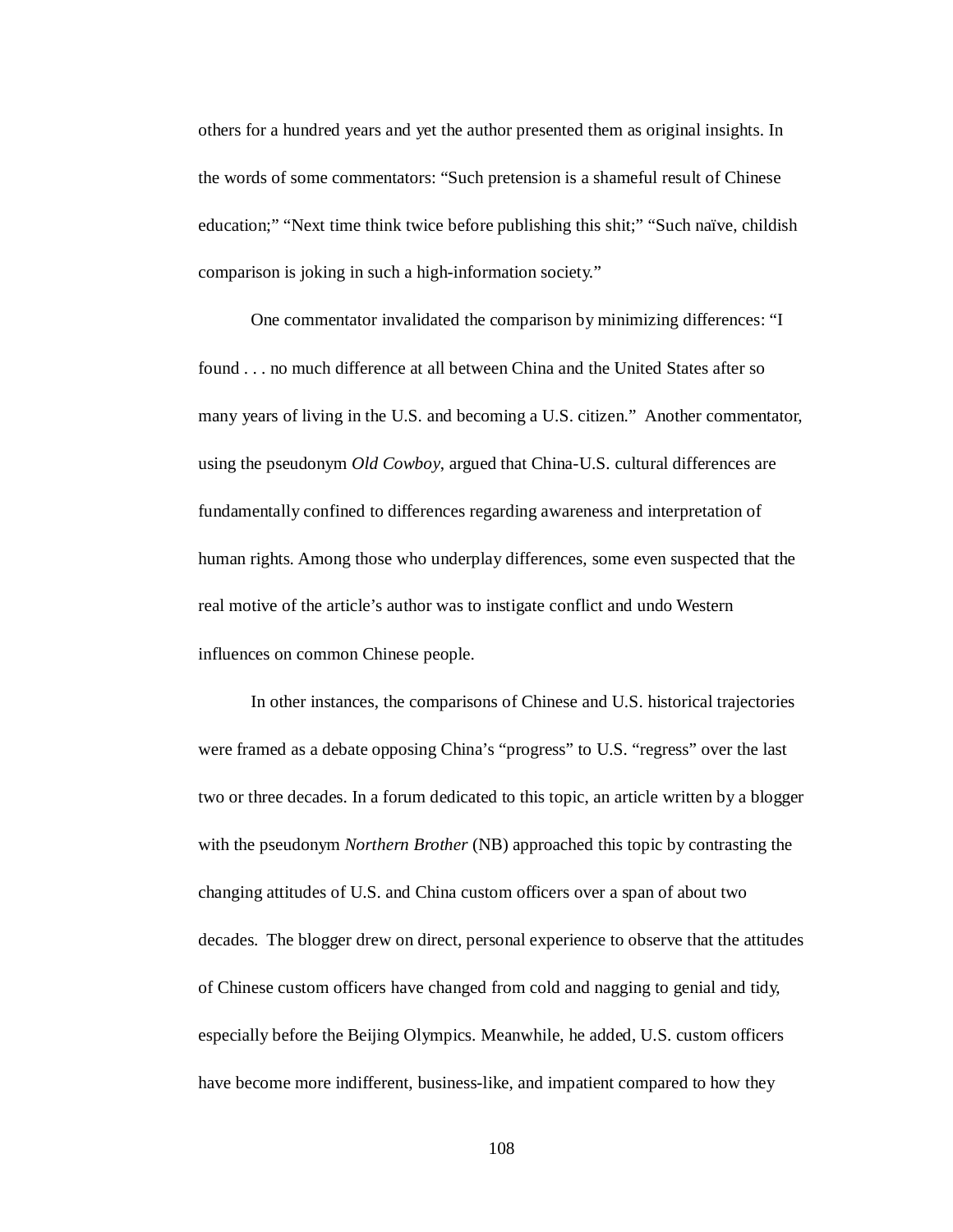were years ago, probably due to the tightened border security after the terrorist attack of September 11, 2001. Thereby, for NB, the Beijing Olympics and the 9/11 attacks become two significant historical events that signify an epochal rotation: China is progressing as the U.S. is declining.

This piece triggers a reverberation of reactions and divergent opinions. Some echo the main argument with supportive evidence. Some oppose it with a cynical tone. Some sound equivocal. One even wrote a poem to corroborate NB's observation. And while some use cultural opposition to support or refute the main argument, others seem to reject the construction of binary cultural oppositions and opt to trivialize or transcend cultural differences. Relatively more commentators adhere to NB's observation, since the forum is maintained by NB in his own Web blog.

For example, to support NB's position, a commentator with the pseudonym *Northeast Languid* stated that his personal experiences of going through customs in China and in the U.S. corroborate NB's observations. Another commentator selfidentified as *redsun* indicated that he or she encountered the same "indifference" and "coldness" from custom officers in the San Francisco Airport, who have "no idea that their faces represent the image of the U.S."

Suspecting of NB's antagonistic approach, a commentator identified as *Foxy Fox* (FF) placed NB into a special category of Chinese overseas: those who "criticize" the U.S. vehemently while at the same time enjoy all the benefits from the U.S with ease . . . Such disparity is hypocritical and irrational . . . duality out of extreme self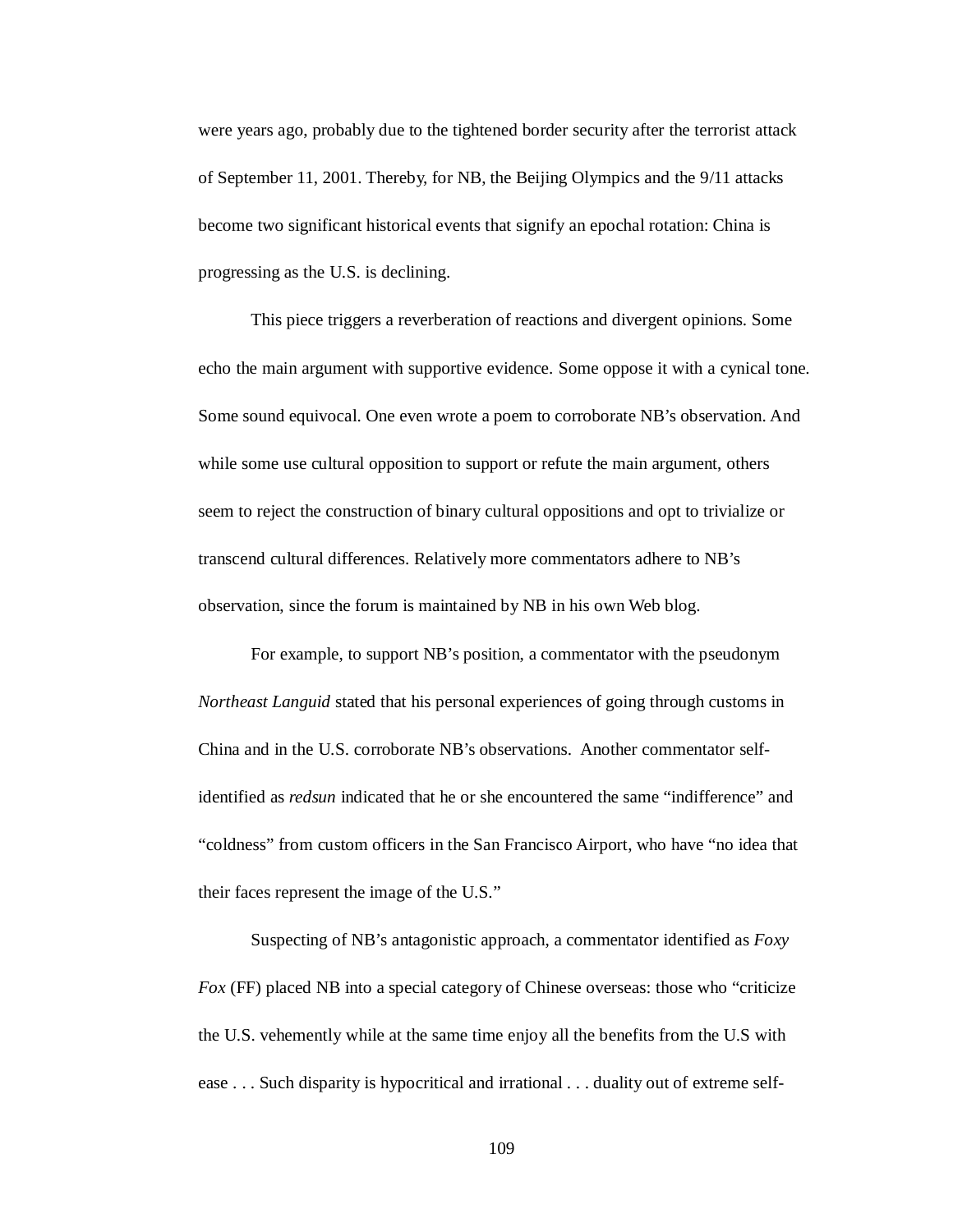inferiority." Others in disagreement provided references to personal experiences that contradicted NB's observations. In one of such replies, the opposition is inverted when the commentator cited the "nice and considerate" treatment received in the Orlando and Chicago airports and "straight, long faces" of custom officers at the Beijing Capital International airport.

Other reactions in disagreement with NB's original blog entry avoided the binary opposition of historical trajectories to offer a more dynamic reading of historical trajectories, one in which differences are not in conflictive opposition. From this view, China's progress might be "real and normal" but the comparison to the U.S. is "unnecessary"; furthermore, as one commentator pointed out, using such trivial comparison to arrive at the "far-fetched" conclusion about U.S.'s regress is simply "frivolous." Even when commentators hold that the distance between China and the West might be abating, they perceive a gap still big enough to declare—using the competition frame "winning vs. losing"—that China and/or Chinese culture is and will be the loser in a long run.

Overall, the discussion of historical evolution seems to suggest that exaggerating cultural opposition between China and the West is unwelcome in the virtual community of Chinese overseas. In the view of most online commentators, cultural difference is not equivalent to cultural opposition. Chinese overseas might experience and accept differences but seem to reject or eschew the polarization of cultures to favor a pacifistic point of view. In this sense, the reactions to this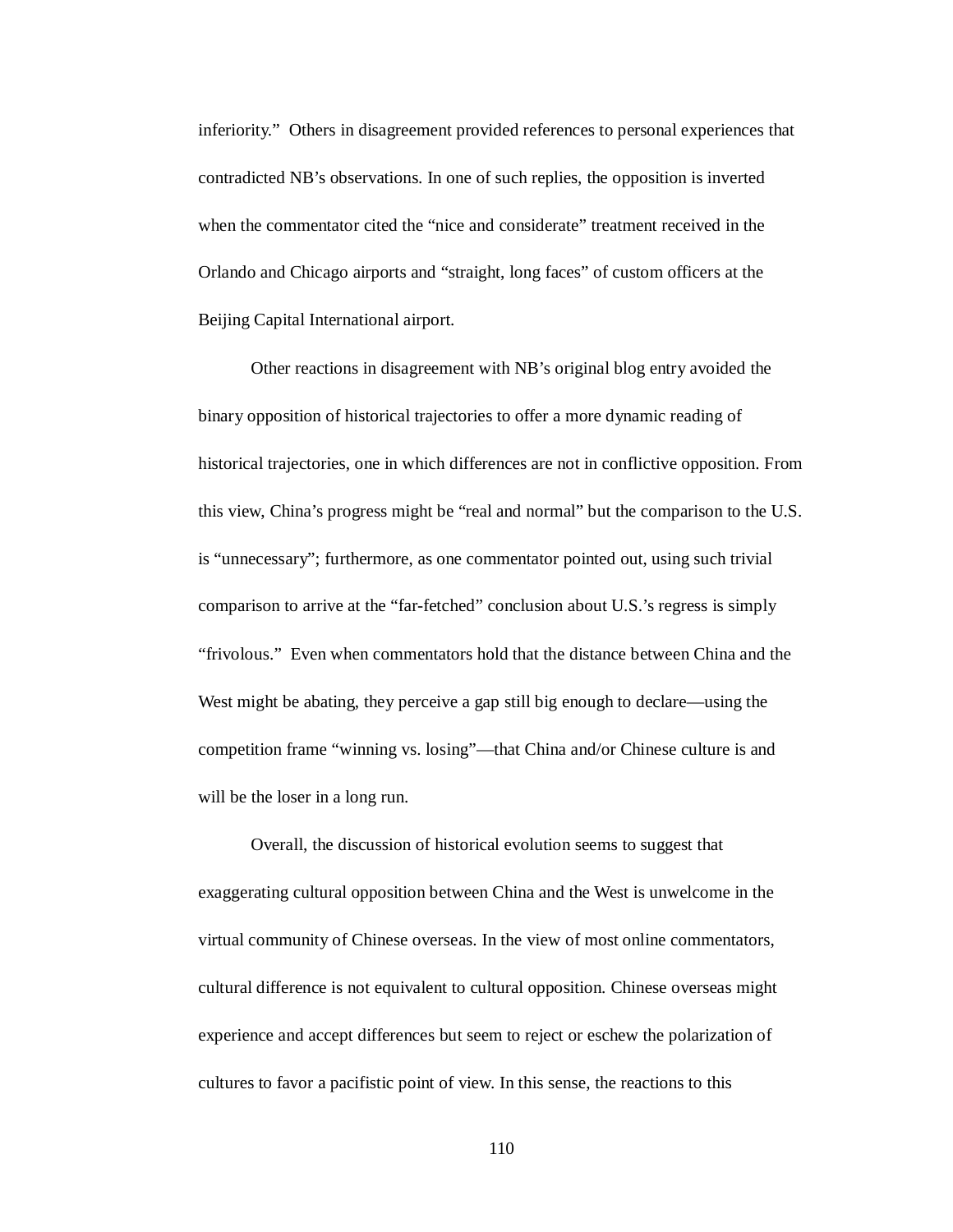comparison of U.S. and China's historical progress also reveal the positions of identification among commentators. Those in agreement with the comparison made by the blogger might be wishful for the brightness of China's future and foreseeing the fundamental transformation of the whole word's political and economical situation. Those who disagree tend to be sensitive to the current material reality and stubborn about their assessment of a better society in the West than in China. For many, rejecting the notion that China's progress is linked to U.S. regress seems to be the pragmatic way to articulate a position of identification as Chinese overseas operating in a cultural borderland. This interpretation seems to be necessary if one is to hold the legitimacy of the ideology of the American dream (in the U.S. context) and of upward mobility in Western nations that drive many Chinese to relocate in the first place. In other words, they have their invested interests in the prosperity of their host countries. In this sense, if China and the U.S. were to be perceived a pair of antitheses, Chinese individuals in the U.S. would inevitably feel difficult to deal with their split cultural identification.

# **Chapter Summary and Conclusions**

Online interaction among members of this global, ethnic cyber community often leads to the comparison of cultures as an interpretive strategy that allows commentators to make sense of the place of Chinese culture in multicultural contexts. One of the salient fields of discursive activity relates to social categorizations of difference such as race and ethnicity, gender, and nationality. Through this perspective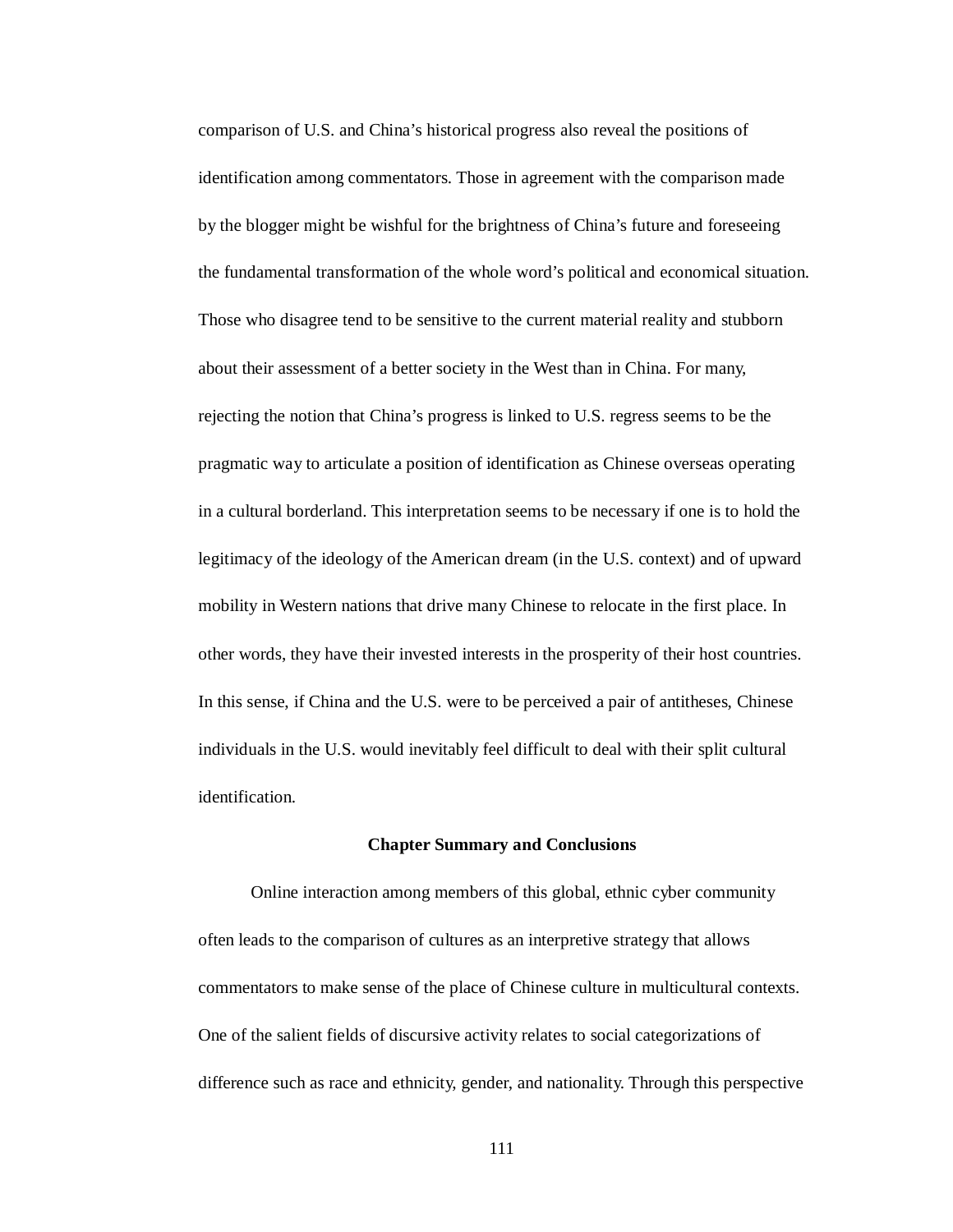of identity, cultural identification is enacted as a response to perceived cultural differences encountered by COOCs while living in host cultures.

### **On Race and Ethnicity**

Upon encountering cultural difference, COOCs struggle to discover and rediscover their cultural identity within new social hierarchies that become more immediate to them in their host societies. In discussions about race and ethnic difference, COOCs use comparison by opposition to place themselves in an imagined racial order and contrast the treatment afforded to foreigners in China and to the Chinese in foreign countries. In the multiracial U.S. society, they identified themselves as members of a relatively cohesive Chinese racial group that is disadvantaged, marginalized, inferior, and invisible in the existing racial hierarchy. Further, they see no meaningful connections to or sense of common purpose with other races and ethnic groups. In their imagined racial order, stereotypical and prejudiced constructions of other racial groups are common, which leads to the positioning of White and Black Westerners as preferred point of reference and of their culture as normative, with much less attention given to other peoples of color or ethnic minorities. When assessing the lower status and invisibility of Chinese individuals in Western societies, many COOCs drew a comparison with the privileged treatment received by Westerners in China, as a way to vent feelings of frustration and resentment toward both Chinese and Western hosts. Although in this area of discussion the commentators tend to refer to the Chinese and other races as groups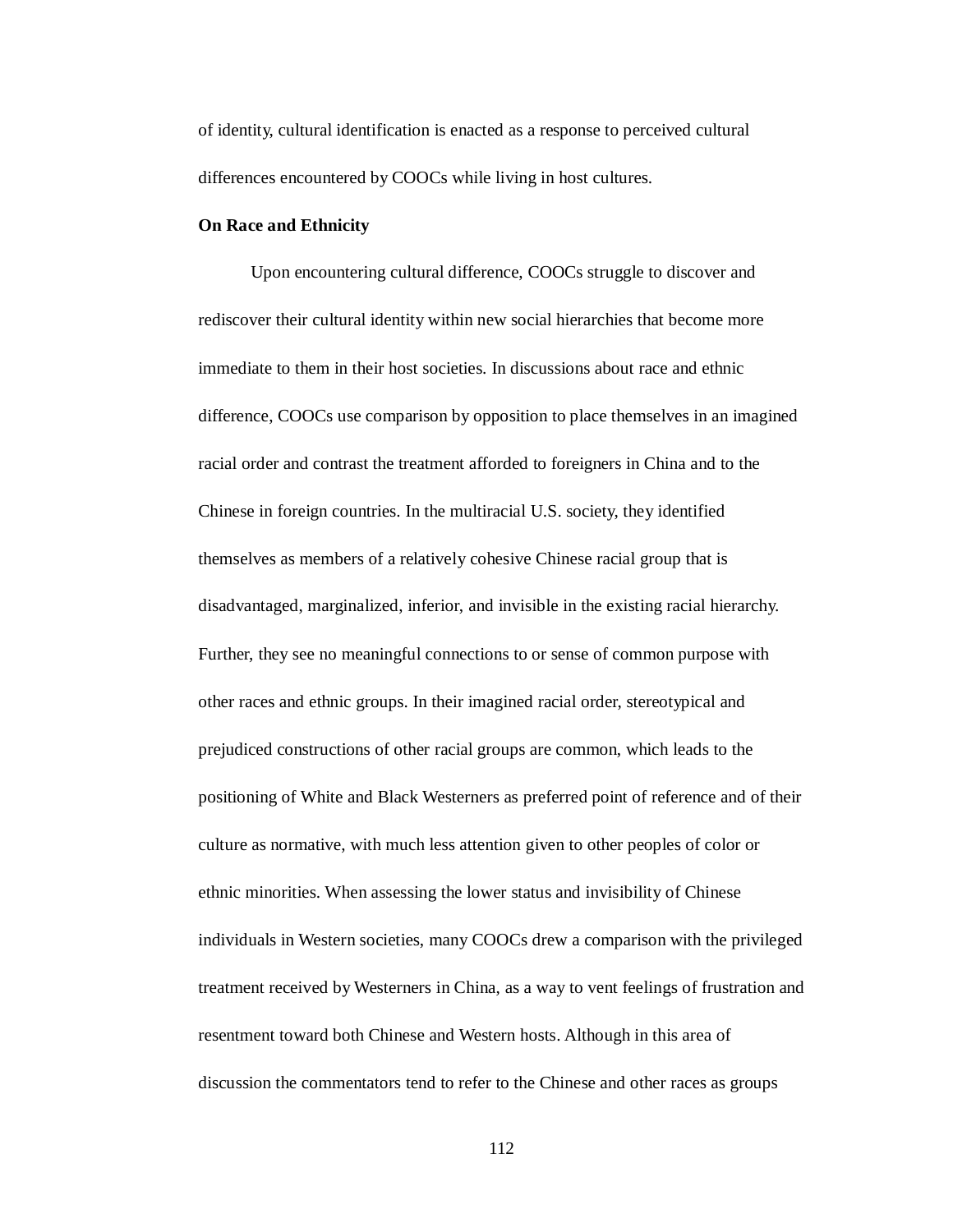rather than individuals, making sociality the most prominent dimension of their identity, they may also stress personal achievement and individual traits in their explanation of differences or as ways to deal with the perceived inferiority of the Chinese in host cultures.

# **On Gender and Group Stereotypes**

As in the forums addressing racial difference, online discussions of stereotypes of Chinese masculinity in Western societies and of Chinese students in Western universities serve as a site where commentators affirmed a sense of identification as members of the Chinese cultural group. A shared feeling of being victims of prejudice or cultural misunderstanding lead COOCs to express their views with little attention given to internal differences and divisions within the group. On the contrary, the views expressed enact a tension between "us" the Chinese and "them" the Westerners who disseminate the stereotype.

This is the case regardless of whether COOCs agreed or rejected the stereotypes. In terms of the stereotypical view of Chinese males as physically weak and sexually undesirable, individuality and sociality intersected in discourse to drive COOCs' cultural identification.

And in debates on the character of Chinese students overseas, COOCs stress the sociality and materiality dimension of their identity by highlighting social and institutional contexts where unequal power relations and cultural and institutional barriers account for the negative traits ascribed by Westerners to Chinese individuals.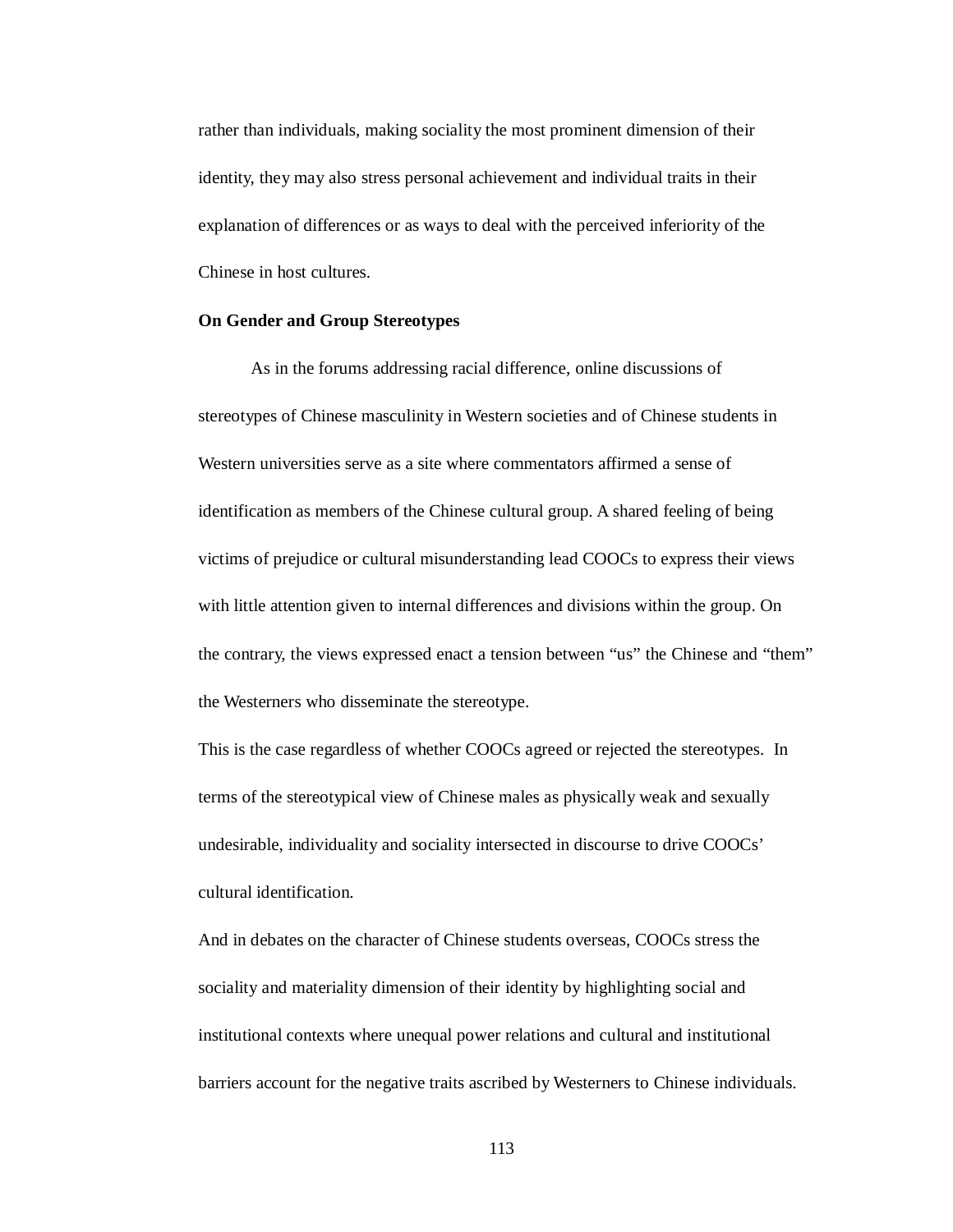## **On Chinese National Identity**

In contrast to discussions about race and gender, online discussions of topics related to Chinese national identity feature a much more fragmented spectrum of positions of identification and a more fluid sense of individual and group identity. Specifically, the debates expose the divide between critics of Chinese culture and society and those who defend the positive moral traits of the Chinese collective identity while accusing Chinese critics of xenocentrism and pointing out flaws and shortcomings in U.S. or Western peoples and systems. Those who defend China enact a clearly defined sense of group identity bound by loyalty and affective attachment to Chinese nationality and citizenship. Their discourse features the attribution of high moral standards to the Chinese people, the affirmation of pride in Chinese ancient history and culture, and confidence in the ascending position of China as a world power, and the attack of critics who are labeled xenocentric. This positioning places them in an antagonistic relation with COOCs who compare the Chinese and Western nations to stress the moral flaws of the Chinese and the economic and social underdevelopment of China, while affirming identification with the superiority of Western values and social systems. COOCs who are critical of Chinese culture and peoples tend to enact a more fluid sense of identity that allows them to seek accommodation or conciliation of differences as a rational strategy for cultural survival and economic success in their host societies. Driven by an individualist and pragmatist perspective, they may not see disloyalty in adopting a foreign citizenship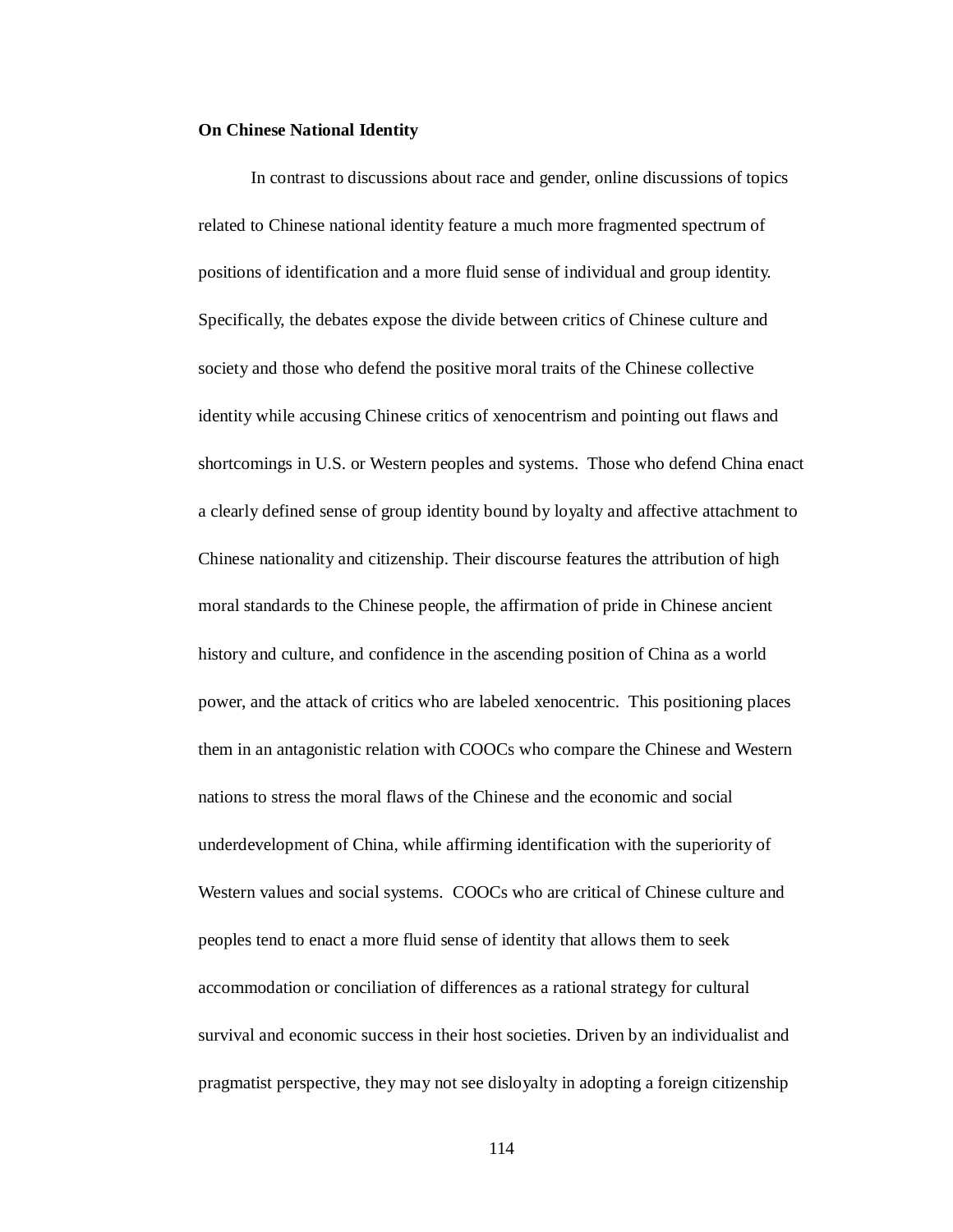and renouncing Chinese citizenship or consider that taking a critical stance against China and for the West means the absence of any affective identification with Chinese culture. The spectrum of identity positions in regards to nationality illustrates the internal diversity of the virtual community and the intersection of individuality, sociality, materiality, and spirituality in processes of cultural identification.

# **Perceptual Cultural Identification and the Interplay of Self and Other**

In the communication approach to identity studies, , cultural identity is defined as one's self concept formed and performed in communication that emphasizes one's connection to cultural membership. In the virtual community studied, performance of cultural identity involved the expression of awareness and judgment of cultural differences observed trough intercultural interaction with both members of the ingroup of Chinese living overseas and with non-Chinese peoples. The online discourse analyzed in this chapter featured a particular dynamic of cultural identification that I have labeled perceptual cultural identification. In this form of identification, COOCs enact their sense of cultural membership through comparison between self and other in a process that is driven by the exchange of information on and heuristic interpretation of perceived differences rather than the by the need to take any strategic action or assume ideological positioning. In this form of identification, individuals strive to understand who they are by looking-out at the cultures they are having close interactions with and looking-in at their own culture. In perceptual cultural identification, subjects are engrossed with making sense of differences and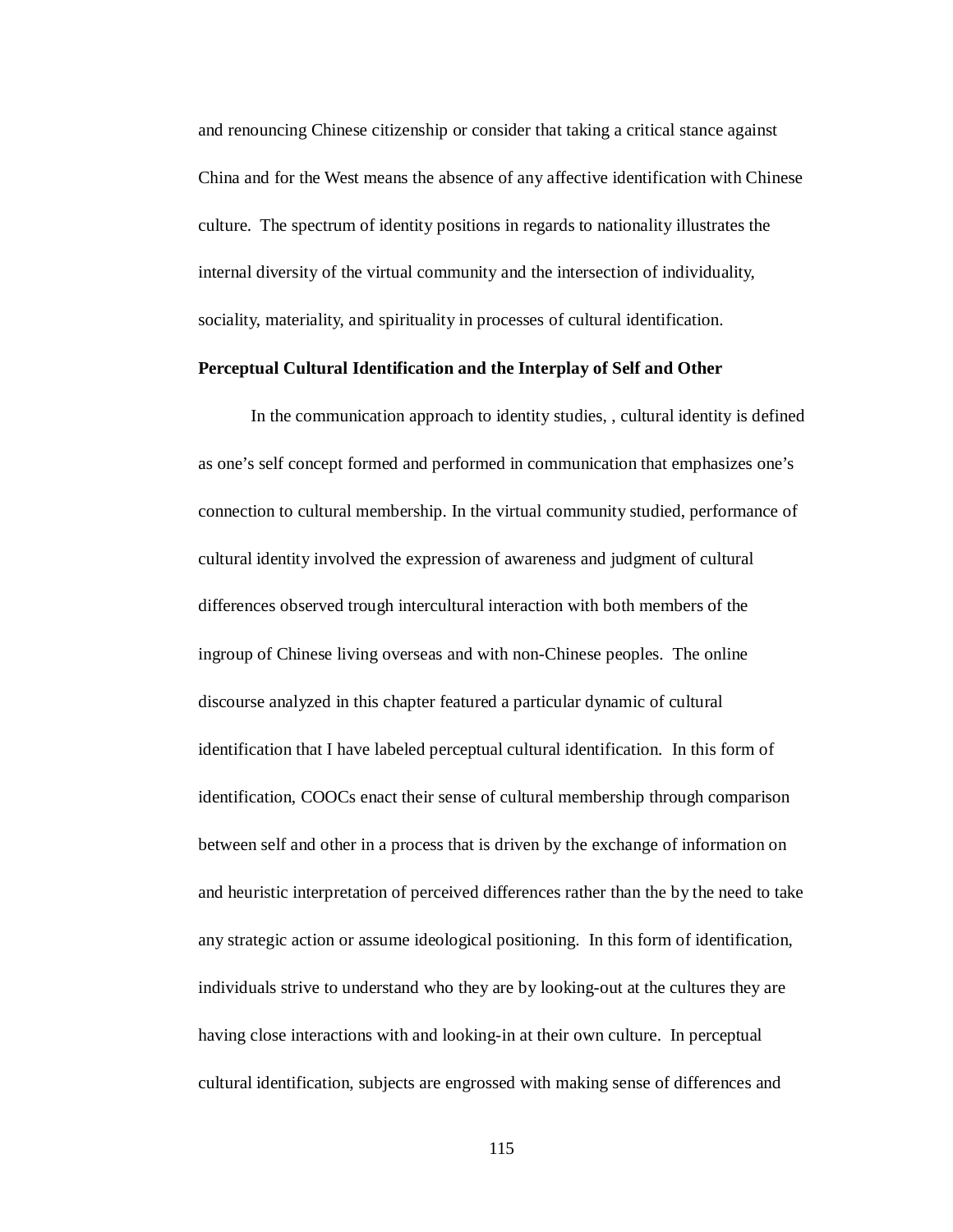are motivated to exchange cultural knowledge so as to reduce the uncertainty inevitably felt in intercultural contexts or to react to negative representations of Chinese culture and peoples constructed by others with a positive affirmation of their identity.

Within the community examined, a salient frame for the interpretation of the meaning of the cultural differences discussed is the dilemma between cultural shame and cultural pride. According to Hecht et al (2005), cultural identification can generate subjective – emotive, affective, and spiritual—reactions during the process of gaining awareness of one's cultural membership. Cultural shame and cultural pride represent two polarized subjective reactions in this virtual community. Particularly in the debates on national identity, online discussions reflect a dialectic tension between pride and shame. In the enactment of pride, the spiritual dimension of identity is expressed as an affective attachment to a sense of collective cultural membership in Chinese culture. On the other hand, individuality and materiality fuel cultural shame and provide justification for a pragmatic, individualist accommodation and adaptation to host societies. As observed in the examples provided above, the tension between those who affirm cultural shame and those who express cultural pride becomes a source of internal division among COOCs.

Furthermore, expressions of pride and shame reflect the particular ways in which Chinese individuals living overseas learn to conciliate conflicting dimensions of their fractured identity. For instance, while COOCs are mostly realistic about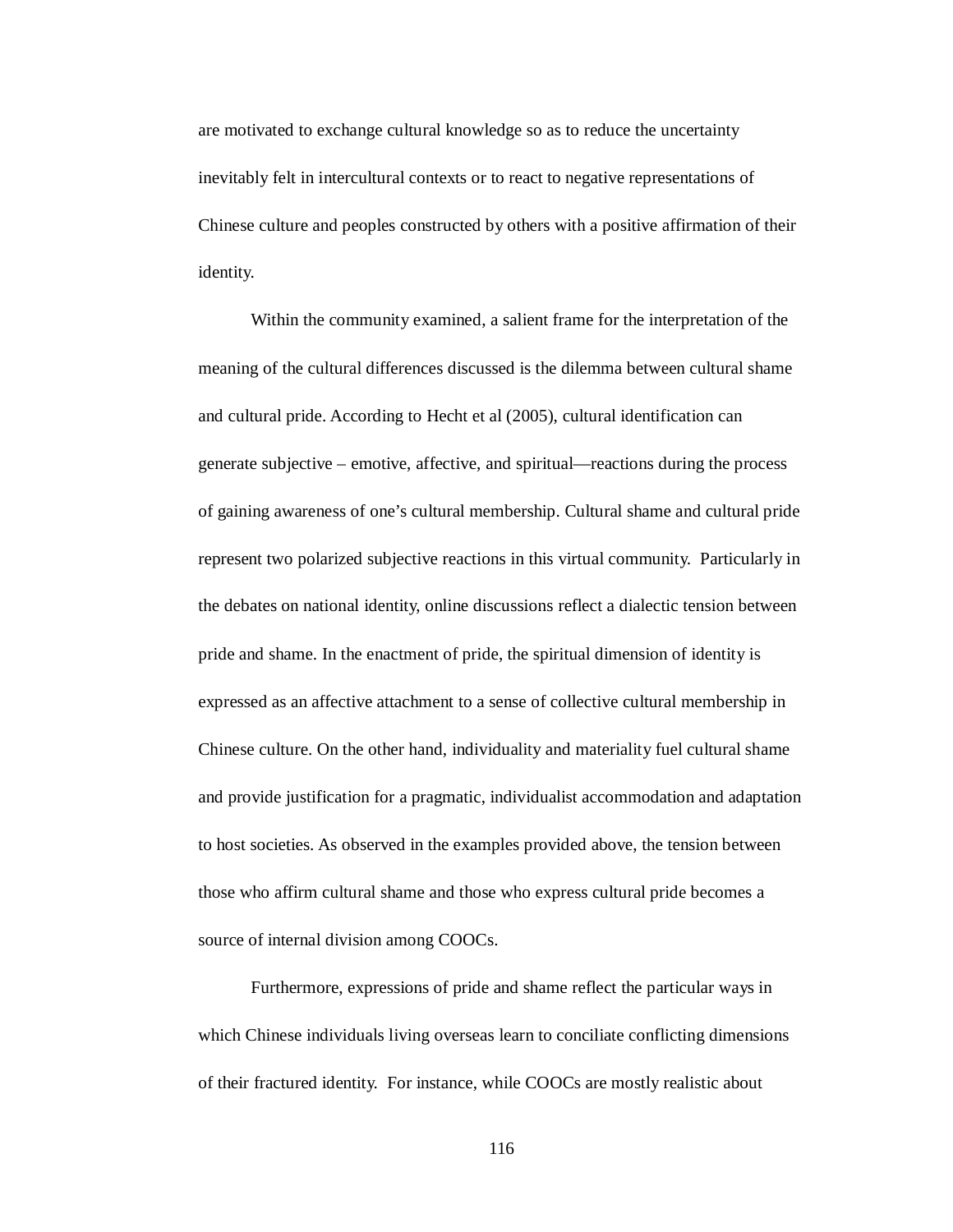differences in economic and social conditions in both China and their host country, most of them respect the cultural connection with their home country. Thus, many express the view that the socioeconomic factors that become determinants for their leaving and staying overseas do not contradict but rather complement their different levels of sentimental connection with Chinese culture. This separation of socioeconomic and cultural factors in their sense of cultural affiliation allows them to settle down on a meaningful borderland, whether they emphasize loyalty to China or a critical stance toward their own culture and people.

In the matrix of the four intersecting dimensions of identity that I have proposed as an interpretive framework (see Chapter 2) to understand the complexities of cultural identification, socioeconomic influences are closer to the dimension of materiality while cultural attachments are closer to spirituality. A clear awareness of the need to separate and conciliate these is crucial for the stability of the cultural identification of individuals in the researched community. In trying to do so, many perform a heightened sense of individuality—expressed through notions of pragmatism and survival—in the total constitution of their identity. Across topics, many stress personal achievement and individual traits in their discussion of how to deal with differences or as ways to deal with the perceived inferiority of the Chinese in host cultures. In effect, I note a general trend of stressing individuality (personal identity) and diminishing sociality (group identity), even though they are intersecting in every discussion, and even when the format in the online environment provide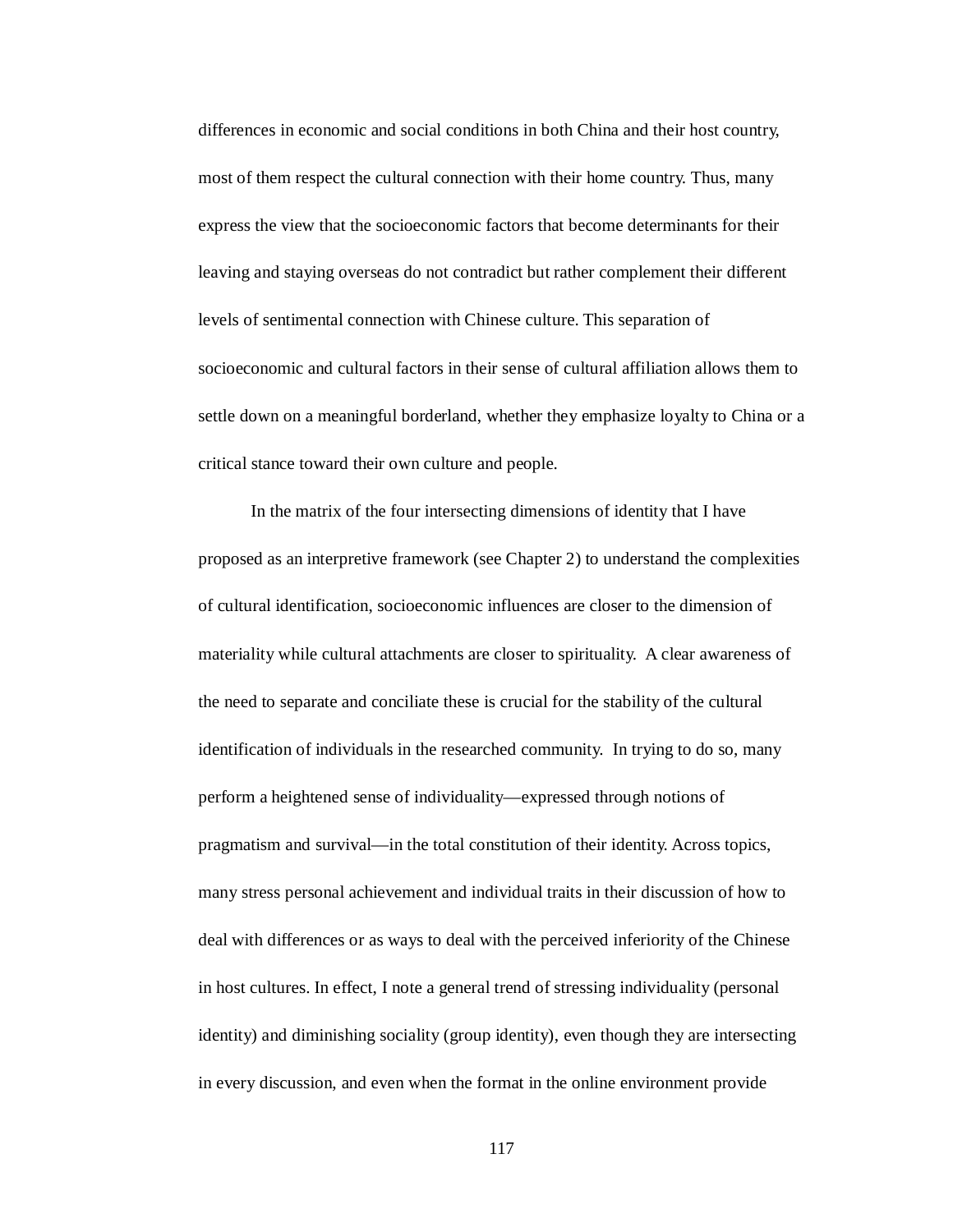room for community building.

This tendency to heighten individuality and diminished sociality can be explained with the interpretative framework elaborated in Chapter II. First, in the landing context of global and multicultural realities, the Chinese as a cultural group are neither in powerful social positions nor enjoy a favorable public image. As the discussion of their interpretations of racial hierarchies and gender stereotyping illustrates, they may react to negative perceptions of their culture by emphasizing group identity or sociality and identifying as victims of unequal social, cultural and political relations or power. Yet, the consideration of collective action or group empowerment to level the playing field is out of the realm of discussion. As a general tendency, commentators opt for focusing on individual strategies to affirm their selfesteem through demonstration of personal achievement and individual performance. This escalation of individuality is also related to the ways in which COOCs manage tensions between cultural shame and cultural pride, for individuality, personal achievement, and moral qualities become a source of pride and success in the new environment.

This tension between individuality and sociality, and materiality and spirituality, in identity negotiation speaks to the position of COOCs, many of whom are pursuing careers and taking a pragmatic approach to the acceptance of Western culture as a means to secure their livelihoods abroad. Although in the comments posted one reads affirmations of cultural cohesion and pride and of opposition to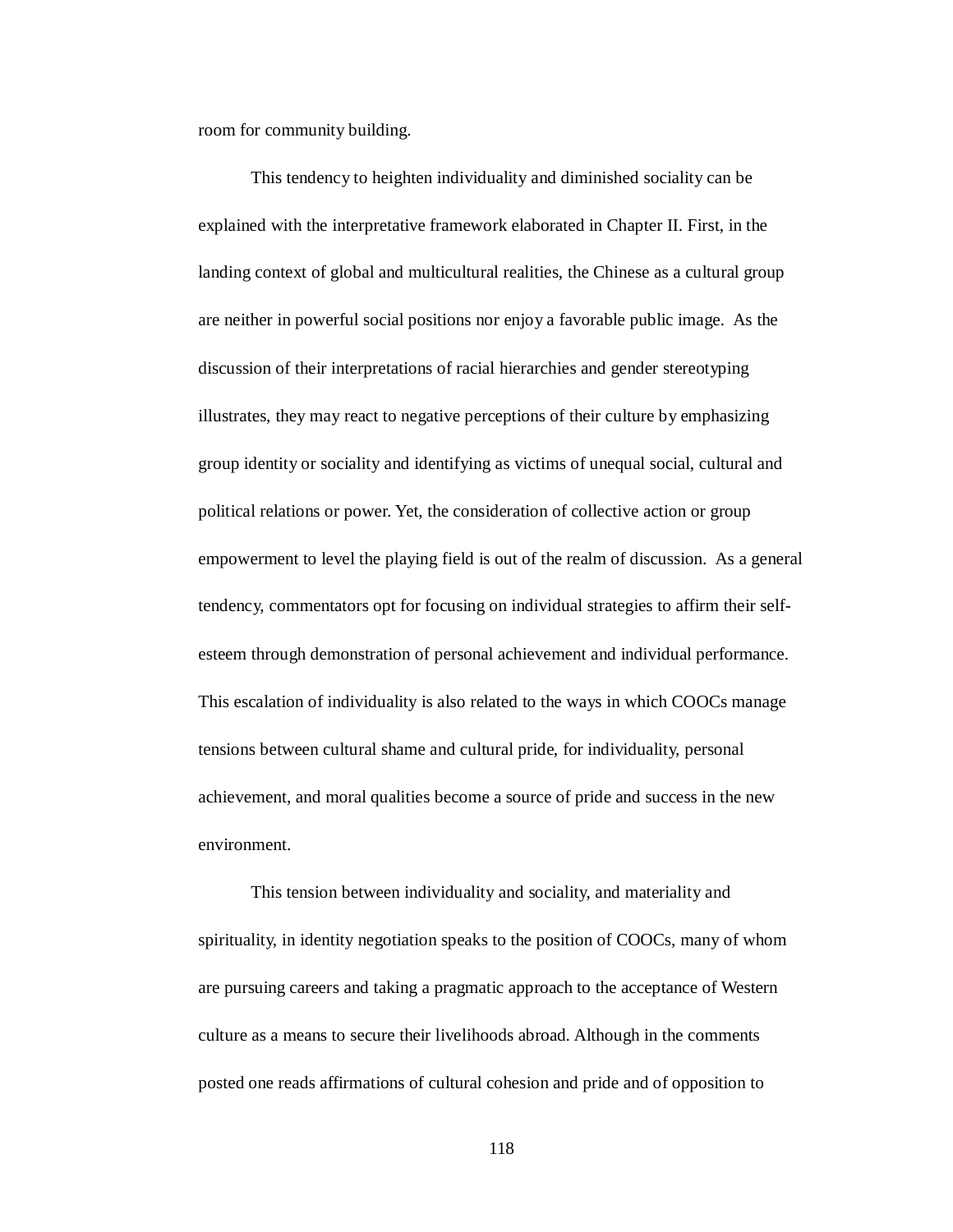Western practices, the majority of commentators also need to maintain a sense of connection to their new environments and viability as students and workers in the host cultures they inhabit. For some, their positioning is facilitated by the fact that they choose to relocate in the West because they were attracted to Western lifestyles and willing to experience and accept them in the first place. But even among COOCs who affirmed cultural pride and a strong sense of group identity, even the more appealing Western lifestyles should not alleviate one's loyalty to Chinese culture. As one commentator put it, "Enjoying life abroad doesn't mean you should betray your motherland."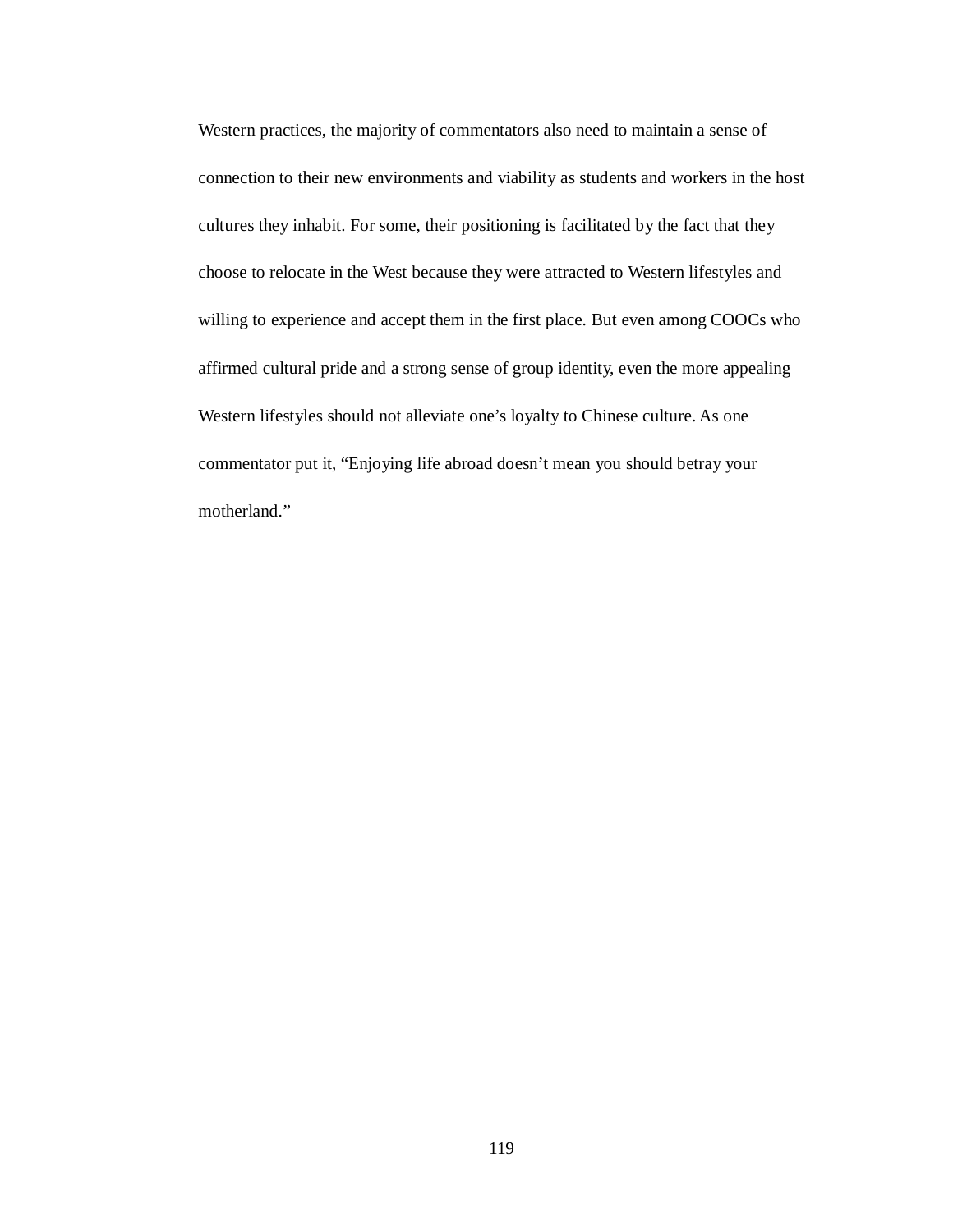# **CHAPTER V: MANAGING LIFE PREDICAMENTS: STRATEGIC CULTURAL IDENTIFICATION**

Along with discussing perceived cultural differences through self-other comparison, another salient interpretive practice among Chinese overseas online commentators (COOCs) is using the online forum to give and receive practical advice on how to manage the predicaments of life abroad. In the particular context of Wenxuecity.com, I use the term predicaments of life to refer to situations of conflict, suffering or misunderstanding that result from exposure to new cultural environments and social contexts outside China. In effect, a salient topic that tends to attract heated discussion by the COOCs relates to contemporary and historical misfortunes faced by the Chinese in their interactions with members of other cultural groups. As some members of this Chinese virtual community share their tribulations online, a sense of common cultural membership motivates other online users to show empathy through comments that offer advice—in the form of guidance and admonishment—and prescribe concrete strategies to cope with life predicaments. In this chapter, I discuss how this practice of giving and receiving advice opens space for the enactment of a form of cultural identification that I term strategic cultural identification. This form of identification refers to the affirmation of group membership rooted in a sense of sharing some core cultural traits and facing similar conditions as marginalized, oppressed, and even victimized outsiders in a foreign culture. This particular sense of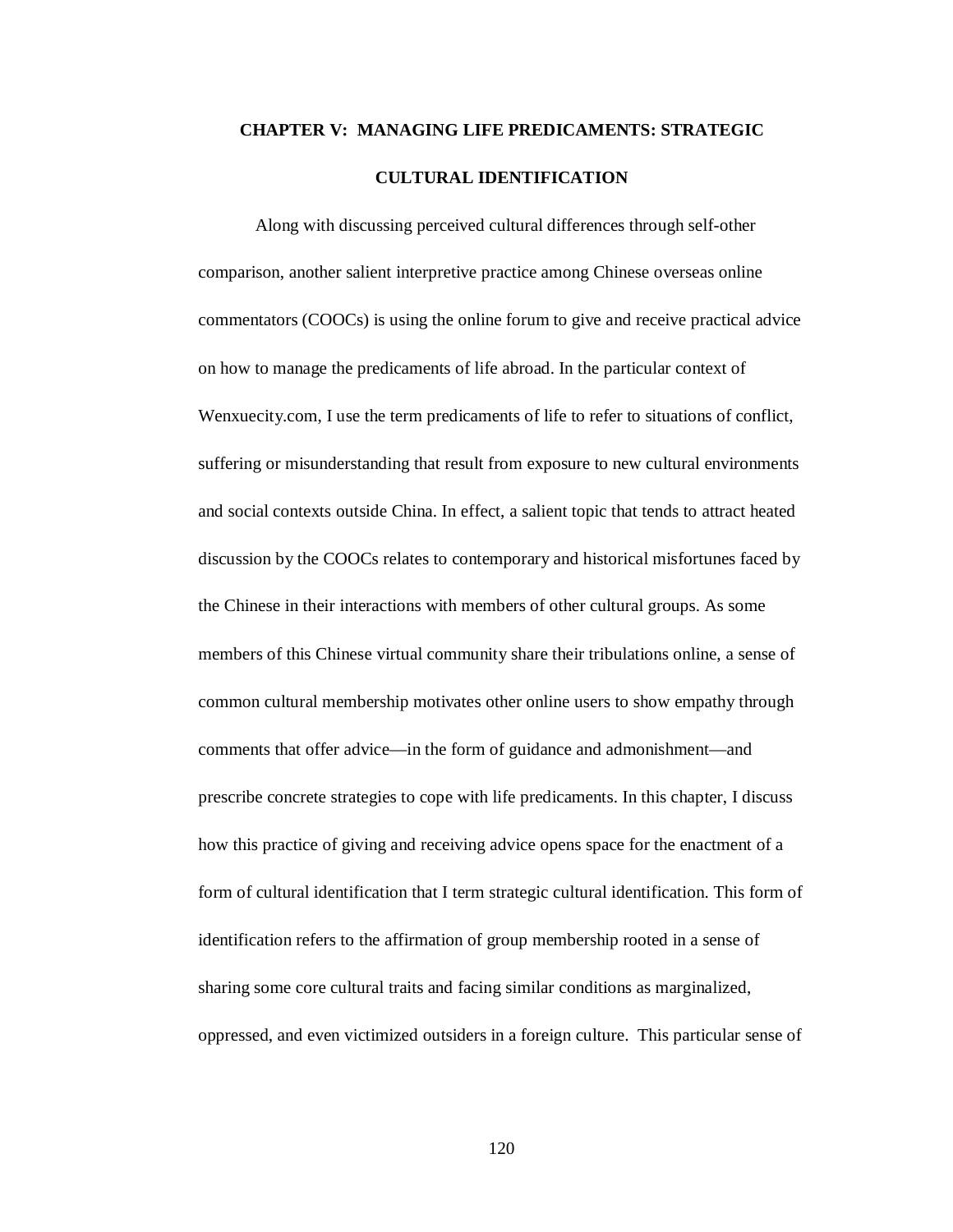identity is enacted through the discussion of strategies or steps of action deemed necessary for successful adaptation to life in an intercultural context.

More specifically, this chapter examines 1) the categories of life predicaments that draw most fervent discussion in the online forum, 2) the most common strategies given by COOCs as advice for coping with life predicaments, and 3) how cultural advice in online reactions to life predicaments reveals a form of identification that emphasizes a sense of Chinese cultural membership. The findings presented in this chapter identify four salient categories of life predicaments that evoked the most fervent responses among COOCs in various online forums. These predicaments stirred up heated discussions because many COOCs could recall their own experiences or imagine themselves in the same difficult situations. Therefore, empathy emerged spontaneously and motivated commentators to share their thoughts with the body of a virtual audience. Although the ways in which COOCs expressed empathy and offered advice varied significantly—and sometimes even mutated into sarcasm or cynicism—cultural identification regarding the life predicaments of other Chinese reflected a sense of group cohesion. Interestingly, the strategic advice given by COOCs was not only directed toward the individuals involved in specific cases at hand but as admonition to, presumably, all Chinese. Hence, the altruistic act of helping an individual in trouble better adapt in the foreign land involved also the affirmation of group identity and pursuit of positive self-conceptualization bound by a sense of cultural membership as Chinese. This affirmation suggests that beyond the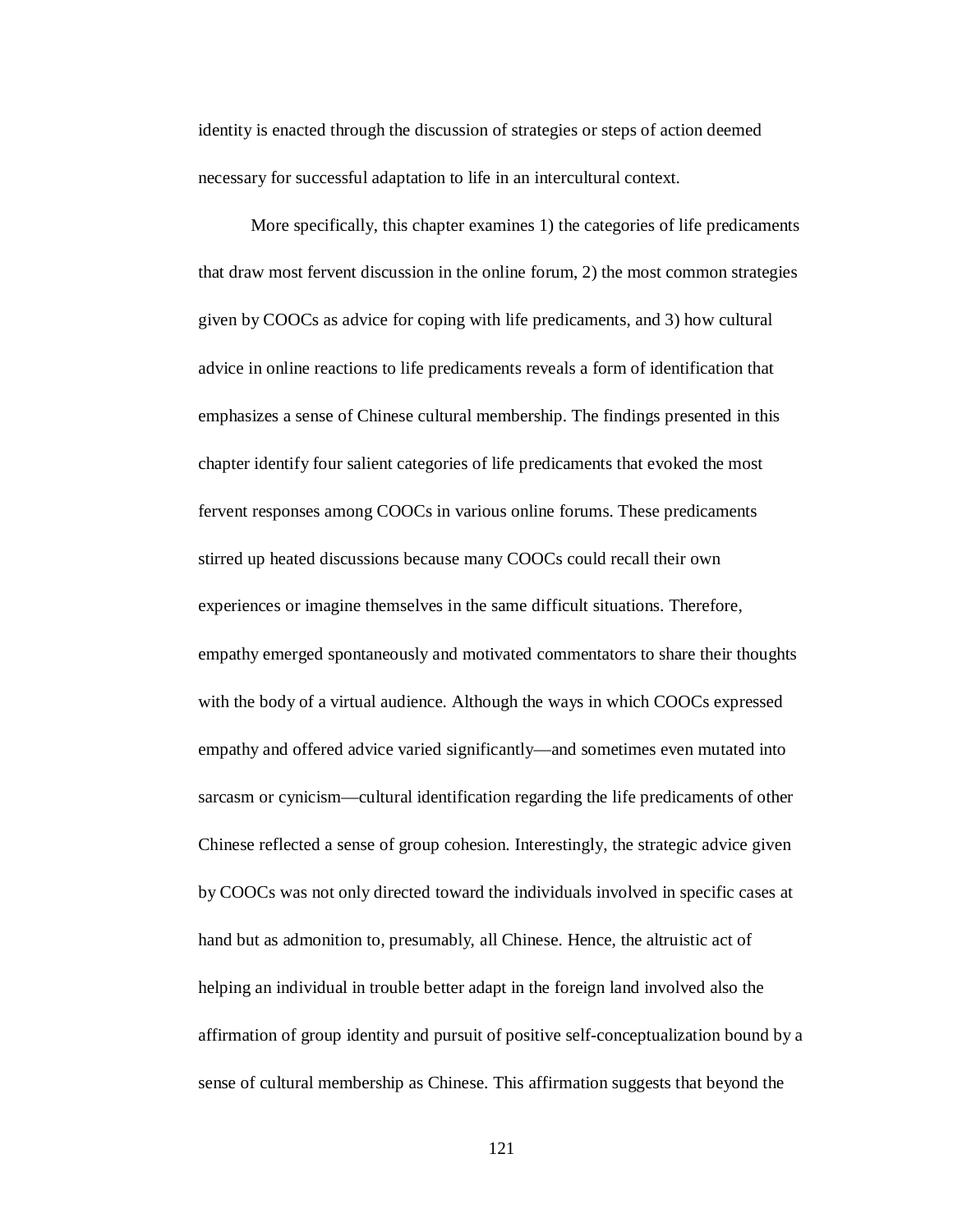individual and ideological differences manifested on the surface of the discourse, COOCs seek to build a cohesive community upon which they can rely and to which they can relate on the basis of shared cultural traits.

Given its particular dynamics, I have termed this form of identification strategic cultural identification. Social identity theory (Tajfel, 1974; Tajfel & Turner, 1986) posits that individuals tend to prefer and maintain the positive distinctiveness of the group they believe they belong to in response to an inherent demand for positive self-conceptualization. Although people from the same culture might show different degrees of attachment to their cultural membership, most of them normally have a preference for the positive evaluation of their culture. Along these lines, one may notice that in the online messages analyzed the majority of COOCs prefer a positive, distinctive, and realistic evaluation of Chinese culture. However, when COOCs read stories of other Chinese entrapped in real-life predicaments, the unpleasant realities faced by their compatriots seem to remind them of dimensions of vulnerability in the Chinese identity. This vulnerability becomes apparent when other COOCs express victimhood, disenchantment with life abroad or personal maladjustment in a host culture.

In order to make up for sunken cultural pride and uplift their sense of Chinese identity, COOCs provide counsel to the imagined virtual readership. I would argue here that this type of cultural counseling in COOCs' responses to the misfortunes of other Chinese expatriates reveals a particular kind of cultural identification: strategic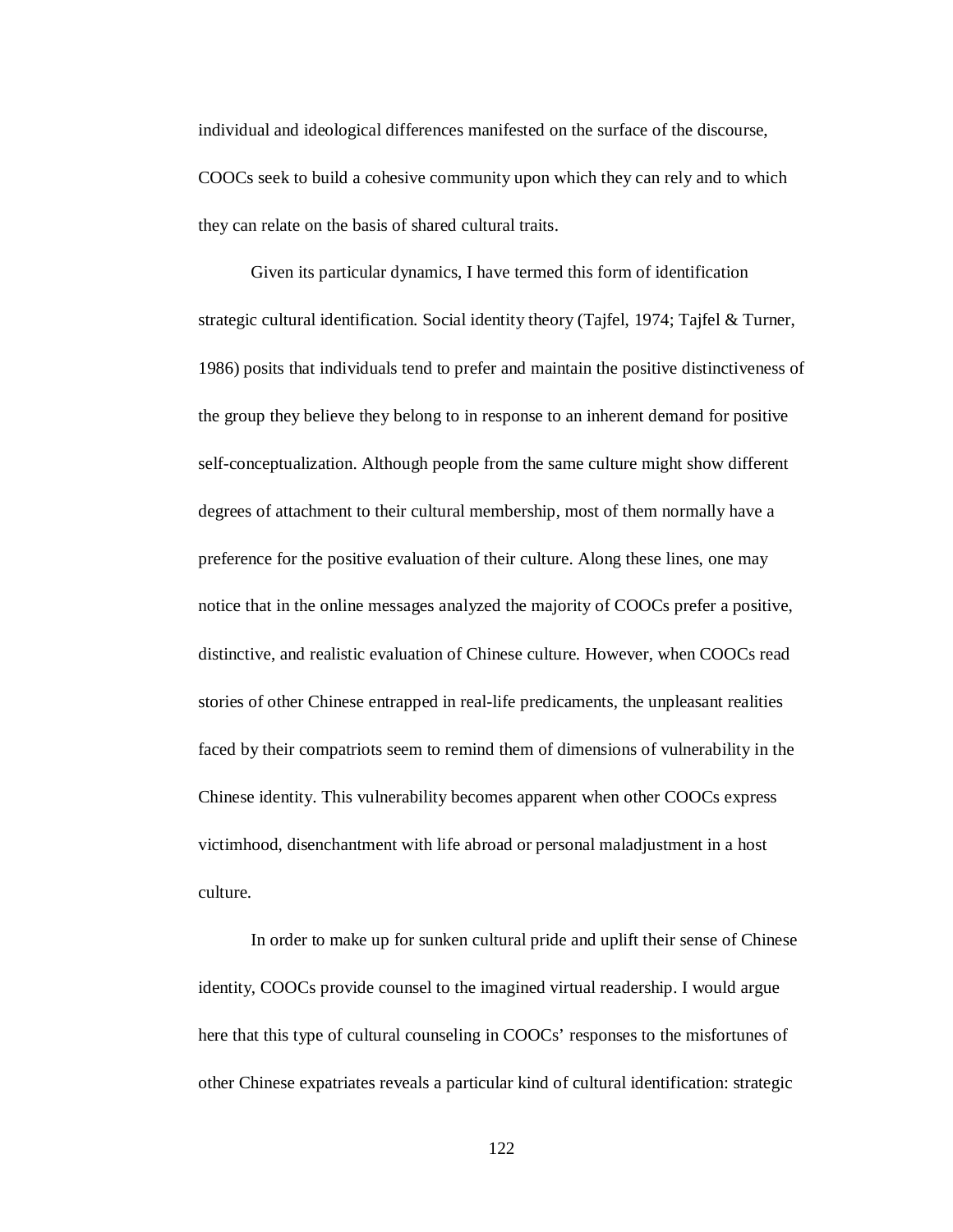cultural identification. This is a form of communication that involves the enactment of identity through: a) articulation of a culturally specific perspective on a situation; b) identification of values to guide action; and c) prescription of a strategy or steps of action for managing existing and potential cultural challenges.

One way strategic cultural identification is enacted is when COOCs exchange their interpretations of collective, historical experiences of trauma and their enduring effects on contemporary Chinese culture. Another way in which we observe this dynamic is when COOCs discuss personal experiences or real-life stories in which a Chinese individual becomes disoriented in foreign cultural context and seeks help from other COOCs. Whether the focus is on collective processes or interpersonal settings and individual cases, interactivity among COOCs make strategic cultural identification a source of cultural knowledge and, arguably, intercultural competency for the larger community.

More importantly, the dynamics of strategic identification open a window into processes of identity formation through intercultural communication. COOCs' responses indeed reflect an interest in maintaining a positive personal attitude and image of the Chinese culture, which signifies a sense of ingroup solidarity or cohesion. Simultaneously, the repertoire of diverse—and often divergent—cultural strategies prescribed by COOCs reflects the heterogeneity of identity positions within the ingroup and thus serves to illuminate the tensions that characterize processes of identity formation. In the next sections, I present the findings through description and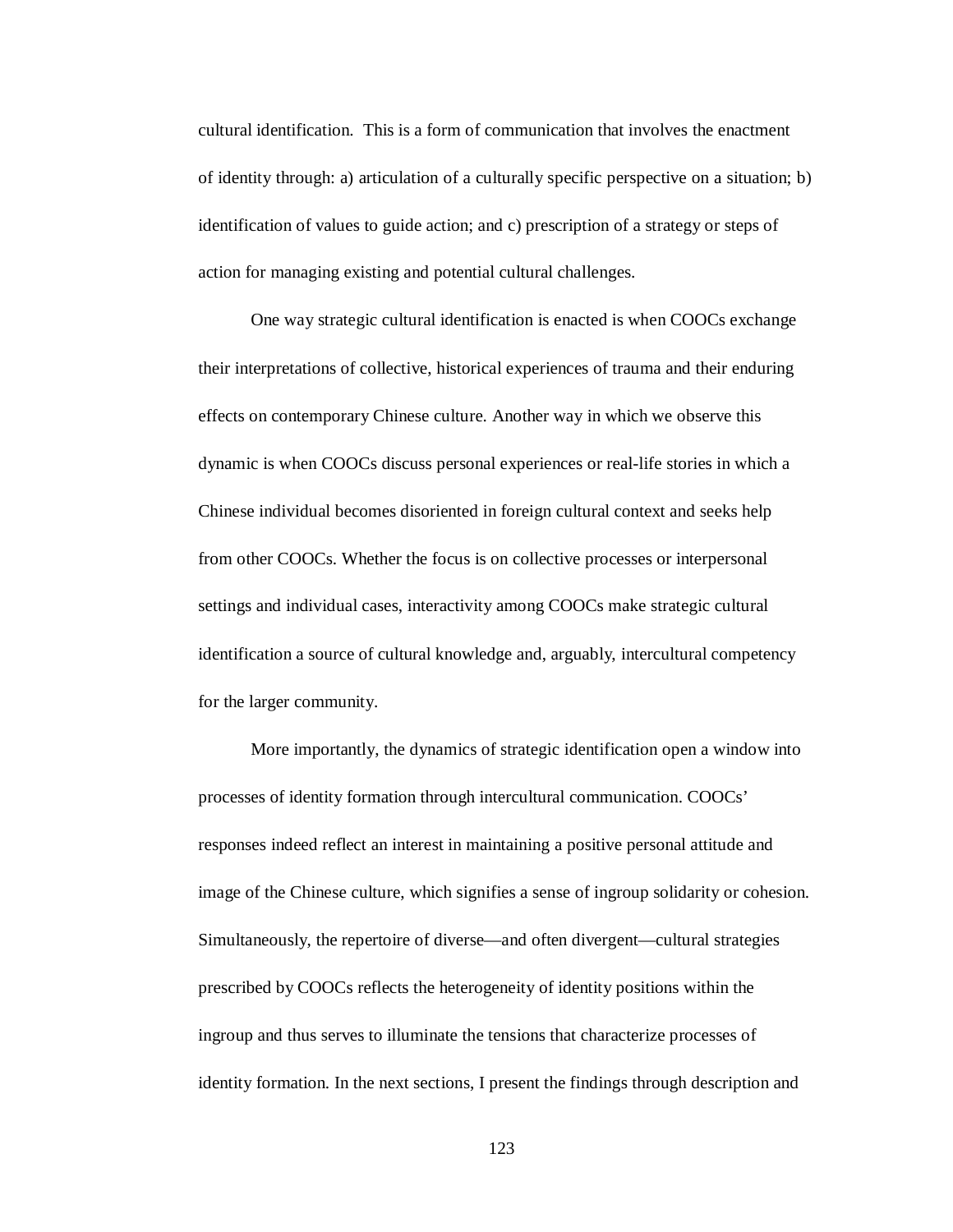discussion of four salient categories of life predicaments and the strategies suggested by COOCs for coping with them. In the last section of the chapter, I address who this online discourse reveal the complexities of identity performance among members of this group.

## **Salient Categories of Life Predicaments**

According to some COOCs, the editors of Wenxuecity.com are adeptly selective and deliberate in presenting stories that would stir up the sentiments of their readers. Stories of the life predicaments of Chinese individuals in their interactions with people of other cultures tend to stir emotional reactions and empathy among COOCs. The four most salient categories of life predicaments, identified as the ones that attracted more frequent and scorching commentaries from the COOCs, were: 1) the effects of China's historical burdens on contemporary Chinese people and culture; 2) the academic quandaries of Chinese students overseas; 3) ethnic/racial crimes against Chinese victims; and 4) ethnic/racial crimes perpetrated by Chinese individuals against others. The effects of historical burdens refer to how the humiliation and suffering bore by China as a nation and by early Chinese immigrants affect attitudes and conditions of contemporary Chinese individuals overseas. Academic quandaries comprise individual cases of Chinese students entrapped in conflicts within foreign educational institutions due to a variety of personal, interpersonal, and social factors. Ethnic/racial crimes against Chinese victims refer to incidents in which Chinese overseas were brutally mistreated. The last category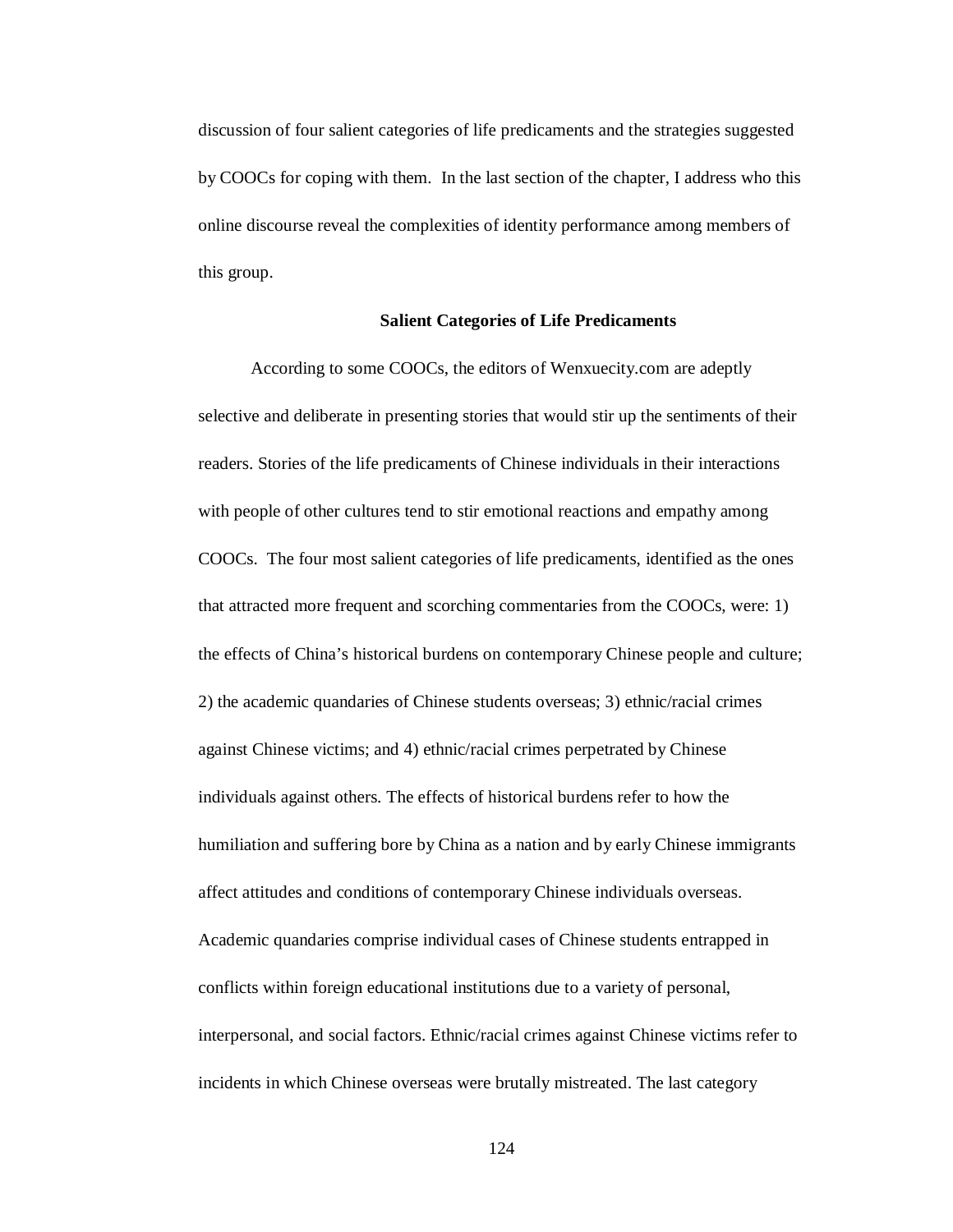comprises situations in which Chinese individuals became the perpetrators of crimes. Across topics and positions enacted by individual commentators, I focused on coding the forms of advice offered by COOCs and analyzing their meaning for processes of identification.

### **Historical Burdens: Reminiscing on Past Humiliations and Sufferings**

Online discourse produced by COOCs seems to reaffirm the notion that History has been burdensome for the Chinese nation. The history of China overseas is closely related to the vicissitudes of the Chinese diaspora and of China as a global power (Lien, 2006; Pei, 2002; Tsu, 2006a & 2006b; Yin, 2007; Wickberg, 2007). Past humiliations are not easy to disregard for those who are seeking the meaning of their true identity in a foreign land. Furthermore, even China's past glory might become lackluster when compared to the more recent, splendid achievements of Western science and technology. Yet, the rationale of the current Chinese school curriculum is that students should take pride in China's glorious past and, at the same time, learn from those historical lessons to develop a unifying energy (Sun, 2005). Thus, the contemporary Chinese often show complex reactions when reminiscing about their motherland's history (Sun, 2005; Tsu, 2006).

COOCs' responses to stories about China's past and its effect on the present indicate that notions of cultural pride and shame are recurrent constructs in their interpretation of China's history and their process of cultural identification as Chinese. Regarding the Chinese past, there seems to be more accounts of cultural shame than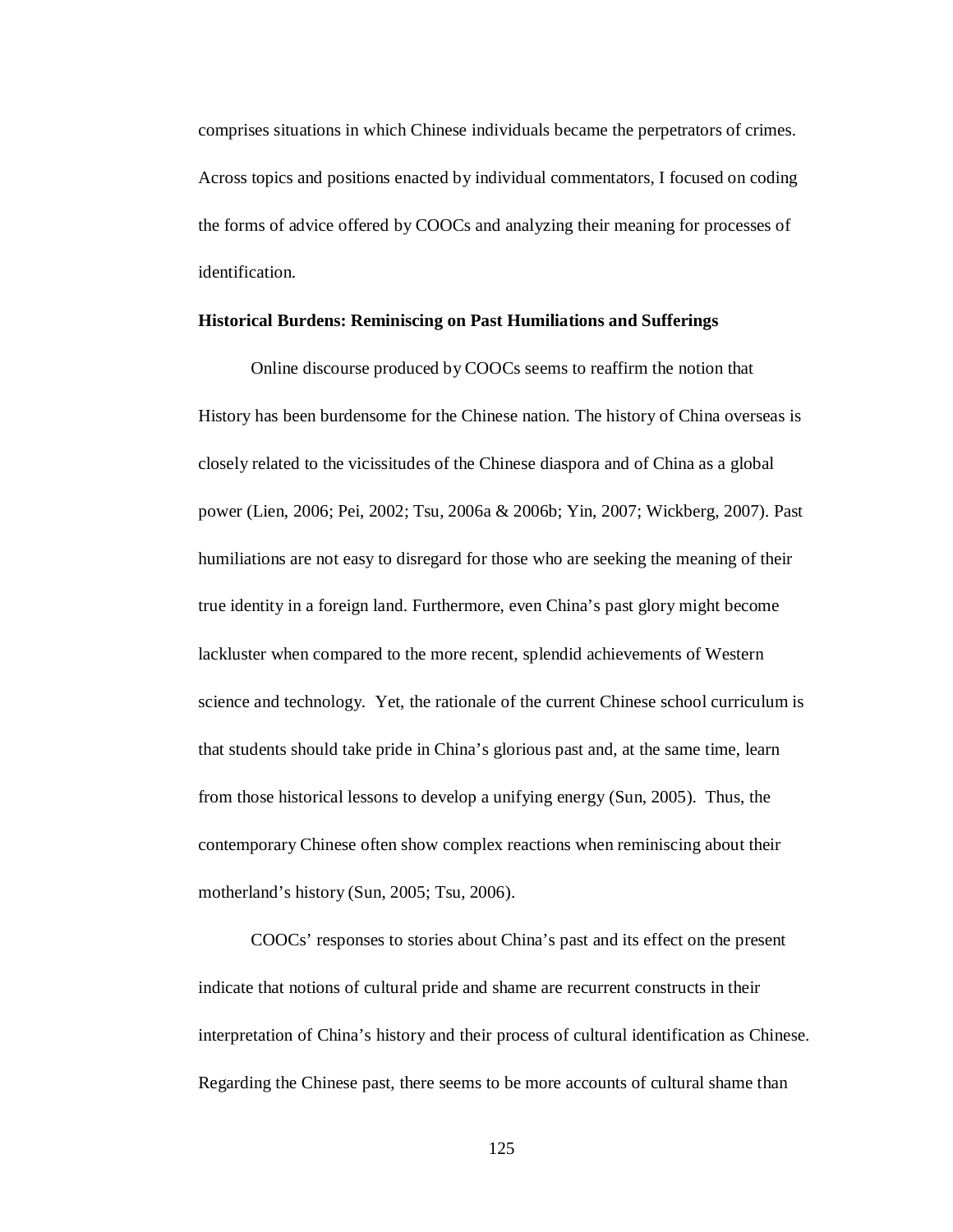cultural pride among COOCs. Noticeably, the articles about the suffering and humiliation of the Chinese nation attracted more fervent discussion than those about the historical glories of Chinese civilization. COOCs' cultural identification was more often activated in responses to stories that triggered collective memories of the nation's traumatic experience caused by interaction with other nations, races, or ethnic groups. The articles that attracted more commentaries from COOCs are related to the following two themes: 1) the humiliations that China underwent during European colonial expansion in Asia, particularly the Opium Wars (the first from 1839-1840; the second from 1856 -1860) and the Invasion of Eight Allied Forces (1900-1901); and 2) the acts of ethnic cleansing, roundup, and demonization against early Chinese immigrants in the United States and other Western colonial territories in the  $19<sup>th</sup>$  century.

**Chinese humiliations from colonial times.** In the writing and teaching of the modern history of China, Chinese educators seldom avoid the factual accounts of the "*Guo Chi*" or "national disgrace" forced onto old China by Western colonial and imperialist powers (Lien, 2006; Pei, 2002; Tsu, 2006a & 2006b; Yin, 2007; Wickberg, 2007). Through exposure to these historical narratives, one might expect that many COOCs would know this part of Chinese modern history and be sensitive to any new revelations related to such "national disgrace." Certainly, their commentaries reflect familiarity with such narratives. The responses also show how COOCs manage the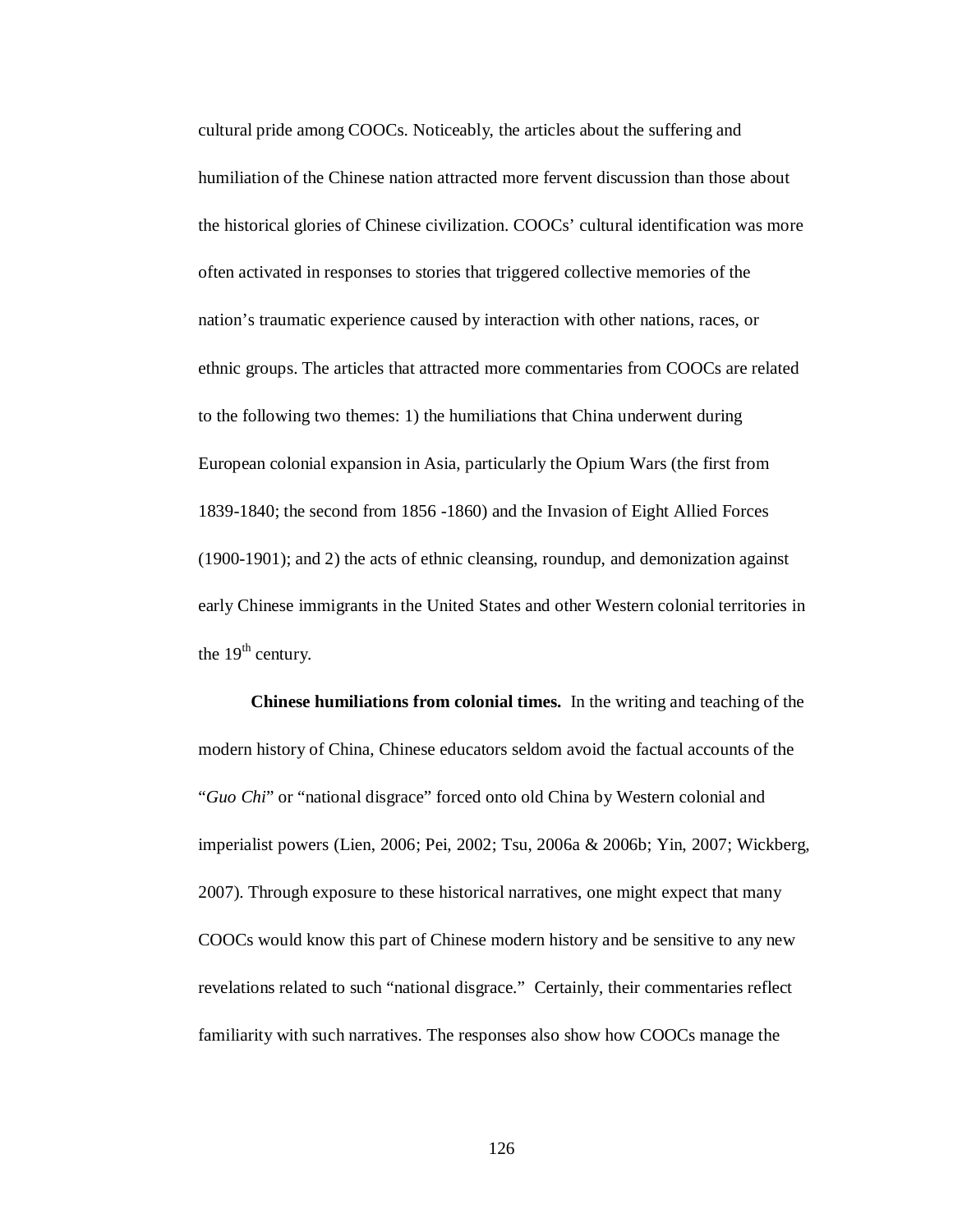negative dimensions of their cultural identity with messages of cultural advice that draw on historical lessons to offer strategies for action.

On this issue of historical humiliations experienced by the Chinese nation, three articles were posted online. The first is a blog entry by British reporter Malcolm Moore, titled "Did we mention the Opium War (Anti-CNN, Jan 11, 2010)?" Moore is identified as a *Daily Telegraph* Shanghai correspondent and wrote his piece in both Chinese and English. The starting point of the article is China's execution of a British drug trafficker. The news about the execution led the author to reflect on and complain about how the Chinese would not get over the Opium War that occurred some 170 years ago. The second article is a report about how the statements of movie star Jackie Chan were widely approved by Chinese netizens after he publicly denounced France for auctioning two bronze historic sculptures looted by French and British invaders from the Chinese imperial palace during the Second Opium War (Hua Qiu Zai Xian, Feb 27, 2009). The third item is an article re-posted from the cultural forums of bbs.people.com.cn. In this article, a writer disapproved the looting of 12 bronze Zodiac animal heads considered national treasures from the Old Summer Palace or *Yuanming Yuan* (the Garden of Perfect Brightness) (Ren Ming Wang – Wen Hua Lun Tan, Feb 23, 2009). All the three articles evoked memories of China's humiliations at the hands of colonial powers and provoked many commentaries among COOCs.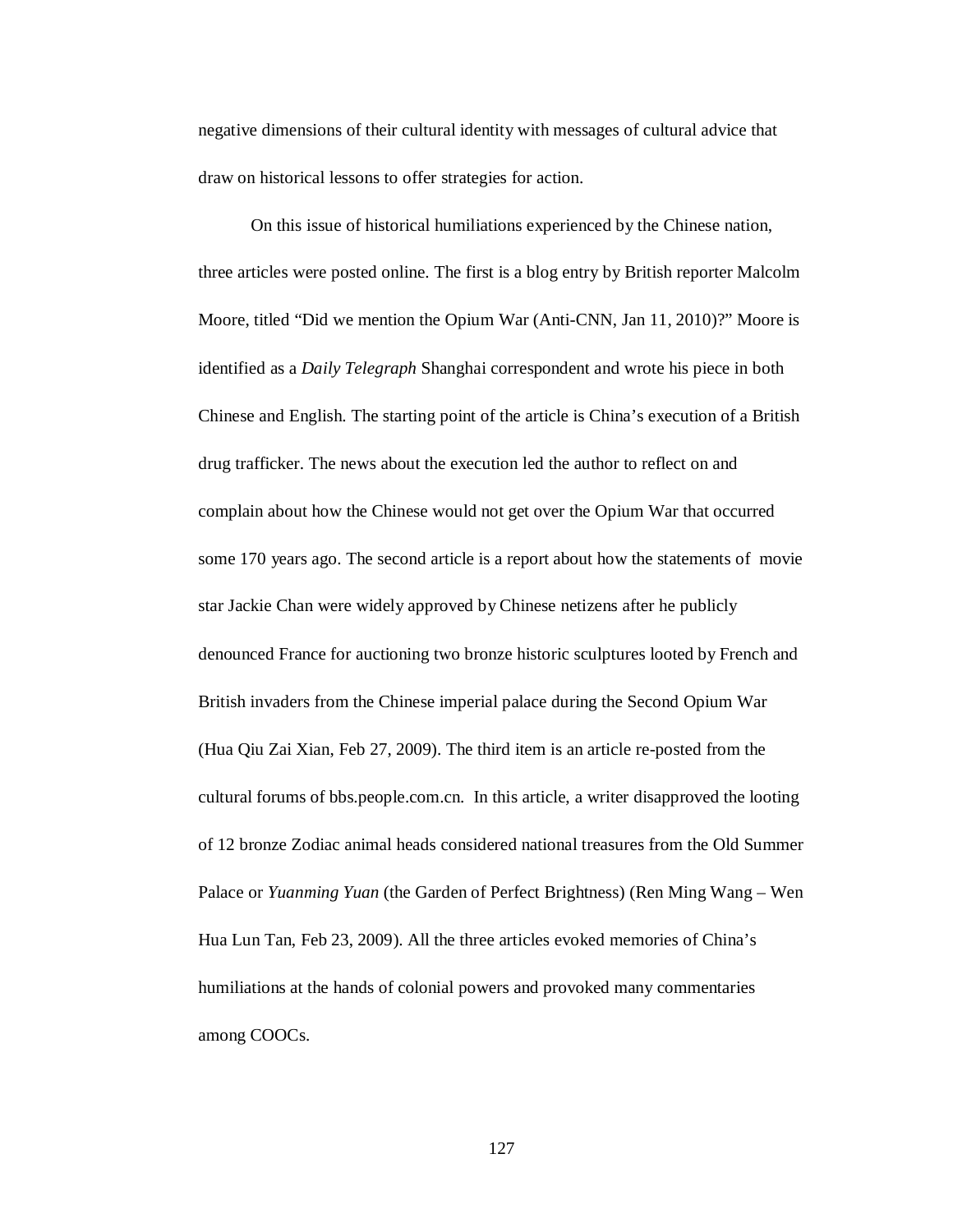Among the responses to these articles, two distinctive positions of identification reflect how COOCs were struggling to deal with memories of national disgrace. One, apparently the predominant in the forums, stresses the unforgettable nature of China's national disgrace and criticizes Western hegemonic hypocrisy seen, for instance, in the fact that Westerners promote justice and agape but refuse to return looted treasures from other nations. The other position, expressed less frequently but with intense rhetorical and argumentative efforts, emphasizes the value of cultivating internal peace by undoing the Chinese "collective psychosis" that has resulted from past traumatizing experiences. In articulating both positions, COOCs allude to values and prescribe strategies to deal with the enduring cultural o psychological burden of past national disgraces. The following analysis focuses on commentaries that can best illustrate the values and strategies offered.

In responding to stories of China's national disgrace, some COOCs reiterated the value of remembrance, manifested in the view that all past humiliations of China at the hands of other world powers should never fade in people's memory. For these COOCs, remembrance of China's humiliations, seen as an unjust consequence of unbalanced international conflicts forced by Western colonial powers in late modern history (the  $19<sup>th</sup>$  century mostly), suggests one form of identification with Chinese culture. One commentator even quoted William Gladstone, a prominent British statesman at time of the Second Opium War, who described the War as "a war more unjust in its origin, a war more calculated to cover this country with permanent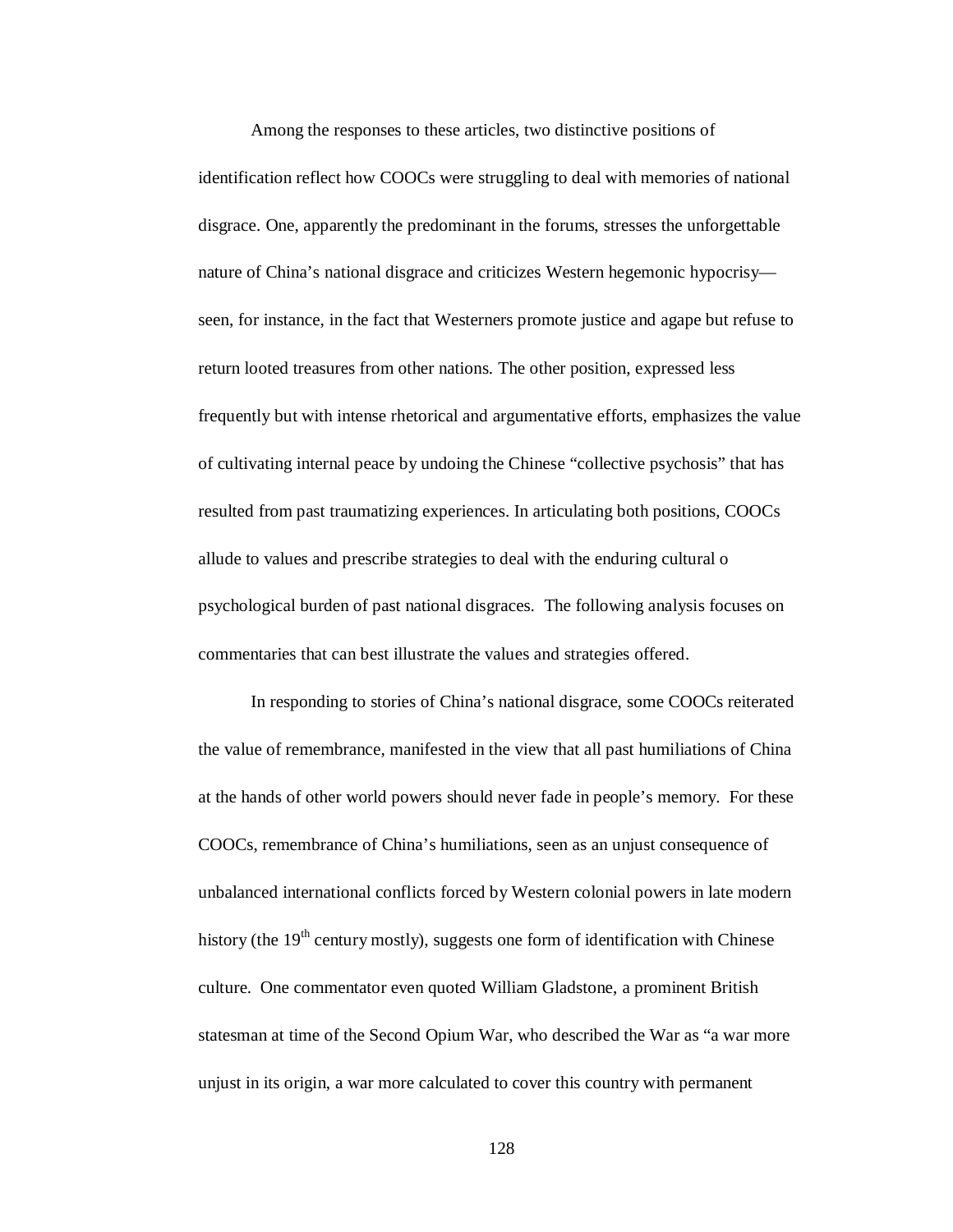disgrace (William Ewart Gladstone, May 11, 2011)." In reasoning the value of remembering China's humiliations, another commentator cited Jewish people as a referent to suggest that the Chinese should "learn from Jewish people who make a movie about the holocaust every year. We should shoot a movie about those looters every year and compete in film festivals."

In tandem with the value of remembrance, four strategies to manage historical burdens are advanced: revenge, indifference, forgiveness, and rotation. The first strategy discussed as a way to deal with the burden of national disgrace was revenge. Occasional voices in the forums called for revenge to get even and clean up the disgrace, as in expressions like: "It's never too late for honorable people to retaliate"—a saying that has a similar meaning to the English proverb "Revenge is a dish best served cold." On the other hand, expressions such as "We don't care what the Brits think," exemplify the strategy of indifference. Here, COOCs attempt to promote an attitude of detachment and thus neglect the negative effects and authority of those who speak from Western hegemonic standpoints. Forgiveness involves letting go of the past for the sake of one's inner peace; and rotation entails a cognitive distinction of identity properties and strategic shift of emphasis, in this case from social to individual meanings. For instance, one commentator who advised forgiveness and rotation from sociality to individuality put the issue in this manner:

As individuals, we should be magnanimous and learn to forget and to forgive. Actually Chinese are taught the value of tolerance and avoidance since childhood. But the bloody lessons of history for a nation should never be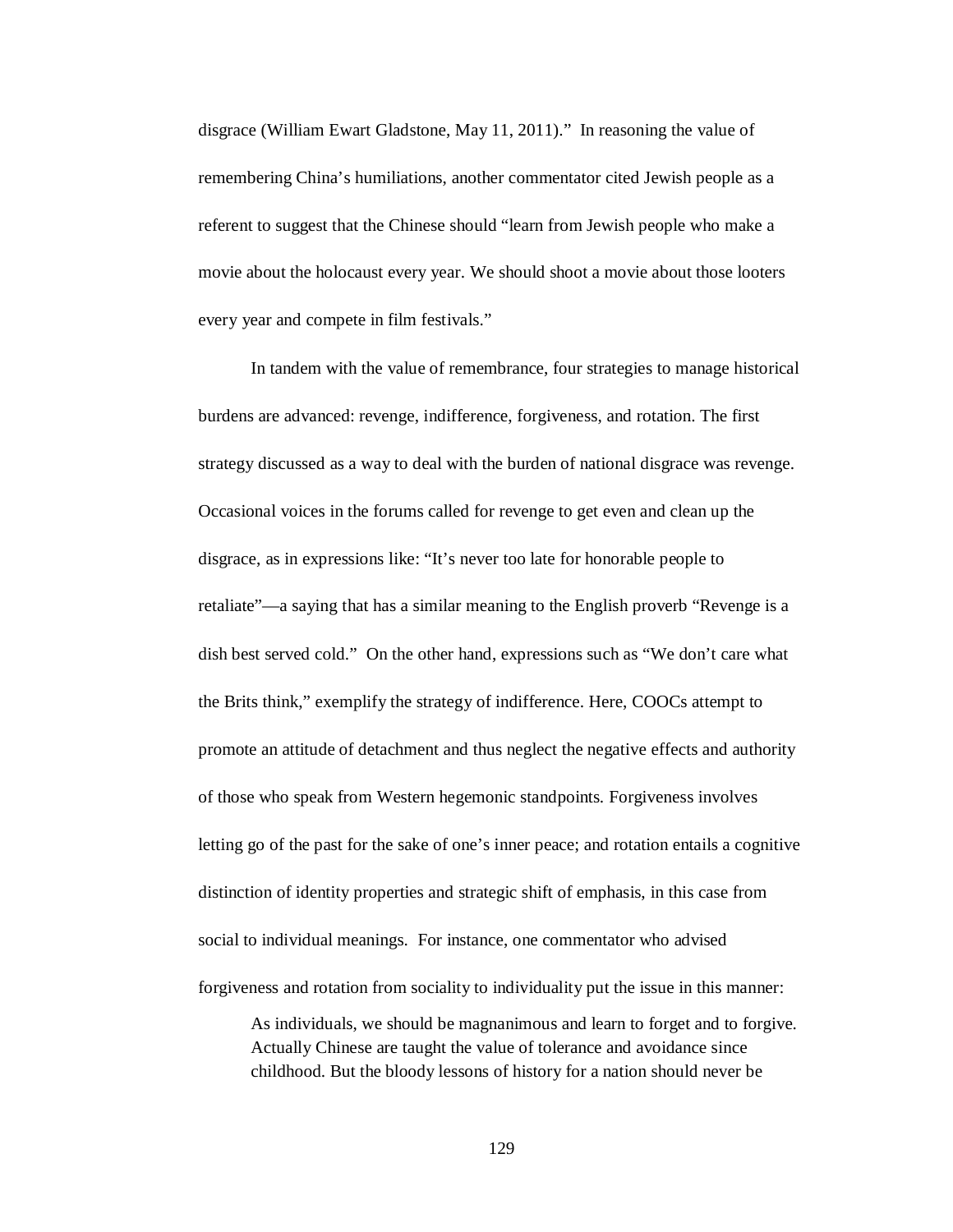forgotten. Because those are national disgrace, the permanent scars of the entire nation . . . (commentary to Anti-CNN, Jan 11, 2010).

For this commentator, tolerance and forgiveness and individual choices encouraged even though the nation as a whole should never forget. All three strategies are set on the condition of keeping the memory of national disgrace alive. In this regard, COOCs who promote the remembrance of national disgrace seem to turn negativity into something positive that helps consolidate group unification, collective pride or individual self-confidence through a sense of righteousness or higher moral ground that can serve individuals in their intercultural experiences with Westerners.

On the other hand, some COOCs reminded readers that keeping the memory of disgrace alive and being hotheaded at the nation's inglorious past is a form of selfvictimization and self-abuse that undermines one's internal tranquility. Stressing the opposite value, forgetfulness, they prescribed the same strategy: forgiveness, to "let go" and "get over it." As one COOC wrote:

Honestly, all these (instances of national disgrace) are China's embarrassments . . . the Chinese should get rid of the victimization complex and stop such self-abusing. Don't overreact to disrespecting provocations and let go of the historical burdens. Overreaction and indulgence [in the past] can only incur more atrocious, contemptuous taunts from those who abhor China with ill wishes. The outcome would be a more isolated China that seems to be turning against the whole world (commentary to Ren Ming Wang – Wen Hua Lun Tan, Feb 23, 2009).

The same commentator cried out: "Let go of it, idiots!!!!!!!!!!!" and "...be real, and be practical." He repeated: "You can't have endless inquisition into the historical matters, otherwise India might want China to return Tibet and Sichuan." He then incorporated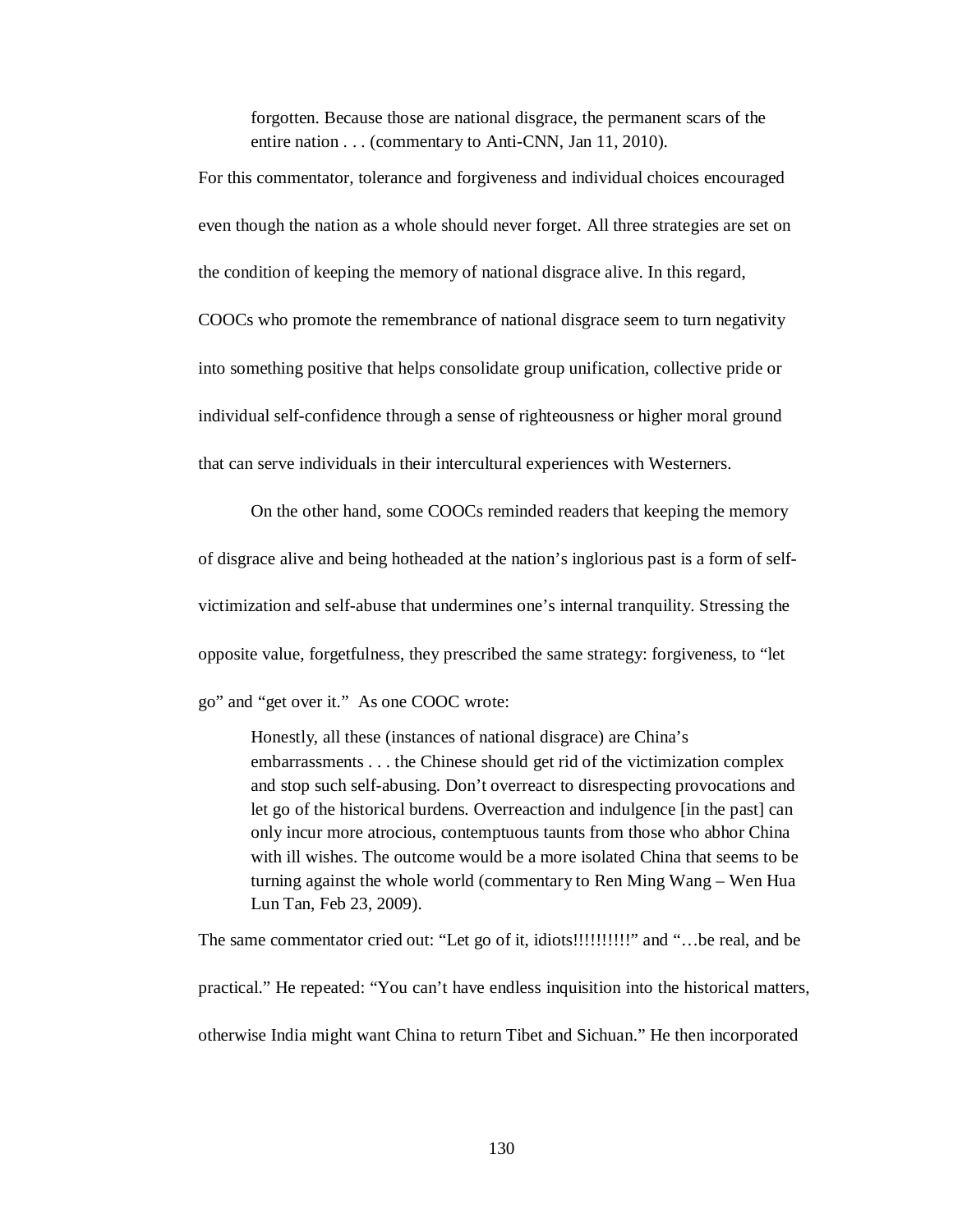his critique of the Chinese Communist Party's patriotic indoctrination for contributing

to this phenomenon:

Probably due to its internal diffidence, by adopting a frustrating mode of patriotic education, the CCP always likes to expose China's historical scars and relentlessly talk about how Chinese were bullied and oppressed . . . until ordinary Chinese become so fragile, jittery, and testy, lacking toughness for tolerance and internal peace. A true Chinese patriot should transcend the governmental indoctrination and maintain the deep attachment to the motherland by profoundly understanding this nation's immense tradition (commentary to Ren Ming Wang – Wen Hua Lun Tan, Feb 23, 2009).

The commentaries contributed by the writer typify the view that managing a negative property of one's cultural identity through forgiveness and tolerance entails a strategy of getting over the past and letting go of the memory. The COOCs who resonated with this position identified China's national disgrace as a form of cultural shame, which should and can be put in oblivion after so many years. In their view, forgetfulness and forgiveness can benefit individual Chinese in their immediate connection to the outside world. For them, the Chinese who would unload unbearable historical burdens can live better, especially when they have to interact with the outside world and need to happily live in Western and other nations that may have been part of the history of Chinese national humiliation.

## *Pai Hua* **or driving out the Chinese: Miseries of early Chinese migrants**.

Unlike other well-publicized historical instances of national defeat or subjugation, the history of the miseries suffered by Chinese people who emigrated to colonial and other foreign territories—often victims of deceit and pillage by their hosts and neighbors—are seldom mentioned in China's school curricula (Chang, 2003). On the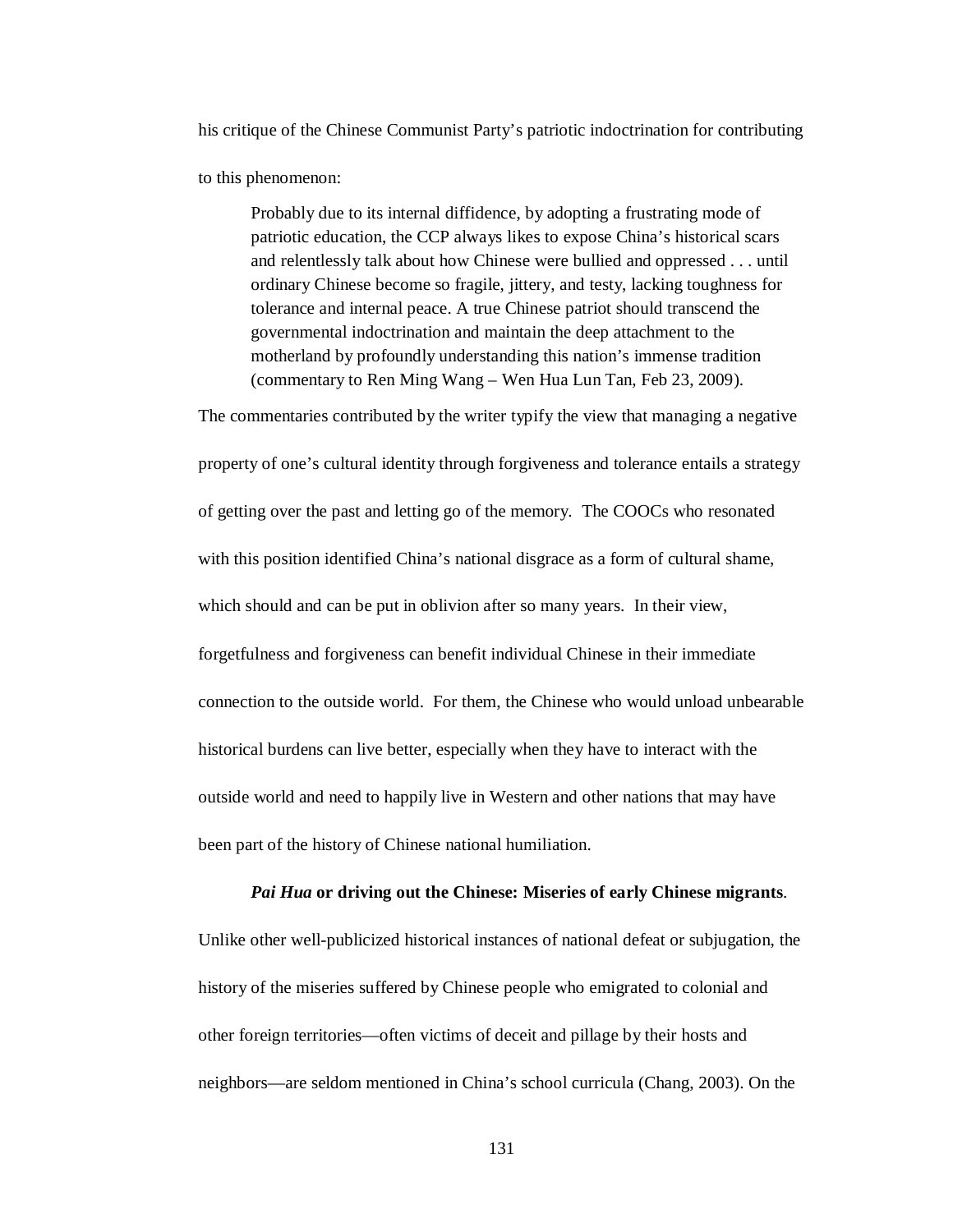contrary, there have been public debates on whether Chinese emigrants should still be regarded as Chinese nationals (Lee, 2003; Tsu, 2006). Within the standard curriculum in China's general education programs, discussion of the atrocious treatment of Chinese migrants abroad is very limited and understated (Lee, 2003; Tsu, 2006). Therefore, one might expect to find that upon leaving China, individuals have a vague knowledge of the experiences of Chinese migrants upon leaving China. However, upon encountering stories of early Chinese migrants to the West, COOCs seem to easily identify with their predicaments in foreign nations due to common cultural membership and similar sojourning situations—such as cultural isolation in a host culture.

As one might expect, during the time period observed the website featured a low number of headlined stories on this topic. Nonetheless, when posted, the reactions to the stories were salient in terms of the intensity of discussion. I selected four articles that featured this topic. The first contains 14 cartoons published over 100 years ago satirizing early Chinese immigrants in the United States (Wang Yi Li Shi, Aug 13, 2009). These images reflect how U.S. American media demonized and belittled Chinese immigrants as dirty rat-eaters over. The second article is an in-depth feature with photos titled "Unbelievable humiliations in the past: The nightmares of early Chinese immigrants on Angel Island (Beijing Qing Nian Bao, March 15, 2009)." The third article is another in-depth article about how an early Chinese immigrant hero, Mr. Yixi Chen, whose actions left in awe a mob of hundreds of U.S. Americans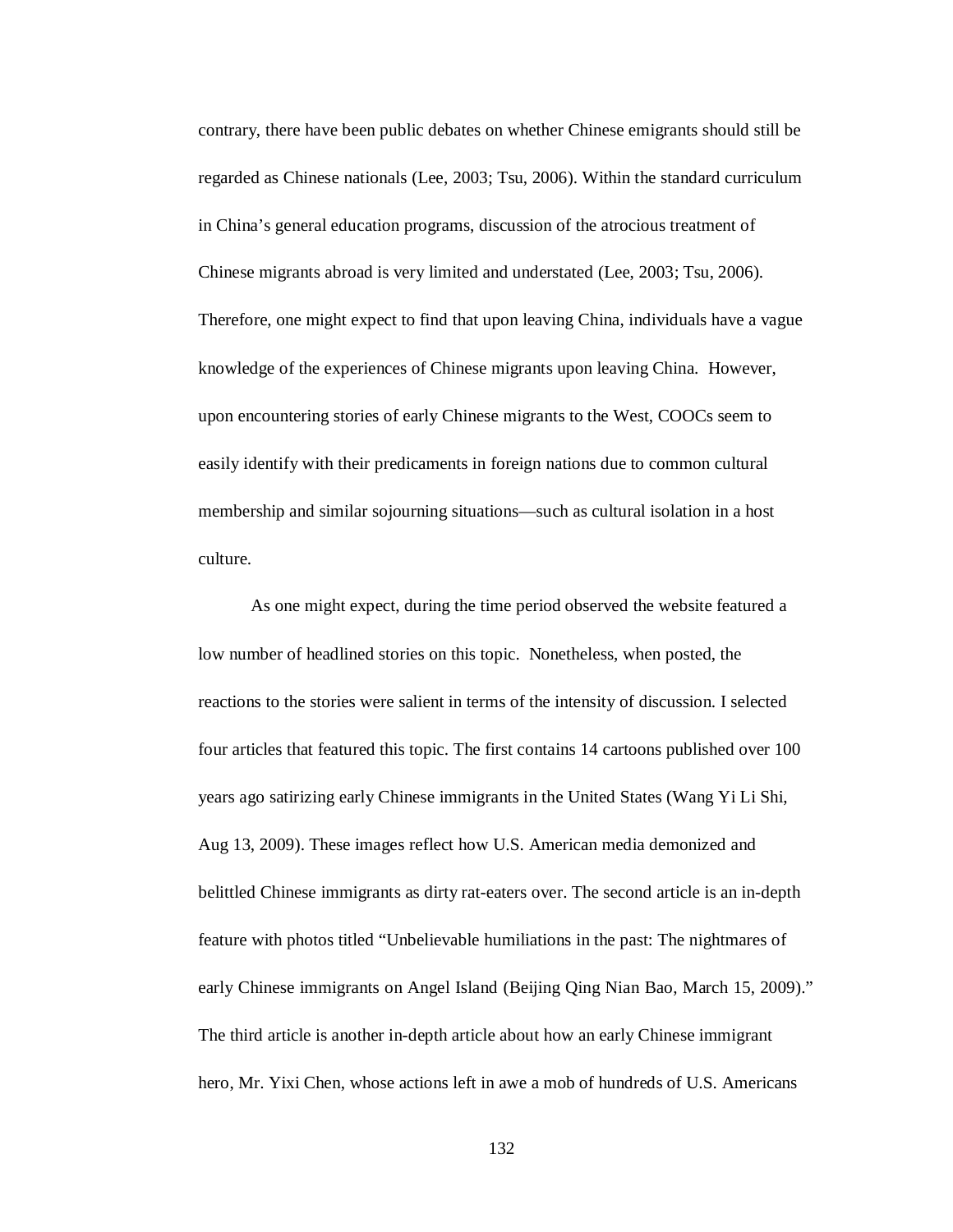that were trying to brutally beat up a Chinese man (Zhong Hua Bo Ke, March 8, 2009). The fourth article is a review of U.S. professor Jean Pfaelzer's history book on how early Chinese immigrants were driven out from their shelters in several Western states of the United States in the  $19<sup>th</sup>$  century (Guo Ji Zai Xiang, Aug 11, 2007). These articles presented a grim picture of the life of early Chinese migrants attacked or bullied by their hosts and neighbors in foreign lands. The commentaries in response reflect how COOCs enacted a sense of identity by relating to previous generations of Chinese immigrants and how they derive lessons and strategies for cultural survival from the treatment of their predecessors.

For instance, when debating how to interpret the cartoons with stereotypical and nasty images of early Chinese immigrants, one commentator refers to the need to abandon a "victim's mindset" and stressed the principle of self-respect to suggest the strategy of reinterpretation of meanings to subvert the negativity in the cartoons. This entails the re-interpretation of negative messages produced by a hegemonic culture about the Chinese sub-culture in ways that turn their negative meaning into more favorable or even empowering meanings for the Chinese. For example, when one commentator asked: "Why do we have to interpret these images as something really bad (like racist stereotyping) (commentary to Wang Yi Li Shi, Aug 13, 2009)?" another responded in agreement:

I think the images in these cartoons only intended to be satirizing. None of these should be taken seriously. They are not necessarily racist at all. Our Chinese always like to use a victim's mindset to interpret others' artworks that depict them, and so they easily become so tense, which is a reflection of our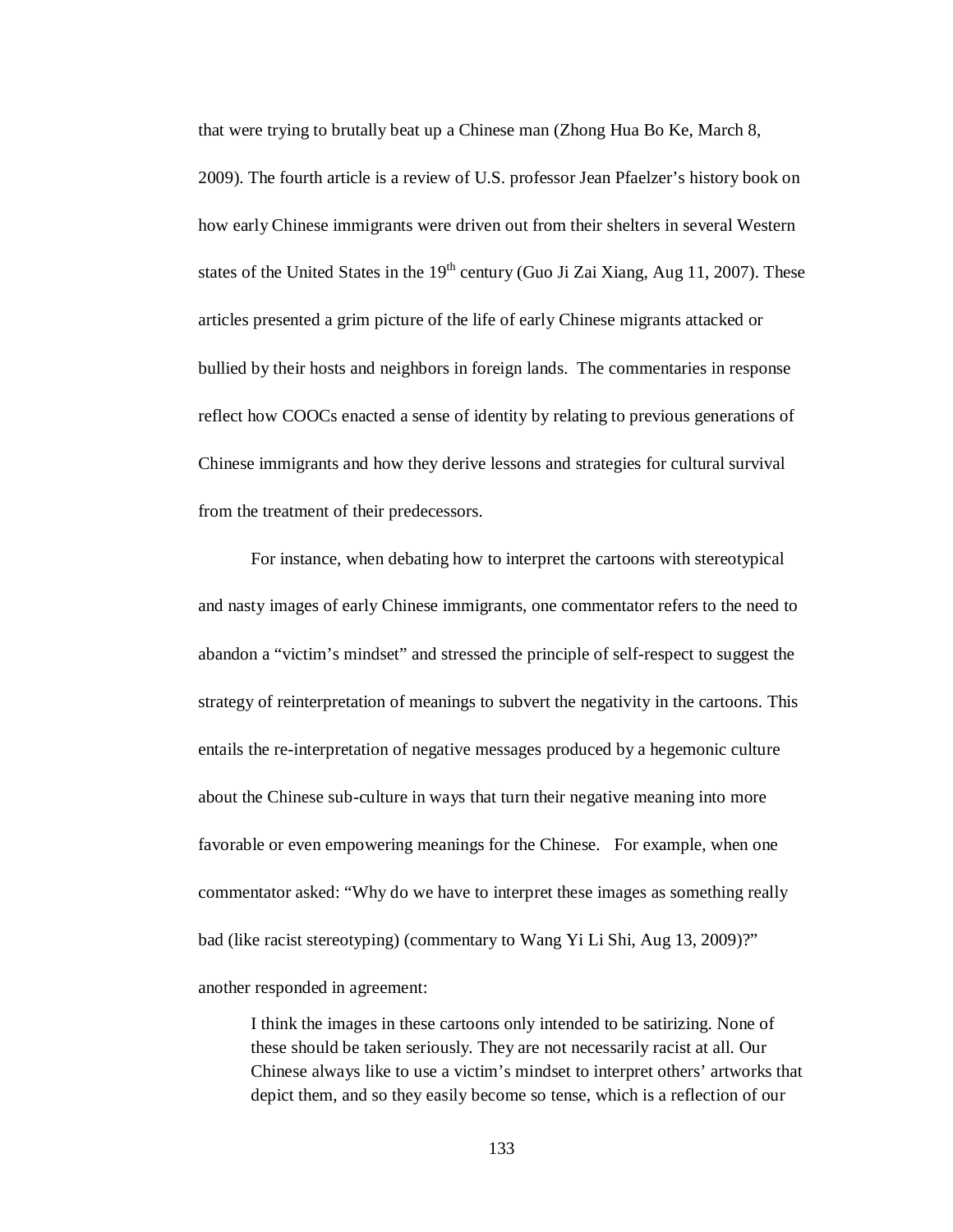inferiority complex. Being too sensitive to discrimination is not a good thing. Actually the others might not have discriminating intentions at all. Even if they do, we can still take it with our own understandings. Like Asian Indians who translate 'cheap' into 'smart' and so they never feel inferior and always have good relationships with the Westerners. No complaint, no pain. How could you get respect from others if you don't respect yourselves (commentary to Wang Yi Li Shi, Aug 13, 2009)?"

The perspective in this comment implies a two-step cultural strategy for ingroup

members. First, the Chinese should abandon the sense of victimization as the primary

lens through which they read a cultural message and be aware of multiple meanings

and even any original intention (sarcasm) and special context that produced criticism

by an outgroup. Second, these COOCs suggest the strategy of reinterpretation to

digest negative stereotypes and avoid feelings of victimization.

In another discussion, the strategy of rotation (sociality and individuality)

leads to competing positions on how to deal with negative stereotyping. Some

COOCs stress that group membership (sociality) should have no connection to one's

personal success (individuality). As one commentator put it,

I don't understand why Chinese overseas always bank on the prosperity of their motherland. Black people don't even have a motherland and one of them now becomes American president (commentary to Beijing Qing Nian Bao, March 15, 2009).

Another group makes the opposite interconnection between individuality and sociality,

emphasizing collective identity, as in this comment:

Chinese overseas having been oppressed for over a hundred years in foreign lands of course would naturally hope a more prosperous and powerful China. The position of a culture, such as an ethnic/racial group like Black people, is determined by the whole group rather than any individuals. The American president is only a half black, a typical Black-Skin White-heart. Besides he is just an exceptional individual case and cannot represent the whole group (commentary to Beijing Qing Nian Bao, March 15, 2009).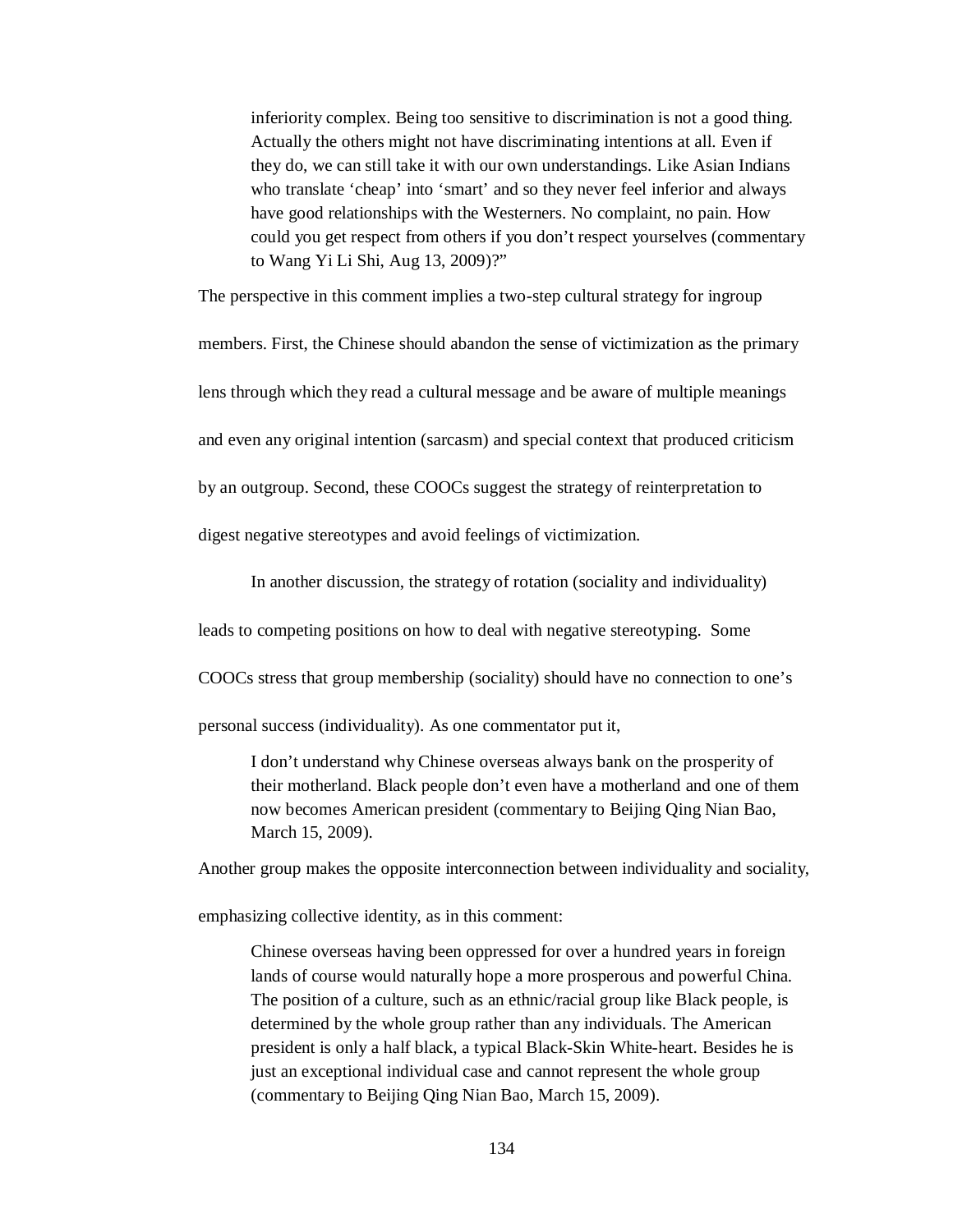The first leads to the suggestion that the Chinese should be more self-reliant and minimize their emotional attachment to the motherland, so as to easily deal with the negative stereotyping from other cultures. The second implies that the Chinese should keep positive identification with their motherland, whose global status can help improve any individual Chinese. These interpretations are enactments of how COOCs' struggle to deal with negative aspects of their cultural identity. The strategy of rotating from sociality to individuality can make individual Chinese lessen their identification with perceived negative meanings of the Chinese culture, while correlating individuality and sociality can make individual Chinese strengthen their identification with and attachment to a group identity.

In sum, responses to stories of China's historical disgrace and miseries of early Chinese immigrants in the West exhibit some distinctive sets of cultural strategies. Those who favored remembrance of past disgraces, revenge, indifference, forgiveness, reinterpretation, and rotation from social to individual meanings were proposed as strategies to cope. Those who favored forgetting past disgraces advised forgiveness. With these cultural strategies, and driven by an internal demand for positive cultural identification, COOCs manifested their sense of cultural membership while prescribing ways to manage negative aspects of Chinese identity activated by historical references.

## **Entrapped on Campus: Cases of Academic Quandaries**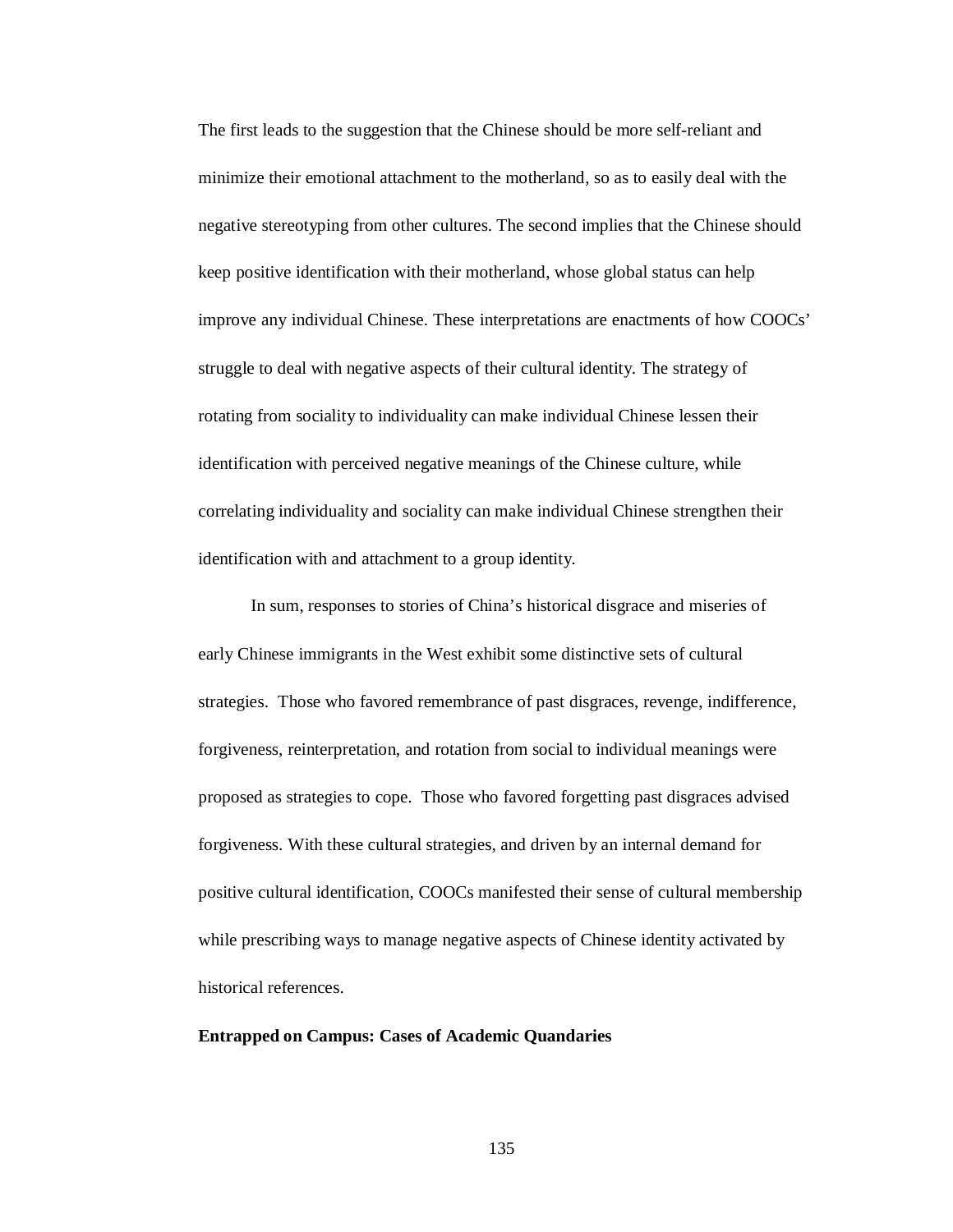Cultural identification was activated also by stories that referred to realities that were temporally and socially closer to COOCs' lives. Similar age, social background, education, and intercultural experiences can all become factors that facilitate an individual's emotional and cognitive identification with other ingroup members. As the findings indeed reveal, compared to historical burdens, life predicaments of Chinese students in foreign educational institutions did arouse close cultural identification, as reflected in the heated discussions among COOCs. On this topic, the responses contain more detailed cultural counseling through the exchange of life lessons, cultural insights, and advice. For the purpose of discussion and illustration, I selected two stories of academic quandaries and the comments evoked by them. The quality of the discussion generated by these two stories of extreme cases was the primary criterion for selection: both cases evoked a large number of responses and stirred up fervent discussion among COOCs.

The first story relates to the case of Xuemei Han, a Chinese female Ph.D. student at Yale University (Ren Zai Bei Mei, Oct 23, 2005). According to reports, she fought for a scholarship that had been cancelled when she transferred from one department to another. Although the result of the fight turned out to be uneventful (Han was offered a new scholarship in her new department), accounts of the strenuous process to regain the scholarship disturbed the virtual Chinese community. The second story involved another Chinese female Ph.D. student at Duke University, Zihui Tang, who accused her adviser of psychological abuse and academic oppression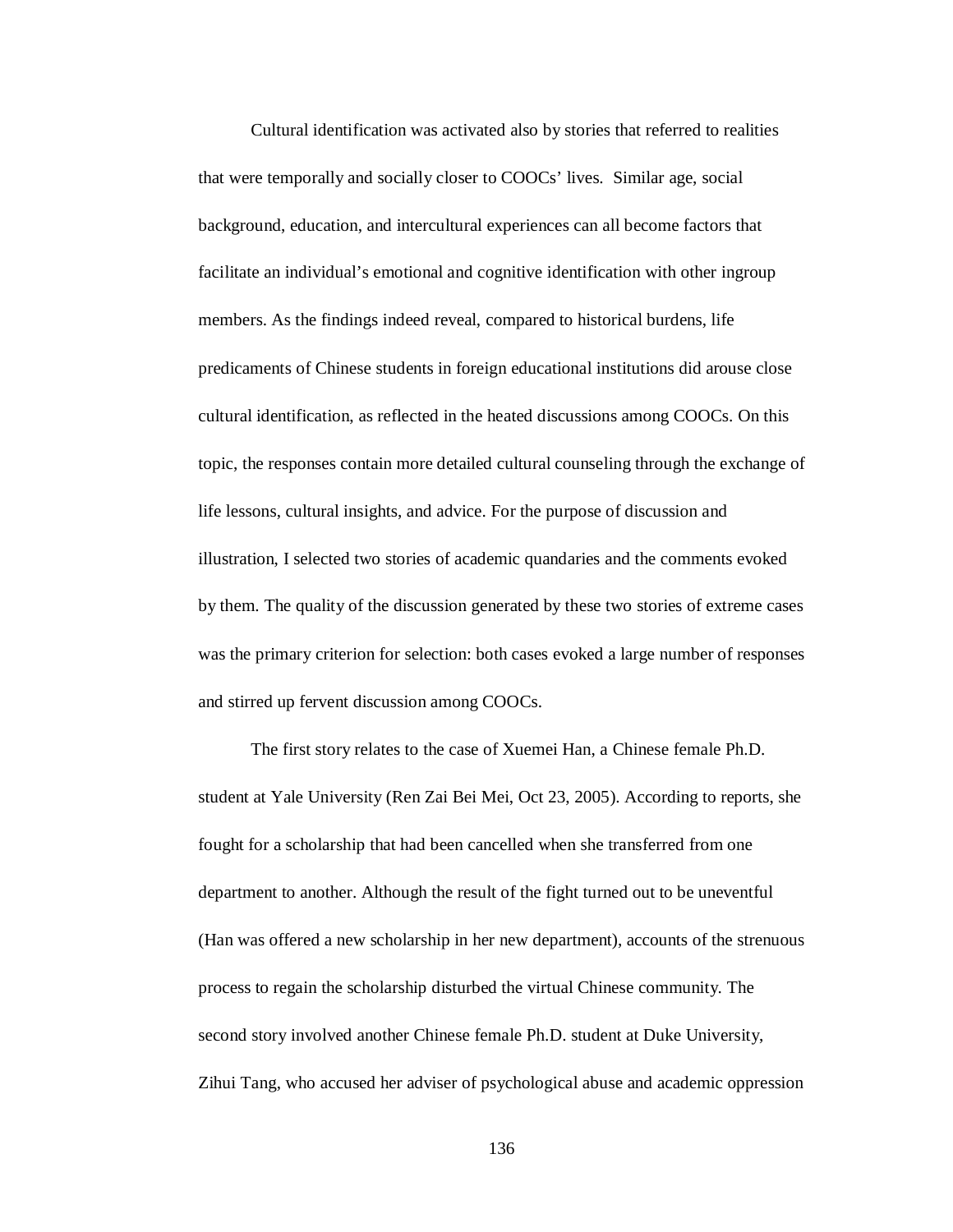(Duo Wei Shi Bao, Aug 22, 2006). Tang was later forced to leave the Ph.D. program with a terminal master's degree. In the first case, Han had more tension with the institution than with specific individual faculty members—at least from the information publicized. Han's promised scholarship or assistantship was halted after she transferred from the Department of Ecology and Evolutionary Biology but reinstated at the same level by the Department of Forestry and Environmental Studies. In the second case, Tang, a student majoring in Chinese history, had tensions with her main advisor, Professor Sucheta Mazumdar—a prominent scholar of Chinese history with an Asian Indian background. Tang publicized her battle in weblogs and accused Mazumdar of abuse in detailed accounts. Eventually, Tang settled the dispute by accepting a terminal master's degree and left Duke. These different scenarios (institutional vs. personal) influenced the ways the COOCs responded to the stories. On the one hand, responses to Han's case were predominantly critical of the Chinese student and questioned her maturity and competence. On the other hand, responses to Tang's interpersonal conflict were mostly sympathetic. I will focus my analysis on the strategies advocated in COOCs' responses to the two cases.

Guided by the values of adaptation for survival, modesty, endurance, selfimprovement, dignity and individualism, four strategies were identified from these responses: 1) get to know the system – study the norms of host society; 2) learn to accommodate – be ready to comply with rules of local institutions; 3) keep a low profile – avoid overt self-assertion; 4) lessen attachment to the cultural core –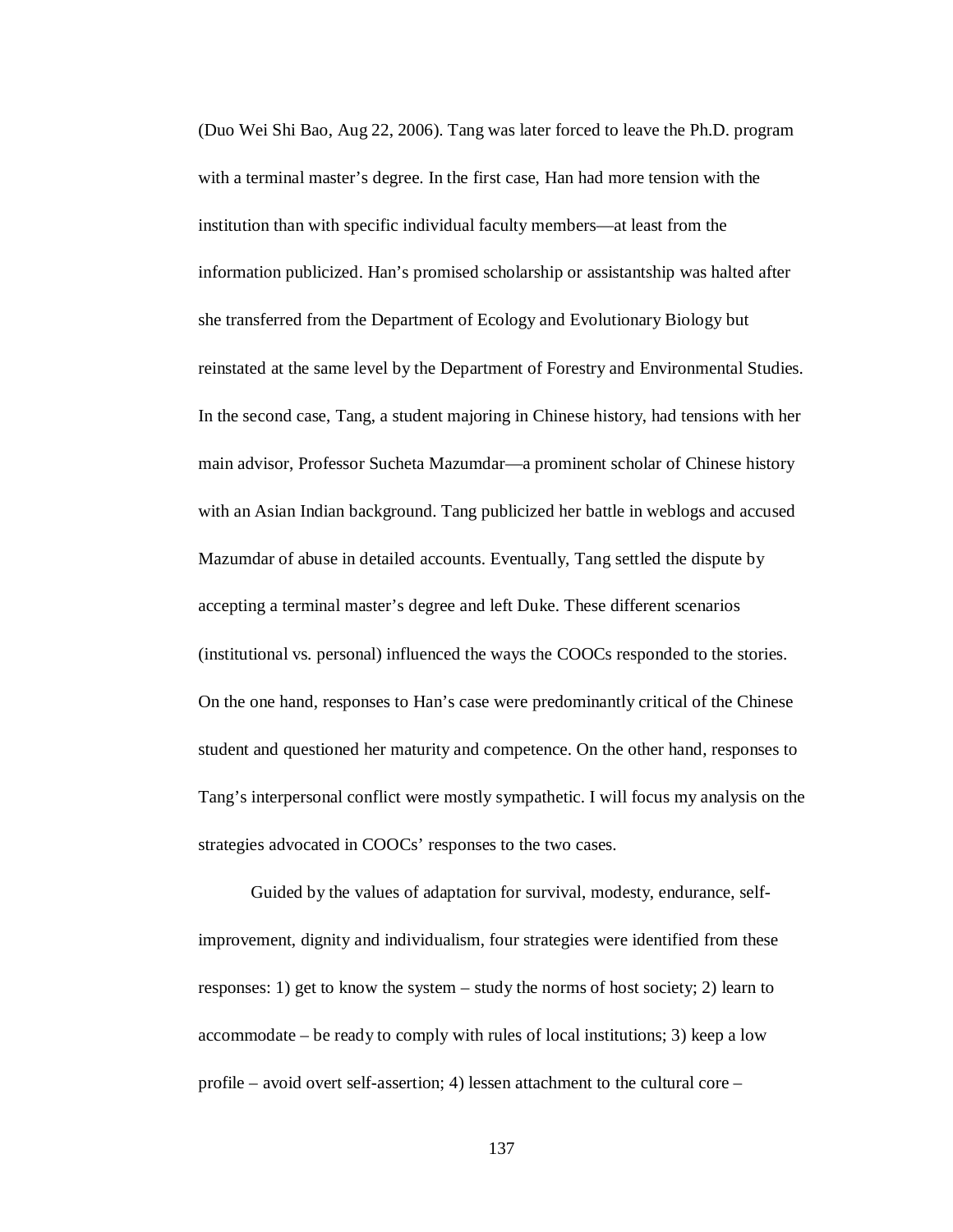decrease attachment to Chinese culture. The first two strategies promote cultural awareness, oriented outwardly in reference to norms, institutional rules, and power structures of the host culture. The last two strategies work on suggesting how to present oneself in the host society involving an inward orientation toward selfresilience as a way to improve an individual's ability to cope with challenges. The four general strategies are all pragmatic with nearly zero implications for idealism or group activism. However, they do reflect a form of group identification in that they construct the view that Chinese overseas share common predicaments as outsiders in the context of their host societies, and that faulty decision making affects not only the individual in trouble but also the reputation of the entire population of Chinese students abroad.

**Knowing the system.** Many COOCs saw the quandaries of Han and Tang partly as their inabilities to know the institutional system of American higher learning. So in their counseling, COOCs provided their understandings of the U.S. institutional system as well as some common social norms. The responses to the first case—Han's scholarship at Yale—were more focused on knowing institutional rules of the system. The reactions to the second case—student/adviser dispute—were more about knowing the power structure of the system. While some COOCs questioned the system, more offered insights and reality checks on how to cope with the system as individuals. In their responses, COOCs imply that knowing the system can help make one's expectation of the system more "realistic" and keep one from overreacting to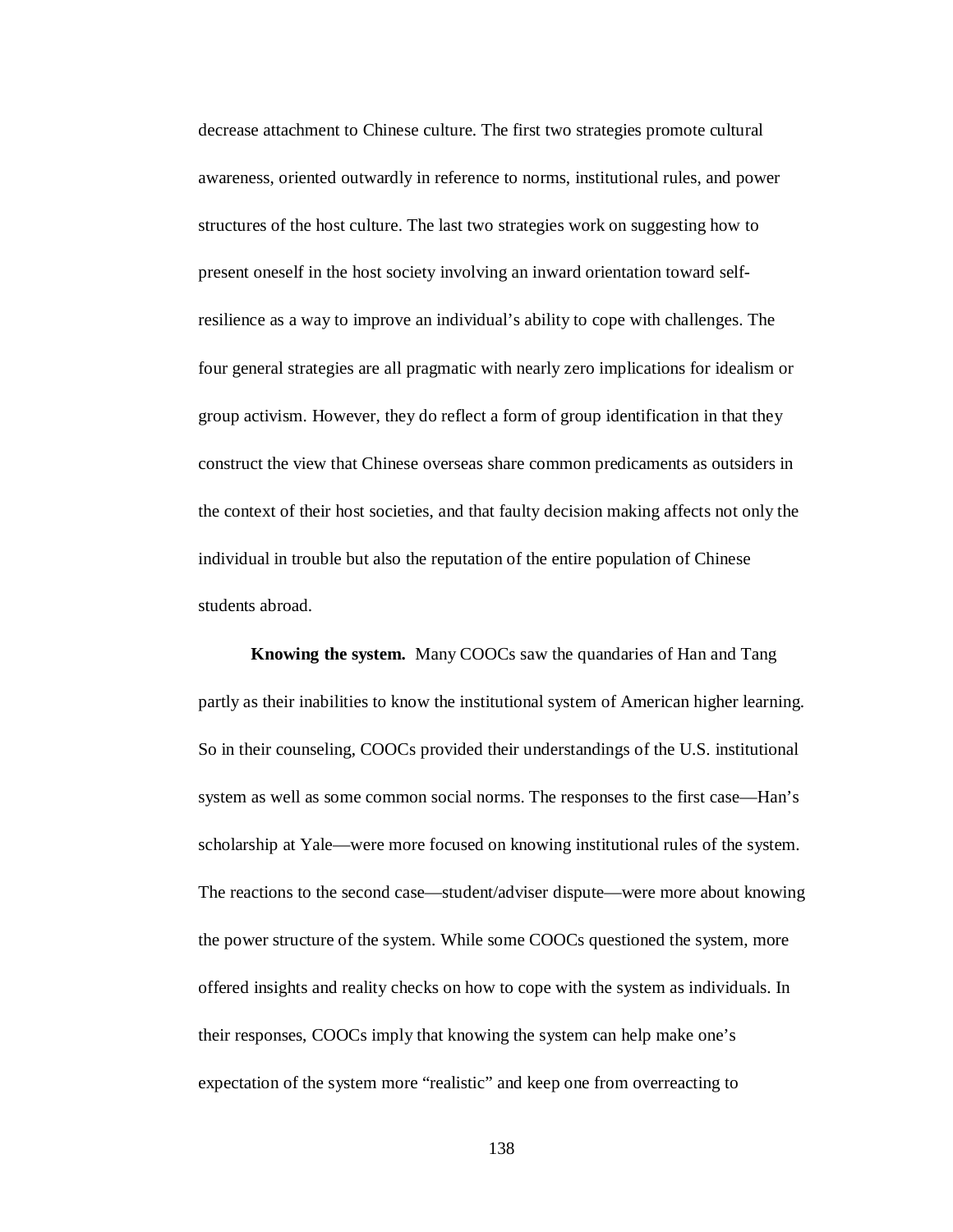something normal in the host culture but inapprehensible to the involved individuals. For instance, some commentators pointed out that it was quite "normal" for a graduate student to lose scholarship during the process of transferring from one school to another. Another commentator, who criticized Han for the unnecessary controversy she created, offered insights on institutional structure and rules:

Chinese students sometimes have such problem. They get into the Department and quickly change their minds. They fire their American professors, who might later become reluctant to accept other Chinese students. Ms. Han might be just such type of student. Normally a department in a School of Arts and Sciences would be responsible for grant money, and the faculty in Engineering or Professional school would be responsible for financial aid because they have their own grant money. So by transferring from the Department of Ecology and Evolutionary Science to the School of Forestry and Environmental Studies (a kind of professional school), Ms. Han lost the promised financial aid, which is quite normal. I bet her original professor must feel unhappy about this. If I were the professor, I would dislike her (commentary to Ren Zai Bei Mei, Oct 23, 2005).

The idea that institutional norms might not be written up as codes is seen as common sense, something that does not have to be culturally specific, as one commentator stated: "Changing departments and losing money. No exceptional even in BeiDa and Tsinghua (two prime Universities in China)." Hence, according to commentators, the fuss Ms. Han created was absolutely unnecessary and potentially harmful to the reputation of Chinese overseas students.

In respect to the second case, the recognition of the hierarchy in U.S. higher education is deemed crucial for Chinese students who should strive to get along with the individual faculty members. Many commentators predicted that Ms. Tang's battle against her advisor would be doomed, something in vain like "an egg hitting on a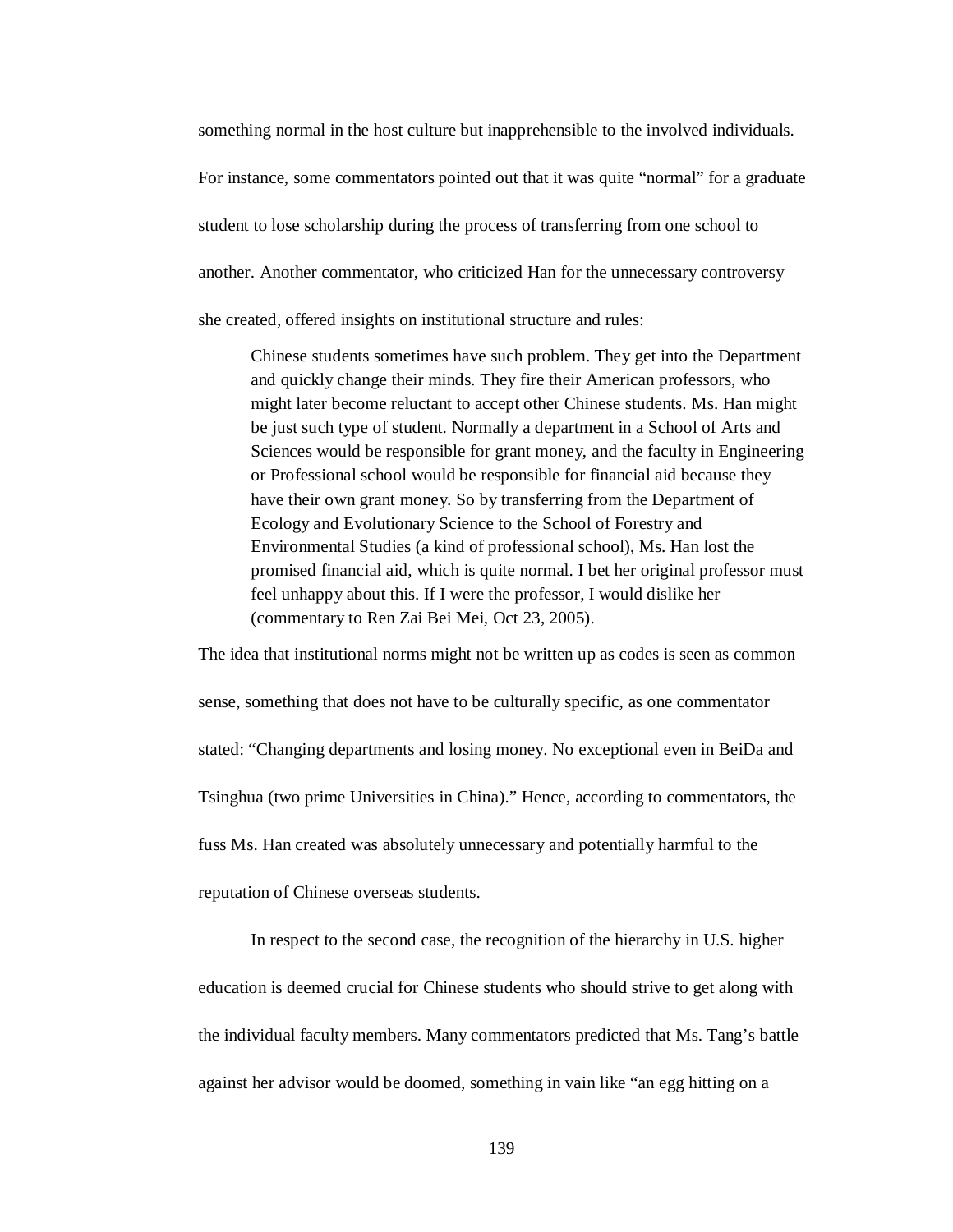rock," because she failed to realize the "tyranny of the psychotic professor" and could not recognize the unavoidable partiality for faculty members in the U.S. education system. Several commentators generalized the particular profile of Tang's advisor into a stereotypical category to offer seemingly "insightful" admonition against thirdworld female professors: "It was wrong to find a female advisor. It was worse to find an Indian female professor." They considered Tang's quandary as consequence of the particular gender, culture, and status properties of her advisor:

I believe what she (Tang) said is all true. Professors with other cultural backgrounds—especially those from India, China, and Arabic countries cannot attract American students, who don't care about them. They dare not to confront American students due to their limited language competence and cultural background (commentary to Duo Wei Shi Bao, Aug 22, 2006).

Some commentators advised others to avoid third-world female professors in U.S. graduate schools because they can become "psychotic" and "vindictive" after years of "double-oppression" as female and foreigner. One commentator shared a personal

experience:

I had a similar experience. My truthful insight is that foreign professors are normally harder to get along with than American professors, especially those from the third world. That's probably because they had experienced some extra and prolonged hardships when they were students, so after they gained their professorships, they would become meaner (commentary to Duo Wei Shi Bao, Aug 22, 2006).

According other COOCs, finding an Asian Indian female professor was the

unequivocal source of all sufferings for Tang. As one stated:

As known by all global citizens, Hindus are the meanest of all species. They have old feuds with the Chinese. Don't ever look for an Indian advisor. My husband was tortured extravagantly by his Ph.D. advisor who is a Hindu, and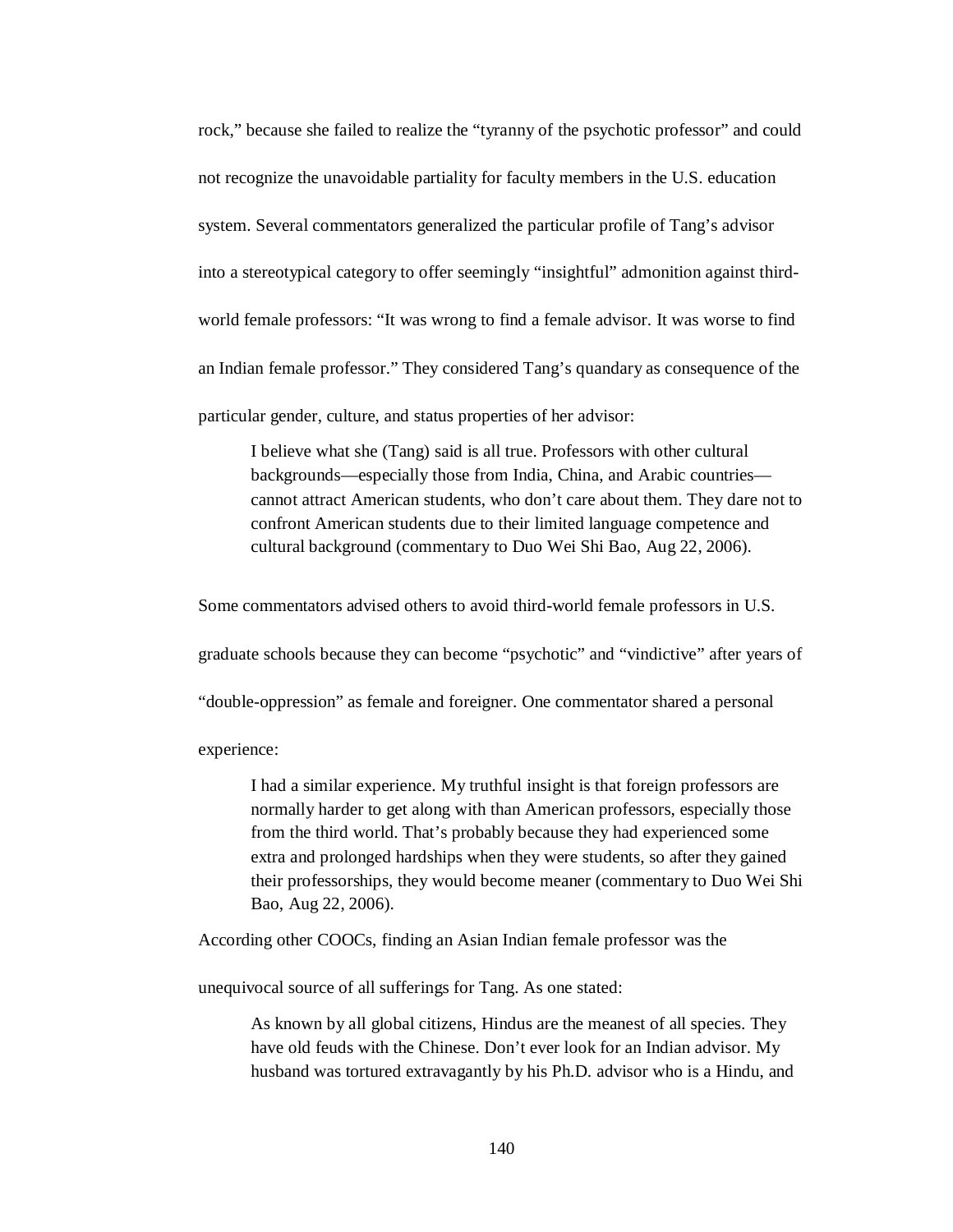our whole family suffered so much during those darkest days (commentary to Duo Wei Shi Bao, Aug 22, 2006).

Another commentator further referred to China-India relationship in elaborating the

cause of the personal dispute:

According to my experience, the saddest of all is that she had a Hindu advisor. As everyone knows, most Hindu intellectuals despise Chinese from the inside of their bones. In the past, they disdained the Chinese because the Chinese were weak. Now they dislike the Chinese because they are jealous of a rising China. Chinese students are too smart, too capable, and they're afraid of the Chinese students would become potential threat for their positions in academia. Tang's quandary is just a manifestation of the deep cultural feuds between China and India. So change of venue is the only option (commentary to Duo Wei Shi Bao, Aug 22, 2006).

As these examples suggest, discussion of the U.S. graduate education's

hierarchy conveyed, through biased and prejudiced references to gender and national differences, a sense of group cohesion along the lines of nationality. And at the pragmatic level, these specific cases offer precautionary advice to other Chinese.

**Learning to accommodate.** With the recognition of the system's structural characteristics, the next prescribed strategy to follow is to deliberately align oneself with the powerful and seek alliances with hosts, precisely because Chinese students might be more prone to be oppressed. For commentators, these adjustments require that Chinese students gain awareness of how they are viewed by those who can determine their fates and, more importantly, use interpersonal communication skills purposively to achieve cultural accommodation.

For instance, one COOC suggested helping one's professor with some offduty, small tasks— like locating articles or copying papers—as a useful practice that is considered absolutely normal for graduate students in the U.S., including American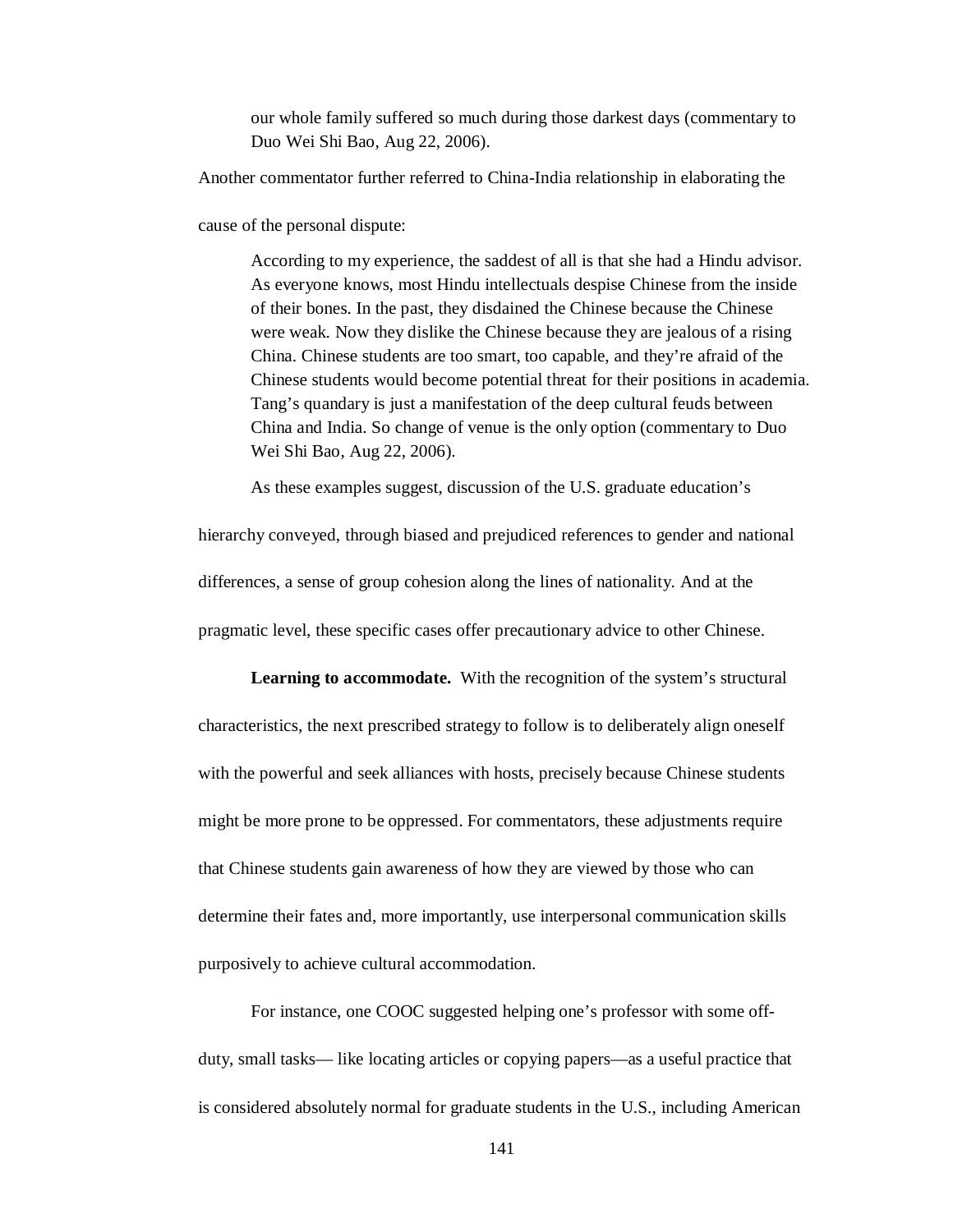students. Other commentator described Tang's quandary in these terms: "Another

nerdy Chinese who doesn't know the value of people skills. She should learn how

Chinese brownnose their bosses back in China." Likewise, another COOC stated:

This girl student is apparently very naïve and immature. She doesn't know when to lower the head and tuck the tail. Those small errands she ran for her professor are nothing compared to what I had done for my professor. He even made me cook Chinese food. He got to eat Chow Mein while I had to bite bread. Well, obviously, that was a blatant, fawning ingratiation. But why shouldn't we (commentary to Duo Wei Shi Bao, Aug 22, 2006)?

This idea that students need to accommodate, because of their marginalization as

cultural others, goes hand-in-hand with a reiteration of unequal and exploitative

relations as a norm in the academic institution:

Like my professor, who's Chinese, supposedly without any discrimination or cultural bias, also chased us like a German shepherd and made us do everything. It's quite normal for us to get email at midnight. Frankly, I think this Professor is just a bit eccentric. But nothing she did to Tang sounds too extravagant . . . As a student, you should learn to communicate with her more frequently instead of evading her like plague (commentary to Duo Wei Shi Bao, Aug 22, 2006).

For COOCs, accommodation is a strategy that calls for wisdom and willpower beyond

the academe for interpersonal skills can make one more competitive in any context.

As suggested by one COOC, Tang must consider the consequences of any act, apply

people skills, and "befriend the chair or dean and let him understand your position.

The more people you can befriend, the better your situation would be. Don't just

complain."

**Modesty or keeping a low profile.** Perhaps because they felt uncomfortable

with the high publicity of the two cases, some COOCs in these forums elaborated on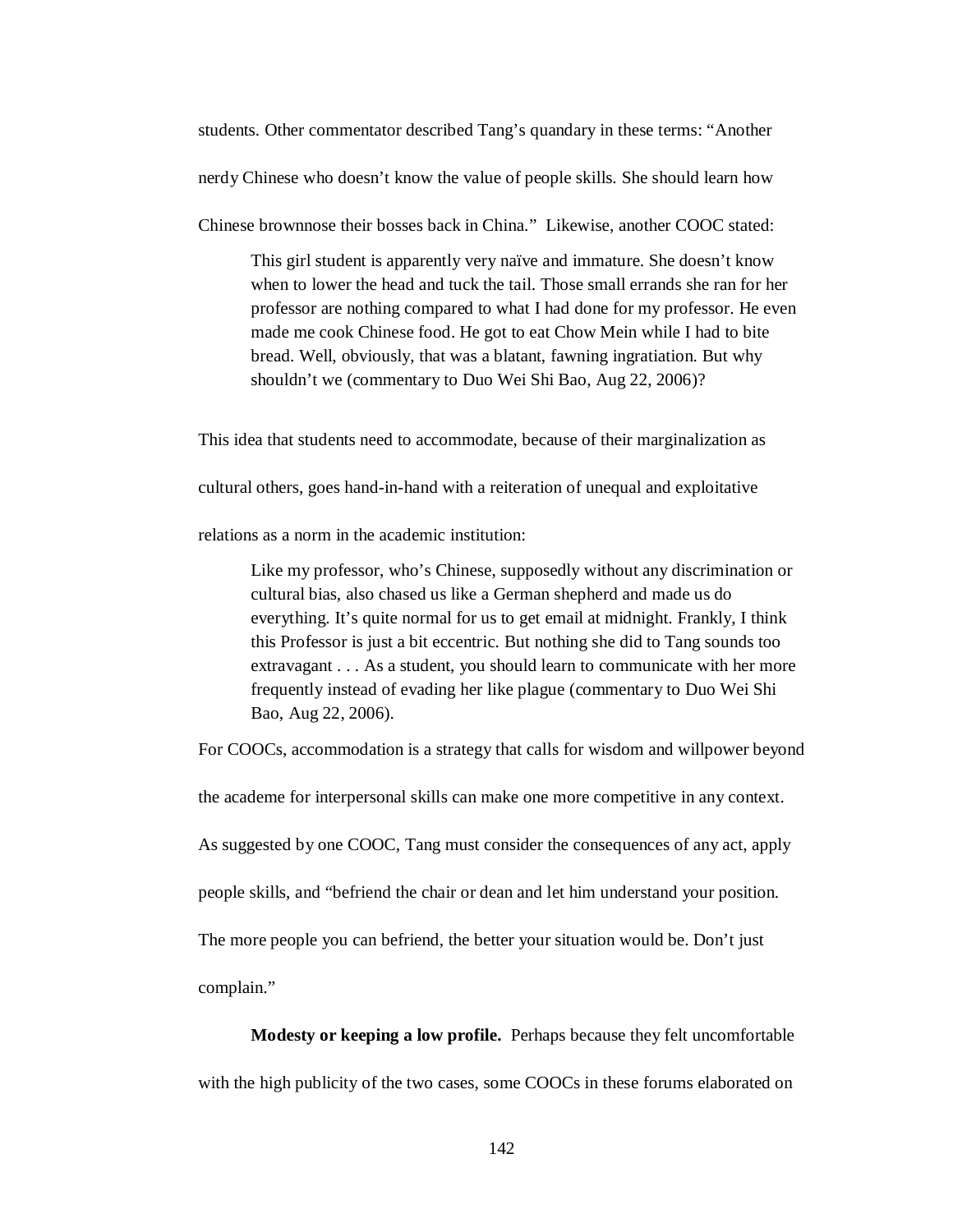the importance of modesty and humbleness as a behavioral principle and cultural strategy for the Chinese overseas. Keeping a low profile is a strategy deemed to facilitate adaptation and accommodation to a host culture. One commentator pointed out that, like ingratiation, modesty is a distinctive element of "Chinese wisdom," a collective trait that should not be foreign to Chinese students: "As a Chinese, you really should tuck your tail between your legs and realize that modesty is a tactic of self-protection as well as an attitude of scholarship (commentary to Ren Zai Bei Mei, Oct 23, 2005)." Some of the specific tactics discussed for keeping a low profile included: 1) maintaining proper expectations of others; 2) increasing self-awareness via self-evaluation and self-criticism; 3) stressing the value of avoidance (of conflict) and endurance (of hardship). These tactics form a strategy directed toward achieving a goal of adaptation as well as self-improvement.

Interestingly, the advice given by COOCs to keep a low profile resonates with one of the fundamental principles of cultural identification inspired by Self-Discrepancy Theory (Higgins, 1987). From this perspective, the mental stability of an intercultural communicator is influenced by the discrepancy between evaluation of one's self in the perception of oneself and that from the others. In order to maintain mental stability in intercultural context, during the process of cultural identification one should keep a relatively modest self-evaluation and low expectations of others' evaluations of oneself. Through this strategy, it is proposed, one can manage the frustration caused by intercultural differences. As one commentator reminded others: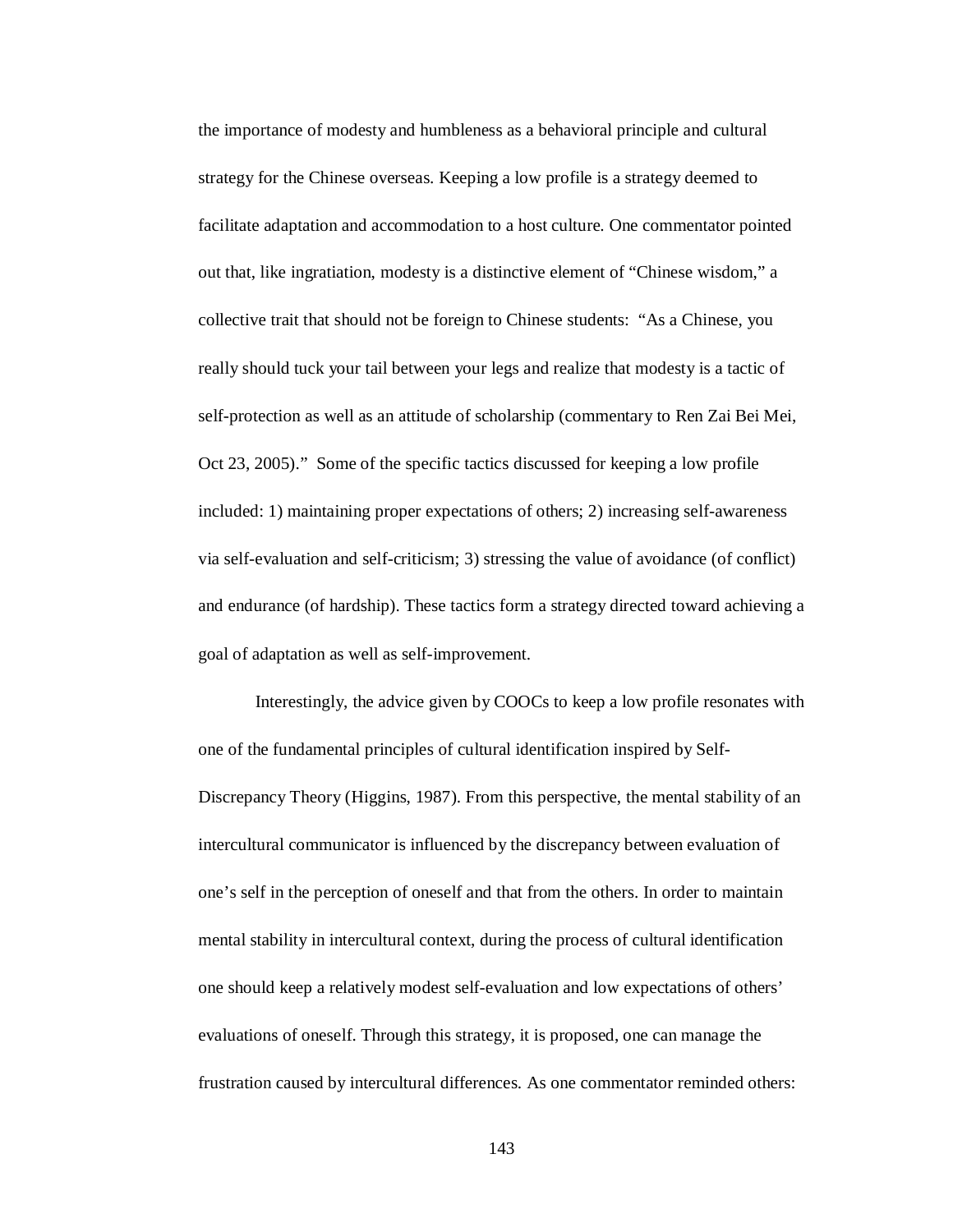Never self elevate as if you are someone. Out of home, come here (to this foreign land), we're all NOBODY. Know the story of 'sleep on the brushwood and taste the gall-bladder' [or *WoXin ChangDan,* a common Chinese idiom from a historical story]. Live your life (commentary to Ren Zai Bei Mei, Oct 23, 2005).

The practice of self-criticism as part of keeping a low profile generated

discussion in the forum. Among those who pointed out weaknesses of Chinese

overseas students, unwillingness to learn English and dishonesty were mentioned.

One commentator stated: "Most of the time, English communication is just secondary,

while the primary problem is always about the credibility of Chinese (commentary to

Ren Zai Bei Mei, Oct 23, 2005)." On this issue, one grouchy commentator criticized

the whole community of Chinese overseas students in the United States:

. . . a group of dishonest people once educated in a rotten society [referring to Mainland China] . . . the Chinese could learn good English for the written tests but they just don't want to practice. Everyone is motivated to take some shortcuts to the high scores in those standardized tests . . . Now in the real academic setting, their high scores mean nothing. Han is just one case. I support returning more of those students and then we will learn what is the reality and what is the cost of dishonesty (commentary to Ren Zai Bei Mei, Oct 23, 2005).

Another commentator highlighted notions of cultural shame:

When I was in the New Oriental School [a famous private English school headquartered in Beijing], I often heard one instructor boast how he helped others take telephone interviews [from admission committees of universities in English-speaking countries]. All [including myself] adorned him as if he were a superhero. None of us ever thought that was a fraud, stately and shameless cheating. Now when I recalled that scene, I can't help but feeling shameful (commentary to Ren Zai Bei Mei, Oct 23, 2005).

Another set of tactics within the strategy keeping a low profile is avoidance of

conflict and endurance of hardships if conflict cannot be avoided. Avoidance is a

tactic that stresses precaution and is linked by COOCs to personal qualities like

wisdom, persistence, and tenacity. One commentator posited avoidance as indication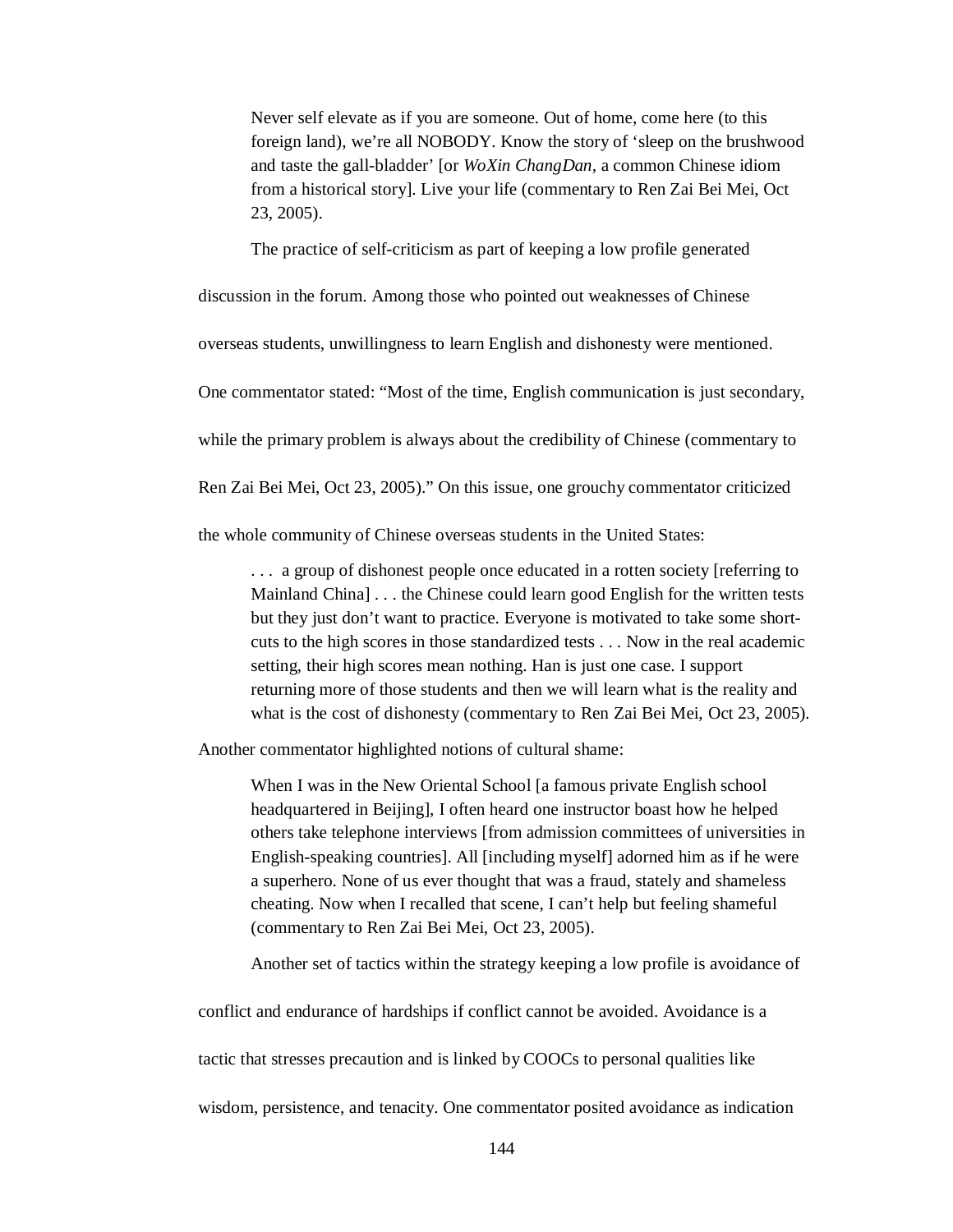of one's emotional intelligence: "Not sufficient EQ (Emotional Quotient). She should avoid conflict by all means and endure the hardship until graduation. Then there will be more space, as deep as the ocean and as high as the sky (commentary to Ren Zai Bei Mei, Oct 23, 2005)." Other COOCs emphasized tenacity and persistence as in: "After I read this note, I thought that she should have chosen another professor as her supervisor if possible or just get a master's degree. She can apply other university, too, if she really wants a Ph.D.," "Once she felt something wrong with the professor, she should have made decision to switch her early on," and "All Chinese should avoid such bad professors, and they [the bad professors] will eat what they planted before (commentaries to Ren Zai Bei Mei, Oct 23, 2005)."

When avoiding confrontation fails and conflict ensues, the advice of COOCs seems to underscore that endurance is the best strategy. As two commentators said in relation to Tang's situation:

If you don't have the option, then you would have to endure the hardships with great preparation, like my friend's husband, who's a free man now with his Ph.D., after so many years of oppression by his Hindu advisor. Don't just complain like a groaning wretched. After all you're just a student. Endurances perhaps your only option (commentary to Duo Wei Shi Bao, Aug 22, 2006).

For the Chinese overseas students, who are seen by the virtual community as the weakest of the weaklings at the bottom caste of the academic hierarchy, avoidance of conflict and endurance of hardships are strategies to survive in the foreign land and achieve academic success.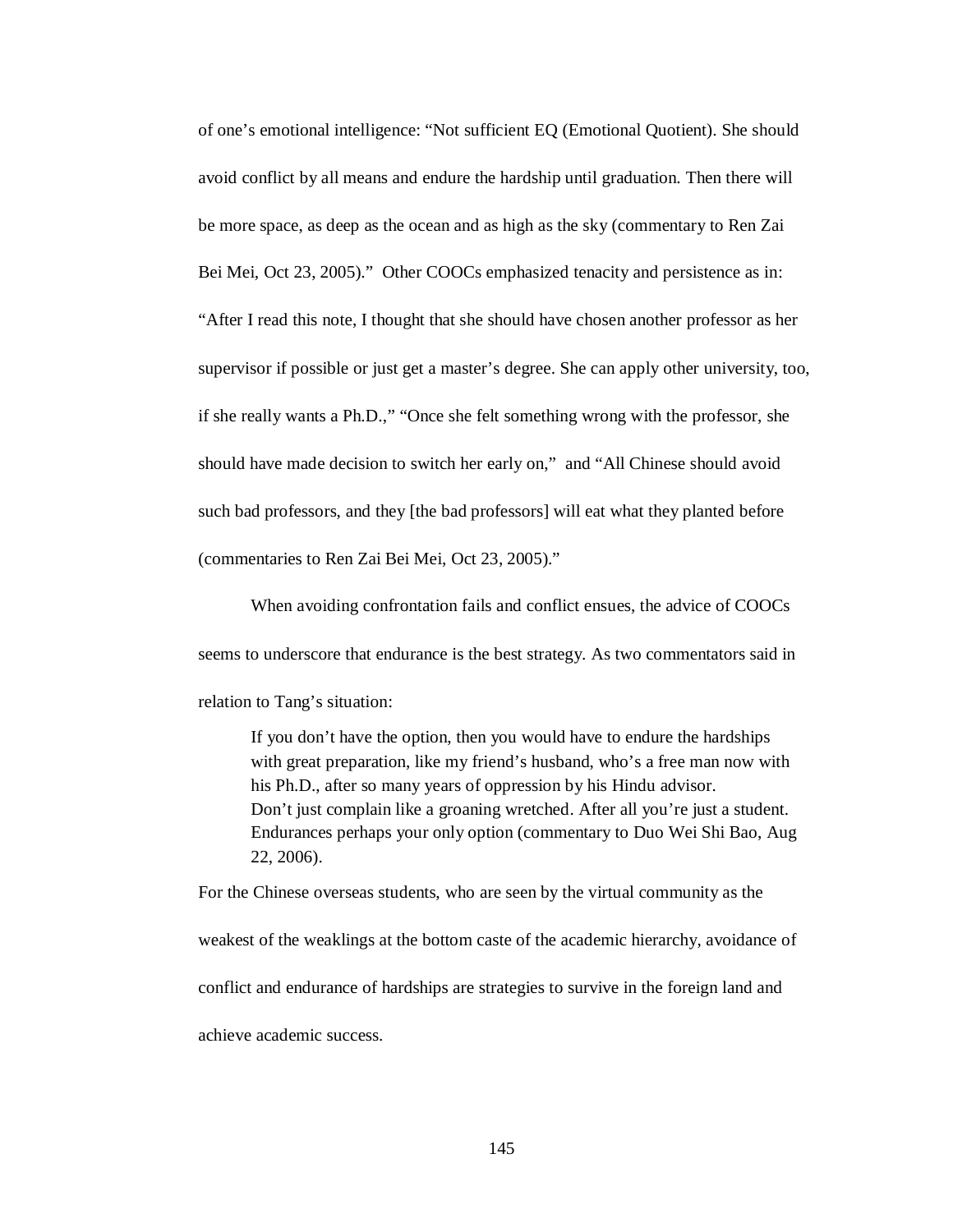**Stress individuality rather than group membership.** According the reports, Han and Tang both tried to accuse the institution and individual faculty members in question of racial discrimination or cultural prejudice. However, the strategy of accusing others of discrimination did not tout much support in the virtual community. Interestingly, even though COOCs discourse implies the understanding that Chinese individuals face particular disadvantages and oppression, COOCs were reluctant to validate the idea that the two cases were related to racism or discrimination. Rather, they interpreted these cases as involving personality issues. Yet, they advised individuality and lessening attachment to Chinese culture as a strategy to avoid conflict based on the perception that: 1) Chinese identity is not an advantage in social negotiations and 2) in a Western country like the U.S., people usually see "thing-initself instead of seizing upon cultural membership to distort the truth." Personalization and lessening attachment to Chinese identity implies avoiding the politicization of issues. It is a strategy based on an individualistic reading of conflict situations. Two comments illustrate this position: "Ms. Han deserves some sympathy, but her problem can happen to anyone of any cultural background. She herself never said that she was racially discriminated," and "Her personal academic ordeal has nothing to do with other Chinese students (commentary to Ren Zai Bei Mei, Oct 23, 2005)."

It may be argued that stressing individuality is a strategy that results from the fact that in foreign cultures, where Chinese groups form an often invisible and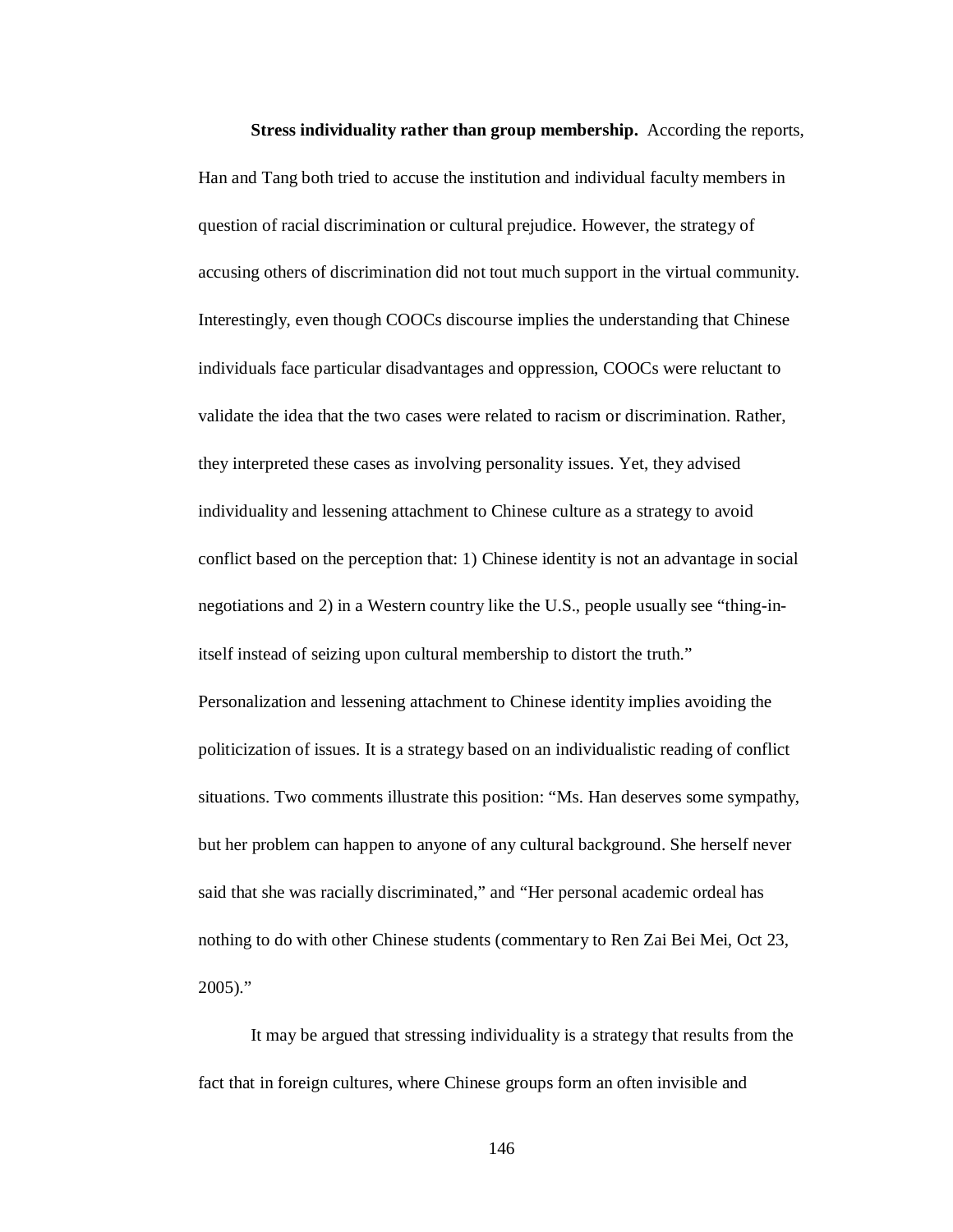marginal minority, identification with Chinese cultural membership is unlikely to facilitate the resolution of intercultural conflict. Thus, lessening the Chinese cultural core is a form of cultural identification that, though emphasizing individual differences, may simultaneously reflect COOCs' awareness of their disadvantaged position and status as a group in the cultures of overseas countries. Furthermore, this strategy raises the question of whether such sense of collective positioning in the context of Western societies may discourage the development of any group agenda for cultural activism, even in cyberspace.

In sum, the four cultural strategies identified in the responses to the two cases of academic quandaries are all directed to individual adaptation for survival and selfimprovement. At the same time, these strategies reveal COOCs understanding of what it means to be member of the Chinese population outside China. Their messages suggest that for these commentators, the core of the Chinese cultural identity is not an advantageous property. Although this understanding could lead to collective action for fair treatment and social justice, the cultural advice given here by COOCs privileges the strategy of individual alignment with the mainstream and those in power as the only option for cultural adaptation. In the words of one commentator on Han's case: "the Chinese always like to imagine they are part of the White society and therefore alienate themselves from other oppressed social groups."

## **Ethnic/Racial Crimes against Chinese Victims**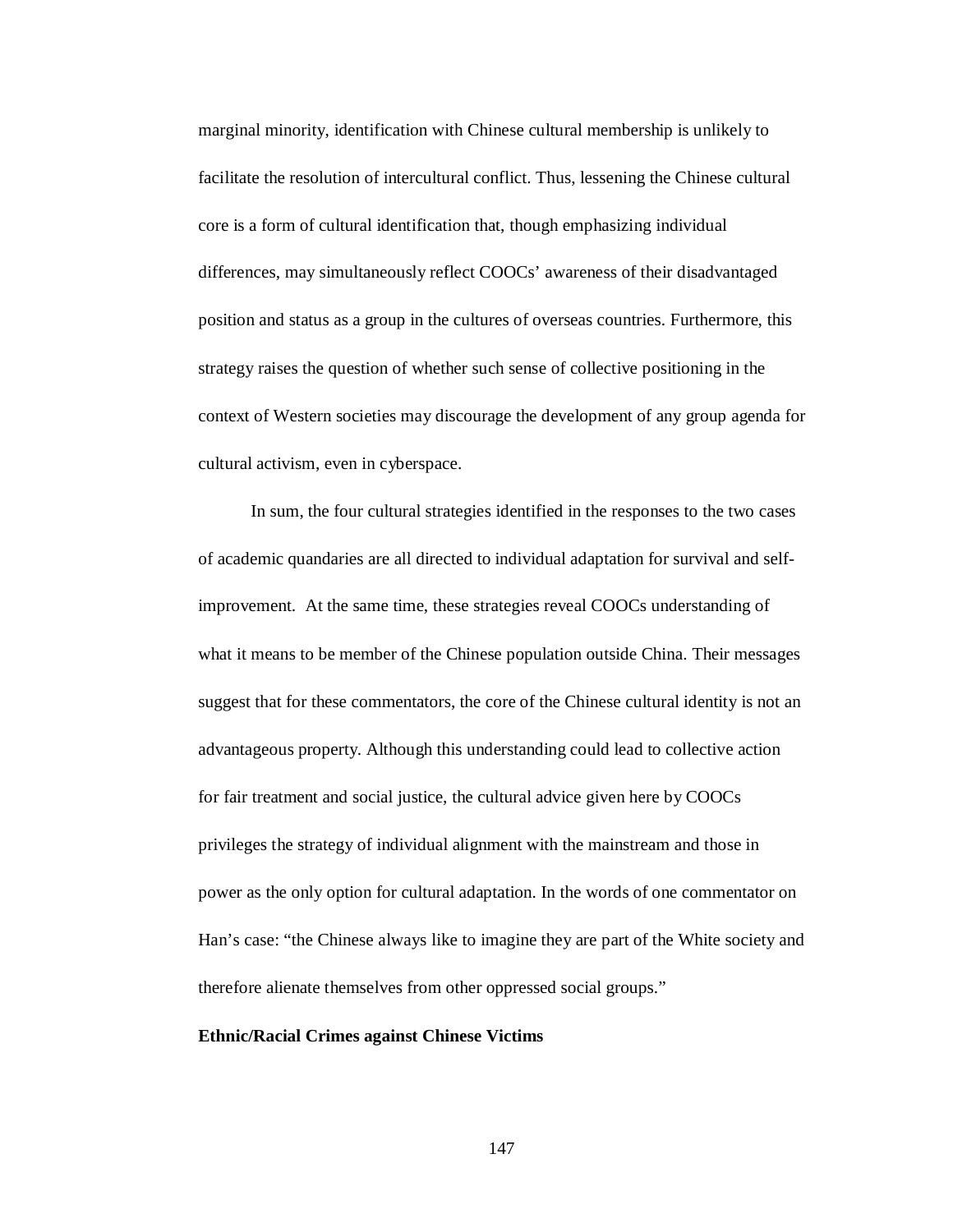The area of life predicaments encompasses discussion of contemporary incidents where Chinese individuals were victims of hate crimes by members of other racial and ethnic groups. The crimes discussed took place in different parts of the world. Some examples of these crimes are: the pillaging of a Chinese community by villagers in Malawi, African, along with the circulation of rumors that Chinese businessmen killed one missing local girl for medical purposes (Ban Dao Chen Bao, Dec 15, 2005); the beating of four Chinese pupils by a mob of 40 Italian youngsters (Zhong Xin Wang, Feb 22, 2008); the brutal assault of Chinese vendors by local police in Spain (Zhong Guo Bao, Oct 26, 2009); the violent, physical confrontation between a group of Chinese overseas students and non-Chinese students at a for-profit international college in Canada (Zhong Xin Wang, Dec 11, 2007); and the killing of a Chinese Ph.D. in mathematics by four young locals in Melbourne, Australia (Zhong Xin Wang, May 10, 2009). These are among the incidents in which Chinese individuals were battered, insulted, and killed by individuals from other racial and ethnic groups. Some of these events were reported in major U.S. metropolitan areas like New York City, Los Angeles, and San Francisco (Ming Bao, May 23, 2007; Xing Dao Ri Bao, April, 21, 2010; Xing Zhou Ri Bao, April 22, 2010; Zhong Ping She, July 26, 2007; Zhong Xin Wang, May 21, 2007; Zhong Xin Wang, July 5, 2007). The mishaps experienced by Chinese people overseas create a dismal scenario of victimization, leading one commentator to bemoan: "We are so doomed, being beaten up everywhere. It seems that the whole world hates us."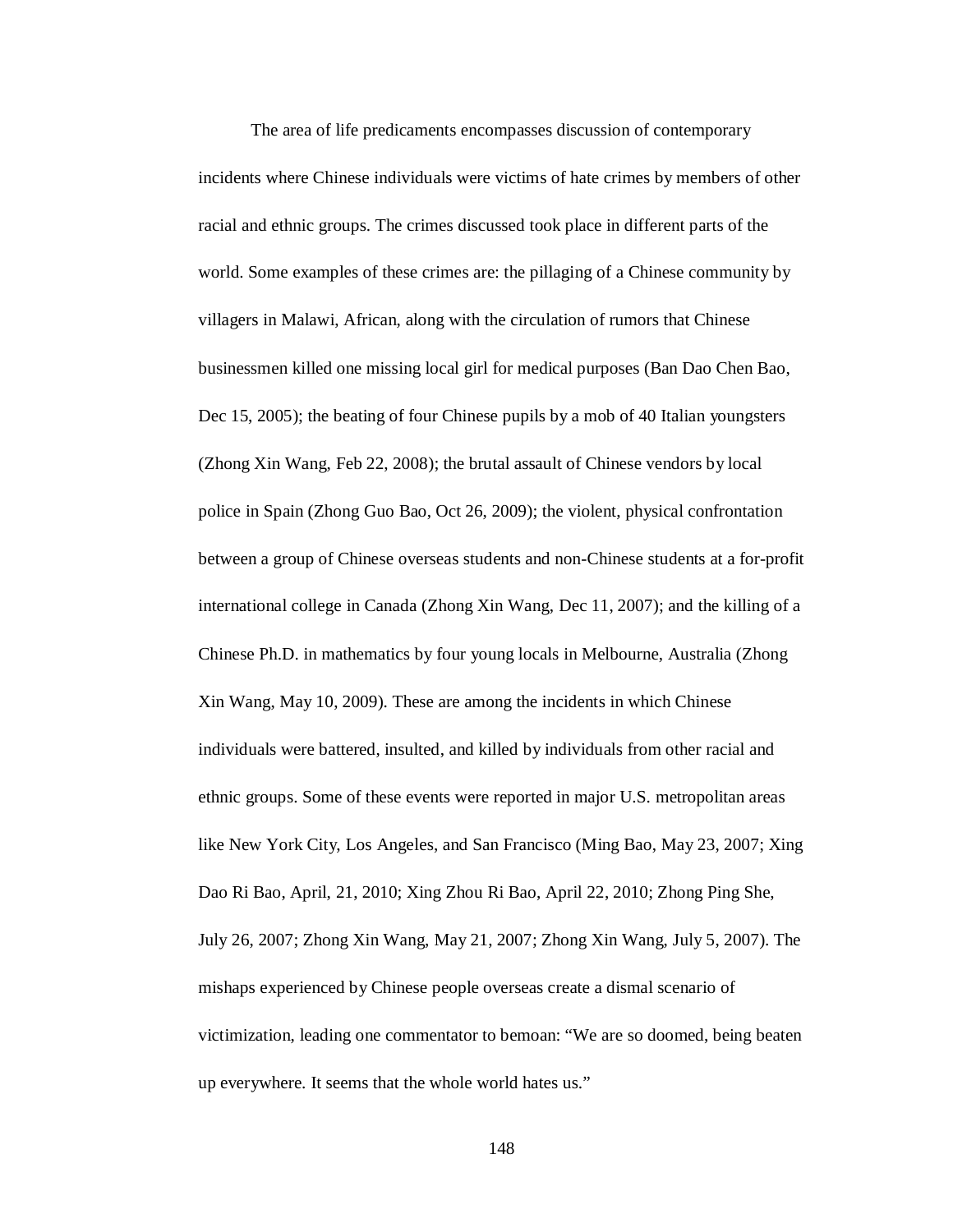In effect, a close reading of the COOCs responses reveals that they identify with Chinese victims in a manifestation of group membership. The incidents appeal to a basic need for physical safety and cultural ascription as the responding COOCs, too, are Chinese living in foreign lands and surrounded by people with racial and ethnic backgrounds similar to that of the alleged perpetrators. In addition, COOCs' messages manifest a form of strategic identification that entails a sobering analysis of Chinese group characteristics, discussion of guiding values, and prescription of strategies. A significant part of the discussion offers rational interpretations of why and how these brutalities happened to the victims, with close reference to perceptions of the negative dimensions of the Chinese cultural identity. And beyond the sympathetic response and analysis of the Chinese predicament, COOCs engage in the discussion of values and strategies for managing situations of racial violence. Appealing to the values of cultural survival, endurance and self-improvement, four strategies emerge from the commentaries: 1) stressing avoidance and endurance; 2) improving cultural images; 3) separating individuality from sociality; and 4) strengthening Chinese voices in the host culture.

**Stressing avoidance and endurance.** Tactical avoidance of conflict and strategic endurance are stressed in these forums about incidents of Chinese victimization. Based on the perception that the Chinese overseas have a disadvantage in terms of demographic proportion and political power, the value of endurance and survival in the foreign context prevails in the discourse. The following examples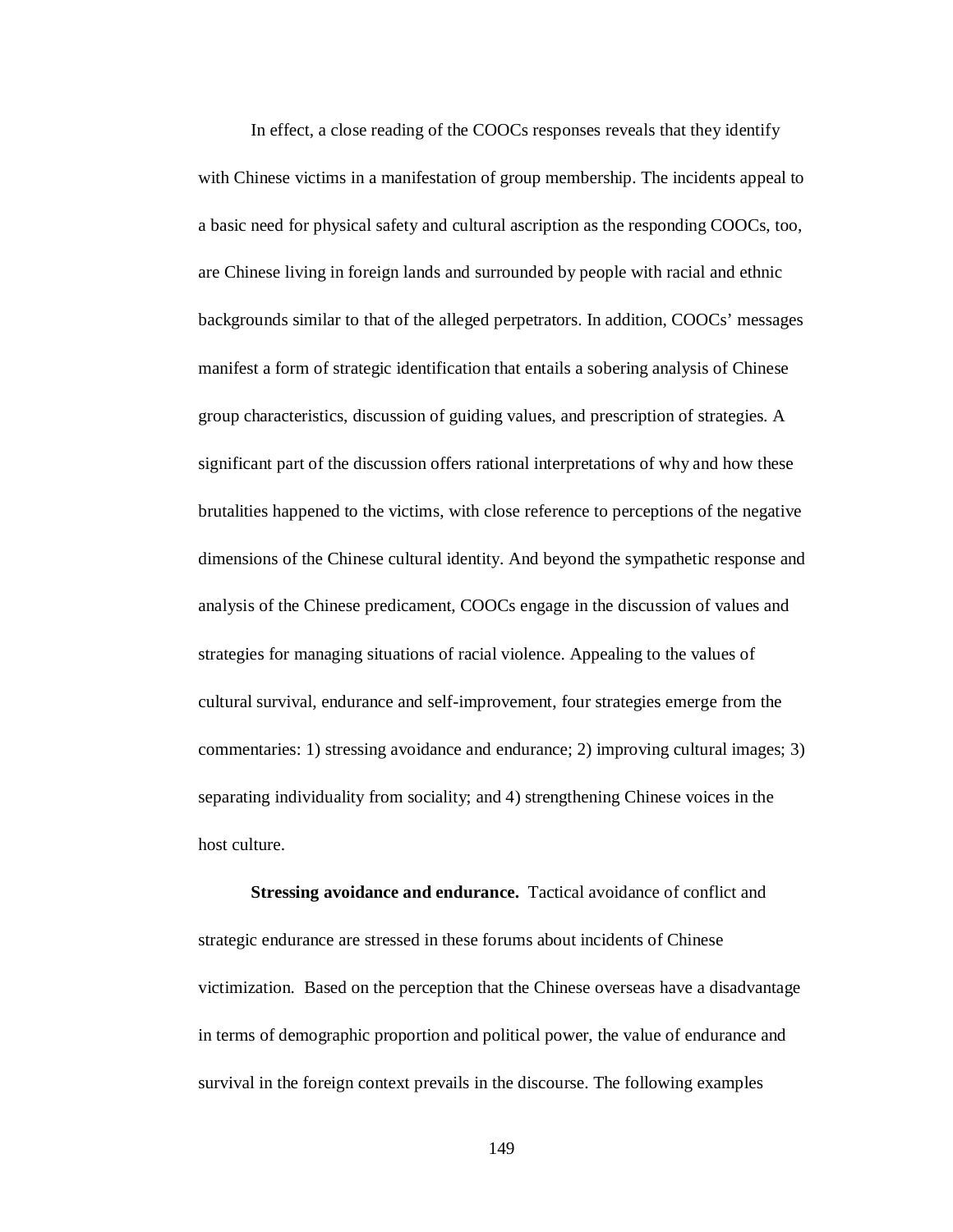illustrate this pattern: "In a foreign country, even a law-biding Chinese would be bullied, oppressed or marginalized because nobody likes foreigners from the bottom of the heart. So let's just endure." For another commentator, out of China, a Chinese should be: prioritizing the principle of self-preservation and keeping trouble-free. Any minority group with less than 2 percent of the total local population would have zero political influence."

The relatively isolated position of Chinese communities surrounded by local ethnic groups is another factor that curtails their capacity to complain, protest, or even to fight back against oppression and thus calls for endurance. One commentator explained the beating of Chinese students by peers from other racial/ethnic groups in Columbia College of Canada in this manner: "These Chinese kids are oftentimes in a position so much isolated that they divided people into just two groups – Chinese or non-Chinese. So in those conflicts, all non-Chinese become allies (against the Chinese)." In their discussion, COOCs seem to have a realistic understanding of the implications of being Chinese in a host society where the Chinese often have a hard time making alliances with other groups. Based on this understanding, avoidance and endurance are prioritized as a cultural strategy to cope with conflicts, especially with the dominant local groups.

**Improving cultural images.** Many COOCs attributed the cause of ethnic/racial crimes against Chinese individuals to the unattractiveness and powerlessness of Chinese culture in the host society. While citing Western media's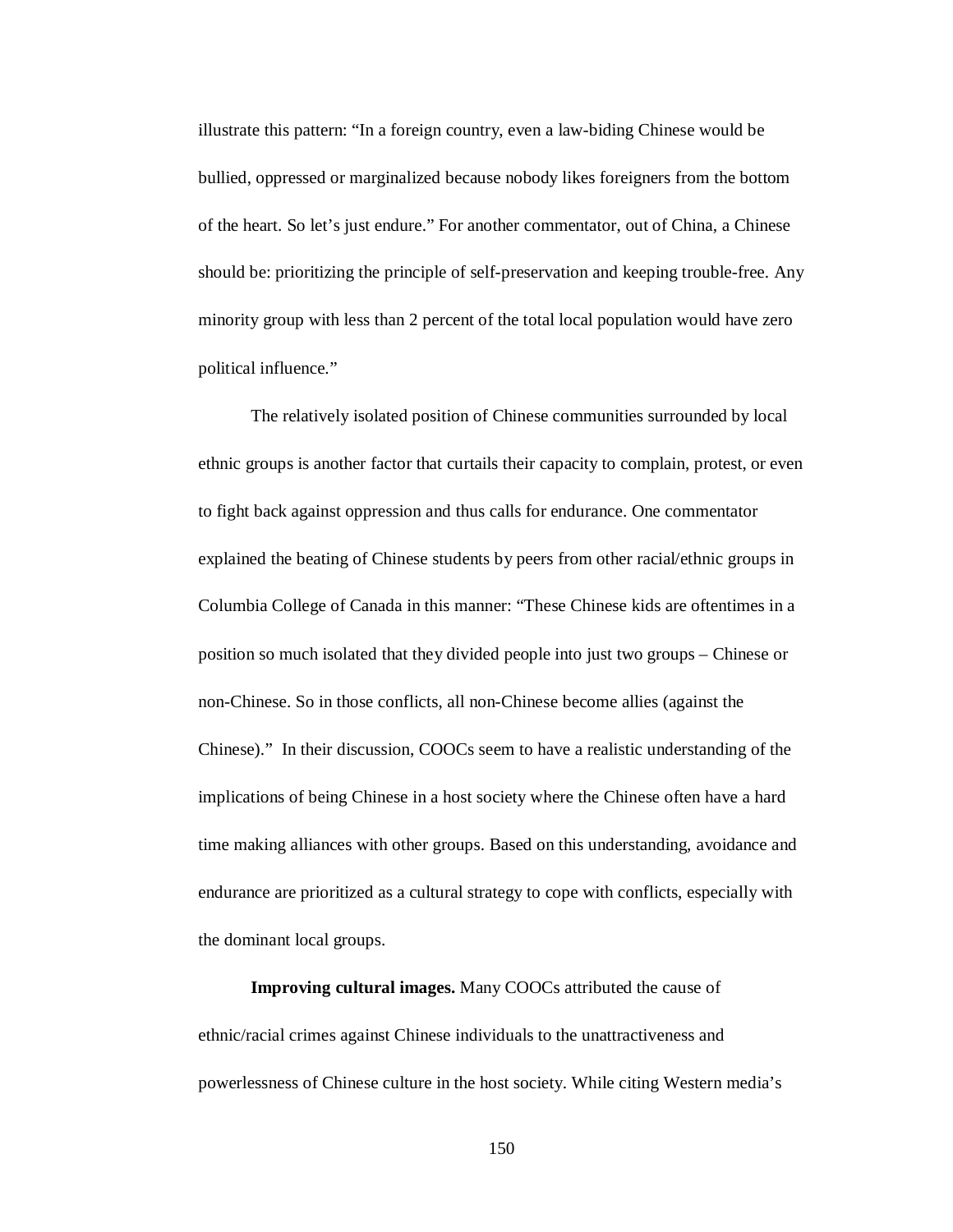negative portrayal of Chinese culture as contributing to the negative standing of the Chinese in host cultures, COOCs also made reference to how the behavior and physical characteristics of the Chinese overseas may be linked to their victimization. To cope with external social pressure and immanent physical threat, some COOCs proposed the strategy of maintaining, managing, and eventually improving the image of the Chinese in the host culture. Guided by the principle of self-improvement, the preferred tactics to win cultural respect from other groups were: 1) improving physical condition and self-defense skills with Kung Fu and other practices, and 2) increasing socio-cultural awareness through knowledge of social rules, norms, and etiquette. While the improvement of physical condition is seen as a tactic that can deter hostility and violence, acquiring social etiquette is seen as a way to ensure cultural acceptance and integration with other cultures.

Regarding brutal physical abuse against Chinese individuals by perpetrators with other racial and ethnic cultural backgrounds, commentators placed physicality and image at the center of the discussion and gave direct suggestions to improve body condition and build self-defense techniques. One commentator indicated:

For so many years, the Chinese had not become main targets of assaults because we are honest, and Chinese Kung Fu stars and movies had some deterring influence. Now [that the Chinese become easy targets] we need a new superhero like Bruce Lee or a Chinese grappling world champion to refuel the deterring influence. But this would be very difficult. I predict that there will be more incidents like this, please take good care of yourselves (commentary to Xing Zhou Ri Bao, April 22, 2010).

In traditional Chinese culture, one kind of ideal personhood for young people who are still growing is *Wen Wu Shuang Quan* or "being versed in both literary and martial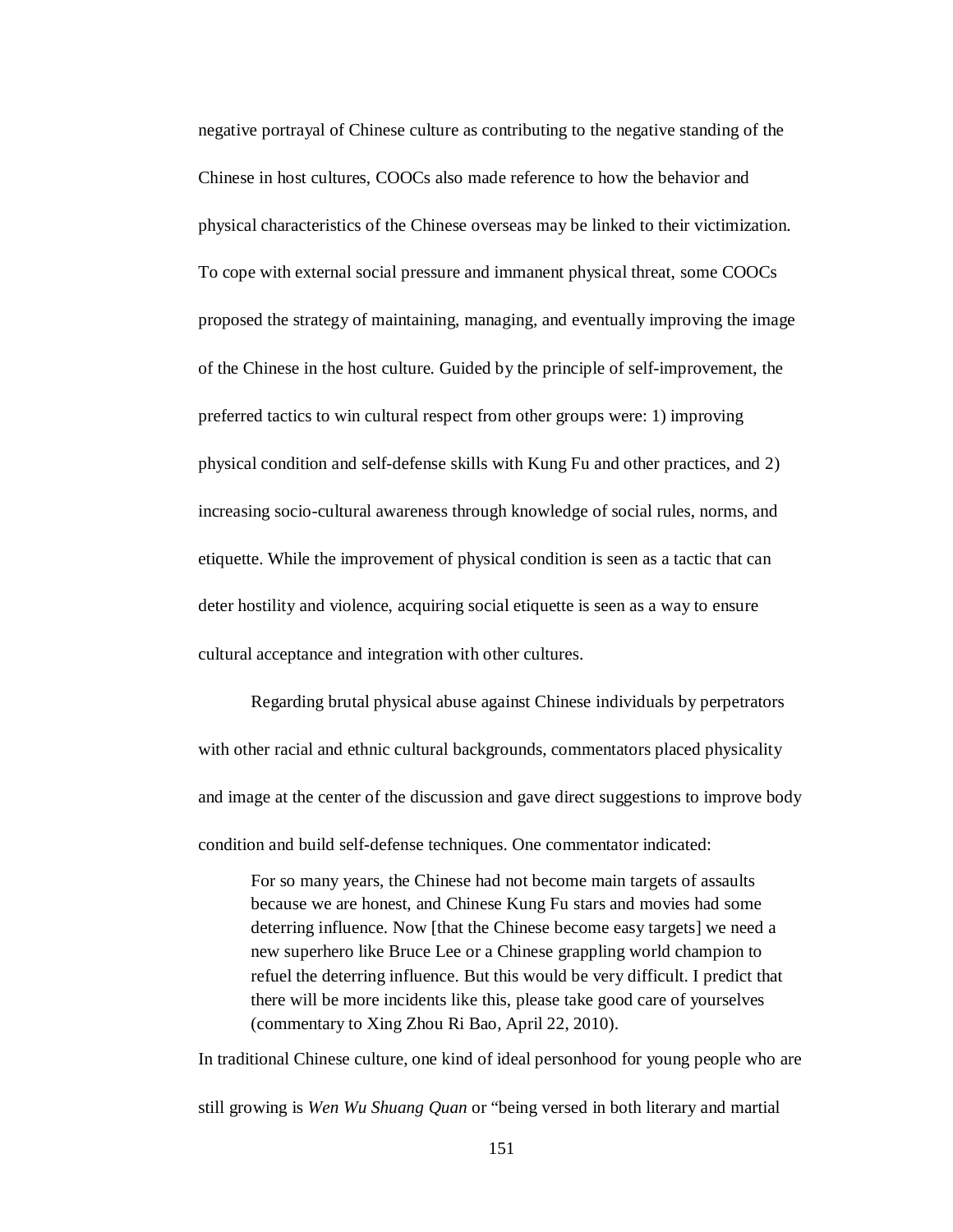virtues." In the online forums, some COOCs pointed out that contemporary Chinese people overseas are predominantly academic, nerdy and feeble, lacking physical strength and fighting will and, therefore, are becoming easy targets of the bullies. One commentator—self-identified *iamhereforfun*—who claimed to be a master of martial arts with training and street fighting experience—wrote: "You can't say that the Chinese are not good and experienced fighters. But those who came to the [United] States are mostly not." As an "experienced" fighter, this commentator offered tips to the "nerdy and gentle" Chinese overseas:

Effective physical fight, to a large degree, is a kind of 'habit.' You cannot be hard and fast if you don't have such a habit (instinct) . . . Everybody, if you don't have such a habit and if someone intends to hit you, you should first protect your front face immediately and hit back hard onto your opponent's eyes and nose. You can also thwack his throat (but don't be too hard or you can kill him) (commentary to Zhong Xin Wang, May 21, 2007).

Another COOC wrote:

It is useless to merely decry the bullies. We should build up our bodies and be prepared with some basic self-defense skills. Situated in that environment, the Chinese should carry some defense weapons such as sprays, knives, and batons. Even if you cannot overpower the offenders, with these gears you can make them suffer. Cowardice can only make you more vulnerable (commentary to Xing Dao Ri Bao, April, 21, 2010).

As many stressed, besides self-protection, social awareness is much needed for

the maintenance of a positive cultural image and for cultural survival in the host culture. One commentator nicknamed *Old Cowboy* suggested: "While we enhance our ability and skills for self-protection and self-defense, we should do more things for the public benefit and respect other ethnic groups (commentary to Zhong Ping She, July 26, 2008)." Another commentator even told a story about the parsimony of some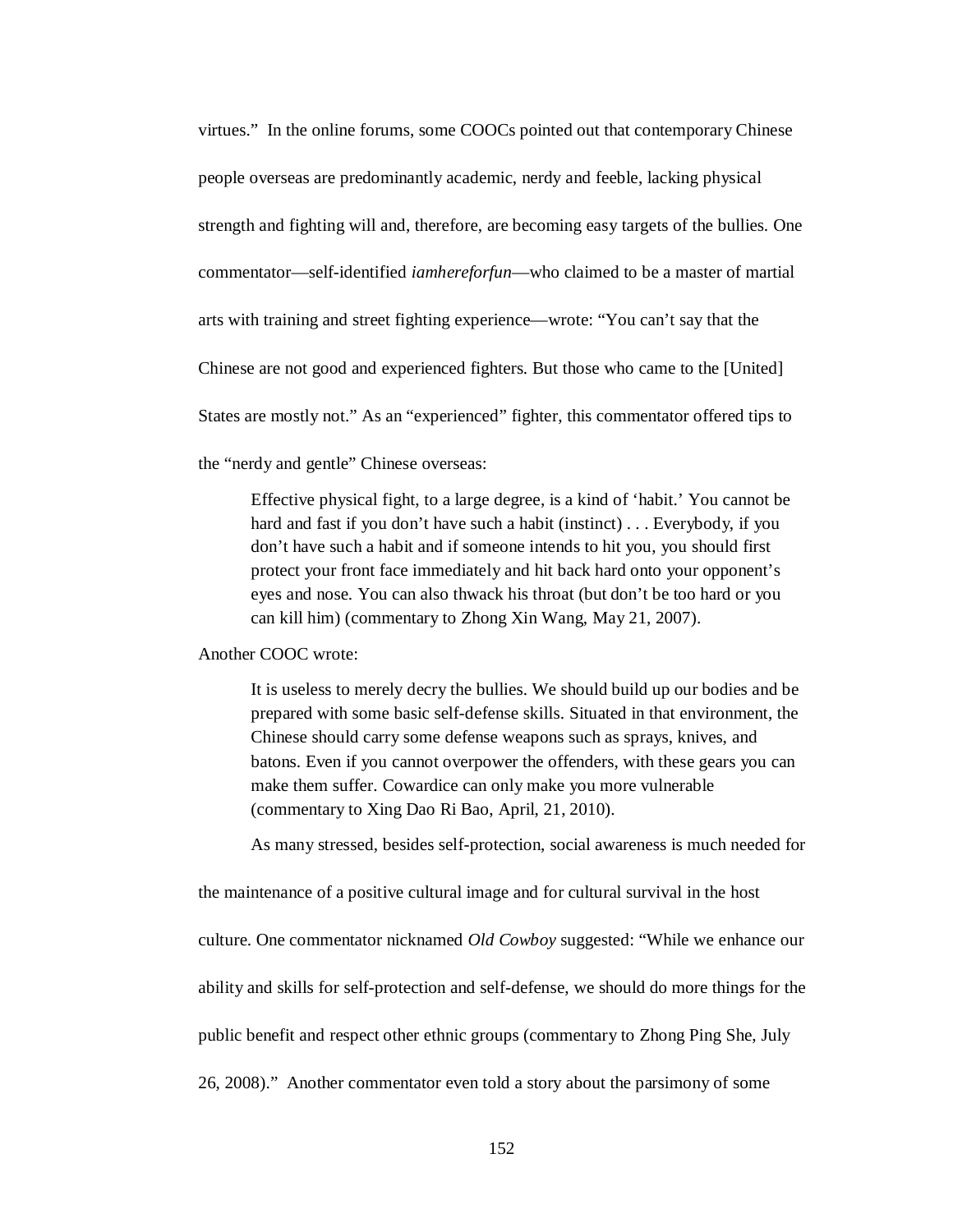Chinese residents as expressed by non-Chinese neighbors: "Chinese should really take care of their public image . . . Other ethnic groups complain a lot about the Chinese who are stingy and selfish (commentary to Zhong Ping She, July 26, 2008)." And one commentator advised all Chinese overseas: "Outside China, we must keep our graceful manner and follow local etiquette not to give excuses to the others . . . best if we are all mindful and know the rules, so nobody can rag us (commentary to Xing Dao Ri Bao, April, 21, 2010)." COOCs understand that people seen as physically weak and socially inept by others are more prone to be bullied. To these commentators, by being physically strong, socially wise, and mindful of cultural etiquette, Chinese individuals can improve their personal and collective image and thus minimize the chances of intercultural conflict.

**Stressing individuality.** Separating individuals from their social conditions has the effect of downplaying the cultural representativeness of individual cases and undercut the nationalistic passion or patriotic sentiment among the forum participants. Through their messages, some COOCs appealed to the value of individualism in efforts to avoid the cultural shame evoked by reported cases of Chinese victimization in foreign contexts, These tended to personalize the issues and cutting off the cultural connection. As one commentator stated:

. . . not all Chinese in the United States would be targets of prejudice, discriminated, or brutalized like this. Don't be so jittery. Stop abducting the whole Chinese overseas community for personal interest. People should respect law and order everywhere. Don't blame others. It's just matter of some personal ordeal (commentary to Zhong Xin Wang, Dec 11, 2007).

Another attempted to depoliticize the incidents in this way: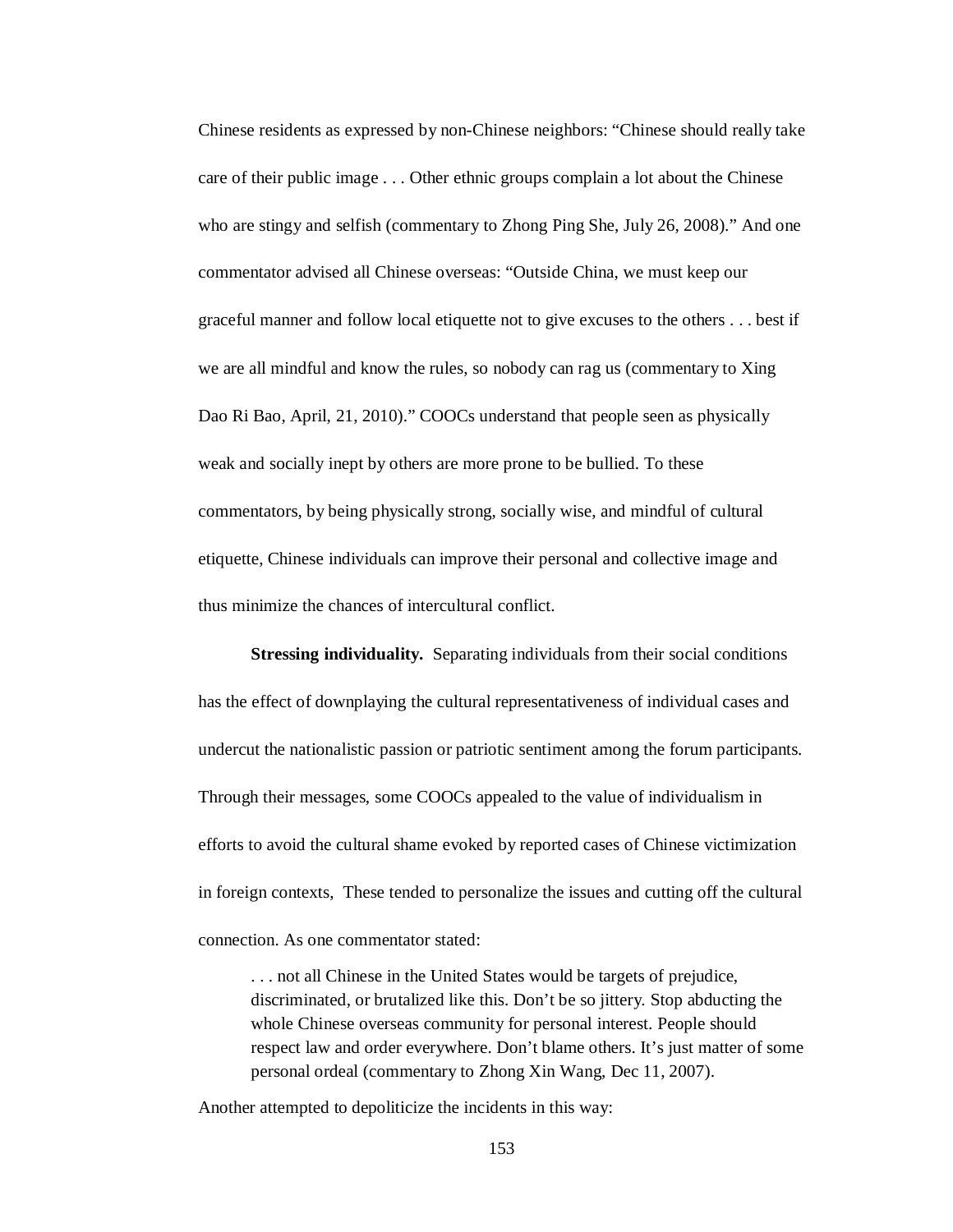. . . not a political conflict, why wave Chinese national flags, sing the Chinese national anthem? The last time in Europe, when the police were inspecting the illegal Chinese vendors, those Chinese were also 'holding high the flags' and 'singing loud the anthem,' which was totally ridiculous (commentary to Zhong Xin Wang, Dec 11, 2007).

For another commentator, if individual Chinese youngsters find themselves involved

in gang violence and mob behavior, their actions should not lead to sympathy based

on notions of patriotism:

… wasting their parents' corruption money, these spoiled young gangbangers developed their personal hobby of gang fighting, which is all right for them. But what's the point of waving national flags and singing national anthem? Please don't ever ruin the two words 'Chinese Patriotism (commentary to Zhong Xin Wang, Dec 11, 2007).'

In the perspective of these commentators, the sympathy evoked by individual cases of Chinese victimization is pointless, unnecessary, and even harmful to the reputation or image of Chinese culture. These commentators, in an individualistic and pragmatic manner, detach themselves from supportive involvement with other Chinese personal ordeals, even in the anonymous, emotional and virtual sphere of cyberspace.

**Raising Chinese voices.** In the discussion of victimization stories, many

COOCs appealed to the value of dignity and expressed concerns for the limited participation of Chinese individuals in public debates in the host society. For some COOCs, the Chinese overseas are too reserved, humble, inactive, passive, and even timid to raise loud voices in benefit of their group. According to the analysis of some commentators, rather than stressing avoidance and endurance, Chinese people in the United States should organize public petitions and protests as a way to fight back against the oppression of dominant institutions and the bullying of other ethnic groups.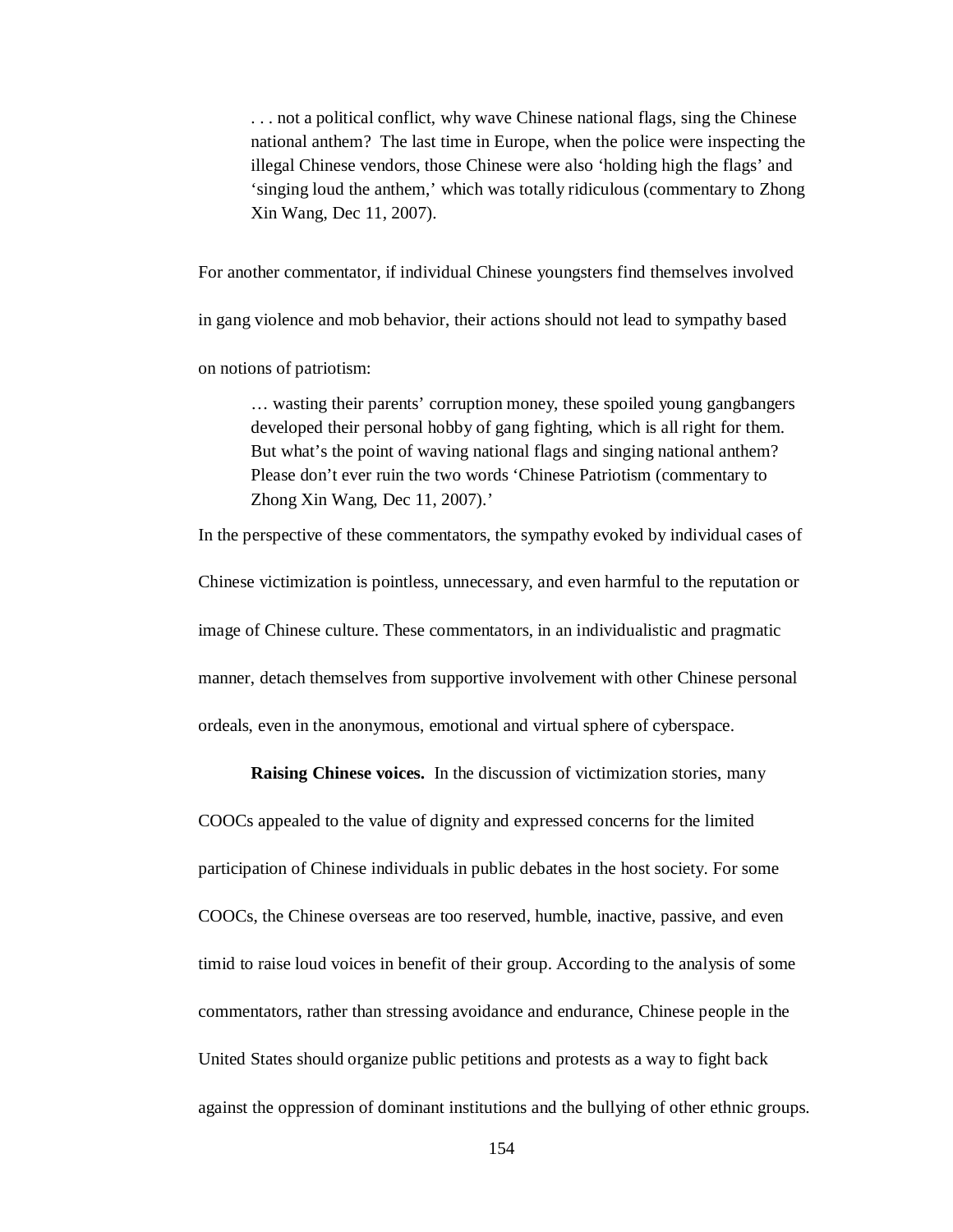One called for changing the situation by drawing on the American proverb "Crying baby gets milk first." Another commentator referred to a series of Chinese victimizations in the San Francisco Bay area as an opportunity for the Chinese to make their loud voices be heard by the U.S. public:

We must defend our dignity. In North America, from our experience with our children's education, we know discrimination is a fact of the matter and the louder you cry out, the more respect and attention you get. We must utilize this opportunity to cry out for our dignity (commentary to Xing Zhou Ri Bao, April 22, 2010).

Here, solidarity and organization are the basis for raising Chinese voices. While many

COOCs were just debating the causes and consequences of the brutalities against

Chinese, others tried to organize petitions and protests. For example, a commentator

sefl-identified as *RenRenRen* (three homophonic Chinese characters meaning

humanity, endurance, and tenacity) made this call for action:

I hope that all Chinese in California or the entire North America rise up and speak out loudly in the form of online petitions and protest. Our purpose is to make the legal system put the perpetrators on death row . . . We all should realize that if Westerners still deem Chinese easy targets, then next victim could be any of us (commentary to Xing Zhou Ri Bao, April 22, 2010).

*RenRenRen* asked: "Who knows some good blogs? How can we connect with more

Chinese?" Many commentators gave positive responses to this posting, and the

commentator offered his advice:

I feel: 1, we all agree to take action and avow determination to express Chinese indignation and uphold dignity; 2, we don't want to intensify the existing tension among ethnic groups for this matter; 3, we are in unison regarding the severe punishment of perpetrators. For action, we need some principal guidelines: 1, for political negotiation, we must aim high to punish the perpetrators with death penalty; 2, do not engage in any racial accusation . . . the inhumane perpetrators are against all human beings, and our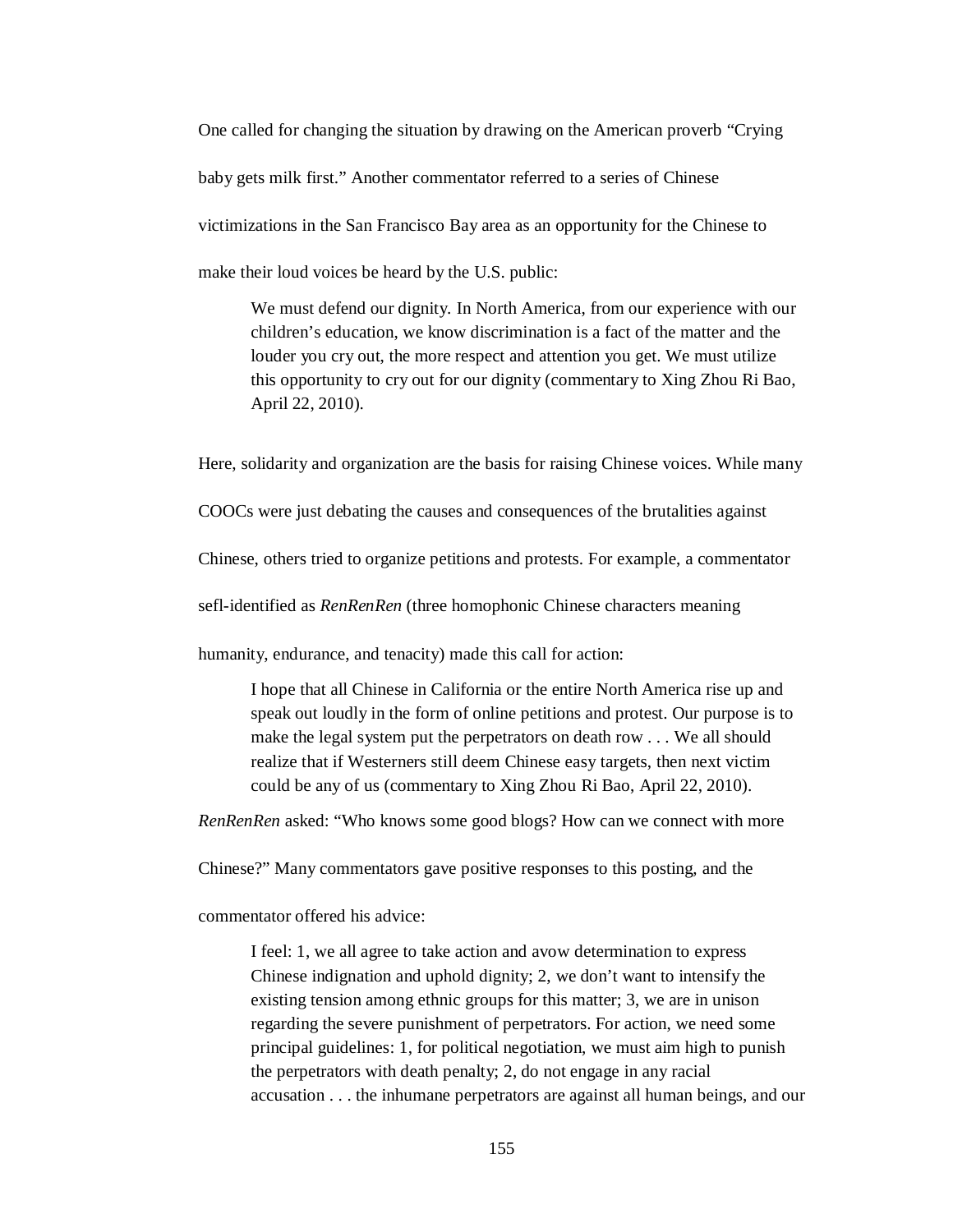Chinese people need to win support from other racial/ethnic groups including the Blacks; 3, our ultimate goal is to deliver the message that Chinese people are not easy targets for someone in a bad mood; 4, avoidance and endurance can make us look good only if nobody dares to bully us any more . . . Here's my call for action: 1, I propose to organize a signature petition among Chinese all over the U.S. to make our convincing and powerful voice be heard; 2, hold a county-wide parade protesting against racial hatred, the brutalization of innocent people, and social violence. We need to get people of other ethnic backgrounds involved. 3, people's sympathy for the victims and indignation against the perpetrators would be the basis of our success (commentary to Xing Zhou Ri Bao, April 22, 2010).

This commentator was looking for support and to engage COOCs in action-planning rooted in a high sense of identification with Chinese group membership. *RenRenRen*  reached out to other Chinese through online discussion and attempted to transform indignation into political action. But I was unable to confirm if protests were organized in San Francisco and Los Angeles.

In sum, in discussions about victimization COOCs responded with cultural strategies that appealed to the values of adaptation, endurance, self-improvement, modesty, individualism, and diginity as guiding principles for survival in foreign contexts. The proposals reflect how COOCs enacted their positionality as a minority group that is isolated, powerless, physically weak, socially awkward, and reserved. The first three strategies—avoidance of conflict, improving cultural images and stressing individuality—are pragmatic and directed to individual application to help manage identity conflicts at the intrapersonal and interpersonal levels. The fourth is more idealistic and political, rooted in the desire of some COOCs to use group membership to change unfavorable social and cultural conditions faced by Chinese overseas.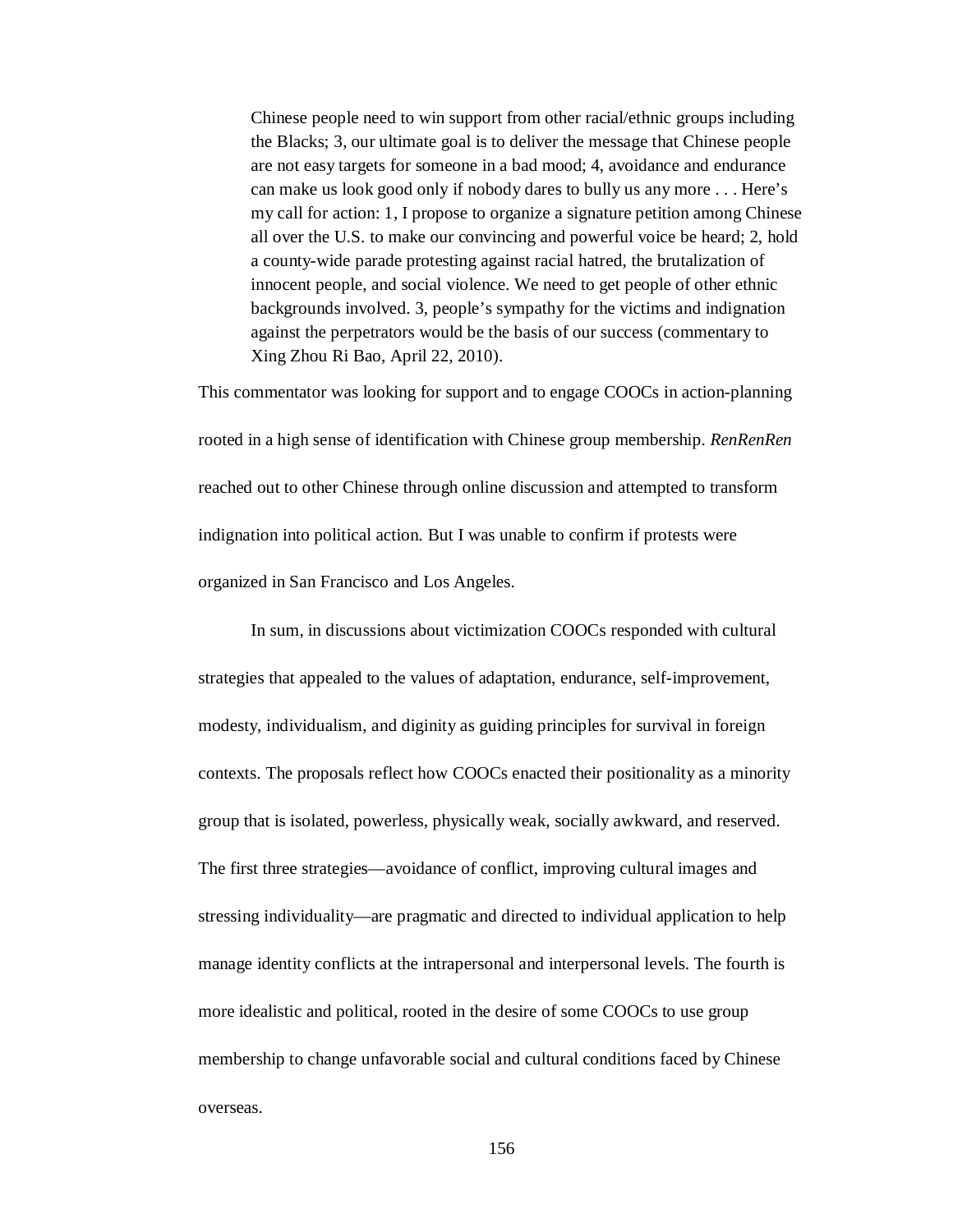## **Desperately Overreacting: Chinese Perpetrators**

Stories about Chinese perpetrators who committed crimes outside China sparked more heated discussion than stories of Chinese victimization because the cases are more rare, sensational, and oftentimes high-profiled. If when discussing victimization COOCs focused on Chinese weaknesses and isolation, when discussing perpetrators they focused on mental health or moral flaws. I selected two high-profile cases of Chinese perpetrations that occurred in the United States to illustrate this pattern. Each case generated a series of headline news stories and blog entries that attracted a wide range of participants leaving numerous comments. The two incidents provoked the reaction of COOCs who seemed to agree that Chinese perpetrators cause cultural shame and harm the cultural image of the Chinese in the host society. The first case is about a Chinese Silicon valley computer engineer, Jinghua Wu, who on November 14, 2008, killed three executives of the company that laid him off (Duo Wei She, Nov 11, 2008; Zong He Zi CBS5, Nov 15, 2008. The second case is about a Chinese doctor, Lishan Wang, who killed his former supervisor on April 26, 2010 (Qiao Bao, April 27, 2010; Shi Jie Ri Bao, April 30, 2010; Wenxue City Best Blogs, June 4, 2010). In many of the comments, COOCs shared their interpretations of the incidents with clear reference to how the Chinese cultural identity operates in a foreign context. Based on their perspectives and interpretations, many prescribe strategies to maintain mental health and reserve spiritual energy.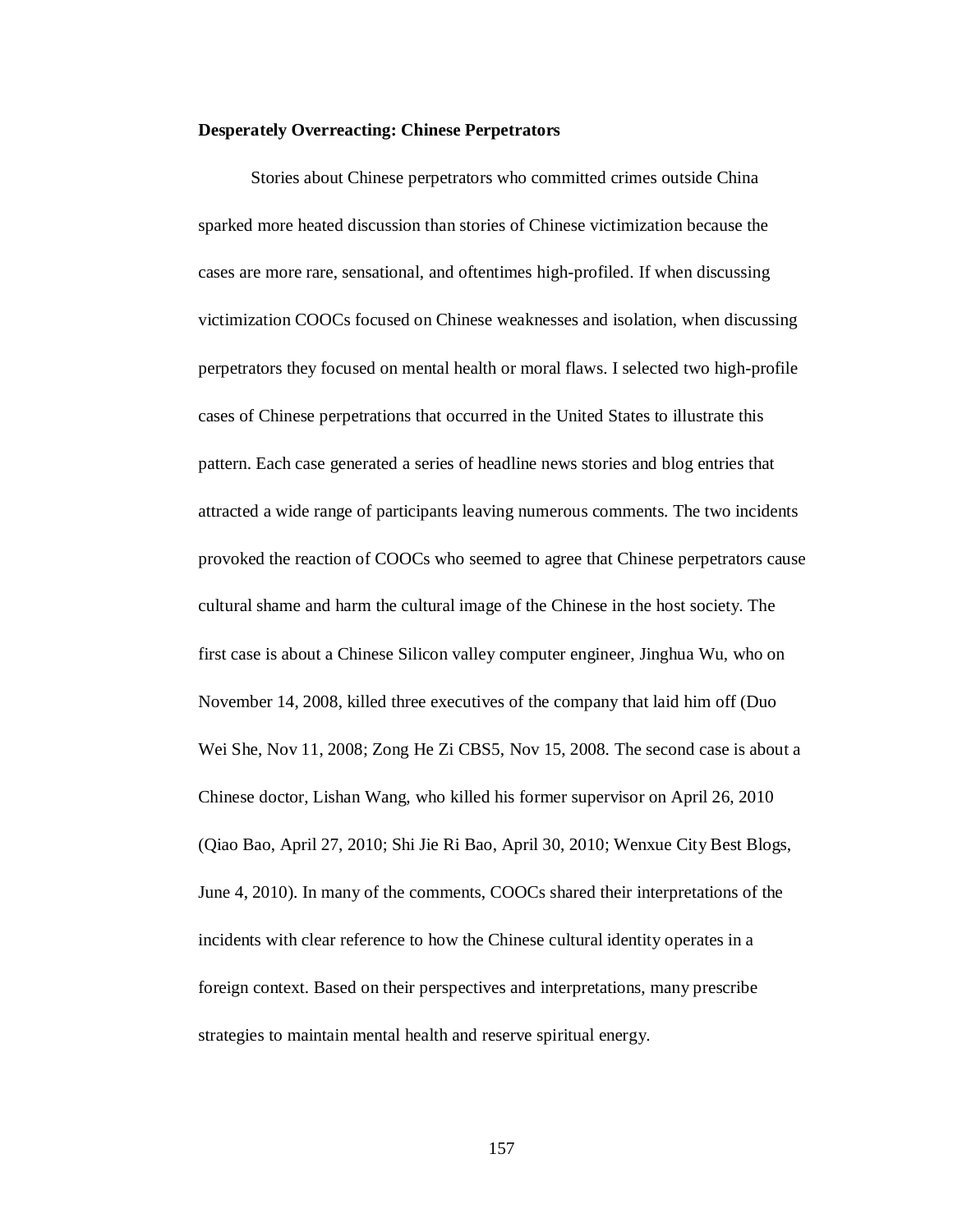The two perpetrators, Wu and Wang, are seen as desperate individuals facing personal material losses and problems with life attitudes, inadequate social skills, and lack of spiritual pursuit. Although their criminal behaviors are not considered representatives of Chinese people in general, COOCs deemed their extreme actions a reaction to conditions of oppression in the foreign, hierarchical, and competing work environment. Since those conditions may be common to other COOCs, the strategies proposed aim to prevent extreme reactions. Appealing to the value of endurance and self-improvement, COOCs offered the strategies of 1) changing life attitudes; 2) pursuing spirituality–putting more weight on spirituality than on materiality; and 3) developing social skills.

**Changing life attitudes.** Psychological endurance is the ability to maintain a positive mental attitude even under the weight of a negative reality. In the analysis of the actions of perpetrators, many COOCs agreed that it was not life pressures but the uncontrollable anger felt by the perpetrators what triggered the tragedies: the anger that originated in the killers' frustrating interactions with their victims. They generally agreed that one's psychological endurance can be strengthened by changing life attitudes and exercising self, social, and cultural awareness. In the view of COOCs, a positive attitude entails developing not only realistic expectations but also proper behavioral guidelines and effective interpersonal relations. Interestingly, many COOCs used the Chinese idiom *Neng Qu Neng Shen* or "bendable therefore expandable" to refer to the attitudes and ideal personhood that can enhance the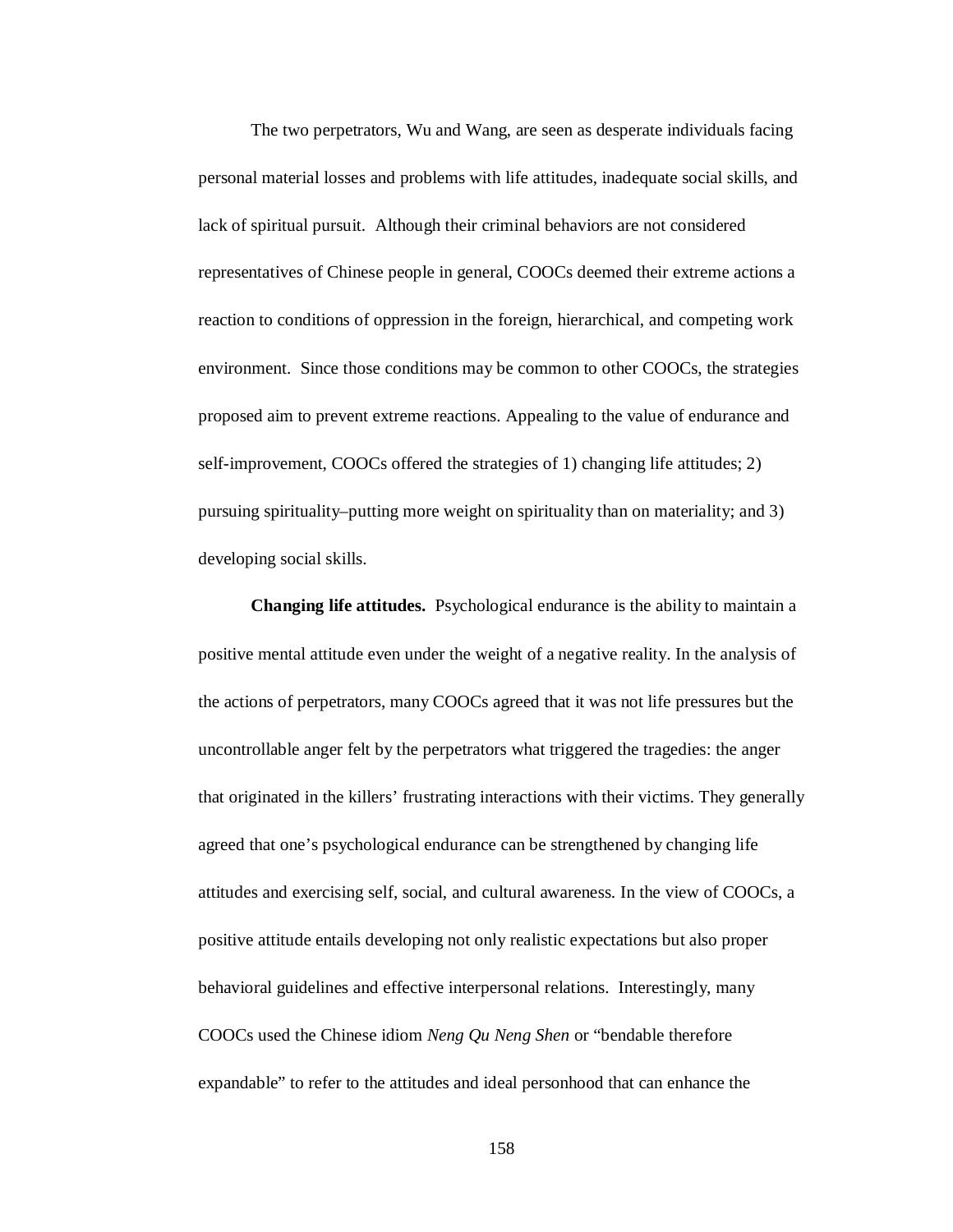psychological endurance of marginalized individuals with limited social support and power. Tolerance, empathy, avoidance, and transcendence are basic components of such flexible life attitude and flexible personality. The COOCs' online discussions of strategies to develop endurance incorporate these notions. For example, one

commentator used the following analogy to stress flexibility:

I believe many of us have experienced similar unfair treatments at work. We are just a group of yellow monkeys, leaving our own territory and searching for fruits along with white monkeys. Our mentality and physique need to be extremely tough. Since we are in the other's territory, to survive, we have to prove that we are useful. Not just pick our own fruits. We should also pick fruits for the others without any complaint (commentary to Wenxue City Best Blogs, June 4, 2010).

Another COOC prescribed the attitude needed to make it in the "other's territory":

Pretend that you are in a prison and your supervisor is the warden, who can beat you up and get away trouble-free. At work, we should be able to play with the powers with ease and peace. DON'T GET MAD, GET EVEN. Don't feel bad, take it easy. Nothing wrong with being flexible and flattering (commentary to Wenxue City Best Blogs, June 4, 2010).

One commentator focused on avoidance using this approach: "With our cultural

background, we should try all means to avoid conflict. Sometimes we need to take

shit and probably be the shit (Wenxue City Best Blogs, June 4, 2010)." In another

example, a commentator stressed endurance and tolerance by referring to his or her

own career experience:

I have been working in an American IT industry for over 10 years and once encountered seven or eight managers, the worst of whom was a female from mainland China. Her jealousy and meanness were both first-rate. It was nightmare working under her. She was probably the only person I once hated. But now, everything is over and I don't feel the hatred anymore because I don't want to punish myself with the hateful feeling. She was perhaps just pathetic (commentary to Wenxue City Best Blogs, June 4, 2010).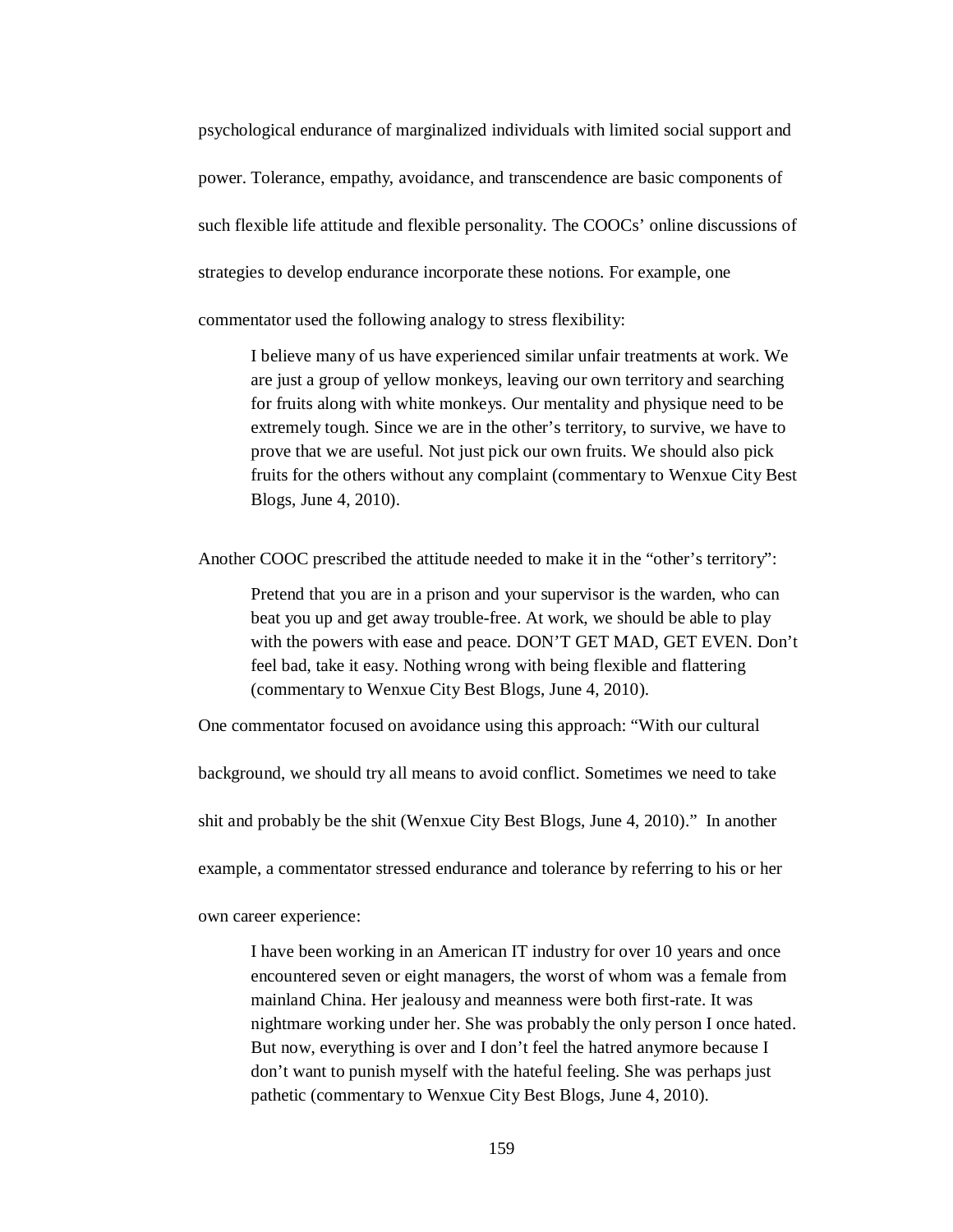Developing a loose attitude based on low expectations, humor, and awareness of the inevitable favoritism of employers toward members of the dominant groups in the host society is also seen as something that can help people gain psychological endurance. For COOCs, the deliberate lowering of social expectations and increased self-esteem can make people more tenacious in dealing with hardship.

**Strengthening psychological endurance by pursuing spirituality.** In the

discussion of endurance and life attitudes, many COOCs approach spirituality as the way to transcend the frustration generated by the material world. As some pointed out, the material hardships one experiences are the result of loss of income and status (as was the case with the Chinese perpetrators) or of comparing one's past or present economic situation to the situation of others. But since controlling or changing material conditions is not always possible, COOCs stressed the need to overlook material loss and rely on spiritual abundance to maintain a healthy attitude and equilibrium in life. As one commentator stated when discussing the desperation that drove Wu to commit a crime: "We all need to be unadorned materially and insatiable spiritually. Let's have more spiritual pursuit and less economic comparison (commentary to Zong He Zi CBS5, Nov 15, 2008)." In the heat of discussions, another commentator clarified the necessity of separating material success and spiritual success, and proposed this strategy to manage frustrating workplace relationships:

Success in the eyes of ordinary people is superficial, materialistic. If one is easily gratified by material satisfaction but neglects spiritual pursuit, he will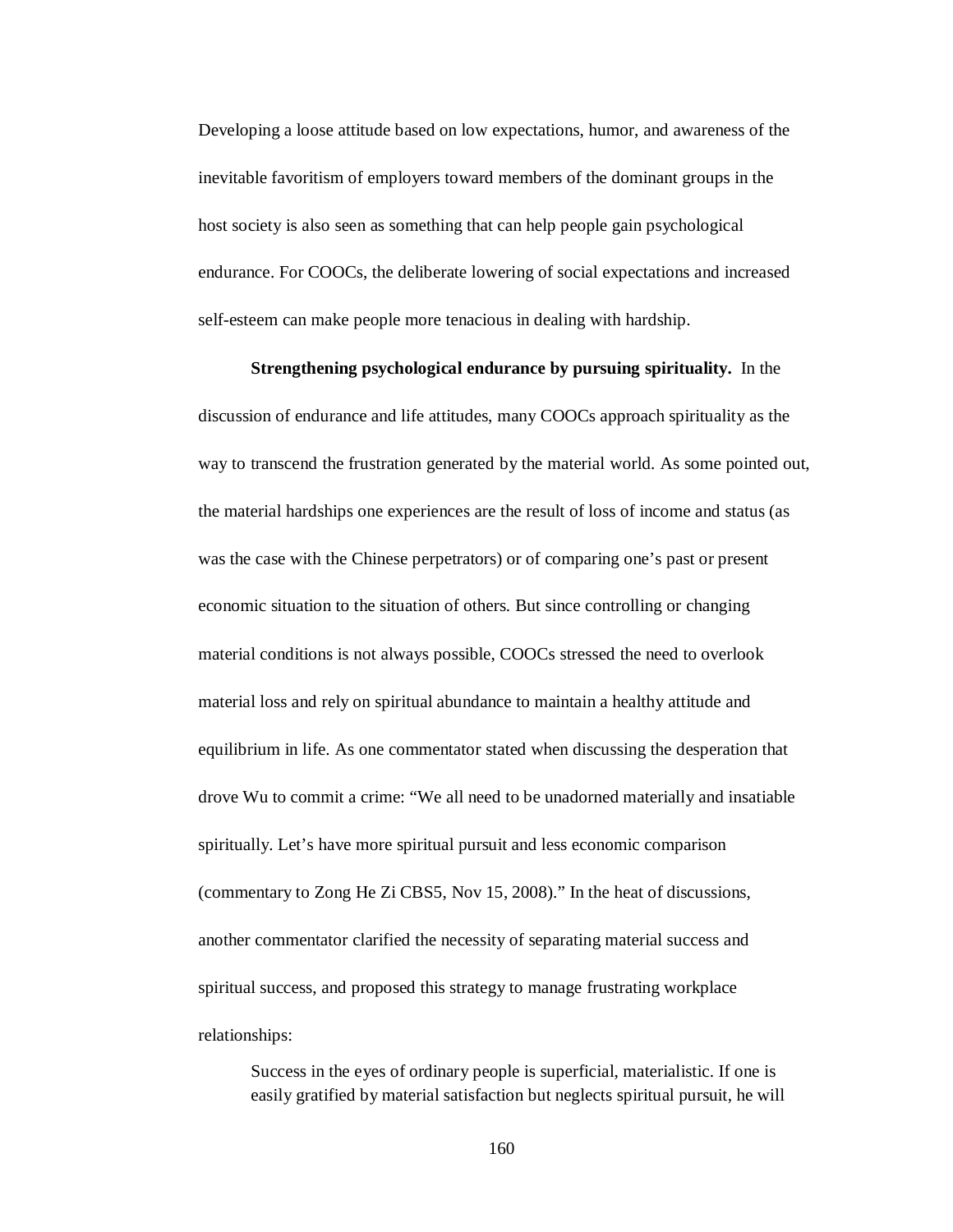never be happy. So I think success should be both material and spiritual. In responding to the case (Wu), I want to admonish those with a background similar to Wu's that spiritual and moral pursuits should coincide with moneymaking. With spiritual and moral preparation, you can treat the others with tolerance and let go hatred (commentary to Zong He Zi CBS5, Nov 15, 2008).

Although the majority of comments do not associate spirituality with any particular religious affiliation, a couple of commentators linked spiritual pursuit to religious faith. One tried to promote optimism by alluding to the precept that God gives people no more than what they can handle: "Be optimistic . . . because we are all in the grip of the heaven (God)." Another believed that a fundamental tenet of Christianity is the notion that discrimination and oppression are ubiquitous and people are born with original sins; therefore, tolerance and forgiveness are stressed as key attitudes. For these commentators, when material loss or hardship becomes a challenge, psychological endurance is critically related to the ability to distinguish between materiality and spirituality and opt for stressing the latter.

**Developing social skills.** In addition to, or in lieu of, pursuing spirituality, many COOCs stressed the importance of developing social skills for mental stability and psychological endurance. Developing social skills was seen as having awareness of local social and cultural contexts and the ability to communicate in intercultural environments. However, COOCs also seemed to acknowledge that people living in other countries as travelers, immigrants or sojourners tend to have limited social awareness, language skills, and intercultural competencies, even though they might be mindful of the problem and be deliberately studying the local cultures. For instance, when discussing the cases of the two Chinese perpetrators, some commentators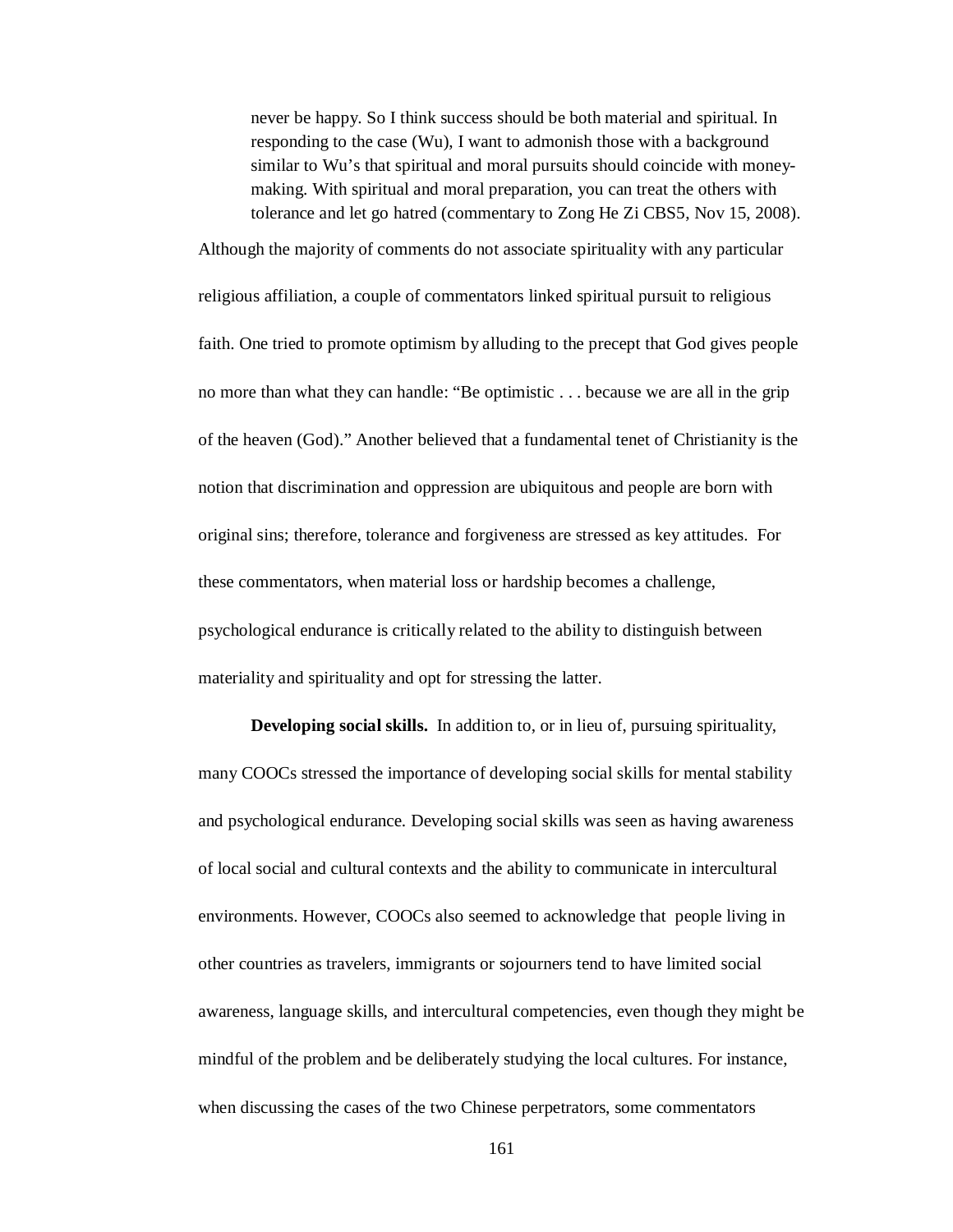argued that the most important aspect of social awareness was the understanding of

the "legal baseline." As one commentator expounded, laws are objective guidelines

that can protect individual citizens:

In the legal society . . . sentimental reasoning is only secondary because one hundred people could have one hundred sets of sentimental reasons. If you want to work in the U.S., it is mandatory to accumulate some knowledge of labor laws. You should be able to protect yourself with knowledge of laws and then you would have some foundational baseline to survive without violating the laws (commentary to Zong He Zi CBS5, Nov 15, 2008).

Then, the same commentator uses his or her experience to show how using

institutional rules can protect one's interests:

Whenever my boss wants to trick me, I feel confident and assertive to handle him. So I never get mad and even; now he knows that he has to provide me with great reference. Remember: let your boss provide you a Working Evaluation Performance every year. If the company still wants to continue employing you, the evaluation would normally be very good (until one day they don't want you, when the evaluation would normally be very contradictory). Keep all the evidence of unfair treatment or other misdemeanors of the company for some day when you might need to fight back (commentary to Zong He Zi CBS5, Nov 15, 2008).

In online forums, awareness of the social context also includes understanding

of the prevalent social ethos and hierarchies. For instance, one commentator asserted

that lack of sympathy for "weaklings" characterizes the American cultural tradition:

The mental oppression of weaklings in areas unprotected by the laws is rather truculent, especially for those marginalized and isolated individuals who have a hard time fitting into the society and can sometimes be mentally disoriented and act abnormally (commentary to Wenxue City Best Blogs, June 4, 2010).

Another commentator stressed the perception of the structural hierarchy that prevails

in the U.S.:

In the U.S., the boss is always right. Respecting the boss is respecting the system. Even if your boss is just a monkey sitting over there, he is still your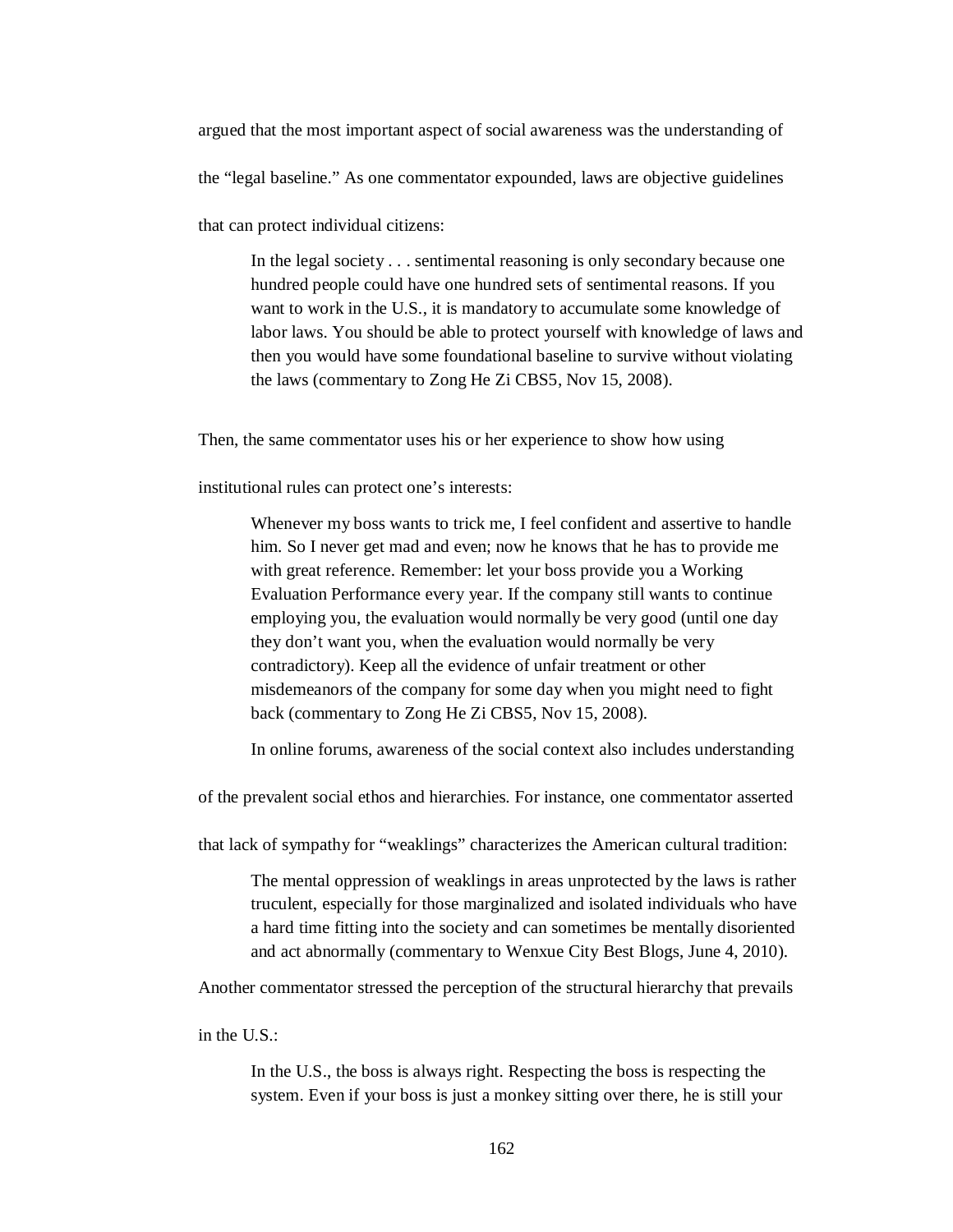boss. Americans (White men) are so good at groveling: they can behave like the grandchildren of their supervisors, obeying them anytime at school and work. This is the Western culture. It takes time (for the Chinese) to understand such unchallenged hierarchical system (commentary to Wenxue City Best Blogs, June 4, 2010).

These forms of advice serve to warn a Chinese audience who might have unrealistic expectations about presumed equity and egalitarian in the U.S., and to discourage any foolhardy challenges against authority.

Besides workplace hierarchy, the importance of managing interpersonal relations among co-workers was another topic addressed in the forums. Some commentators described workplace relationships as rivalries rather than team work; as one commentator put it: "… the company sometimes has to constantly lay off staff, and the employees are in life-or-death competition with each other." Another commentator compared the workplace to a battlefield: "The workplace is like a battlefield. We can't be so foolhardily rushing out without inspecting the topography and finding shelters. Survival is the first priority. You want to survive, so do anybody else (Wenxue City Best Blogs, June 4, 2010)." Alluding to the principle of smart fight in the workplace, one commentator cited a modified version of Mao Tse Tung's ideas on guerrilla warfare:

We fight if there's a contest, we walk if there's no contest, and we take shit if we cannot even walk away. You can only become somebody after taking a lot of shit. A smart guy chooses to fight his own battles. It is groovy to leave the enemy unharmed but our life goal is not to harm anyone (Wenxue City Best Blogs, June 4, 2010).

Other COOCs discussed how favoritism and discrimination in the workplace

can be managed by knowing how to work with the communication styles of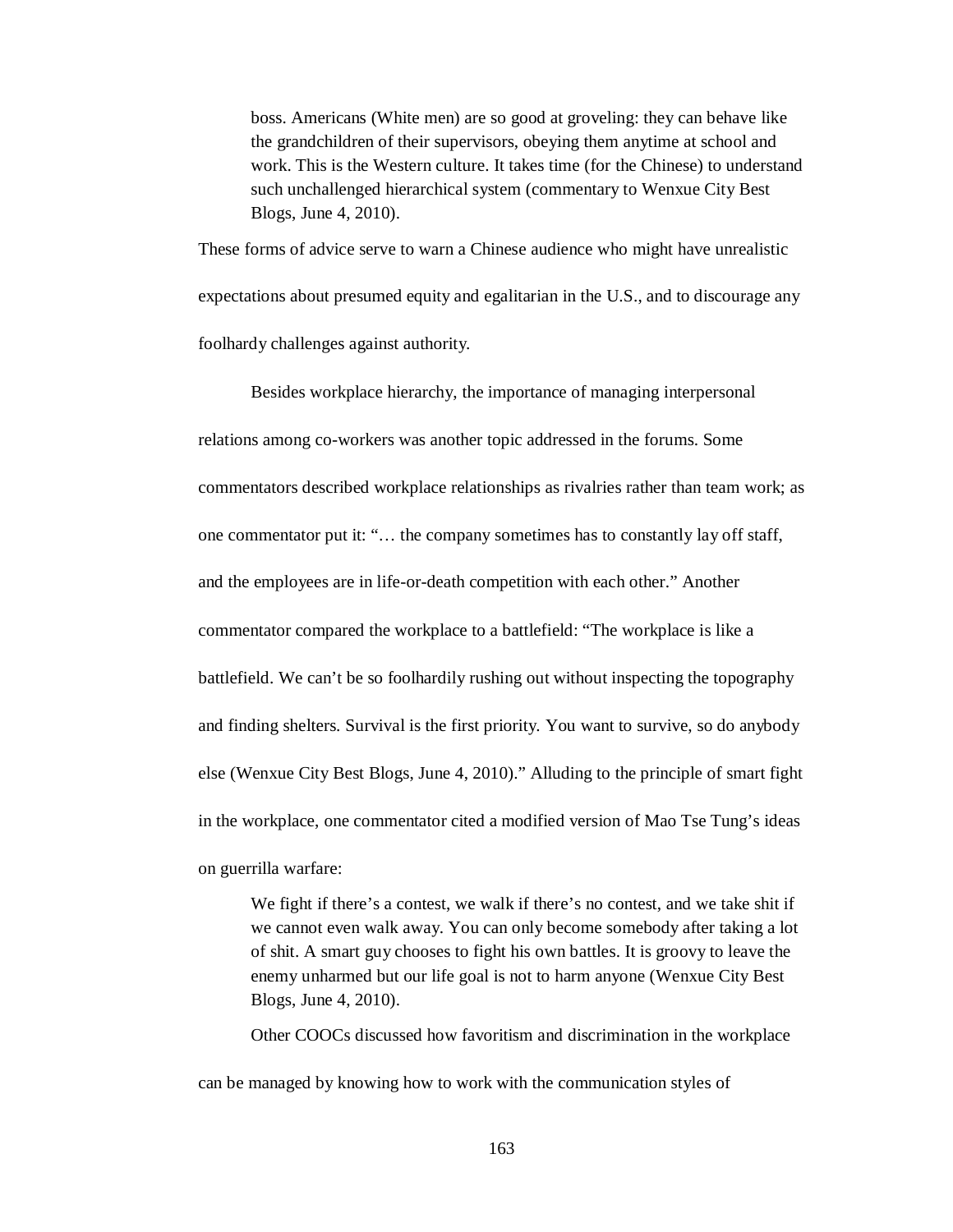individuals. They emphasized communication competency as a key to improve one's social life, since for Chinese overseas, in general, "communication is a big problem" and many life predicaments are caused by inadequate people's skills and language proficiency in the host culture. One commentator described the problem in this manner:

I have one admonishment (for Chinese overseas): never be too proud of yourself. When working in a foreign land, our problems include proving not just our intelligence but also our communication competency, like mastery of the foreign language and understanding of the foreign culture . . . Everyone with working experience in North America knows that language is a big obstacle. No problem with the work, but never easy to connect with other people. Interpersonal relationships are critically important (commentary to Shi Jie Ri Bao, April 30, 2010).

In sum, individual cases of Chinese perpetration triggered the process of

online collective cultural identification. Although the strategies for cultural survival offered are multiple and sometimes at odds, these reflect some underlying, common perceptions of the positioning of the Chinese as a marginal group facing unfavorable work environments with limited political, social, cultural, psychological, and spiritual resources to cope with cultural differences. COOCs tended to stress personal traits in the prescription of a relaxed, flexible, edgeless life attitude apt to tolerance, avoidance, empathy, and transcendence of conflict. For COOCs and the cultural group they represent, survival seems to be always the first priority in lands that require a long time and tremendous effort to be regarded as home.

COOCs' prescription of strategies also allows exploration of how processes of identification interconnect individuality and sociality, materiality and spirituality.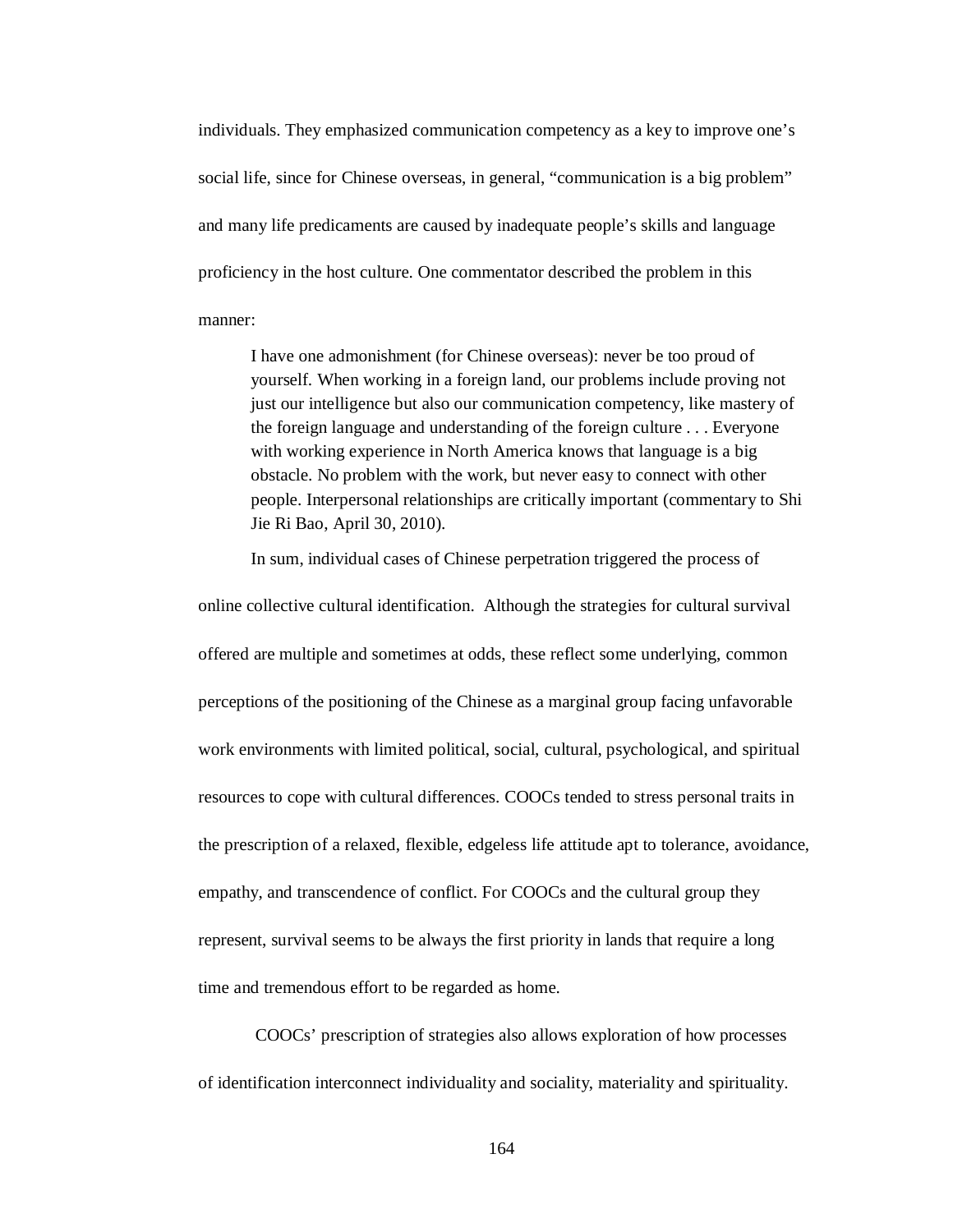On the one hand, COOCs' attempt to distinguish the Chinese perpetrators from their group, seeing the cause of criminal acts in individual problems such as unfit personality or social maladjustment. On the other hand, their discussions and cultural advice in effect identify the situation of perpetrators with one that the entire Chinese group can relate to. Their comments serve to meditate the group's particular position in host cultures when they stress that a disadvantageous status can potentially affect any member of the group. Yet, COOCs seldom envision a unified struggle to advance the position of the Chinese group and instead focus on the necessity of enhancing individual social skills and cultural accommodation. In this respect, cultural identification among members of this virtual community features an interplay of individuality and sociality, in which individual inadequacy is linked to social inability. With the distinction of materiality and spirituality, some COOCs prioritize spirituality over materiality in the management of life predicament. But for most, a recognition of Chinese cultural group's disadvantageous social position in the host culture leads to emphasize individual self-improvement through cultural and social awareness and communication competency rather personal faith or political activism to empower the Chinese community in the host society. Thus although the problems identified may have social and material conditions, the solutions tend privileged individual and spiritual dimensions of identity.

## **Chapter Summary and Conclusions**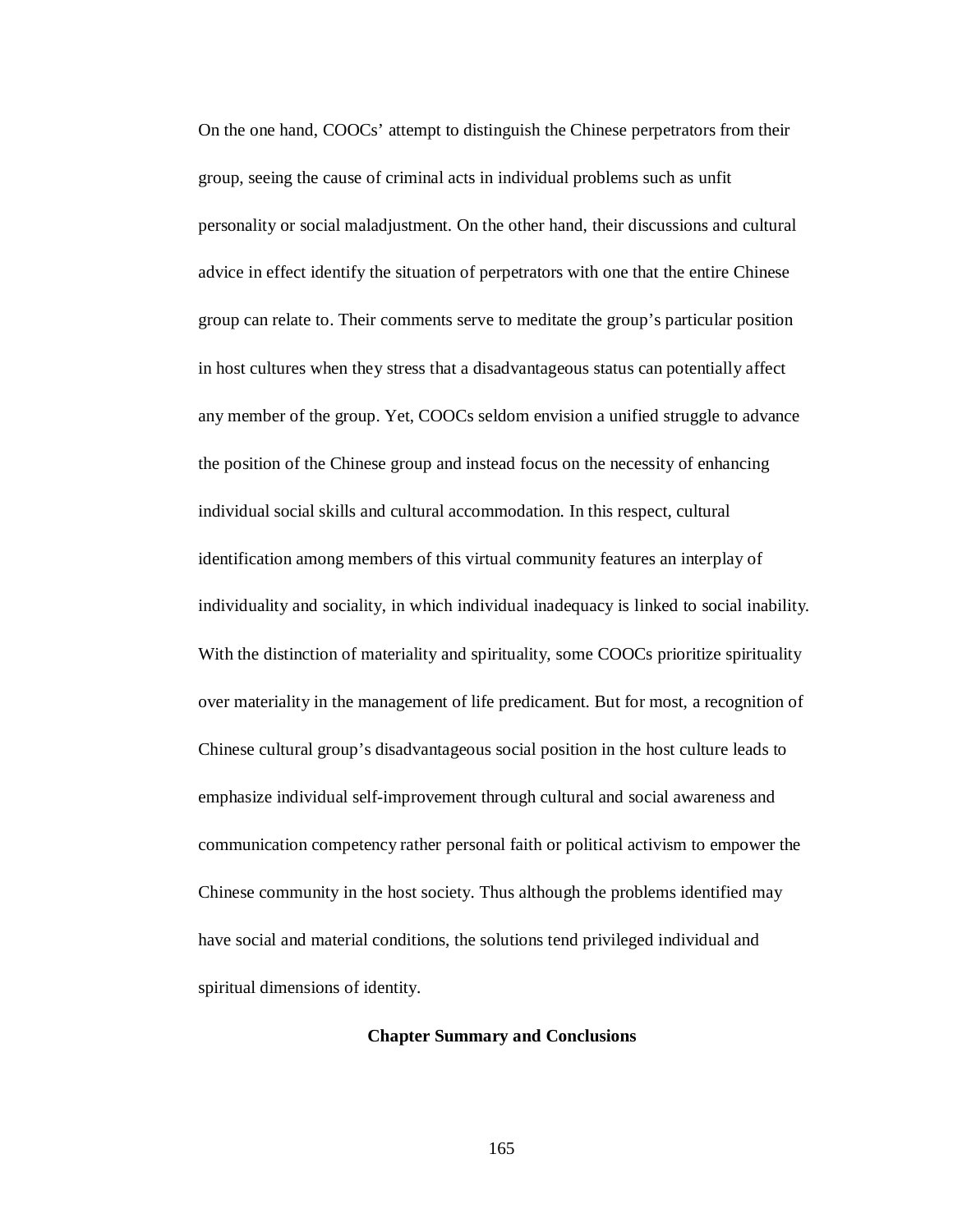COOCs' responses to stories of life predicaments reflect how they dealt with unpleasant aspects of life abroad and reflected on Chinese cultural identity through the exchange of experiences, insights, and strategic advice. In doing so, they enacted a sense of group membership and positioning vis-à-vis the dominant cultures in their adopted societies. As the analysis above shows, the strategies advised were not mutually exclusive but interrelated and point toward the intersection of identity properties.

In commenting stories of the life predicaments of other Chinese overseas, COOCs engaged in strategic cultural identification, defined here as communication acts that show awareness of existing and potential obstacles and challenges in intercultural interaction and feature strategic advice for coping with the perceived negative dimensions of one's identity. In effect, in the forums examined COOCs debated some of the negative aspects of their cultural identity, such as national disgrace and tendency to victimization. In their comments, COOCs shared a realistic assessment of the social positioning of Chinese individuals living abroad and offered pragmatic approaches to survive and thrive as Chinese individuals in foreign contexts. Through candid, sincere, emotionally intense, and compassionate messages, COOCs generally identified with the situations experienced by the Chinese subjects profiled in the stories discussed—even when they did not approve or sympathized with the subject's individual actions or decisions. COOCs manifested a sense of shared Chinese cultural membership in these forums through the recognition of the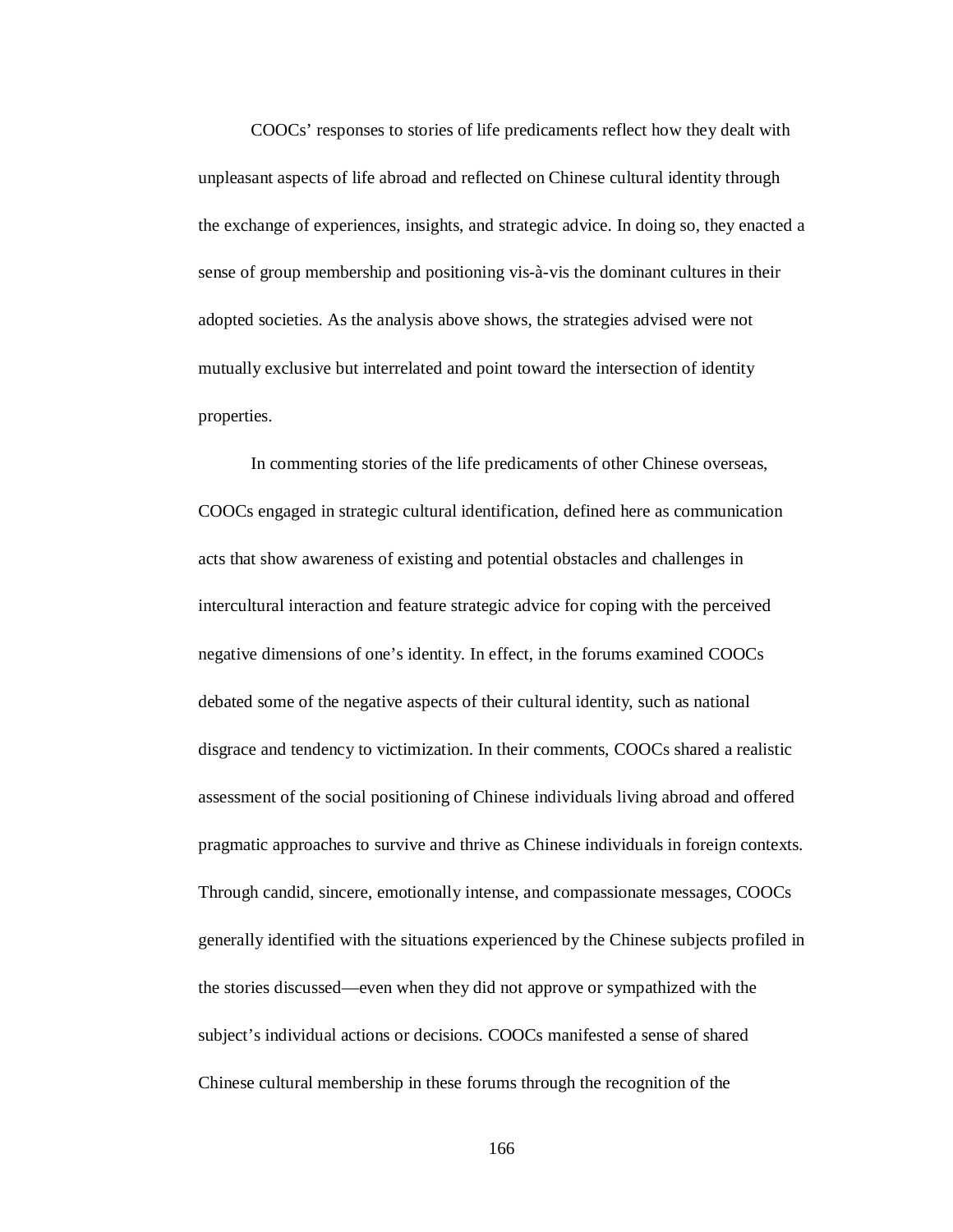disadvantaged position of Chinese overseas in the social hierarchies of their host countries and the acknowledgement that they have had or could have similar intercultural experiences as Chinese living abroad. This manifestation of cultural attachment and group conscience to manage conflicts constitutes a form of strategic identification.

It is important to note that COOCs' strategic identification exhibits a certain degree of complexity resulting from the various personal perspectives and vantage points of participating commentators. For instance, while some saw problems fundamentally as individual inadequacy, others spoke of structural barriers caused by the group's lack of power and negative cultural image. Therein, some proposed cultural strategies oriented to self-improvement through individual intercultural communication competency while others developed cultural strategies stressing collective efforts to improve group cultural image, such as raising the Chinese voices in the host society. Likewise, while some believed that prioritizing spirituality over materiality could help overcome frustration and oppression, others stressed the improvement of social and interpersonal skills as the strategy to avoid or solve conflicts in the intercultural context. However, despite the diverse positions taken by COOCs, the proposed cultural strategies highlight certain points of identification that give a sense of cohesion to the members of this virtual community. These may be summarized as follows.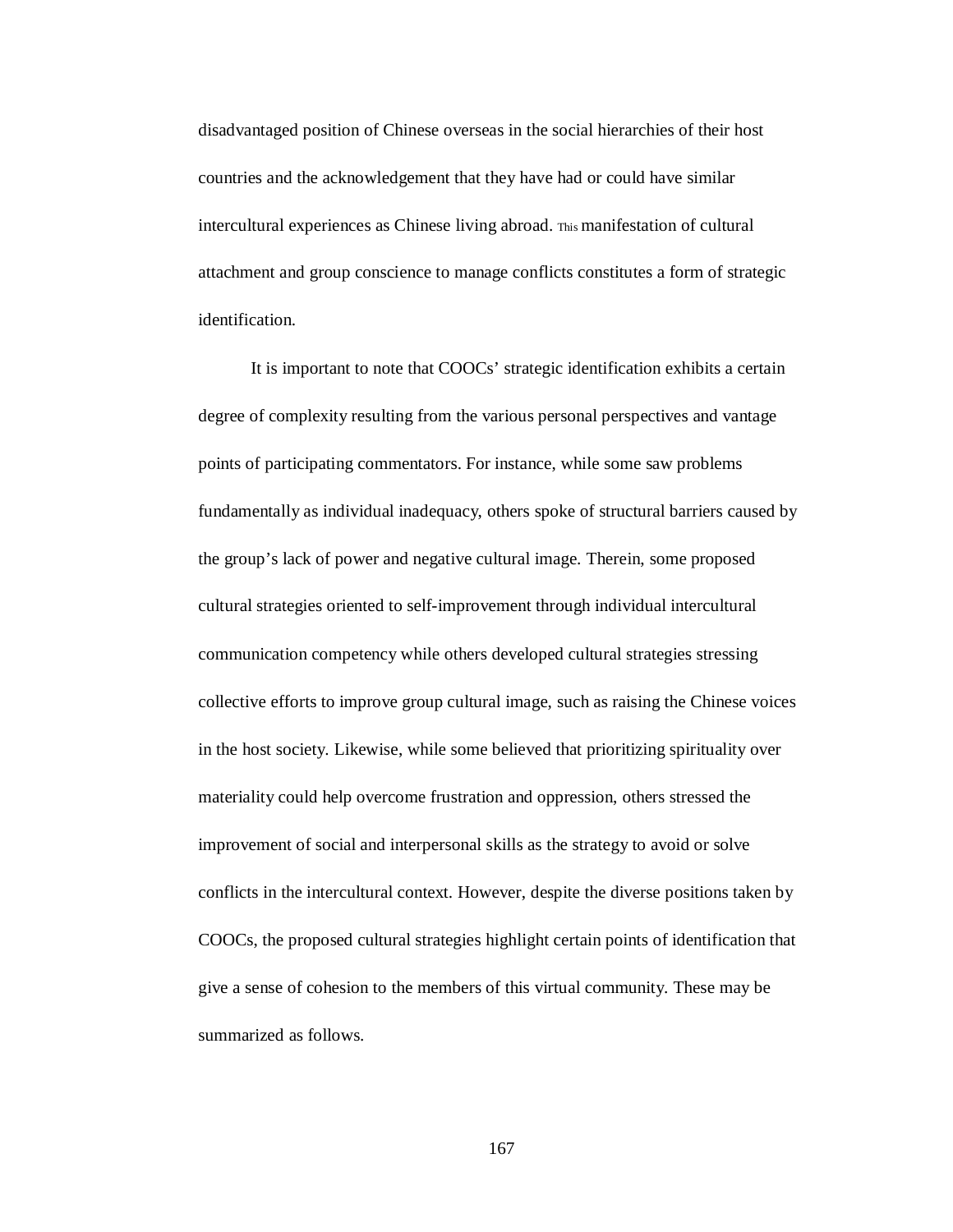The discourse analyzed featured instances of COOCs sympathetic support for other Chinese subjects facing the predicaments of life abroad. This positive identification with other Chinese overseas shows indicators of group conscience and cultural attachment that gives the virtual community a sense of cohesiveness. Binding them as a group is the awareness of the disadvantaged social position and negative cultural image of Chinese individuals and groups in the sociocultural contexts of host societies. Notwithstanding the fervent discussions showing group solidarity and cohesiveness as the dominant trend, some texts also reveal cultural detachment when COOCs are reluctant to identify with their Chinese compatriots by relying on individualistic approaches to life predicaments. In this sense, one may argue that while the Internet helps facilitate the communal connection among COOCs, it also allows for detached spectatorship as it maintains physical distance and anonymity.

The online discourse on life predicaments also featured a motivation to help others avoid conflict and succeed in new societies. When discussing how to cope with cultural challenges, COOCs showed a general inclination toward realistic and practical approaches to intercultural conflict. In the prescription of strategies to cope with the situation, COOCs suggested the moderation of the individual's perception of her or his aptitudes and the setting of realistic expectations when defining goals. Such worldview leads to strategies directed to detachment from the Chinese cultural core and self-improvement rather than idealistic activism. In this sense, messages stressing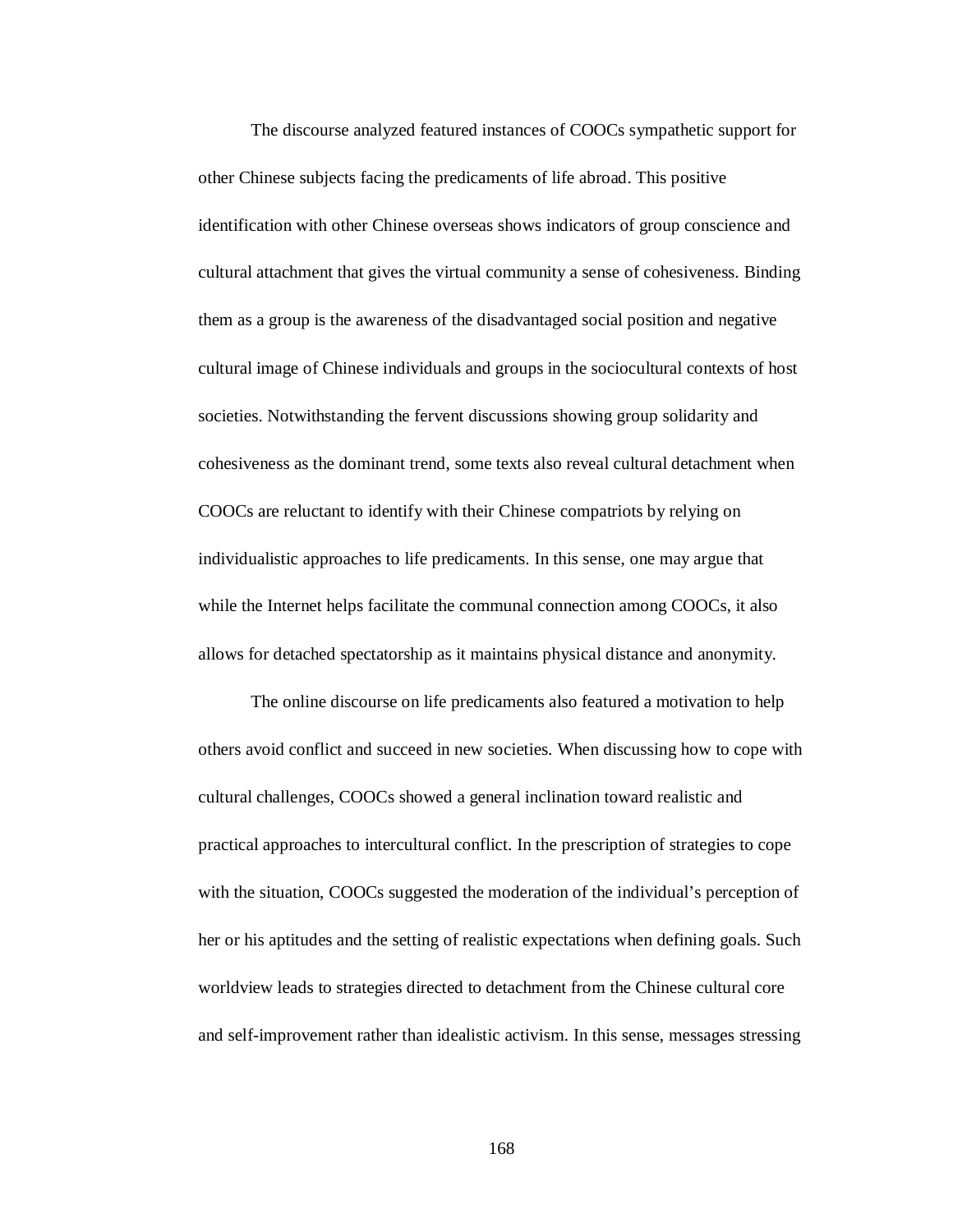value of detachment and self-improvement indicate the COOCs' general predilection for flexible and resilient attitudes toward life.

In terms of the interplay of structural dimensions of identity enacted in these forums, COOCs' discourses on cultural strategies tend to differentiate primarily between individuality and sociality, with a general tendency to privilege individual solutions to life predicaments. In specific cases, COOCs posited that individuality (for instance, a personality flaw, attitude or decision) and sociality (for example, a negative cultural image or racial discrimination) can both be the causes of a life predicament. However, with more emphasis on cultural detachment and selfimprovement, COOCs generally favored solutions at the individual level. In sum, COOCs' strategic cultural identification suggests the cultivation of cultural detachment and self-improvement through lessening cultural core and stressing individuality. These strategies are offered as ways to manage frustration, maintain mental health, and improve social status.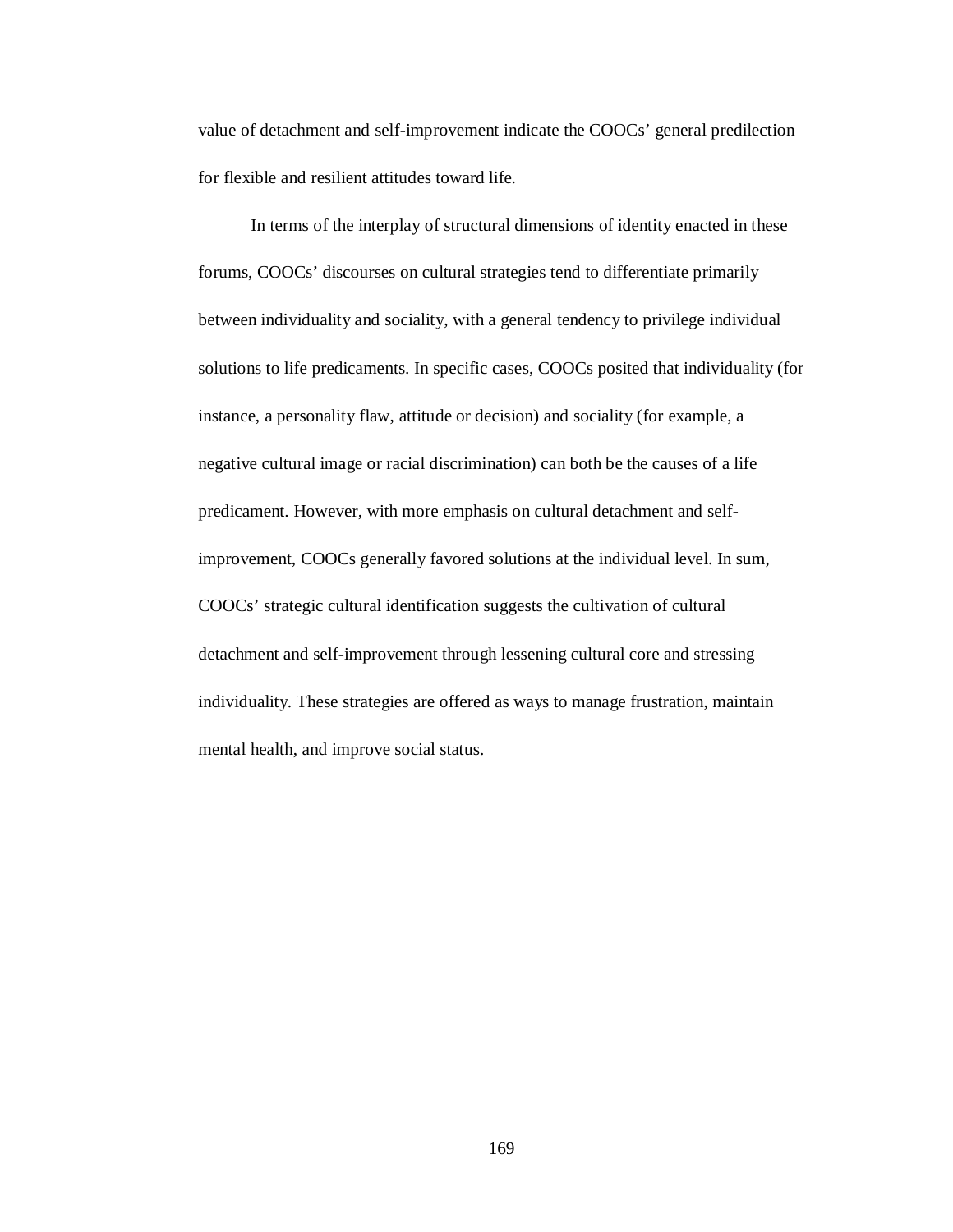# **CHAPTER VI: TACKLING IDEOLOGICAL CLASHES AND POSITIONAL IDENTIFICATION**

As we may have expected, the one dimension of cultural identification that generated the most intense interaction and jarring comments among contributors to the online forums was the ideological debate on the position of China and Chinese culture in the changing global context. This chapter focuses on how Chinese overseas online commentators (COOCs) assume positions of identification in response to different topics and forms of ideological debate and, more specifically, addresses these questions: 1) What are the salient positions of identification constructed by Chinese commentators when reacting to publicized ideological exposition? 2) What are the salient positions of identification constructed by Chinese commentators when reacting to criticism posed by outgroup and ingroup critics of China? 3) What do the diverse positions enacted by COOCs on these ideological clashes reveal about processes of cultural identification?

## **Three Forms of Ideological Debate**

For the purposes of discussion, the ideological debate among commentators will be mapped along the lines of three broad categories that emerged from the data analyzed and underscored different rhetorical emphases: debates where commentators responded to the ideological exposition on China's internal and external affairs; debates that focused on the response to criticism posed by non-Chinese sources (outgroup critics); debates that focused on the response to criticism posed by Chinese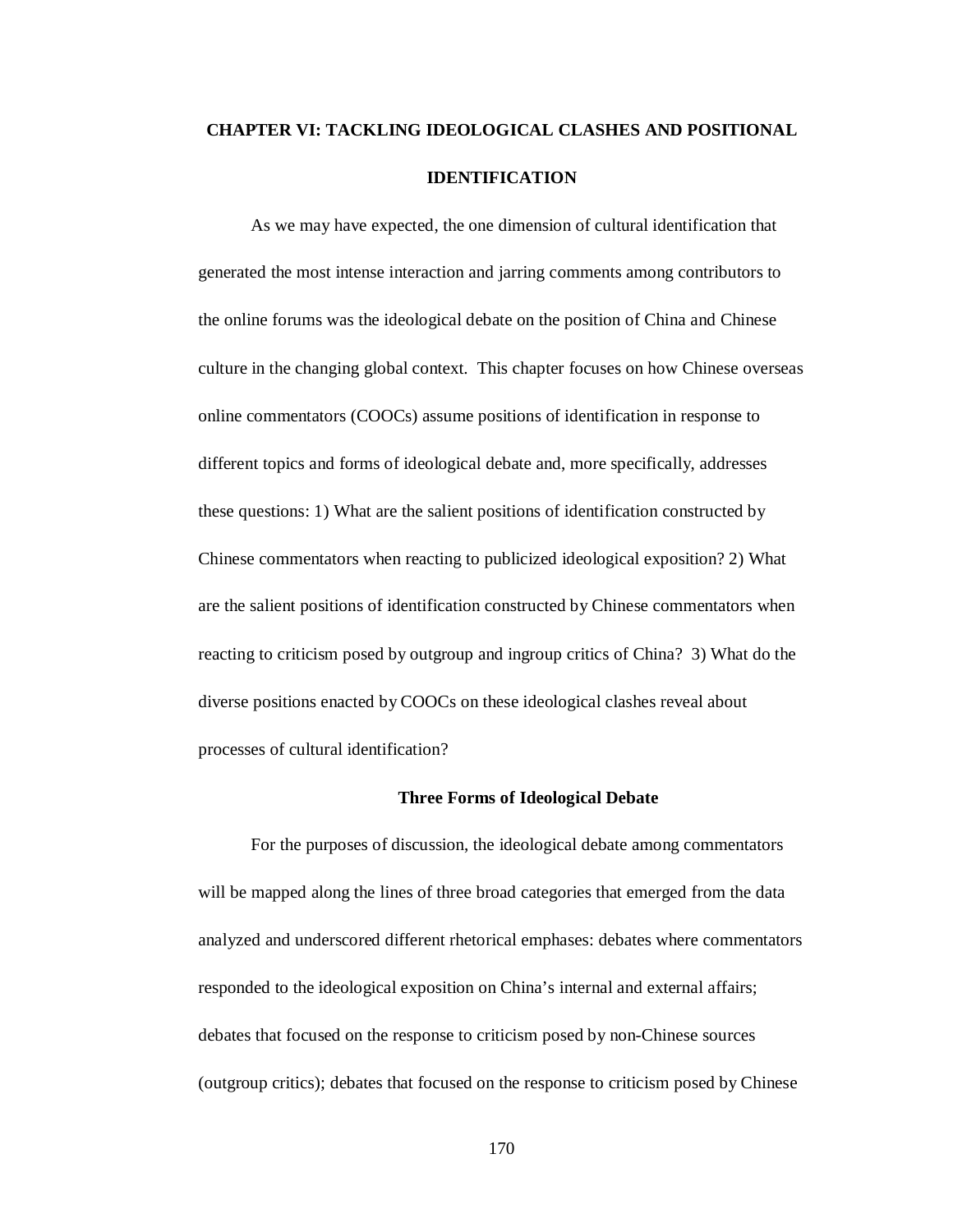sources (ingroup critics). Ideological exposition refers to discourse demonstrating some particular ideological positions without explicit criticism against Chinese cultural membership. Outgroup critics were identified as sources with clear cultural memberships other than Chinese. Ingroup critics were identified as sources with clear Chinese cultural membership. Each category of debate was coded in forums that covered different topics of interest to online commentators. Among the most popular topics—measured in terms of number and length of responses to news articles posted on the Web site—were the environment, human rights, democracy, Chinese-Western tensions, China's relationship with Tibet, and the Beijing Olympics in 2010. Through the engagement of multiple topics within these categories of debate, the virtual community showed its internal divisions as well as some common patterns of identification.

Based on a close reading of the data selected, this chapter presents three main propositions. First, that the ideological positioning of COOCs nearly always relates to processes of cultural identification because in tackling ideological differences these individuals struggle to construct and negotiate their complex identities. In the online debates we encounter how members of this virtual community construct a sense of self and others through ideological positioning, while enacting varying degrees of cultural attachment to Chinese society and culture. Secondly, the data also suggest that a salient influence in such negotiation of identity among Chinese living overseas are the contending perceptions of China's global position and international relations—

171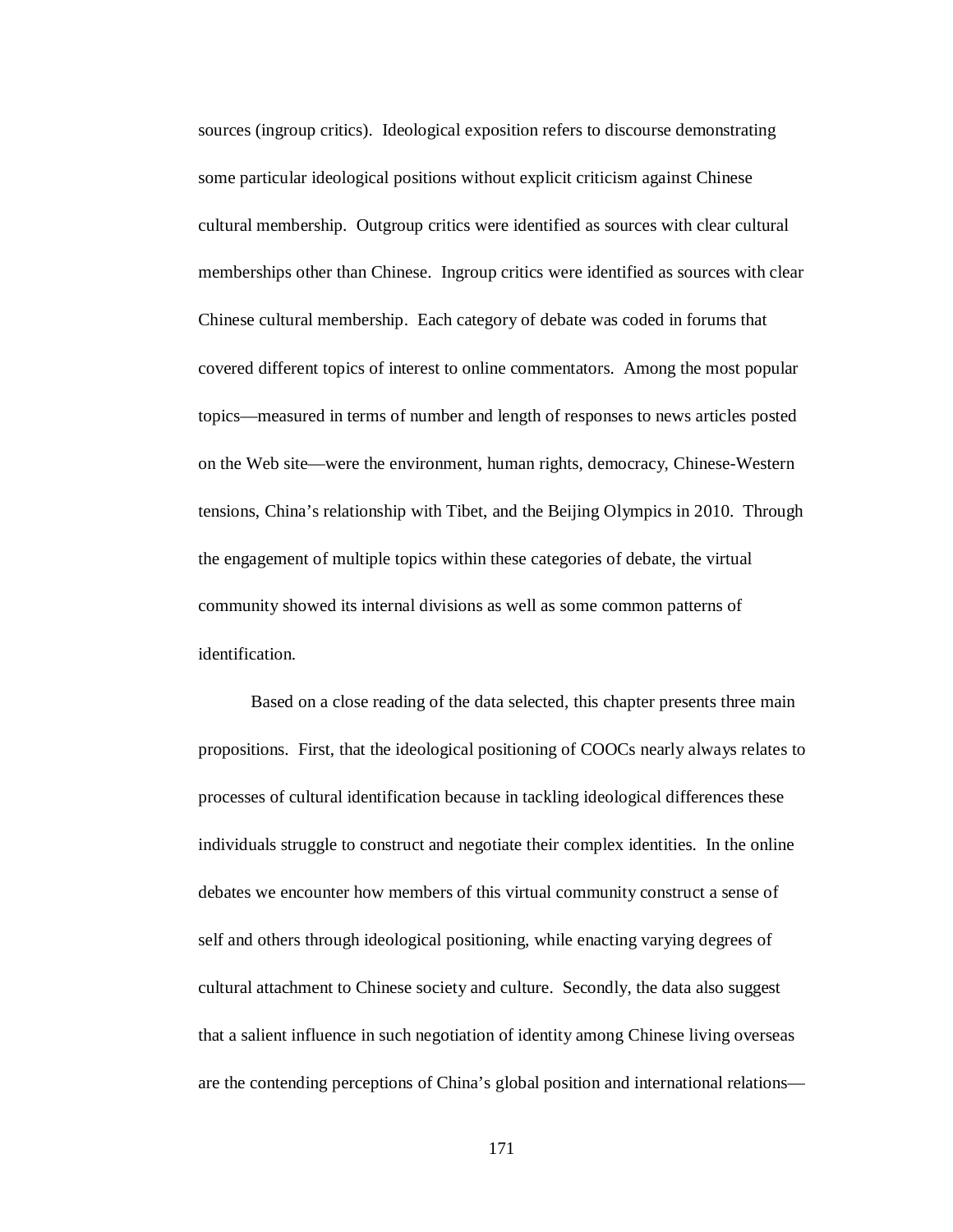particularly the China-Western relations—and how these influence their personal and social lives. Third, the findings also illuminate how the construction and enactment of identity involves the activation of multiple points of identification, often simultaneously: individuality, sociality, materiality, and spirituality, as dimensional properties of identity defined earlier.

One of the central propositions in this chapter is that through the ideological positioning that takes place in the interplay of internal divisions and clashes with external sources, members of this virtual community enact a form of cultural identification that I have labeled positional identification. This is a particular form of identification with Chinese cultural membership that is enacted through the assertion of a stable position in the ideological spectrum, the argumentation over the righteousness of such position, and the rhetorical elaboration of the position with the goal of influencing the political views of others. By examining the dynamics of positional identification across topics and debates—and through arguments that ranged from personal views to those based on a group perspective or social analysis one can observe how ideological positions constitute a continuum that runs from attachment to detachment from the cultural core of identification with Chinese cultural membership. The cultural core is defined in this research as a socially constructed and varying sense of affiliation with one's cultural membership that is communicated spontaneously and connects various dimensions of identity.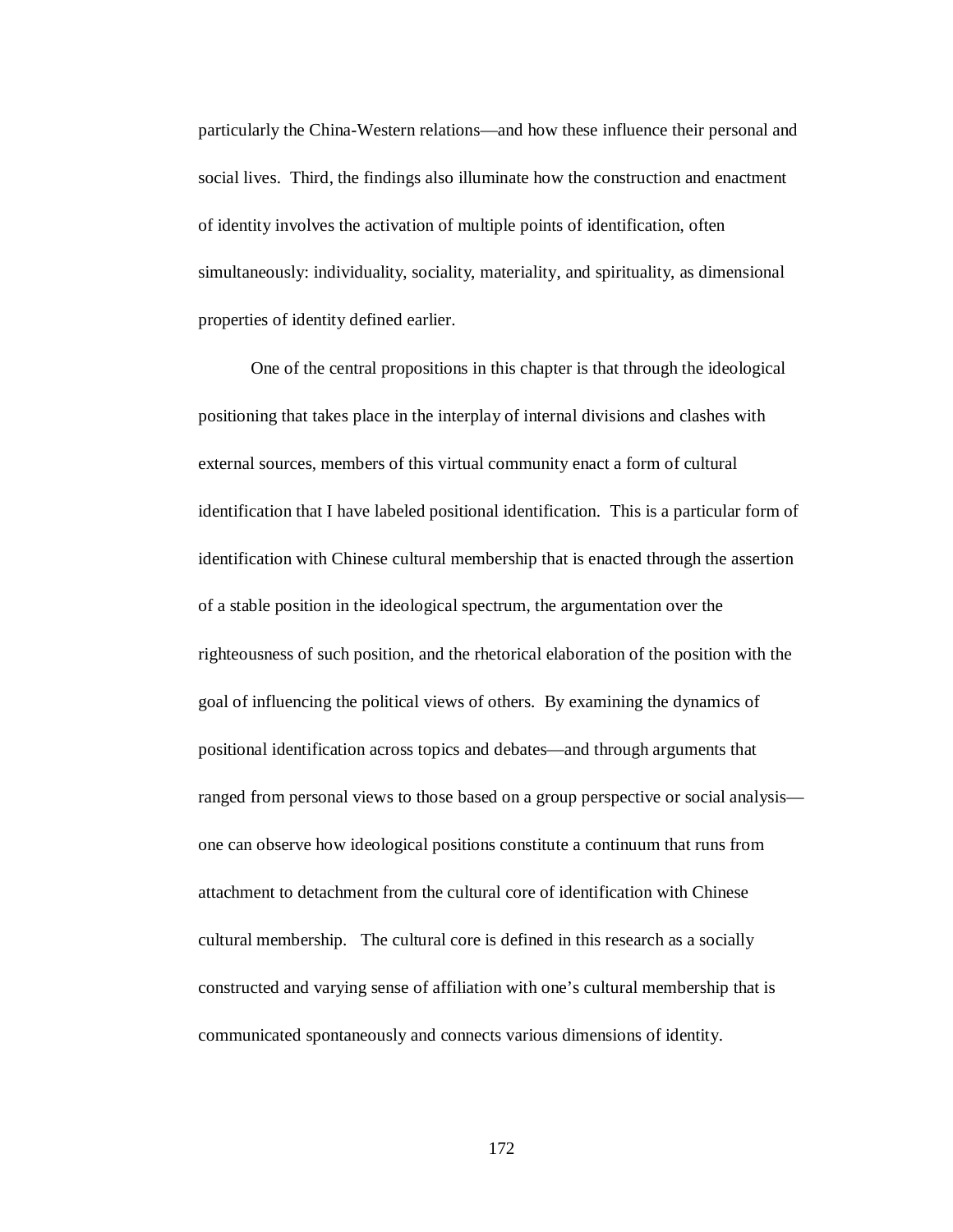The analysis and discussion in this chapter is also informed by intergroup sensitivity effect research to explore whether COOCs' positional cultural identifications manifested in their commentary responses to ideological debates were influenced by the source of criticism. Intergroup sensitivity effect (Hornsey, 2002) suggests that people tend to have different responses to criticism of their group raised by critics from different group memberships. Previous research has suggested that in the reception of and response to criticism by individuals whose culture is being criticized, the source or origin of the critic matters (Hornsey, 2005). According to Hornsey et al (2006), members of a group under criticism are more concerned with the motive of critics than their credibility and the criticism per se. Further, members of a culture facing scrutiny are expected to respond to the claims of outgroup critics in more defensive manner than to the claims of members of the ingroup. For instance, outgroup critics are perceived as meaner, with explicit ideological motives representing conflicting group positions. Ingroup critics, on the other hand, are seen more as individuals with unique political agendas.

Before presenting the findings, it seems relevant to note some of the particular dynamics and context of online ideological debate in this particular virtual community. Direct observation of website interactions shows that ideological debates seem particularly appealing to the editorial staff of Wenxuecity.com. Their role in facilitating and even encouraging debate cannot be ignored. With the freedom of speech rights granted in host societies like the United States, the editors of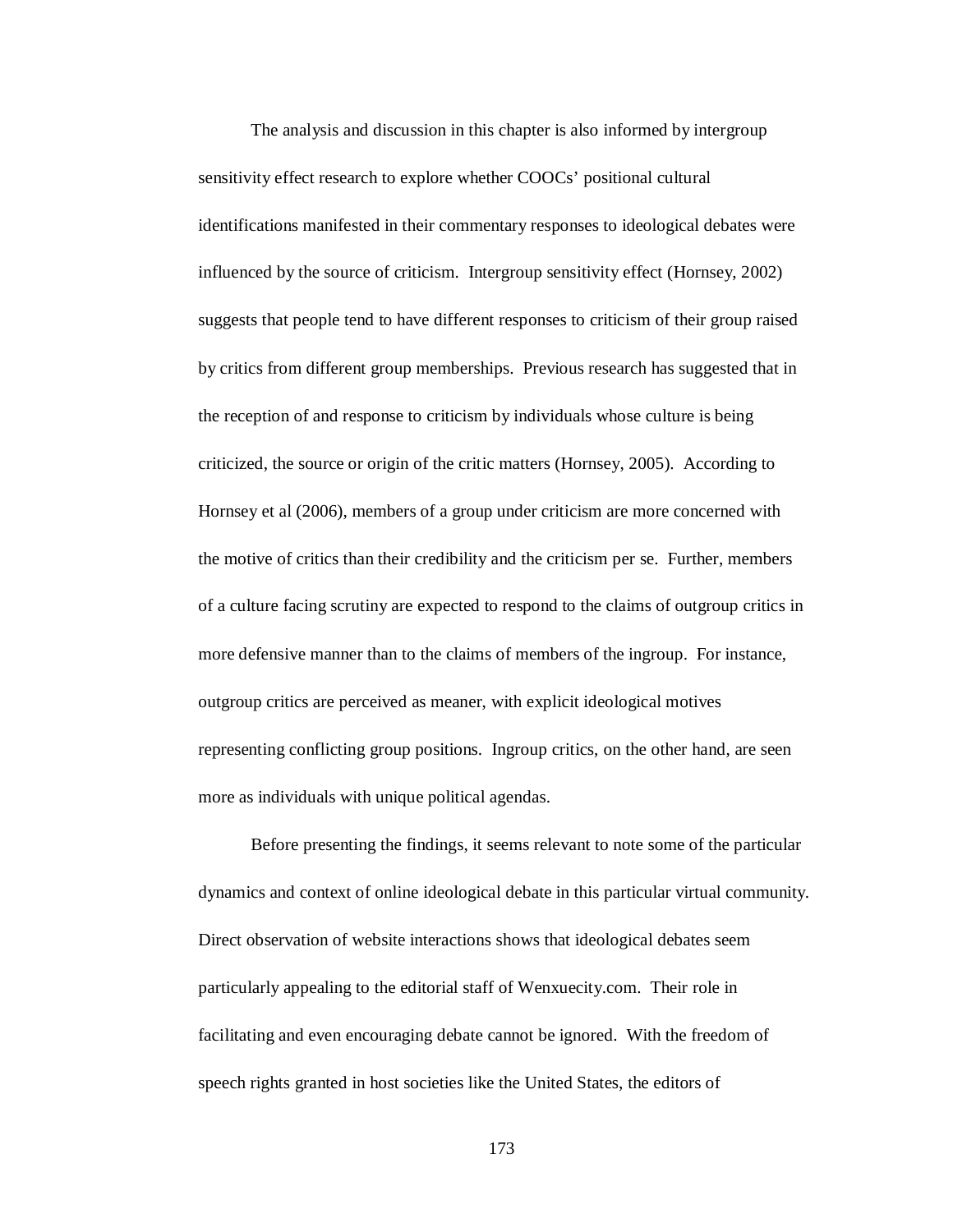Wenxuecity.com seem to take an eclectic approach when posting articles that favor all sorts of political stances and ideological preferences—including dissidents' critiques of the current regime of China—in order to attract and maintain a wider range of readership among Chinese overseas. In this sense, although one could argue that COOCs' participation in these forums is therefore influenced and framed by editorial selection, the intensity of the exchanges and the diversity of views represented in the discussions suggest a great deal of spontaneity and volunteerism among COOCs. Undoubtedly, this exposure to a wider range of ideologies leads COOCs to present a more kaleidoscopic ideological picture in their online commentary when compared to the options available to their peers within China.

It is also important to observe that the personae of commentators and mediated relationships established among COOCs also influenced the dynamics of ideological debate. For instance, incompatible ideological stances that may not be manifested at all in face-to-face encounters in social or professional settings are likely to surface in anonymous online discussion because participants do not have to be cautious of the effects of these ideological clashes on their personal status (Dong, 2009). As made evident in the discussions examined, COOCs were not afraid of expressing their views or even offending others because personal or institutional bonds among them are not part of the context of interaction. At times, the hostility expressed seems to be intended to hurt an opponent's feelings and creating nasty exchanges in the virtual community. Triggered by specific topics, such malicious comments occurred more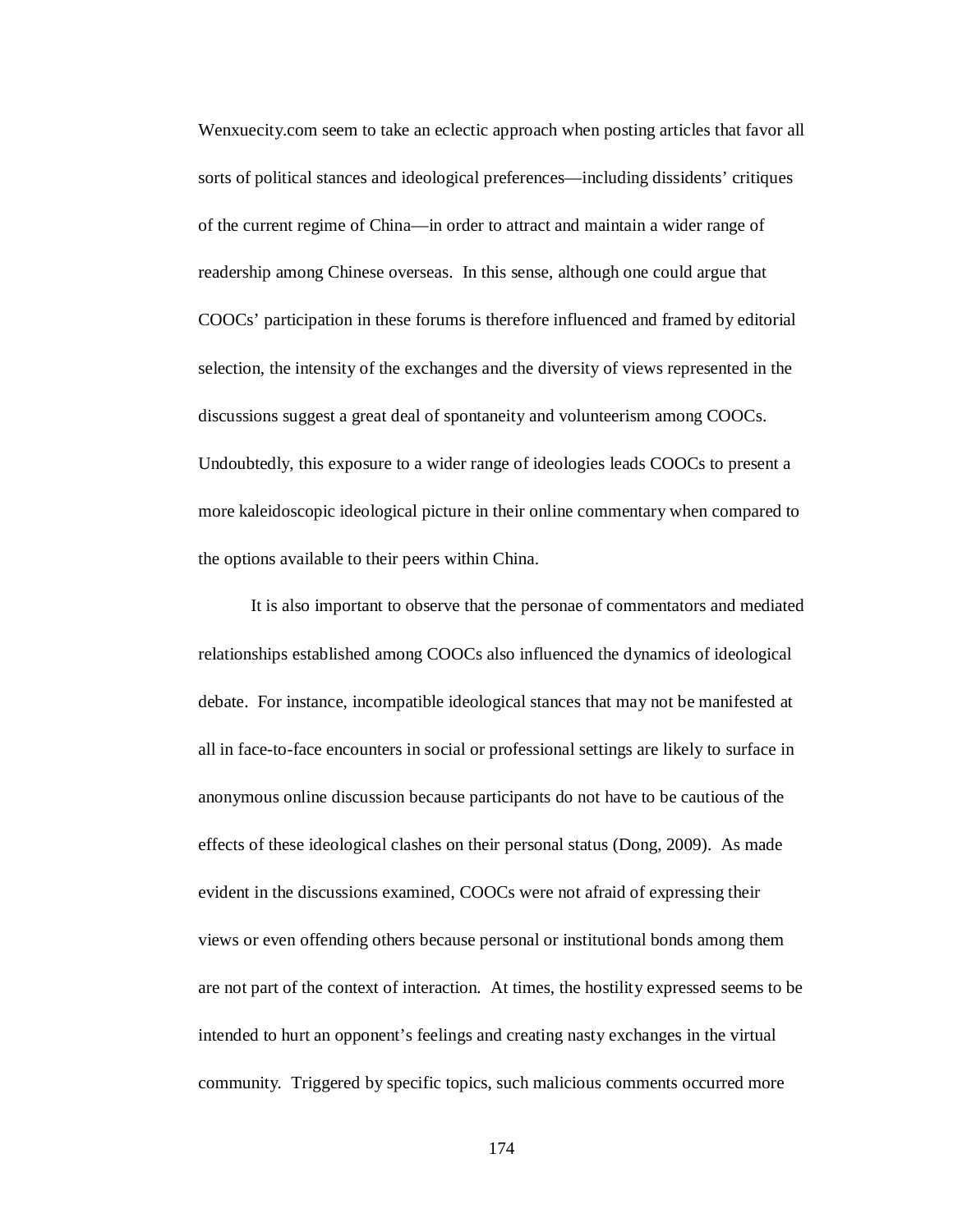frequently in this particular field of debate than in the discussions outlined in chapters four and five. In these instances, in the "feedback" section, registered users might ask the forum administrator to edit or "clean up" the page. In effect, the administrator of a section titled "News Express" has the authority and ability to delete any postings and even change wordings of some posts, either by his or her will or upon request from readers. Administrators have set policies regulating civility such as no profanity, no personal attack, no verbal threat, and no pornography, which are written and published as permanent headlines in the specific administrative forums like the "News Express." Although the administrator of "News Express" has the ability to change postings, evidences show that such acts were limited among the researched texts.

## **Identification through Exposition of Ideological Positions**

In this category, the debate was generated by COOCs' responses to news articles published in other media and posted in Wenxuecity.com that featured news and opinion on China's internal and external affairs, international relations, and status in the global society. Although the topics of the articles and the cultural background of the authors varied, COOCs comments to these articles features a common trait: they focused on the commentators' exposition of her or his viewpoint to establish an ideological position. To analyze how COOCs' ideological exposition connected to cultural identification, I selected four discussion forums around four news items that focused on the internal and external tensions that the Chinese government and nation are facing. The first article, titled "Attitude Firm: People's Daily claims that China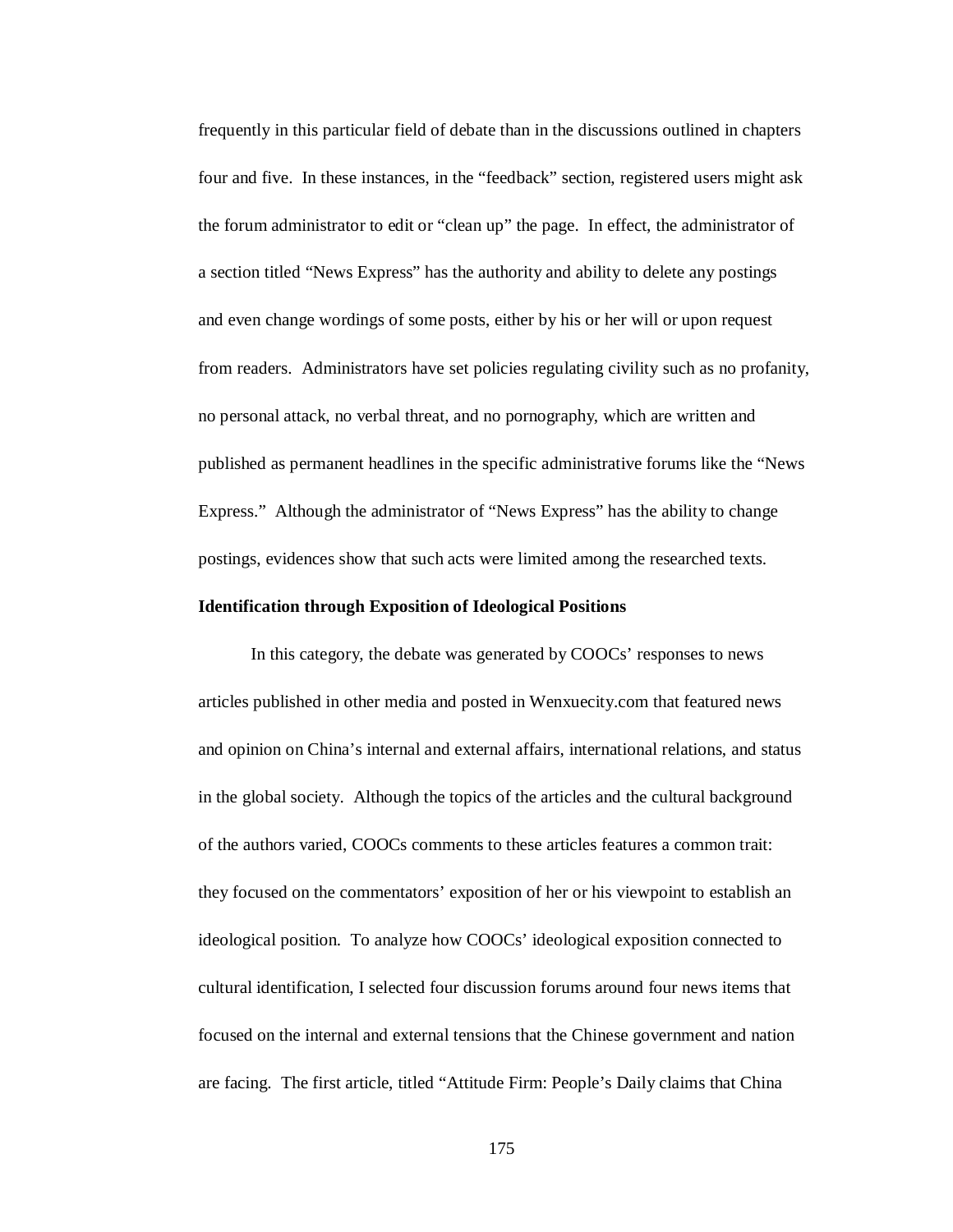will never adopt Tripartite System for separating power," reproduces an editorial from China's largest newspaper and party organ, *People's Daily*, that clarified some issues about the "integrity" of China's political system, including the regime's official position on the separation of the executive, the legislative, and the judicial powers (Xing Dao Huan Qiu Wang, July, 2010). The second article was titled "China didn't bite the bait: Most of Asian democratic nations are bleeding now" from a personal blog entry by an author using the identification name *SuYi QingShan* or "Plain Clothes and Light Fan" (Zong He Xin Wen, May 26, 2010). In this blog entry, the author ponders the value and praxis of democracy in the current global hegemonic system while manifesting a clear pro-China or more precisely pro-current-regime of China position. The third article, titled "US Declares: Resorting to war cannot be eliminated to prevent the global power transition to China," is a news report about a symposium on China's rise and its influence on the United States held in the U.S., where Dr. Denny Roy—an expert on Northeast Asian security—admonished that the U.S. might resort to war to contain China's movement towards becoming a dominant global power (Dong Fang Wang, Nov 9, 2009). The fourth article was titled "China dumbfounded by the US and Europe's determination and scheme to ruin China thoroughly" is another opinion piece by an anonymous author who claimed that "China has been the Euro-American hegemonic powers' long-term target of conquest" (Zhong Hua She Qu, Aug 17, 2009). In the first two articles, the authors stressed China's internal tensions and how they related to flaws in its social system. The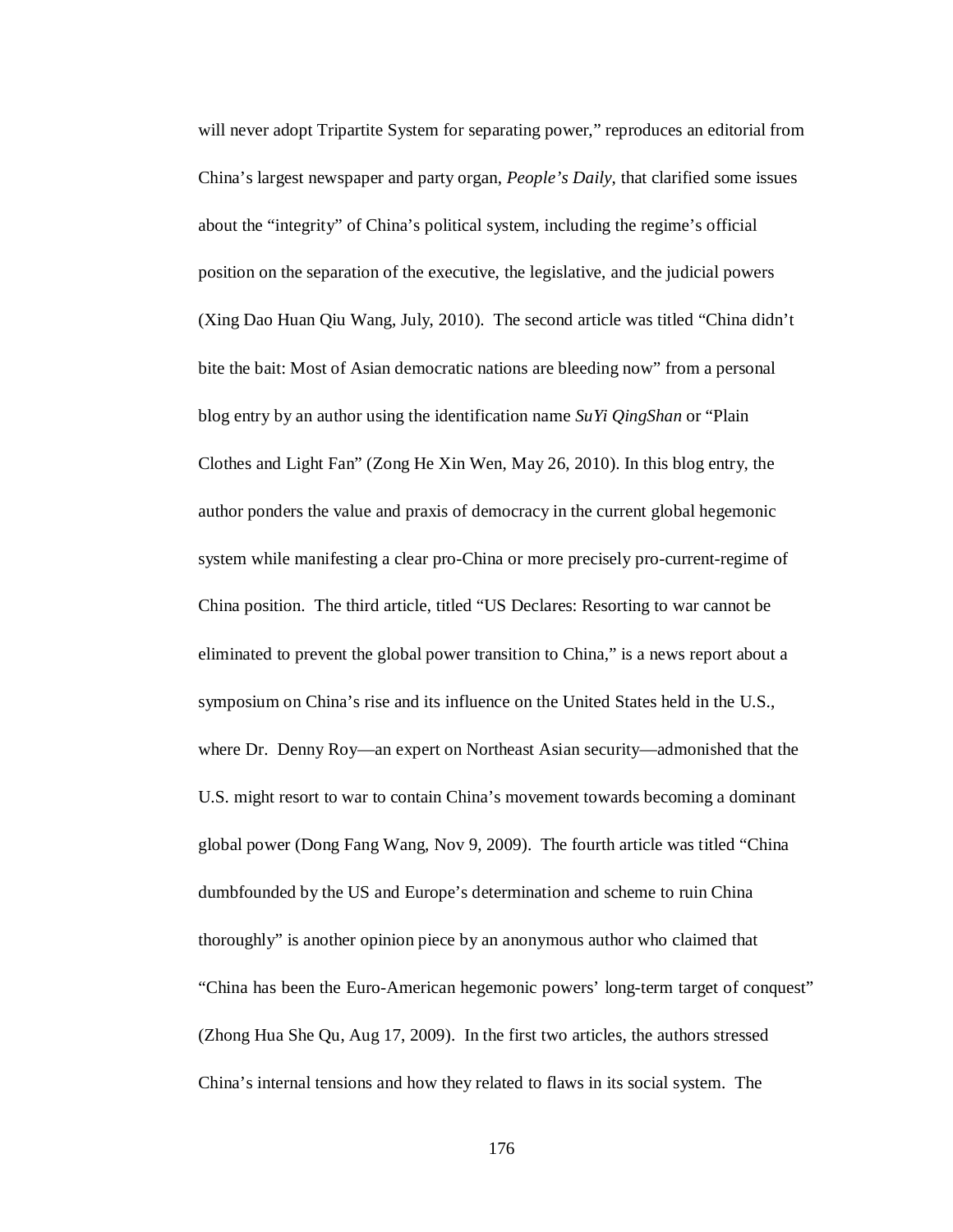authors of the last two articles construct scenarios that related to the increased external tensions China has to confront as a member of the global community.

COOCs' responses to these four articles are ideologically divided in terms of the commentators' defense/support and criticism/rejection of China and the Western powers in the exposition of their ideological stances. On the surface, the most noticeably ideological divide in online debates is between the "left conservative" and the "right liberal." This categorization, which defies the common sense constructed in the U.S. and other Western societies during the Cold War ideological battles, relates to the peculiar China's political spectrum. In China, the political stance of the left wing turns to be conservative in that it stresses the maintenance of the existing political system and traditional Chinese cultural values. On the other hand, the right wing advocates the necessity of liberal political reform and openness to changing cultural values. In the commentaries posted by COOCs, the left-wing political stance stressed cultural attachment and tended to exaggerate the ideological tensions between China and the West. Commentators with a right-wing political stance detached from their cultural core in a critical manner—often equating attachment to Chinese cultural membership with loyalty for the current regime of China—and embraced some universal values promoted in Western societies, such as democracy and individualism.

However, upon closer examination, such binary categories turn out to be too simplistic to fully describe the internal divisions manifested in COOCs' commentaries. For instance, a critical attitude against the current regime of China does not

177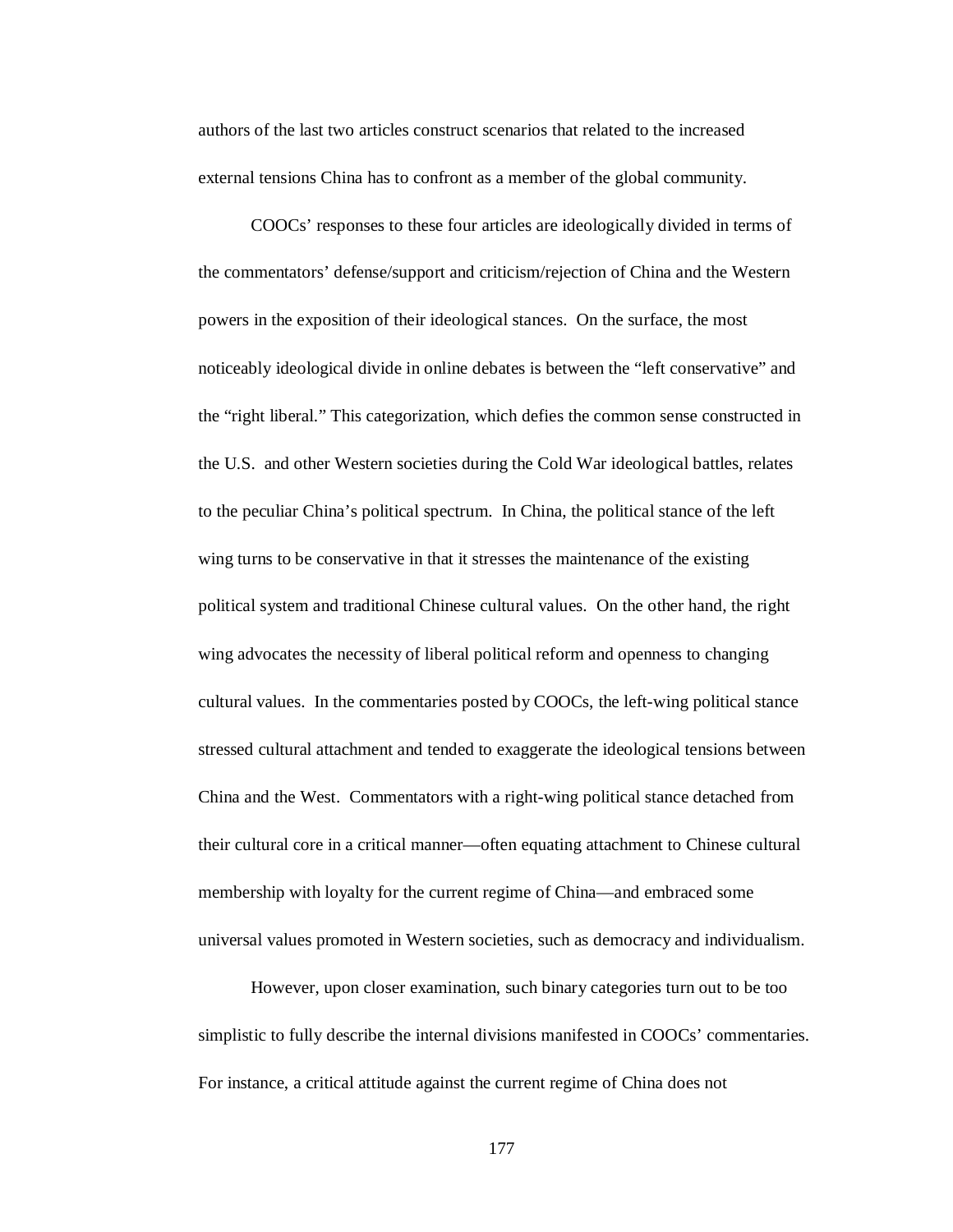necessarily imply a pro-West political stance. Another example is how the arguments advanced by the conservative left would normally reject the possibility and necessity of adopting a tripartite system to separate state powers, while a far right liberal commentator might also reject the tripartite system but argue from the standpoint of distrusting the character of Chinese citizens with some cynical remark like this: "The tripartite system is absolutely not feasible to China, because a roguish society has to be ruled by super rogues" (Xing Dao Huan Qiu Wang, July, 2010). The position enacted in this comment is related more to a critical attitude toward cultural membership than to the political stance.

Thus, COOCs' ideological positions as manifested in their responses to the four articles mentioned earlier showed different levels of attachment to or distancing from the cultural core and seemed to be articulated in tandem with varying understandings of how external (foreign) tensions affected China. The following sections offer elaboration of two salient categories of positioning and their observed combinations: the critique of the Chinese system and the distancing from the cultural core, and the defense of China and the attachment to the core.

Most of the commentators from the researched forums who were critical of current Chinese policies aimed at discrediting the legitimacy of government leaders and the Chinese Community Party (CCP) by labeling them anti-democratic and insatiable exploiters of the Chinese people. For COOCs expressing criticism toward China,

**Criticizing the Chinese government and distancing from the cultural core.**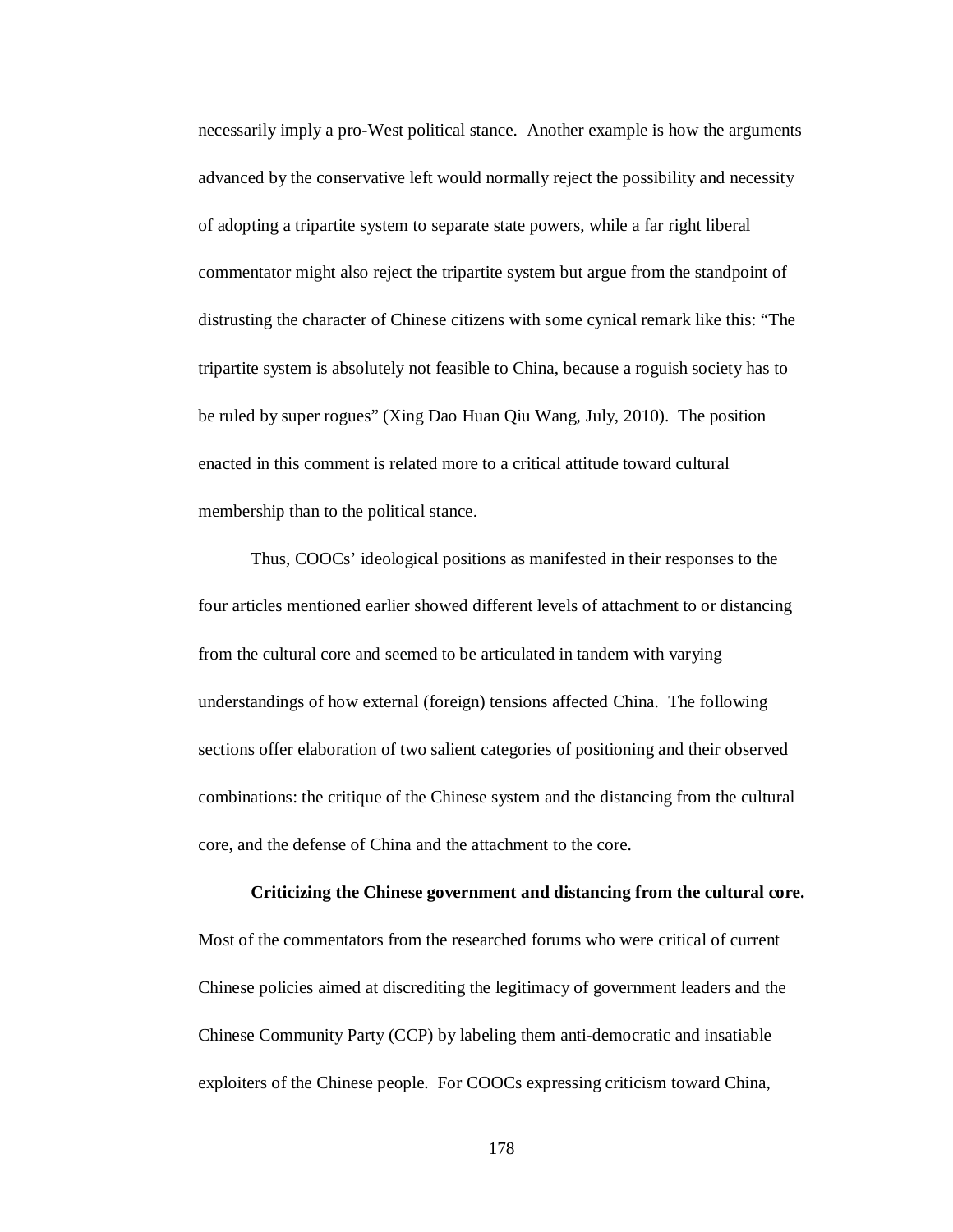China's current dictatorial regime is a source of shame that hampers their sense of cultural membership. Predominantly, these commentators enacted varying degrees of detachment from the Chinese cultural core. Many of these critical comments offer clear, direct criticism against Chinese Communist ideology; for instance: "people will realize that commies form a gigantic burden and tumor in Chinese society," "commies are the source of all Chinese sins," "since its birth, from head to toes, in every pore of Chinese communism is there full of blood and dirty stuff." In some of these comments, the democratic system that originated in the West is promoted as a universal value by COOCs who might rejoice at the fact that they are "not part of" the Chinese dictatorship. One commentator who denounced the hypocrisy of CCP that refuses to admit the nature of its dictatorship, made reference of the advantage of the Western political system in this manner:

. . . without competition and administrative rotation, the Chinese government is definitely a kind of dictatorship. The separation and balance of powers in Western society is multi-leveled . . . While the Western political system is not flawless and omnipotent, it is perhaps the best that human beings have ever had and on the path of continuous improvement and reform. Power separation and balance is the kernel, plus the specific procedures and methods to support the tripartite system (commentary to Xing Dao Huan Qiu Wang, July, 2010).

Then, the same commentator used his or her own knowledge of the U.S. society to support what he or she understood as the advantage of the U.S. system and thus built an ideological position:

For example, the US administrative law has a "dual-channel" principle that requires that both sides of a dispute must have the opportunity and capability to counterclaim: When there's the accusatory prosecutor, there must be the refuting defense attorney; the police can give people citations and people should be able to appeal; landlord could control the heating system in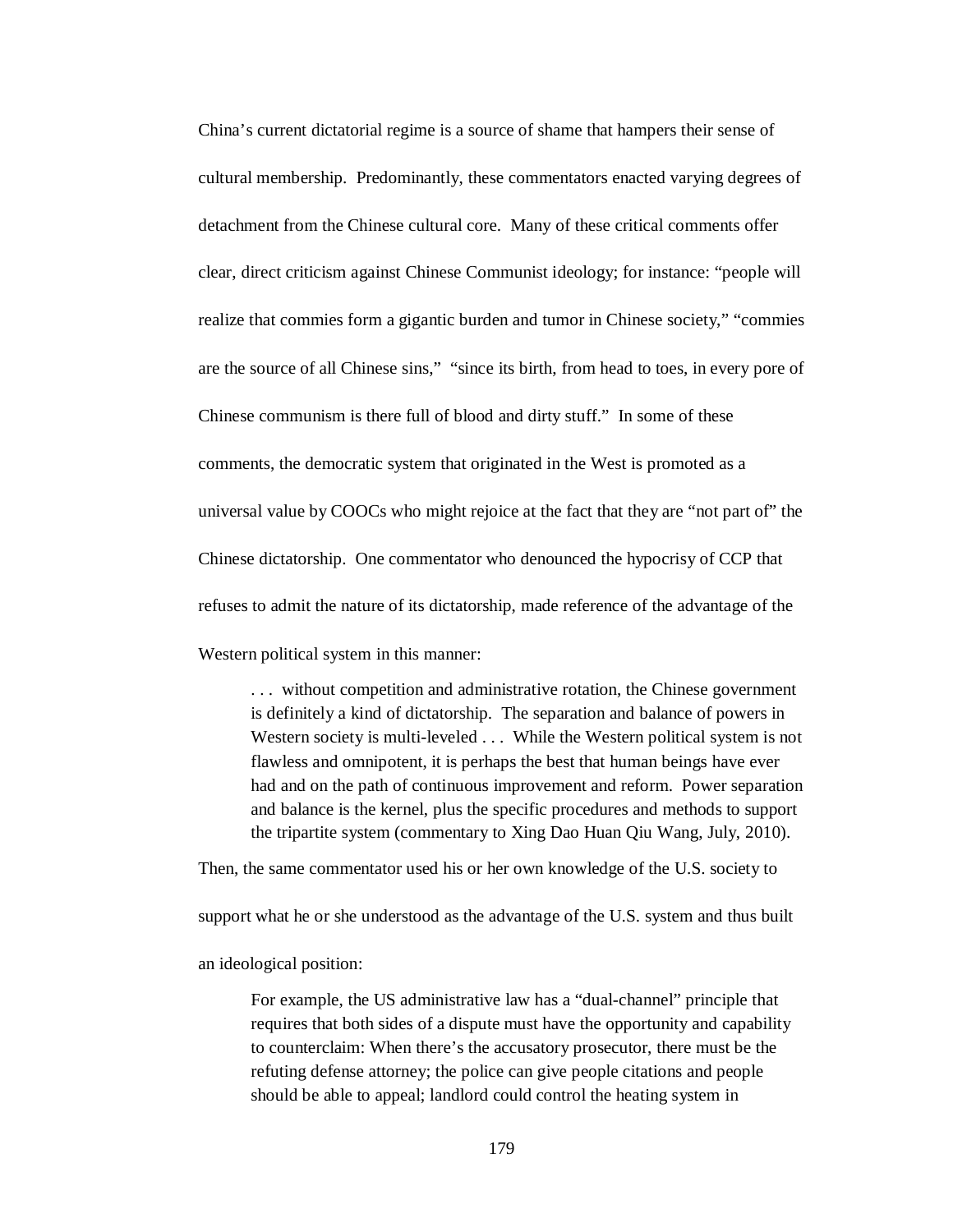wintertime and the renters could call the police if they feel the room temperature is too low. That is called a society (commentary to Xing Dao Huan Qiu Wang, July, 2010).

Another commentator used a sarcastic tone and a reference to a Chinese metaphor to

refute the argument of pro-Chinese commentators that democracy is a conceptual

pretext used by the West to control developing nations. This commentator stated:

The author seems to be suggesting that Chinese people don't need democracy, that the so-called democracy is a means applied by the West to control other countries. So our Chinese people should never try that. Following our own tradition, we should continue in a dictatorship because without dictatorship, China would be in chaos like the enlisted countries. If so, how could the social class the author represents continue to indulge itself in dissipation and debauchery? How could they continue their days of "*He Xie*" (meaning river crab, the Chinese homophones of harmony – a relatively new slogan promoted by CCP)? (commentary to Zong He Xin Wen, May 26, 2010).

Many comments showing criticism of the cultural core drew on the perception

that tensions between China and the global community were increasing and

threatening China's global position. For example, one commentator wrote: "China is

too self-gratified. It wouldn't be too much more difficult for the U.S. to choke China

to death than handling Japan and Iraq before." On the other hand, a seemingly pacifist

commentator replied with an English-language commentary that called for Chinese

non-engagement based on the view of China's military inferiority before the

insurmountable military power of the Western hegemony:

No war, please . . . The best choice for China is "hibernating" like Japan and Germany for the sake of billions of lives. Give up military expansion. Work on economic development. Improve human rights and civilization . . . No one can beat up the U.S.A. Put all the force together (including Russia if it helps the Chinese), and China will not be able to defeat NATO. Know who is the real boss on the earth, you might survive better! Don't say that because you have some extra money, you will be the boss. The real boss is the one who knows how to use the money from your pocket as long as they want. Get it?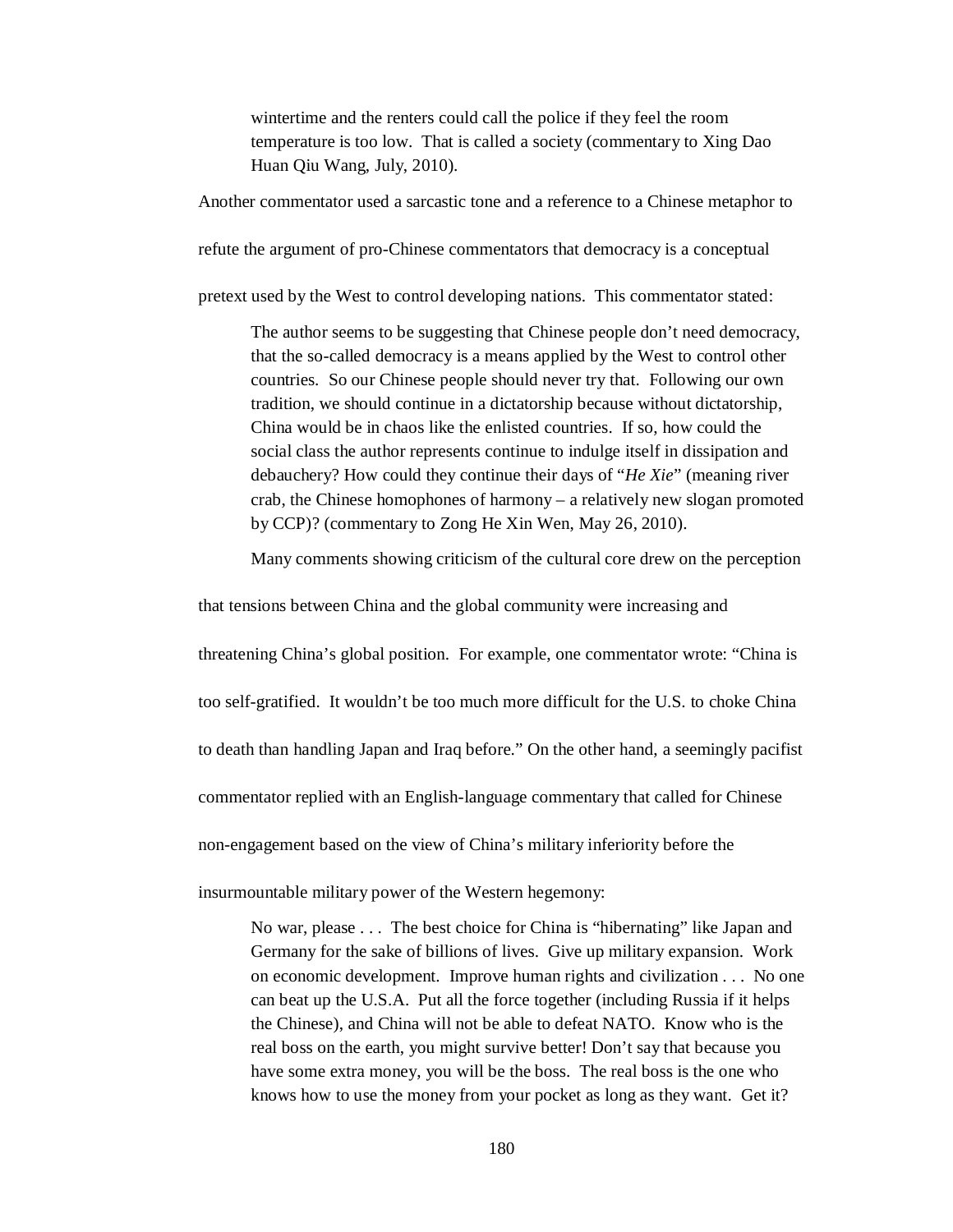Chinese are not good at war at all. Don't try war, which is the worst choice for the Chinese people. If the CCP lead the Chinese to another war, the one billion Chinese people themselves will kick you out (commentary to Dong Fang Wang, Nov 9, 2009).

Comments like the one reproduced above stirred angry counterpunches from COOCs

who defended China and also based their positions on the perception of China-U.S.

tensions. One of them wrote:

Do you really think that Chinese people are afraid of your American nominal father and you SOB? Fifty years ago, (China) already beat up your American nominal ancestors in the Korean peninsula, not to say now. Come on! Let me castrate you – an American running dog (commentary to Zhong Hua She Qu, Aug 17, 2009).

This commentator's reply illustrated the position of those who showed attachment to

the cultural core along with a perception that diminished the power of external influences to change China's regime. The exchange is one example of the type of inflammatory rhetoric exchanged between critics of China and nationalist COOCs that led to virtual oral brawls or wars of words.

Among COOCs whose expository comments focused on criticizing China, a few wrote comments that diminished the power of external pressures on China to stress that China's problems were internal. They criticized the hypersensitivity of some Chinese commentators who make much ado in their assessments of external tensions and conflict. For instance, one commentator posited: "China's structure causes China's stagnation, which has nothing to do with the Euro-American West" (commentary to Dong Fang Wang, Nov 9, 2009). For these commentators, the internal causes of China's contemporary ordeals are way much more critical than the external ones. For example, when responding to the fourth article about a Western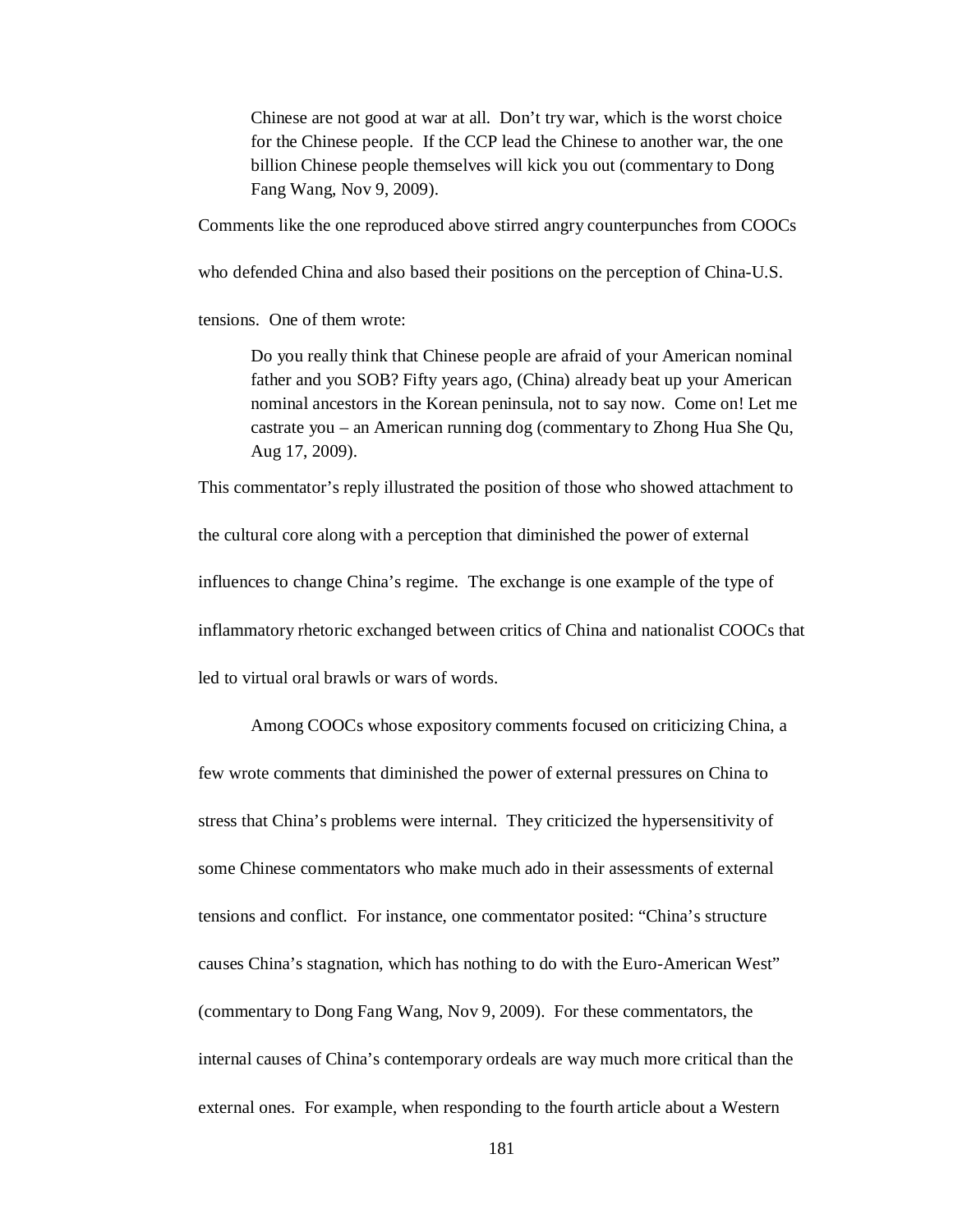scheme to contain China, a commentator self-identified as *Amazing Moonlight* 

#### *Treasure Box* stated:

Even as the most strategic nation in the world, the U.S. cannot reach such level of conspiracy as the article describes, as if the few countries allied with U.S. could handle China with such ease. China's problems are fundamentally internal problems. External causes can only be effective via internal causes. Only Chinese people can change China. Don't become cheap conspiracy theorists. Since childhood, we are inculcated with the idea that it was all the imperialist faults and the Party never did anything wrong. That was just a transition of tensions (from internal to external) and discouragement of independent thinking. Don't shift our own problems onto the others' conspiracy. We must first settle down our internal problems (commentary to Zhong Hua She Qu, Aug 17, 2009).

This critical position was more often identified in commentaries that were intended to refute those who defended China and perceived a threatening increase of global tension and pressures on China.

### **The defense of China and the attachment to the cultural core.** Among the

Chinese individuals living overseas who participated in these four forums there were slightly more views expressing attachment than expressing the distancing from the cultural core, although the proportion is almost even in regards to the debate on the tripartite system in China. Messages in defense of the Chinese cultural core asserted the rationality and realism of the current policies followed by the Chinese regime and the uniqueness of the Chinese political system that seems to be misunderstood or ignored by critics of China. Among defenders of China, attachment to the cultural core was expressed often as pride in China's national strength and the view that its achievements are equivalent or superior to those of its Western counterparts.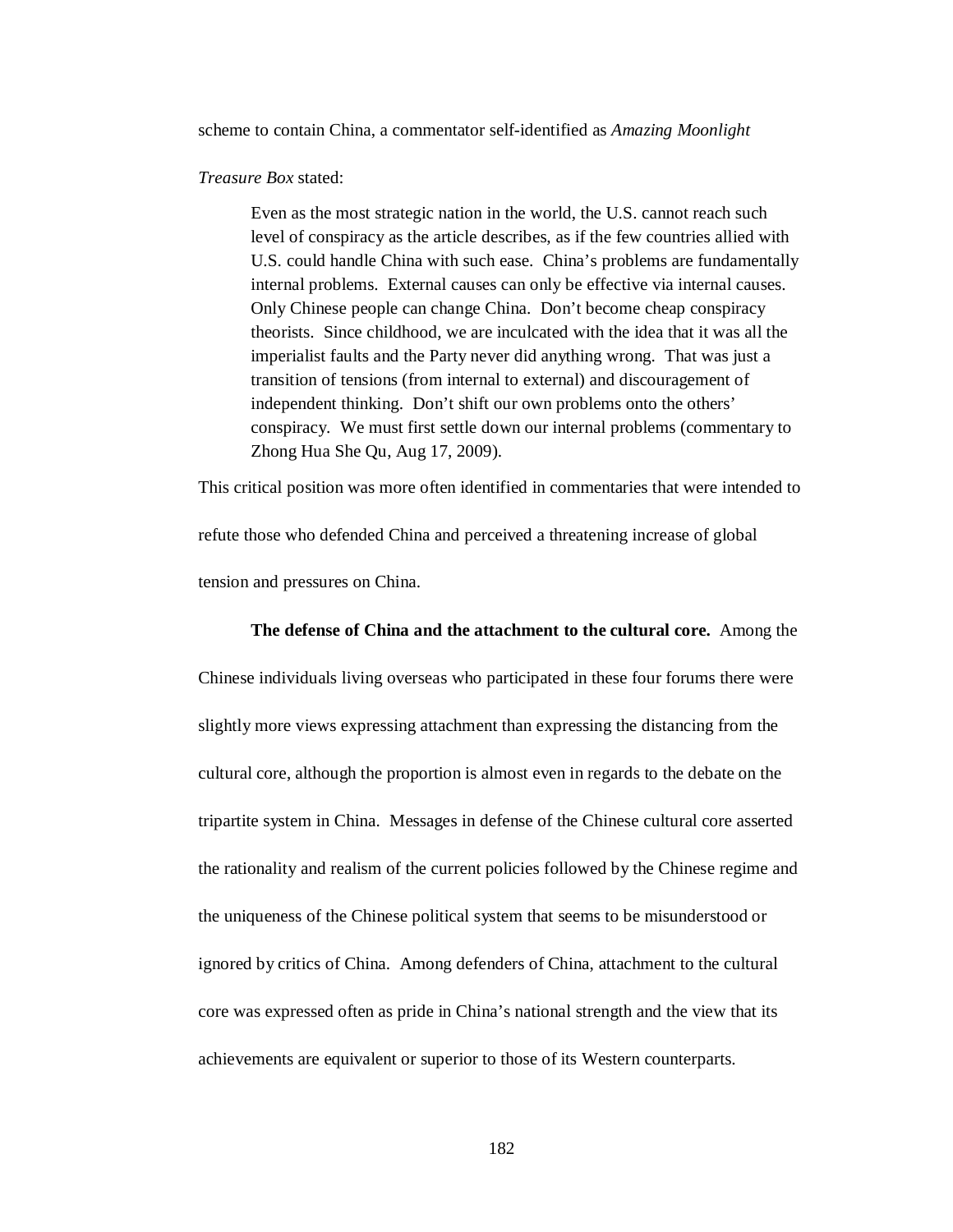The COOCs who enacted attachment to the core refuted the claim that China is a dictatorship and emphasized that Chinese democracy is a different kind of democracy. For them, the description of China as a dictatorship is an unfounded accusation, and the calls for democracy are a cheap, handy pretext employed by the West to contain China. The following quotation is an example of the refuting argument:

No need to sanctify Tripartite System for separating powers. Like Mao Zedong once said: "Everything has two sides." The tripartite System has some advantages, but also can have a notoriously low efficiency. Besides, today's China is not in Mao's-like dictatorship. The CCP has some internal mechanisms for separating and balancing power and encouraging competition. The current Chinese political leaders who are all winners out of this competing system are not shy of their Western counterparts in terms of intelligence and integrity. They call the Chinese system "democratic centralism," "internal democracy," which is a kind of "elitist democracy" per se (commentary to Xing Dao Huan Qiu Wang, July, 2010).

The same commentator stressed the 30 years of accomplishments made by the current

Chinese government to prove the superiority of the Chinese political system and

diminish immediate external threats.

Along this line, other commentators focused on attacking Chinese dissidents, as in this comment: "Back up ten thousand steps, even if China adopted the Tripartite System, those dissidents of *Du Yun Lun* (Separatists, Democrats, and Fa Lun Gong) would not have good fruits to eat" (commentary to Xing Dao Huan Qiu Wang, July, 2010). Another commentator expressed his or her reaction with reference to the hypocrisy of Western powers that denounce human rights violations in China now but are unlikely to continue doing so once China reforms the system to accommodate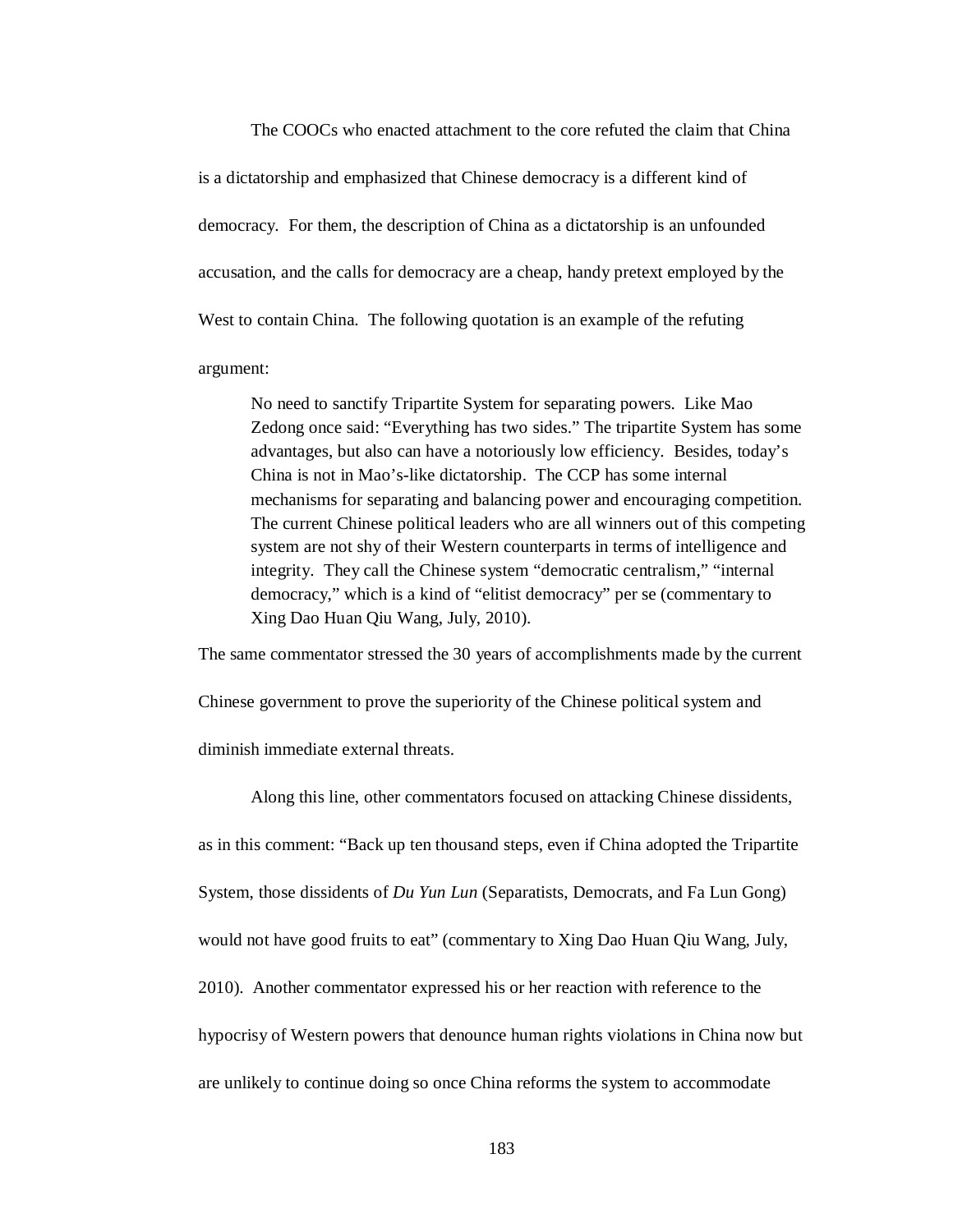Western interests: "Once the Tripartite System is established, all the wheels (Fa Lun Gong practitioners) should be the first eradicated but then the West would have nothing to say" (commentary to Xing Dao Huan Qiu Wang, July, 2010).

Some of the comments defending the cultural core begin with criticism of China's current status quo but eventually display a deep concern for stability and desire to maintain the establishment. For instance, this commentator who denies the practicability of the tripartite system in China starts his or her argumentation by criticizing inequality in China but ends up favoring the maintenance of the current regime:

Up to nowadays, the head of a state-run company can earn compensation hundreds times of a regular employee! The CCP has died with only a hollow shell! Beijing University sets up senior executive programs to train American high officials. In Wall Street, Keynes' capitalism does not work! Today's world is calling for a brand new mode. So young fellows, please get to understand "Marxism and Leninism" and "Keynes" and investigate the realities of workers and farmers before working on creating the brand new theory!! However, in a China with 1.3 billion people, the "Tripartite System" must lead China to the dead end (commentary to Xing Dao Huan Qiu Wang, July, 2010).

Although not all commentaries make reference to tensions in the global

environment, as in the example above, in many cases the perceptions of increasing or diminishing external pressures on China and their effects was an integral part of the ideological argument. For example, one commentator, who enacted the position of defending the current policies of the Chinese government and perceived increasing tensions in the international sphere, stated his position in this manner:

A child less than one year old can fall and get hurt while running ... according to this [common sense], people downstairs [meaning one or more particular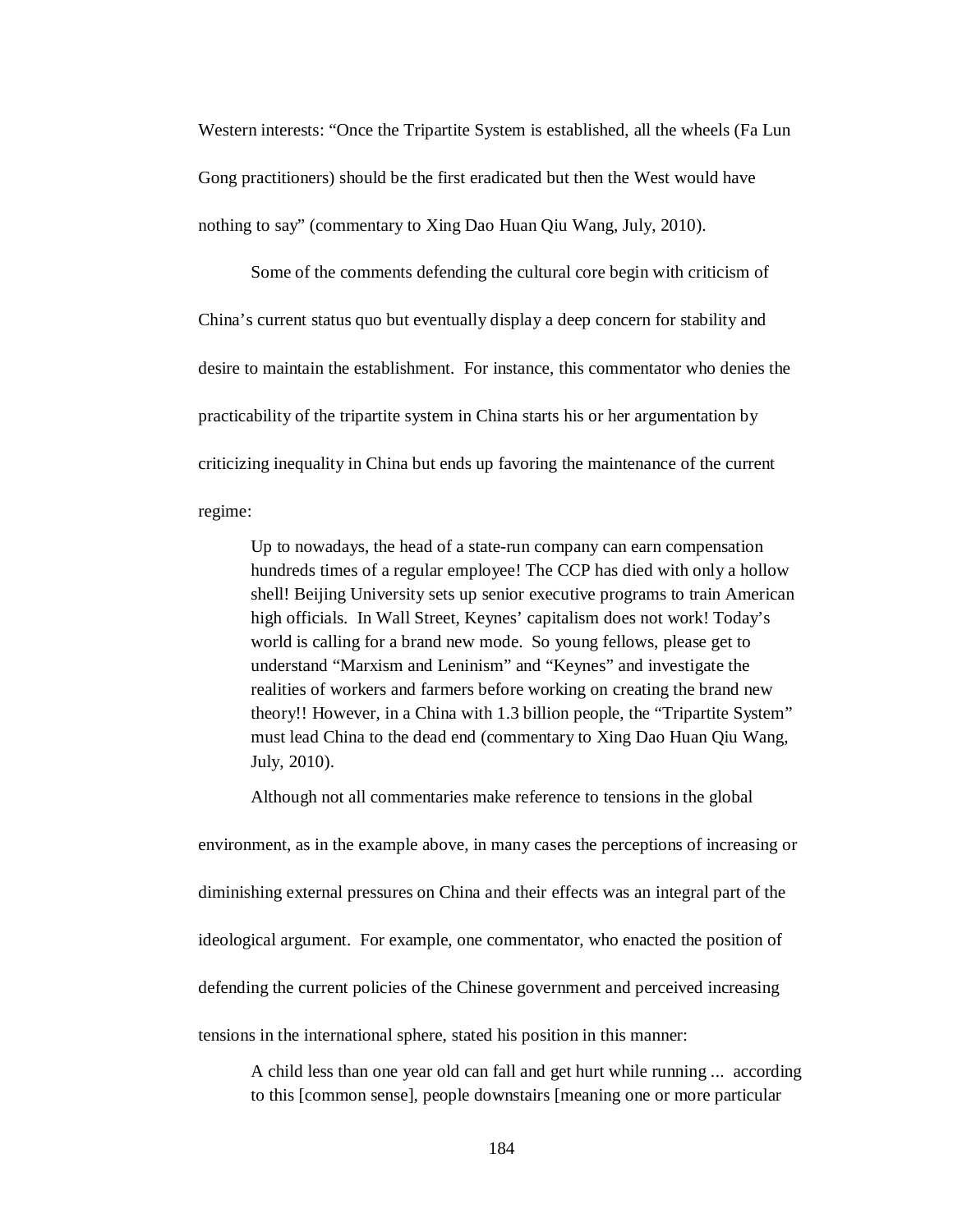previous commentators in the forum whose comments appeared below the newer entries] conclude that what I mean to say is that we need to walk the rest of our life, and infer that my opinion is that running is a bad sport? What a ridiculous logic! As a matter-of-fact, in many Asian, African, and Latin countries, democracy didn't bring a wealthy and stable life to their people. Successful democratic regimes have some basic characteristics: 1) they first strengthen the nation and then promote democracy as Britain, U.S., Japan, and most European nations did before building sophisticated democracies upon relatively wealthy and stable internal environments; 2) they then select their own path: every nation designs and perfects democracy according to its peculiar situation (commentary to Zhong Hua She Qu, Aug 17, 2009).

Then, the same commentator began to refer and denounce the international

environment that applied external pressures on China:

In today's China, the first characteristic has been achieved and democratic reform can start right now. But the external environment does not lead to optimism. We have to be cautious, moving slowly with small steps. Chinese democracy needs a slower pace. Neglect the U.S. bullshit and never copy the mode of other countries, because China is China. No other nation in the world has ever traveled in the path of China (commentary to Zhong Hua She Qu, Aug 17, 2009).

Thus, for this commentator the increasing external pressures on China to follow a

Western model of democracy and the growing influence of Western ideas are the

primary factors that slow down the pace of China's political reform.

However, among those who enacted cultural attachment the most common

perception was one that diminished the threat that external pressures and international tensions would cause negative effects on China. These COOCs maintained a positive cultural identification through their assessment of China's national strength as equivalent or superior to their Western counterparts. In the identification process of these COOCs, a sense of cultural pride outruns cultural shame, leading to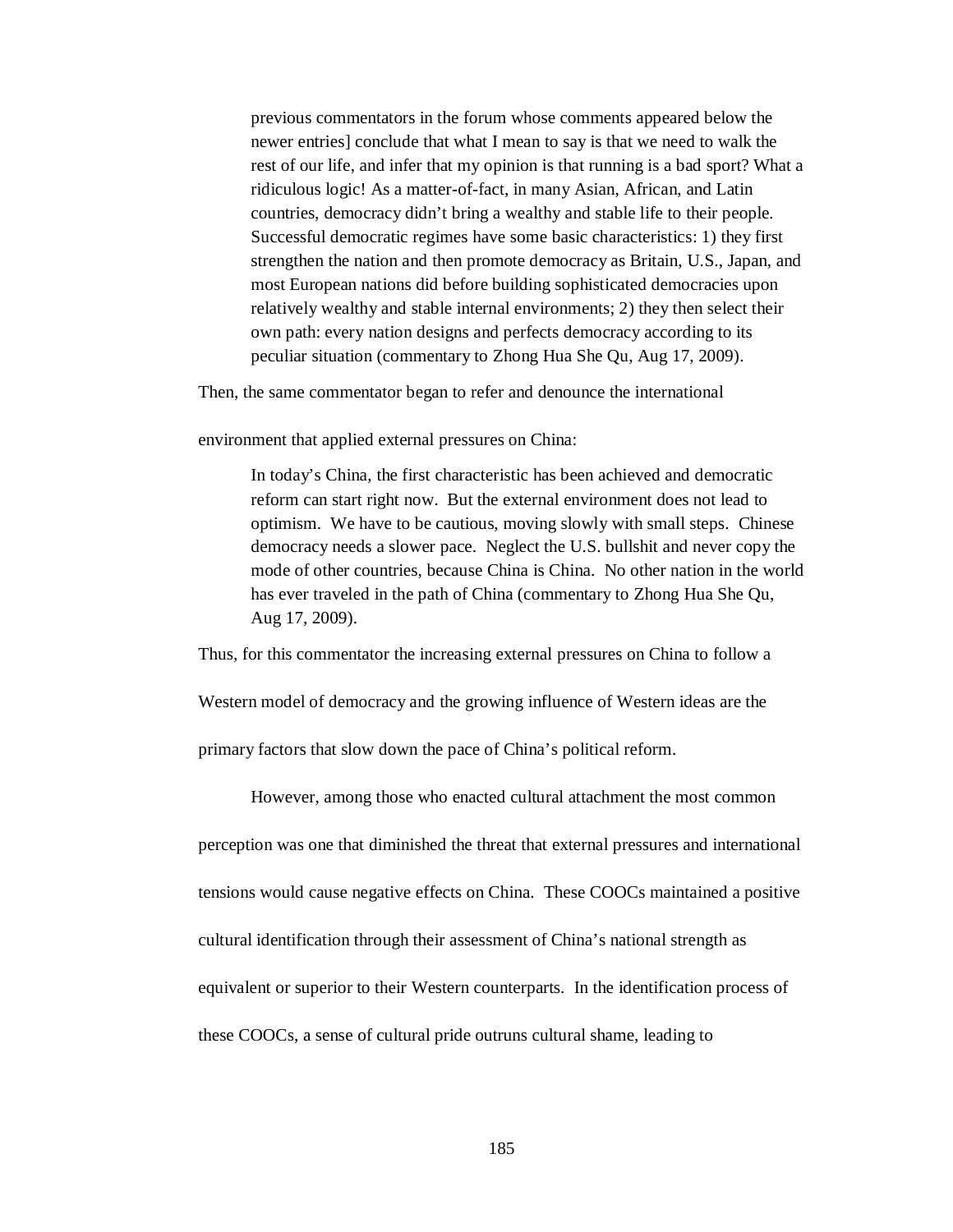manifestations of cultural superiority, nationalism, chauvinism, or ethnocentrism. For

example:

It's too late to stop the transition of global power (from the West) to China ... There have been an ill financial system in the U.S. for a long time, plus Clinton's government made a big mistake for it couldn't eliminate a potential war against terrorism that allowed China a chance to develop. Now the U.S. is going down inevitably. If the U.S. dares to launch a nuclear war against China, Washington D.C., New York City, Chicago ... will disappear although China may lose more. No one could win (commentary to Zhong Hua She Qu, Aug 17, 2009).

Another example of this position:

Although the U.S. is the sole super power in the world, it's going down like a sunset. The U.S. is afraid of the fact that its position as global overlord is being replaced by China and so is constantly making trouble with China. While China has a lot of problems, China is winning people's hearts in terms of both internal and external policies. China's development annoys the U.S. that feels helpless. Even the threat of war would not work because China is a nuclear power. The day when the U.S. declares war against China will be the day when it becomes the second U.K. (commentary to Dong Fang Wang, Nov 9, 2009).

The position above is framed in a manner that underplays the rivalry and appeals to

Chinese cultural pride.

In sum, in the majority of instances COOCs' comments construct ideological positions based on a sense of detachment from or attachment to their membership in Chinese culture and influenced by a particular perception of how the global context influences China. In the process of identification, one can observe how dimensions of cultural identity like sociality, individuality, and materiality become salient in shaping positional identification. For example, the social dimension, or sociality, operates in the awareness of the broader international context as well as the social norms and dialectical engagement between self and society. Besides sociality, individuality is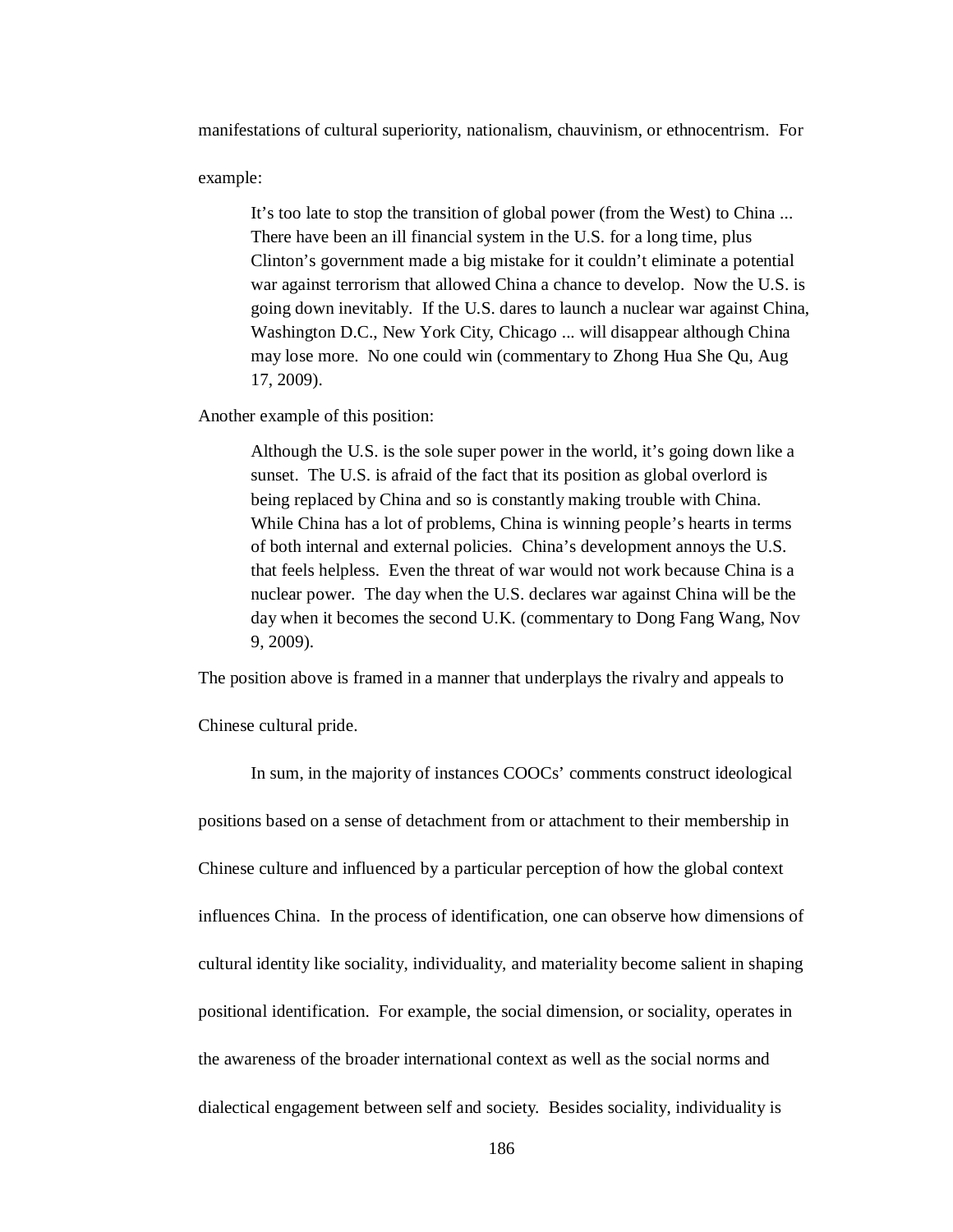another dimension of identity that influences positionalities in ideological debates.

For instance, one commentator stressed his or her critical position with the frame of

individuality – individual interests and benefits: "Who cares what China needs?

Dictatorship?! Fine! Thank God, I am not part of it" (commentary to Zong He Xin

Wen, May 26, 2010). Another commentator also manifested his detachment from an

individualist perspective:

The CCP has determined to stick to this road toward a dead end until falling into the dismal abyss. Fortunately I, my wife, and children have been out of there [China]. Our lives are not much better, but the good thing is that we don't have to sacrifice ourselves together with them [the people under the CCP regime] (commentary to Xing Dao Huan Qiu Wang, July, 2010).

In addition to sociality and individuality, materiality—or the emphasis on material

conditions and resources—is another dimension of identity influencing identification.

For example, one commentator identified as *Pu Tou* (or Sheriff) stated his defense of

China by stressing how building a solid economy was a pre-requisite before the

superstructure of democracy could be built:

Who are dreaming to see a chaotic China? I just feel that poor countries adopting democracy can spoil the true meaning of democracy because, without certain economic development, the people might still be starving. And then how could they have the high-level of intelligence and morality [required for the implementation of democracy]. In poor nations, democracy might mean corruption and separation. We only want the democracy of wealthy nations, not that of poor nations . . . China was once very poor and now just starts to accumulate some resources. Following the same path, China is very promising in terms of a smooth transit into a real democratic society. For this I highly appreciate Deng Xiaoping's great vision and foresight (commentary to Zong He Xin Wen, May 26, 2010).

Another commentator who wrote about establishing the material or economic base as

a pre-condition for "real" democracy stated: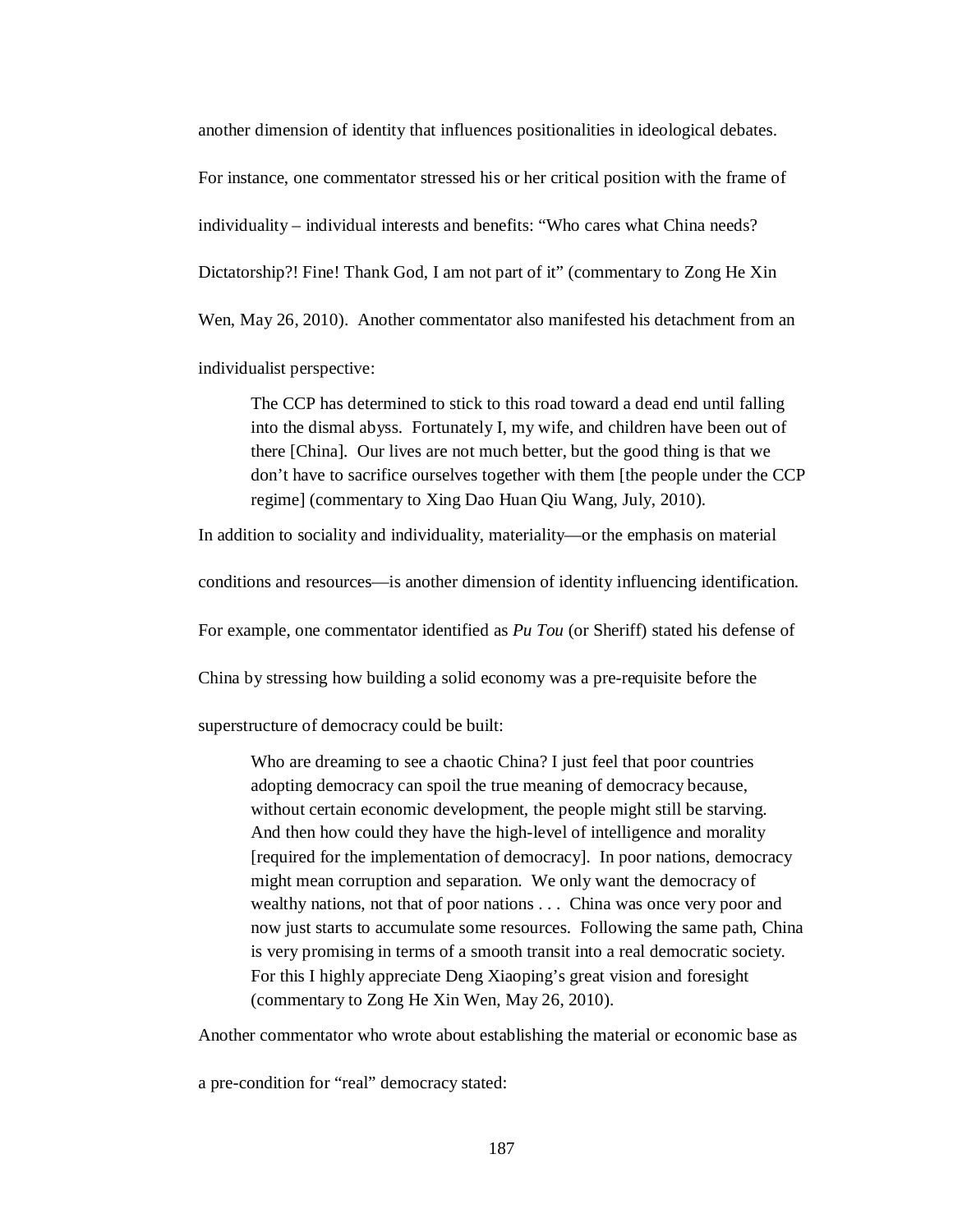Democracy in poor countries can only be counterproductive. The general strategy of Deng Xiaoping is positive – Democracy can be extra good only for a nation with extra resources . . . Only if the state gets rich, could its citizens live a better life without need for struggling, fighting, competing, and hurting each other (commentary to Zong He Xin Wen, May 26, 2010).

In this sense, the manifestation of an ideological position – based on varying degrees of attachment or distance from the cultural core—involves the intersection of various identity properties like sociality, individuality, materiality, and spirituality.

### **Responding to Outgroup Ideological Criticism against China**

This section focuses on the analysis of COOCs comments responding to ideological criticisms toward China from non-Chinese sources to explore how this interpretive dynamic generated forms of identification. The forums selected for examining how COOCs responded to criticism include reactions to three posted news items featuring criticism of China from identified outgroup critics. The topics addressed by critics were the environment, the Beijing Olympics, and economic development. In the first forum, COOCs reacted to a news report that re-stated CNN commentator Jack Cafferty's derogatory comment on China and the declarations in California of Chris Daly, a former member of the city of San Francisco's board of supervisors (Zhong Xin She, April 13, 2008). On 2008 April 9 CNN "Situation Room," Cafferty made the following remarks: "So I think our relationship with China has certainly changed  $\dots$  I think they're basically the same bunch of goons and thugs they've been for the last 50 years." Chris Daly, on his part, launched an unfounded accusation during the Beijing Olympic Torch Relay in 2008 that the Chinese government was funding pro-China demonstrators outside China. The second report

188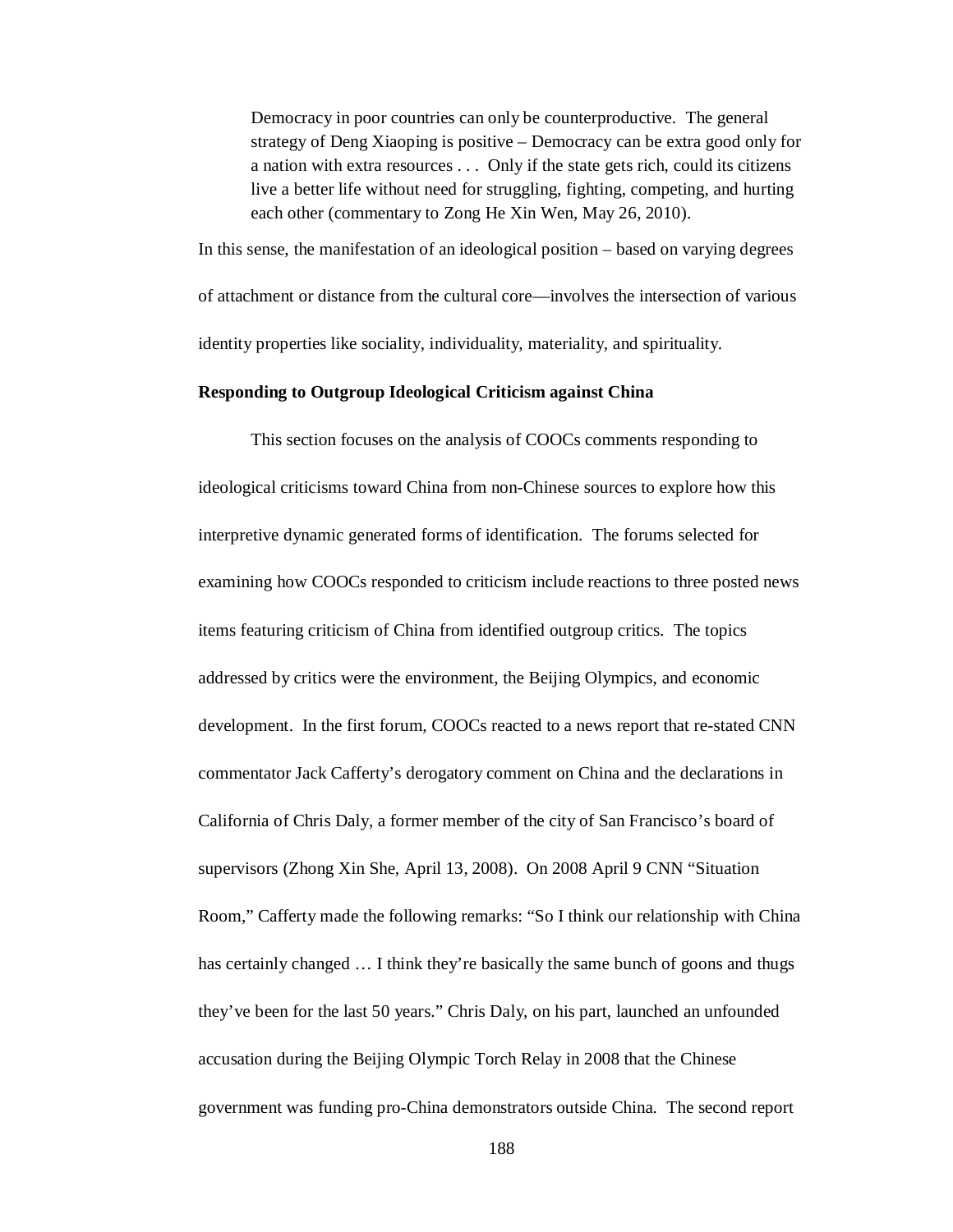refers to the criticism of foreign media led by CNN in regards to China's environmental problems at the time of the Copenhagen Climate Summit in 2009 (Tian Ya, Dec 9, 2009). In this one, critics put the spotlight on the infamous case of Linfen, a polluted mid-city in Shanxi province. The third report is about some U.S. American scholars who commented on China's economic development (Zhong Qing Wang, Jan 23, 2010). This report emphasized the critics' view that China's current development and national strength were inferior to the U.S.: "Compared to the U.S., China is still in Kindergarten."

In the selected forums featuring responses to outgroup criticism, the commentaries of COOCs were predominantly—in terms of number—concerned with defending China and counter-attacking outgroup critics. Similar to the responses to ideological exposition, COOCs' responses to outgroup criticism can be generally placed in two broad categories related to the commentators' sense of membership in Chinese culture: attachment to China that in this case is expressed as resistance to criticism or the distancing from the Chinese core expressed in this case as agreement with outgroup critics. In resisting criticism, COOCs articulated a relatively unified and stable rhetorical strategy: to question the motive of the critics even when they acknowledged the factuality in the criticisms. Among those who agreed with outgroup critics, there was a wider range of rhetorical strategies used to articulate their positions, from viewing criticism as bitter "medicine" to raise awareness of what is wrong, to making distinctions between the political regime and Chinese average

189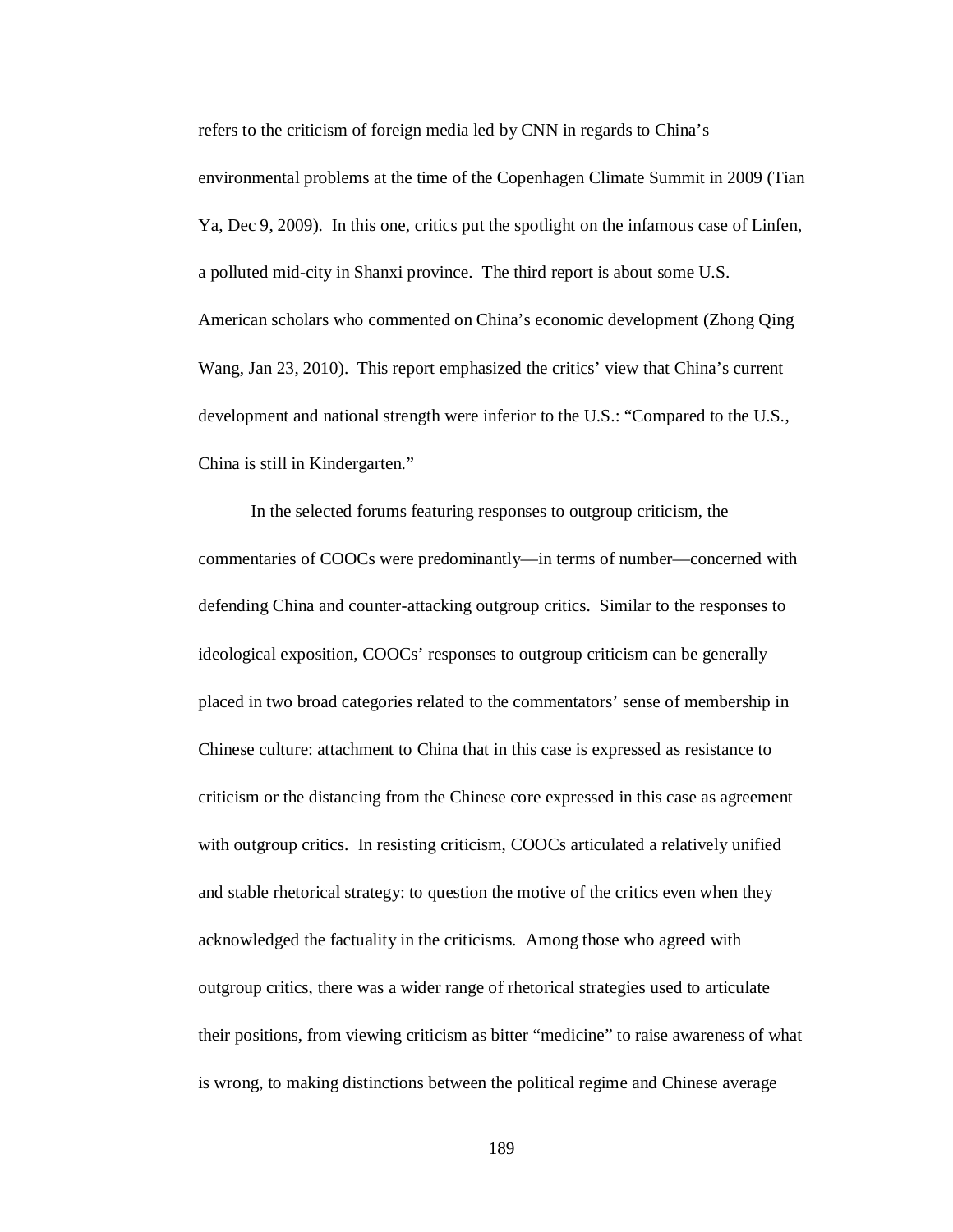people and the motherland, to underscoring China's shortcomings when compared with Western political, economic, and spiritual developments, to the search for a middle ground when negotiating opposing arguments.

To some degree, outgroup criticism also becomes a catalyst for commentators, as the initial critique from an outgroup source becomes irrelevant when the debate among COOCs takes it own shape and direction in the form of internal debates among rival commentators.

**Resistance to outgroup criticism and attachment to the cultural core.** The response of COOCs who defended China used some familiar rhetorical strategies: questioning the motive of the outgroup critics and of those obliging COOCs seen as ideological rivals. Even when faced with legitimate accusations or factual information, this group of commentators seemed to have the need to keep vigilant of hidden motives in any criticism. These commentators generally assumed a position of identification that privileged a Chinese group identity marked by nationalism, loyalty to the motherland, and the dichotomy between "us" Chinese under the threat of "them," the political enemies of China. Through this ideological positioning, COOCs provided their interpretations of national and global issues, including the tensions between natural environment and economic development.

For instance, in addressing Jack Cafferty and Chris Daly's accusations, commentators pointed out their perception of the critics' real agenda. One said:

From CNN performers such as Lou Dobbs and Jack Cafferty, who are mouthful of "communist China," anyone with a brain can see what their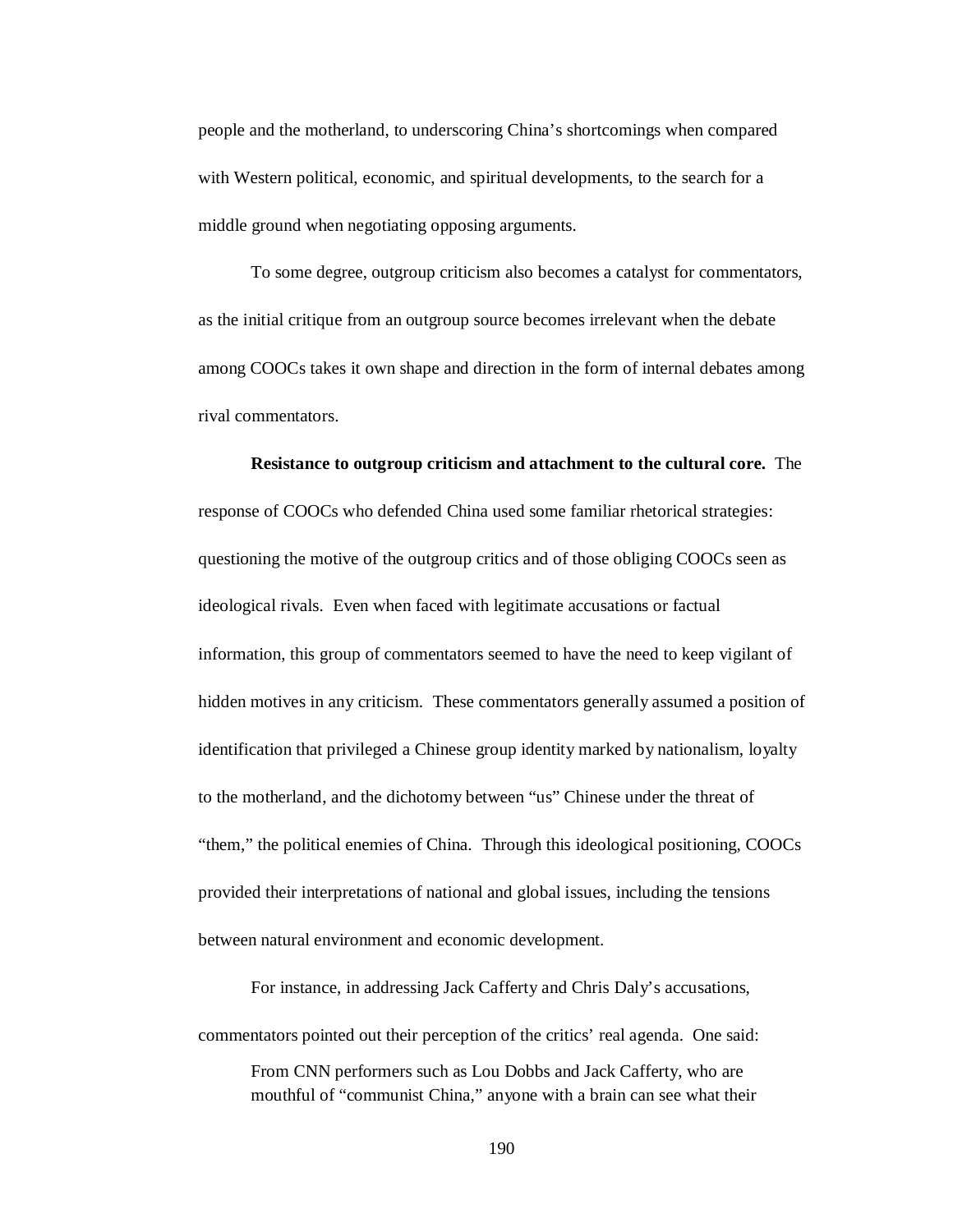ulterior motives are. Check out the recent US Air Force recruitment ads, is that misleading or what? What could we expect? After all, what can really back us up is our own motherland (commentary to Zhong Xin She, April 13, 2008).

Another commentator in this forum tried to discredit outgroup critics by questioning

the larger cultural context, particularly racial and ethnic prejudice in U.S. society:

Beneath the veil of warmth and kindness, there is the prevalent racial discrimination. Americans are heirs of former Puritans and deserters, who were once discriminated in their ancestral lands. In this land rich in the tradition of discrimination, severe racial discrimination will always exist, only that is more hypocritically covered under a veil (commentary to Zhong Xin She, April 13, 2008).

And one commentator directed the counter-criticism to another commentator in the

same forum who had previously blamed the CCP for ruining China's international

image:

Don't say how bad the CCP might be. It gains favorable public opinion by winning and hosting Olympics. How about you? You're worse for advancing your political agenda by defaming the whole Chinese nation! It's not easy to host Olympics, which can make all Chinese feel proud and elated. You want the whole world to see us as jokes. Then how good could you be? (commentary to Zhong Xin She, April 13, 2008).

As illustrated here, counter-criticisms are often directed toward questioning the

political motive and character attributes of the critics, including those of ingroup

commentators who shared the same view of outgroup critics.

In the forum about foreign media's reports on China's environmental

problems before the Copenhagen Summit, one commentator self-identified as

*thinkaboutsomething* offered an argument on the relationship between factual

statements and communication motives:

Anyone with a brain would know that even if CNN's report is real, at this sensitive moment, its purpose is absolutely not for the benefit of Chinese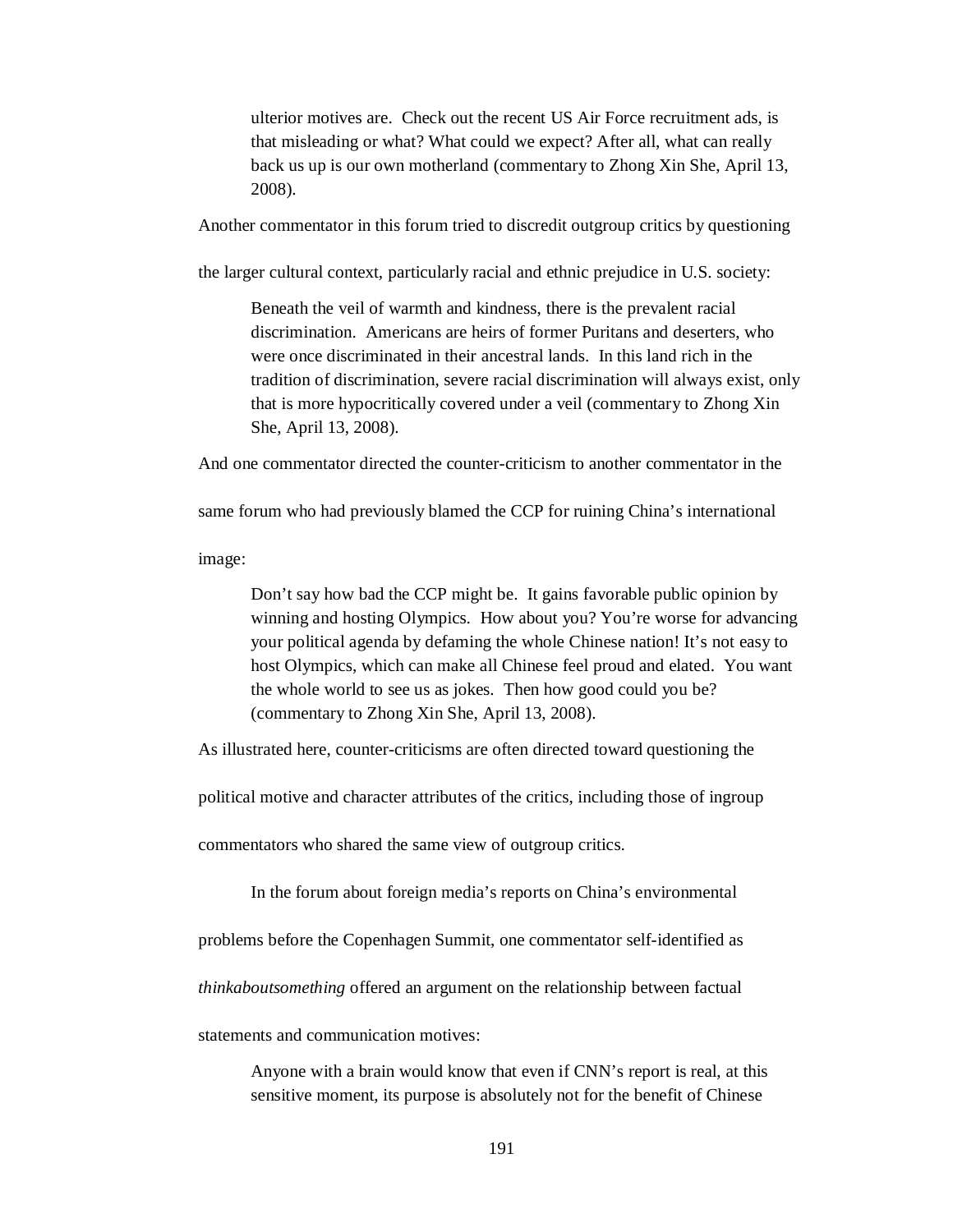people but for the benefit of American people (commentary to Tian Ya, Dec 9, 2009).

In order to further ratify this point, *thinkaboutsomething* used an analogy:

This is like two people that are going to be on a live TV program. A sees B's pants unzipped but does not tell B until the broadcasting begins. Someone downstairs who said CNN was kindhearted might also think A is helping B rather than tricking B (commentary to Tian Ya, Dec 9, 2009).

Another commentator directly identified CNN's reporting activity as "ideological

reporting" and explained: "Even a factual report cannot convince the Chinese, who

must suspect its real intent."

. . .

. . .

Through this ideological frame, COOCs provided their interpretations of

issues in the global context and, more specifically, of the tension between natural

environment and economic development. COOCs who resisted outgroup criticism

focused on discrediting the source of information and revealing the hypocrisy of

outgroup critics rather than addressing to the criticism directed toward China. For

instance, the following excerpts are from different commentators in the same forum:

The U.S. never wants to be responsible . . . Statistics show that the U.S. is the world's largest and longest polluter. Even those fawning Chinese cannot deny such fact-of-the-matter. In this Summit, the U.S. attempts to lead the old industrial European nations to evade their responsibility: first to put the blame onto the new industrial nations; second to employ this opportunity to add waste gas import duties to strangle the newly developed nations and continue their mode of dominating the world with new.

How the Earth becomes so fragile today is mainly because of the sins of the past 200 years of Western industrialization. In order to shift their responsibility, Westerners try all means to exaggerate the role that the third world industrial nations play in the production of global pollution.

This is a world of "first comes first serves." The developed countries had ruined the global resources before everybody realizes the environmental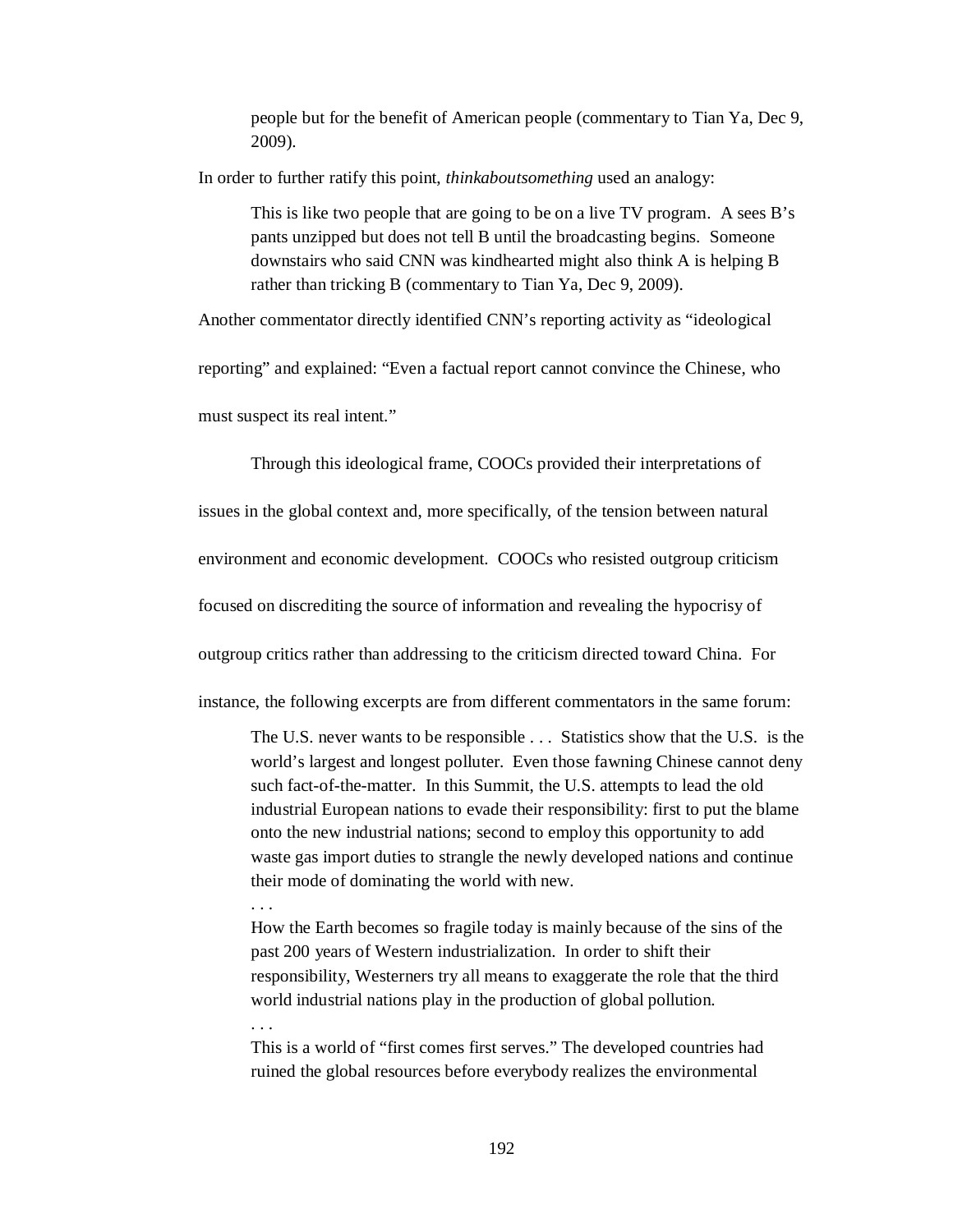problems and then clean up their own countries and shift the pollution to the poor developing countries (commentaries to Tian Ya, Dec 9, 2009). Some of these commentators even provided statistical data to support their counter-

criticism led by goal of protecting their cultural membership as Chinese.

In effect, as these quotations suggest the positions of COOCs who objected to outgroup criticism generally show greater levels of cultural attachment, expressed in notions of national pride, historical victimization by Western industrial powers, concern for the motherland, and a sense of group identity in which the Chinese "people" are imagined as a monolithic group under attack.

## **Agreement with outgroup critics and detachment from the cultural core.**

In these forums, commentaries in agreement with outgroup critics are significant. Most of these commentators reinforced and expanded the criticism of outgroup critics, exerting their critical position and asserting a sense of cultural shame. Some commentators aggrandized the ammunition of critics to discredit the legitimacy of the Chinese government and uncover structural flaws in the current political regime. Some even blamed founders of traditional Chinese schools of philosophy, such as Confucius and Mencius, as the root of all evil in today's China. Other commentators made a point in differentiating average Chinese people from the Communist regime when making statements about China. Some labeled the responses of rival pro-Chinese commentators as too "jittery and bigoted" because news reports were showing just plain facts, while others prescribed that the right strategy for interpreting outgroup criticism was to remove any ideological factors and listen only to the facts.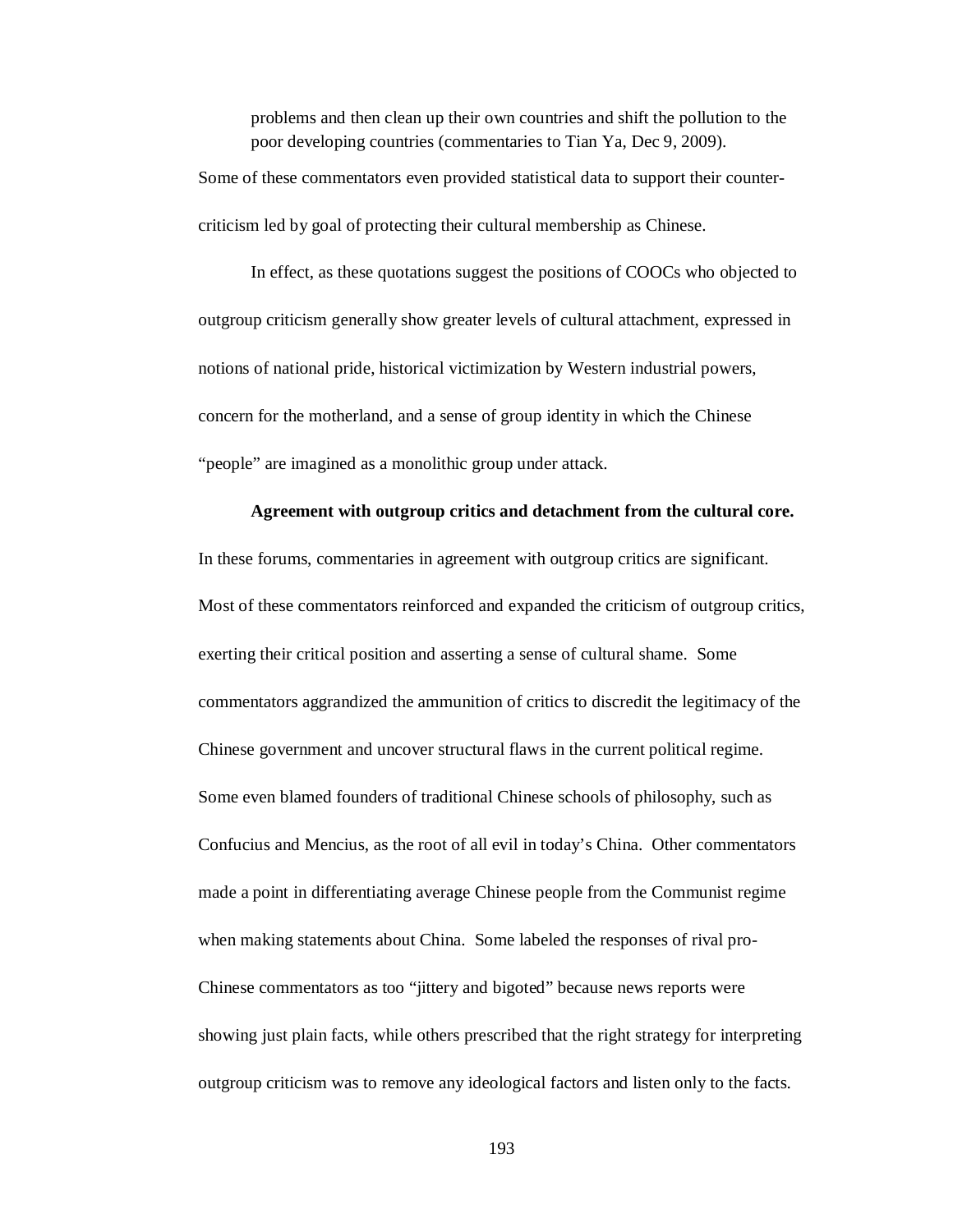The diverse perspectives offered by this group of COOCs share some common positionings when it comes to the response to outgroup criticism and the construction of particular relations toward Chinese cultural membership: 1) the view of criticism as hard "facts" that can serve as a "medicine" or incentive to gain awareness of what is wrong and move beyond shame and towards change; 2) the rejection of the political regime and its ideology but identification with the Chinese average people and the motherland; 3) the assessment of China's levels of economic growth, political development, military strength, and cultural and spiritual contributions in terms of inferiority or backwardness when compared to the West, and 4) the search for a middle ground when negotiating opposing arguments.

One set of comments that showed agreement with or support for outgroup critics, stressed the potential benefits of criticism as a "bitter medicine benign for health." For instance, in the forum debating foreign media's reporting on Linfen's pollution before the Copenhagen Summit, commentators stressed the factual base of the outgroup criticism and suggested the potential benefits of such criticism: "If after CNN reporting, China's pollution improves, then we will have to appreciate them [the critics];" "I can understand your indignation but pathetically could you really think that China's pollution is not severe?;" ". . . we should support the CNN reporter who brought us with the real and general view that some Chinese reporters will never [bring]," and "China as a world factory has some industrial cities highly polluted,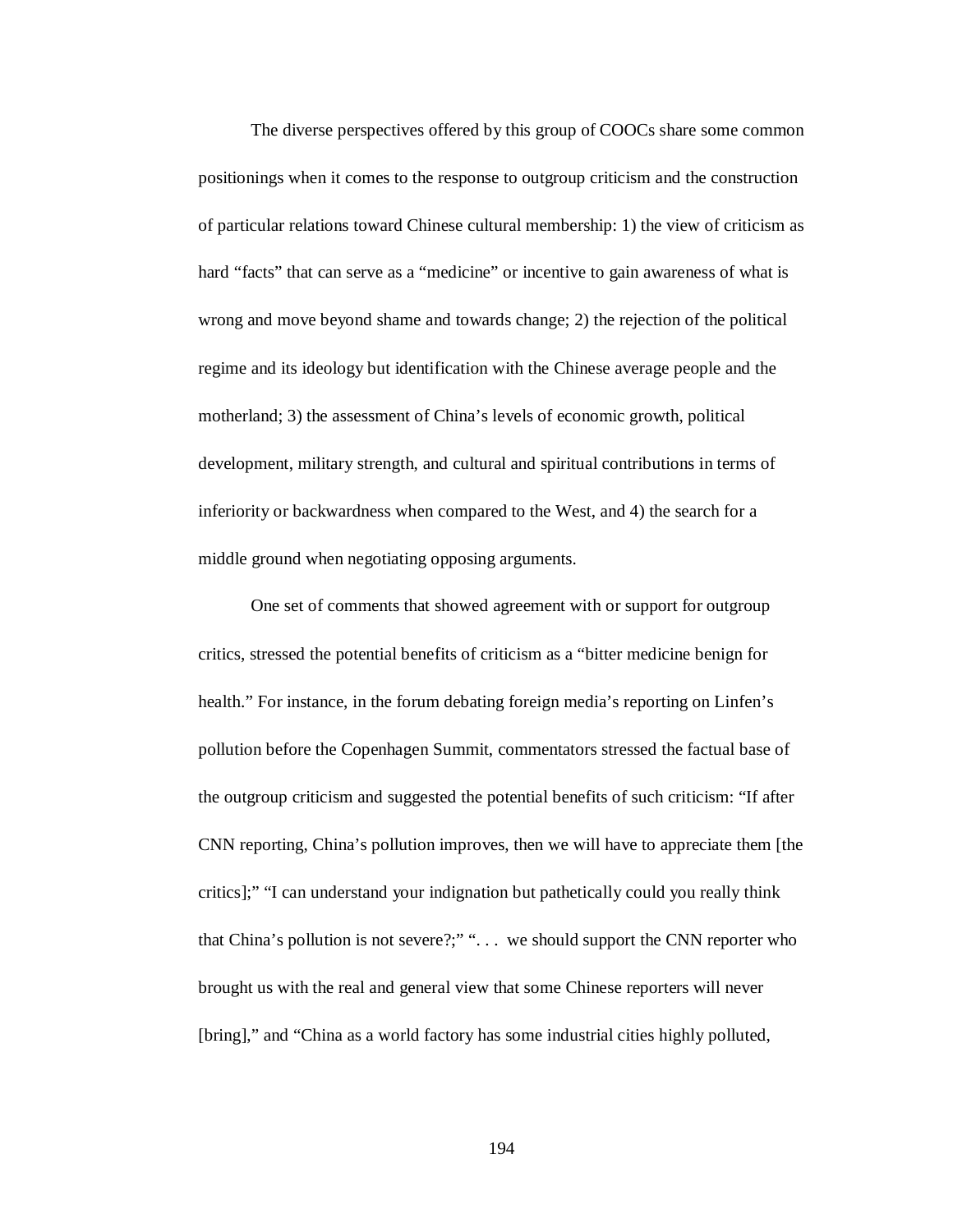which is a fact. No shame to admit it. Be brave to admit it, is the start of resolving the problem."

In a second set of comments, the emphasis was on denouncing the regime but identifying with the people and the motherland. For example, in responding to Jack Cafferty's "thugs and goons" comment, two commentators made a series of lengthy comments to reinforce outgroup criticism and expand the ideological critique of the CCP regime while separating the government from the people. Although Cafferty did not specifically distinguish Chinese people from the Chinese regime by saying the Chinese were "basically the same bunch of goons and thugs they've been for the last 50 years," the commentators interpreted that his real intent was to refer to the Chinese government and not to the Chinese people—a point that was made after the comment on a CNN apology statement. A commentator under the name *Le He* or "Happiness and Peace" helped make the distinction between the Chinese people and the

"Motherland" and the Chinese government in his commentary:

Communist China is not far away from the definition of a "thug": externally, it is hostile to Western nations and, at the same time, it hopes to be on equal terms with them and earn their money; it befriends North Korea, Cuba, Iran, and Yugoslavia. Internally, it is only crueler; it was anti-government in the 40s and beat up the Nationalist army; it was anti-Right-wing in the 50s and beat up Chinese intellectuals; it was anti-Capitalist-roaders in the 60s and beat up every Chinese . . . anti-humanity and anti-democracy in the 80s and beat up Chinese students . . . beat up the Taiwanese, Tibetans, and Fa Lun Gong . . . The CCP officials are tireless in beating up everybody. That's way they are really a bunch of "thugs." We should not obscure the concepts of "Motherland" and the lout "THUG" Government. Nothing wrong with the "Motherland," just a little over polluted. The lout "THUG" Government manipulates Chinese people (including Taiwanese and Tibetans) in external and internal policies to make the Olympics become the pageant for extreme nationalists of Han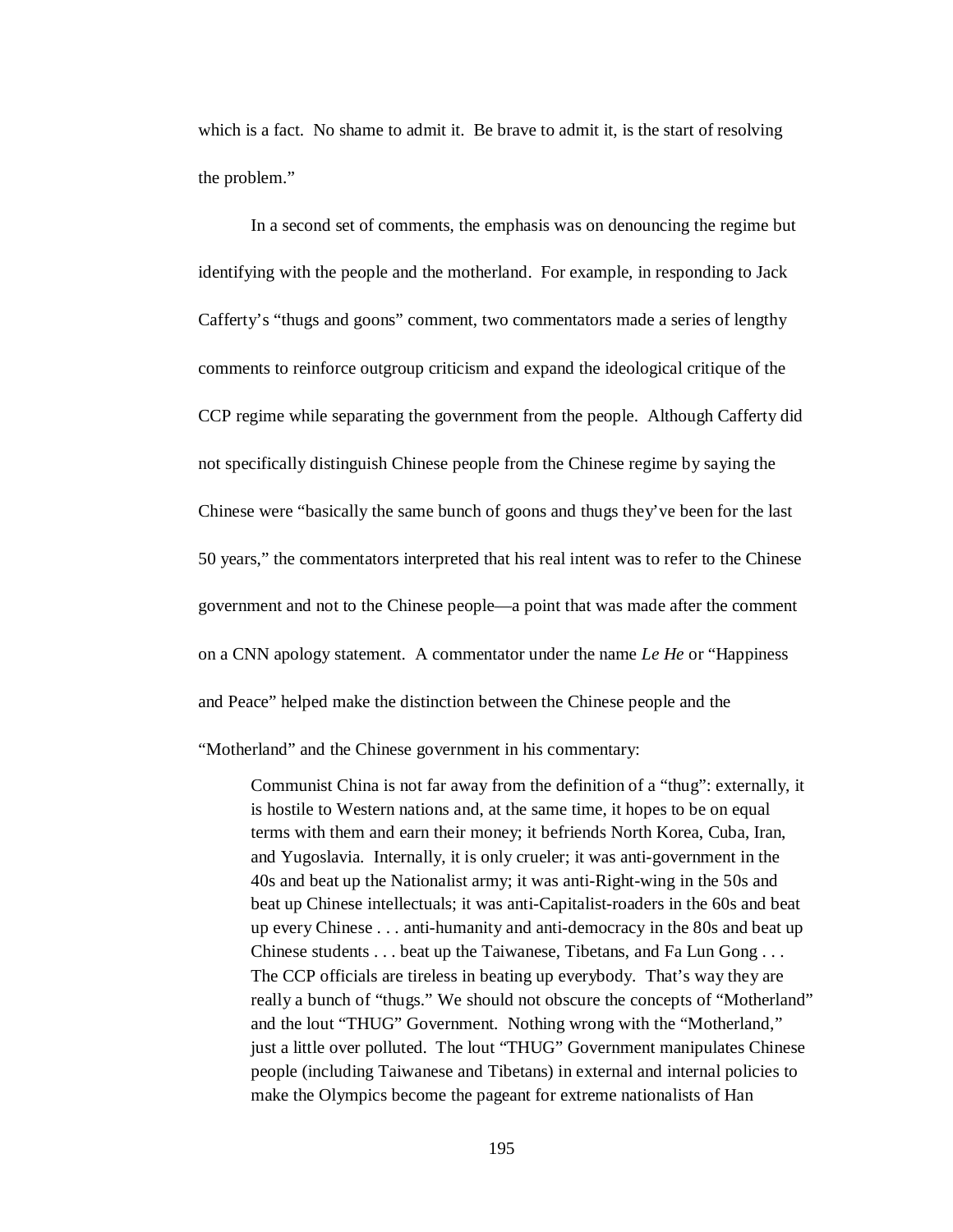supremacists. That is the key issue (commentary to Zhong Xin She, April 13, 2008).

Another commentator self-identified as *Fan Gong Xian Feng* or "Anti-Communism

Pioneer" expanded the criticism by questioning the representativeness of the CCP and

the identity of its supporters:

To the CCP and its running dogs: don't gild your faces. When has your representation of Chinese identity ever been approved by the people? Only less than 5%, how could you represent the Chinese? Anyone is qualified to be against the CCP because you've snatched their resources . . . Ordinary people have the right to depose the CCP (commentary to Zhong Xin She, April 13, 2008).

Chinese political regime is crucial among this set of critical commentators for the articulation of their ideological positions. Identifying with "ordinary people," these agreeing commentators set up their critical rationality against the dominating Chinese ideology on the basis of their individuality. This illustrates further the interrelationships between different identity properties in identification.

The distinction between the Chinese "ordinary people" and their identity and the

A third type of response was articulated by COOCs who did not make a distinction between the government and the people, opted to establish their ideological position by offering assessments of China's levels of economic growth, political development, military strength, and cultural and spiritual contributions. They expressed a sense of cultural shame by asserting the inferiority or backwardness of China when compared to the West and by critiquing the foundations of Chinese humanities and philosophy as inherent hindrance preventing China from regime change and from becoming a global power that can match the Western alliance.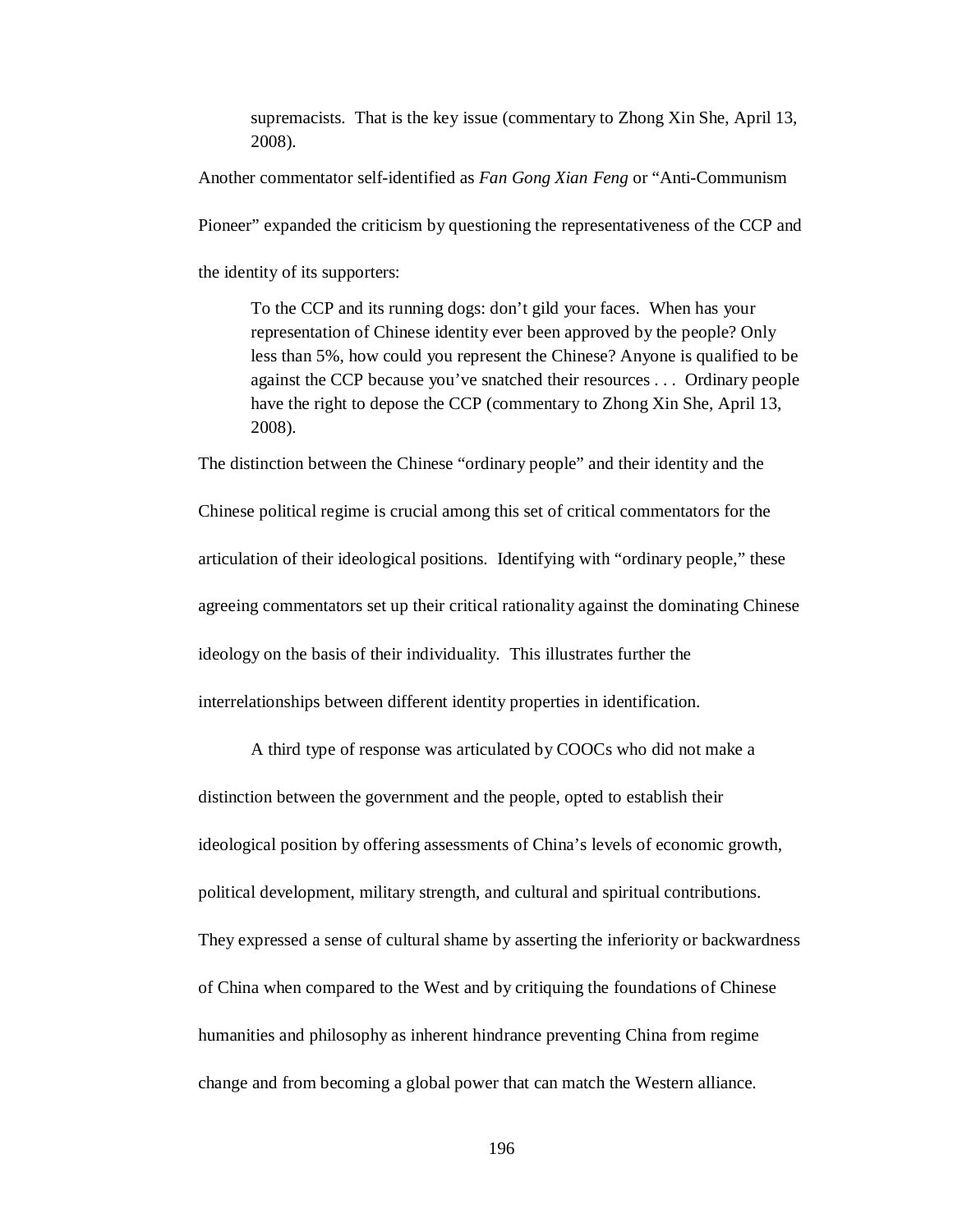For example, in the forum about the US experts on China who said China is still in "kindergarten" when compared to the United States, many obliging COOCs not only embraced the idea but also endued such statement with richer connotations. One commentator reverberated with the criticism: "China itself knows its GDP per person cannot even be on the world's top 100 . . . Kindergarten is a very realistic assessment!" Others extended the criticism to China's social ethos: "In terms of democracy and human rights, China probably hasn't yet entered preschool . . ." and ". . . such a great country has such small mind, sigh, sadly." One commentator expressed his or her position from the perspective of increasing external pressures on China:

The US national defense and military power is the greatest in the world. U.S. is the only nation that has the capacity to finish a nationwide rally in a war situation within 24 hours . . . China's military power is no contest compared to the U.S., not to speak of other deformities such as air pollution, population quality, and corruption (commentary to Zhong Qing Wang, Jan 23, 2010).

When another COOC stated: "Honestly, China cannot become world super power . . .

In the past, we had Confucius and Mencius, but what do we have now (commentary to Zhong Qing Wang, Jan 23, 2010)?" A different COOC even denied the contributions of Confucius and Mencius because they "did not bring wealth and power to China . . . They just offered a basic philosophy about how people should live under the king and elders, how the king should rule peoples (commentary to Zhong Qing Wang, Jan 23, 2010)."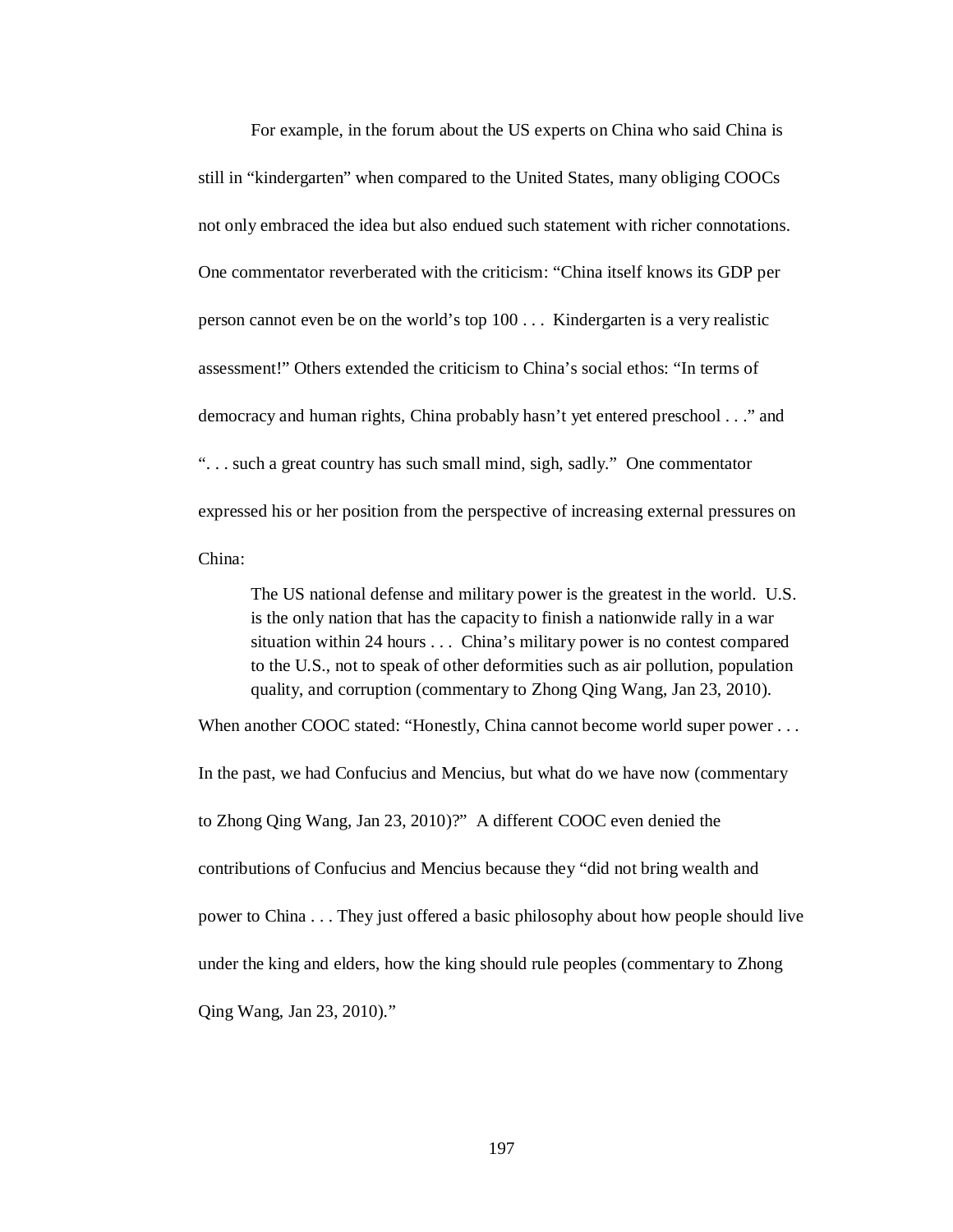The debate on the significance and uses of Confucius and Mencius'

philosophies as China's cultural foundation induced another commentator to utter a

self-deprecating statement that enacted cultural shame:

Where's the power? What a shame?! The eternal Confucius and Mencius have been the root of all evil. They fawn over power and despise the honesty of labor. The kind of culture that evolves under their teachings is that of the eunuch. Even the seemingly benign doctrines they preach are twisted in the current Chinese society. Without a spiritual revelation at the grass-root level, there won't even be the courage to be strong. Talking about ruling the world is so naïve at this stage. Think about it . . . (commentary to Zhong Qing Wang, Jan 23, 2010).

These assessments of China's cultural conditions and contributions generated

heated debate among commentators who resisted or obliged to the original critique

raised by outgroup sources but now turned their attention to debating within the

ingroup. For instance, one commentator elaborated on the spiritual dimension of

identity as a weak aspect in Chinese culture, one that presents no alternative to other

forms of spirituality in the West and Middle East:

Talking about a Chinese domination, one has to answer the question – what would the Chinese provide to replace the spiritual foundation of the Western culture . . . Only if some idea could come out of China that receives universal acceptance as superior to Christianity, Muslim, and Judaism so that Westerners would like to convert to live a Chinese life . . . The Chinese elite (not the people) struggles to survive and strive to master, engaging in a life of wealth-chasing and devoid of any spiritual ideal. What can one expect out of this—ruling the world? What a crazy idea (commentary to Zhong Qing Wang, Jan 23, 2010)?

Along these lines, a commentator identified as *jinghuaren* or "Chinese in Beijing" reiterated that the rise of a great nation necessitated an advanced philosophic and humanistic system and then said contemporary China lacked such systems of faith (commentary to Zhong Qing Wang, Jan 23, 2010). Another COOC reinforced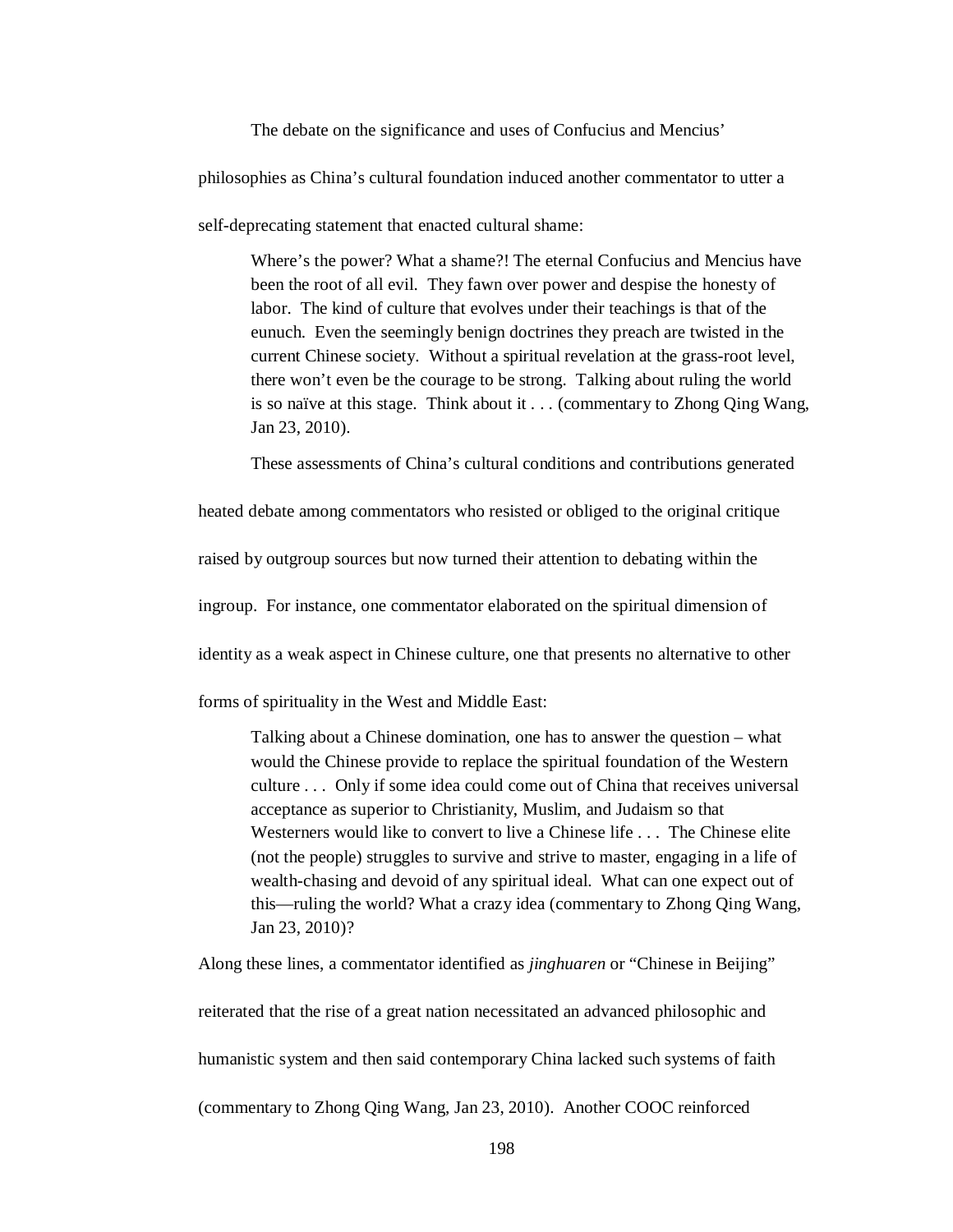*jinghuaren*'s doubts with a sarcastic note: "Does China have humanities? Yeah, which is to live like pigs and believe in money can buy everything (commentary to Zhong Qing Wang, Jan 23, 2010)." This type of statement provoked the quick responses of COOCs who resisted the criticism against China and offer rebuts like the one posted by a commentator identified as *Supernova1*:

China's rise relies exactly on a strong humanistic thinking system. For example, based on the tradition of Confucius and Mencius, we developed some rather innovative and pragmatic thoughts: "Practice is the sole criterion for testing truth," "crossing the river by feeling the stones (taking one step at a time)," and "Bu Zheteng" or "No self-inflicted setbacks," which are in the guidance of the principle of absorbing the quintessence and discarding the dross of the Western culture (commentary to Zhong Qing Wang, Jan 23, 2010).

The debate peaked with several lengthy commentaries on the spiritual values of

Chinese traditional cultures and Western religions offered by two primary debaters or opinion leaders from both sides: *Supernova13* and *6grizzly*. For *6grizzly*, Western religious culture provides tools for harnessing the insatiable desires of human beings and constitutes a foundation for social stability and economic growth. On the other hand, *Supernova13* argued that Chinese culture is superior to Western religions, which are "ridiculous" and "causing a lot of problems in today's world and may eventually result in the demise of human civilization (commentary to Zhong Qing Wang, Jan 23, 2010)."

Likewise, the dynamics of the debate generated by the foreign media expose of China's environmental problems suggest how outgroup criticism turns into a contentious internal debate where COOCs use different types of responses and assume different degrees of identification with Chinese cultural membership. For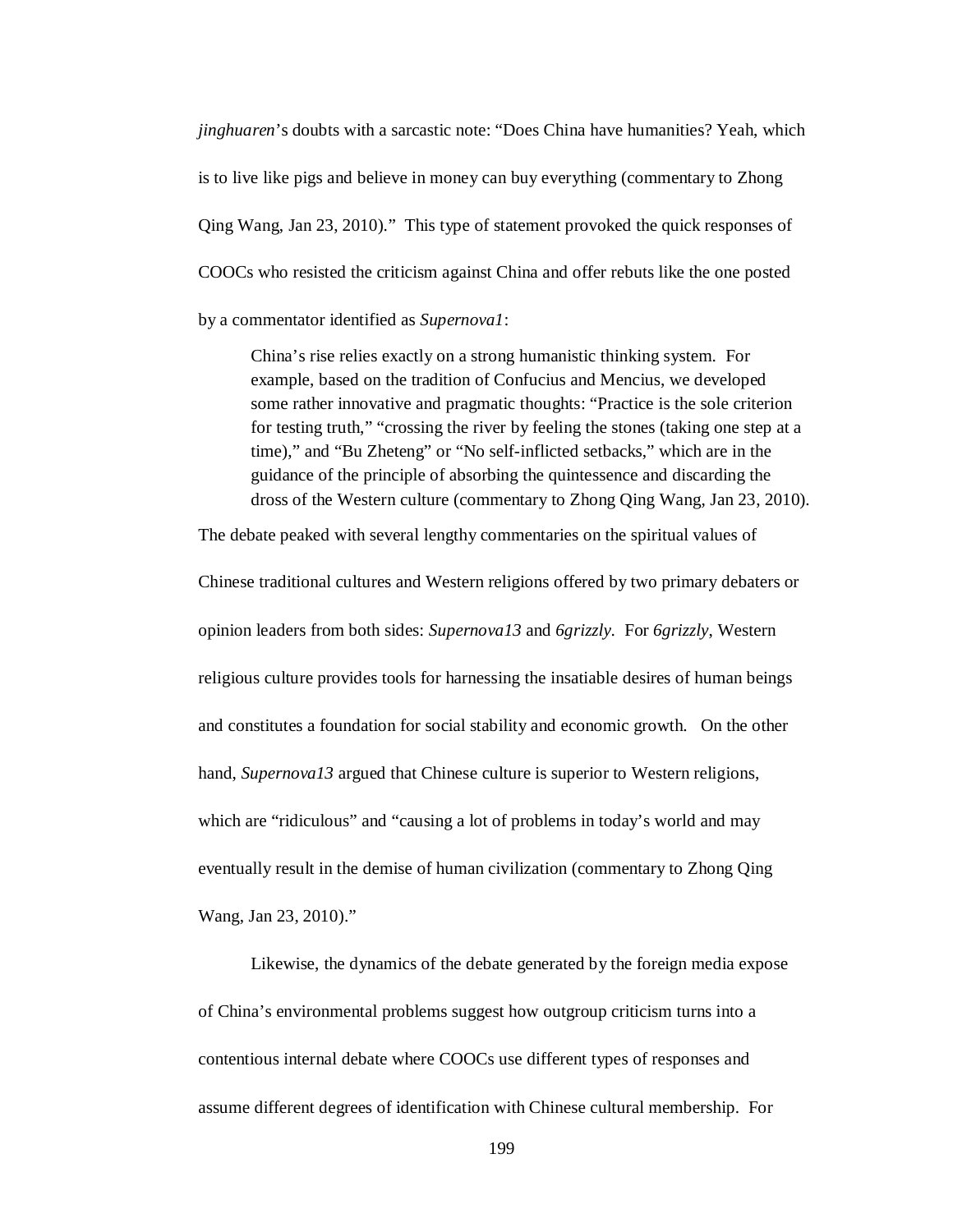example, a commentator identified as *petergodson* saw outgroup criticism as an opportunity for the Chinese to be more aware of their own real problems and therefore more hopeful for "locating the crux and solving the problems (commentary to Tian Ya, Dec 9, 2009)." And for this commentator, the crux of China's problems was the "irresponsible government and the gullible Chinese people." Then, drawing on his or her experience living abroad, the commentator compared conditions in China and in

cities abroad to indict the Chinese government's policies:

We have to face the reality . . . We can strongly object the US-led Western countries' deliberate defamation. However, at the same time, we should even more strongly protest our own government, which is so irresponsible to environmental pollution. Any Chinese who live or have ever lived abroad would be impressed by the fresh air quality and governmental policies for environmental protection in these countries. We sacrifice the people' living environment for economic development. It is a shame that few people dare to protest against the Government's misconduct due to our nationalism. When we cry out for justice, we shouldn't shield off our own shortcomings . . . All responsible and conscientious Chinese, let's protect our justice with the weapon of justice, but meanwhile don't forget to defend our right of survival . . . for our later generations (commentary to Tian Ya, Dec 9, 2009).

This type of statement would provoke reactions of rival commentators like

*thinkaboutsomething*, who described critics of China as "Chinese living abroad who strive to get rich by selling China's flesh (commentary to Zhong Xin She, April 13, 2008)." In turn, another commentator using the identification *mxu12* replied by positing that the Chinese should overcome their inferiority complex in order to be more tenacious:

Unless you are a person with inferiority complex, you don't first question a person's motive every time he writes or says something about China . . . About who are the victims of Chinese pollution . . . exactly those guys rather die twenty years earlier, breathing filthy air, than be criticized by some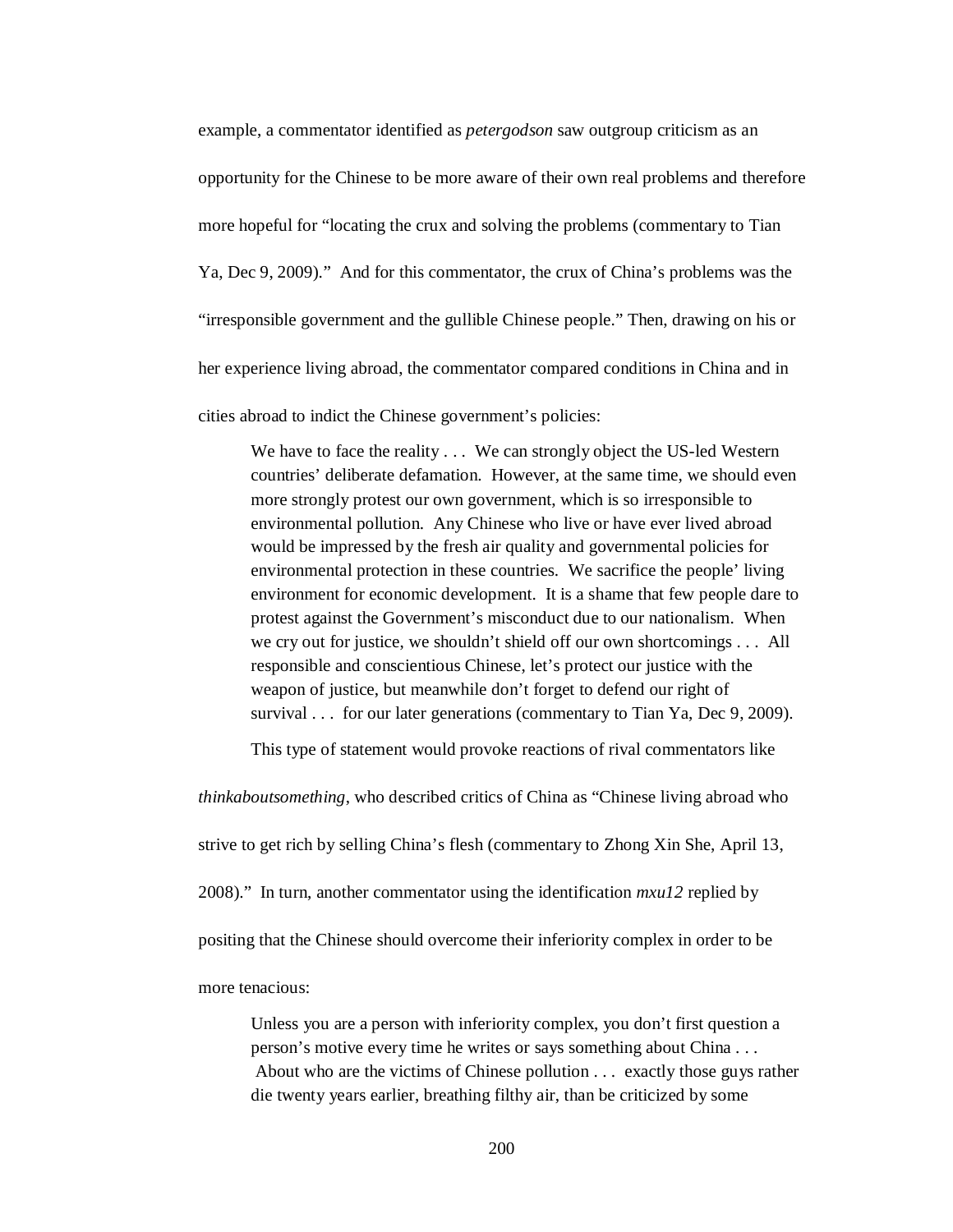foreigners who cause no real harm . . . Your fellow Chinese breathe filthy air on a daily basis, and you feel good denying it and calling other people traitors, people like you are indeed traitors of the Chinese people (commentary to Zhong Xin She, April 13, 2008).

*Thinkaboutsomething*, reproducing the pattern described in the previous section of

this chapter, would counteract the critique by questioning the commentators' true

motive and cultural identity:

You don't have to list China's environmental problems like you're attached to an American spy satellite circling the orbit all the time. The thing is – Suppose the environment can bring people a 10 dollar profit, America wants to take 5 dollars and only give China 50 cents. While you hope China should only take 30 cents and give America 5 dollars and 20 cents. Say you're not a national traitor, who would believe it (commentary to Zhong Xin She, April 13, 2008)?

In the ensuing exchange, *mxu12* and other commentators engaged

*thinkaboutsomething* with cursing and name-calling. Then, *thinkaboutsomething* 

continued to rebuke until the debate died out with his or her last comment, as follows:

How come some Chinese who grew up in China forget about their own mother [motherland] so quickly after they got abroad! What I said is reasonable . . . for some downstairs, it doesn't matter if you're Chinese or not, the most important thing is whether you still treat yourselves as Chinese. See, Mr. *Siwuwei* [one of the commentators in this forum] has distinguished himself out of the Chinese group. I feel *Siwuwei* must be able to watch CNN and get access to Internet and look Chinese but refuse to think of himself as "Chinese netizen." That is interesting (commentary to Zhong Xin She, April 13, 2008).

Engaged in such verbal brawls, commentators showcased the tensions at the root of their positional cultural identification. However, it is not uncommon to find among COOCs who accept outgroup criticism and take a position of distance from the cultural core the use of pronouns like "we" and "our" to refer to Chinese people and culture to signal a degree of cultural ascription. Yet, among rivals in cyberspace,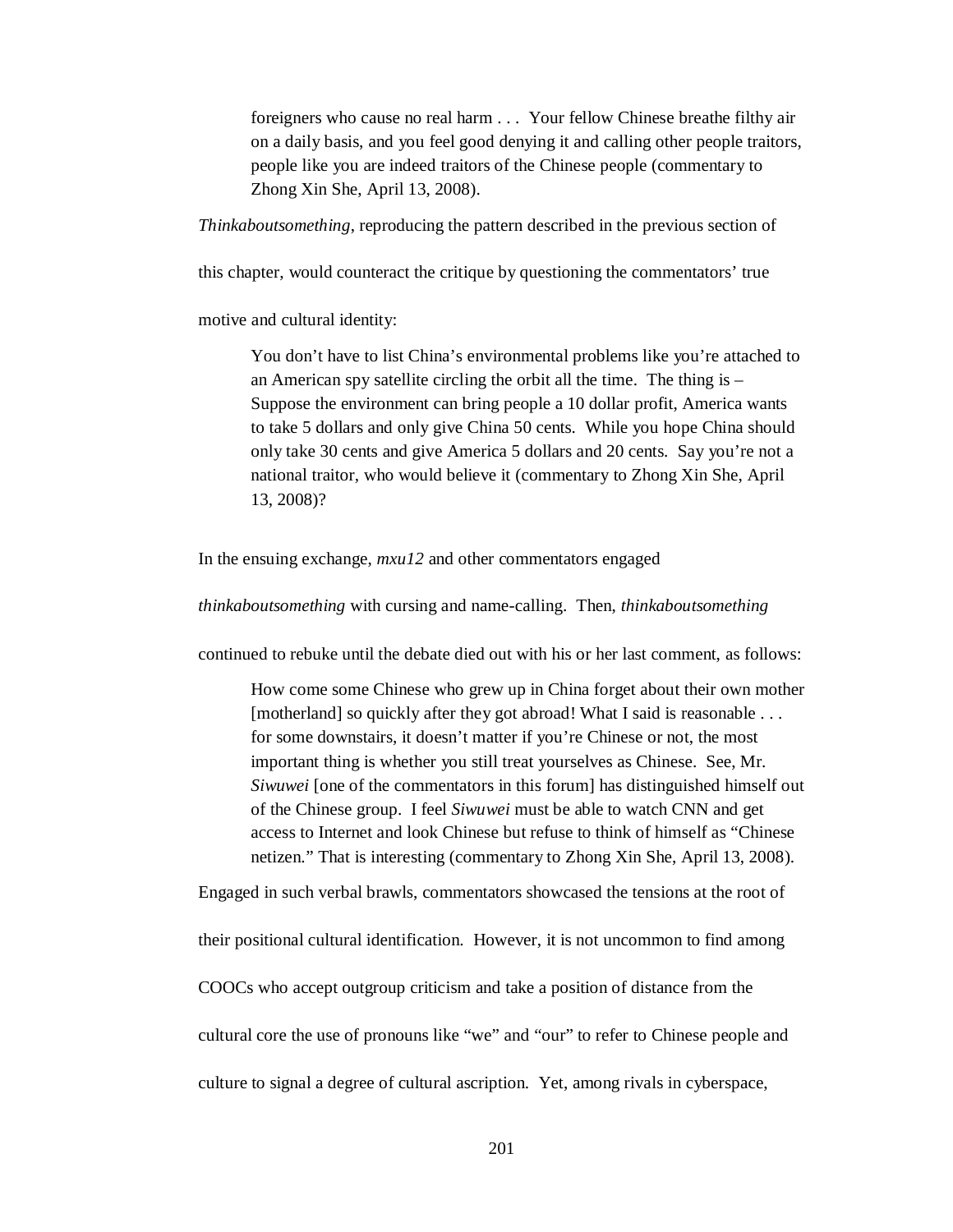these virtual characters were on bad terms with one another as if they were archenemies. The scene can become quite nasty and the conflict highly emotional.

A fourth group of responses showed an emphasis on trying to balance opposing views. These commentators strived to neutralize internal tensions and attempted to transcend specific ideological positions with a sense of detachment. They did so by separating the questionable motives of outgroup critics and the reality in outgroup criticism. On one hand, these commentators resisted outgroup criticism as deliberate "defamation," showing a stronger attachment to the Chinese cultural core. On the other hand, they stressed the significance of acknowledging the factuality of the problems revealed by outgroup critics. In this sense, these commentaries are both resisting critique and obliging to it. For instance, in the debate on China's environment, one COOC mentioned: "I've been in LinFen, which was far from having a vastly clear and blue sky. CNN's defamation is an issue, but LinFen's pollution is way too severe." Another wrote: ". . . we don't care what CNN talked about, just let them bullshit whatever they want; but we have to take care of our own health (commentary to Tian Ya, Dec 9, 2009)."

Responding to the criticism of US experts on China, one commentator who defended China accepted the criticism in this way: "This could be good for cooling down the popular theory of China threat in the West." Another one accepted the criticism but reasserted his defense of China while emphasizing the significance of truthful and realistic assessment of China's development:

202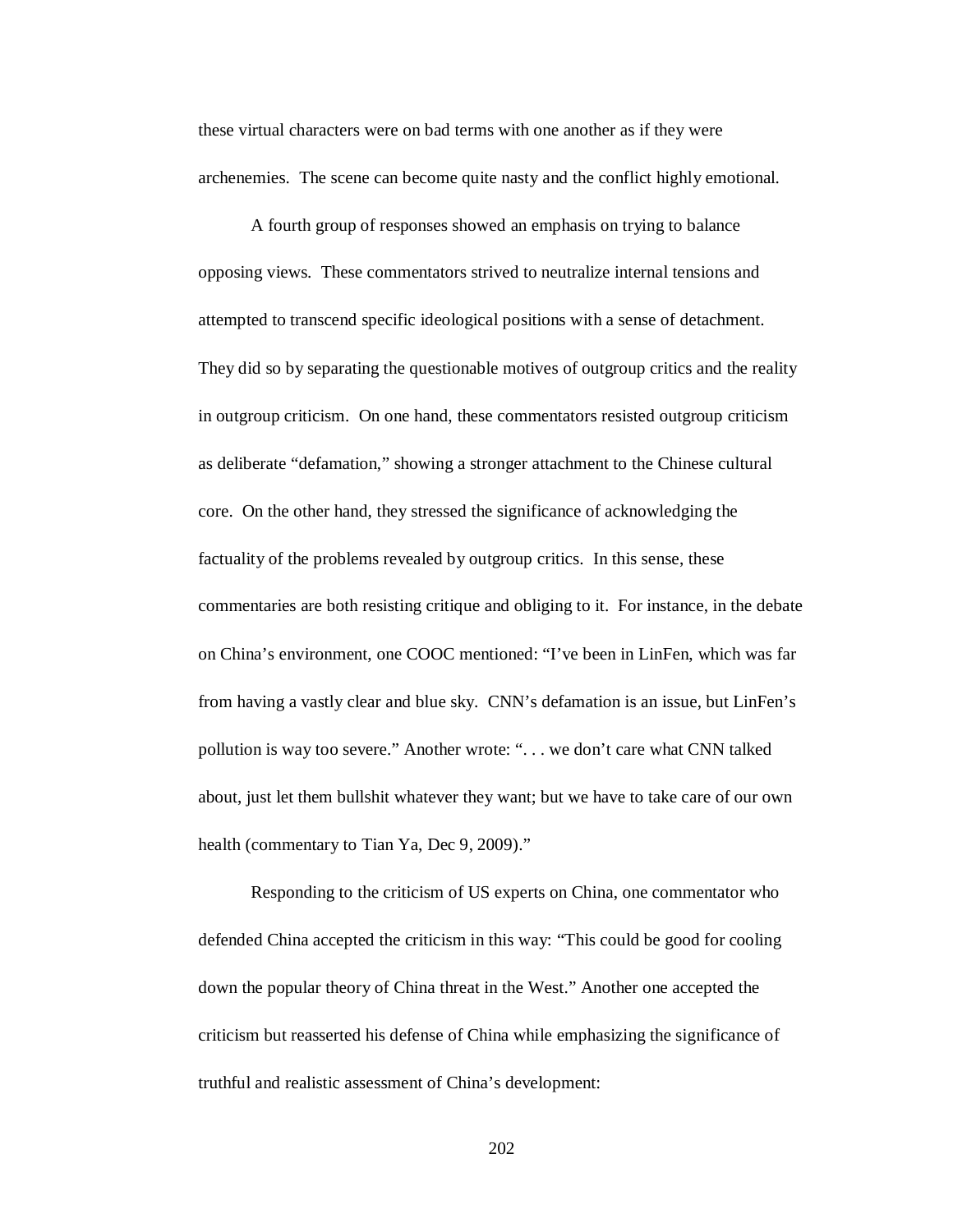I sincerely hope that our motherland becomes stronger, but we have to face the reality. Although China has been developing fast, according to economic principles, lowering the growth rate is mandatory. More importantly our political reform is over slow-paced hindering the economy from further development. So we have to admit that we are still so far away from being the number one. My fellow Chinese, we have to be self-motivated and work harder (commentary to Zhong Qing Wang, Jan 23, 2010).

More so than in other COOCs, these commentators negotiated internal divisions in a way that asserted their sense of cultural attachment by selecting the reasonable arguments of outgroup critics and diverting the negative points of other ingroup commentators to transform the negative critique into positive affirmation. Such positional cultural identification can be seen as very strategic and consistent with need of Chinese overseas to culturally survive outside China. These commentators might represent a subgroup of opinion leaders within the Chinese community that can help with communication between China and the rest of the world.

In closing, COOCs who agreed with outgroup critics showed a more fragmented and heterogeneous range of positionings and degrees of attachment to cultural membership than COOCs who resisted criticism. While some accepted criticism while showing concern for and identification with the "motherland" and its people, others expressed a sense of detachment based on a view that conflated government, people, and culture and placed them in a position of inferiority or backwardness in relation to the West.

## **Responding to Ingroup Ideological Criticism**

Ingroup ideological criticism refers to the scrutiny and evaluation of China and Chinese culture posed by Chinese sources. Drawn from basically deductive and

203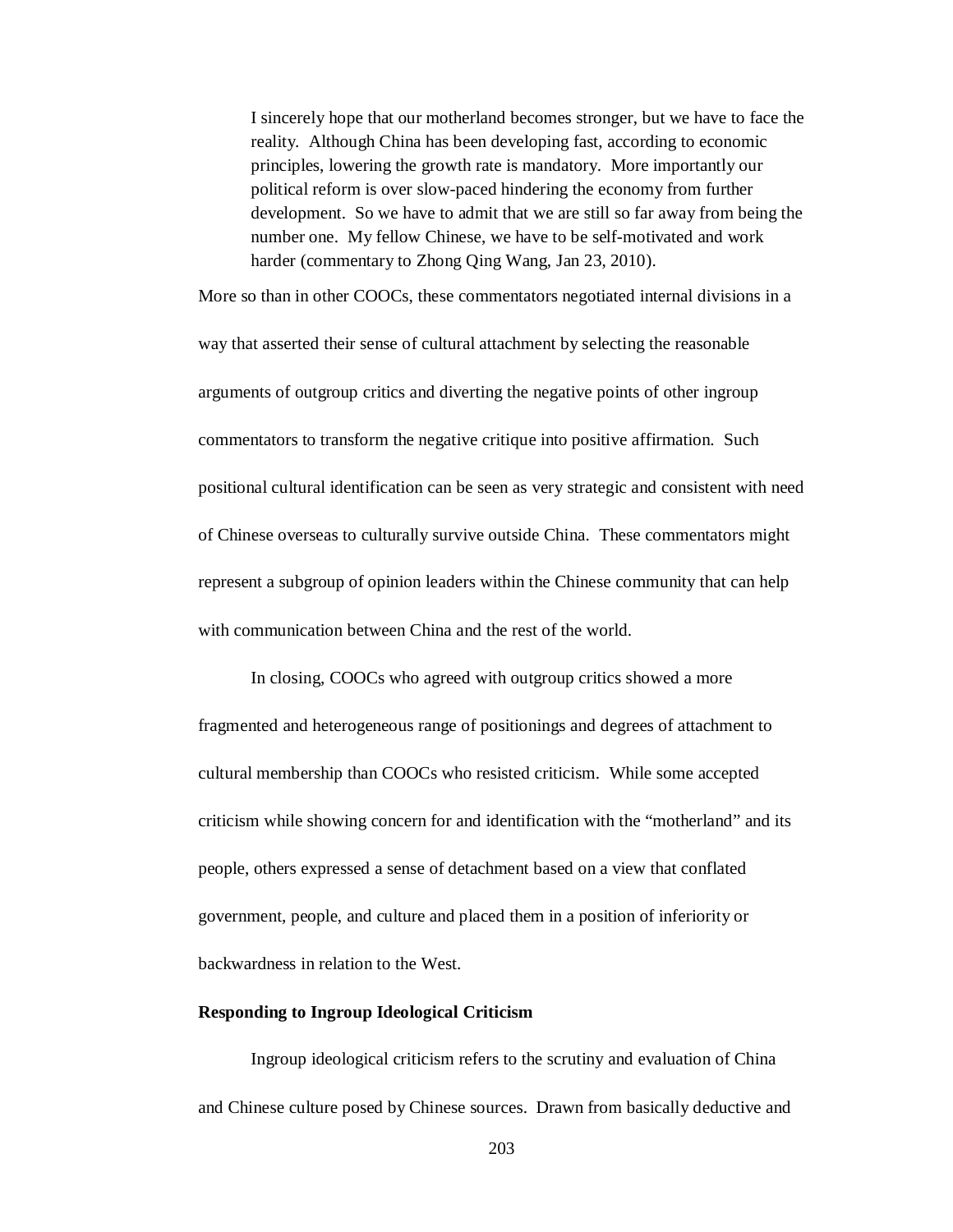quantitative experimental research schemata, intergroup sensitivity effect suggests that people tend to be harsher and more defensive in responding to outgroup critics than ingroup critics. However, the current research shows seemingly an opposite pattern with more insights on some qualitative differences in COOCs' responses to outgroup and ingroup criticisms. Generally, the textual analysis indicates that COOCs think outgroup cultural criticisms are more understandable than ingroup cultural criticisms due to different group stances. Hence COOCs provided more profound interpretations for the causes and motives of ingroup cultural criticisms, which are qualitatively different from their understandings of outgroup cultural criticisms. Specifically, such qualitative differences drawn from the analyzed textual data lie in the more elaborate interpretations about the causes and motives of the criticisms in terms of the ingroup critics' individualities often perceived as more distinctive than outgroup critics. Those who agree with the ingroup criticisms put themselves more aligned with the ingroup critics than outgroup critics as similarly elite individuals distinguished from the general Chinese mass. Those who oppose ingroup criticism exhibited their harsh critical attitude against the ingroup critics' peculiar individuality, accusing them of xenocentrism. Such critical attitude differs from COOCs' defensive attitude when dealing with outgroup critics out of their group agenda. The opposing COOCs also used different labels for ingroup critics such as calling them dissident or separatist "Du," "Yun," and "Lun," who are regarded deviating ingroup individuals alienated by the Western influences. Therewith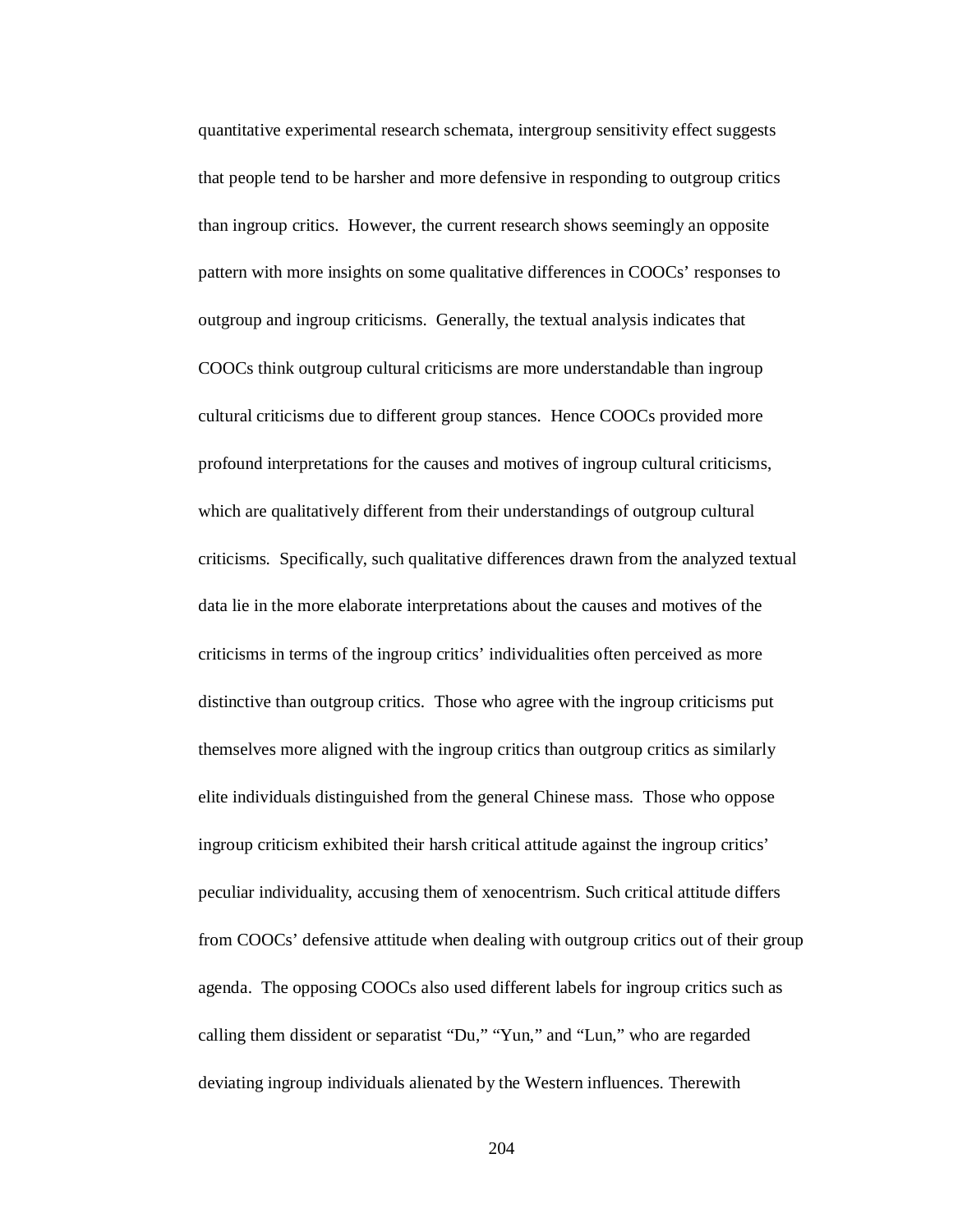individual alignment and harsh personal attack features COOCs' responses to ingroup cultural criticisms.

The analysis of the diverging ideological positions enacted in reaction to ingroup criticism of China is based on the reading of responses to four forums. The first forum centered on a blog article posted only a couple of days before the Beijing Olympics opening ceremony, warning the Chinese that they should not take too much pride from the success of this event (Wo De Zhong Guo, Aug 18, 2008). In this article, titled "An Alternative Voice: Do not get over-elated with Beijing Olympics," the ingroup critic reached out to the Chinese audience to try to make them coolheaded and persuade them to resist the hyper national sentiment generated for the event. The second forum was stimulated by a report regarding a Voice of Germany's interview with the man who alleged to be the designer of the prototype of the Beijing Olympics' main stadium known as the Bird Nest (De Guo Zhi Sheng, Aug 13, 2008). In this radio interview, Ai Weiwei—a renowned avant-garde visual artist and son of a famous Chinese contemporary poet—blatantly accused Zhang Yimou—the director of Beijing Olympics' opening ceremony—of being socially irresponsible and morally soulless. The third forum is formed by responses to another blog article titled "My dear motherland: Please stop your degeneration (Wo De Zhong Guo, Mar 18, 2010)." In this blog, an anonymous author labored a lengthy critique of the contemporary social ethos in China with a rather hopeless and pessimistic tone. The fourth forum is composed of commentaries on a CNN's television interview with a famous,

205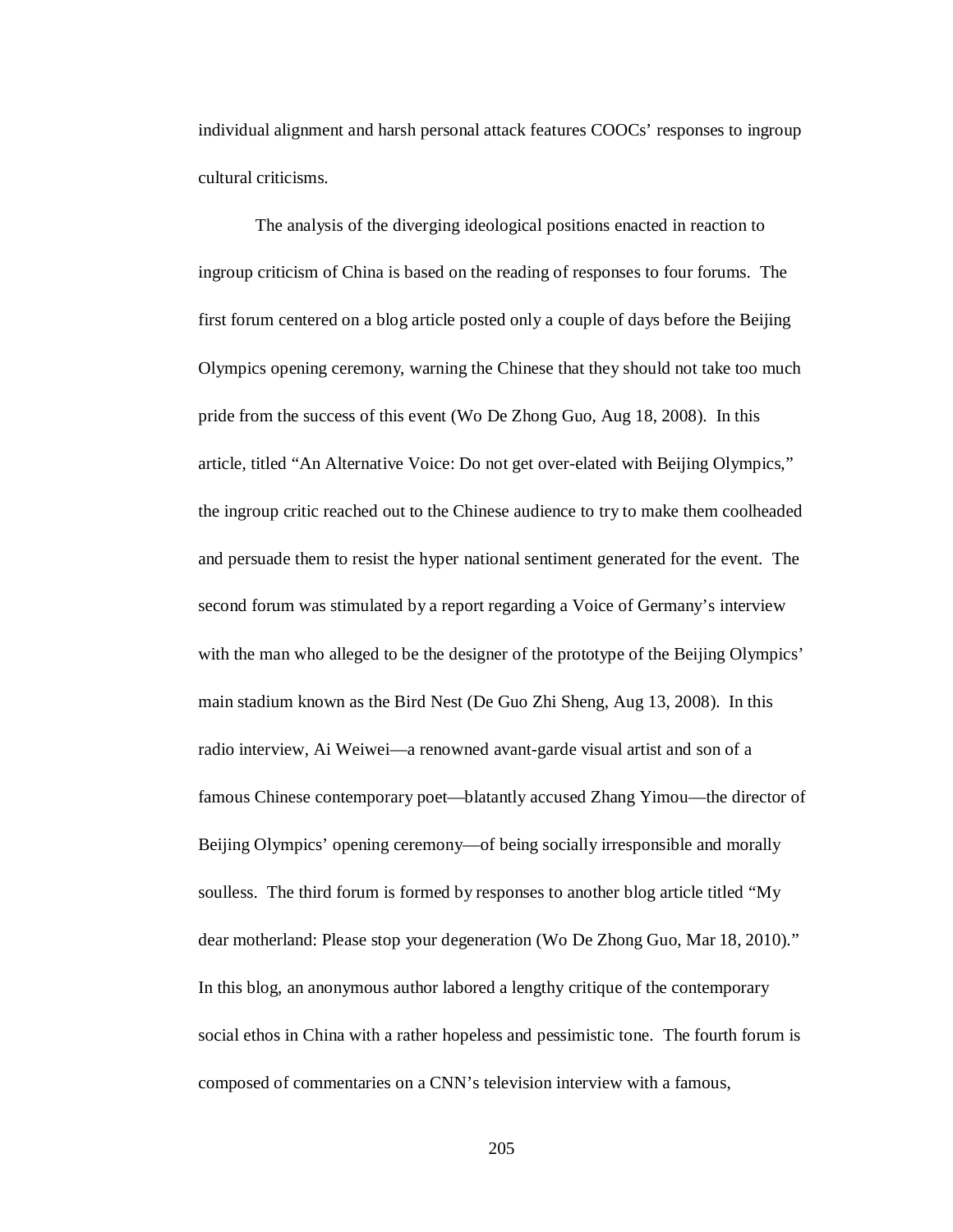outspoken, and young social critic and literary writer, Han Han, who managed to publish despite government censorship (Zong He Xin Wen, June 2, 2010). During the interview, Han criticized the Chinese government for suppressing freedom of speech and advocated a free environment for artists in China. All four articles contain negative evaluations of China in their central arguments.

As with the responses to outgroup critics, when commentators focused their attention on criticism against China or aspects of Chinese culture raised by ingroup members, three types of reactions were salient: COOCs who sided with ingroup critics and exhibited a distancing from Chinese culture and a sense of cultural shame, COOCs who opposed the criticism to defend a group stance to enact distinctive cultural affiliation; and a few commentators who offered mixed responses such as acknowledging the legitimacy of the criticism and yet questioning the motive of the critics in the same commentaries. However, each subgroup shows further differentiation in terms of the nuances of their positions.

## **Agreeing with ingroup critics: detaching self from Chinese group identity.**

Among COOCs who agreed with ingroup criticism directed toward the Chinese government and culture, the comments feature a common pattern: a distinction between self and group in which commentators create a distance between them and the Chinese reality and thus enact a sense of identification. Yet, this position is articulated in different ways, as COOCs stressed different dimensions of their identities when taking positions. Two most salient ones intersecting in their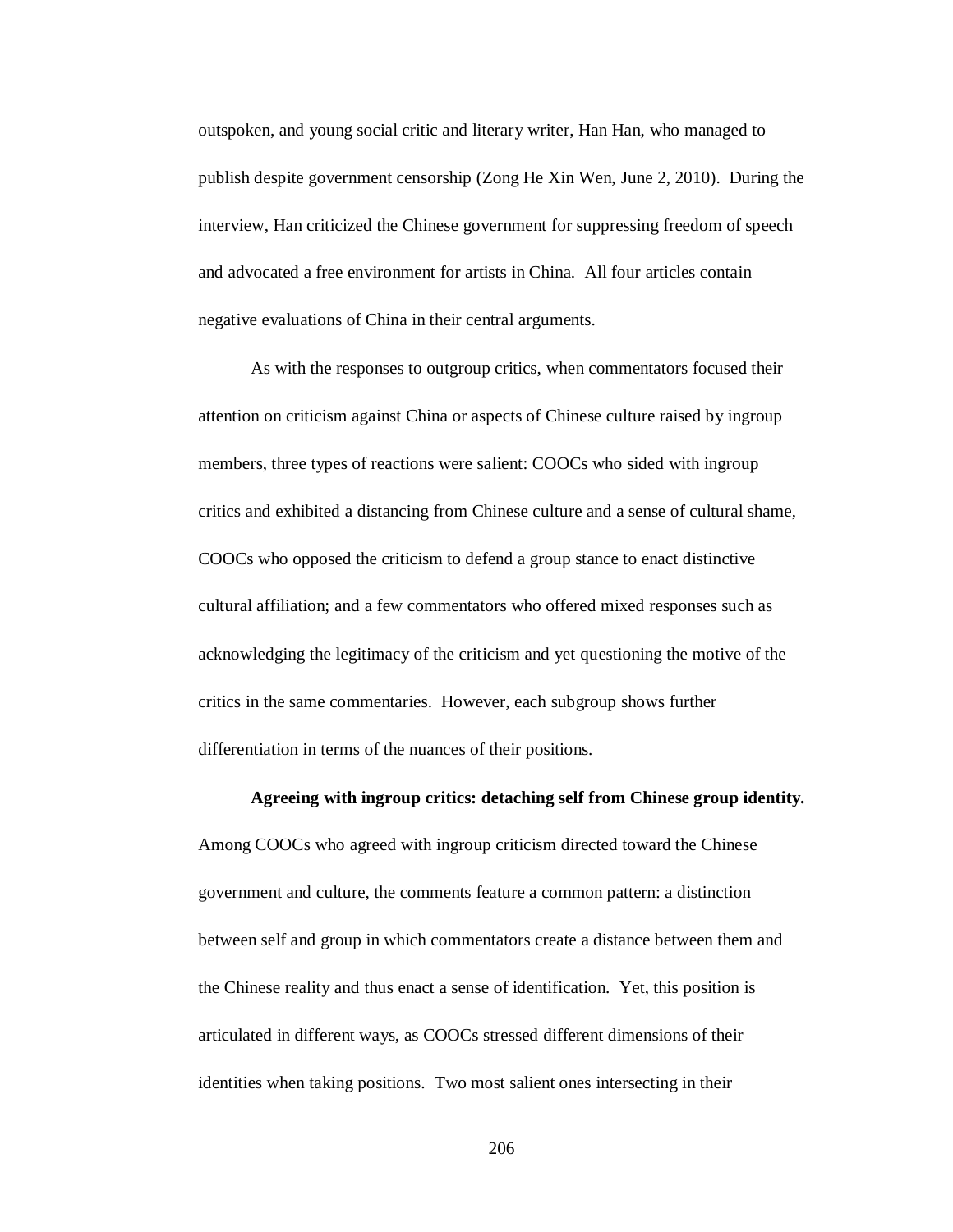ideological positioning were the individual and the social dimensions. Hence one group of COOCs established the distinction between self and group by stressing their personal qualities and those of likeminded ingroup critics as superior to the negative attributes ascribed to the Chinese government and people in China. A second group of commentators established a distance by stressing social dimensions of the Chinese reality while minimizing or omitting references to their individualities. Yet, both groups tended to share a critical view of the Chinese government, culture or people and to locate themselves as superior to an undifferentiated Chinese nation or ingroup mass. It is important to note, however, that an emphasis on individuality or sociality does not eliminate the enactment of other identity dimensions in the articulation of views. As the examples below will illustrate, the comments also show how ideological and material dimensions intersect with individual and social dimensions in the process of positional identification.

The commentators that stressed an individualist stance tended to separate their positive personal traits such as social responsibility, artistic sensibility, critical thinking skills, and etc. from perceived negative group attributes like passivity, complicity, stubbornness, frivolity, insensitivity, moral degeneration, mass behavior, ignorance, and etc. that seem to cause a sense of cultural shame. Often, a sense of self-righteousness was inspired by and projected onto ingroup critics of China. For instance, one commentator who expressed agreement with a critic who wrote that China was degenerating reiterated: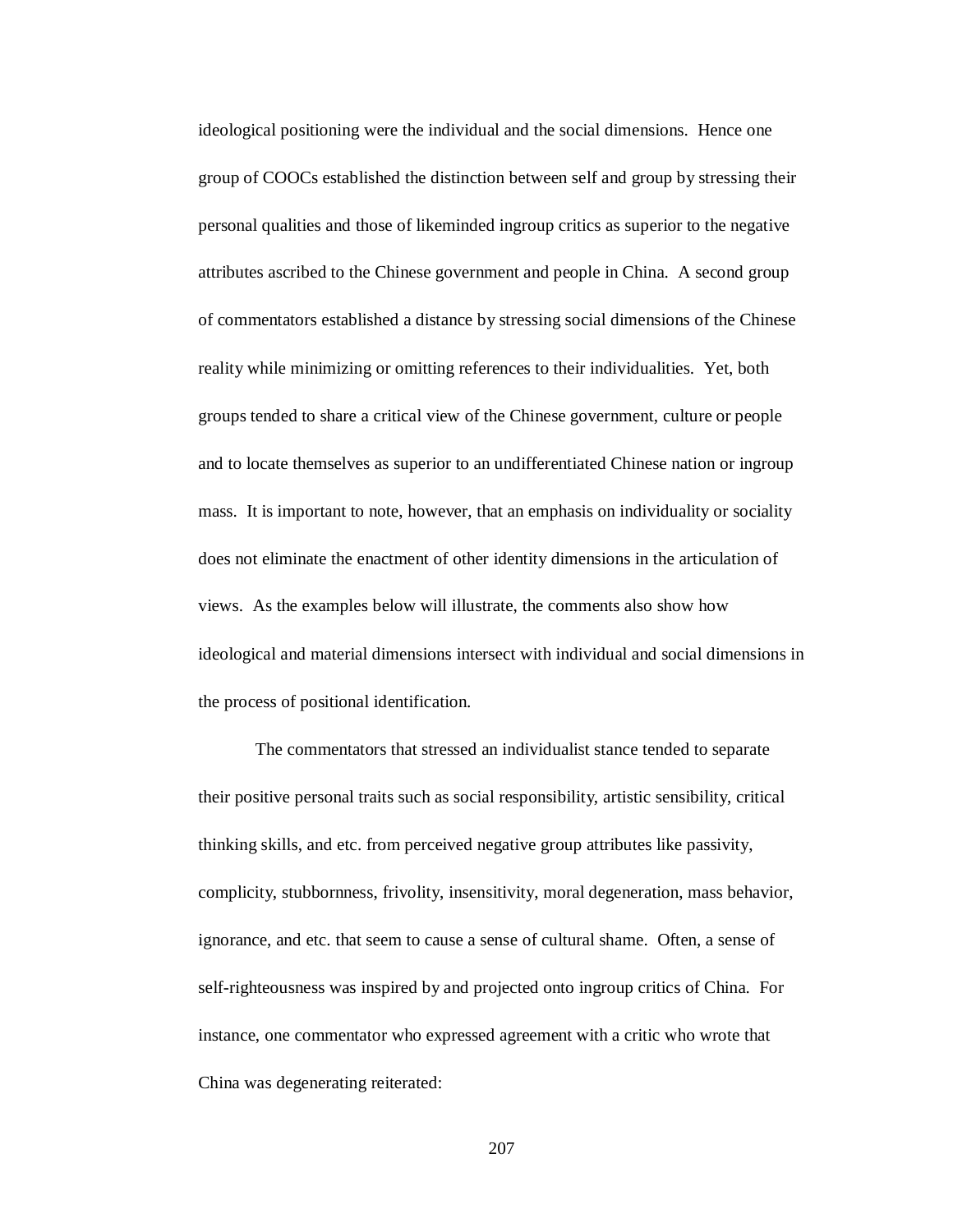Like Lu Xun [arguably the most famous and influential liberal and progressive Chinese writer and social critic from early  $20<sup>th</sup>$  century], I also feel sorry for the misery of our fellow Chinese and at the same time angry at their inability to contend. You and I are similarly socially responsible but both incapable to change the situation. I appreciate your sincere words for they contain the messages that I myself want to say (commentary to Wo De Zhong Guo, Mar 18, 2010).

This commentator identified with the ingroup critic to take a position that

distinguishes him or herself and the critic from a Chinese mass that lacks the ability to fight the system. Some other commentators included rival COOCs as part of the Chinese collectivity from which they wished to distance themselves. One COOC referred to the Chinese who are physically outside China but support the Chinese government as "stubborn with their granite heads" as the Chinese living in China, and as despicable as the "Chinese men's soccer team." Another COOC, who argued that individual and independent thinking was a crucial principle for the survival of the

Chinese nation, did so by distancing himself or herself from the Chinese "crowd":

I am amazed there are so many people here that do not understand and respect art at all, and also do not have an individual mind, not even talking about having a soul! I feel truly sad . . . When the emperor is wearing his "new clothes," do not be the crowd, try to be the kid! If more Chinese could think like that, then this country will have more hope (commentary to De Guo Zhi Sheng, Aug 13, 2008).

In this type of responses, the commentators' positions were enacted primarily

through the lens of individuality. But in other cases, COOCs who agreed with ingroup critics of China stressed a dimension of their identity: their connection to the social reality of China. The perception that today's social reality in China is disenchanting is an important perspective through which commentators enacted a sense of individuality through the scope of sociality. In their comments, references to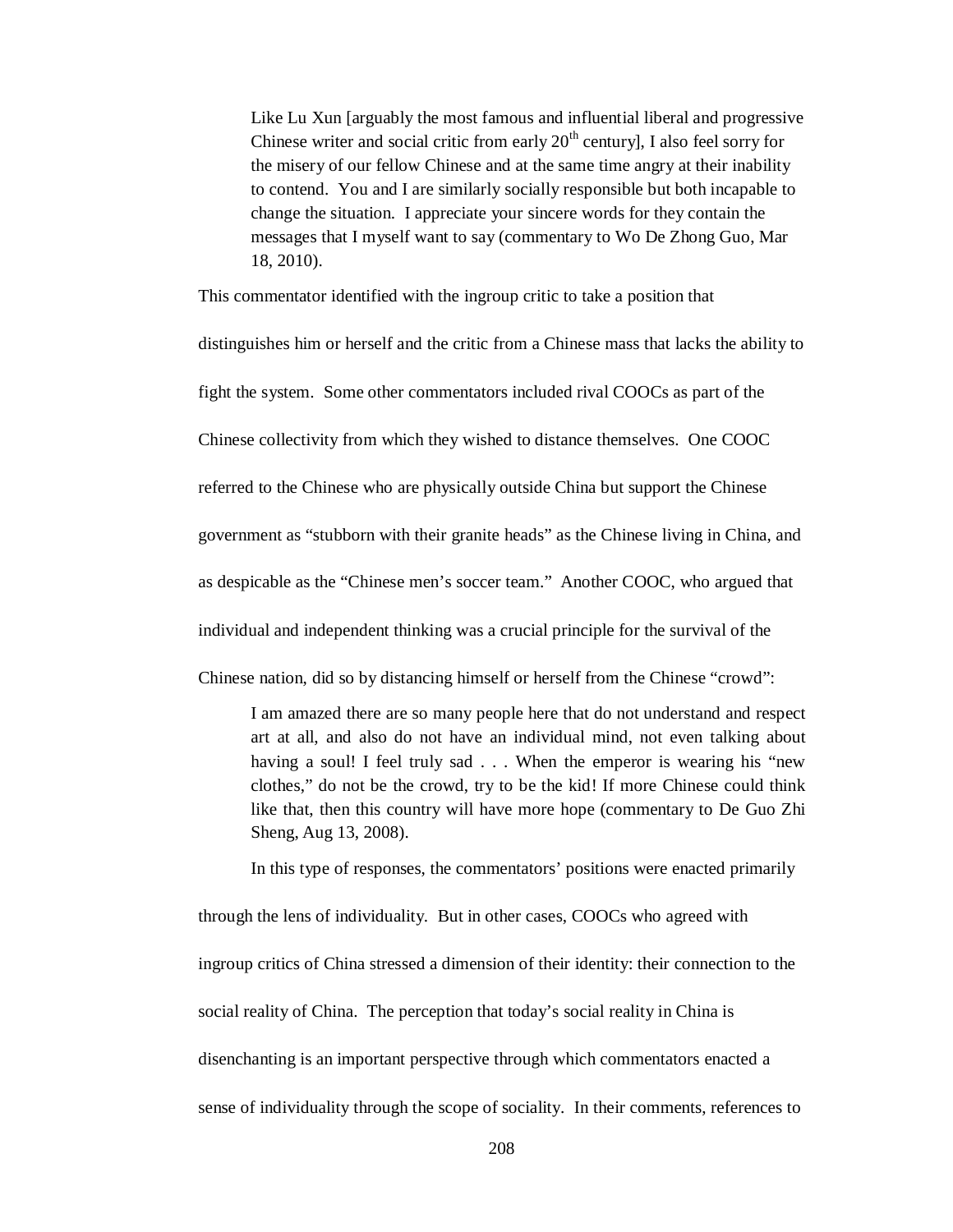China's deteriorating social structure and degenerating political ethos provided a departing point for the enactment of their ideological positions. Through social critique, commentators constructed a perception of self in which they positioned themselves as critical ingroup members with relatively pessimistic views of China's socioeconomic conditions and political leadership. For example, they refer to the current economic prosperity in China as "fleeting excitation on a deathbed" and would argue that the "broken boat of Chinese government" will not "float" long. "Look at China's reality," one entreated: "ordinary Chinese don't have place to live in . . . few can afford cars, high commodity prices, high prices for gasoline (commentary to Wo De Zhong Guo, Mar 18, 2010)." Another seemed to even put a curse on the nation: "China, a terminal patient with both AIDS and cancer, should die earlier to get reborn earlier (commentary to Wo De Zhong Guo, Mar 18, 2010)."

When agreeing with an ingroup critic's view that China was facing a national crisis, one commentator identified as *Yuguo79* expressed the same depressing view of China's social reality:

A real patriotic article well-written . . . Hope the CCP could reach some consensus with a greater sense of urgency! China is now entrapped in a dilemma: to develop, China needs to get away from Mao's "close-door" policy and connect to other countries. While upon the international connection, the economy has developed to become 70% reliant on foreign trade. Officials corrupted, citizens frivolous. "Foreign flies" now are replaced by domestic insects! "One step at a time" and "feel the rocks to cross the river" – but what about if the river were too deep to reach the rocks and people could be wiped out (commentary to Wo De Zhong Guo, Mar 18, 2010).

In the same forum, another commentator offered a similar analysis: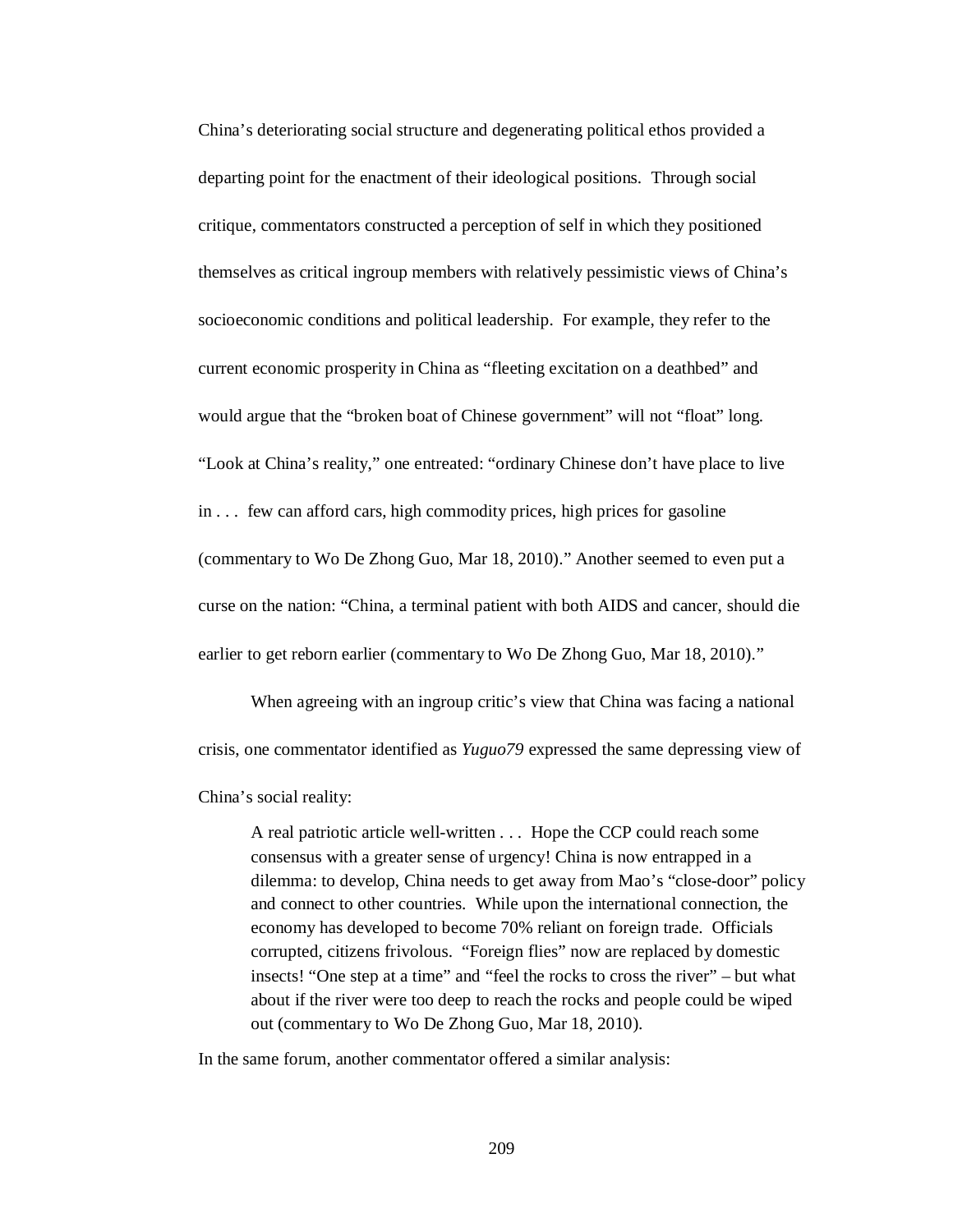I couldn't agree more. Great article that says what I want to say. China has really come to the brink of a dooming abyss. Internal turmoil and foreign threats can be worse than the late Qin dynasty. And people are the same, numb and immoral. Upper class aristocrats oppress crazily! Perhaps this is also their last craziness. Pathetically, all Chinese people will become their grave sacrifices. Is it worth it (commentary to Wo De Zhong Guo, Mar 18, 2010)?

And yet another offered this view of the Chinese supreme leaders in their enactment

of a position of identification as a critical observer:

. . . these leaders in an autocratic or authoritarian regime never went through popular election or revolution for their high positions, which have been bestowed by the totalitarian mechanism. They do not have to be concerned about public image. How could and would they salute their people with full attention like those Western and Taiwanese leaders who would bow deep to their people . . . not to say to the two groups of Chinese (Taiwan and Hong Kong) in the free world… (commentary to Wo De Zhong Guo, Mar 18, 2010).

In sum, one may argue that both the commentators who stress China's social

reality and those who stress their individuality when asserting their positional identification situate themselves at a distance from the Chinese cultural core. Both positions involve negative associations and attributions toward China's regime and peoples and show an absence of references to notions like motherland or even use of collective pronouns like "we" and "our." In this case, the dichotomy between the responses anchored on a sense of individualist and social-structural analysis does not lend itself to different ideological positions. Furthermore, we see how these two dimensions, individuality and sociality, crisscross concerns over material and spiritual dimensions to build positional cultural identification. More specifically, it seems to suggest that from individuality one sees more of materiality while through sociality one feels more of spirituality.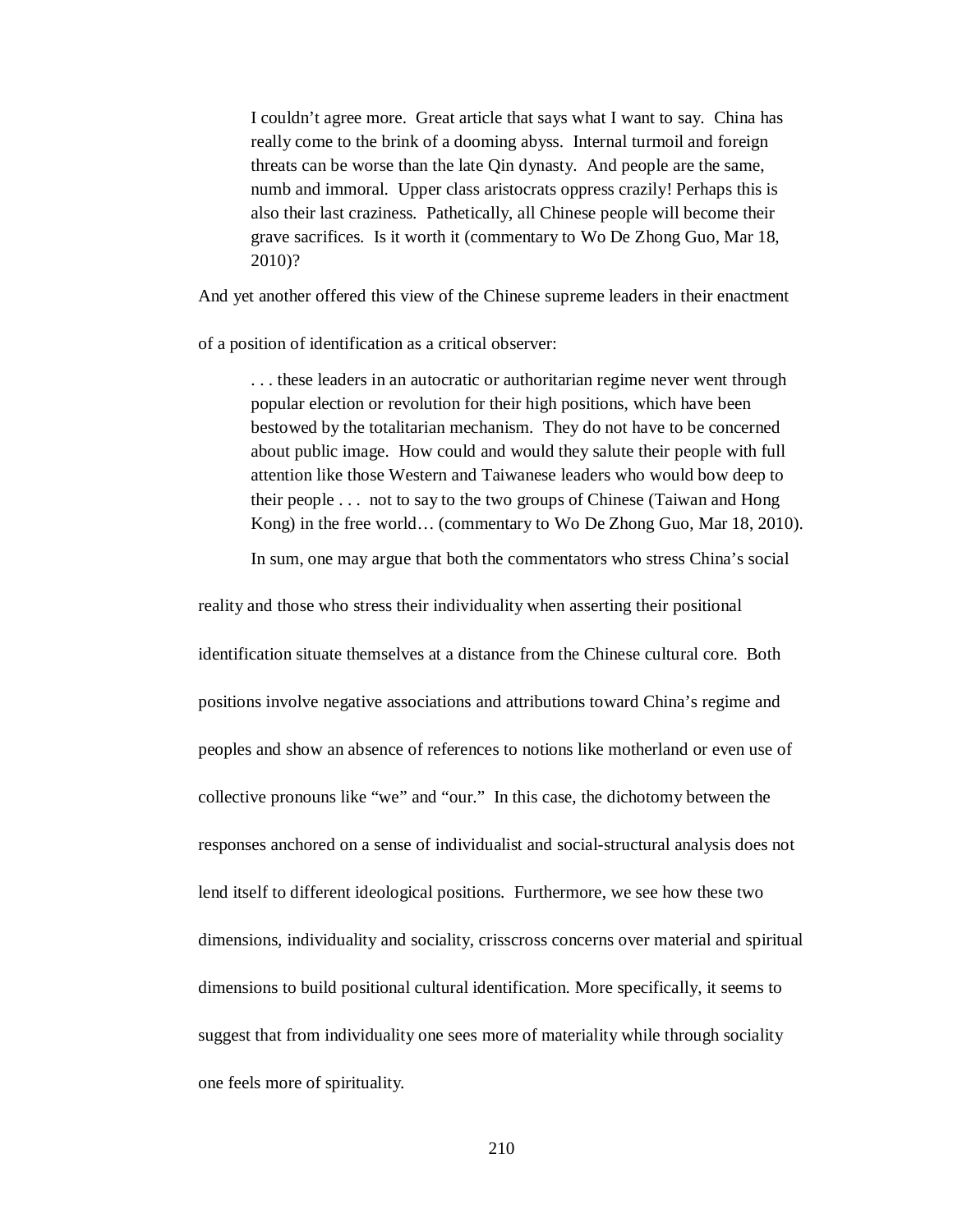**Opposing ingroup criticism of China.** The reactions of commentators who opposed the criticism posed by ingroup critics showed three main themes, often intermingled in the discourse: the attack on the personal character of critics, a questioning of the critics' identity as Chinese, accusation of xenocentrism, and the affirmation nationalism and positive Chinese identity. In all cases, in the process of positioning themselves in opposition to critics, these commentators enacted a heightened sense of cultural attachment to China and positive identification as members of the Chinese culture.

Among COOCs who rejected ingroup criticism of China, there is a perception that critics who attack China are jealous of the Chinese current achievements because they are not a part of them; that critics are incapable of taking pride in China's progress as a nation because of their self-righteousness and ego-centrism; and that critics are individuals who are alienated by the influence of the West. One commentator who reacted to the article admonishing the Chinese not to be too proud of the Beijing Olympics stated her or his position in a scoffing mimicry of the critic's voice (italic words are used to stress sarcastic intonation):

*Regardless of whether it is good or not, if I'm not part of it, I would badmouth it unflinchingly!* . . . The Olympics can help the Chinese people get rid of the negative mentality resulting from so many years of being bullied and oppressed, including the fear and glorification of Western culture. After reading this article, I smell something sour: *I'm smart, intelligent, and important . . . why I am still being excluded from the "elite" group in Beijing, only able to survive in the remote and occlusive countryside of a foreign nation and to get some attention by ventilating my cynical rants upon the opportunity when tens of thousands of people are watching the Olympics. Sigh* (commentary to (Wo De Zhong Guo, Aug 11, 2008)*!*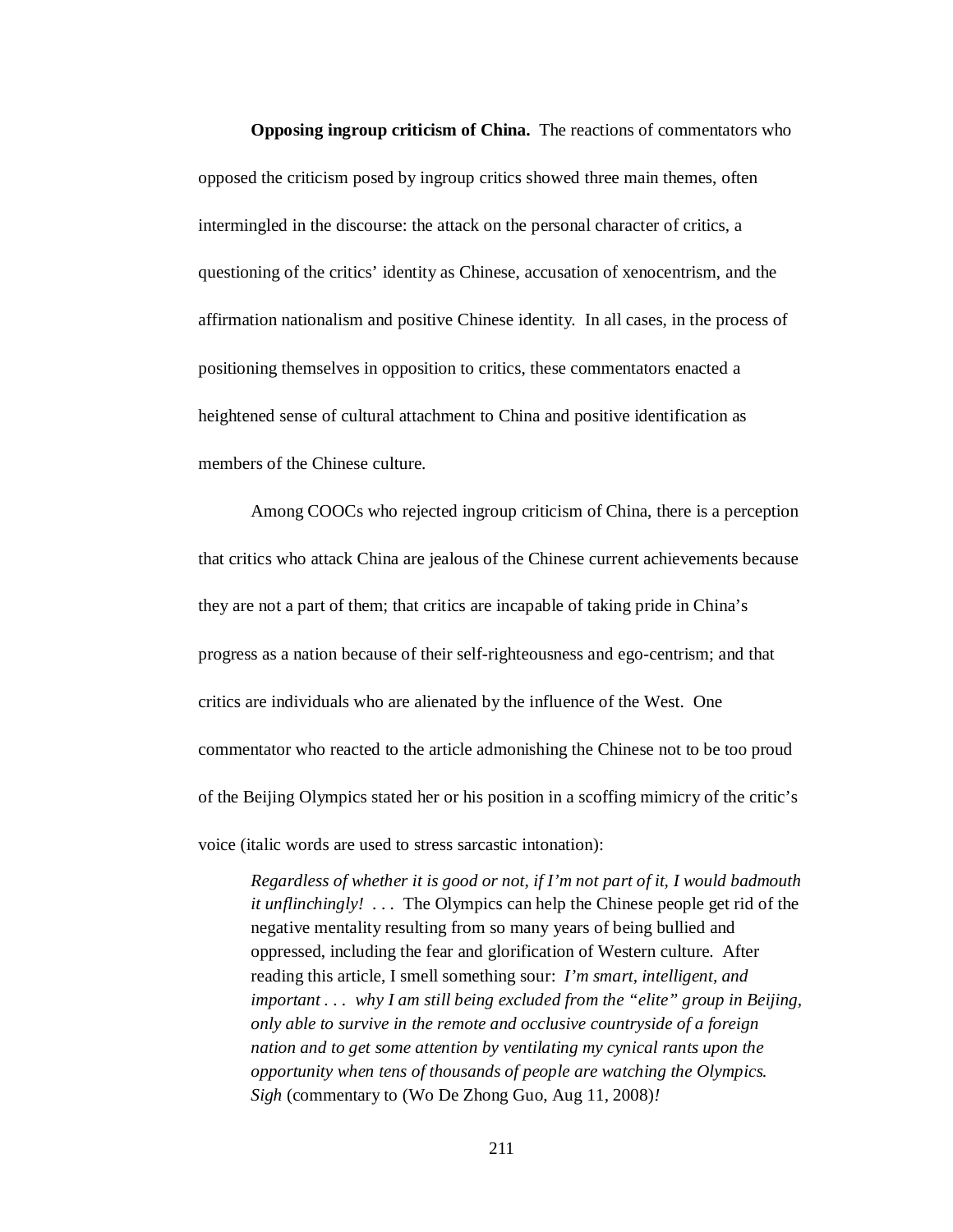In comments like this one, ingroup critics are portrayed as self-centric and westernized, as individuals who live outside China and will not partake in China's proud historical moment because they are not included in national life. Others see ingroup critics as "self-indulged" and "narcissistic," as "anomalies" linked to Chinese culture on a physiological or genetic basis only. As one commentator stated:

I am amazed by LZ [Lou Zhu or 楼主, meaning owner of the house referring to the author of the fourth article in this section, around which the forum was formed], who can be tearfully nitpicking. With a mix of rationality, sensitivity, discontent, and self-righteousness in him, LZ is indeed a psychopath and an anomaly [as a Chinese] (commentary to Wo De Zhong Guo, Mar 18, 2010)."

Thus, a common rhetorical strategy used to assert an ideological position is to discredit a rival critic by ascribing to his or her personality flaws.

Another strategy is to question the ingroup critics' motive and identity as Chinese. Commentators who rejected ingroup cultural criticism characterized critics as dissidents and separatists and used labels like "Du" (independence), "Yun" (democracy), and "Lun" (Fa Lun Gong) to refer to them. Critics are seen as individuals who have won sympathetic support from the West and therewith would like to say something against China that the West would like to hear. Their loyalty to the nation and Chinese identity are, in the last instance, put into question. The motives of ingroup cultural criticism are incomprehensible for these COOCs. As one commentator stated: "According to my judgment, you are not Chinese at all for you cannot bear something good happened to China." Another wrote: "Don't be so mean, unless you're not Chinese." In another example, one indicated:

I don't believe that this was done by some who loves China. There are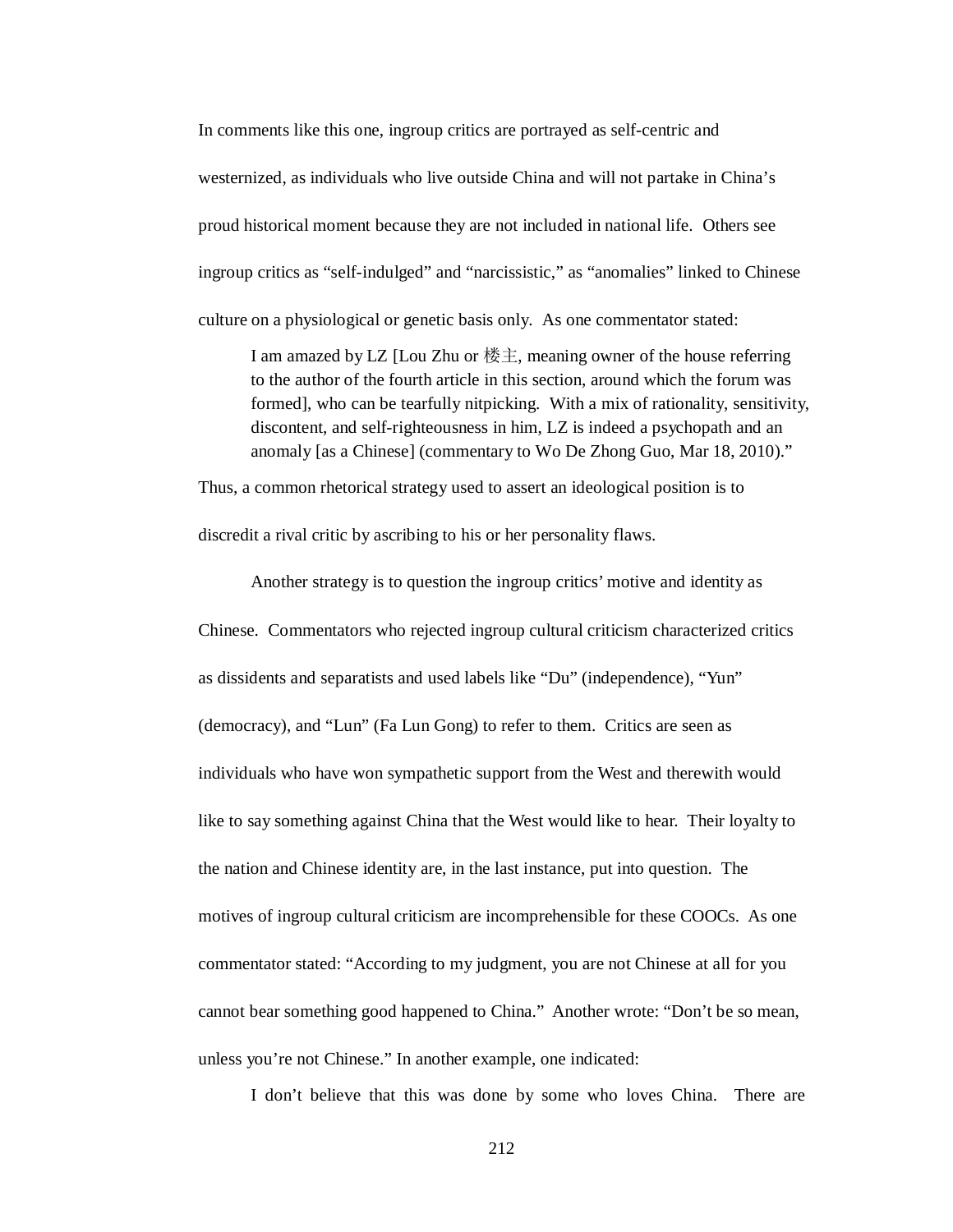complaints and malcontent for misguiding and instigating people. Apparently the author is heinous, with evil intent to harm the Chinese people's cultural esteem (commentary to Wo De Zhong Guo, Mar 18, 2010).

Often, messages end up ostracizing ingroup critics, as in these examples:

He [Ai Weiwei, an outspoken ingroup critic] is an enemy of us Chinese. He [Ai Weiwei] is just like you [referring to one of the ingroup critics], another traitor who is relying on selling your old country to make a living. Tell me why would we care about what he and you have to say? (commentary to (Wo De Zhong Guo, Aug 18, 2008).

Thus, in responding to ingroup cultural criticism COOCs mixed the

denigration of the personality and identity of rivals with the affirmation of their own

Chinese identity and cultural pride. In these cases, positive and even unconditional

attachment is more important than critical reflection. For example:

To the writer [the ingroup critic]: YOU ARE WRONG. I respect your analysis and, indeed, some of the problems you pointed out are true. BUT you chose the wrong timing and you are too prejudiced! Yet let me say that for modest Chinese people, the most important combination is passion + pride, as Chinese people suffered a lot, sacrificed a lot in the past, and it is time for them to stand up and say, "WE ARE THE BEST!" Never feel ashamed to say that when you are succeeding, as this is your right to say so. National confidence is far MORE crucial than self-criticism for China. The problems you mentioned are in general everywhere in the world. Why do you have to particularly discourage Chinese people when they're feeling well and making progress? If you're Chinese, I strongly recommend you to be more positive about your people, your country. If you are not Chinese, PLEASE, show your respect to the great Chinese people and this great Nation (commentary to Wo De Zhong Guo, Aug 11, 2008)!

This commentator attempted to be assertive with his or her positive cultural identification and refused to tolerate the negativity embedded in ingroup criticism. Another commentator further explained why ingroup cultural criticism against Olympics was improper in the "concurrent" time frame:

I'm not incapable of listening to different voices. I am just disgusted by the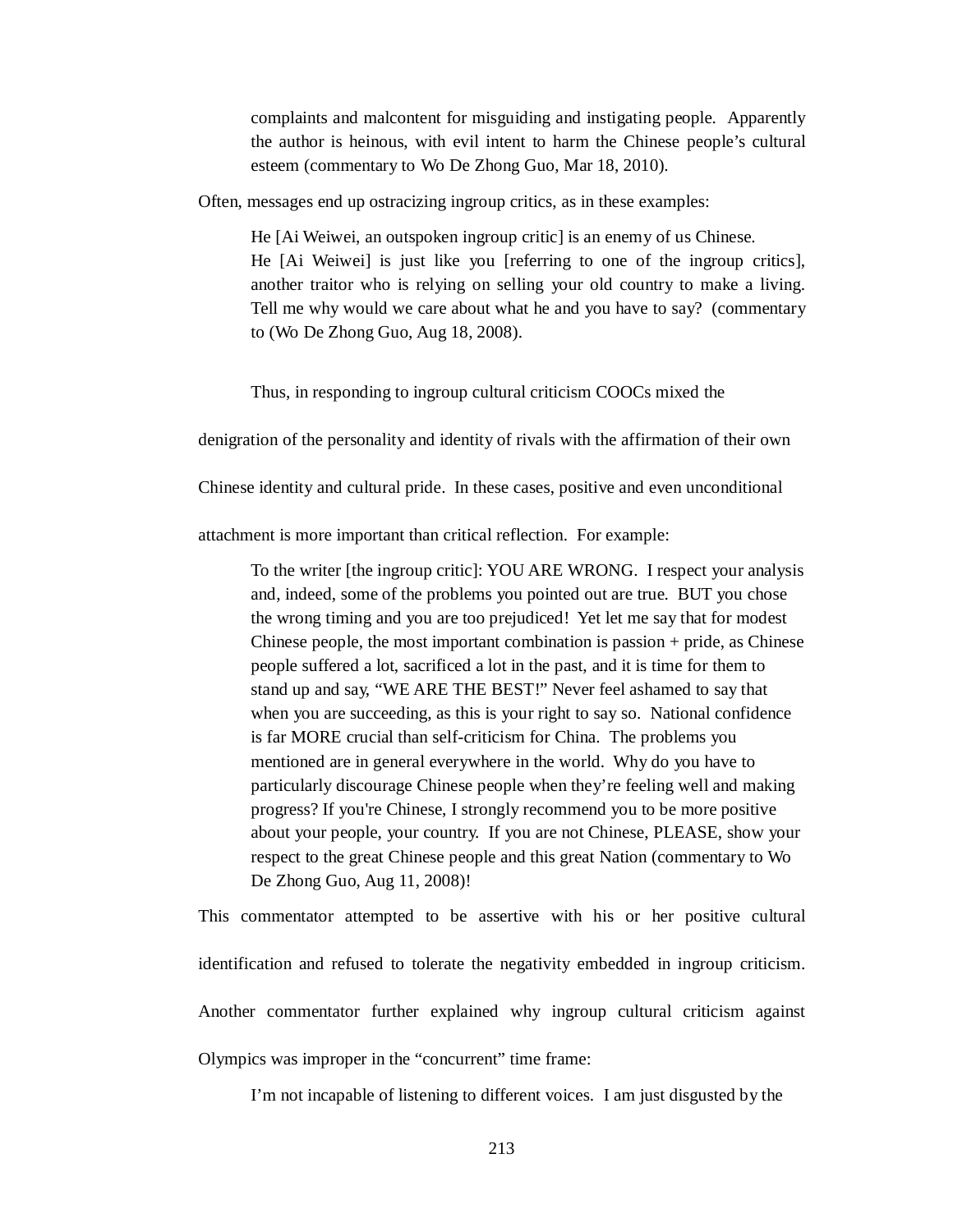author (not his or her position), who brought out a bowl of shit when others were trying to enjoy some delicious dishes and with some seemingly profound messages. When we eat, we can't think of the other end of the food passage, which is shit. Let's just enjoy the meal and look to the future, when we could have a greater variety of foods and maybe get to land on the Moon or Mars. You don't have to make us sick with some shit in every meal we eat (commentary to Wo De Zhong Guo, Aug 11, 2008).

Implicitly or explicitly*,* in the rejection of ingroup criticism COOCs appealed

to notions of xenocentrism and nationalism. While ingroup critics are labeled xenocentrics motivated by materialism, those loyal to China present themselves in the light of a nationalistic spirituality. Such a position also implies a reflection on the COOCs' perception of fundamental cultural differences between China and the more developed Western world. For example, when one commentator joins the debate on Ai Weiwei's qualifications as an artist, the reference to xenocentrism and materialism is clear:

I'm thrilled to hear that Ai Weiwei's European artistic activities were sponsored by the Europeans. Downstairs "*Highly Asymmetric*" [the user name of another COOC who sympathized with ingroup critics] hopes to prove Ai Weiwei's accomplishment with the fact that he was once awarded European financial aid. This is something we should really pay attention to . . . It is quite natural and normal for him to say something that the West would like to hear as he is a beneficiary of such financial sponsorship (commentary to De Guo Zhi Sheng, Aug 13, 2008).

On the other hand, commentators could also react to critics by stressing their

nationalist position in opposition to materialism and xenocentrism, as in this example:

The meaning of many human activities cannot be measured with money. This Olympics might be commercially successful or not. More important is the psychological impact it brings about, including those on foreigners and those on Chinese ourselves. [It can] help reestablish Chinese pride and scatter the mental shadows amassed over years of oppression, including the xenophobia and the resulting xenocentrism (commentary to Wo De Zhong Guo, Aug 11, 2008).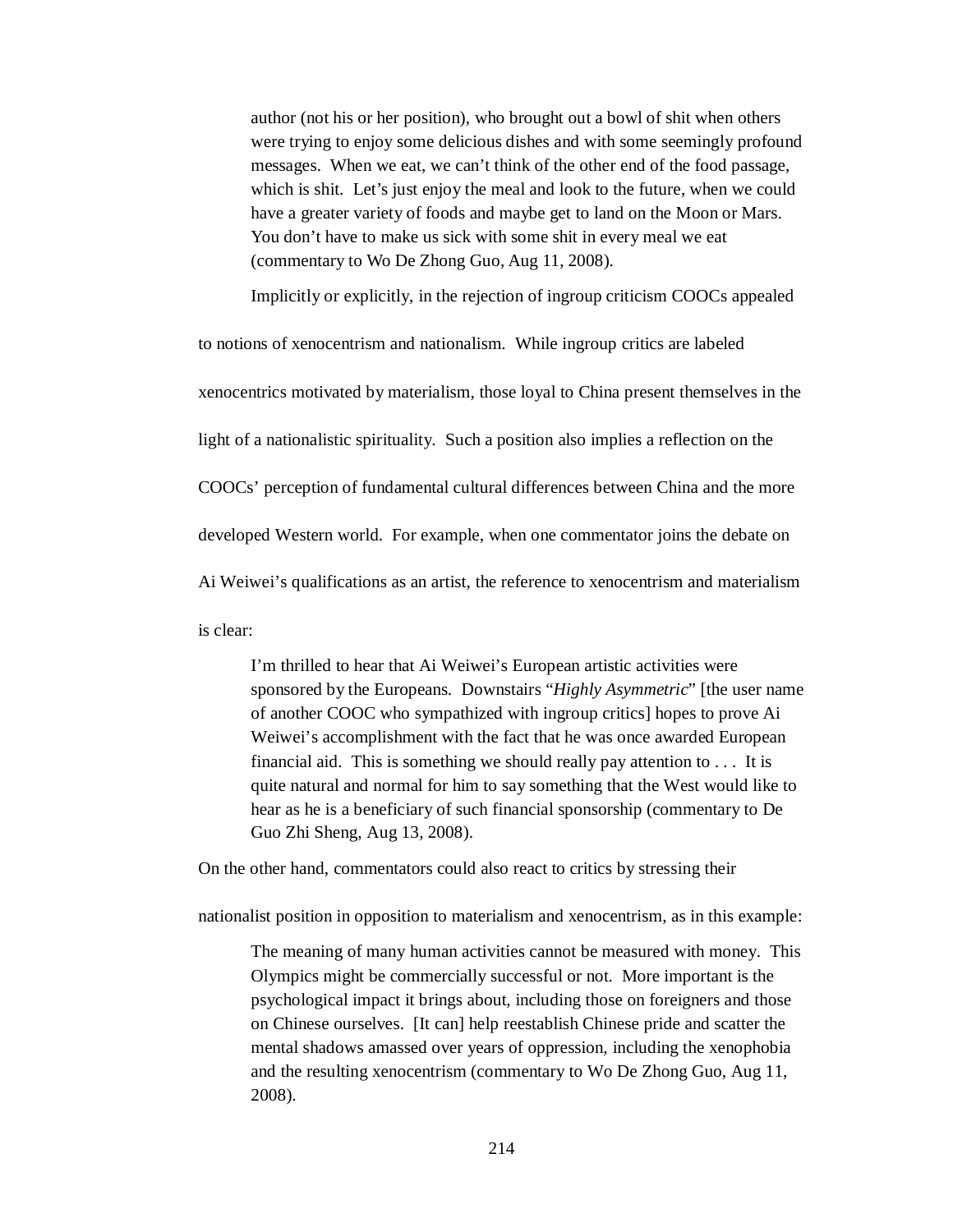In sum, COOCs responded to ingroup ideological criticism by making sense of the critics' individuality, sociality, materiality, and spirituality and, simultaneously, manifesting their own cultural identification. In this sense, the internal ideological debate becomes a way in which self-other perceptions are constructed and lead to relatively stable ideological positions of cultural identification. For instance, in regards to individuality we find that at the same time when they COOCs accuse ingroup critics of being jealous and self-righteous, they reflect their own positions as proud members of the Chinese culture. And by questioning the ingroup critics' credibility and group membership, they stress their cultural attachment and pride. Through ascribing the ingroup critics a xenocentric mentality driven by materialistic self-interests they exhibit their nationalism as an unchallenged spiritual preference.

## **Chapter Summary and Conclusion**

COOCs participating in heated political forums present the ideological heterogeneity within the cultural group they represent. However, their diverse responses to different topics of ideological debate show peculiar patterns that manifest how the Chinese in the diaspora enact their positional cultural identification and enact different levels of attachment or detachment from Chinese cultural membership. Overall, COOCs' cultural identification in ideological debates is manifested primarily through an ideological divide between pro-China and pro-Western perspectives. Of course, in almost all selected forums there were also commentators who attempted to reach a middle ground with objective or neutral comments, but close to none aimed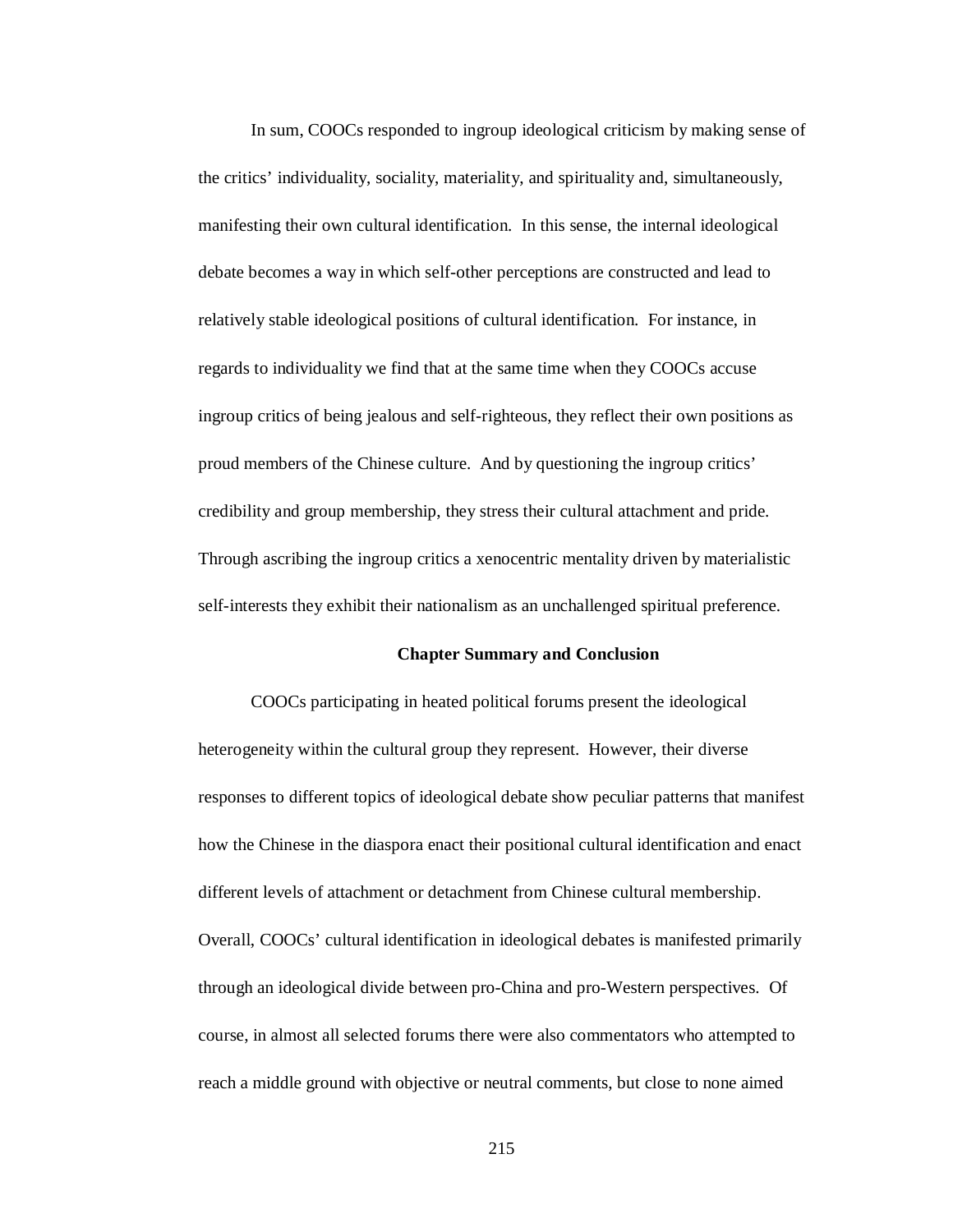for the reconciliation of the two sides. In this sense, cultural attachment becomes ideology in the selected forums.

The analysis of the data showed that on both sides of the divide, the debate leads commentators to assume positions of attachment or detachment from Chinese cultural membership not in a set of binary oppositions but as a continuum with varying degrees. Theoretically, cultural attachment should be conceptually different from the patriotic ideology promoted by the current regime that always strives to align and juxtapose loyalty to the nation, loyalty to the party, and loyalty to the people. However, the implantation of CCP party line in the educational experience of COOCs might actually precondition the ideological clashes observed in the selected forums. Those who take a defensive position toward China are likely to emphasize the inseparability of nation, government, and people. Other COOCs with critical positions were more likely to stress the differentiation between one's attachment to Chinese culture and tradition and one's detachment from the regime and its Communist ideology. More specifically, attachment to the cultural core was expressed in these forums primarily as 1) the defense of the rationality and the justification of the decision making of Chinese political authorities and their economic system, 2) affirmation of the positive qualities of Chinese culture and people, and 3) the celebration of the historical, economic, or social achievements of China and its peoples. Manifestations of cultural attachment generally conveyed a sense of cultural pride and positive identification as a member of the Chinese nation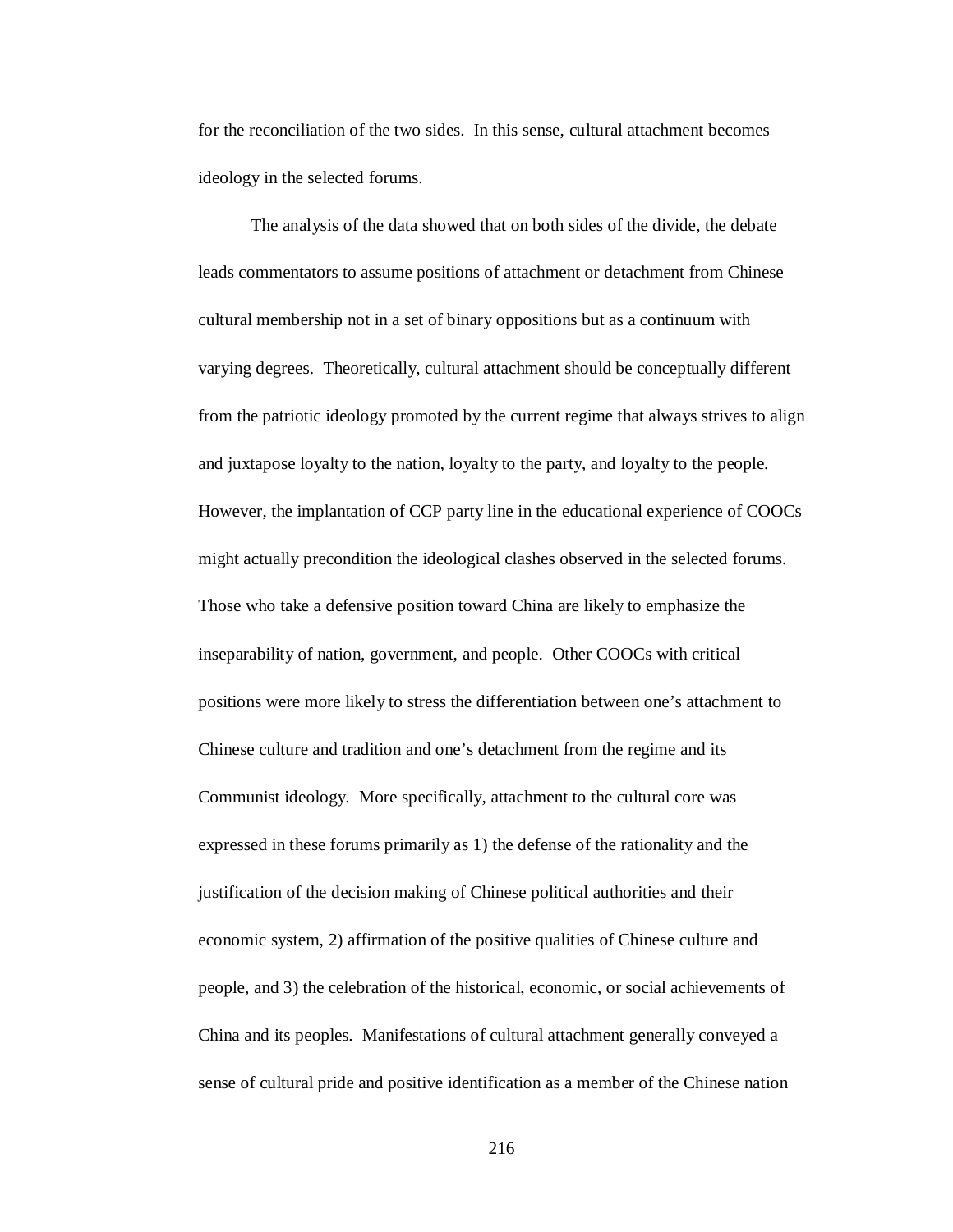or culture. Detachment or distance from the cultural core was expressed in positions that 1) criticized the ideology and decision making of Chinese authorities and called for regime change, 2) focused on negative aspects of Chinese culture and the character of its peoples, and 3) denounced Chinese failures and abuses committed through time. Manifestations of a cultural detachment were more commonly linked to a sense of cultural shame and separation from the dynamics of Chinese politics and culture in the mainland. Across topics and forums, cultural attachment is conveyed in the construction of self as loyal to the Chinese motherland and people, and as proud of China's progress and achievements, while others are perceived as disloyal, opportunistic, or envious. Cultural detachment is conveyed in constructions of self as an independent and critical thinker knowledgeable of Western culture and systems while the others are conceived as dictatorial, conformist, vulnerable or backward. It is important to observe that attachment and detachment is always a continuum rather than an opposition of extreme ends. This is most evident among COOCs who are critical of China and may distance themselves from the Chinese political and even cultural landscape and yet use pronouns like "we" and "our" when writing about China; it is also seen among COOCs who are critical of China's policies and cultural climate but express their concern with the fate of the nation or its ecological balance.

Overall, attachment to cultural core leads to an affirmation of identity that is more unified and stable for it conflates the self with the collective, the land and the culture, and the government and the people. Distance from the core leads to the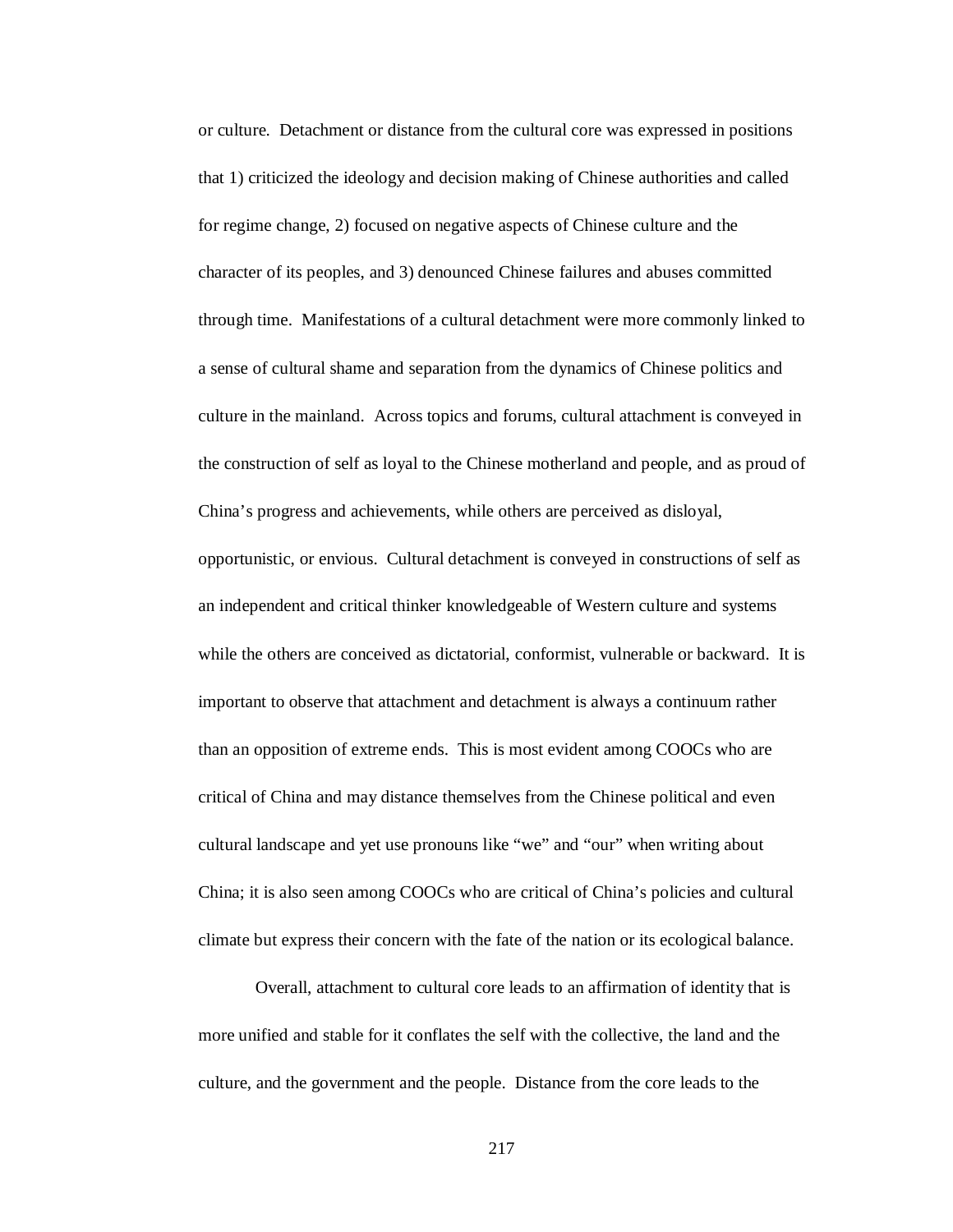affirmation of more complex, ambivalent, and fractured identity. Here, we found positions split along the lines of: rejecting the political regime but affirming attachment to notions of the Chinese "motherland" and "people;" of criticizing China's politics and culture while showing concern with the fate of the nation and its ecological balance; accepting criticism only to reinforce the legitimacy of the status quo and Maoist principles; or separating self from the collective by stressing the inferiority of the political, social, cultural, and even human elements of the Chinese nation.

This examination of the dynamics of positional identification also revealed how the four prongs of cultural identity intersect in the construction of identities. Although ideological debate activates primarily the dimension of spirituality, the other three, individuality, sociality, and materiality form part of matrix of identity that allows individuals to define their sense of self and perceptions of others. Thus, the responses to ideological debates show how COOCs—whether critical or defensive of China—might define a position stressing individuality and the distinction between individuals and the mass. While some might be more driven to sociality, striving to connect to the social reality of China to enact a sociocultural affiliation, others respond through the scope of materiality, prioritizing economic bases and accentuating material necessities in their assertion of Chinese identity. Yet another set might approach directly to the spirituality, elevating cultural attitudes and national sentiment as the basis for identification. The boundaries among these positionings are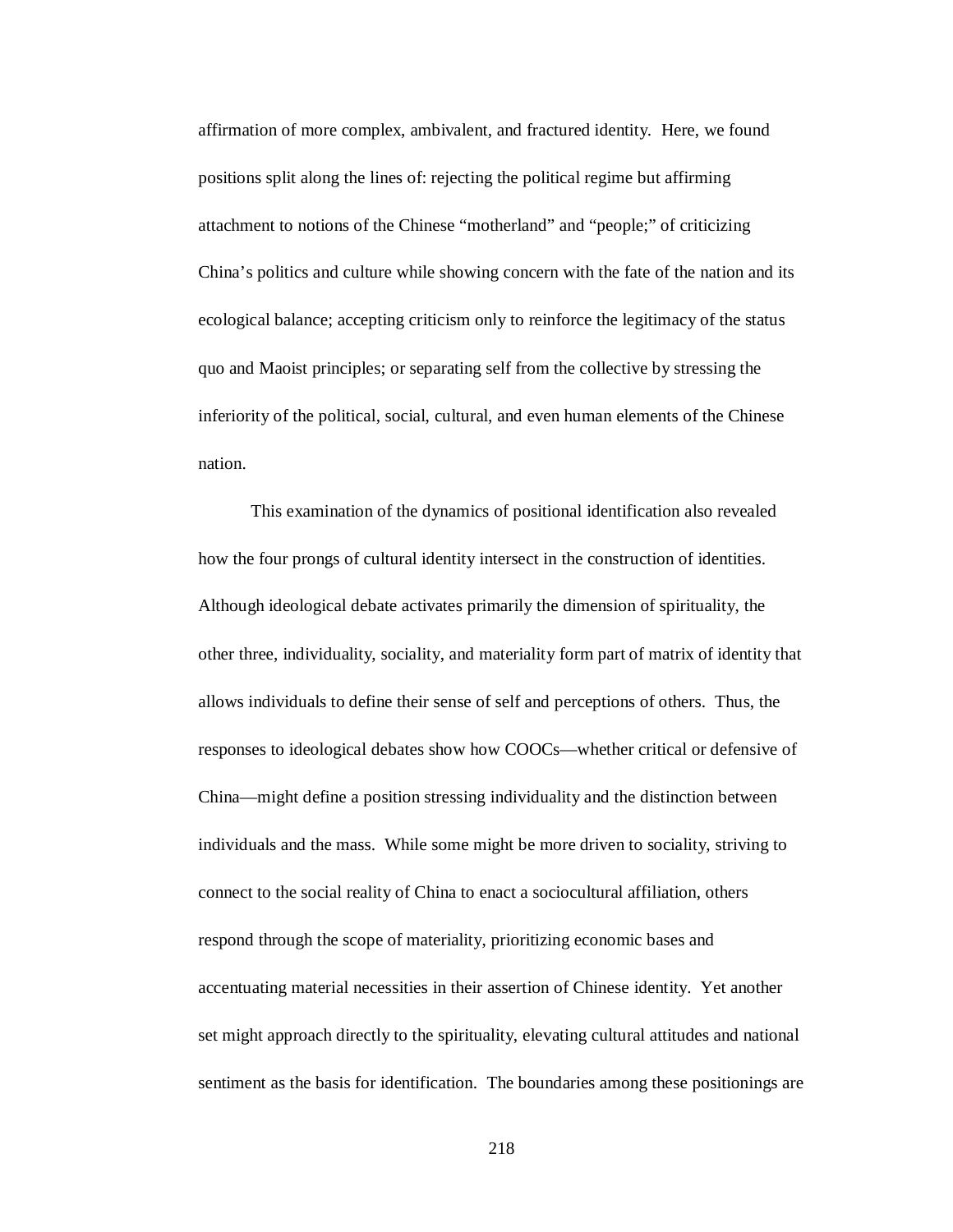not clear-cut for the different dimensions are mingled in the constitution of a particular position of identification. For example, cultural pride or patriotic sentiment, reflective of one's sociality, might be expressed along with one's view on the imperative of meeting the material needs of the people, which reflects the dimension of materiality. In other cases, commentators start with references to individual human factors and move on to talk about China's social reality, based upon which they might establish their ideological/spiritual preferences in a direct manner – as in the case of COOCs that challenged the CCP by arguing that its dominance is the reason for China's social and moral degeneration. This position was clearly articulated by one commentator in this manner:

Incrementally, the Central Administration is losing its credibility and adherence from its people. When the real crisis comes forth and the Central Administration could no longer call upon its people, China will become the former Soviet Union, out of the will of all anti-China forces. China, yes indeed, you cannot continue to degenerate like this. Only a government that prioritizes people's benefits can lead its people towards real national prosperity. China, please don't get rid of your real spirit established in the Mao's era.

Lastly, the analysis of data identified that yet another prominent feature in

COOCs' construction of their ideological positioning is how perceptions of China's position in the global environment mediate the enactment of individual and group positions of identification. Generally, the articulation of an ideological position and sense of cultural membership is supported by a particular stance on and analysis of the relationship between China and the West, which is often posed as one's position in regards the rivalry between China and the United States. Often, COOCs'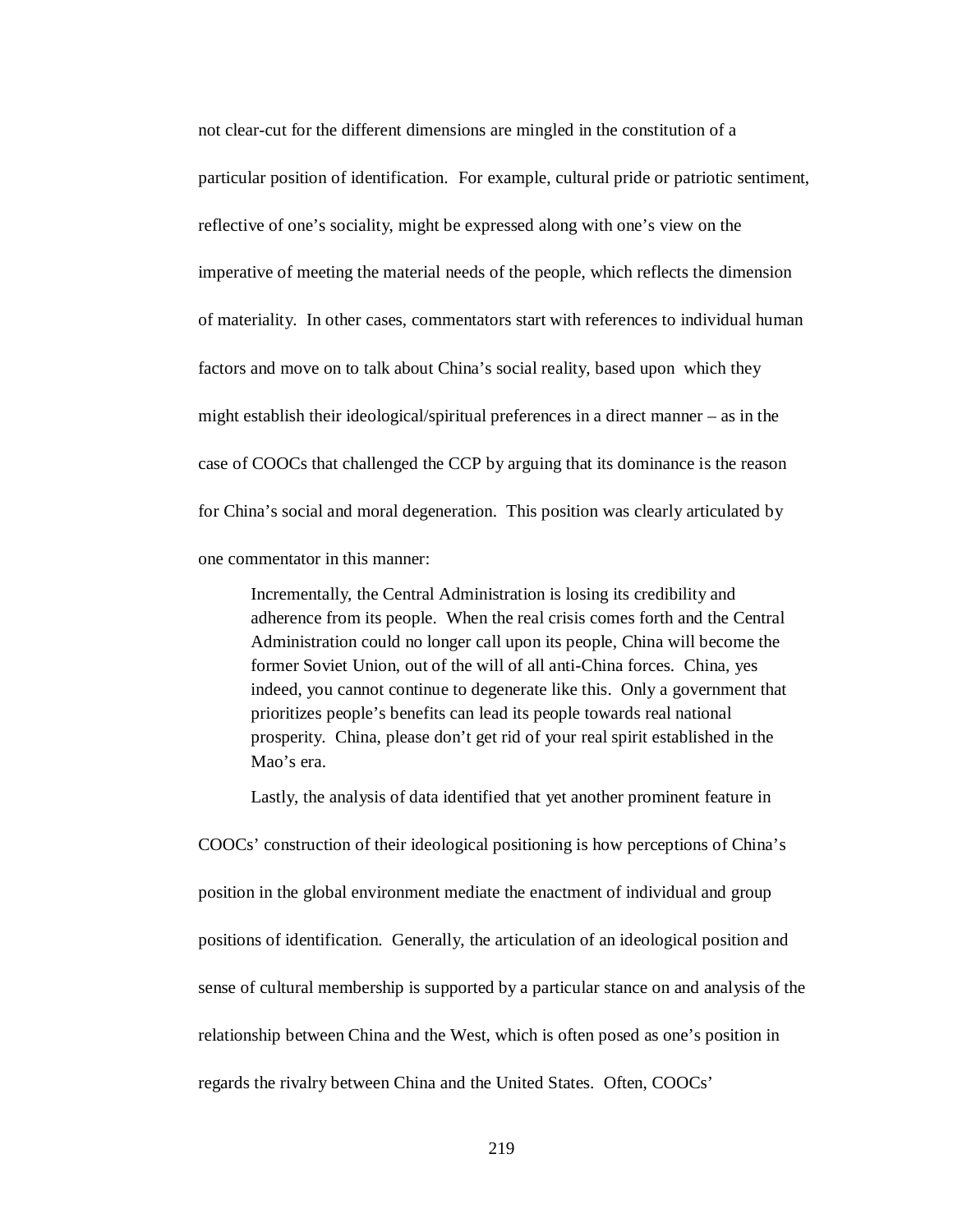understandings of China in the global context were expressed as either a perception that tensions between China and Western hegemony were increasing and would lead to change along the lines of the democratic reforms favored by critics of the regime, or a perception that diminished the capacity of Western powers to dominate China and viewed a global environment with less competition and hostility against China. These debates suggest the importance of intercultural contact for the construction of identity positions among Chinese living abroad.

In reference to the research line of intergroup sensitivity effect, the current textual analysis shows more complicated and essential differences between COOCs' responses to outgroup and ingroup criticisms. Such qualitative differences can be attributed to the characteristics of COOCs' cultural identification, which is inherently related to their perception of global context and China's current and historical position. More exposed to outgroup cultural criticisms against China, perhaps more aware of China's quandary as the world's punching bag, and more used to Western Chinabashing propaganda, COOCs might be on the lower end of individual ethnocentrism's scale. In order to cultivate cultural detachment necessary for their survival overseas, COOCs are more readily tolerant than their peers in China of cultural criticisms originated from non-Chinese sources. On the other hand, due to strengthened cultural core in both directions of cultural shame and cultural pride, COOCs' responses to ingroup cultural criticisms tend to be complicated with more plausible interpretations in making sense of the motives of the ingroup critics from the scope formed by their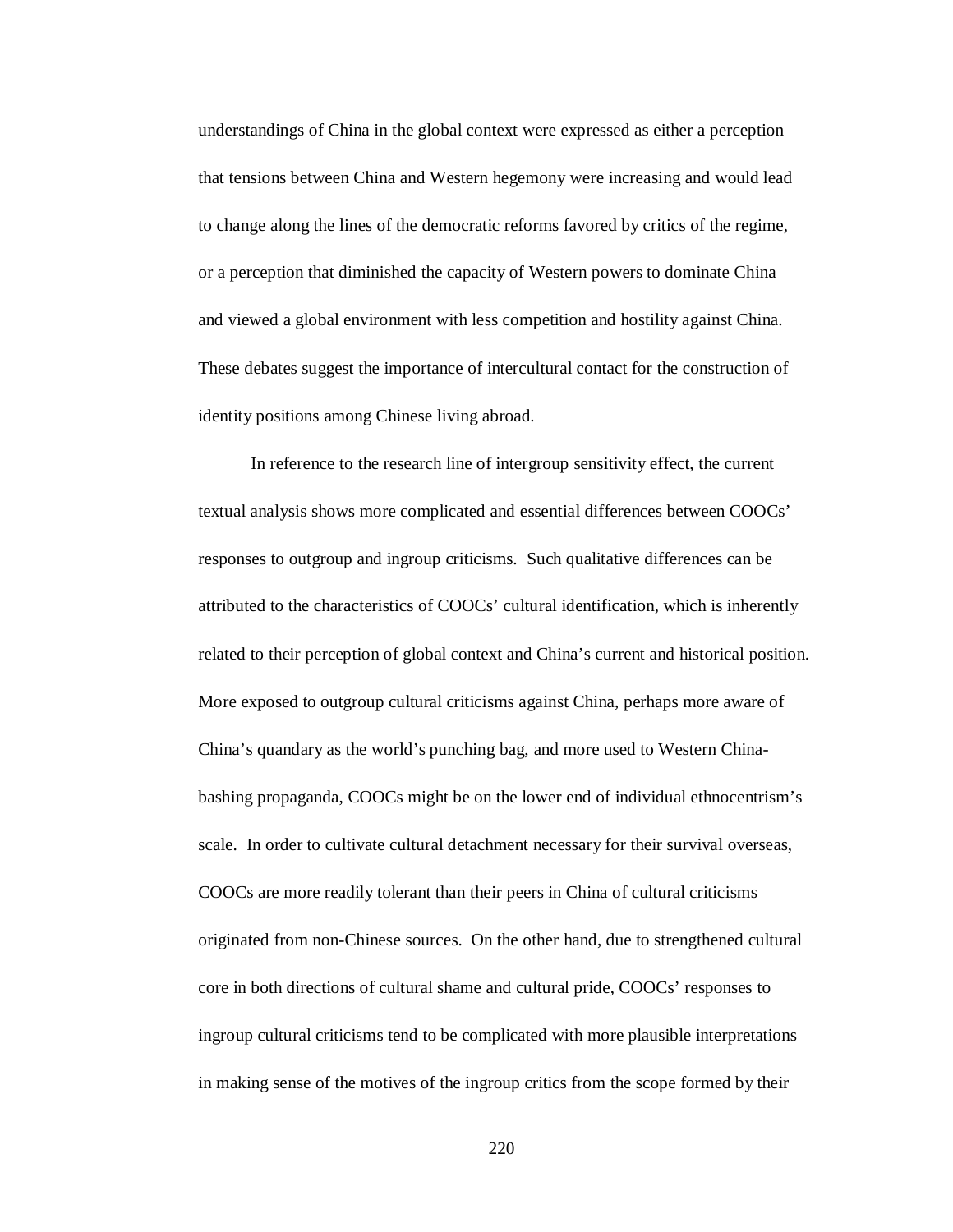individuality, sociality, and materiality. Out of cultural shame, the COOCs who agree with ingroup cultural criticisms might stress individual distinctiveness in their alignment with the critics. Out of cultural pride, those who oppose ingroup cultural criticisms might emphasize the significance of elevated cultural position in one's social and mental stability. Generally, according to the analysis of this chapter, different from the pattern indicated by intergroup sensitivity effect, COOCs showed more references of individuality in their interpretations of the motives of ingroup cultural critics and more references of global context for taking outgroup cultural critics for granted.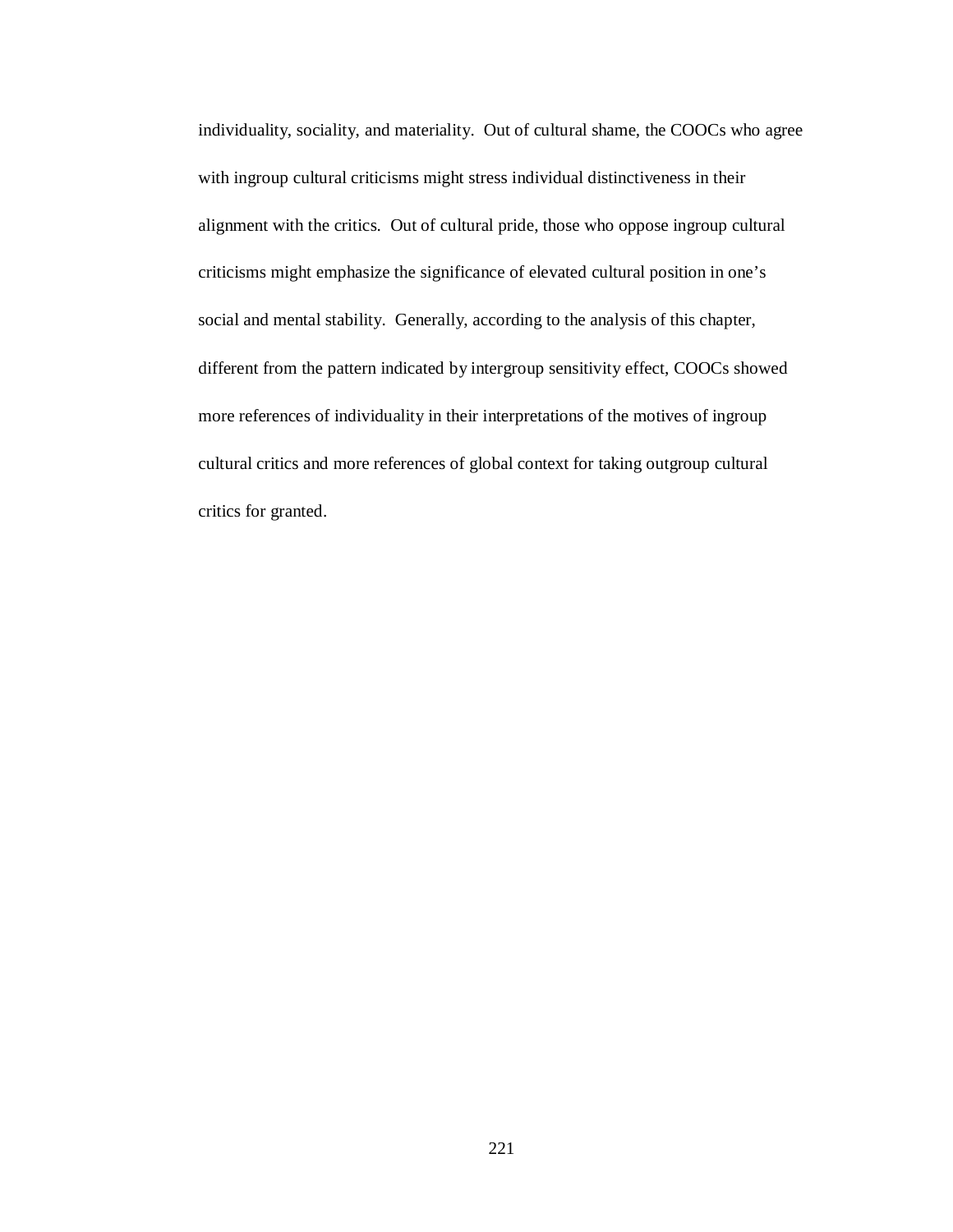## **CHAPTER VII: DISCUSSIONS AND CONCLUSIONS**

#### **Review of Study**

This dissertation examined how Chinese individuals living overseas who participate in the cyber-ethnic community created by the website Wuencity.com interact with one another in this virtual community to make sense of intercultural differences in their new environments, cope with life challenges in the multicultural settings they inhabit, and assert their ideological positions regarding the position of China in the global context. The analysis presented here shows how in the articulation of their reactions to news and opinions about China posted online and in debates with one another, these Chinese overseas online commentators (COOCs) enact a sense of Chinese cultural identity that conveys both the heterogeneity within this population as well as some group peculiarities. Furthermore, the communicative practices observed allow us to explore the complexity of identity performance in processes of cultural identification that are prompted by intercultural interaction.

In the present study, I employed an interpretive approach to intercultural communication and the procedures of grounded theory methodology to elucidate the problem under study. The works of three intercultural communication scholars— Carbaugh, Collier, and Hecht—who have advanced the interpretive perspective to communication and identity informed the theoretical framework guiding the conceptualization of the problem, methodological design, and interpretation of data. The procedures of grounded theory methodology were followed for the processing,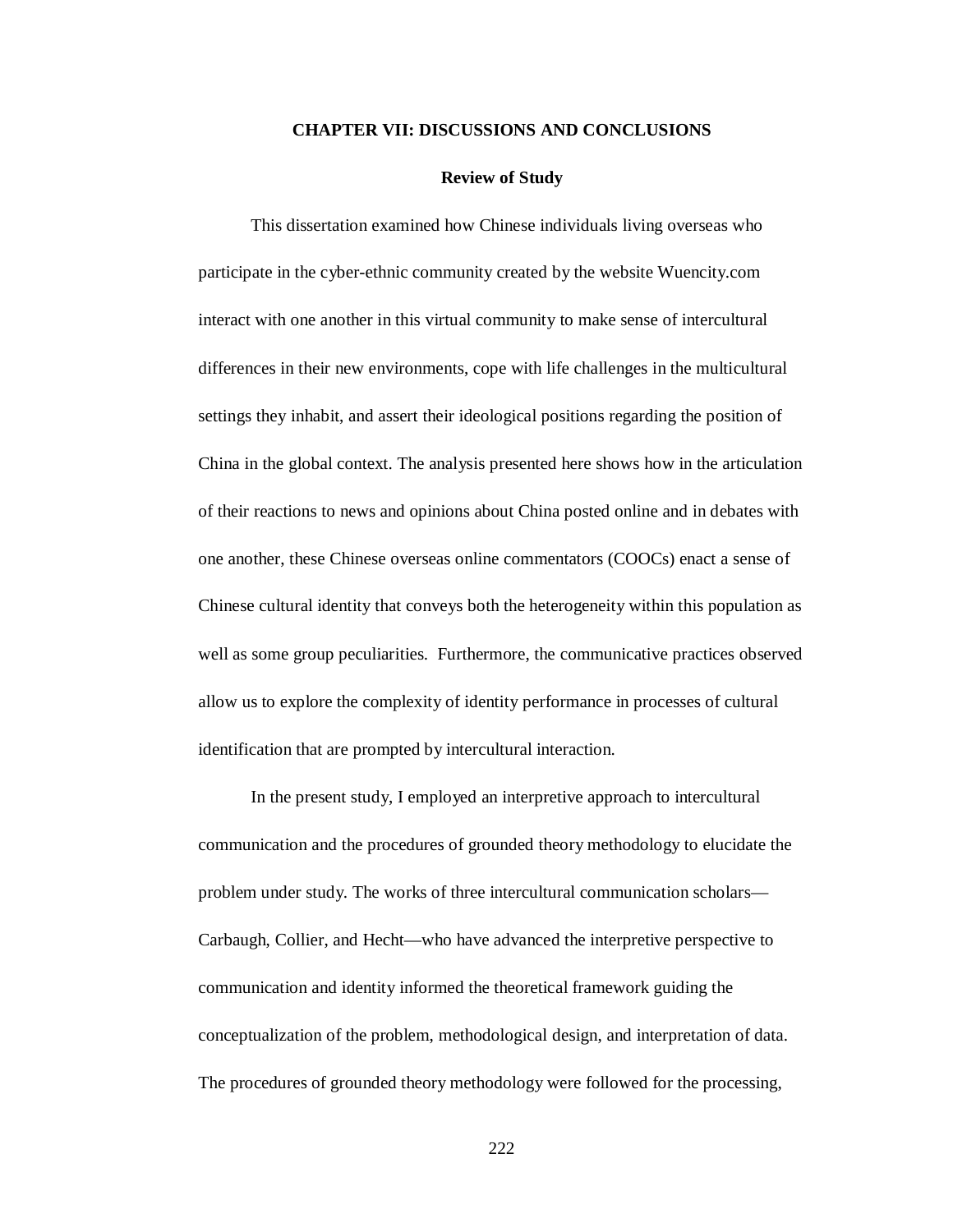coding, and analysis of data selected to identify relevant categories and concepts and their relations. In this chapter, I will summarize the answers to the main research questions explored, and discuss the theoretical implications of the findings of this study for the study of identity, its limitations, and suggestions for further study.

The main research questions that guided this investigation were:

1. How do Chinese individuals living overseas use online communication to construct a sense of identity in the context of intercultural interaction abroad?

2. What does online discourse reveal about the dynamics of cultural identification among the Chinese in the diaspora?

3. What does online communication processes tell about the complex interrelations among dimensions of identity?

In response to research question1, the analysis of data revealed that COOCs used online communication via Wuencity.com to engage in three primary communicative practices through which they performed a sense of identity: a) to make sense of perceived cultural differences in the multicultural societies they inhabit through self-other comparison, b) to give and receive practical advice on how to manage conflict, suffering or misunderstanding that result from exposure to new cultural environments outside China, and c) to debate and assume ideological positions in reaction to criticism posed by Chinese and non-Chinese critics of China. In response to research question 2, I posit that each of these categories of communicative practice revealed a particular dynamic of cultural identification that I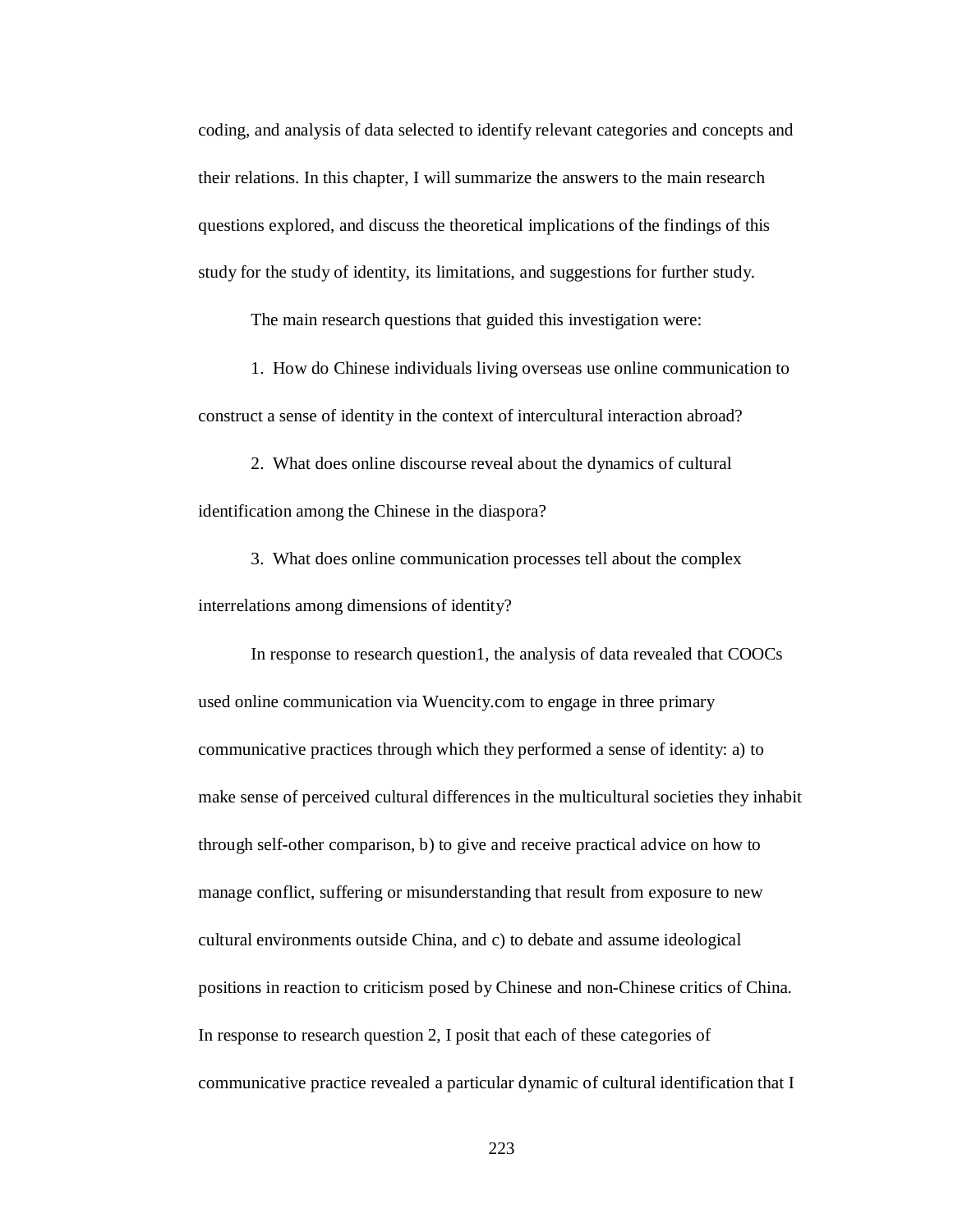have labeled perceptual identification, strategic identification, and positional identification. Each of these forms of identification reflects the internal tensions and heterogeneity of the group in question as well as the shared understandings that give the group a sense of cohesion as members of the Chinese culture. And in response to research question 3, I will argue that the data also illustrate how identity enactment is about the dynamic intersection and rotation of the dimensions of identity that I term individuality, sociality, spirituality and materiality in the complex matrix of identity.

## **COOCs' Cultural Identification**

COOCs' commentary messages evoked by China-related news topics are reliable and meaningful textual proofs reflecting their group psychology, which can be represented and interpreted by the concepts of cultural identity and identification. Online setting and global context permit and facilitate such discursive manifestation of COOCs' cultural identification at such a large group level. According to social identity theory, what motivates COOCs to connect with other ingroup and enact their cultural identity with their commentary responses is about everyone's internal demand for positive and distinctive cultural image. Cultural identity theories integrated in the matrix framework of cultural identity can further explain the prevalent internal fragmentations and positional heterogeneity among COOCs. From divergent cultural cores, in diverse contextual perceptions, and through various prismatic lenses formed by different identity dimensions, the fragmentation and heterogeneity of COOCs' manifested cultural identification seem consequential. As Stuart Hall (1996) posits,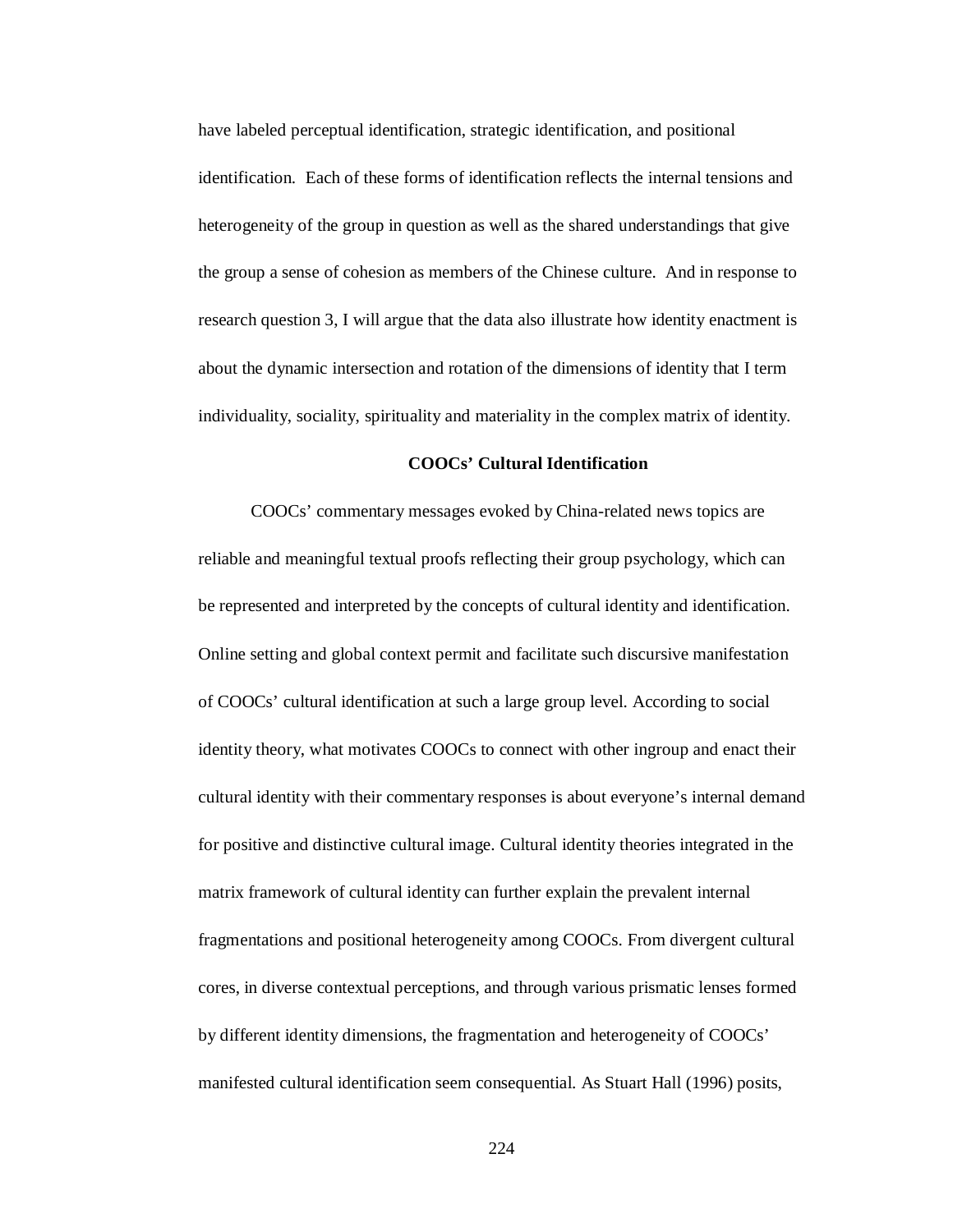sometimes study of internal fragmentation of cultural identity can be more meaningful. Notions developed from close analyses of the selective data can be utilized to answer the three general research questions:

## **RQ1: How do Chinese individuals living overseas use online communication to construct a sense of identity in the context of intercultural interaction abroad?**

The analysis of data revealed that COOCs used online communication via Wenxuecity.com to engage in three primary communicative practices through which they performed a sense of identity. First, they use self-other comparison to make sense of perceived cultural differences in the multicultural societies they inhabit. Responding to perceived racial, gender and other cultural differences, COOCs tend to use self-other comparison as a strategy to communicate their sense of place in the social order of their adopted societies. Through comparison, some stress cultural opposition to maintain a sense of unity within and distinction of their cultural identity, while some downplay cultural differences to stress individuality and enact different degrees of cultural detachment from Chinese culture. Second, COOCs use online communication to give and receive advice on how to manage conflict, suffering or misunderstanding that result from exposure to new cultural environments outside China. Responding to cultural challenges and seeking to foster a positive group image, COOCs engage in a form of cultural counseling to offer practical strategies for cultural survival across national borders. Third, the virtual community serves COOCs as a forum for ideological debate where they assume ideological positions in reaction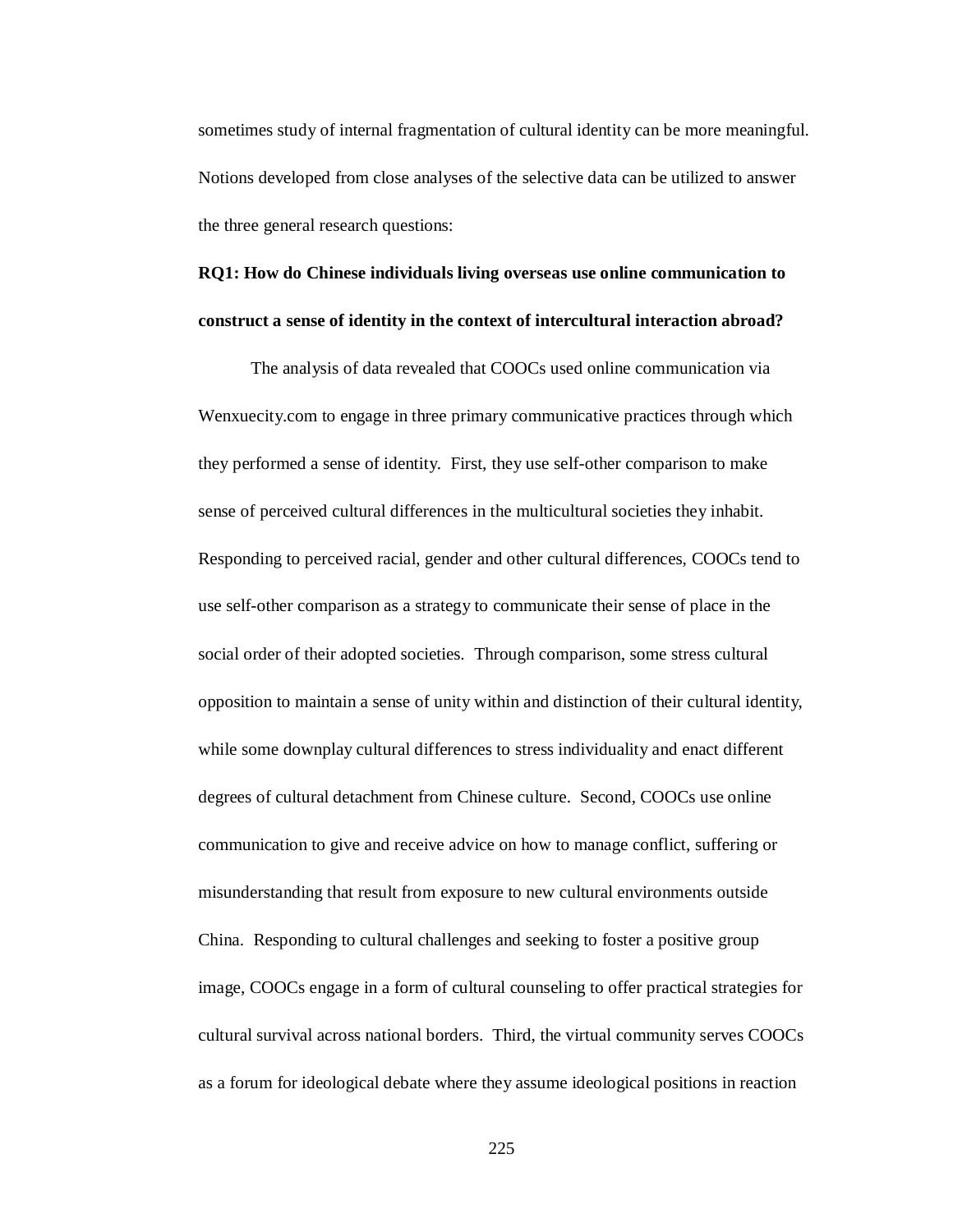to criticism posed by Chinese and non-Chinese critics of China. In ideological debates, COOCs manifest their positions as critics or defenders of China and its peoples, thus showing their internal heterogeneity via vehement positional clashes. Through these communicative practices, commentators enacted processes of individual and group identification as Chinese living overseas.

## **RQ1a: How does the immediate multicultural living environment**

**influence identification processes?** Intercultural contact in global contexts facilitates COOCs' process of cultural identification. In close proximity to the host society, COOCs become more aware of their cultural identity as individuals jutted in contrast to other local or global cultural groups. As presented in Chapter four, the most salient cultural differences in the local context that generated discussion among COOCs were race, gender and group stereotyping and nationality. On the topic of race and ethnicity, self-other comparisons involve the construction of hierarchical racial orders, with strong emphasis on creating oppositions between groups. Overall, the discussion of racial differences leads to the self-positioning of the Chinese as a disadvantaged group in local and global racial hierarchies. Simultaneously, through polarized generalizations about Chinese vs. Western sojourners, some commentators asserted their perception of the disadvantageous reality faced by Chinese individuals abroad when compared to the privileged treatment of Westerners in China. Likewise, when reacting to gender and other group stereotypes, COOCs generally perceived themselves as a cohesive group singled out for negative characterization by outsiders.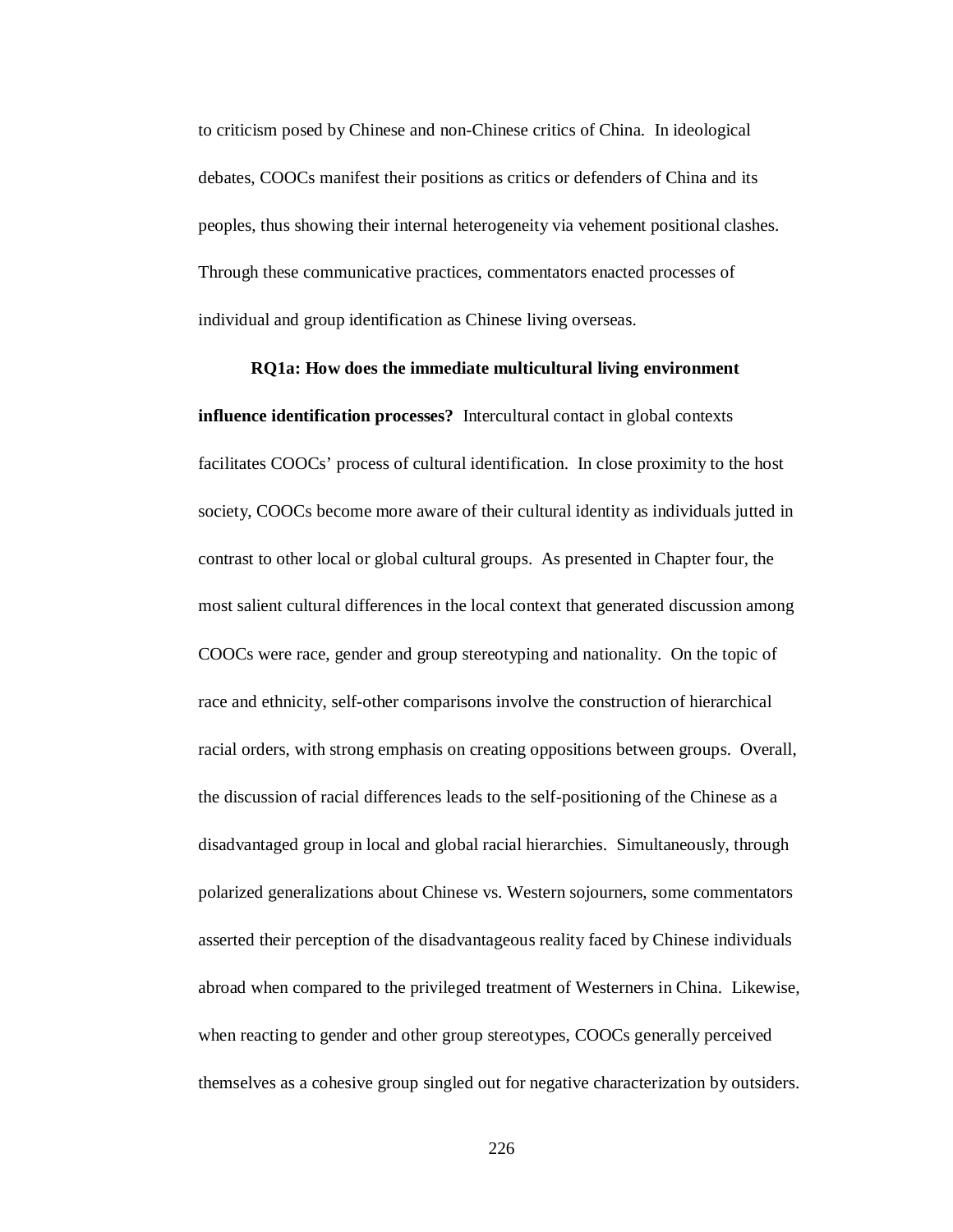They tended to identify themselves with Chinese culture in a gesture of spectatorship, cheering or booing as they accepted, rejected or re-thought the stereotypes constructed by others in Western cultures. Using comparison through opposition, COOCs saw their gender/sexual identity bound by common lines of racial and ethnic identity and history as Chinese. In contrast to discussions about race and stereotyping, discussions about national character featured a much more fragmented spectrum of positions of identification and fluid sense of individual and group identity. Overall, the debates exposed a divide between critics of Chinese culture and society and those who defend the moral traits of the Chinese collective identity while accusing Chinese critics of xenocentrism. Defenders of Chinese culture enacted a clearly defined sense of group identity bound by loyalty and affective attachment to Chinese nationality and citizenship. This positioning places them in an antagonistic relation with COOCs who compared Chinese and Western nations to stress the moral flaws of the Chinese and the economic and social underdevelopment of China, while affirming identification with the superiority of Western values and social systems. Those who are critical of Chinese culture and peoples tend to enact a more individualist and pragmatist sense of identity that allows them to seek accommodation or conciliation of differences as a rational strategy for cultural survival and economic success in their host societies. Thus, as they make sense of their differences and similarities with other groups, some react by expressing strong sentimental connections with their motherland and attachment to Chinese culture while others prefer to curb emotional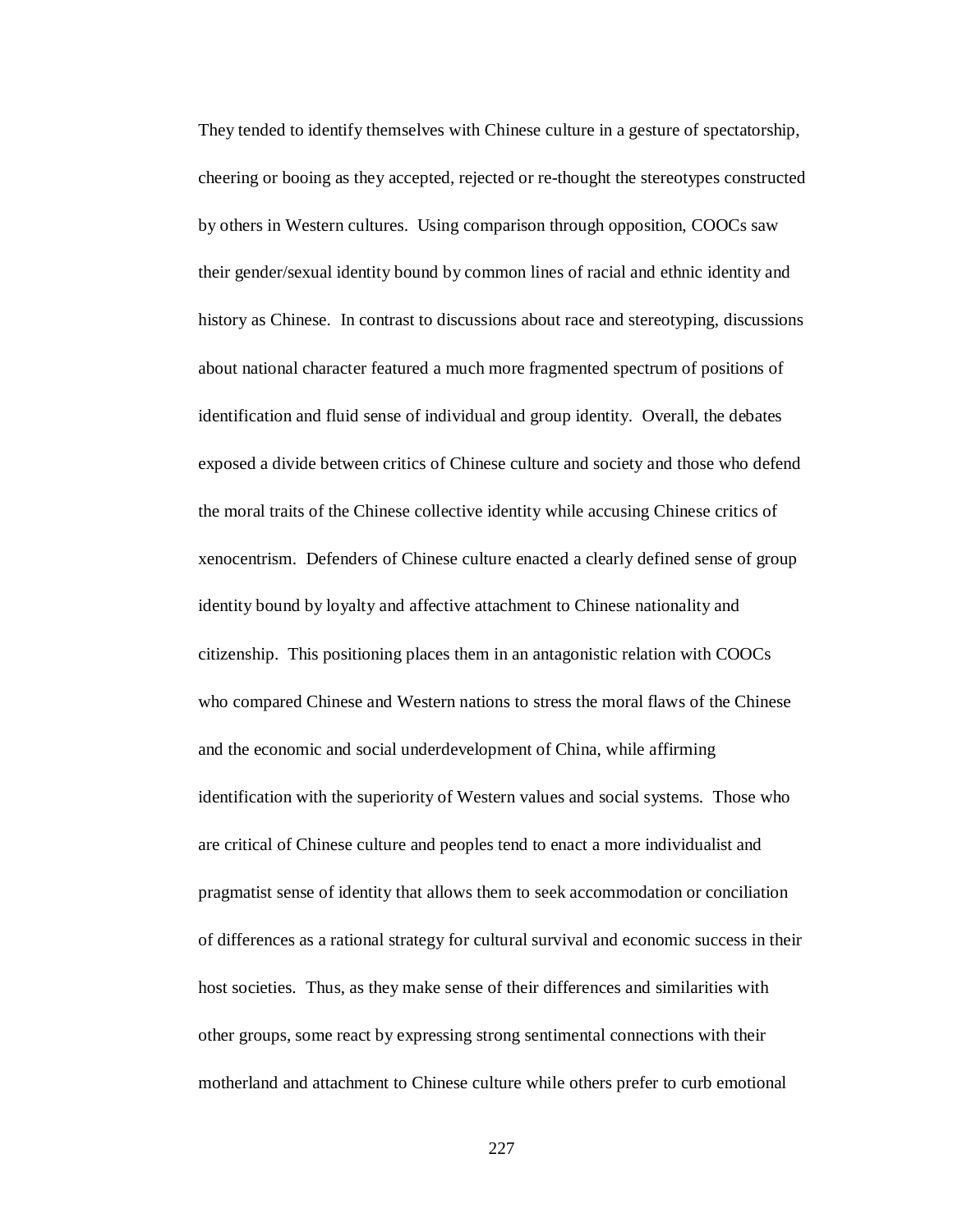attachment and cultivate different degrees of cultural distance from their Chinese cultural core to deal with negative images and perceptions of their group and culture in the host societies.

As discussed in Chapter five, textual evidence also indicates that lived experiences of life predicaments in host societies also provide insights about self and other cultures that COOCs' exchange online in the form of advice to preserve individual and collective well being. The discourse analyzed showed that intercultural conflicts prompted instances of COOCs sympathetic support for other Chinese subjects facing conditions of marginalization and victimization as outsiders in a foreign culture. Binding them is the awareness of the disadvantaged social position and negative cultural image of Chinese individuals in the contexts of host societies. Notwithstanding the fervent discussions showing solidarity and cohesiveness as a dominant trend, some texts also reveal how some COOCs are reluctant to identify with their Chinese compatriots by relying on individualistic approaches to life predicaments.

Overall, COOCs' responses indicate that intercultural interaction heightens their awareness of differences and prompts identification processes in which they stress group unity when they discuss social disadvantages faced by the group. Simultaneously, group division and various degrees of detachment from Chinese culture tend to be enacted when the attention shifts to what to do about negative perceptions or situations encountered by Chinese individuals overseas.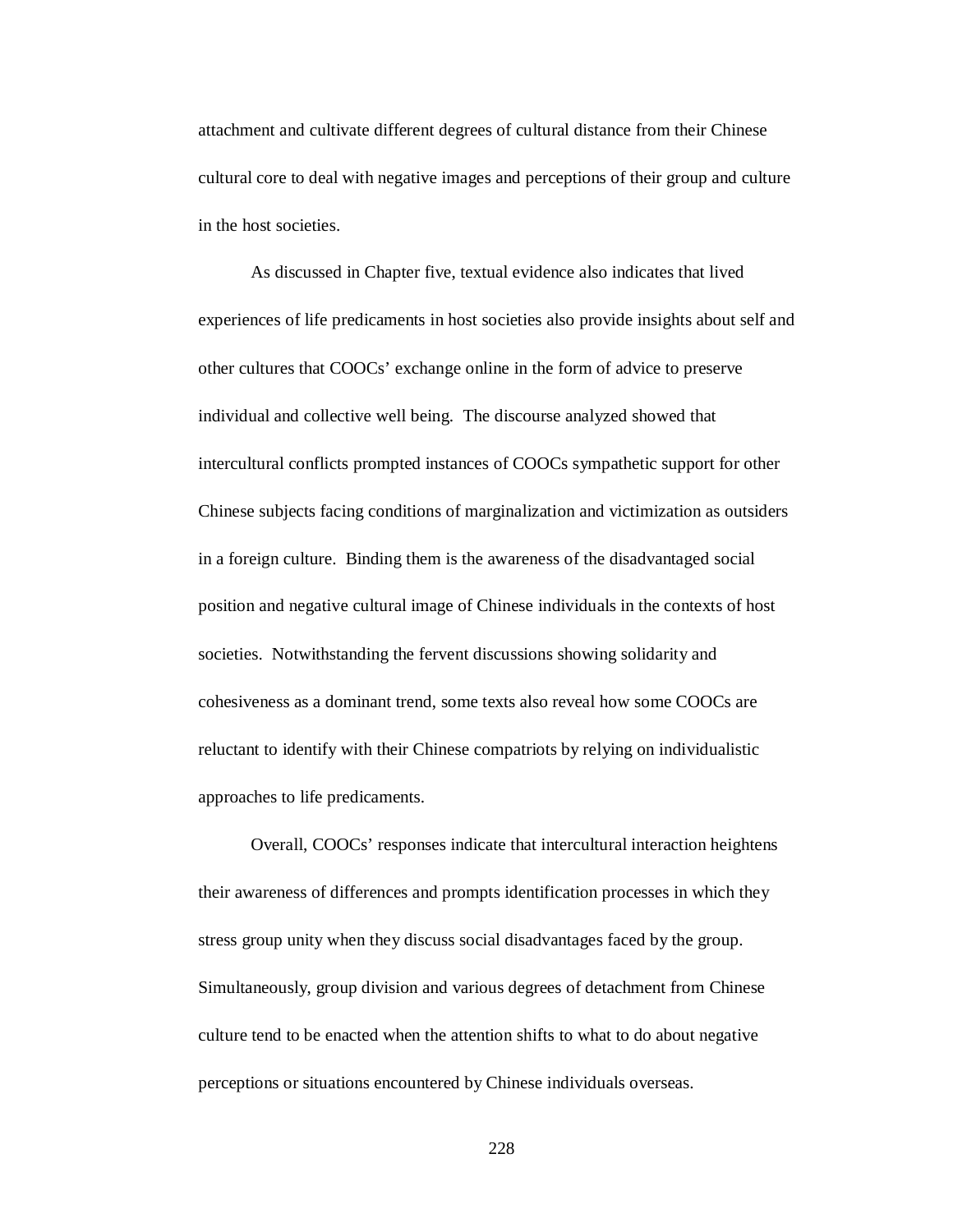**RQ1b: How does global politics influence identification processes?** The data presented also suggest that a salient influence in the negotiation of personal and group identity among Chinese living overseas are the contending perceptions of China's global position and international relations—particularly the China-Western relations—and how these influence their personal and social lives. In a context that heightens global awareness and due to different perceptions of global power structures, COOCs favor a variety of ideological positions that affect their the enactment of their sense of identity, as illustrated in Chapter six. For instance, among those who perceived mounting external pressures against China, the divergent tendencies were to stress cultural attachment and a defensive attitude or to stress a critical attitude and individualist detachment from group membership. In this sense, their ideological position on China's global position was a major factor influencing their identification with Chinese culture.

## **RQ2: What does online discourse reveal about the dynamics of cultural**

## **identification among the Chinese in the diaspora?**

Across these three levels of interaction, COOCs' cultural identification is characterized by the interplay of convergence and division. This dialectic tension between group convergence and division is expressed through a set of recurring interpretive framework and rhetorical strategies featuring a) emphasis on cultural opposition or cultural similarities when defining cultural boundaries, b) cultural attachment or detachment to Chinese culture, and 3) expression of cultural shame and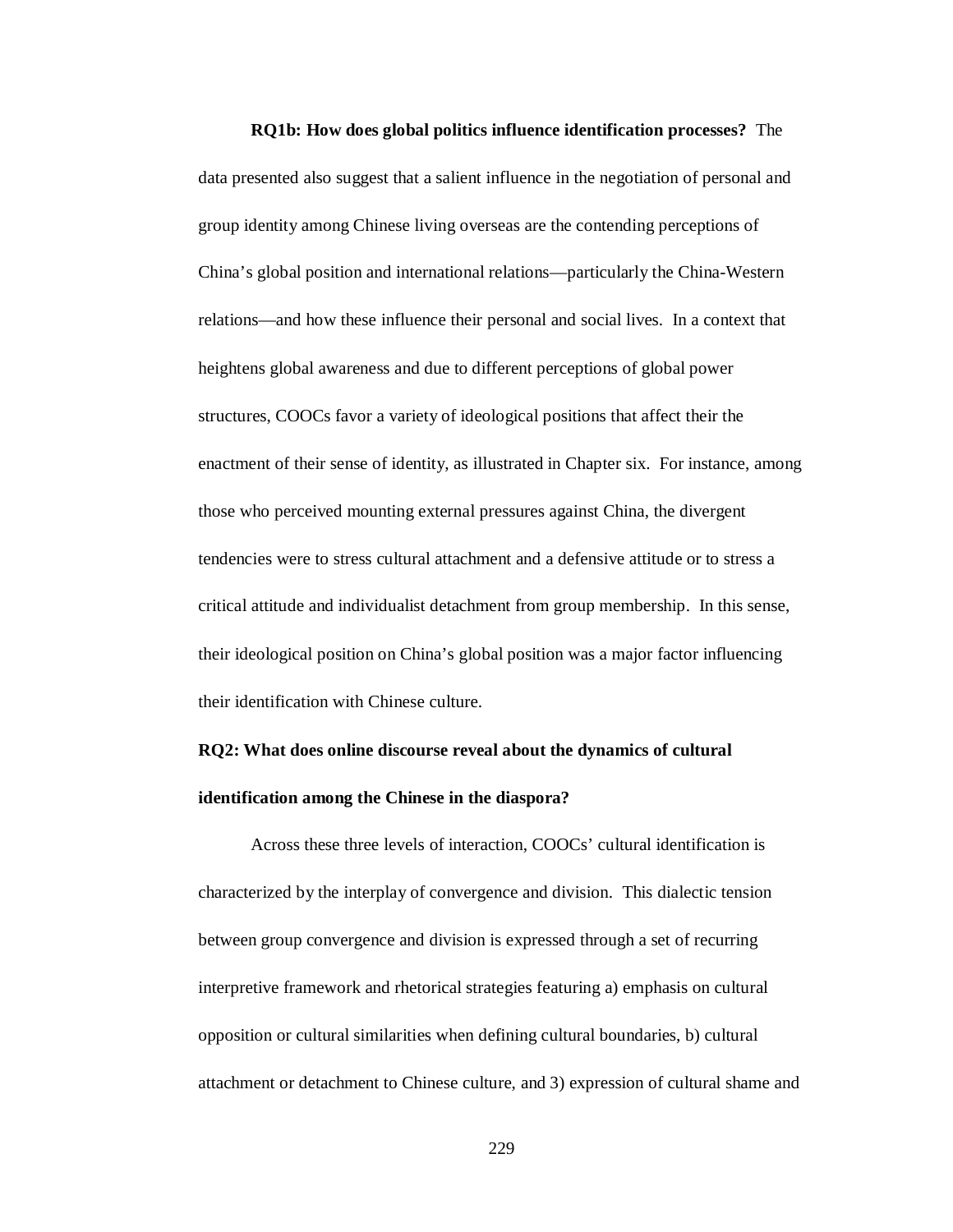cultural pride. These tensions are fueled by participants' life realities and their negotiation of the multiple dimensions of their cultural identity.

# **RQ2a: What are the most salient points of convergence within the group?** With increased multicultural awareness, COOCs demonstrated points of convergence, the most salient of which are their common sense of marginalization, low status in host societies, poor image in host cultures, and heightened nationalist sentiments. As elaborated in Chapters four and five, in responding to debates of perceived cultural differences and compatriots' life predicaments, COOCs consensually manifested their sense of marginalization in the host society. Their commentary responses also contained concerns about inevitable challenges resulting from the low status and poor image of the Chinese culture in the host societies. In most cases, when the discussion shifts to the solutions to such challenges, divergent points emerge to fuel debate and divide the group.

## **RQ2b: What are the most salient internal divisions within the group?**

The diversity of opinions aired in COOCs' messages attests to the fragmentary nature of cultural identification among members of the ingroup. The main sources of division in the group are caused by COOCs contending ideological positions regarding China's political regime; varying levels of attachment to or detachment from a Chinese nationalist sentiment vs. levels of attachment to or detachment from the perception of Western societies as superior; and the split between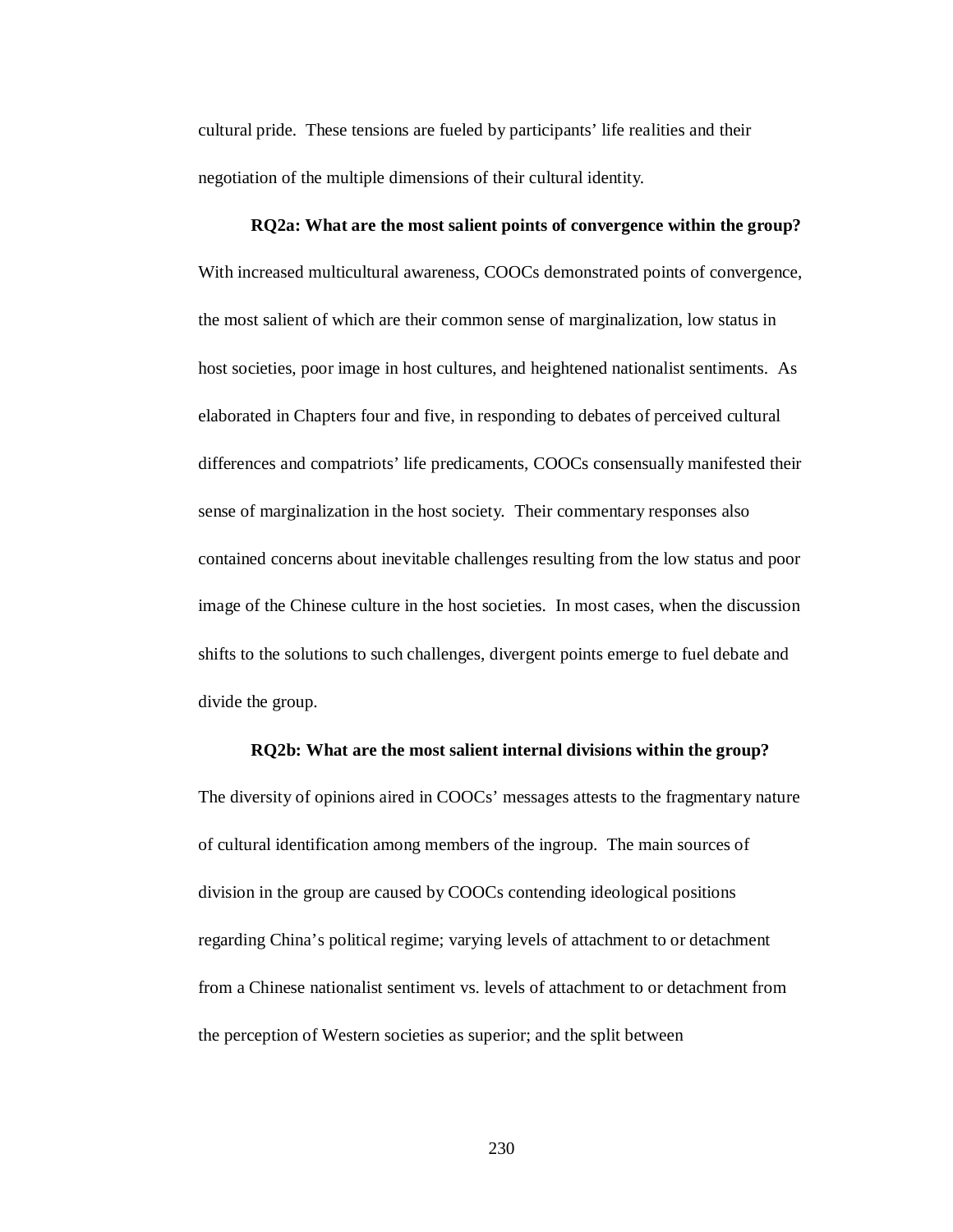individualist/pragmatic and collective/idealist in the approach to intercultural conflict and negotiation of solutions to it.

**RQ3: What does online communication reveal about the complex interrelations among the dimensions of identity?** 

COOCs' responses to specific topics and debates demonstrate how these activate different dimensions of cultural identity. Even though COOCs' responses have focal points that emphasize identification through perceptions and interpretation of cultural difference (Chapter four), principles and strategies for action (Chapter five), or ideological positionings (Chapter six), some underlying dynamics of the complexity of identity enactment are revealed across focal points.

Generally, identification is articulated through strategic rotations of the four identity dimensions described earlier: individuality, sociality, materiality, and spirituality. For example, in dealing with negative stereotypes of Chinese identity in the host culture, many COOCs stress the significance of individuality and downplay their cultural affiliation (sociality), even when acknowledging the social dimensions of being stereotyped by Westerners. And as illustrated in Chapter five, in order to deal with the burden or shame regarding China's historical disgrace, many COOCs advise other ingroup members to separate and rotate from individual shame to social or group affirmation of national pride (sociality). Although the discourse on nationality exhibits significant fragmentation and group division, COOCs can manifest group cohesion as reflected in their affirmation of a positive and distinctive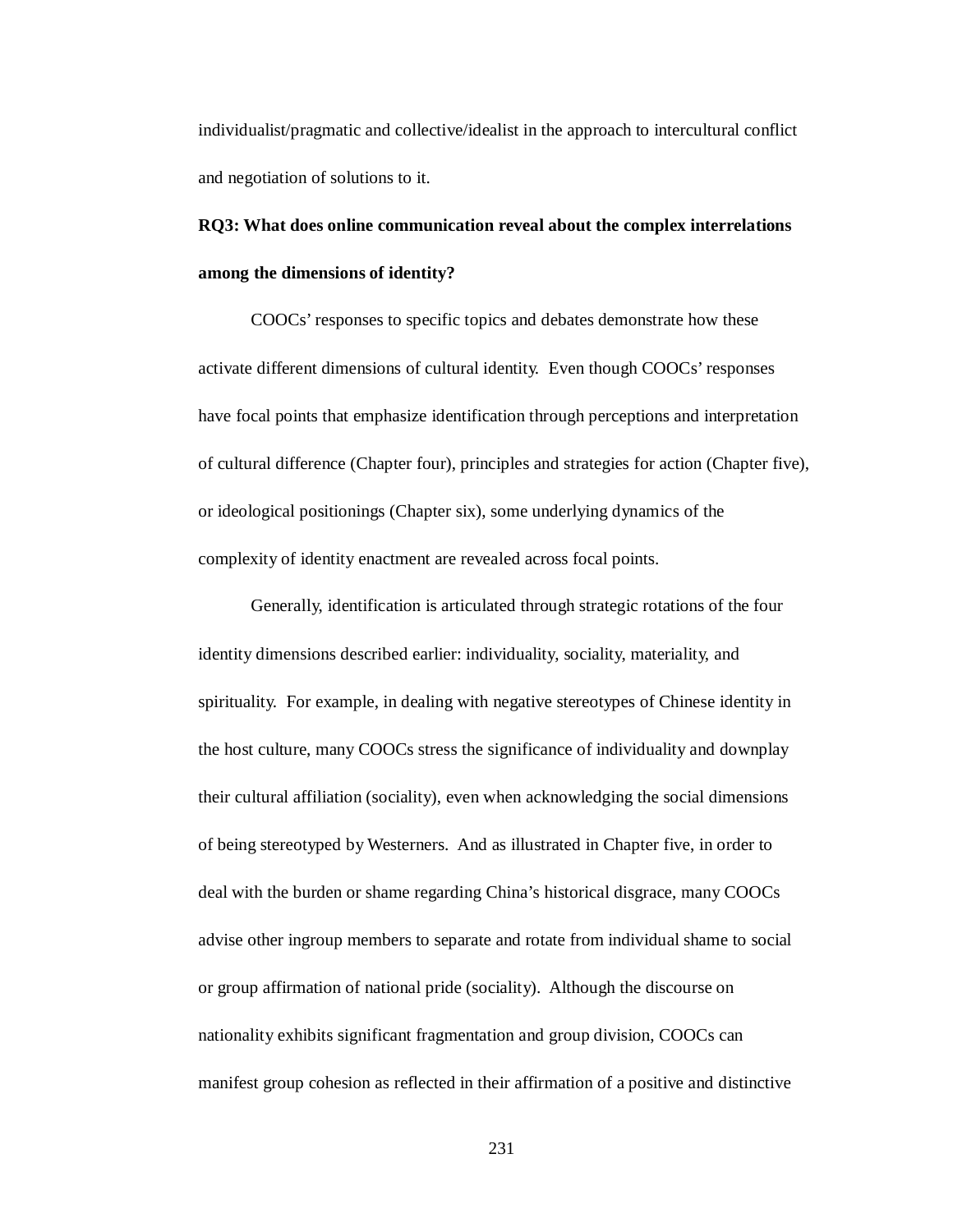group identity along the lines of national pride or favorable characterization of moral character (spirituality) over individual pragmatism (materiality).

However, as a general trend and as they gain a more profound understanding of the multicultural realities of their host societies, COOCs recognize that Chinese identity—the central nexus defining their group membership and identity in the eyes of others—is neither powerful nor favorable. Therefore, to foster positive cultural identification, they tend to rotate to personal achievement (individuality) as more significant than group image or collective action (sociality). In this sense, as textual evidence shows, there is a tendency toward spectatorship among COOCs, with only a very limited number of comments mentioning group efforts or a concrete political agenda to collectively address biases, discrimination and hate in host societies. Although sensitive to how their cultural image is shaped in the eyes of others, and interested in developing strategies to prevent frustration and overreaction in other ingroup members, generally COOCs distance themselves from political and cultural arenas where they expect to see others prevail.

Cultivating individuality and cultural distance turns out to be a basic tactic among COOCs who want to maintain emotional stability and thrive across borders. In sum, growing individuality, the strategic management of cultural attachment to Chinese culture to ensure professional success (materiality) and social adaptation (sociality), and deep fragmentation along ideological lines (spirituality) become the most salient identity dimensions in COOCs' online cultural identification.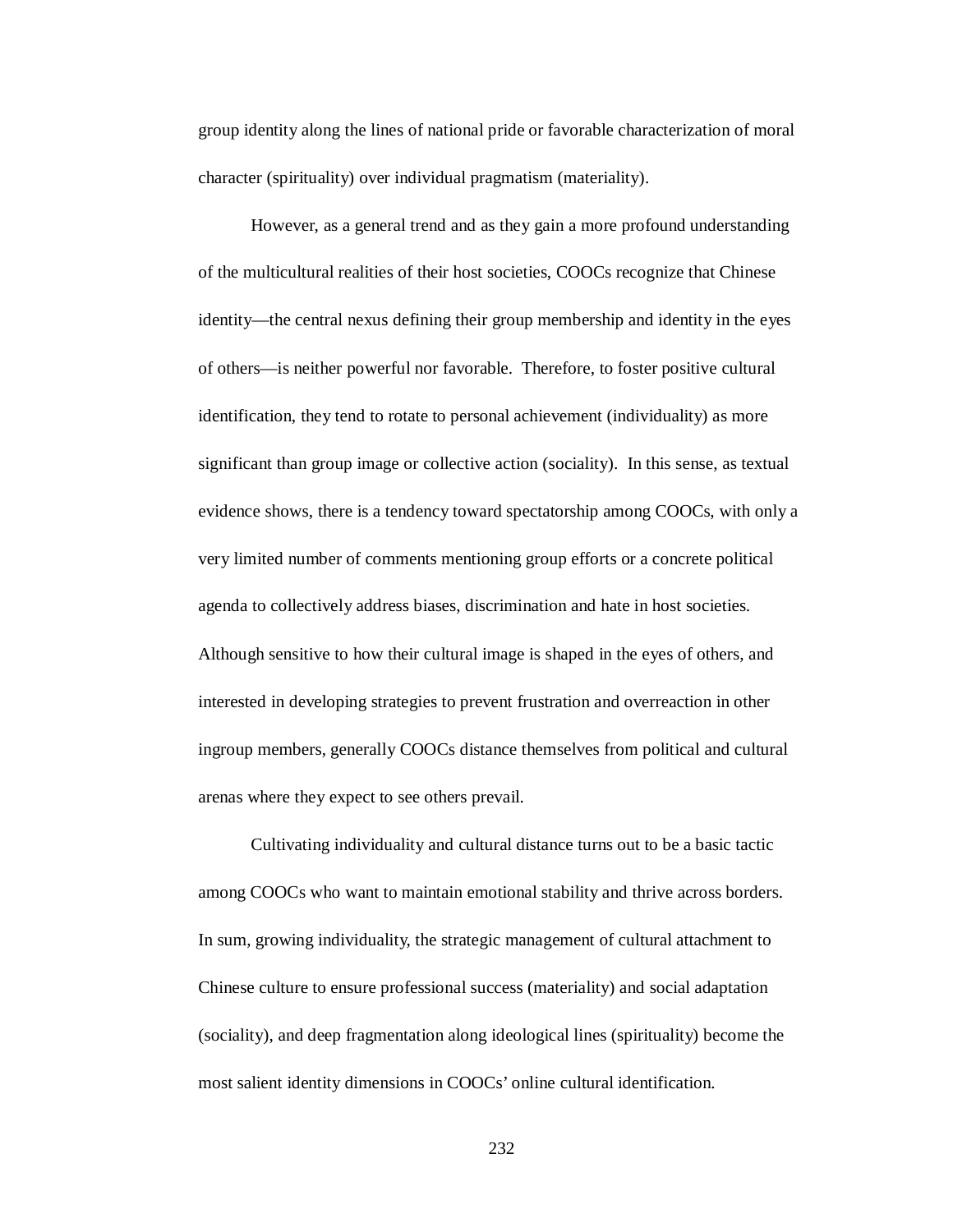## **Discussion: Theoretical Implications**

This dissertation is a qualitative study grounded in online textual data guided by an interpretive framework integrated from theory of cultural identity. The analytical findings illustrate some tenets and principles of cultural identity theory and meanwhile also extend this framework of cultural identity via the communication perspective of complexity. Cultural identity is defined here as one's self-concept formed and performed in communication that emphasizes one's connection to cultural membership. Cultural identification is the enactment of cultural identity. Cultural identity is a complexity construct equivalent to the concept of self across cultural borderline. Cultural identification is the communication of cultural identity's properties in its structural and dynamic complexity. The complexity of cultural identification involves the diversity, fragmentation, and interplay of cultural identity manifested in particular communication channels. COOCs' commentaries evidence such complexity. This section discusses about what theoretical contribution the current study can make to the study of cultural identity in the communication perspective of complexity. First, I discuss some conceptual dialects that constitute the fragmentation of cultural identity. Second, I argue that the tree forms of cultural identification identified in this study have relatively divergent positional features defined by the structural salience of different identity dimensions. Third, regarding the interplay among cultural identity dimensions, I elaborate the theoretical implications in light of the contextual influences and constraints of online and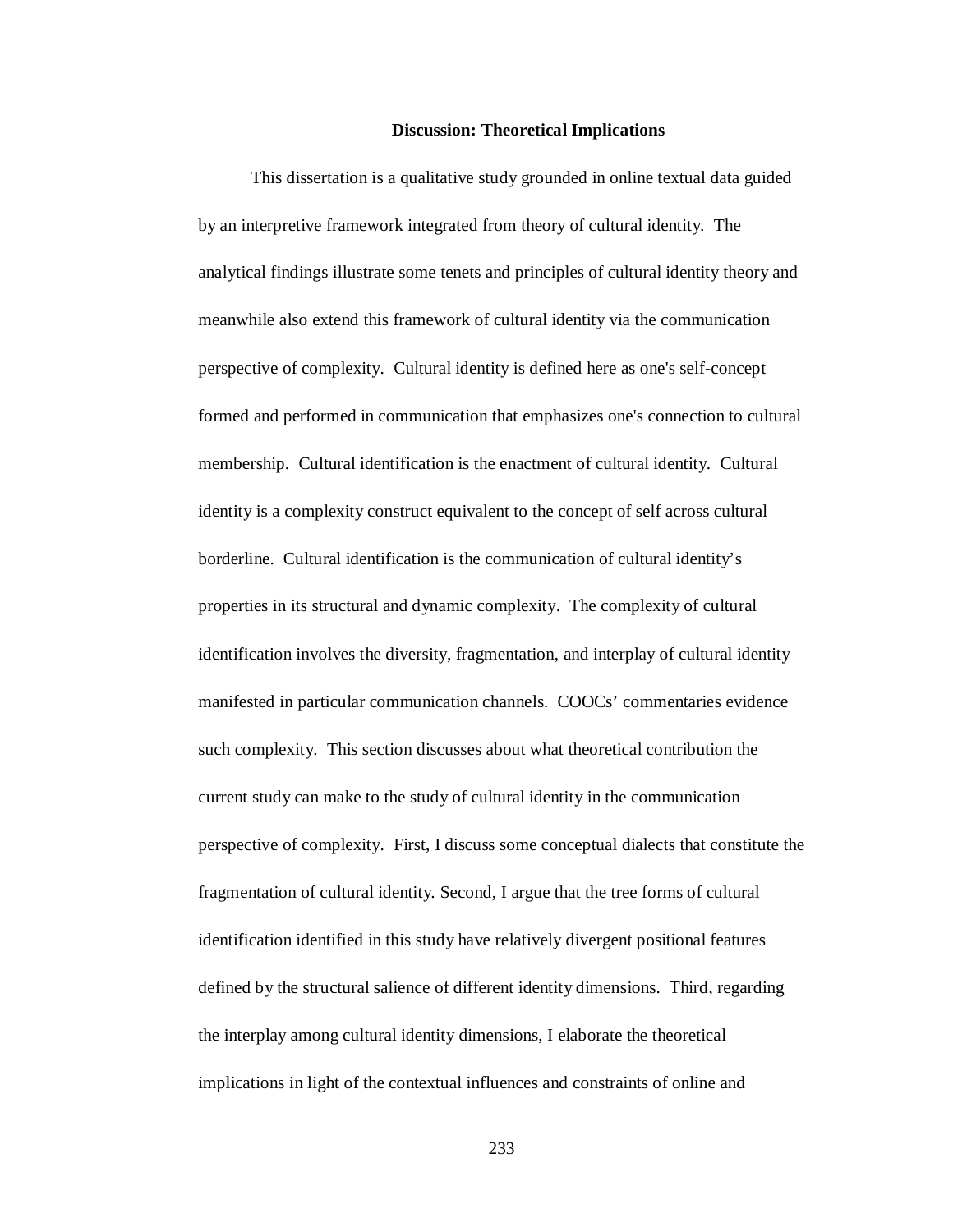intercultural settings on the manifestation of individual and group cultural identification. Lastly, I link the results of the current study to literature of identity, media, and Chinese diaspora to illuminate a complex model of Chinese identity. The discussion of theoretical implications is followed by a section on limitations and future orientations of the current research.

## **Fragmentation Represented by Dialectics**

As Hall (1996) posits, cultural identity's internal fragmentation is more important than its often assumed homogeneity for the outsiders. Heterogeneity from within can represent one primary aspect of the characteristics of cultural identity. This tenet is particularly true for intercultural communication scholars in an era of Internet, when people can be more connected with each other and therewith more exposed to differences and more expressive with different personal views. Analytical findings from chapter four, five and six illustrate such internal fragmentation of COOCs' cultural identification, which can be represented and explained by a series of conceptual dialectics – critical vs. defensive cultural core, depreciated vs. appreciated perception of external tension, cultural opposition vs. cultural similarity, and cultural shame vs. cultural pride.

These dialects constitute COOCs' internal tension manifested in their commentaries, which can then be interpreted by the concept of cultural spectatorship. These concepts are developed from the application of cultural identity theory in the analysis grounded in selected COOC's discourses. These concepts can be applied to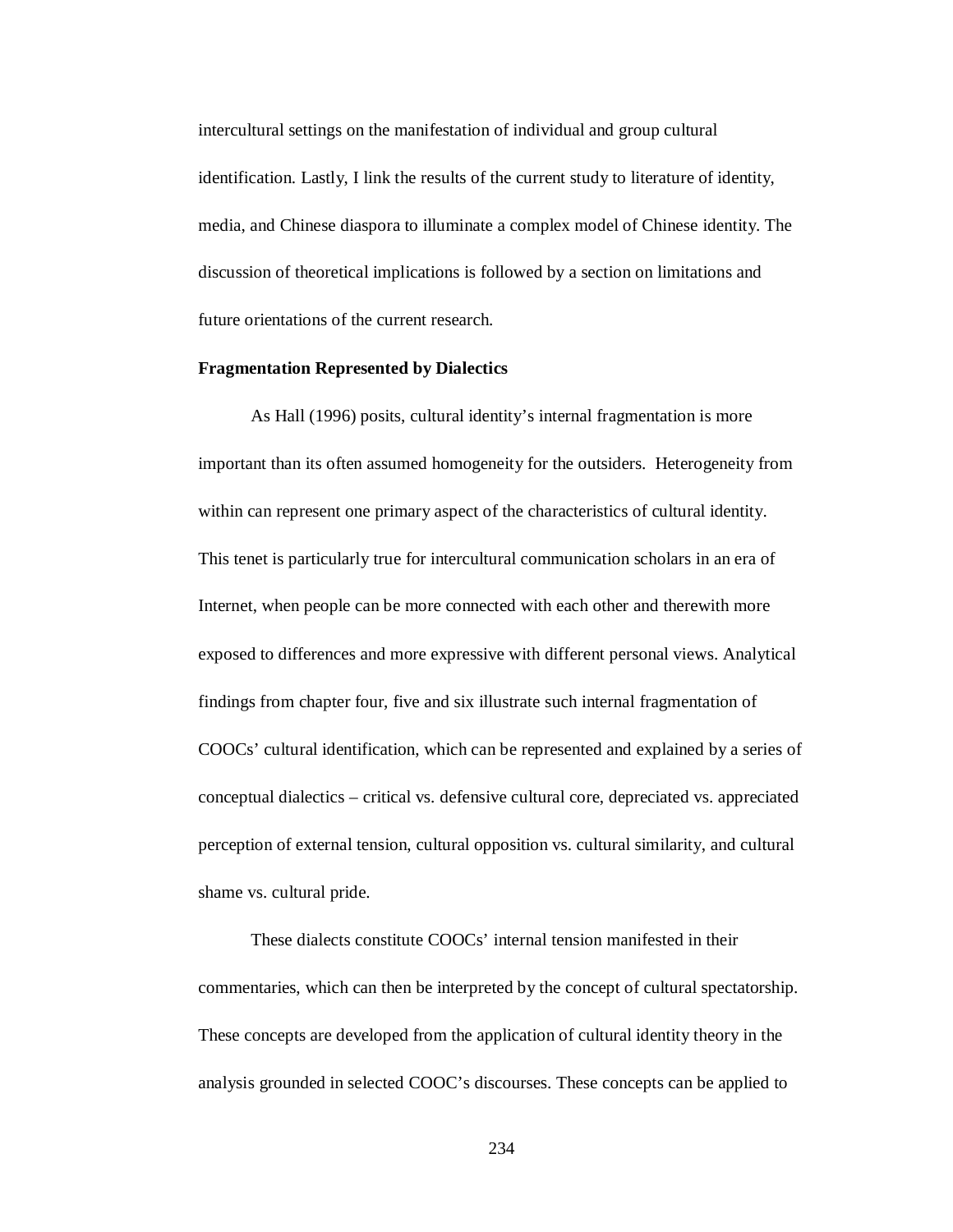describe and interpret COOCs' identity performance. The theoretical value of these derivative concepts lie in how they can extend the systematic understanding of the complexity of cultural identity.

**Critical vs. defensive cultural core**. The cultural core is defined in this research as a socially constructed and varying sense of affiliation with one's cultural membership that is communicated spontaneously and connects various dimensions of identity. In the matrix of cultural identity, the cultural core interconnects the four primary dimensions. Such a structural feature implies that cultural core has a relative stable positioning and can be reflected through the scopes formed by combinatorial effects of different identity properties. Individuals with similar sets of life realities might have quite opposite cultural cores. Among COOCs' commentary responses, the demarcation of critical and defensive cultural cores is clear and their conflict is hard to reconcile, especially in the forums with political and ideological theses. In understanding one's cultural identity, through the lenses of one's life realities, we expect one's cultural core to vary in reference to identity dimensions and to influence rhetorical strategies. When examined through the matrix of cultural identity proposed in this dissertation, COOCs' messages can become heuristic for probing the cultural core even though individual life realities do not necessarily determine the cultural core. The concept of cultural core in the total structure of cultural identity can be applied in communication studies to many meaningful themes related to culture, ideology, and relationships.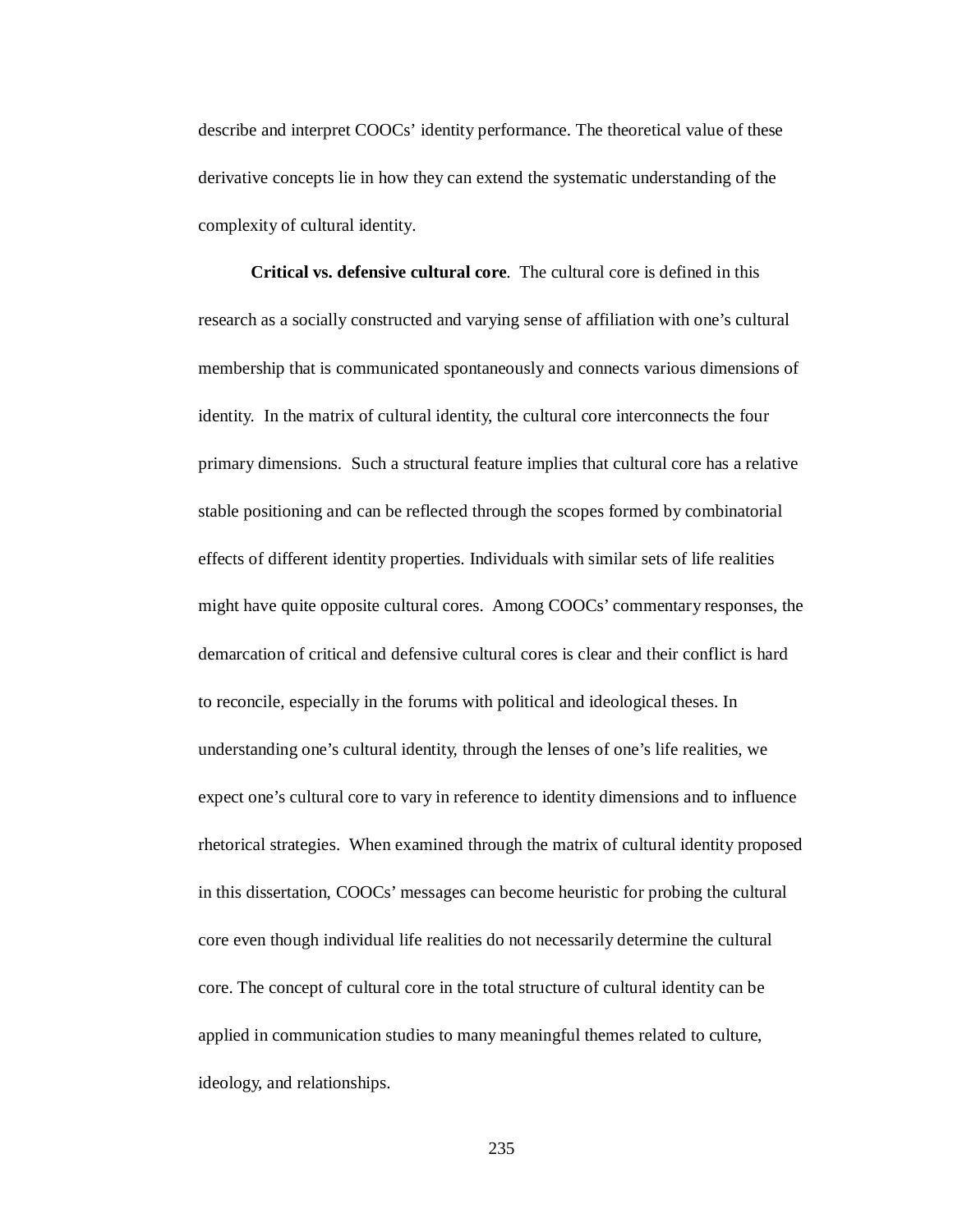**Cultural opposition vs. cultural similarity**. One primary force driving cultural identification originates in cultural comparison. Particularly in perceptual cultural identification when people are responding to perceived cultural difference, they tend to resort to cultural comparison in enacting or asserting their cultural identity. As the analytical findings in Chapter four indicate, when making sense of differences through cultural comparison, COOCs might either highlight cultural oppositions or downplay and trivialize differences while deliberately stressing cultural similarities. Generally, from the perspective of cultural opposition, intercultural contact becomes more problematic and challenging; in the perspective of cultural similarity, cultural accommodation becomes necessary and valuable. However, those who stress cultural opposition and those who value cultural similarity might have the same set of motives: to manage inevitable uncertainty and anxiety in intercultural contact through different orientations. Those for cultural opposition might hope to ease out personal cognitive uncertainty by blaming it on the systematic incompatibility of two cultures. Those for cultural similarity may be inclined to cope with intercultural uncertainty and anxiety by transcending differences through the stress on the ontological or essential commonality of cultures. Both interpretive orientations are apparent in the commentaries examined. This suggests that comparison is a driving force in cultural identification and it might be more dynamic and situational than the manifestation of the cultural core. The orientation of cultural comparison is not reflexive of cultural core but might be easily confounded as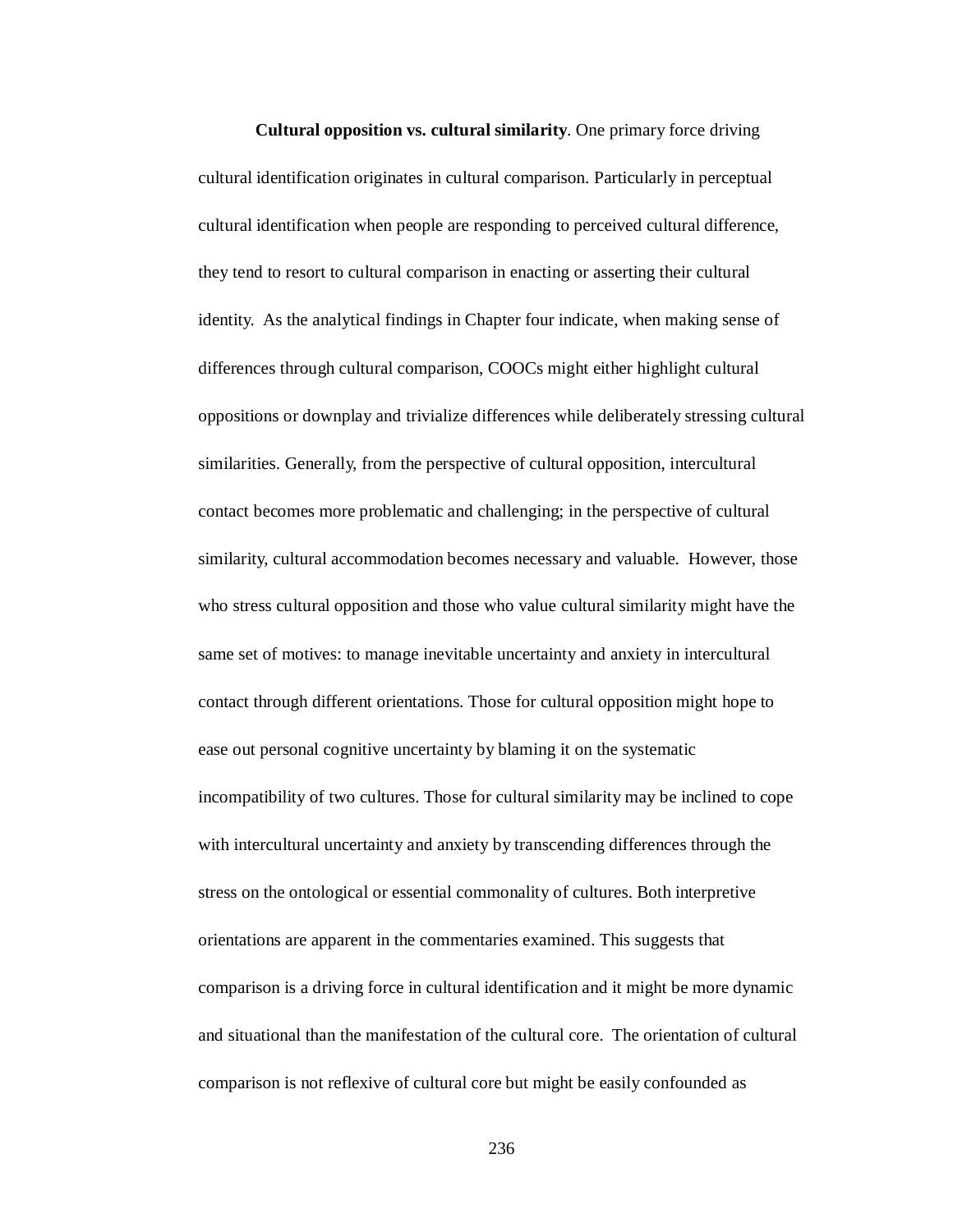reflection of cultural core by the others. For instance, messages stressing cultural opposition may be more easily regarded as from defensive cultural core while messages with cultural similarity more inclined to be taken as from critical cultural core. Potential intercultural tension resulting from cultural misunderstanding might root in such cultural misperception. Certainly, this dialectic of cultural opposition and cultural similarity and its relationship to the cultural core can open a line of research about intercultural conflict and resolution.

**Cultural sensitivity vs. cultural detachment.** The seemingly contradictory concepts of sensitivity and detachment might both be strategic goals pursued by those who have to manage their cultural identification across cultural borderlines. Cultural sensitivity or the ability to perceive cultural differences has been widely researched in areas related to human interaction involving two or more cultures. Cultural detachment is not necessarily an antithesis of cultural sensitivity or cultural insensitivity. In effect cultural detachment can be seen as a degree of cultural sensitivity that reflects deliberate neglect. Detachment may be an individual's strategy to manage prejudice or maltreatment by culturally different others. As shown in Chapter five, cultural detachment is a strategy recommended by many commentators in their practical advice to others when discussing life predicaments encountered in intercultural contact. The analysis of COOCs' commentaries containing cultural strategies implies that cultural detachment can be promoted, learned, and cultivated on the basis of cultural sensitivities. Cultural detachment can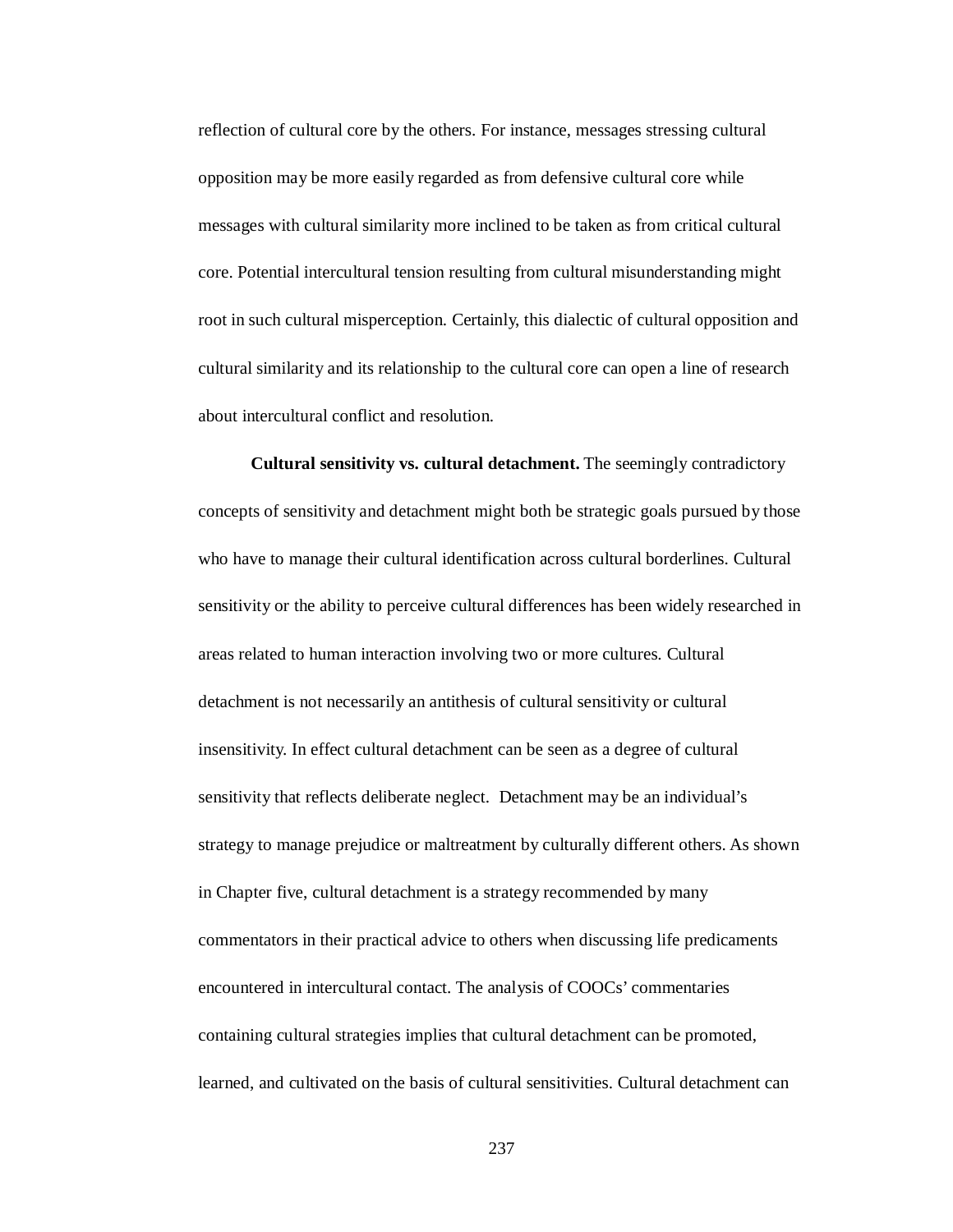help prevent oversensitivity and any consequential overreaction. At perceptual and cognitive levels, it is cultural sensitivity; at strategic level, it becomes cultural detachment. Compared to cultural sensitivity, cultural detachment might be more significant for those who are underprivileged, marginalized, and in relatively low power position in their interaction with the more advantageous culturally different others. In the imbalanced power structure, cultural sensitivity is more demanded for those who are communicating with the underprivileged cultural others and cultural detachment is more needed by sojourners like COOCs in their interactions with mainstream host individuals and institutions. The interconnection of and distinction between cultural sensitivity and cultural detachment as illustrated in Chapter five can inspire another line of intercultural communication research.

**Cultural pride vs. cultural shame**. Self-bound cultural sentiment related to positive or negative attitude toward one's cultural membership can be revealed in COOCs' online commentaries. In cultural identification, one can express one's cultural pride or positive sentiment or reveal one's cultural shame or negative sentiment towards one's own culture. Expression of cultural pride might be perceived as cultural threat by outgroups with cultural animosity and therein discouraged by strategic ingroups. On the other hand, marginalized and oppressed in the host society, sojourners like COOCs might feel special need for expressing cultural pride to amend their impaired self-esteem. Around a tensional line between expression and discouragement of cultural pride are there often heated discussions in the researched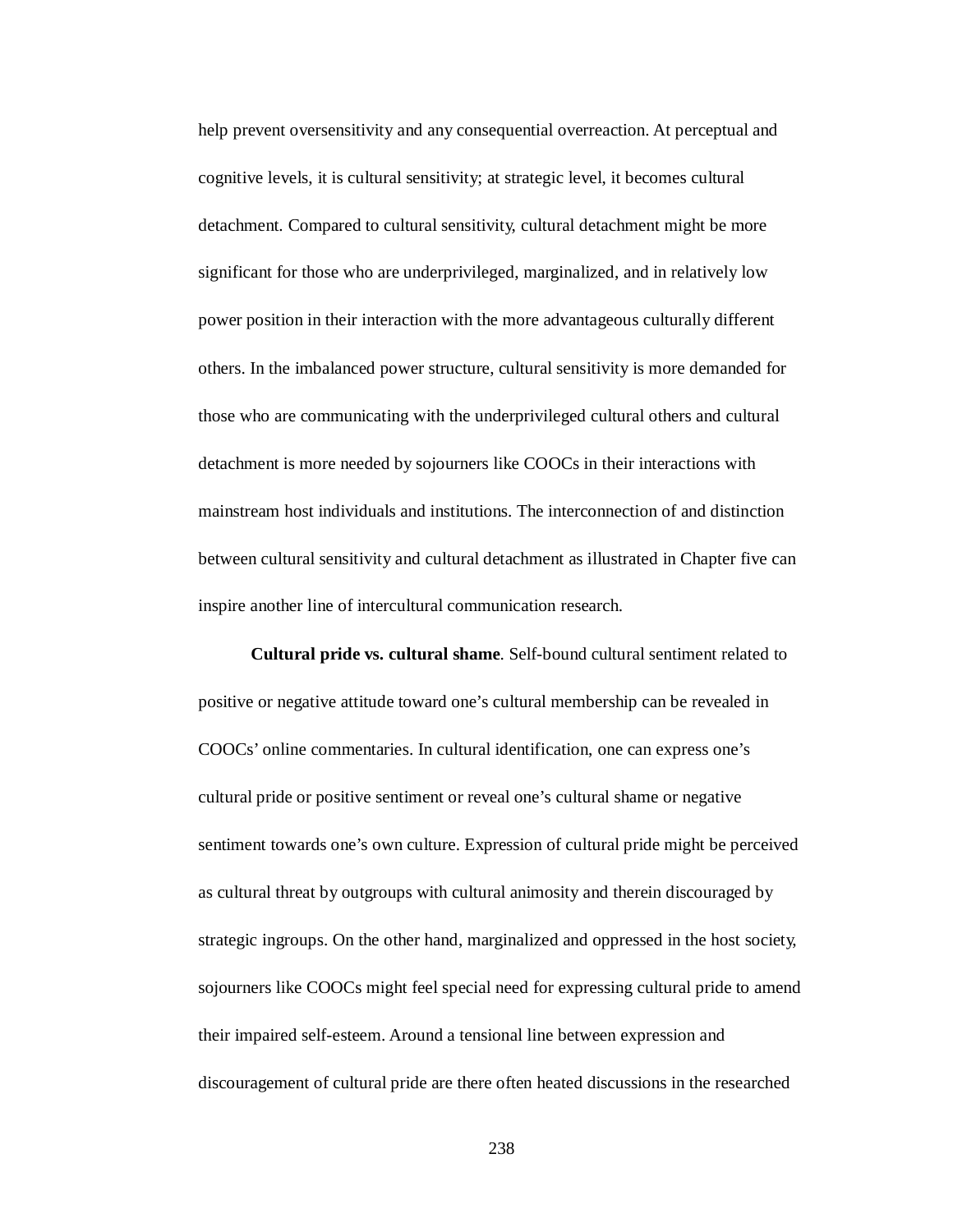forums since the participants are presumably in countries other than China. The arguments are often related to the participants' perception of the external cultural environment. Contrary to cultural pride, cultural shame is assumed to be more consonant with outgroup audiences, particularly those with political or cultural animosity against China, and is expressed by some COOCs to foster cultural detachment. Cultural shame might be more easily expressed by more self-content, ego-centric ingroups with critical cultural core, who have appreciated perception of China's external tensions. The cultural sentiments of pride and shame can be mutually transformed in certain topics by some COOCs. For instance, in discussions about China's historical burdens and national disgrace, the expressed cultural shame evoked by memory of national disgrace is purposefully transformed into China's moral advantage as source for cultural pride by COOCs with defensive cultural core. In the researched forums, COOCs often engage in debates about the moral, sentimental, and practical basis of Chinese nationalism expressed as extreme forms of cultural pride, and on Chinese xenocentrism expressed as an extreme form of cultural shame. In short, the interplay of cultural pride and cultural shame characterizes COOCs' online cultural identification, which can be linked also to the notion of cultural spectatorship.

**Cultural spectatorship**. Cultural spectatorship refers to a mindset in which cultural members are driven to observation and discussion of their culture's interaction with other cultures from a certain distance due to personal preference or restriction, especially when such interaction turns into some sort of competition or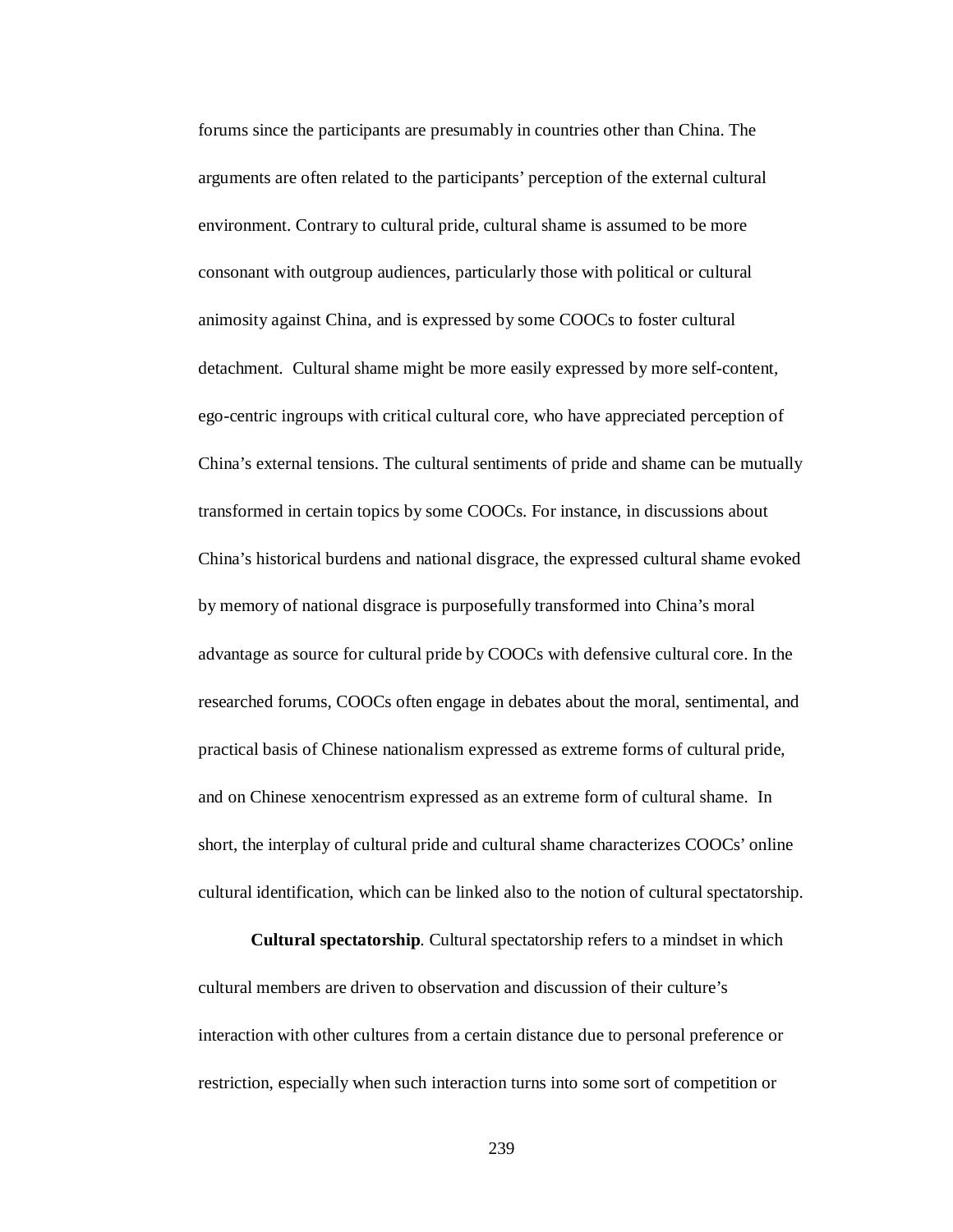clash. Curiosity and sentimental distance help define cultural spectatorship. COOCs' forums are like bleachers where spectators are allowed to watch the game and choose a side between the guest team and the host. Cultural pride and cultural shame influence the spectators' choices of favorite sides. Under the influence of cultural pride, the majority of cultural spectators like COOCs might choose to support their own culture as the guest team competing in the host arena. Guided by the feeling of cultural shame and constrained by the host environment, some of the spectators might convert themselves to support the host and meanwhile make critical commentaries against the visiting team. Such a notion of cultural spectatorship can help describe the characteristics of COOCs' online cultural identification and explain its fragmentation. It can also help depoliticize or reduce the ideological implication of the internal divisions among the COOCs, who can be viewed more as people opting for freedom outside their homeland.

In a nutshell, internal fragmentation or the heterogeneity of cultural identity can be represented by a system of dialects such as critical vs. defensive cultural core, cultural attitude defined by perceptual opposition or homogenization, and cultural sentiment characterized by cultural shame or pride. The two dimensional dialects of cultural identity's primary properties are also integral part of such a dialectic system, whose theoretical implications will be illuminated next.

## **Positional Saliencies in the Three Forms of Cultural Identification**

Variance of cultural identification can be defined by the salient positions of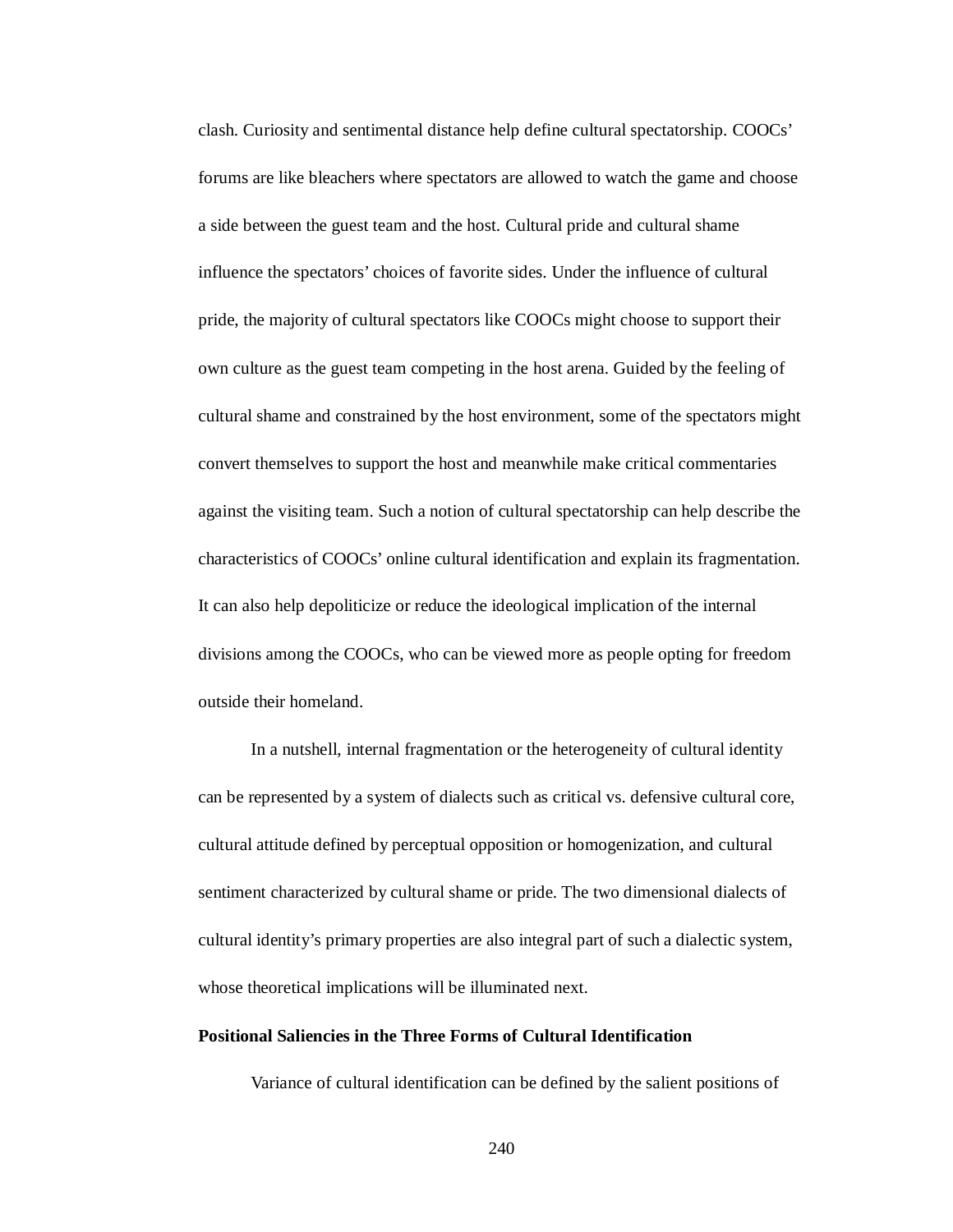different identity dimensions. Cultural identification can occur in all kinds of communication channels. In Chapter two, cultural identity is defined as one's selfconcept formed and performed in communication that emphasizes one's connection to cultural membership. Cultural identification is the enactment of cultural identity. In the perspective of communication, cultural identity is formed and reflected in one's realization and manifestation of their life realities – individuality, sociality, materiality, and spirituality. COOCs' messages evidence the aforesaid internal fragmentation, expressed through interpretive frameworks that are shaped by COOCs' life realities. COOCs disclose their diverse attitudes, attributes, strategies, and preferences via contingent and yet profound sentiments in reference to various sets of identity dimensions. For instance, to deal with negative stereotypes against Chinese cultural image, some stress individuality over one's sociality in terms of their group membership or cultural identification. It seems that they might feel less stress if they feel responsible only as individuals. Some other COOCs just avoid personal responsibility for positive self identification by blaming their cultural affiliation. It seems that these individuals can feel reassured by highlighting their disadvantaged group position or culturally defined social status. To manage life predicaments, COOCs propose various strategies and advocate cultural detachment by deliberately undoing cultural stigmas developed through the indoctrination of their old country. To settle down internal ideological clashes, some resort to spirituality while some others go to materiality for balancing solutions. Overall, different salient positions of the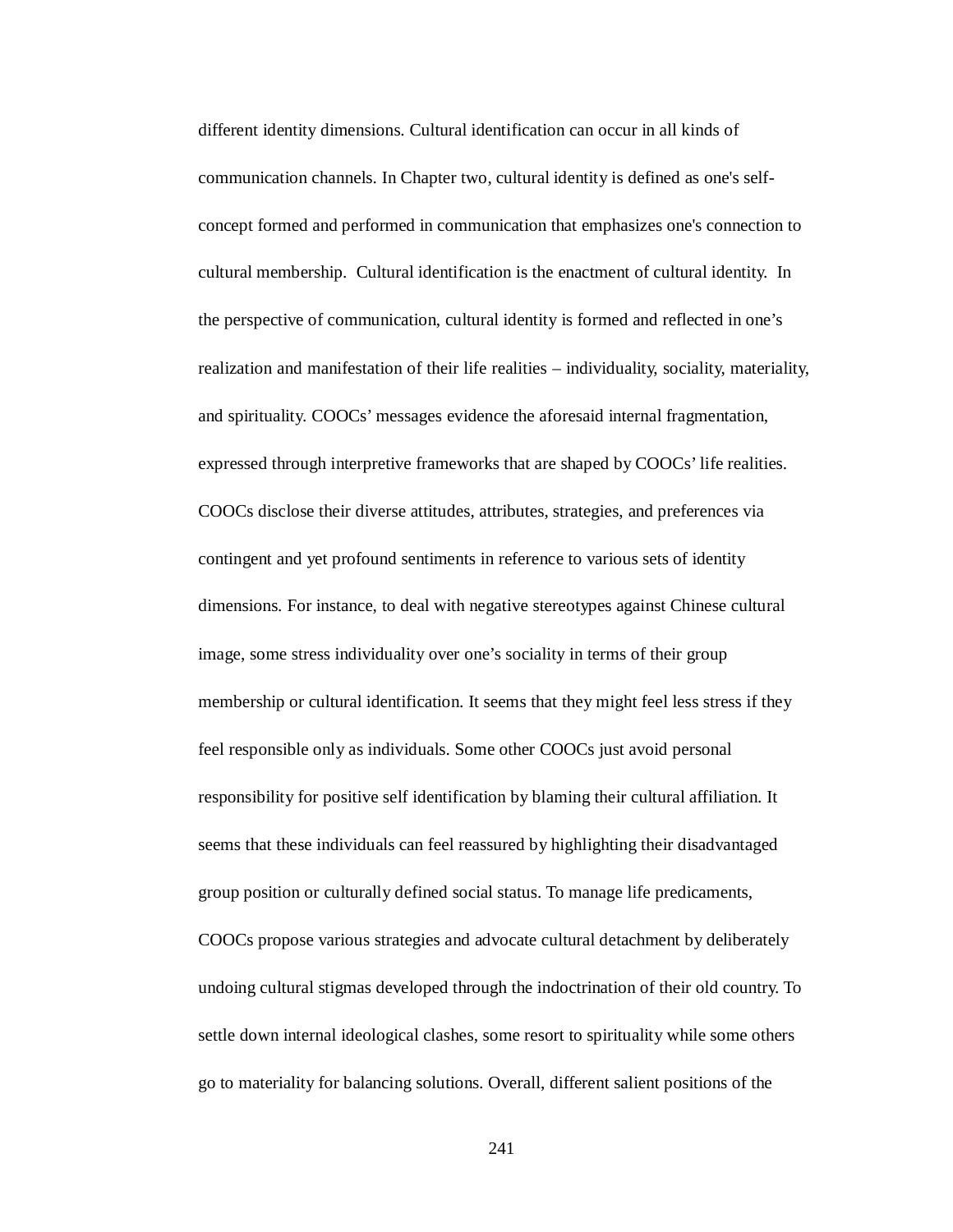four structural dimensions of cultural identity characterize the three main categories of COOCs' cultural identification – perceptual, strategic, and positional cultural identification.

**The salience of individuality in perceptual cultural identification***.* In perceptual cultural identification, one reinforces one's sense of self in contrast to cultural traits observed in the host society. The individual culture-crossing experience in cross-cultural contexts might more effectively activate self-awareness simply due to daily contact with other ingroups. Therefore one might start to view oneself and the outside world more through the scope of individuality, with reference to personal merits such as career, achievement, strength, and perceived positive disposition. Even in the Internet virtual community where they can encounter other ingroups, COOCs still stress the significance of individual matters in the host society and promote avoidance of group avowals when dealing with stereotypes against Chinese identity. Although to manifest one's cultural identity when perceiving cultural differences one can refer to the others' life realities, a steadfast preference to their individuality turns out to be apparent in COOCs' forums. In the salient position of individuality, one's cultural identification is enacted with reference to the uniqueness and autonomy of the individual as the principal premise that dictates orientations to sociality, materiality, and spirituality.

**The salience of sociality in strategic cultural identification***.* In strategic cultural identification to help other ingroups deal with life challenges in intercultural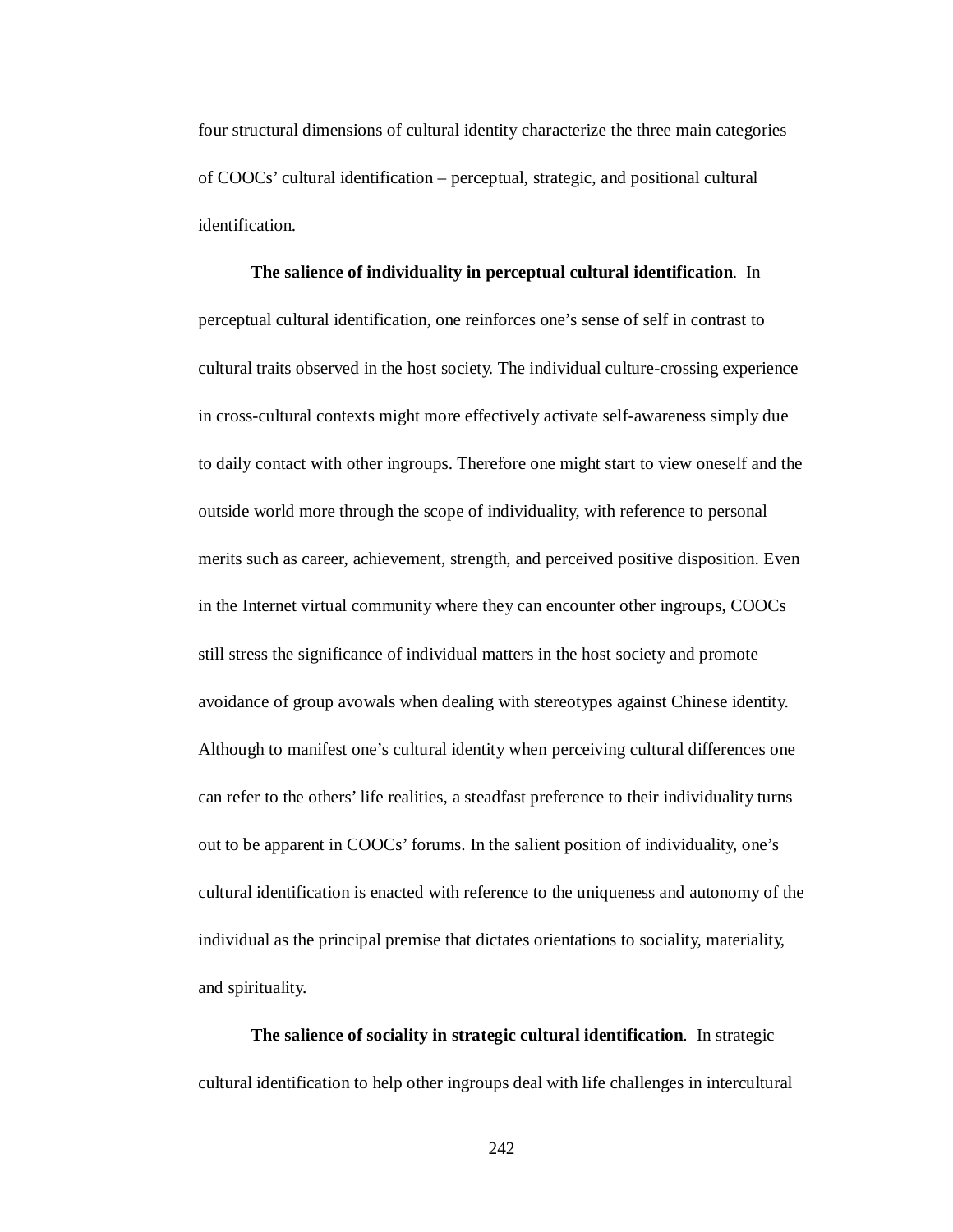context, an individual might have the inclination of emphasizing the impact of group membership on the individuals' cultural survival in the host society. The interpretive basis of cultural consulting lies in the debate between individual versus group causes for maltreatment of ingroup individuals in the host society. Hence, sub-elements of sociality such as cultural membership and group position might be relatively more often highlighted in advising. Since the observation is more directed toward understanding other ingroups' life predicaments, one's internal demand for positive cultural membership might be activated as the dominating motivation for communication acts of cultural identification. In the salient position of sociality, one's cultural identification is enacted with reference to cultural membership as the principal premise that dictates orientations to individuality, materiality, and spirituality.

#### **The salience of spirituality in positional cultural identification***.* In

positional cultural identification to assert one's ideological preference and tackle ideological clashes in the global context, one might develop arguments with an interpretive tendency towards spirituality. Arguments with reference to individual, social, and/or material dimensions tend to be oriented to the manifestation of an individual's ideological position. The heuristic dimension of spirituality is deeply rooted in and profoundly reflective of one's cultural core and can be seen more in the online's anonymous settings even if constrained to topical specificity (Dong, 2009). In the salient position of spirituality, cultural identification is enacted with reference to ideological and affective positions as the premise that dictates orientation to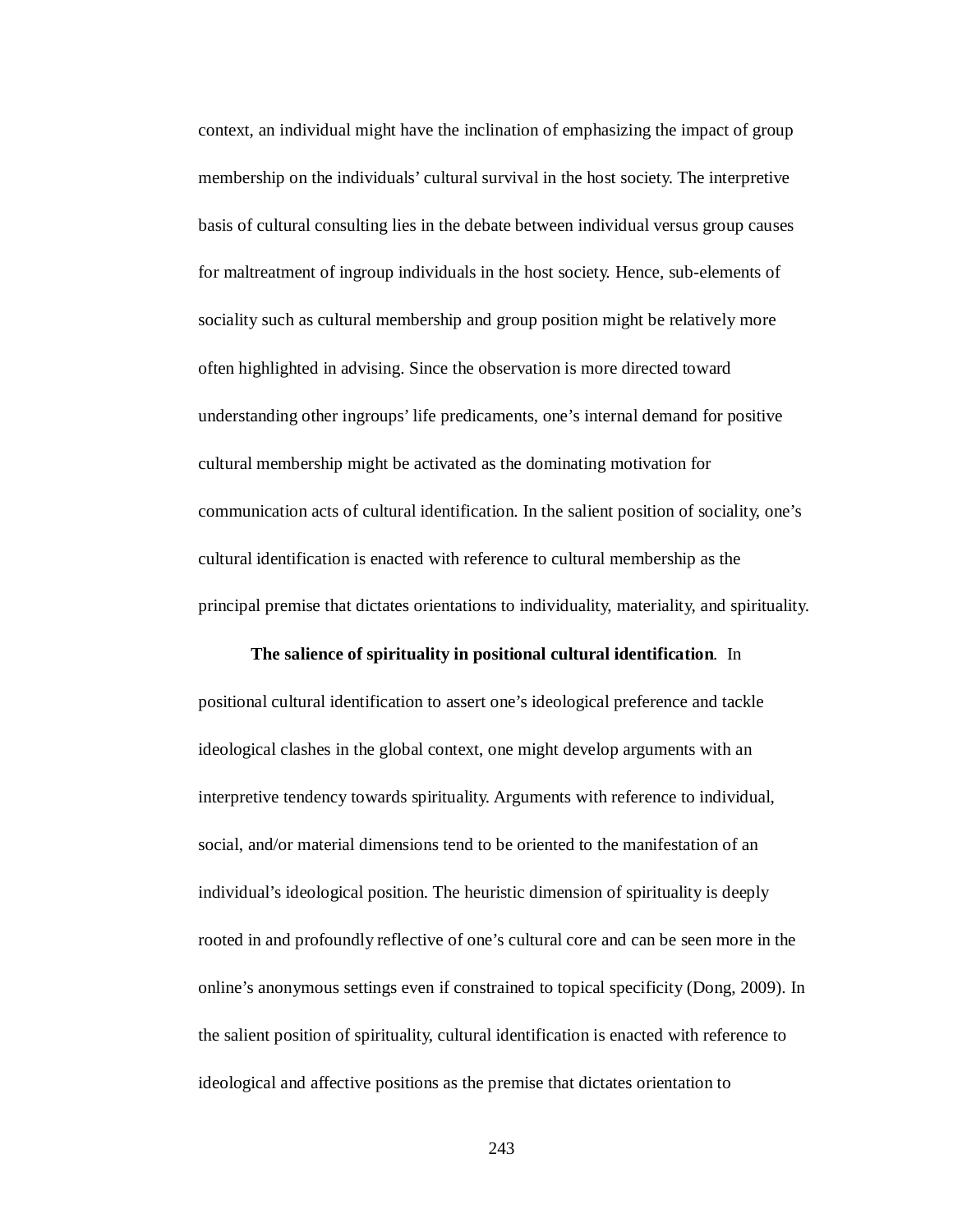individuality, sociality, and materiality.

In this research, the difference in salient positions of identity dimensions is categorical though it suggests its value for an empirical, quantitative study of its variance. Categorically different salient positions might be further classified into some finer categories or subcategories, which is beyond the scope of current research and to be discussed in terms of this research's future orientations.

#### **Interrelationships between and among Identity Properties**

Variance of cultural identification can also be defined by the rotation of four different identity dimensions. Such rotation might result in gaps, discrepancies, and interplays between identity dimensions, which might represent different psychological states of the identifier. In the world of online discourse, relatively stable salient positions are the result of rotations that result in different forms of cultural identification. However, in real life and person-to-person or entity-to-entity contexts, the rotation can be highly contextual, temporary, fluctuating, and variegated. A brief discussion about the potential correlations between psychological states associated with identity gaps and the structural rotation of identity dimensions can help illuminate an important aspect of the theoretical implications of the identity model employed in the current study.

One theoretical premise of these correlations is that gaps or discrepancies between identity dimensions are the result of differential positional salience and perceptual orientation of individuals. Yet, different degrees of saliency of identity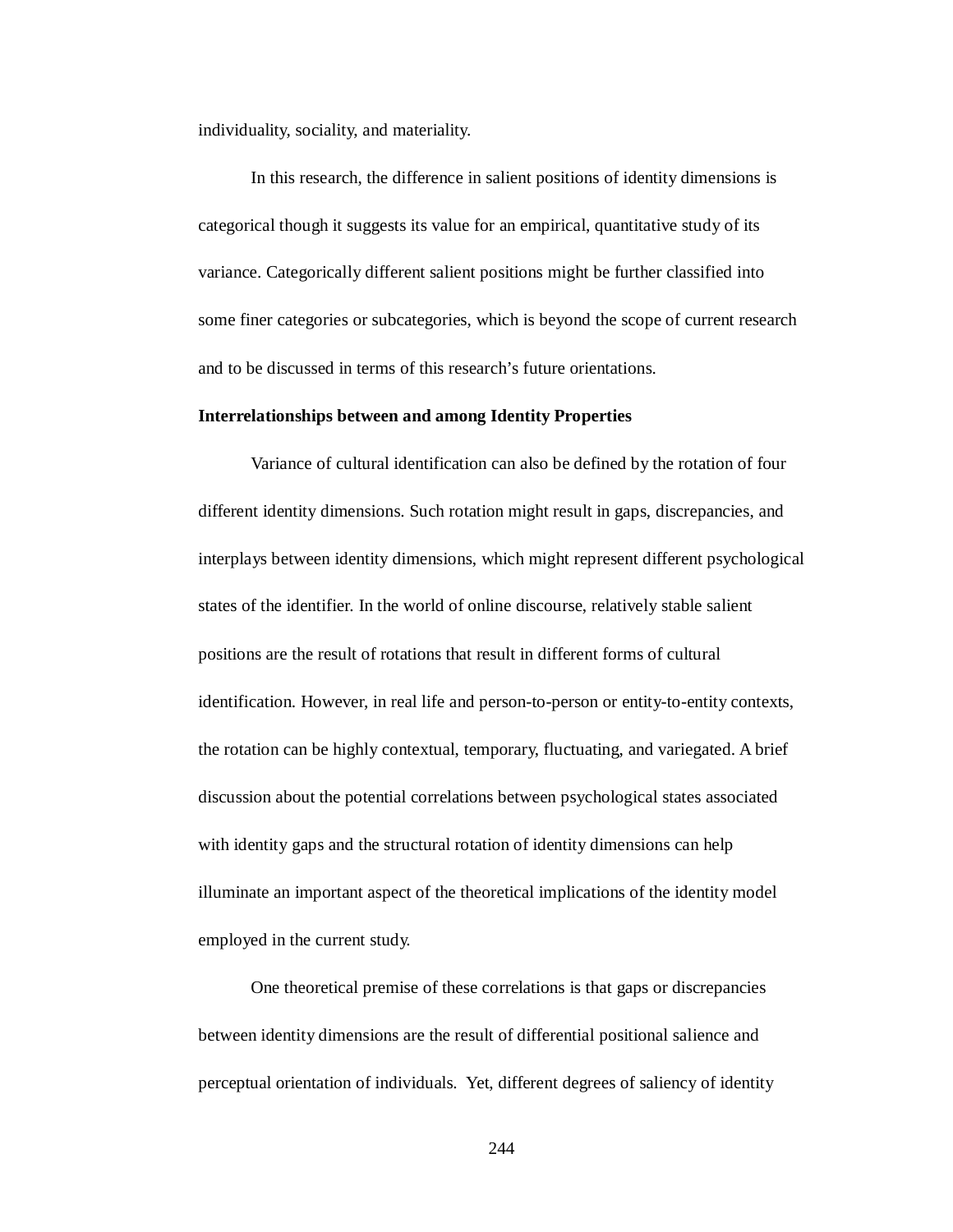dimensions might cause individual difficulty to manage smooth rotation of the identity structure. The following discussion lies on this notion that seemingly contradictory identity positions are the result of the positional salience of certain dimensions of identity. The concept of salience means the different degrees of activated awareness or mindfulness of one's various life realities. Constrained by certain contexts, salient positions might lead to inadvertent oblivion of some other identity dimensions, which might become mental basis of certain temporary personality disorders such as narcissistic, schizoid, and dependent ones. For instance, an individual given a high power position might have a different degree of awareness of such power or social position than others relative to one's awareness of realities. Perceptual orientation refers to how one's observations lead to enactment of cultural identity. Around the four basic identity dimensions, such perceptual orientations might include the two pairs of dialectic tensions from individuality to sociality or vice versa and from materiality to spirituality or vice versa. For instance, cultural spectatorship as illustrated in Chapter four is a psychological state featuring individuality-tosociality perceptual orientation. In other cases, such as online commentaries regarding how to deal with negative stereotypes against Chinese cultural image, the observational direction features more of sociality-to-individuality. In forums of political, ideological debates, the perceptual orientation from materiality to spirituality tends to be more prevalent. The intersection of the two pairs of dialectical tensions can result some more delicate categories of perceptual orientations, which can explain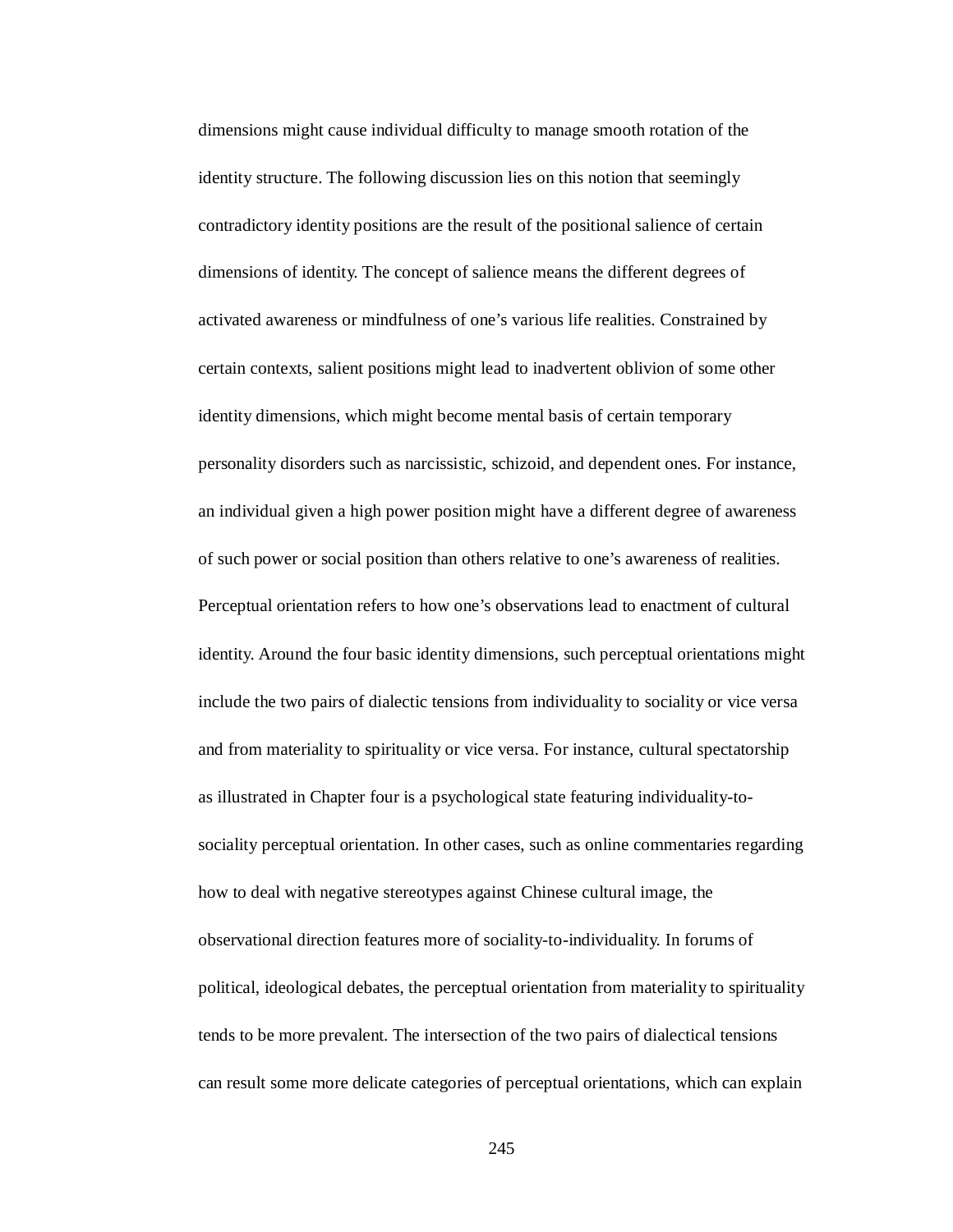the variety of online commentaries.

In a nutshell, the structure of the four-prong cultural identity model and its dynamic features might be a key to the intricacy of individual and group psychology in cross-cultural and intercultural context. The application of this key can help provide heuristic insights for more regional and specific practical challenges and empirical inquiries.

# **The Complexity of Chinese Identity in the Global Context – Connecting to Literature on Identity, Media, and Chinese Diaspora.**

With a focus on one unique, clamorous cyber ethnic quarter in the bustling and boisterous Internet "megalopolis," the results of this study resound with current literature on identity issues in media and cultural studies. The results reinforce Stuart Hall's exposition on the increasing fragmented identity manifested in discourses that are produced by those who share the same identity ad are more accessible to mass audiences (1996). Beyond nation, race, class, and ideology, the current study identified new, finer categories to represent the differentiation of cultural identification even from the same cultural group. These categories illustrate the structural multidimensionality and dynamic rotation of identity positions. The reported internal divisions in this study can illustrate Hall's idea on the internal, "psychic mechanism" of identity, which has become more evident in the new media environment with constantly expanding ranges of participants. Furthermore, the observed trend to individualization among COOCs exemplifies Hokinson's (2007)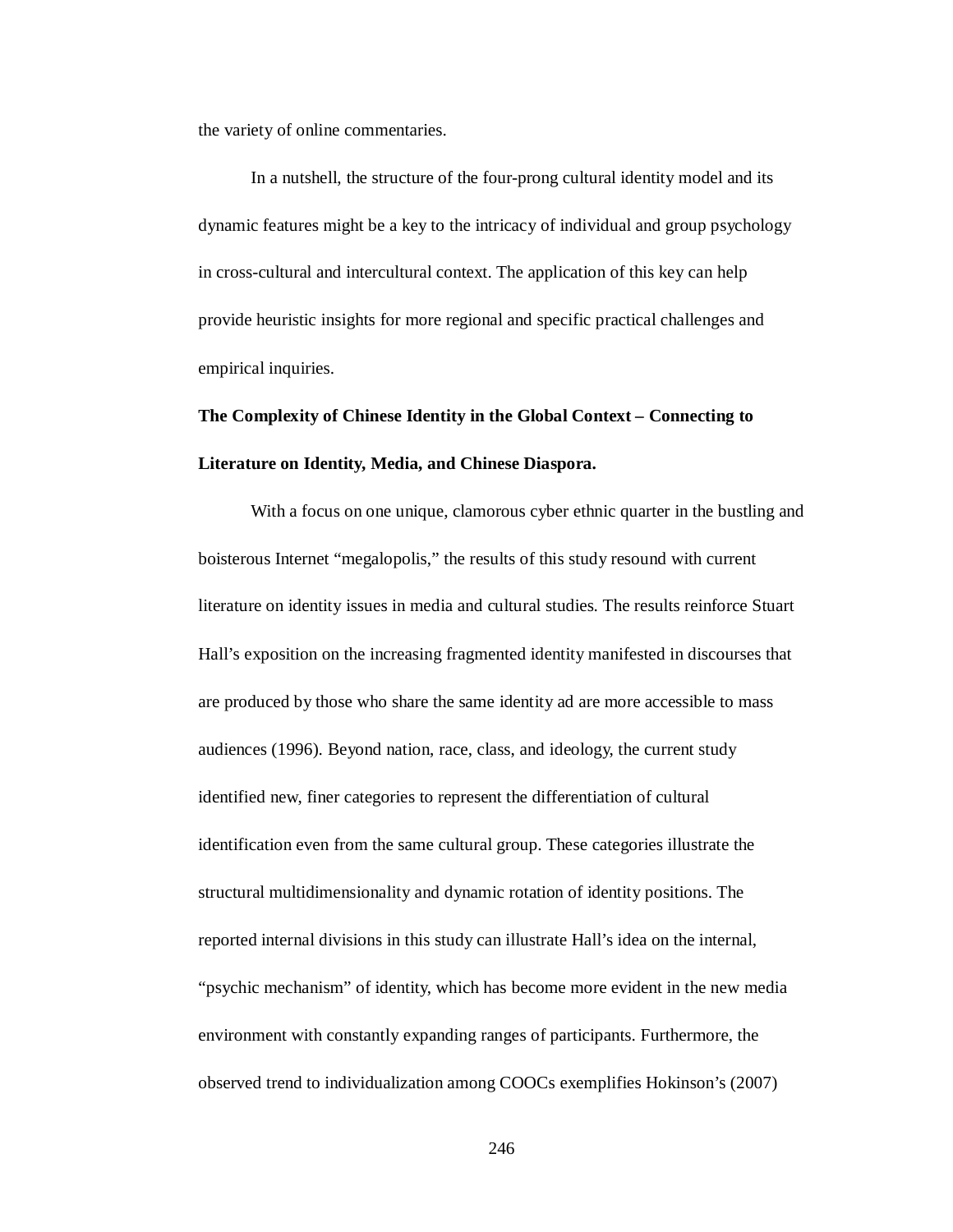proposition that the Internet helps society become more and more individualized. On the other hand, this study also corroborates Mitra's (2002) observation of the cultural convergence effect of the Internet. The current study expands the literature by stressing the dialectic tension between the trend of individualization and the effect of cultural convergence – the Internet becomes a place for ingroup individuals to collectively express their preference for individualization.

This study is also linked genealogically to literature on Chinese identity in diaspora. The findings relate to the more current status of newer members of the Chinese diaspora worldwide and reflect finer internal divisions and more diverse survival strategies in the more contemporary, post-colonial, post-911, and broader global context. COOCs, who are the source of the current study's textual data, represent what Chan (2006) described as the new migrants from China in global cities who are relatively more educated and from more diverse regions of origin than the earlier colonial coolies from a couple of southern provinces in Chin and therein face more identity options and internal debates. Not only can the heightened online discussions by COOCs fit the ideological model identified by Ward (1965, quoted in Chan, 2006) but the augmented chasm and intensified fragmentation embedded in blatant ideological debates might form a new complex model of Chinese identity in global context. On the one hand, such a complex model of Chinese identity can lead to a more profound understanding of Chinese global presentation; on the other hand, the increased complexity in Chinese national characterization represents the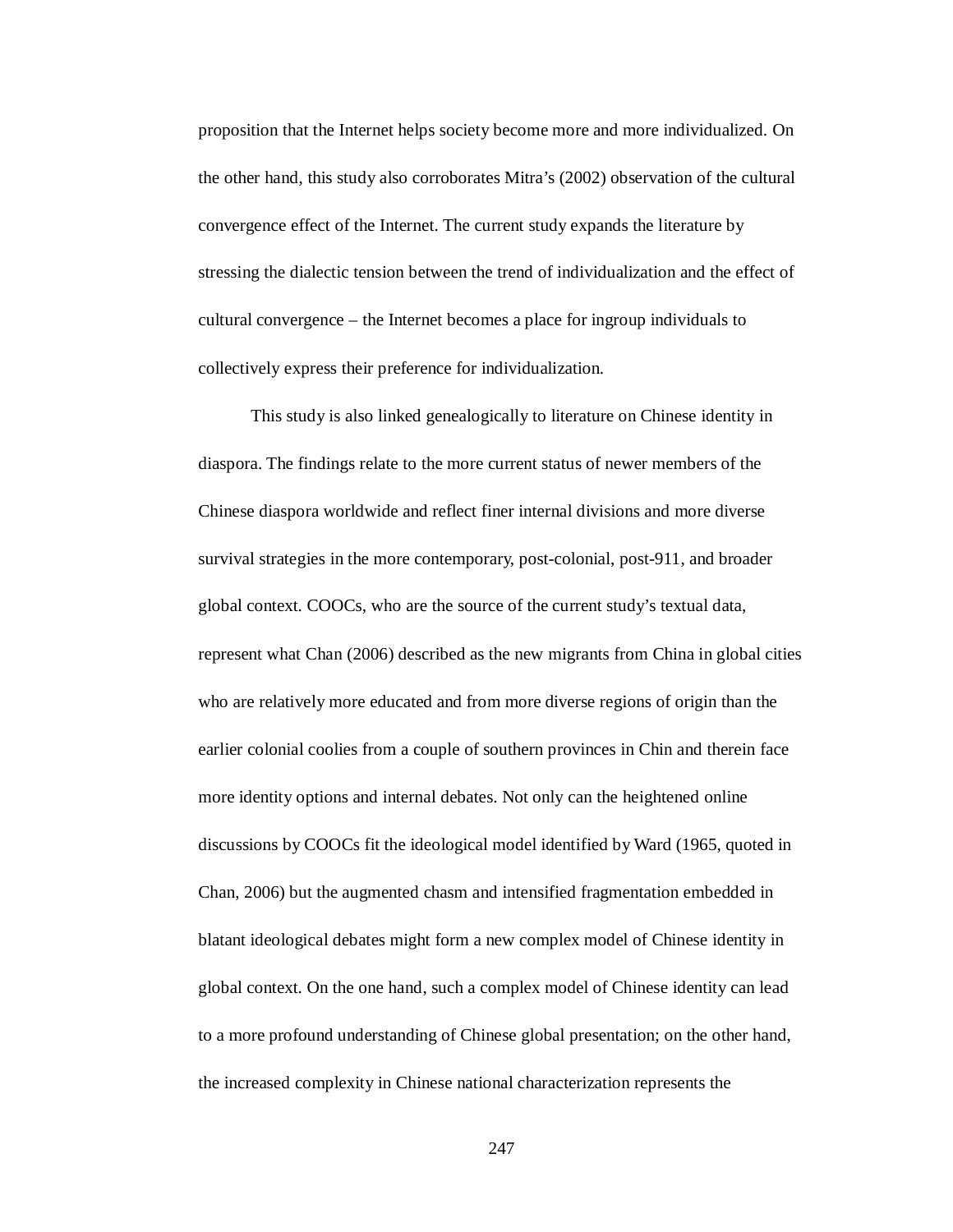maturation of the nation and advancement of a national culture. Hence the chaotic internal division described by Keane (2003) as "China imploding" might have positive implications if given a more complete and more balanced interpretation with richer data. This coincided with my impetus for writing this dissertation.

## **Limitations and Future Orientations of the Study**

The current study is an application of an integrated cultural identity model in the interpretive analysis of online discourse purposefully selected. This close reading of data does have some methodological and theoretical limitations that imply future orientations.

The most obvious limitation of this study is the purposeful selection of online discourse data. With new events constantly coming out on a daily basis, more forums with more heated discussions seem always better than the old pool of data. For example, around the 2010 Nobel Peace Prize winner Xiaobo Liu and Chinese American pianist Lang Lang's White House performance, online debates were unprecedentedly fervent. However, the concepts developed from this data grounded analysis can be applied in the analysis of randomly selected instances of discourse in a new, larger data set for future projects aiming to contribute to the construction of cultural identity theory.

Another limitation of this study is related to the representativeness of the selected website and the participating commentators as members of the Chinese overseas community. As I observe, among my Chinese friends, Wenxuecity.com is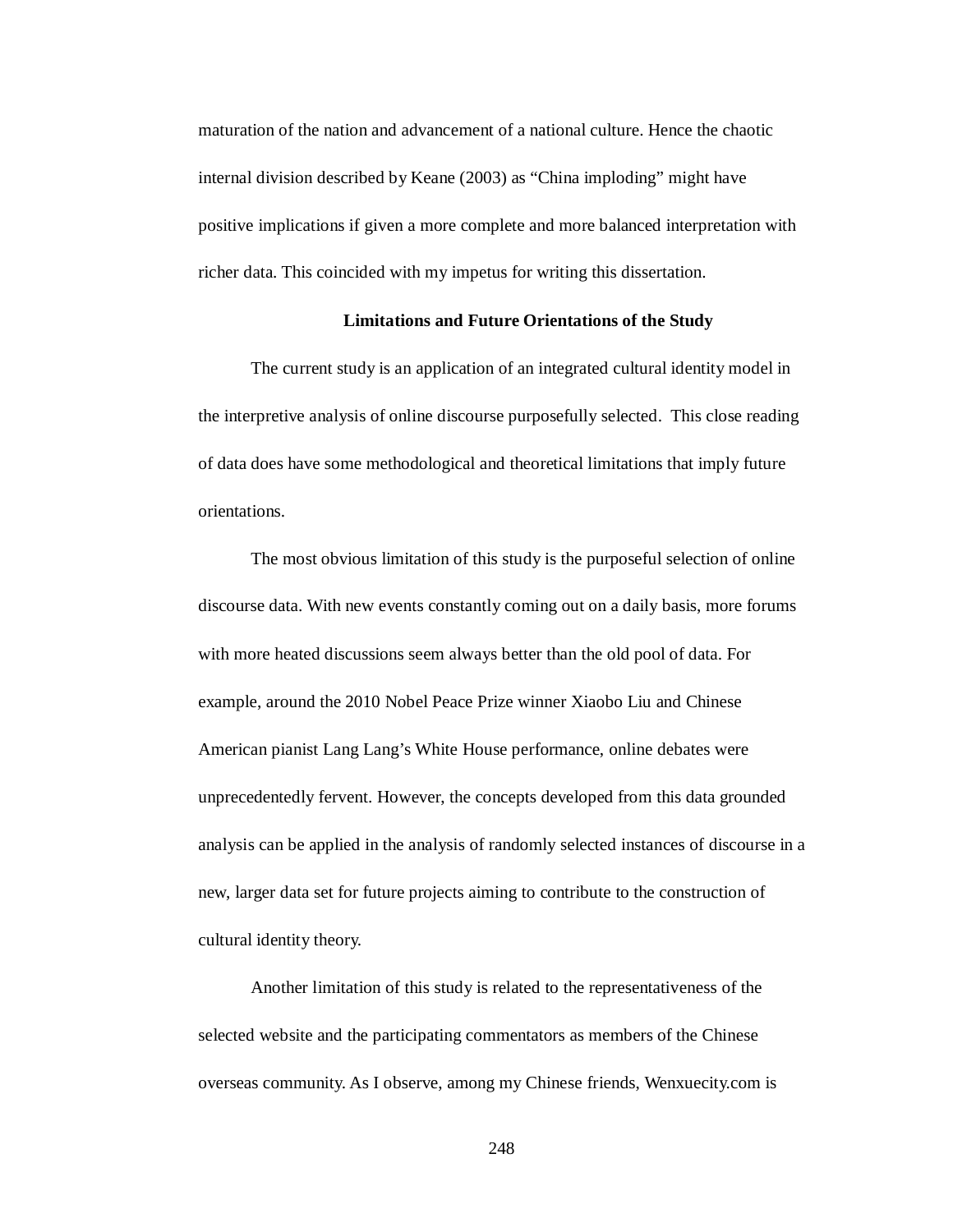only one of several major Chinese portal websites. Besides Wenxuecity.com, other popular Chinese overseas websites include mit.bbs.com, backchina.com, and boxun.com. Of course, wexuecity.com is still the one that attracts the largest number of commentaries. Many of my Chinese friends, especially younger ones, who just arrived, seem to be more dependent on the major Chinese portal Websites headquartered inside China, such as sohu.com, netease.com, sina.com, and qq.com. They were already seasoned netizens before leaving China. For some Chinese with critical cultural cores, Wenxuecity.com is too "pro-China" and thereby to be avoided. So the internal divisions over some political debates within the COOCs might not empirically reflect the actual internal divisions among the Chinese and not even among the Chinese overseas.

In addition, the characteristics of COOCs' cultural identification summarized in the findings are heuristic for understanding Chinese culture as manifested in its members' collective understandings but might be problematic in terms of empirical representation of the group. First, online anonymity and the website's easy registration allow one individual to post commentaries under multiple aliases. Some of the COOCs might actually play both sides (trolling) by disguising themselves with their opponents' intonation and then attacking accordingly to create the scenario that might or might not fit their positions over certain issues. Second, participants with varied motives might contribute to various forums by contingency. On the one hand, COOCs participate voluntarily with no explicit external pressures such as institutional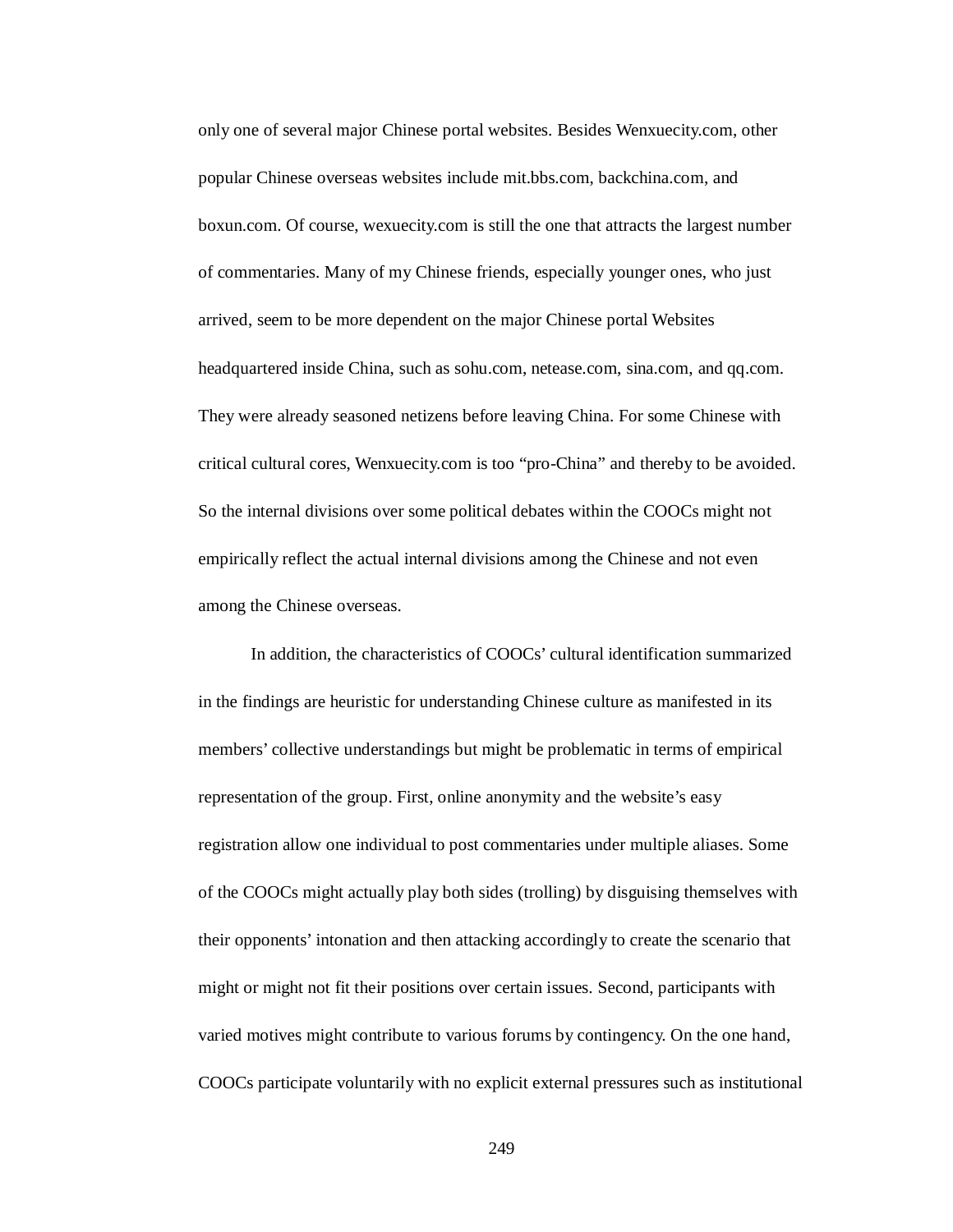requirement or monetary benefits, so the data contain spontaneous messages that reflect their mentalities. On the other hand, participating COOCs themselves might have unique character profiles that distinguishes them from general Chinese overseas, for instance being inclined or more subjected to extreme ideological positions. Besides, the timing of hot debated events might also influence both quantity and quality of commentaries, such as in summer time, holidays, or final week in the end of semesters. Third, the website's webmaster or forums' administrators have the capability to delete posted comments and permanently or temporarily ban particular user IDs, and evidently they often execute such regulatory power. For attracting more viewers, the editorials might actually deliberately pretend to be either or both sides of the debates to instigate more tensions if necessary. So to some degree, the online scenarios might actually reflect the preferences of the personnel with technological authority even though the website claims to be neutral and eclectic. This limitation suggests that future research should include a larger data set as well as personal interviews or survey to enhance representativeness of this population.

Finally, although the three general forms of cultural identification manifested in COOCs' commentaries are not mutually exclusive, through "constant comparison," the three categories proved to be stable and therefore valid as interpretive tools. However, finer subcategories might be further defined but have not been developed in the current study. Regarding this limitation, future research could consider further conceptualization to refine subcategories for more specific research purposes.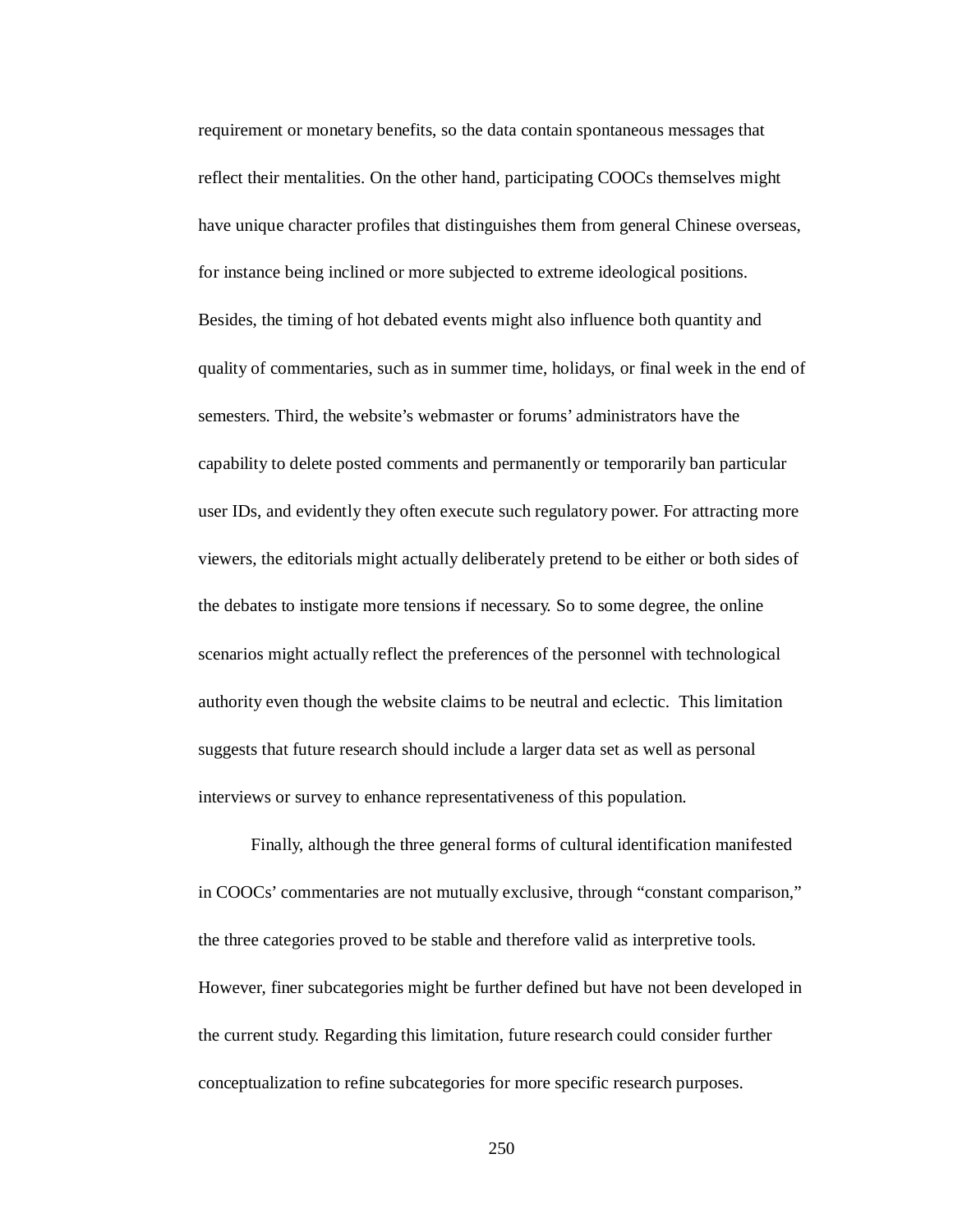Regarding these limitations, future research could consider addressing issues of representativeness by employing a positivistic paradigm and using research methods such as random sampling of Wenxuecity.com texts, surveys, and in-depth interviews with users. The corroboration through interviews with actual users can not only strengthen the validity of present study but also extend and even alter the conceptual system developed from current research. However, the heuristic value gained from the current study can still be a productive start along the way of exploring how people culturally survive over the cultural borderlines.

# **Conclusion**

This dissertation presents an interpretive study of online discourse with emphasis on the textual analysis of cultural identification patterns among Chinese overseas online commentators. The interpretive framework of cultural identification draws on the theories of three intercultural communication scholars—Donal Carbaugh, Mary Jane Collier, and Michael Hecht—to stress the multi-dimensionality of identity, dynamic interaction between self and social context, and the centrality of communication in processes of cultural identification. Following some of the analytical strategies of grounded theory methodologies, I identified and labeled three primary forms of cultural identification—perceptual, strategic, and positional cultural identification—to suggest ways in which COOCs make sense of who they are as individuals and as a group of sojourners self-expelled from their homeland. In debates about historical vicissitudes, academic power structures in the host culture, racial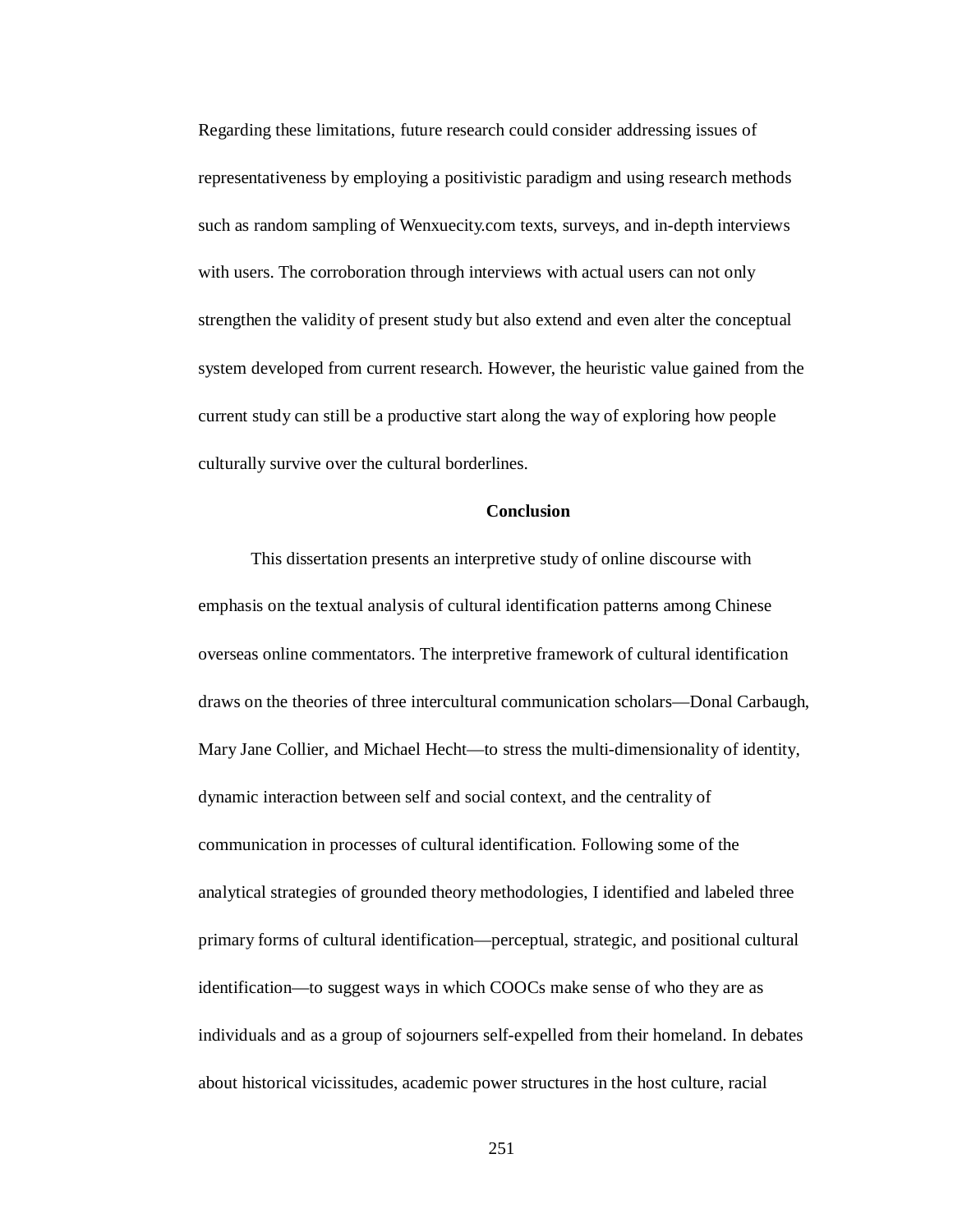hierarchy, and global hegemonic structure, COOCs showed their increased cultural awareness, various personal strategies to cope with life abroad, and diverse ideological positions. The resulting fragmentary process of cultural identification can be interpreted with an analytical framework informed by an integrated theory of cultural identity. The framework focuses on four dimensions of identity: individuality, sociality, materiality, and spirituality. Using this model, this research argues that heightened individuality, stressed cultural detachment, and divided spirituality characterize COOCs' cultural identification as manifested in the discourse examined.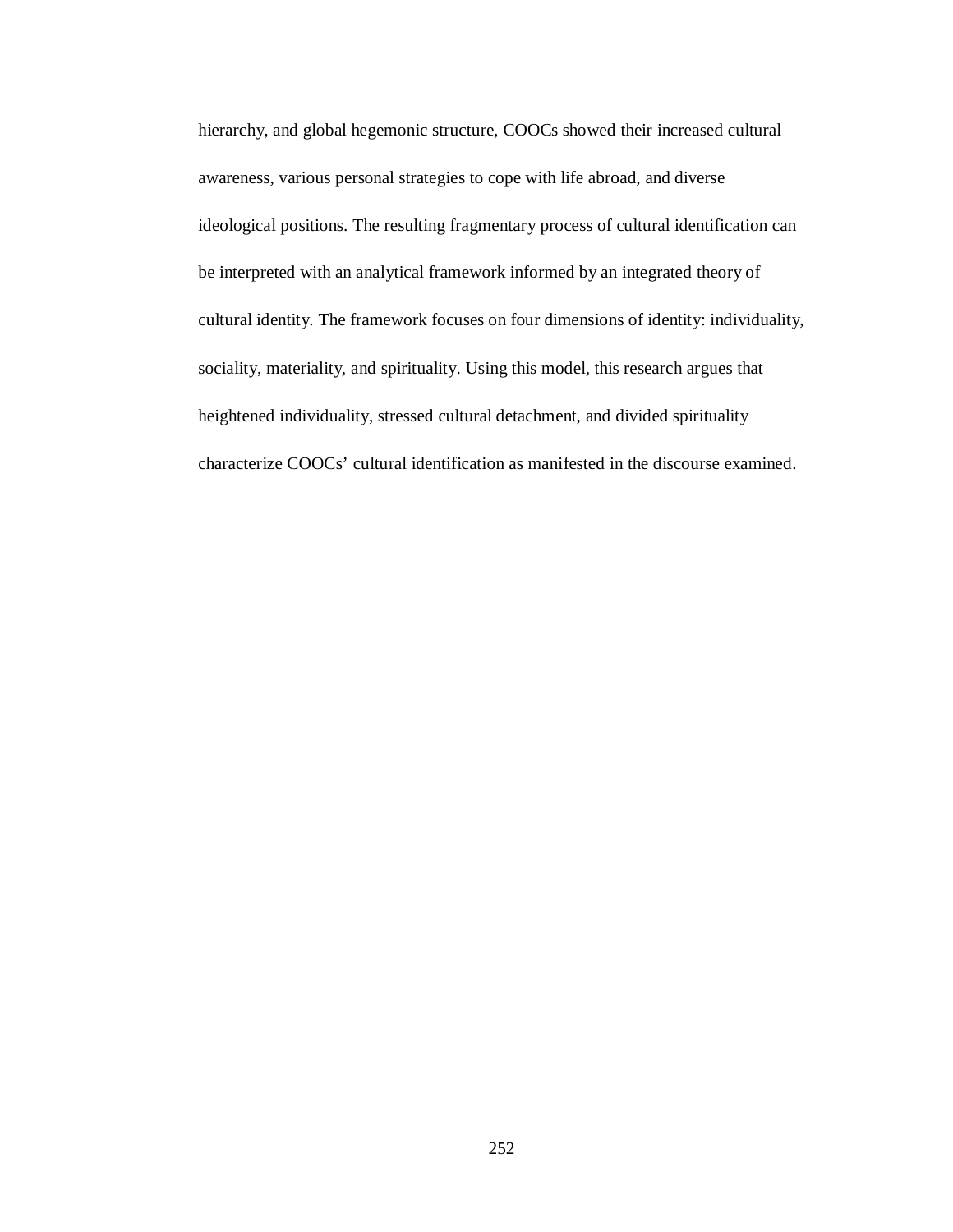## **REFERENCES**

- Abbas, A. (1996). Cultural studies in a post-culture. In D. Gaonkar and C. Nelson (Eds.), *Disciplinarity and Dissent in Cultural Studies* (pp. 289-312). New York, NY: Routledge.
- Abdulla, R. (2007). *The Internet in the Arab world: Egypt and beyond*. New York: Peter Lang.
- Al-Saggaf, Y. (2006). The online public sphere in the Arab world: The war in Iraq on the Al Arabiya website. *Journal of Computer-Mediated Communication, 12*, 311–334.
- Anderson, J.A. (1996). *Communication Theory: Epistemological Foundations*. New York, NY: The Guilford Press.
- Anti-CNN. (2010, Jan 11). A British reporter complains that Chinese always like to mention about Opium Wars. *Wenxuecity.* Retrieved May 26, 2010, from http://news.wenxuecity.com/BBSView.php?SubID=news&MsgID=990857
- Appadurai, A. (1996). *Modernity at large: Cultural Dimensions of Globalization*. Minneapolis, MN: University of Minnesota Press.
- Bakardjieva, M. (2005). *Internet Society: The Internet in Everyday Life.* Thousand Oaks: Sage.
- Ban Dao Chen Bao. (2005, Dec 15). Malawi mob accused Chinese businessman of cannibalism and pillaged Chinese community. *Wenxuecity.* Retrieved May 26, 2010, from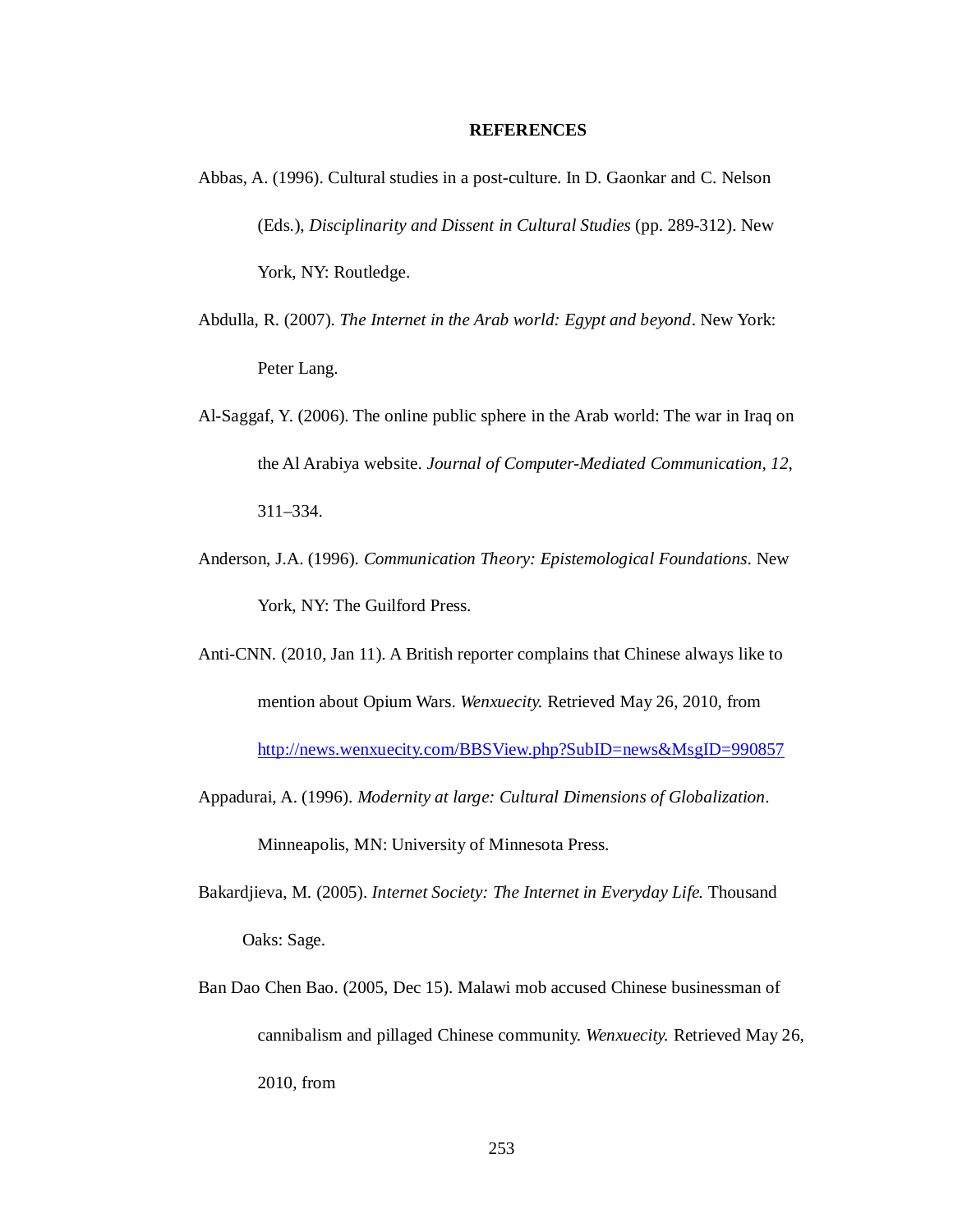http://news.wenxuecity.com/BBSView.php?SubID=news&MsgID=142382

Bao Bao Jiu Le Bu. (2007, Sep 5). The voice from a Chinese overseas student in the U.S.: Motherland, it is not easy to say that I love you. *Wenxuecity.* Retrieved October 27, 2009, from

http://news.wenxuecity.com/BBSView.php?SubID=news&MsgID=452664

- Barker, F., & Hulme, P. (1994). *Colonial Discourse, Postcolonial Theory*. New York, NY: Manchester UP.
- Bauman, Z. (2001). The Great War of Recognition. *Theory, Culture & Society, 18*(2/3), 137. Retrieved from EBSCOhost.
- Baxter, L. A., & Montgomery, B. M. (1996). *Relating: Dialogues and Dialectics.* New York: Guilford.

Beck, U. and Beck-Gernsheim, E. (2002). *Individualization*. Sage: London.

- Becker, H. (1998). *Tricks of the trade. How to think about your research while you're doing it.* Chicago: University of Chicago Press.
- Becker, J., & Stamp, G. (2005, September). Impression Management in Chat Rooms: A Grounded Theory Model. *Communication Studies*, *56*(3), 243-260. Retrieved December 3, 2008, doi:10.1080/10510970500181264

Befu, H. (1993). Nationalism and Nihonjinron. In Befu, H. (Ed) *Cultural Nationalism in East Asia: Representation and Identity* (pp.107-135). Berkley, CA: Institute of East Asian Studies, University of California.

Bei Fang Han Ge. (2008, Aug 23). Time changes: Progressive China and regressive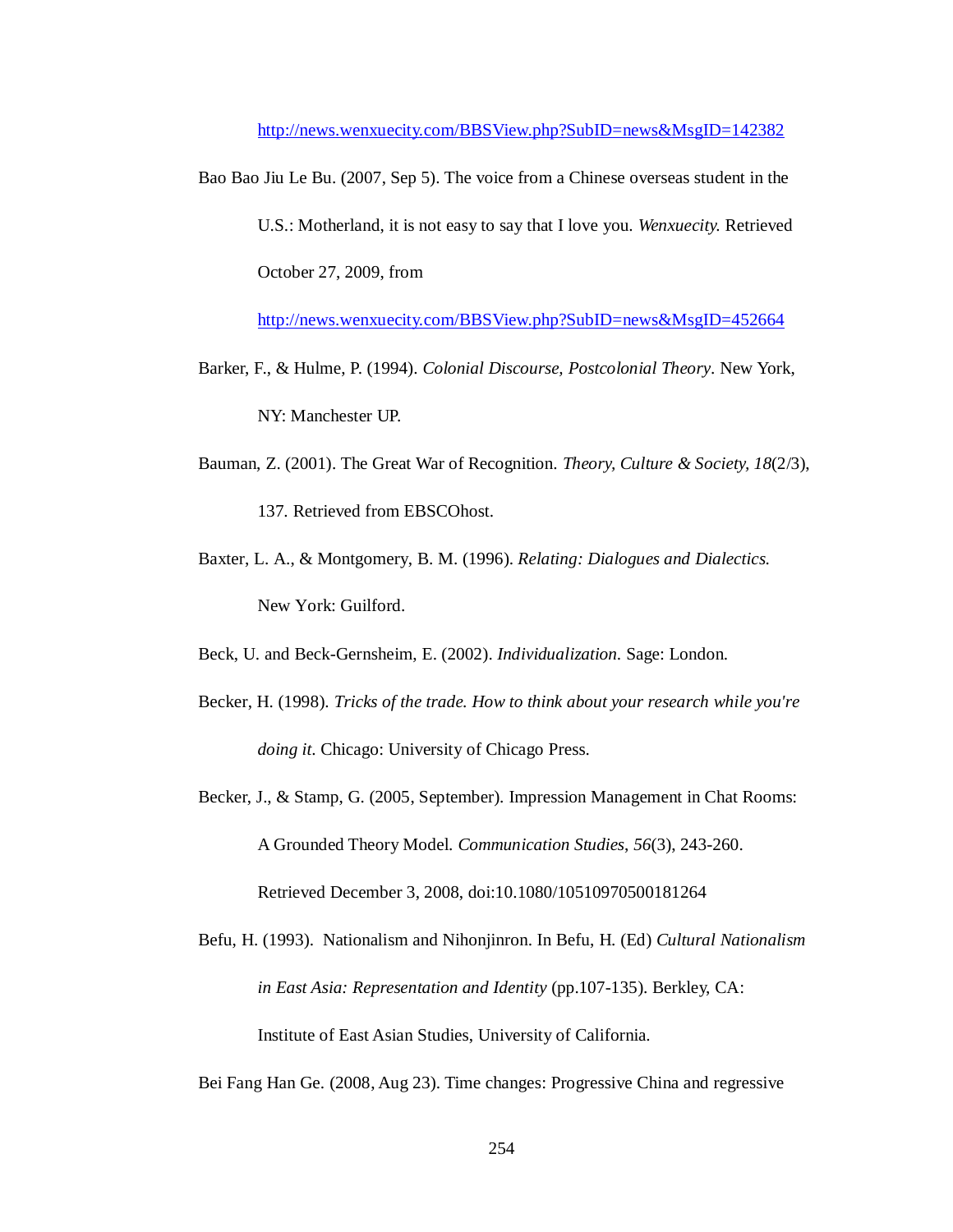U.S. as reflected from the customs of the two countries. *Wenxuecity.*

Retrieved October 27, 2009, from

http://news.wenxuecity.com/BBSView.php?SubID=news&MsgID=534322

Bei Fang Han Ge. (2008, Aug 26). Green Card doesn't mean unpatriotic: We need national heroes who hold Green cards. *Wenxuecity.* Retrieved October 27, 2009, from

http://news.wenxuecity.com/BBSView.php?SubID=news&MsgID=638782

Beijing Qing Nian Bao. (2009, March 15). Unbelievable humiliations in the past: The nightmares of early Chinese immigrants on the Angel Island. *Wenxuecity.* Retrieved May 26, 2010, from

http://news.wenxuecity.com/BBSView.php?SubID=news&MsgID=815528

- Blumer, H. (1969). *Symbolic Interactionism: Perspective and Method*. Englewood Cliffs, N.J.: Prentice-Hall.
- Blythe, J. (2007, April). Advertising creatives and brand personality: A grounded theory perspective. *Journal of Brand Management*, *14*(4), 284-294. Retrieved December 3, 2008, doi:10.1057/palgrave.bm.2550071
- Brock, A. (2006). "A belief in humanity is a belief in colored men:" Using culture to span the digital divide. *Journal of Computer-Mediated Communication, 11*(1), 357-374.

Brockmeier, J. and Carbaugh, D. (2001). Introduction. In J. Brockmeier and D. Carbaugh (Eds.), *Narrative and identity: Stories in autobiography, self and*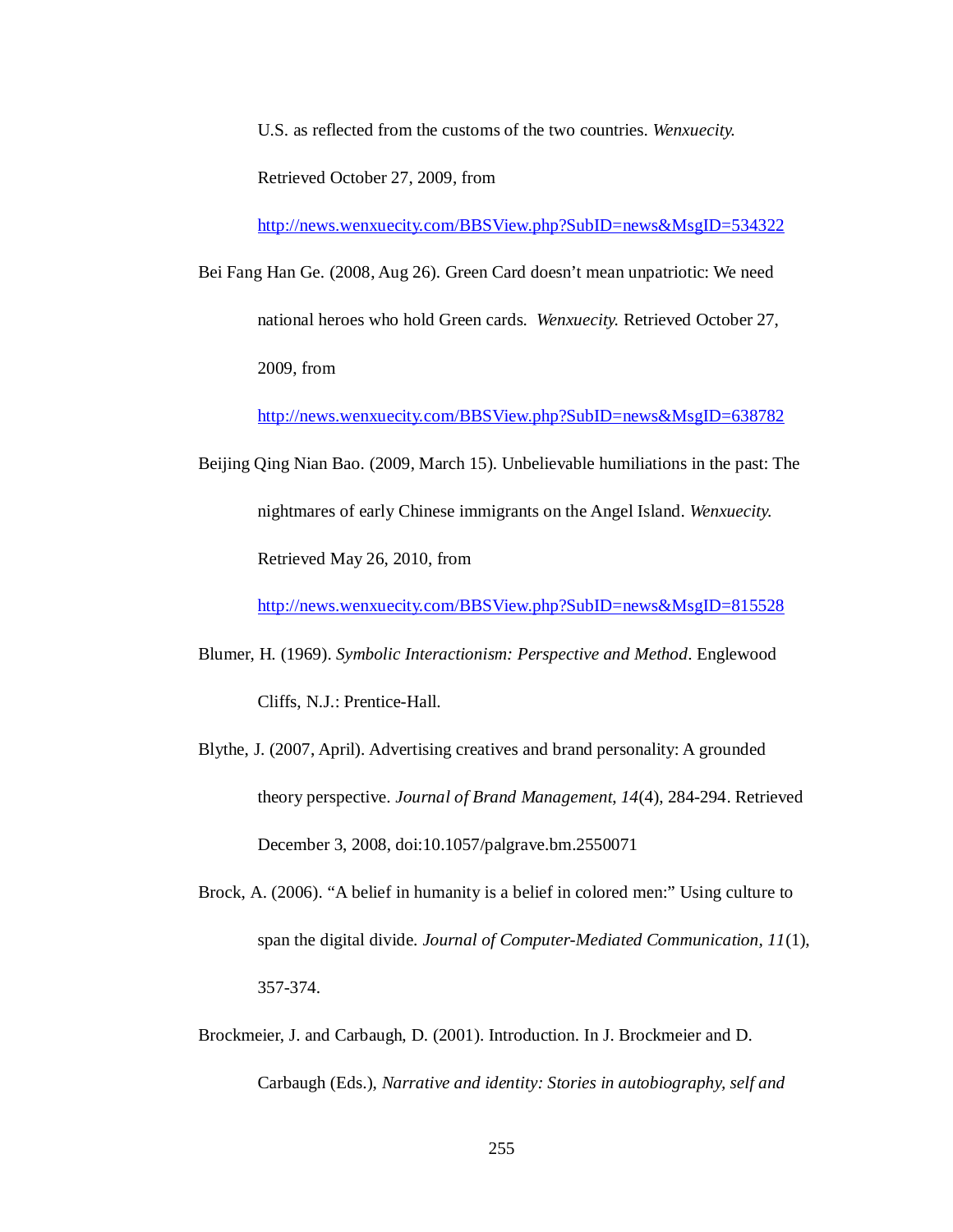*culture*, 1-37. Amsterdam: John Benjamins.

- Bush, R., (2005). *Untying the Knot: Making Peace in the Taiwan Strait*. Washington DC: Brookings Institution Press.
- Carbaugh, D. (1988). *Talking American: Cultural discourse on Donohue*. Norwood, NJ: Ablex.
- Carbaugh, D. (1990). Toward a perspective on cultural communication and intercultural contact. *Semiotica, 80*, 15-35.
- Carbaugh, D. (1994). Personhood, positioning, and cultural pragmatics: American dignity in cross-cultural perspective. In S. A. Deetz (Ed.), *Communication Yearbook, 77*, 159-186. Thousand Oaks: Sage Publications.
- Carbaugh, D. (1996). Situating selves: The communication of social identities in American scenes. Albany, NY: State University of New York Press.
- Carter, A. (2005). Migration and cultural identity: Implications for national and global citizenship. In Tan, S. (Ed.), *Challenging Citizenship: Group Membership And Cultural Identity In A Global Age* (pp. 15-31). Aldershot, UK: Ashgate.
- Chan, B. (2005). Imagining the Homeland: The Internet and Diasporic Discourse of Nationalism. *Journal of Communication Inquiry, 29*(4): 336-368.
- Chan, B. (2006). Virtual Communities and Chinese National Identity. *Journal of Chinese Overseas 2*, 1-32.

Chao Xian Ri Bao. (2008, Oct 2). Hybrid Chinese Tiger Woods leads the top 10 US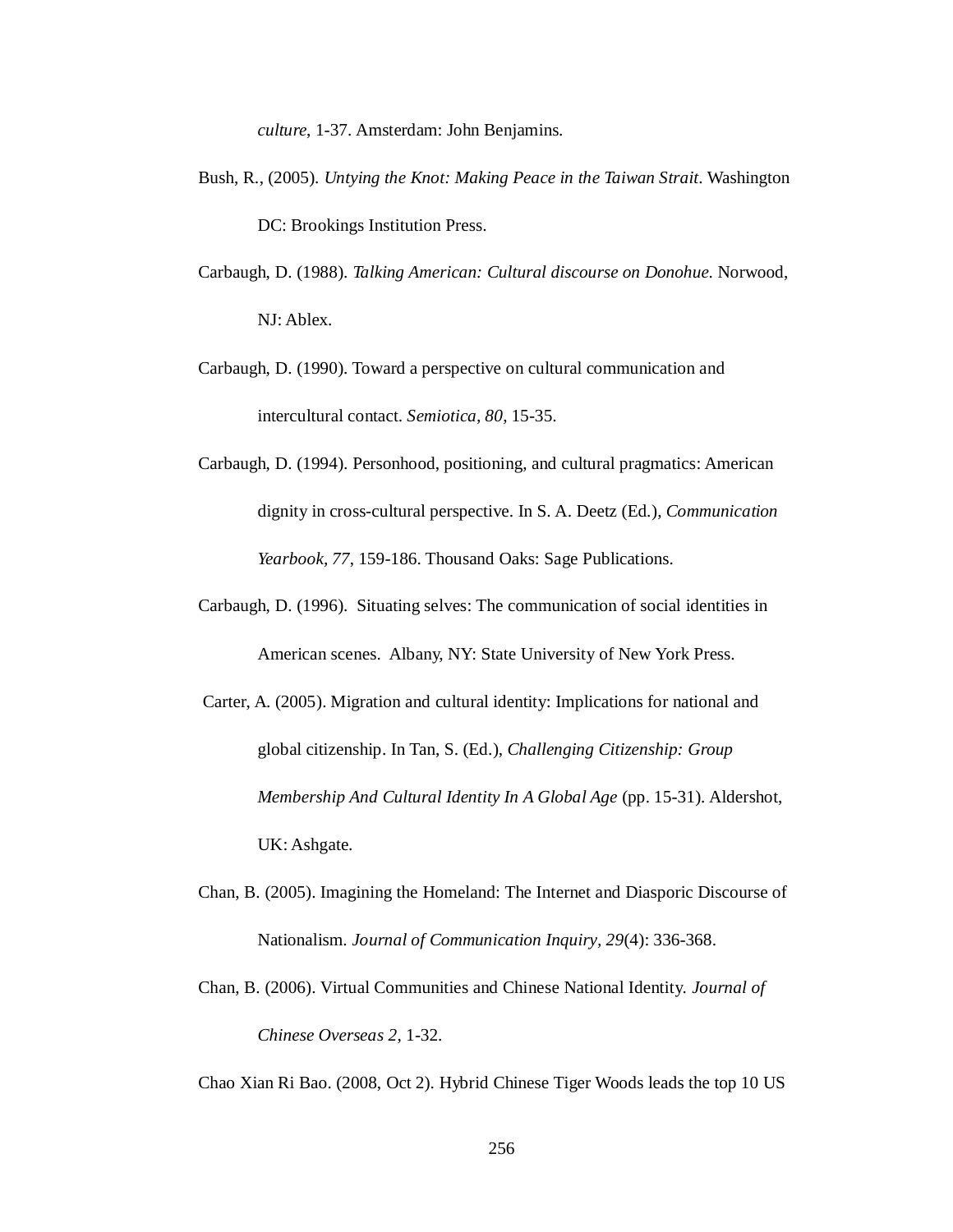Asian sports stars. *Wenxuecity.* Retrieved February 10, 2010, from

http://news.wenxuecity.com/BBSView.php?SubID=news&MsgID=711852

- Charmaz, K. (2006). *Constructing Grounded Theory: A Practical Guide Through Qualitative Analysis.* Thousand Oaks, CA: Sage Publications.
- Charmaz, K. (2005) Grounded theory in the 21st century: Applications for advancing social justice issues. In Denzin, N.K. & Lincoln, Y.S. (Ed) The SAGE handbook of qualitative research 3rd Edition, Sage Publications, California, USA.
- Chase, M., & Mulvenon, J. (2002). *You've Got Dissent!: Chinese Dissidents' Use of the Internet and Beijing's Counter-strategies*. Santa Monica: RAND, National Security Research Division Center for Asia Pacific Policy.
- Choi, J. H., Watt, J., & Lynch, M. (2006). Issue involved audience and the perception of news credibility on the War in Iraq: Why war opponents perceived the Internet as the most credible medium? *Journal of Computer-Mediated Communication,12*(1), 209-229.
- Chrisman, L., & Parry, B. (2000). *Postcolonial Theory and Criticism: Essays and Studies.* Woodbridge: Boydell & Brewer Ltd.
- Clarke, A. (2005). Situational Analysis: Grounded Theory After the Postmodern Turn. Thousand Oaks, CA: Sage Publications.
- Collier, M. J. (1989). Cultural and intercultural communication competence: Current approaches and directions for future research. *International Journal of*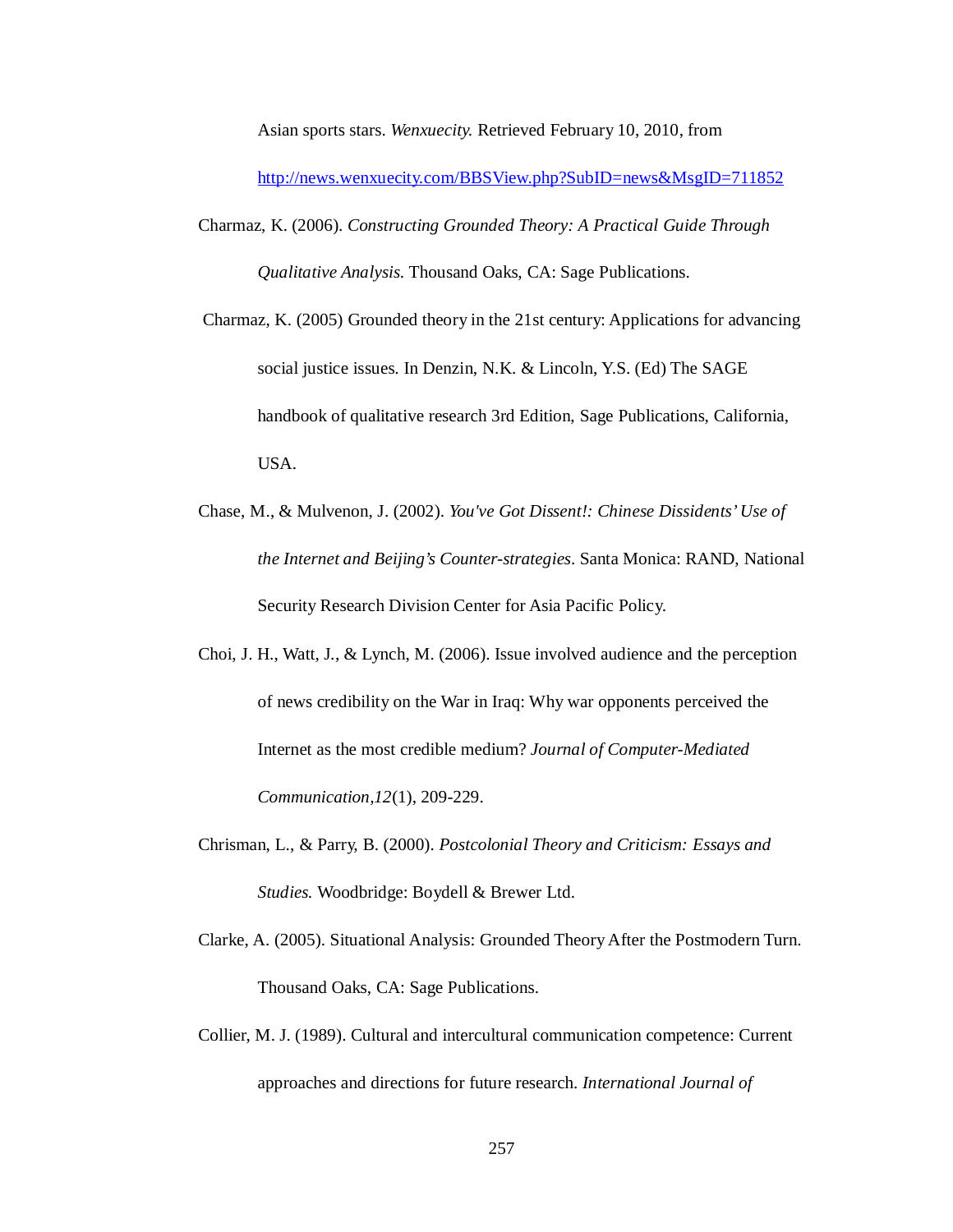*Intercultural Relations, 13,* 287-302.

- Collier, M. J. (2005). Theorizing Cultural Identifications: Critical updates and continuing evolution. In Gudykunst W. B. (Ed.) *Theorizing About Intercultural Communication*, pp.235-256. Thousands Oaks, CA: Sage Publications.
- Collier, M. J., & Thomas, M. (1988). Identity in intercultural communication: An interpretive perspective. In Y. Y. Kim, & W. B. Gudykunst (Eds*.), Theories in intercultural communication* (pp. 99–120). Newbury Park, CA: Sage.
- Cooley, C. H. (1902). *Human nature and the social order.* New York: Charles Scribner's Sons.
- Courtwright, D.T. (1998). *Violent Land: Single Men and Social Disorder from the Frontier to the Inner City.* Cambridge, MA: Harvard University Press.
- Croteau, D. (2006, October). The Growth of Self-Produced Media Content and the Challenge to Media Studies. *Critical Studies in Media Communication*, *23*(4), 340-344. Retrieved October 23, 2008, doi:10.1080/07393180600933170
- Da Yang Wang. (2007, Aug 11). French women say Chinese men are short, weak, and undersexed. *Wenxuecity.* Retrieved October 27, 2009, from

http://news.wenxuecity.com/BBSView.php?SubID=news&MsgID=442748

Daniels, R. (1988). *Asian America: Chinese and Japanese in the United States since 1850.* Seattle, WA: University of Washington Press.

De Guo Zhi Sheng. (2008, Aug 13). The creator of Bird Nest bombarded the Olympic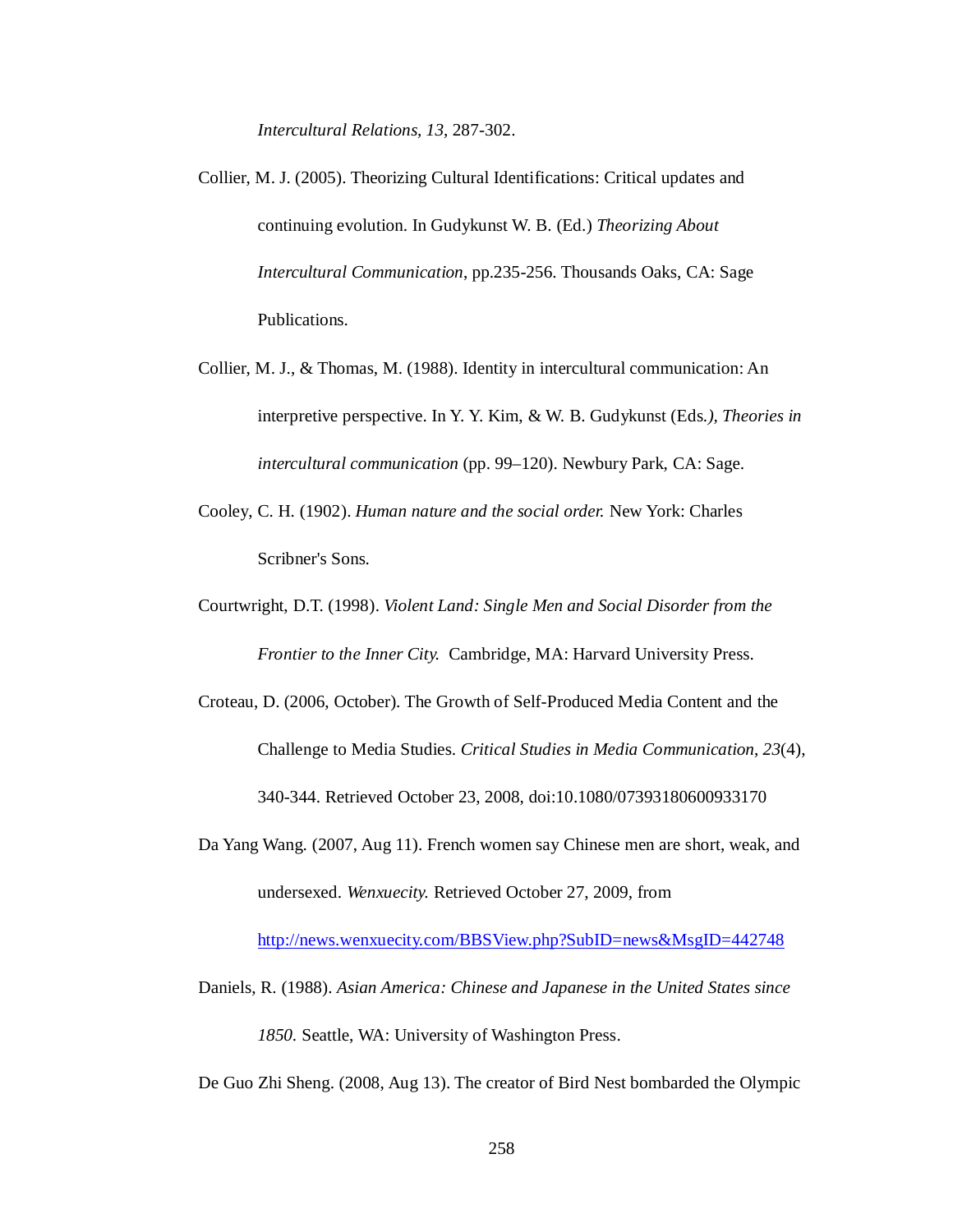Opening Ceremony: Zhang Yimou is completely soulless. Retrieved Sep 21, 2010, from

http://news.wenxuecity.com/BBSView.php?SubID=news&MsgID=675930

Dewey, J. (1954). *The public and its problems.* Chicago: Swallow Press.

Di Hua. (2007, July 23). All over the world being foreigners in China feels the best. *Wenxuecity.* Retrieved February 10, 2010, from

http://news.wenxuecity.com/BBSView.php?SubID=news&MsgID=434901

Dikotter, F. (1992). *The Discourse of Race in Modem China*. Stanford, CA: Stanford University Press.

Dimitrova, D. V., and Neznanski, M. (2006). Online journalism and the war in cyberspace: A comparison between U.S. and international newspapers. *Journal of Computer-Mediated Communication, 12*(1), 248-263.

- Doheny-Farina, S. (1996). *The wired neighborhood*. New Haven, CT: Yale University Press.
- Dong Fang Wang. (2009, Nov 5). US Declares: Resorting to war cannot be eliminated to prevent the global power transition to China. *Wenxuecity.* Retrieved July 6, 2009, from

http://news.wenxuecity.com/BBSView.php?SubID=news&MsgID=955011

Dong Fang Zao Bao. (2008, Jan 6). Zhang Tielin's explanation about his British citizenship: Hope to make China better know to the world. *Wenxuecity.* Retrieved October 27, 2009, from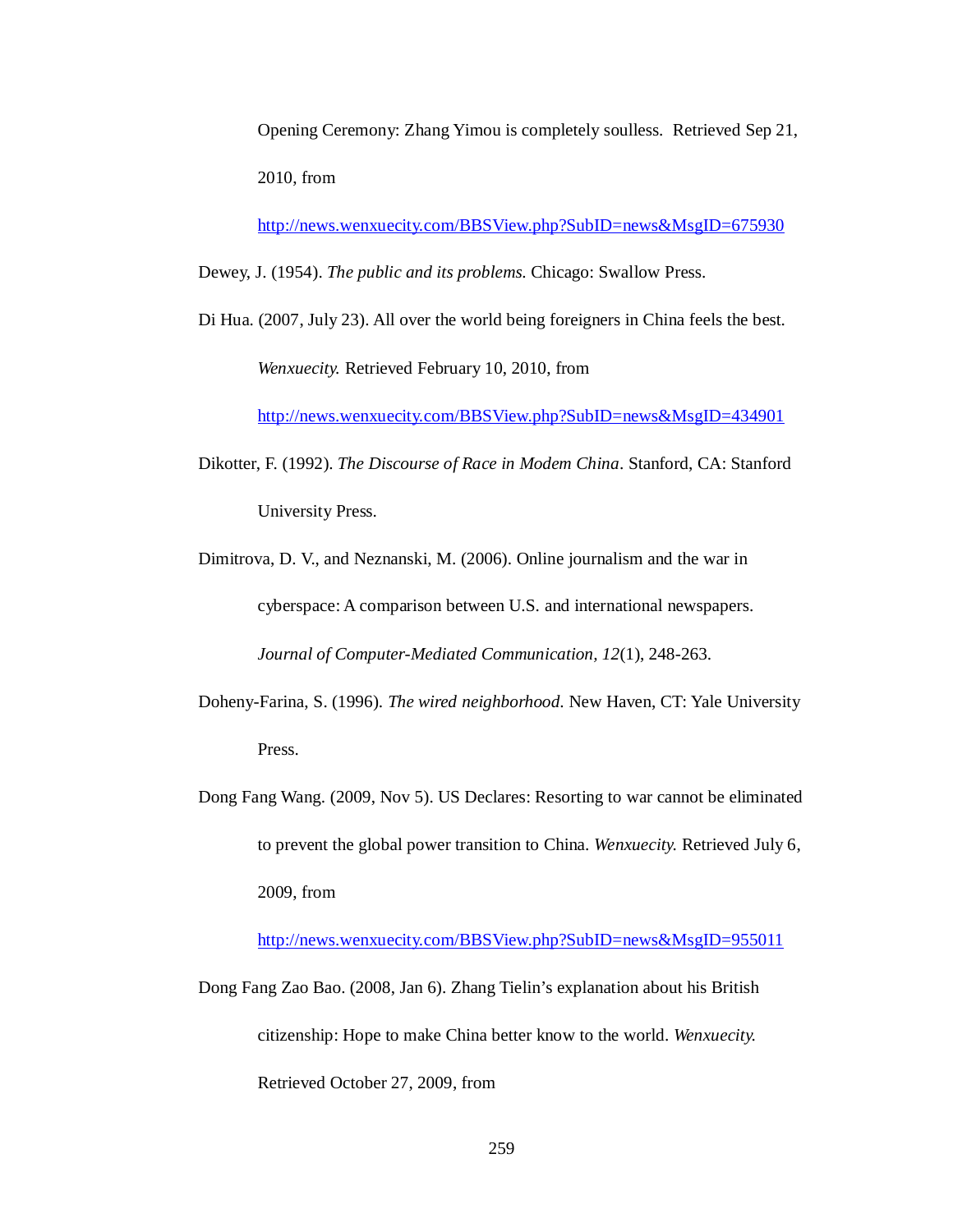http://news.wenxuecity.com/BBSView.php?SubID=news&MsgID=503929

- Dong, H. (2008). Ideological Complexity Model (ICM): Towards the soul-searching communication. *Journal of Intercultural Communication*, 18. (http://www.immi.se/intercultural/nr18/haibin.htm).
- Dong, H. (2009). Identity Discussion: A discourse analysis of the ingroup identity differences enacted by one thread of online discussions. *China Media Research, 2, 2009.*
- Dong, H. (2011, May). "The Humanistic Tradition of Studying Self and Caltrop/culture Matrix of Identity (CcMI): Integrating Ideas of Self in the Metaphor of Caltrop." International Communication Association annual convention, Boston, IL

Dubos, R. (1981). *Celebrations of life*. New York: McGraw-Hill.

- Duo Wei She. (2008, Nov 11). Silicon Valley Chinese engineer escaped after a gun rampage killing three coworkers. *Wenxuecity.* Retrieved May 26, 2010, from http://news.wenxuecity.com/BBSView.php?SubID=news&MsgID=738525
- Duo Wei Shi Bao. (2006, Aug 22). Discrimination or incompetency: Duke University PhD Student TANG Ziwei was dismissed. *Wenxuecity.* Retrieved May 26, 2010, from

http://news.wenxuecity.com/BBSView.php?SubID=news&MsgID=299161

Fisher, B., & Hawes, L. (1971, December). An interact system model: Generating a grounded theory of small groups. *Quarterly Journal of Speech*, *57*(4), 444- 453. Retrieved December 3, 2008, from Communication & Mass Media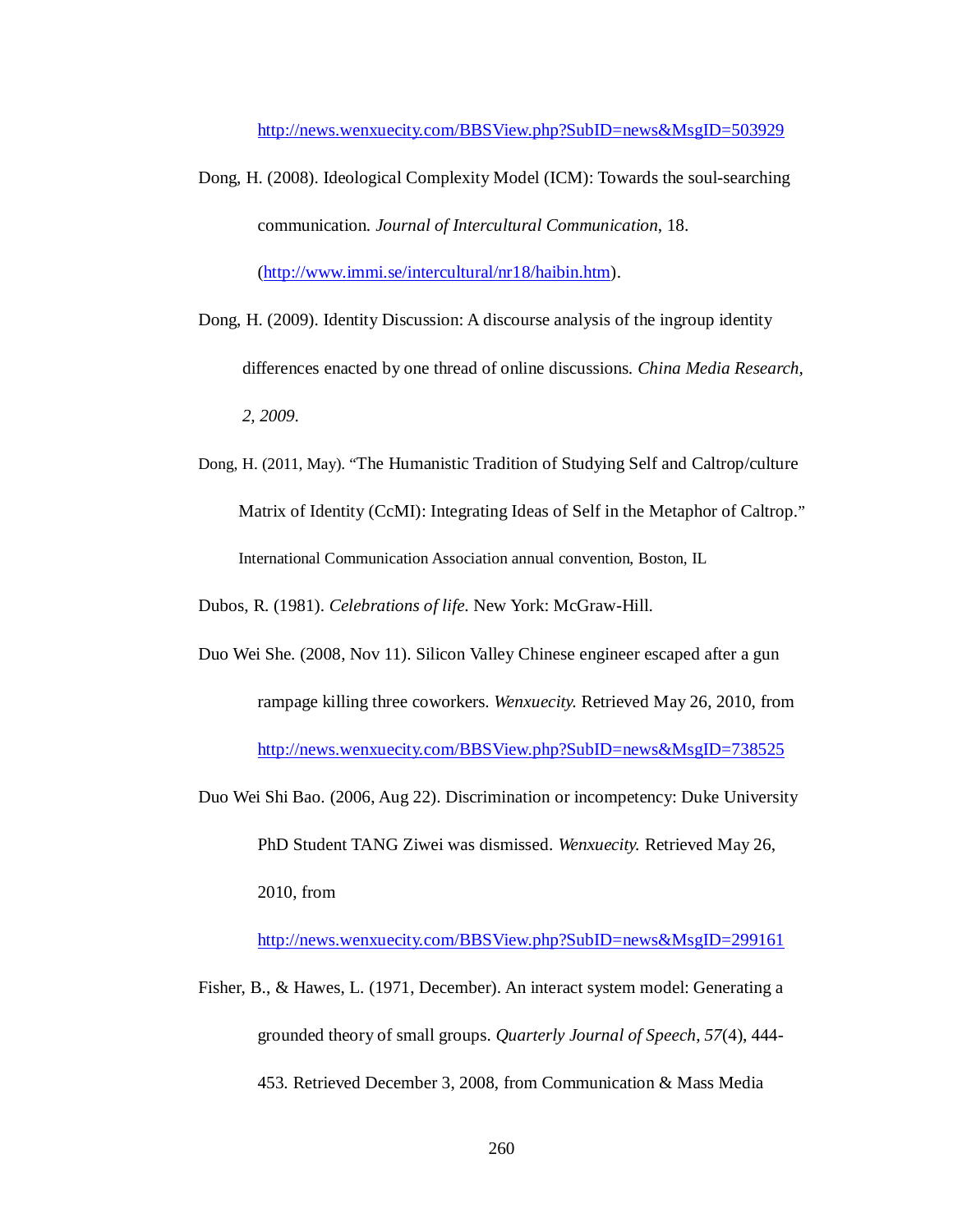Complete database.

- Fishkin, J. S. (1995). *The voice of the people*. New Haven, CT: Yale University Press. Fowler, J., (2007). *Japanese and Chinese Immigrant Activists*. New Brunswick, NJ: Rutgers University Press.
- Friedman, E. 2005. The Reality of Virtual Reality: The Internet and Gender Equality Advocacy in Latin America. *Latin American Politics and Society, 47*(3): 1-34.
- Friedman, J. (1994). *Cultural Identity and Global Process*. Thousand Oaks: Sage Publications.
- Gales, L. (2003, November). Linguistic Sensitivity in Cross-cultural Organisational Research: Positivist/Post-positivist and Grounded Theory Approaches. *Language & Intercultural Communication*, *3*(2), 131-140. Retrieved December 3, 2008, from Communication & Mass Media Complete database.
- Gao, J. (2006). Migrant transnationality and its evolving nature: A case study of mainland chinese migrants in australia. *Journal of Chinese Overseas 2*(2), 193 -219.
- Gardner, A. D. (Winter 2003). The Chinese in Wyoming: Life in the Core and Peripheral Communities. *South Dakota History, 33*, 380-90.
- Gilchrist, J., & Browning, L. (1981, July). A grounded theory model for developing communication instruction. *Communication Education*, *30*(3), 273. Retrieved December 3, 2008, from Communication & Mass Media Complete database.

Glaser, B. & Strauss, A. (1967). *The discovery of grounded theory*. Chicago: Aldine.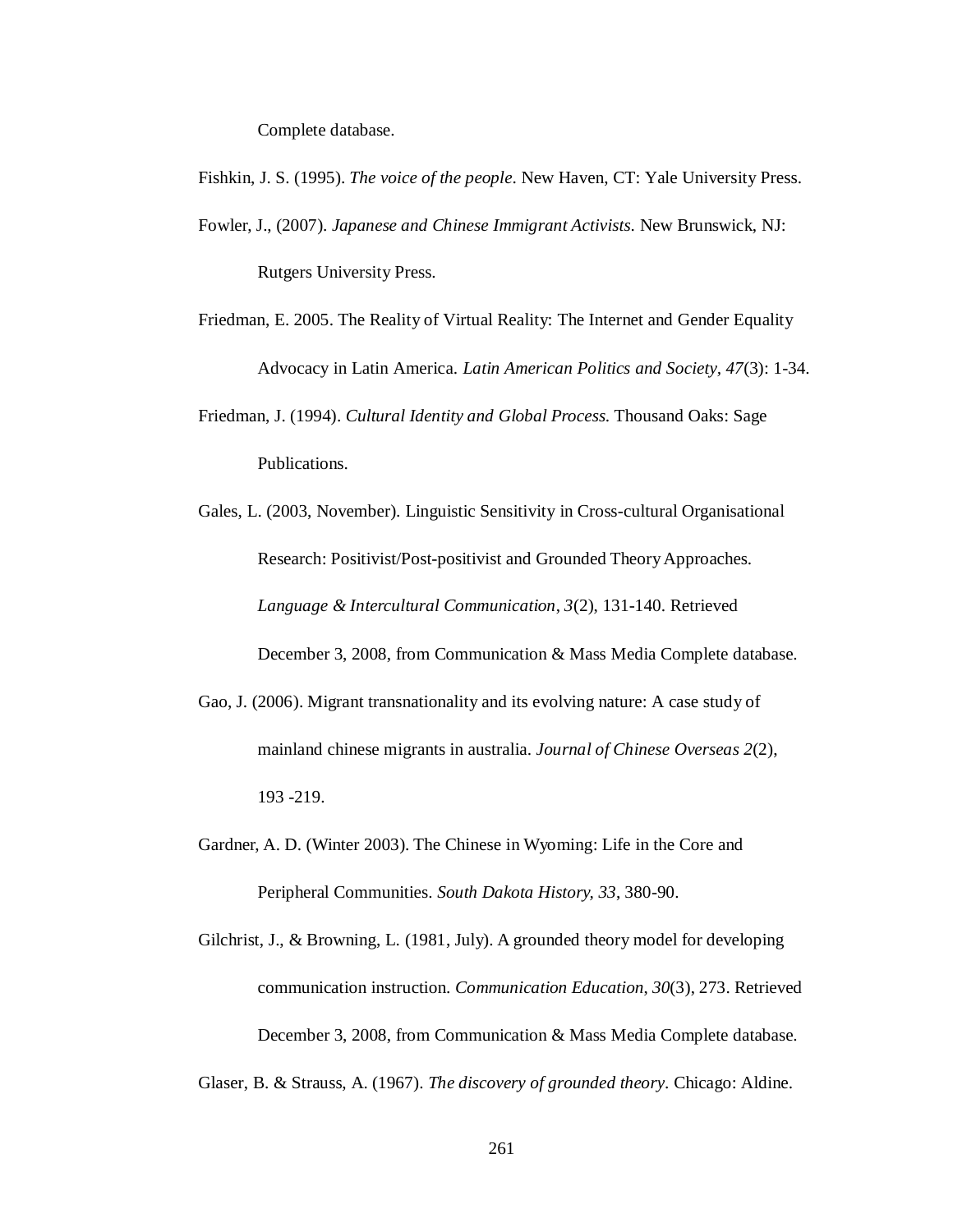- Glaser, B. (1992). *Basics of Grounded Theory Analysis*. Mill Valley, CA: Sociology Press.
- Grossberg, L. (1993). Cultural studies and/in new worlds. *Critical Studies in Mass Communication*, *10*, 1-22.
- Grossberg, L. (1996). Identity and Cultural Studies: Is There All There IS? In Hall, S., & Du Gay, P. (Eds). *Questions of Cultural Identity* (pp.87-107). London, UK: Sage.
- Gudykunst, W. B. & Kim, Y. Y. (2003). Communicating with strangers. New York, NY: McGraw Hill
- Guo Ji Zai Xiang. (2007, Aug 11). U.S. professor Jean Pfaelzer discloses the history of Chinese exclusion: Thousands of Chinese early immigrants were driven out from their homes in America. *Wenxuecity.* Retrieved May 26, 2010, from http://news.wenxuecity.com/BBSView.php?SubID=news&MsgID=442884
- Gutmann, A. and Thompson, D. (1996) *Democracy and Disagreement*. Cambridge, MA: Harvard University Press.
- Gyory, A., (1998). *Closing the Gate: Race, politics, and the Chinese Exclusion Act*. Chapel Hill, NC: University of North Carolina Press.
- Habermas, J. (1989). *The structural transformation of the public sphere: an inquiry into a category of Bourgeois society*. Translated by Thomas Burger. Cambridge: Polity Press.

Hai Wai Bai Gan. (2005, Nov 19). A popular Western proverb – Don't play me with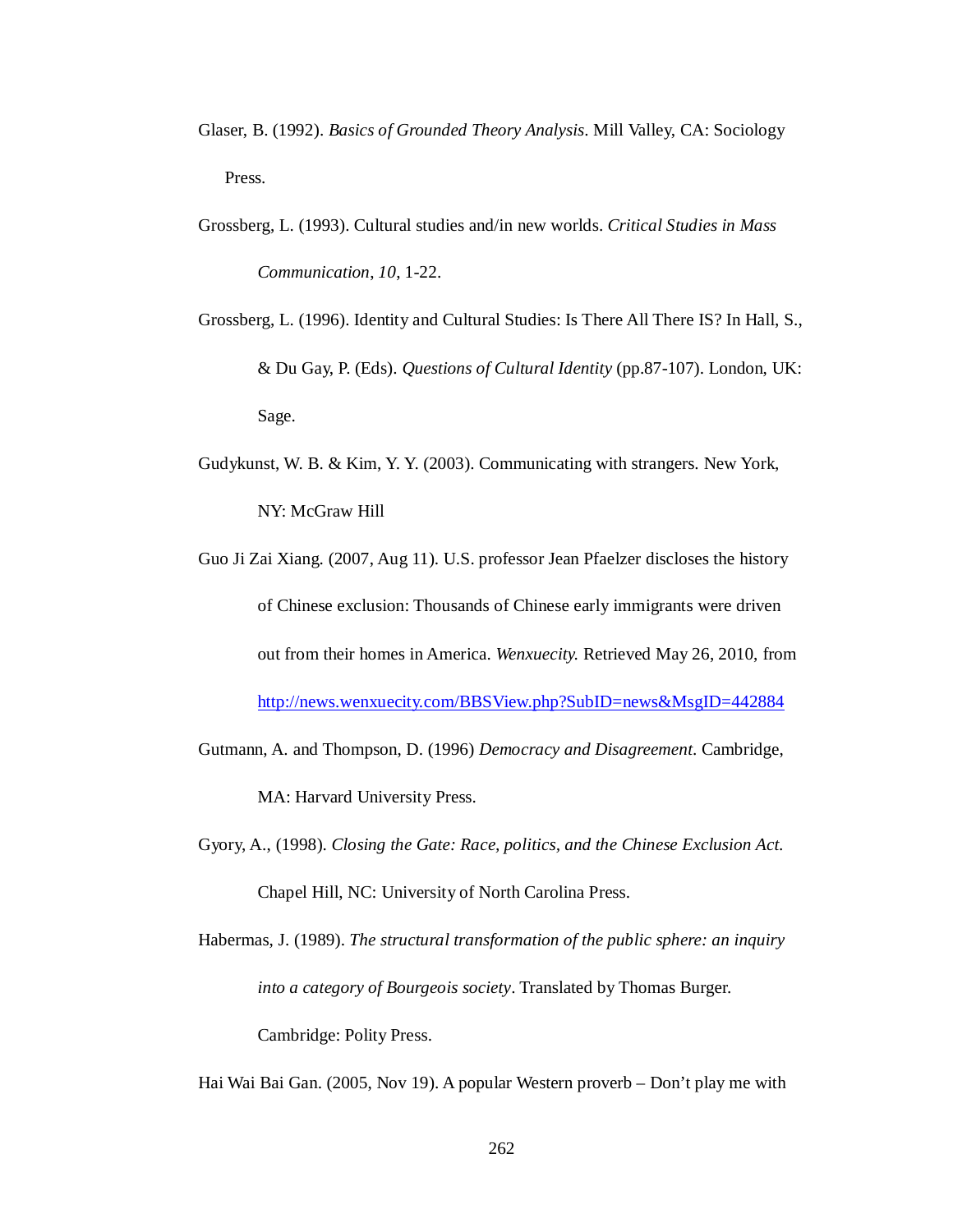the Chinese tricks. *Wenxuecity.* Retrieved October 27, 2009, from

http://news.wenxuecity.com/BBSView.php?SubID=news&MsgID=109509

- Hall, B. 'J.' (2005). *Among Cultures: the challenges of communication*. 2<sup>nd</sup> Ed., pp. 102. Belmont, CA: Thomson Wadsworth.
- Hall, S. (1986). Gramsci's relevance for the study of race and ethnicity. *Journal of Communication Inquiry*, *10* (2), 5-27.
- Hall, S. (1996a). Gramsci's relevance for the study of race and ethnicity. In D. Morley & K.-H. Chen (Eds.), *Stuart Hall: Critical Dialogues in Cultural Studies* (pp. 411-440). New York, NY: Routledge.
- Hall, S. (1996b). Who Needs 'Identity'? In Hall, S., & Du Gay, P. (Eds). *Questions of Cultural Identity* (pp.1-18). London, UK: Sage.
- Hall, S. (1997). The local and the global: Globalization and ethnicity. In A.D. King (Ed.), *Culture, Globalization and the World-system* (pp. 19-39). Minneapolis, MN: University of Minnesota Press.
- Hall, S. (1997). The local and the global: Globalization and ethnicity. In A.D. King (Ed.), *Culture, Globalization and the World-system* (pp. 19-39). Minneapolis, MN: University of Minnesota Press.
- Halualani, R. (2008, January). How do multicultural university students define and make sense of intercultural contact?: A qualitative study. International Journal of Intercultural Relations, 32(1), 1-16. Retrieved August 27, 2009, doi:10.1016/j.ijintrel.2007.10.006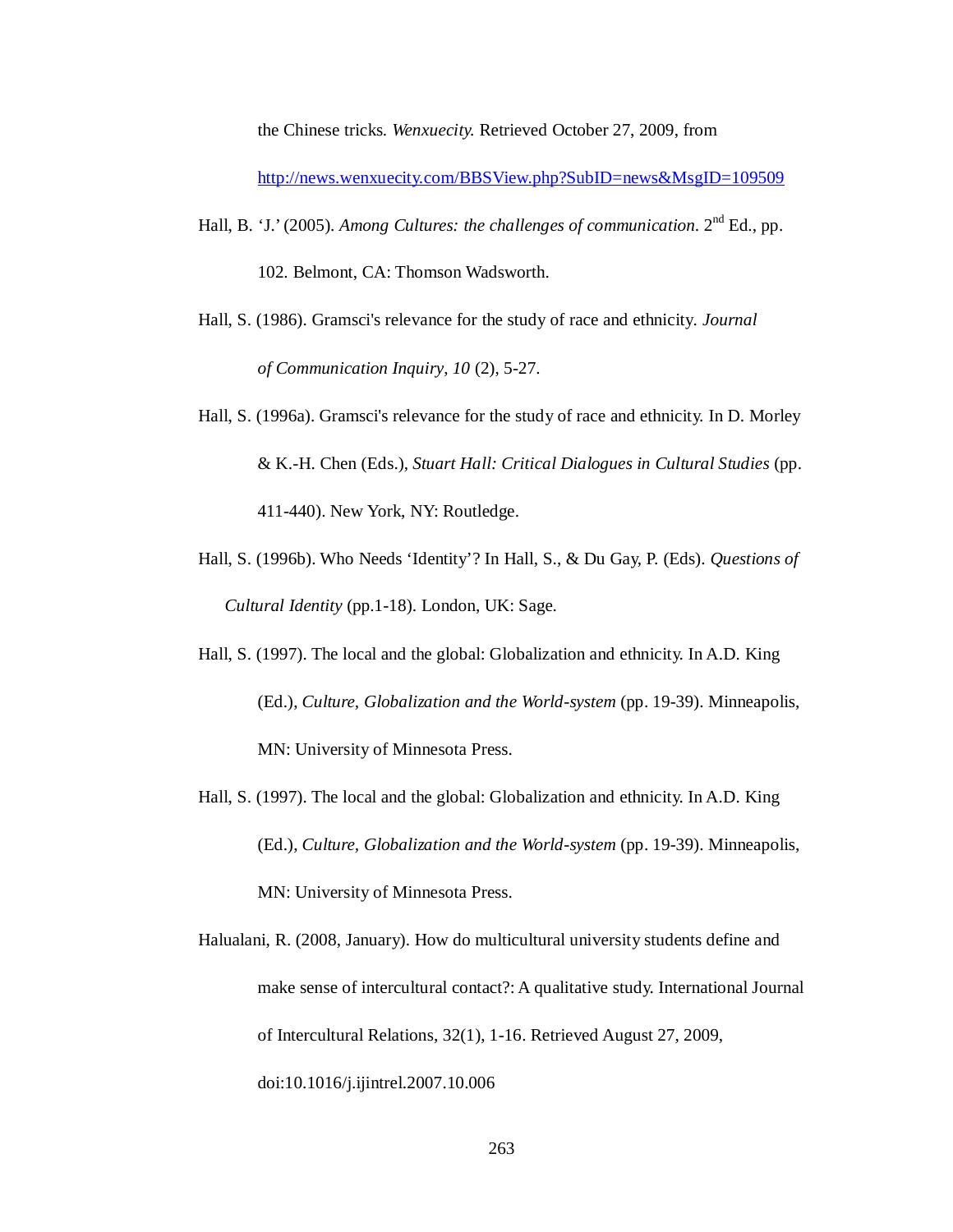Harrison, H. (2001). *China*. London: Arnold.

- He Nan Shang Bao. (2009, September 3). New proofs that some American Indians might be the heirs of ancient Chinese Yin people who migrated across the Bering Strait. *Wenxuecity.* Retrieved February 10, 2010, from http://news.wenxuecity.com/BBSView.php?SubID=news&MsgID=916005
- He, B, and Guo, Y. (2000). *Nationalism, National Identity and Democratization in China.* Aldershot, England: Ashgate Publishing Ltd.
- Hecht, M. L. (1993). 2002-a research odyssey: Toward the development of a communication theory of identity. *Communication Monographs, 60*(1), 76-82. Retrieved from EBSCOhost.
- Hecht, M. L., Warren, J. R., Jung, E., & Krieger, J. E. (2005). The Communication Theory of Identity: Development, Theoretical Perspective, and Future Directions. In Gudykunst W. B. (Ed.) *Theorizing about Intercultural Communication*, pp.257-278. Thousands Oaks, CA: Sage Publications.
- Hecht, M., Jackson, R.L., Lindsley, S., Strauss, S., & Johnson, K.E. (2001). A Layered Approach to Ethnicity, Language and Communication. In H. Giles and W.P. Robinson (Eds.), *Handbook of Language and Social Psychology.* (pp. 429- 450). NY: John Wiley & Sons.
- Hecht, M.L. & Faulkner, S.L. (2000). Sometimes Jewish, Sometimes Not: The Closeting of Jewish American Identity. *Communication Studies, 51*, 372-387.

Hecht, M.L., Collier, M.J., & , & Ribeau, S. (1993). *African American communication:*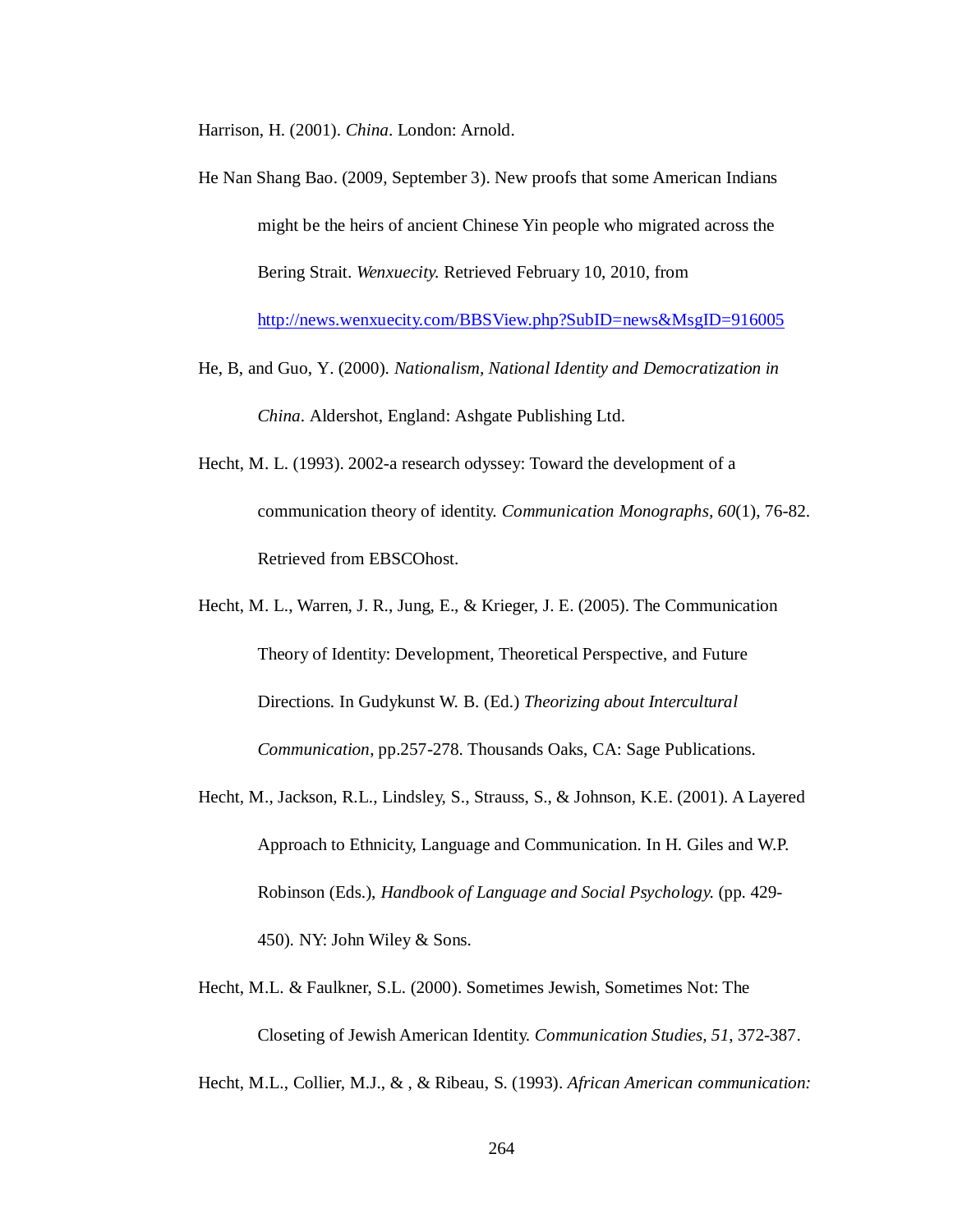*Ethnic identity and cultural interpretations.* Newbury Park, CA: Sage.

- Hecht, M.L., Faulkner, S.L., Meyer, C.R., Niles, T.A., Golden, D. & Cutler, M. (2002). Looking through Northern Exposure at Jewish American Identity and the Communication Theory of Identity*. Journal of Communication, 52*, 852-870.
- Hecht, M.L., Jackson, R.L., & Ribeau, S. (2003). *African American Communication: Exploring Identity and Culture* (2nd edition). Mahwah, NJ: Lawrence Erlbaum Associate, Inc.
- Hecht, M.L., Ribeau, S., & Alberts, J.K. (1989). An Afro-American Perspective on Interethnic. Communication. *Communication Monographs, 56*, 385-410.
- Hecht, M.L., Sedano, M.V., Ribeau, S. (1993). Understanding culture, communication, and research: Applications to Chicanos and Mexican Americans. *International Journal of Intercultural Relations, 17*, 157-165.
- Helland, C. (2007). Diaspora on the Electronic Frontier: Developing Virtual Connections with Sacred Homelands*. Journal of Computer Mediated Communication,12*(3), 956-976.
- Hillis, Ken (1999). *Digital Sensation: Space, Identity, and Embodiment in Virtual Reality*. Minneapolis, MN: University of Minnesota Press.
- Ho, S. S., & McLeod, D. M. (2008). Social-Psychological Influences on Opinion Expression in Face-to-Face and Computer-Mediated Communication. *Communication Research, 35*(2), 190-207.[doi: 10.1177/0093650207313159]
- Hodkinson, P. (2007). Interactive online journals and individualization. *New Media &*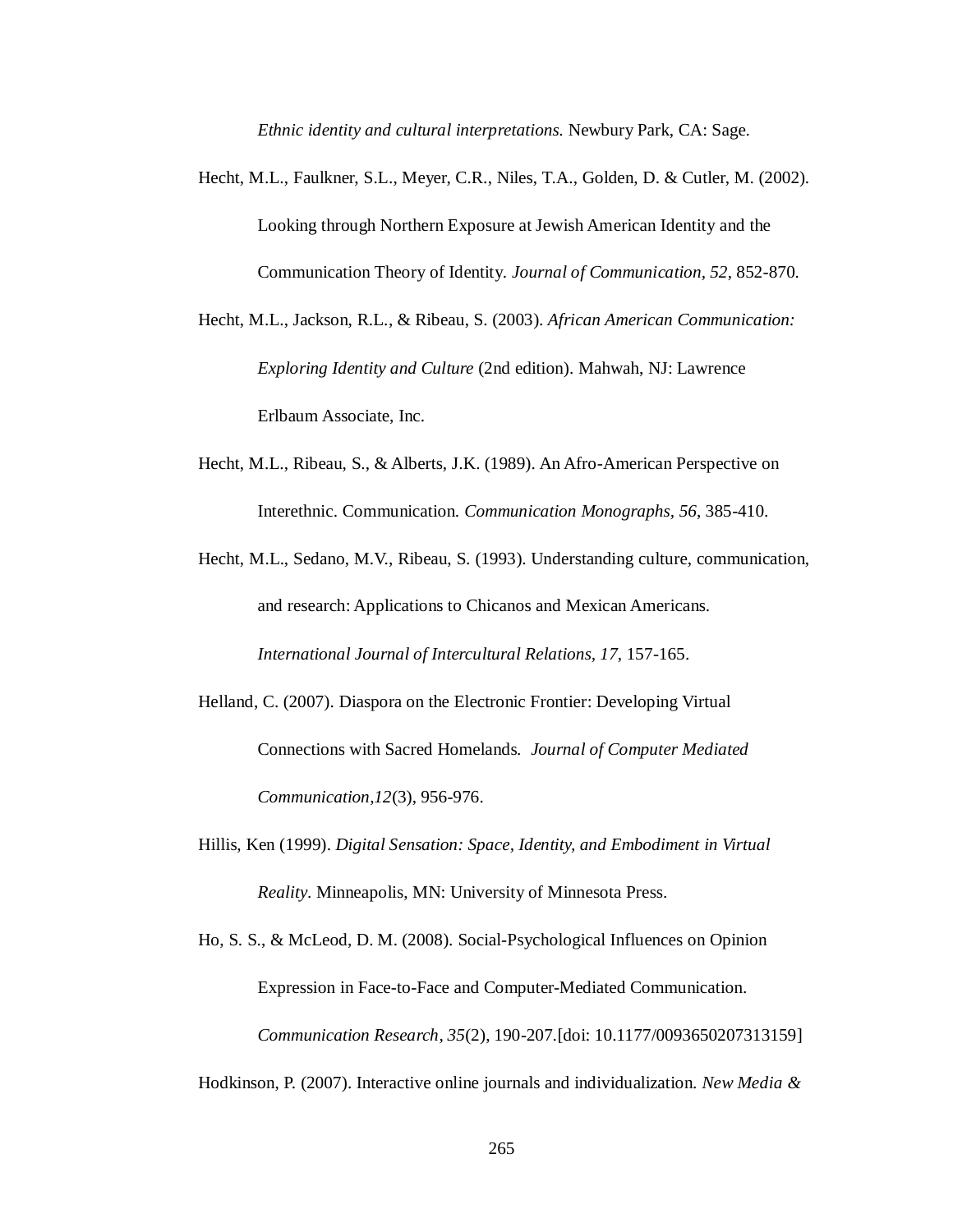*Society, 9*(4), 625-650. doi:10.1177/1461444807076972

- Hornsey, M. J., Trembath, M., & Gunthorpe, S. (2004). ''You can criticize because you care'': Identity attachment, constructiveness, and the intergroup sensitivity effect. *European Journal of Social Psychology*, 34, 499–518.
- Hornsey, M., Oppes, T., & Svensson, A. (2002, May). "It's OK if we say it, but you can't": responses to intergroup and intragroup criticism. *European Journal of Social Psychology*, *32*(3), 293-307. Retrieved September 7, 2009, from E-Journals database.
- Hornsey, M., Robson, E., Smith, J., Esposo, S., & Sutton, R. (2008, January). Sugaring the Pill: Assessing Rhetorical Strategies Designed to Minimize Defensive Reactions to Group Criticism. *Human Communication Research*, *34*(1), 70-98. Retrieved September 7, 2009, doi:10.1111/j.1468- 2958.2007.00314.x
- Huan Qiu Zai Xian. (2009, Feb 27). Jackie Chan's denouncement of France's auctioning two *Yuanming Yuan* bronze zodiac heads got widely approved by Chinese netizens. *Wenxuecity.* Retrieved May 26, 2010, from

http://news.wenxuecity.com/BBSView.php?SubID=news&MsgID=803519

Hughes, C., (2006). *Chinese Nationalism in the Global Era*. New York, NY: Routledge.

Hui Guo Fa Zhan. (2008, Feb 7). A top ocean turtle treated as a common land tortoise: How remorseful to have come back to China for career. *Wenxuecity.*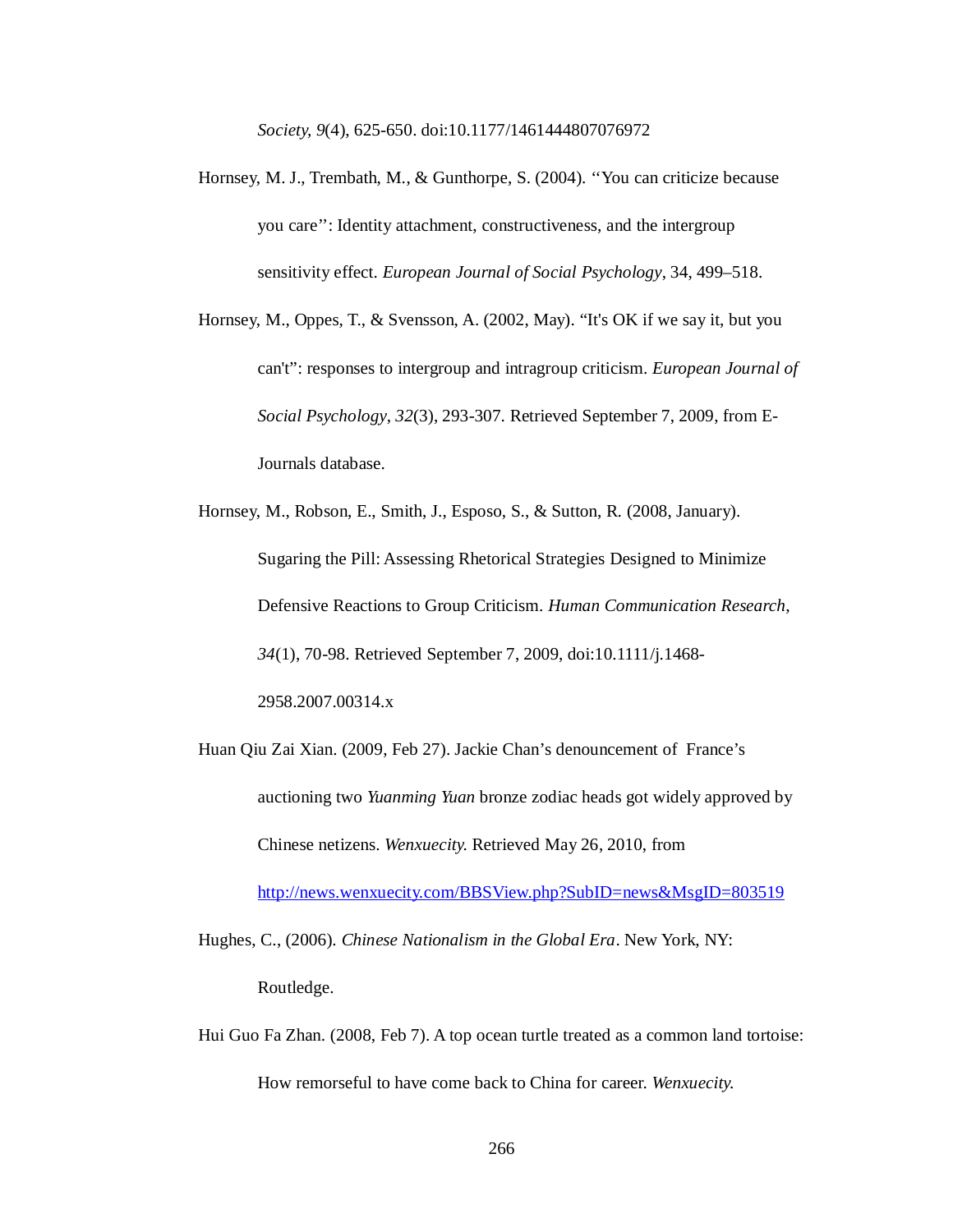Retrieved October 27, 2009, from

http://news.wenxuecity.com/BBSView.php?SubID=news&MsgID=533277

- Imahori, T. T. & Cupach, W. R. (2005). Identity Management Theory: Facework in intercultural relationships. In Gudykunst W. B. (Ed.) *Theorizing about Intercultural Communication* (pp.195-210). Thousands Oaks, CA: Sage Publications.
- Jenkins, H. (2003). Quentin Tarantino's *Star Wars*?: Digital cinema, media convergence, and participatory culture. In D. Thorburn & H. Jenkins (Eds.), *Rethinking Media Change: The Aesthetics of transition* (pp. 281–312). Cambridge, MA: MIT Press.
- Jin, H. (2007). *A Free Life*. New York, NY: Pantheon, Random House

Joll, J. (1977). *Antonio Gramsci*. New York, NY: Viking Press.

- Jung, E. & Hecht, M. L. (2004). Elaborating the Communication Theory of Identity: Identity Gaps and Communication Outcomes. *Communication Quarterly*, *3*, 265-283.
- Katriel , T. (1986). *Talking Straight: 'Dugri' Speech in Israeli Sabra Culture.* New York: Cambridge University Press.
- Katz, J. (1997). Birth of a digital nation. *Wired, 5*(4), 49-52, 184-191.
- Keane, M. (2003, September). Creativity and Complexity in Post-WTO China. *Continuum: Journal of Media & Cultural Studies, 17*(3), 291-302. Retrieved June 30, 2008, from Academic Search Complete database.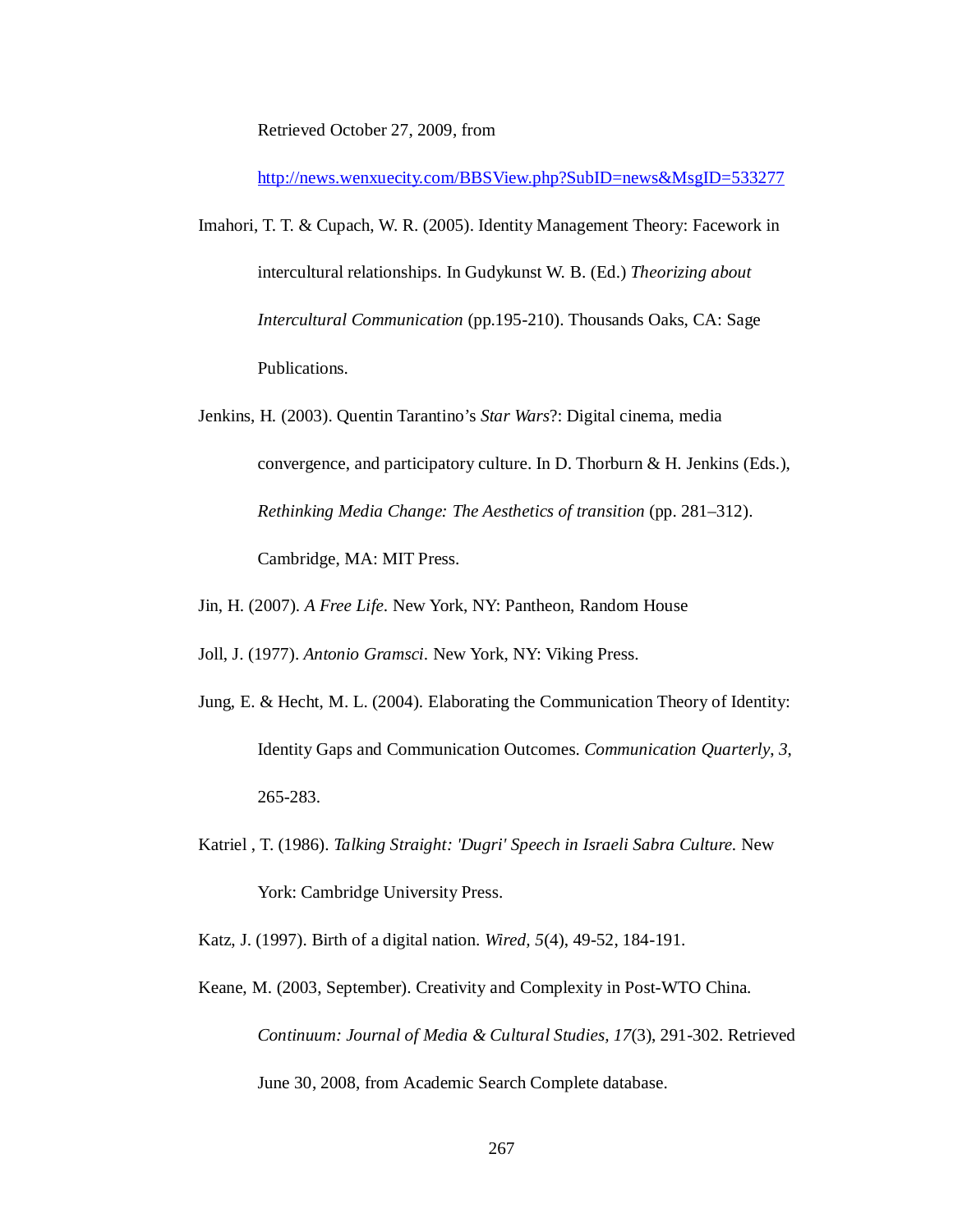- Kim, K.-H., & Yun, H. (2007). Cying for me, Cying for us: Relational dialectics in a Korean social network site. *Journal of Computer-Mediated Communication, 13*(1), 298-318.
- Kim, S. S., and Dittmer, L. (1993). "Whither China's Quest for National Identity?" In Lowell Dittmer, and Samuel S. Kim, eds. *China's Quest for National Identity.* Ithaca; NY: Cornell University Press, pp. 237–90.
- Kivisto, P. (2002). *Multiculturalism in a Global Society*. Cambridge: Blackwell Pub.
- Lee, E., (2003). *At America's Gates: Chinese Immigrants during the Exclusion Era, 1882-1943*. Chapel Hill: University of North Carolina Press.
- Lei, J. (1931). *A Study of American-born American-reared Chinese in Los Angeles*. MA diss., University of Southern California.
- Li, Pian. (2008, Dec 21). Can Chinese men subdue foreign women? *Wenxuecity.*

Retrieved October 27, 2009, from

http://news.wenxuecity.com/BBSView.php?SubID=news&MsgID=759703

- Lien, P-t. (2006). Transnational Homeland Concerns and Participation in US Politics: A Comparison among Immigrants from China, Taiwan, and Hong Kong. *Journal of Chinese Overseas 2*(1), 56-78. Retrieved July 1, 2008 from http://muse.jhu.edu.libproxy.unm.edu/journals/journal\_of\_chinese\_overseas/ v002/2.1lien.html
- Liu, H. (2007). The Identity Formation of American-Born Chinese in the 1930s: A Review of Lei Jieqiong's (Kit King Louis) Master's Thesis. *Journal of*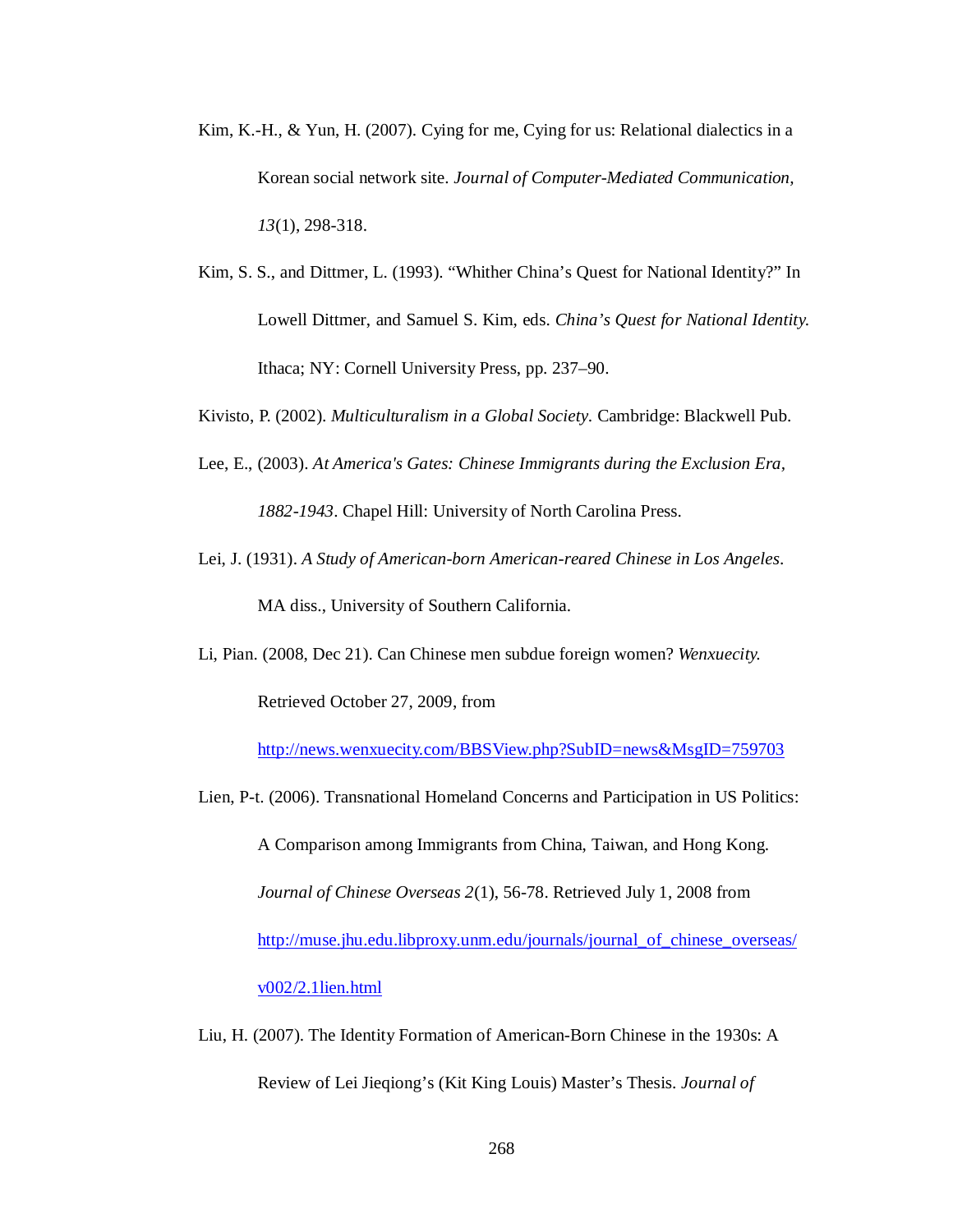*Chinese Overseas, 3* (1), 97-121.

- Liu, K. & Li, X. (1996). *Behind demonizing China: A critical analysis of US press*. Beijing: Chinese Social Sciences Press.
- Liu, M., (2001). *Intellectual Dissidents in China*. Lewiston, NY: Edwin Mellen Press.
- Lyman, S. M. (2001). *Roads to Dystopia: Sociological Essays on the Postmodern Condition.* Fayetteville, AK: University of Arkansas Press.
- Mann, J. (2007). *The China Fantasy: How Our Leaders Explain Away Chinese Repression*. New York, NY: Viking.
- Mao Yan Kan Ren. (2009, March 10). A Canadian (Chinese) immigrant's viewpoint: Where do the Chinese fall short of Whites? *Wenxuecity.* Retrieved February 10, 2010, from

http://news.wenxuecity.com/BBSView.php?SubID=news&MsgID=811870

- Markus, H. R., & Kitayama, S. (1991). Culture and the self: Implications for cognition, emotion, and motivation. *Psychological Review, 98*, 224-253.
- Martin, V. (2008, February). Attending the news: A grounded theory about a daily regimen. *Journalism*, *9*(1), 76-94. Retrieved December 3, 2008, doi:10.1177/1464884907084341
- Massey, B. L., & Levy, M. R. (1999). Interactivity, online journalism, and Englishlanguage web newspapers in Asia. *Journalism and Mass Communication Quarterly, 76(*1), 138–151.

Mead, G.H. (1934). *Mind, Self, and Society*. Ed. by Charles W. Morris. University of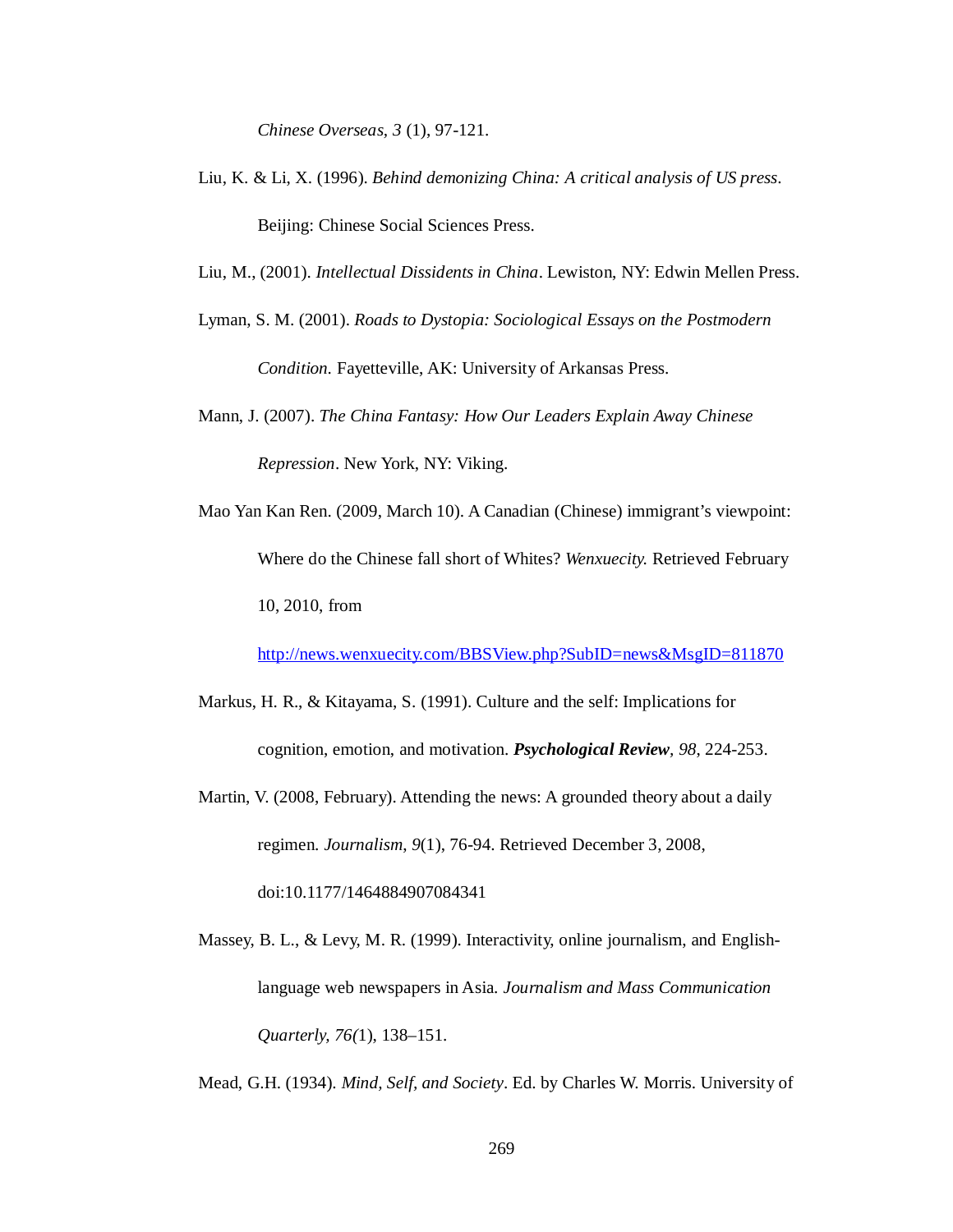Chicago Press.

- Mendoza, S. L., Halualani, R. T., & Drzewiecka, Jolanta A. (2002). Moving the discourse on identities in intercultural communication: structure, culture, and resignifications. *Communication Quarterly*, *50*(3/4), 312-327.
- Merleau-Ponty, M. (1962). *Phenomenology of Perception*. (Colin Smith, Trans.). London: Routledge & Kegan Paul.
- Miller, K. (2005). *Communication theories: perspectives, processes, and contexts.*  (2nd ed). New York, NY: McGraw-Hill.
- Min, S. (2007, July). Online vs. Face-to-Face Deliberation: Effects on Civic Engagement. *Journal of Computer-Mediated Communication*, *12*(4), 1369- 1387. Retrieved October 23, 2008, doi:10.1111/j.1083-6101.2007.00377.x
- Ming Bao. (2007, May 23). The suspects for hate crime against four Chinese Americans in NYC were convicted. *Wenxuecity.* Retrieved May 26, 2010, from

http://news.wenxuecity.com/BBSView.php?SubID=news&MsgID=406335

- Mitra, A. & Watts, E. (2002). Theorizing cyberspace: The idea of voice applied to the Internet discourse. *New Media and Society, 4(4)*, 479-298.
- Mitra, A. (1997). Diasporic Web Sites: Ingroup and Outgroup Discourse. *Critical Studies in Mass Communication*, 14(2), 158-181. Retrieved from EBSCO*host*.
- Mitra, A. (2005). Creating immigrant identities in cybernetic space: examples from a non-resident Indian website. *Media, Culture & Society*, 27(3), 371-390.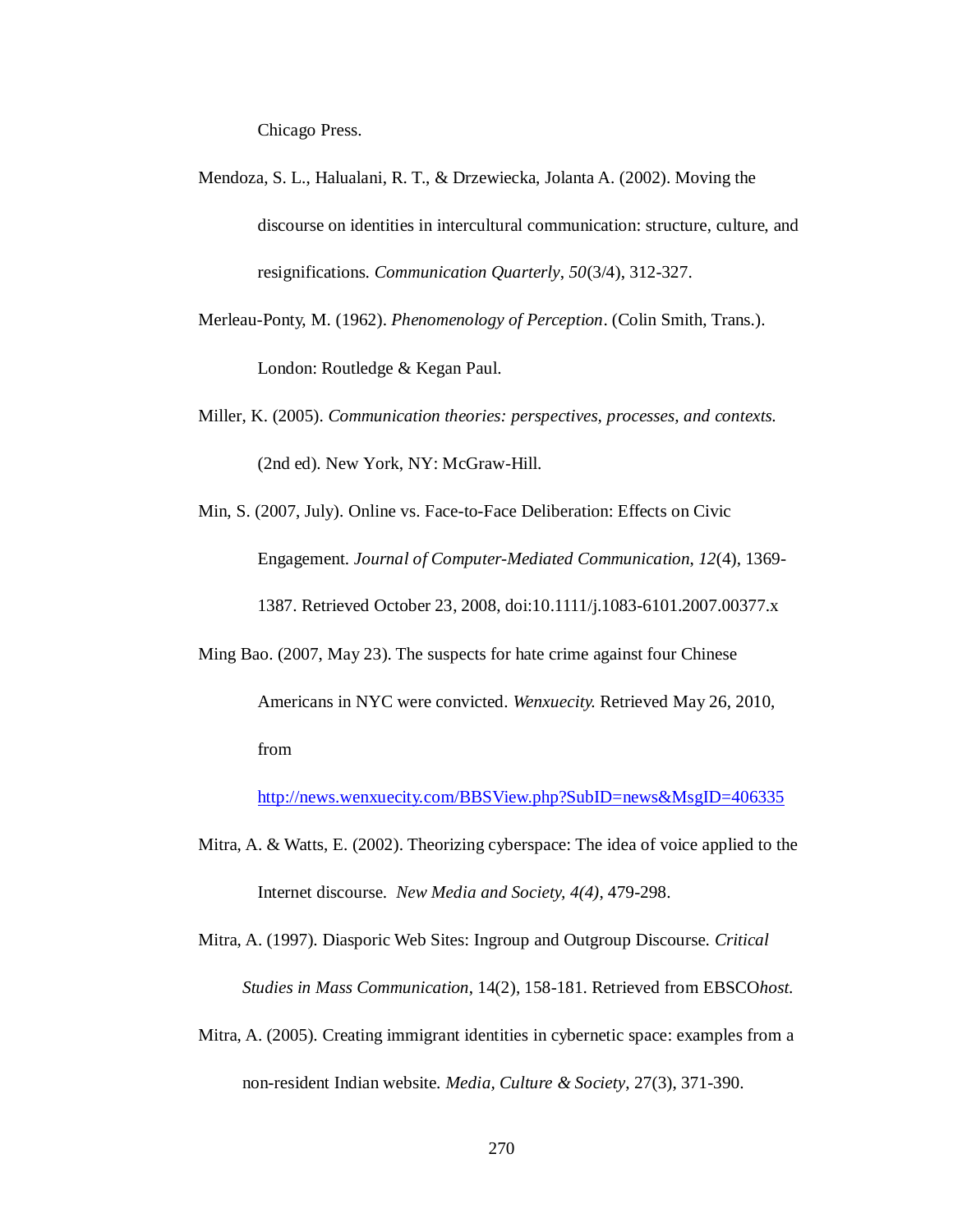- Morris, M., & Ogan, C. (2002). The internet as mass medium. In D. McQauil (Ed.), *McQuail's Reader in Mass Communication Theory*. London, UK: Sage
- Mossberger, K., Tolbert, C. J., & McNeal, S. R. (2008). *Digital Citizenship: The Internet, Society, and Participation*. Cambridge: MIT Press.
- Muhtaseb, A., & Frey, L. R. (2008). Arab Americans' Motives for Using the Internet as a Functional Media Alternative and Their Perceptions of U.S. Public Opinion. *Journal of Computer-Mediated Communication, 13*, 618-657
- Muylle, S., Moenaert, R., & Despontin, M. (1999, September). A grounded theory of World Wide Web search behaviour. *Journal of Marketing Communications*, *5*(3), 143-155. Retrieved December 3, 2008, doi:10.1080/135272699345644
- Nah, S., Veenstra, A., & Shah, D. (2006, November). The Internet and Anti-War Activism: A Case Study of Information, Expression, and Action. *Journal of Computer-Mediated Communication*, *12*(1), 230-247. Retrieved October 23, 2008, doi:10.1111/j.1083-6101.2006.00323.x
- Noelle-Neumann, E. (1974). The spiral of silence: a theory of public opinion. *Journal of Communication, 24*, 43-51
- Noelle-Neumann, E. (1993). *The Spiral of Silence: Public Opinion - Our Social Skin*. Chicago, IL: University of Chicago Press.
- Norton, H. K. (1924). *The Story of California from the Earliest Days to the Present*  (pp. 283-296). Chicago: A.C. McClurg & Co.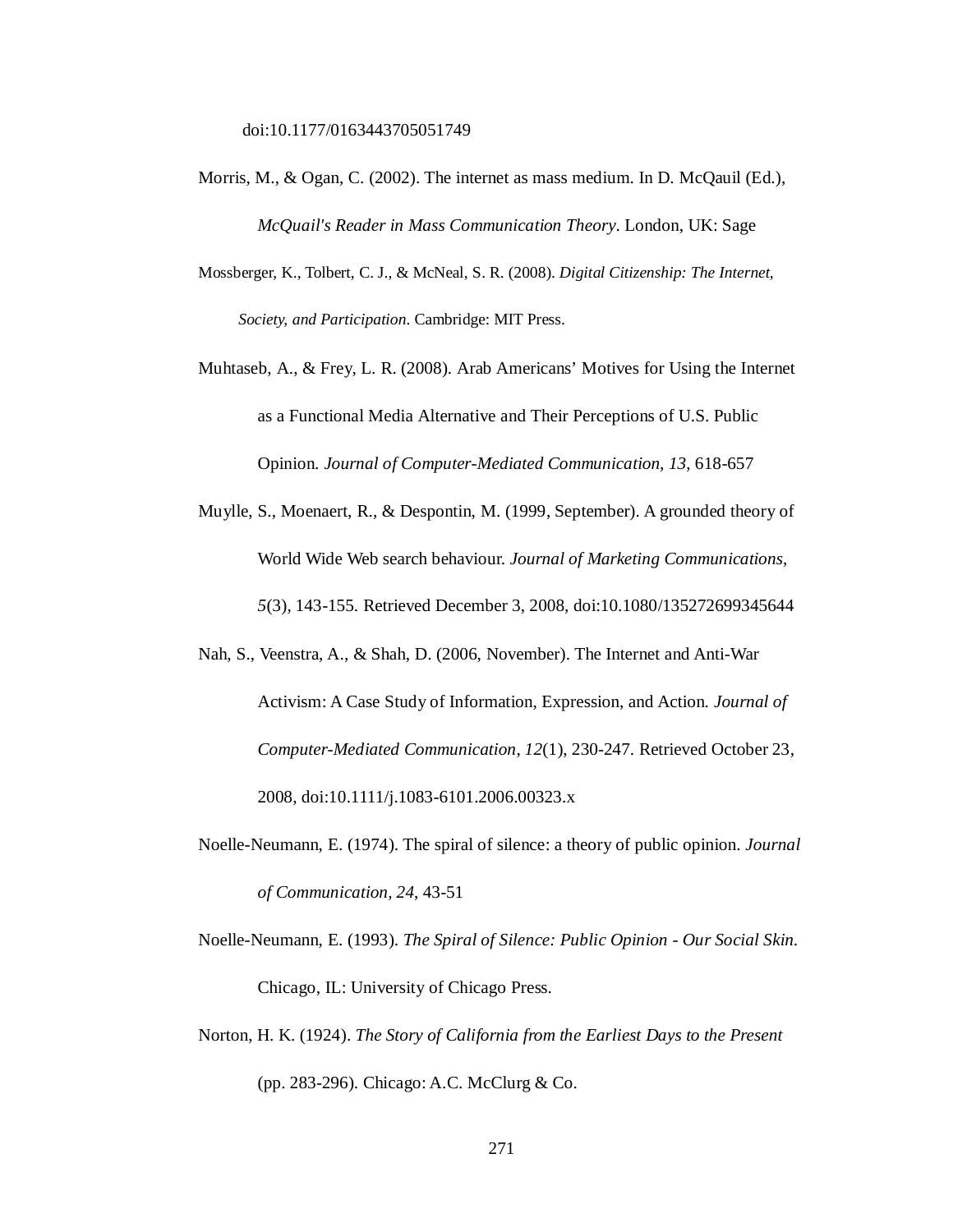- Orbe, F. M. & Spellers, R. E. (2005). From the margin to the center: Utilizing cocultural theory in diverse contexts. In Gudykunst W. B. (Ed.) *Theorizing About Intercultural Communication* (pp.173-192). Thousands Oaks, CA: Sage Publications.
- Osnos, E. (2008) "Angry youth: the new generation's neocon nationalists." *The New Yorker*, 28 July.
- Owens, L., & Palmer, L. (2003, December). Making the News: Anarchist Counter-Public Relations on the World Wide Web. *Critical Studies in Media Communication*, *20*(4), 335-361. Retrieved October 23, 2008, from Academic Search Complete database.
- Park, J., & Qin, J. (2007, January). Exploring the Willingness of Scholars to Accept Open Access: A Grounded Theory Approach. *Journal of Scholarly Publishing*, *38*(2), 55-84. Retrieved December 3, 2008, from Communication & Mass Media Complete database.
- Parvis, L. (2006). *Understanding Cultural Diversity in Today's Complex World*. Raleigh, NC: Lulu.com.
- Pei, M. (2002, November). China's split personality. *Newsweek*, special China issue, 6-13.
- Perry, E., & Selden, M. (2003). *Chinese Society: Change, conflict, and resistance*. London: RoutledgeCurzon.

Philipsen, G. (1975). Speaking 'like a man' in Teamsterville: Culture patterns of role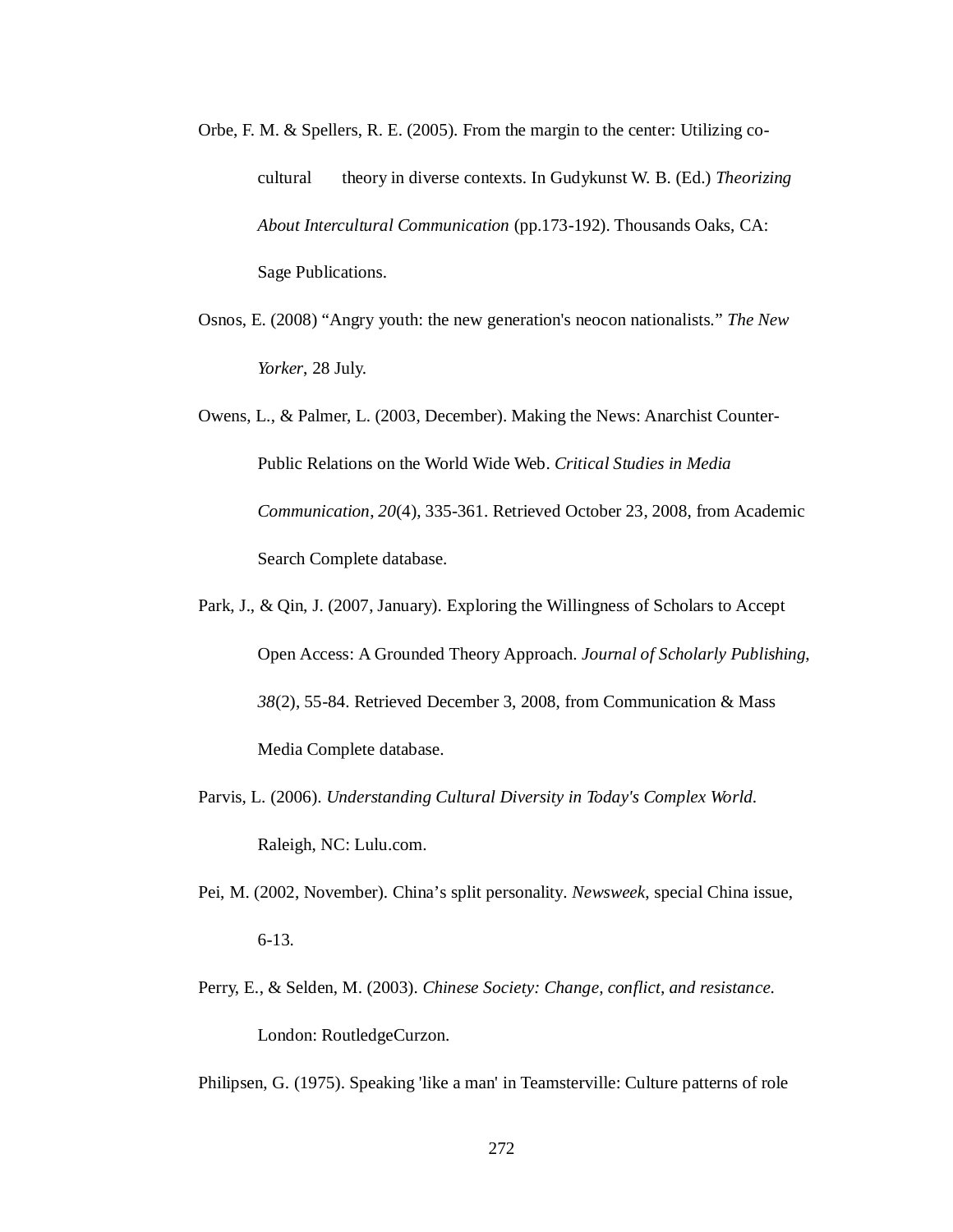enactment in an urban neighborhood. *Quarterly Journal of Speech, 61*, 13-22.

Pickard, V. (2006, March). Assessing the Radical Democracy of Indymedia:

Discursive, Technical, and Institutional Constructions. *Critical Studies in Media Communication*, *23*(1), 19-38. Retrieved October 23, 2008, doi:10.1080/07393180600570691

Powell, T., (1999). *Beyond the Binary: Reconstructing Cultural Identity in a Multicultural Context*. New Brunswick, NJ: Rutgers University Press.

Qiao Bao. (2010, April 27). Yale doctor killed by former Chinese colleague: Perpetrator's photos exposed. *Wenxuecity.* Retrieved April 30, 2010, from

http://news.wenxuecity.com/BBSView.php?SubID=news&MsgID=1070242

Qing Nian Can Kao. (2007, Dec 12). The subtle differences between China and the

U.S.: How come everything turns out to be just the opposite? *Wenxuecity.*

Retrieved October 27, 2009, from

http://news.wenxuecity.com/BBSView.php?SubID=news&MsgID=488440

Ren Ming Wang – Wen Hua Lun Tan. (2009, Feb 23). Objection: Who says the 12 bronze Zodiac animal heads looted from the Old Summer Palace or *Yuanming Yuan* (the Garden of Perfect Brightness) as valuable national treasures? *Wenxuecity.* Retrieved May 26, 2010, from

http://news.wenxuecity.com/BBSView.php?SubID=news&MsgID=800632

Ren Zai Bei Mei. (2005, Oct 23). Tracking the case "Yale University discriminates

Chinese students": Responses from all around the campus. *Wenxuecity.*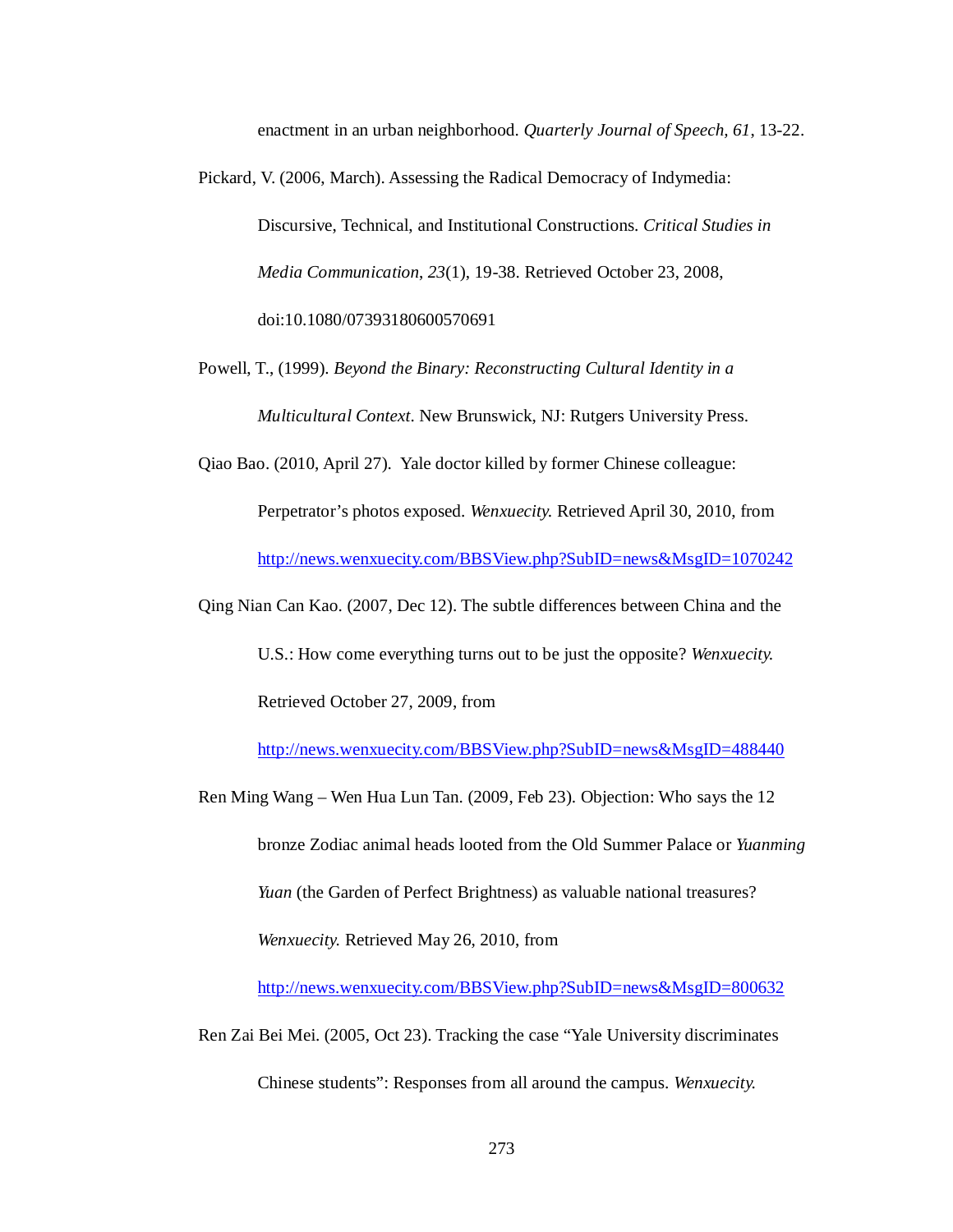Retrieved May 26, 2010, from

http://news.wenxuecity.com/BBSView.php?SubID=news&MsgID=94753

Ren Zai Bei Mei. (2007, Mar 1). Finally I begin to believe that America is actually a giant farmland. *Wenxuecity.* Retrieved October 27, 2009, from

http://news.wenxuecity.com/BBSView.php?SubID=news&MsgID=371709

- Right, K. (1997, April). Shared Ideology in Alcoholics Anonymous: A Grounded Theory Approach. *Journal of Health Communication*, *2*(2), 83-99. Retrieved December 3, 2008, doi:10.1080/108107397127806
- Rogers, E. M. (1994). *A History of Communication Study: A Biographical Approach*. New York, NY: Free Press.
- Rogers, E. M. (1999). Georg Simmel's concept of the stranger and intercultural communication research. *Communication Theory, 9*, 58-74.
- Sassenberg, K. (2002). Common bond and common identity groups on the Internet: Attachment and normative behaviors in on-topic and off-topic chats. *Group Dynamics, 6*(1), 27-37.
- Sautman, B. (1994). Anti-Black Racism in Post-Mao China. *The China Quarterly*, *138*, 413-437
- Schell, O., (1995). *Mandate of Heaven: The Legacy of Tiananmen Square and the next generation of China's leaders*. New York, NY: Simon & Schuster.
- Shefrin, E. (2004, September). Lord of the Rings , Star Wars , and participatory fandom: mapping new congruencies between the internet and media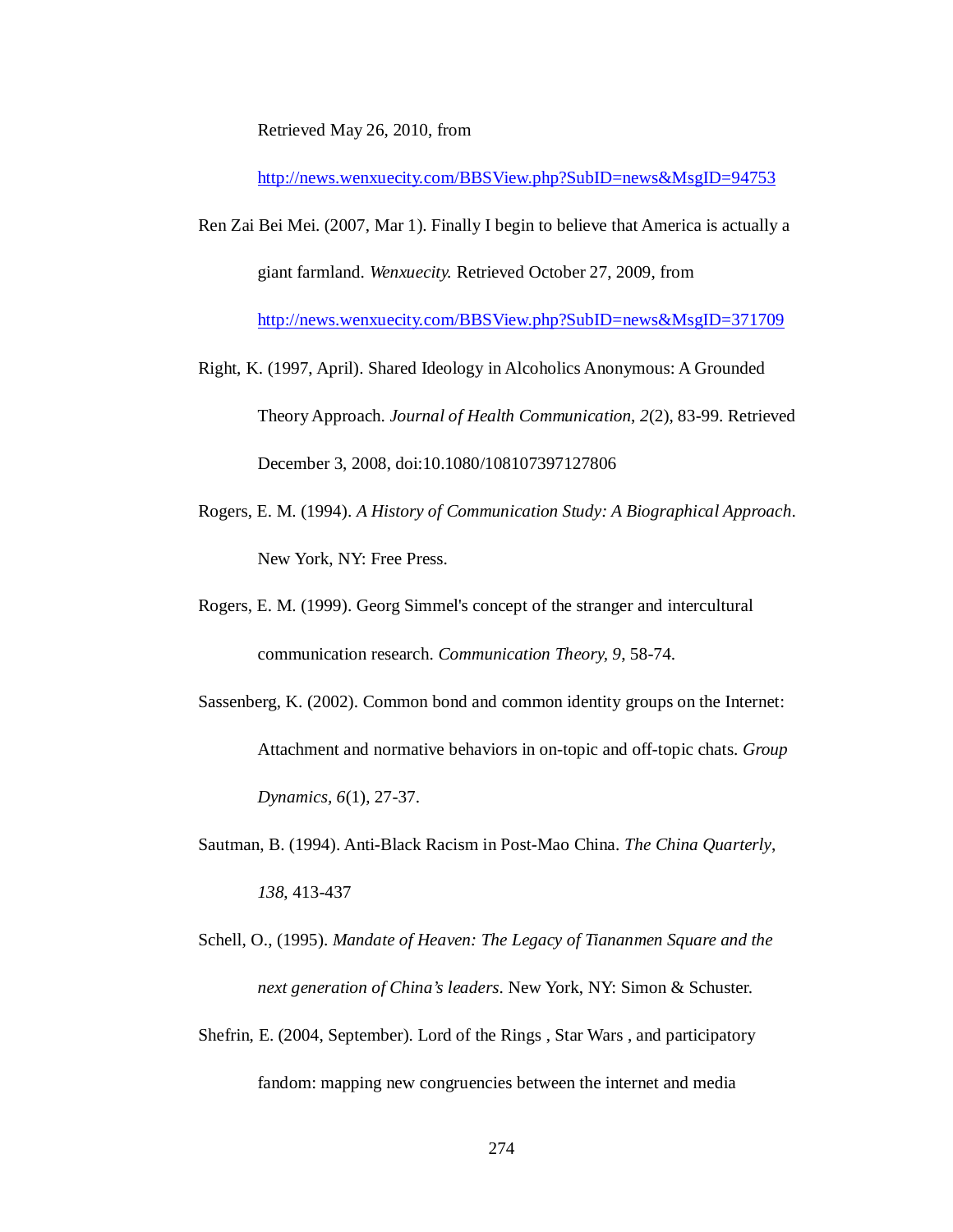entertainment culture. *Critical Studies in Media Communication*, *21*(3), 261- 281. Retrieved October 23, 2008, doi:10.1080/0739318042000212729

Shi Jie Ri Bao. (2010, April 30). Photos of WANG Lishan's victim and his three year old son. *Wenxuecity.* Retrieved April 30, 2010, from

http://news.wenxuecity.com/BBSView.php?SubID=news&MsgID=1071987

Shirk, S., (2008). *China: Fragile Superpower*. City: Oxford University Press, USA.

- Shome, R., & Hegde, R. (2002, June). Culture, Communication, and the Challenge of Globalization. *Critical Studies in Media Communication*, *19*(2), 172. Retrieved October 23, 2008, from Academic Search Complete database.
- Short, J.A., Williams, E., & Christie, B. (1976). *The social psychology of telecommunications*. New York: John Wiley & Sons.
- Sitaram, K. S., & Prosser, M. H. (1998). *Civic Discourse: Mutliculturalism, Cultural Diversity, and Global Communication*. Stamford, CT: Ablex Publishing.
- Skeat, J., & Perry, A. (2008, March). Grounded theory as a method for research in speech and language therapy. *International Journal of Language & Communication Disorders*, *43*(2), 95-109. Retrieved December 3, 2008, doi:10.1080/13682820701437245
- Stephan, C., & Stephan, W. (1992, Win). Reducing intercultural anxiety through intercultural contact. International Journal of Intercultural Relations, 16(1), 89-106. Retrieved August 27, 2009, doi:10.1016/0147-1767(92)90007-H

Strauss, A. (1987). *Qualitative Analysis for Social Scientists*. Cambridge, England: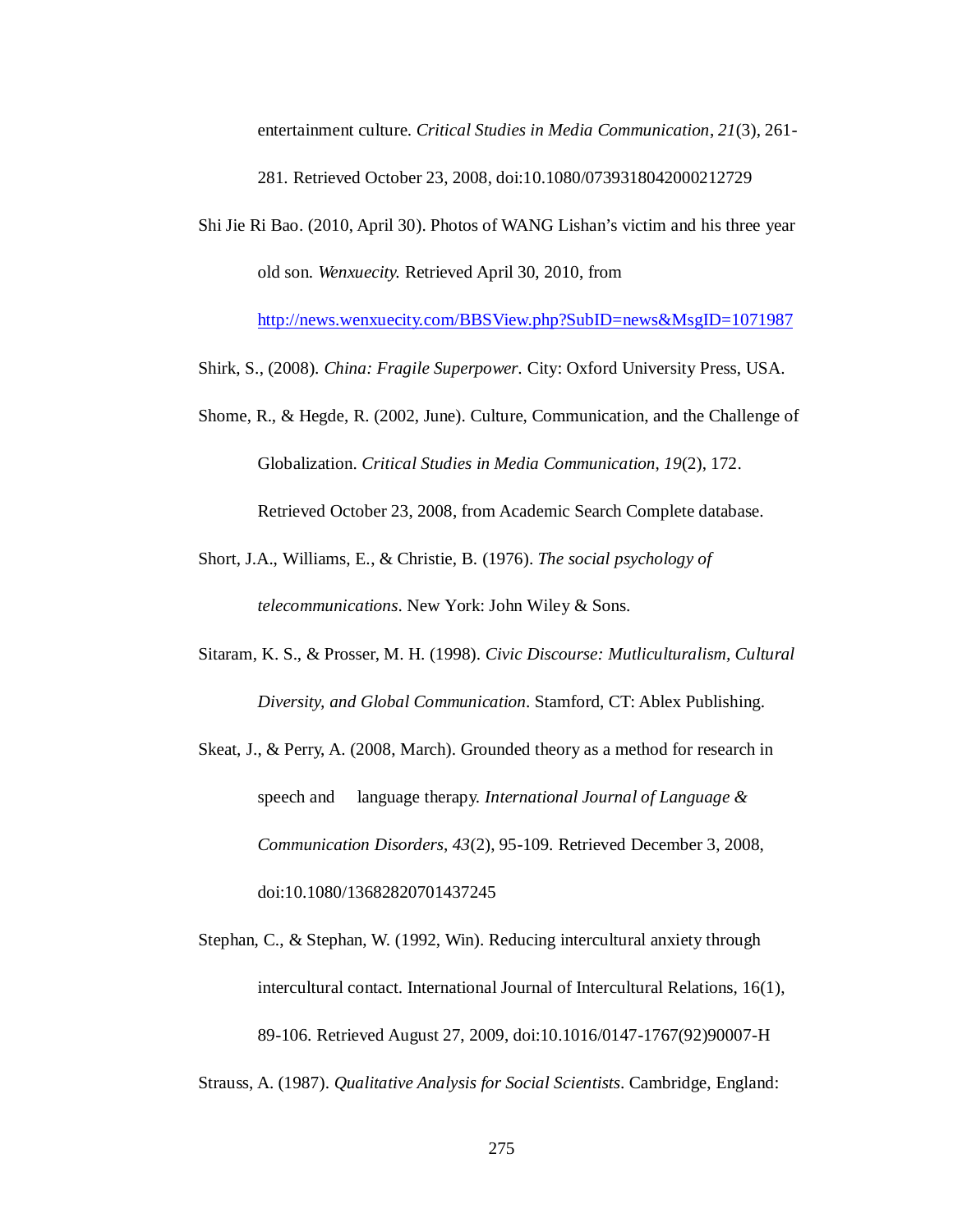Cambridge University Press.

- Sun, W. (2002). *Leaving China: Media, Migration and Transnational Imagination*. Lanham: Rowman and Littlefield.
- Tait, S. (2008, March). Pornographies of Violence? Internet Spectatorship on Body Horror. *Critical Studies in Media Communication*, *25*(1), 91-111. Retrieved October 23, 2008, doi:10.1080/15295030701851148
- Tajfel, H. & Turner, J. C. (1986). The social identity theory of inter-group behavior. In S. Worchel & L. W. Austin (Eds.), *Psychology of Intergroup Relations*. Chigago: Nelson-Hall
- Tajfel, H. (1974). Social identity and intergroup behaviour. *Social Science Information*, *13*, 65-93.
- Tajfel, H., & Turner, J. C. (1979). An integrative theory of intergroup conflict. In W. G. Austin & S. Worchel (Eds.), *The Social Psychology of Intergroup Relations* (pp. 33–47). Monterey, CA: Brooks/Cole.
- Tan, P. K.W. & Tan, D. K H. (2008), 'Learners' attitudes towards non- standard English in Singapore', World Englishes 27 (3/4): 465–479.

Thompson, B. (2008, January). How College Freshmen Communicate Student Academic Support: A Grounded Theory Study. *Communication Education*, *57*(1), 123-144. Retrieved December 3, 2008, doi:10.1080/03634520701576147

Tian Ya. (2009, Dec 9). CNN starts to defame China again: This is blatant defame.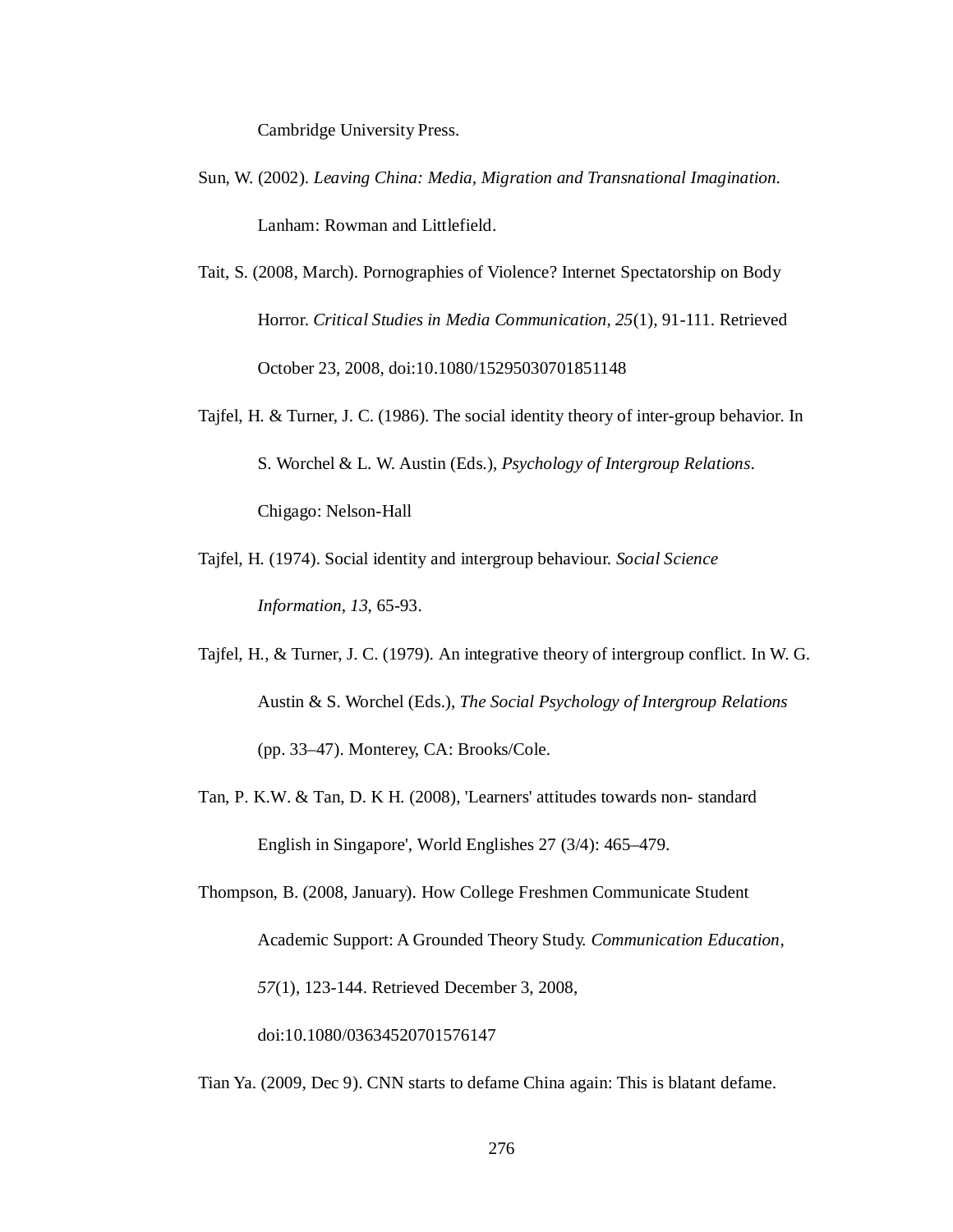*Wenxuecity.* Retrieved July 27, 2009, from

http://news.wenxuecity.com/BBSView.php?SubID=news&MsgID=977233

- Ting-Toomey, S. (2005b). Identity Negotiation Theory: Crossing cultural boundaries. In Gudykunst W. B. (Ed.) *Theorizing About Intercultural Communication* (pp.211-233). Thousands Oaks, CA: Sage Publications.
- Townsend, J. (1996). Chinese Nationalism. In Jonathan Unger, ed. *Chinese Nationalism*, pp. 1-30. Armonk, NY: M.E. Sharpe.
- Tsao, C., & Seymour, J. (1998). *Tibet through Dissident Chinese Eyes*. Armonk, NY: M.E. Sharpe.
- Tsu, J. (2006a). Extinction and Adventures on the Chinese Diasporic Frontier. *Journal of Chinese Overseas, 2* (2), 247-268.
- Tsu, J. (2006b). *Failure, nationalism, and literature: The making of modern Chinese identity, 1895-1937.* Stanford, CA: Stanford University Press.
- Wang Yi Li Shi. (2009, Aug 13). Early Chinese images in the eyes of early Americans: Unbearably grotesque. *Wenxuecity.* Retrieved May 26, 2010, from

http://news.wenxuecity.com/BBSView.php?SubID=news&MsgID=904190

- Wang, X., & Cooper-Chen, A. (2009, July). Asian images portrayed in the websites of US higher education institutions. *Chinese Journal of Communication*, *2*(2), 193-211.
- Ward, B. E. (1965). "Varieties of the Conscious Model: The Fishermen of South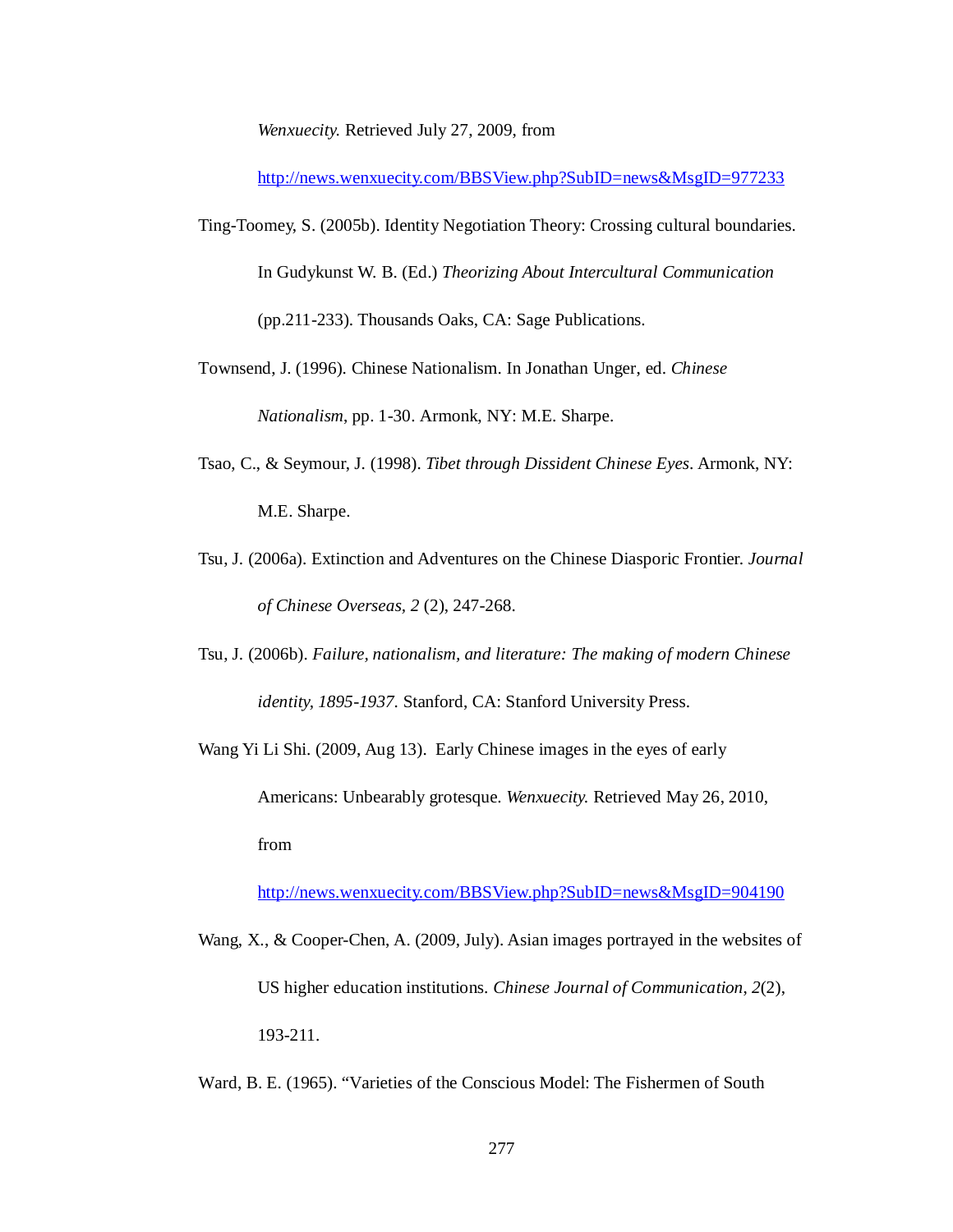China." In Michael Banton, ed. *The Relevance of Models for Social Anthropology*, pp. 113–37. London: Tavistock Publications.

- Watanabe, M. (2007, April). Conflict and Intolerance in a Web Community: Effects of a System Integrating Dialogues and Monologues. *Journal of Computer-Mediated Communication*, *12*(3), 1020-1042. Retrieved October 23, 2008, doi:10.1111/j.1083-6101.2007.00361.x
- Weider, D. L. & Pratt, S. (1990). On being a recognizable Indian among Indians. In D. Carbaugh (Ed.), *Cultural communication and intercultural contact* (pp.45-64). Hillsdale, NJ: Lawrence Erlbaum.
- Wenxue City Best Blogs. (2010, June 4). Wei Guan Sheng Huo: Random thoughts on Doctor WANG Lishan's rampage killing of former colleague. *Wenxuecity.* Retrieved June 30, 2010, from

http://news.wenxuecity.com/BBSView.php?SubID=news&MsgID=1072234

Wenxuecity. (2011, April 5). In *Wikipedia, The Free Encyclopedia*. Retrieved 01:32,

July 6, 2011, from

http://en.wikipedia.org/w/index.php?title=Wenxuecity&oldid=422473099

Wickberg, E. (2007). Global Chinese migrants and performing Chineseness. *Journal of Chinese Overseas, 3*(2), 177–193.

William Ewart Gladstone. (2011, May 10). In *Wikipedia, The Free Encyclopedia*. Retrieved 06:40, May 11, 2011, from

http://en.wikipedia.org/w/index.php?title=William\_Ewart\_Gladstone&oldid=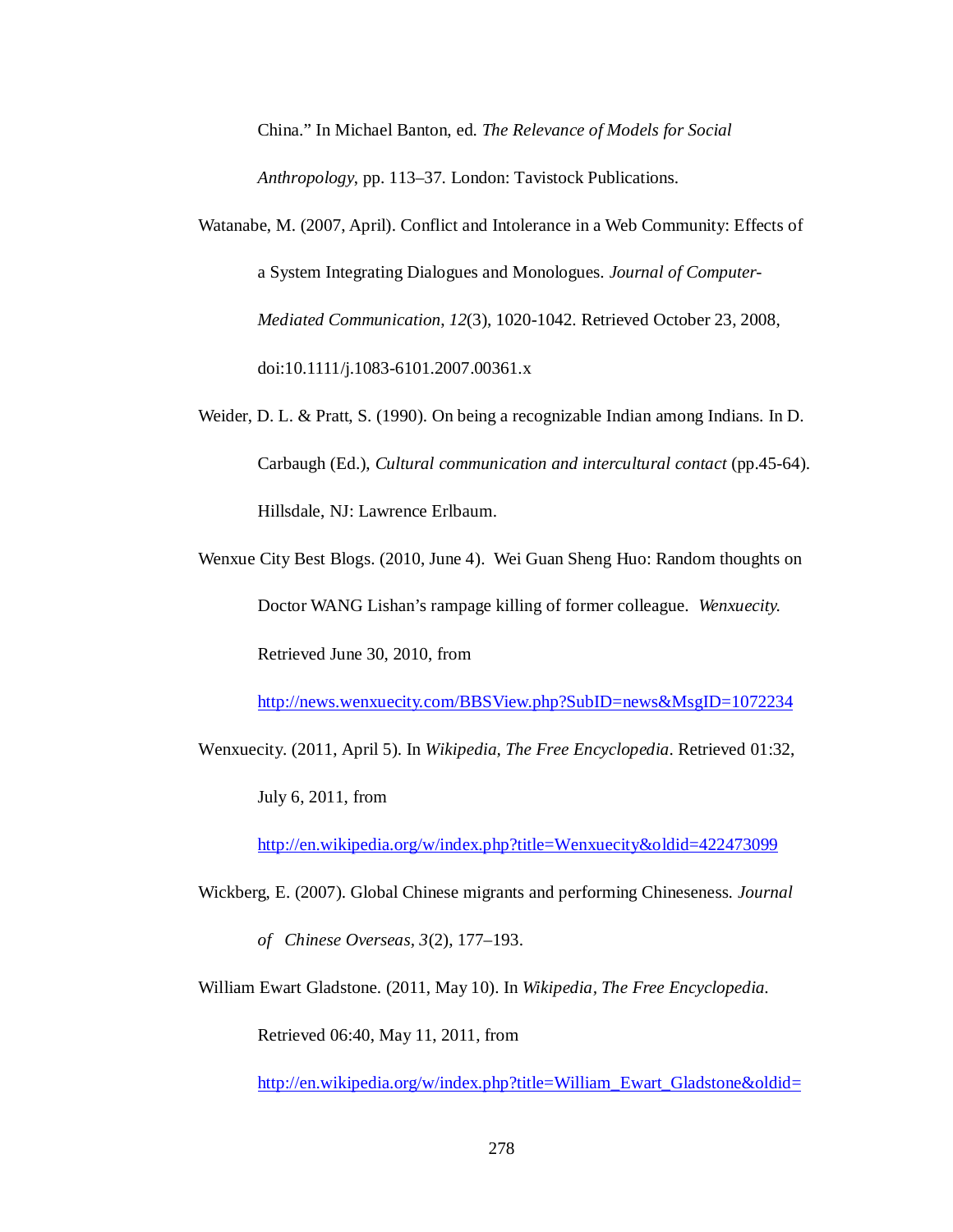428400698

Wilson, R., & Dissanayake, W. (1996). *Global/Local: Cultural Production and the Transnational Imaginary (Asia-Pacific)*. Durham, NC: Duke University Press.

Wo De Zhong Guo. (2010, Mar 18). My dear motherland: Please stop your degeneration. *Wenxuecity.* Retrieved Sep 21, 2010, from

http://news.wenxuecity.com/BBSView.php?SubID=news&MsgID=1041894

Wo De Zhong Guo. (2008, Aug 11). An Alternative Voice: Do not get over-elated with Beijing Olympics. *Wenxuecity.* Retrieved Sep 21, 2010, from

http://news.wenxuecity.com/BBSView.php?SubID=news&MsgID=673367

Wong, L. (2003). Belonging and diaspora: The Chinese and the Internet. *First Monday: Peer-reviewed Journal on the Internet 8*(4). Retrieved July 5, 2011 http://firstmonday.org/htbin/cgiwrap/bin/ojs/index.php/fm/article/view/1115/ 1035

Wu, X. (2007). *Chinese Cyber Nationalism*. Lanham, MD: Lexington Books.

- Xie, B. (2008). Multimodal Computer-Mediated Communication and Social Support among Older Chinese. *Journal of Computer-Mediated Communication , 13*(3), 728-750.
- Xing Dao Ri Bao. (2010, April, 21). American Chinese beaten to death: Consulate General of China in LA held mourning ceremony and hundreds rallied and protested. *Wenxuecity.* Retrieved May 26, 2010, from

http://news.wenxuecity.com/BBSView.php?SubID=news&MsgID=1066364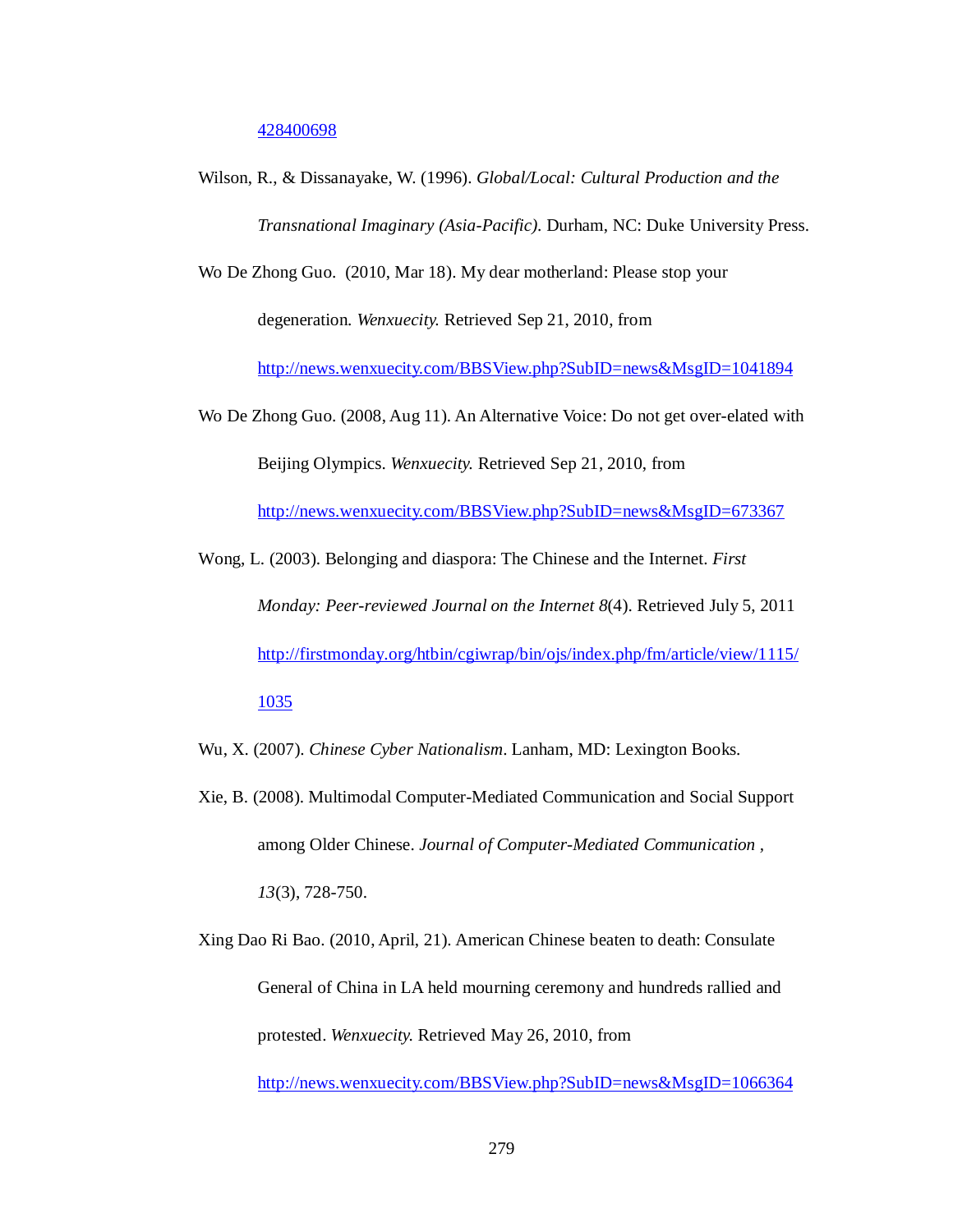Xing Dao Yuan Qiu Wang. (2010, May 10). Attitude Firm: People's Daily claims that China will never adopt Tripartite System for separating power. *Wenxuecity.* Retrieved July 6, 2009, from

http://news.wenxuecity.com/BBSView.php?SubID=news&MsgID=1080339

- Xing Zhou Ri Bao. (2010, April 22). Outcry from San Francisco Chinese: Chinese beaten to death for no reason. *Wenxuecity.* Retrieved May 26, 2010, from http://news.wenxuecity.com/BBSView.php?SubID=news&MsgID=1067039
- Yang, G. (2003). The Internet and the Rise of a Transnational Chinese Cultural Sphere. *Media, Culture & Society, 25*, 469-490.
- Yin, X-H. (2007). Diverse and transnational: Chinese (PRC) immigrants in the United States. *Journal of Chinese Overseas, 3*(1), 122-145.
- Zheng, Y. (2008). Technological Empowerment: The Internet, State, and Society in China. Stanford: Stanford University Press.
- Zhong Guo Bao. (2009, Oct 26). Chinese overseas abused by police for no reason: Chinese embassy and other expatriate organization intervened. *Wenxuecity.* Retrieved May 26, 2010, from

http://news.wenxuecity.com/BBSView.php?SubID=news&MsgID=946866

Zhong Hua Bo Ke. (2009, March 8). A Chinese hero: One Chinese who left in awe a mod of hundreds violent Americans. *Wenxuecity.* Retrieved May 26, 2010, from

http://news.wenxuecity.com/BBSView.php?SubID=news&MsgID=810573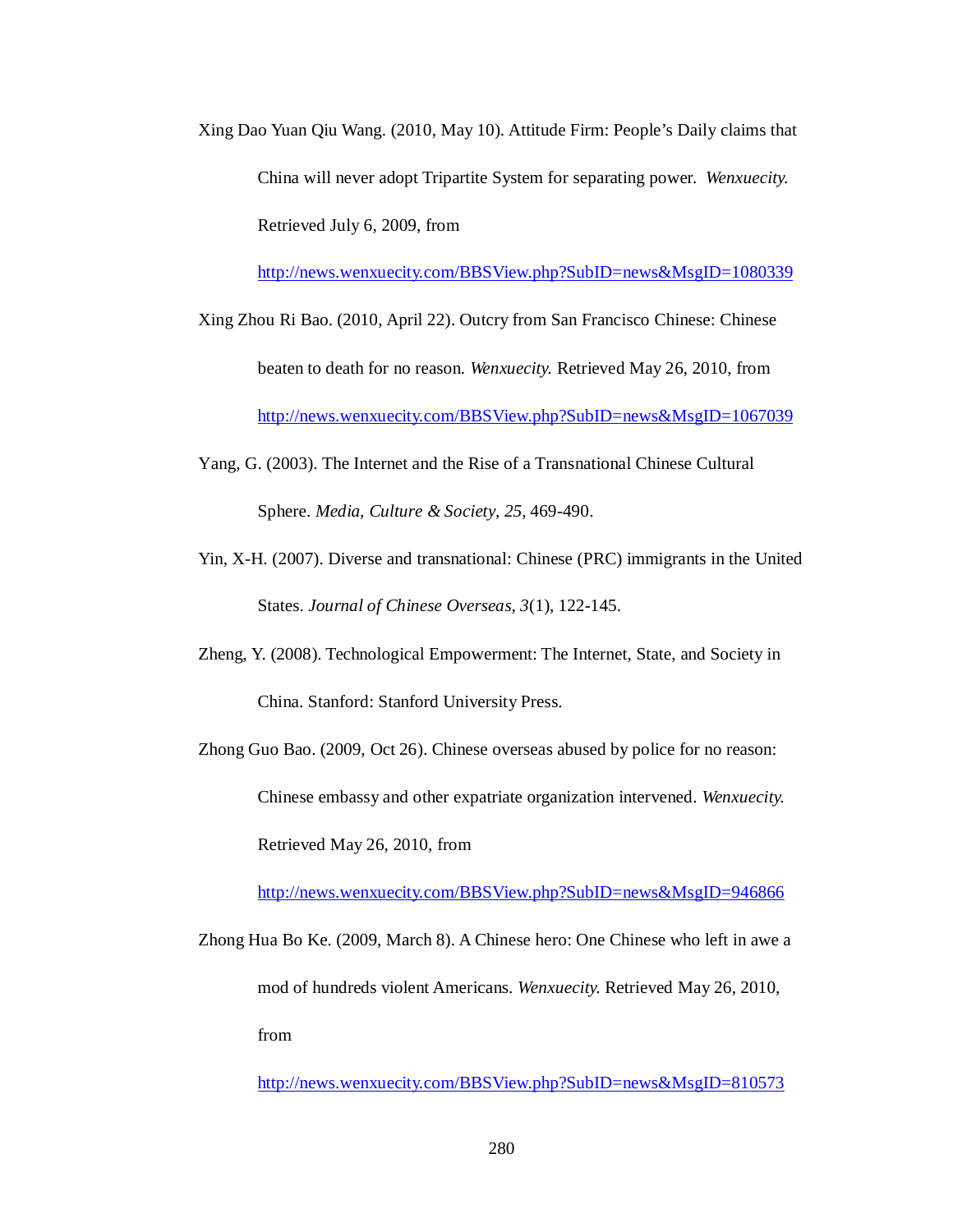Zhong Hua She Qu. (2009, Aug 17). China dumbfounded by the US and Europe's determination and scheme to ruin China thoroughly. *Wenxuecity.* Retrieved July 6, 2009, from

http://news.wenxuecity.com/BBSView.php?SubID=news&MsgID=906046

Zhong Ping She. (2008, July 26). From verbal abuse to physical attack: More and more hate crimes against Chinese in LA. *Wenxuecity.* Retrieved May 26, 2010, from

http://news.wenxuecity.com/BBSView.php?SubID=news&MsgID=661068

Zhong Qing Wang. (2010, Jan 23). Harvard professor: Compared to the U.S., China is still Kindergarten. *Wenxuecity.* Retrieved July 27, 2009, from

http://news.wenxuecity.com/BBSView.php?SubID=news&MsgID=1000603

Zhong Xin She. (2008, April 13). Chinese are angry with CNN TV host and San

Francisco Chris Daly's anti-China remarks. *Wenxuecity.* Retrieved July 27,

2009, from

http://news.wenxuecity.com/BBSView.php?SubID=news&MsgID=567708

Zhong Xin Wang. (2007, Dec 11). A group of Chinese overseas students brawled with non-Chinese international students at a for-profit international college in Canada. *Wenxuecity.* Retrieved May 26, 2010, from

http://news.wenxuecity.com/BBSView.php?SubID=news&MsgID=493015

Zhong Xin Wang. (2007, July 5). Four white mobsters taunted, battered, and menaced with guns local Chinese in Manhattan's Chinatown in New York City.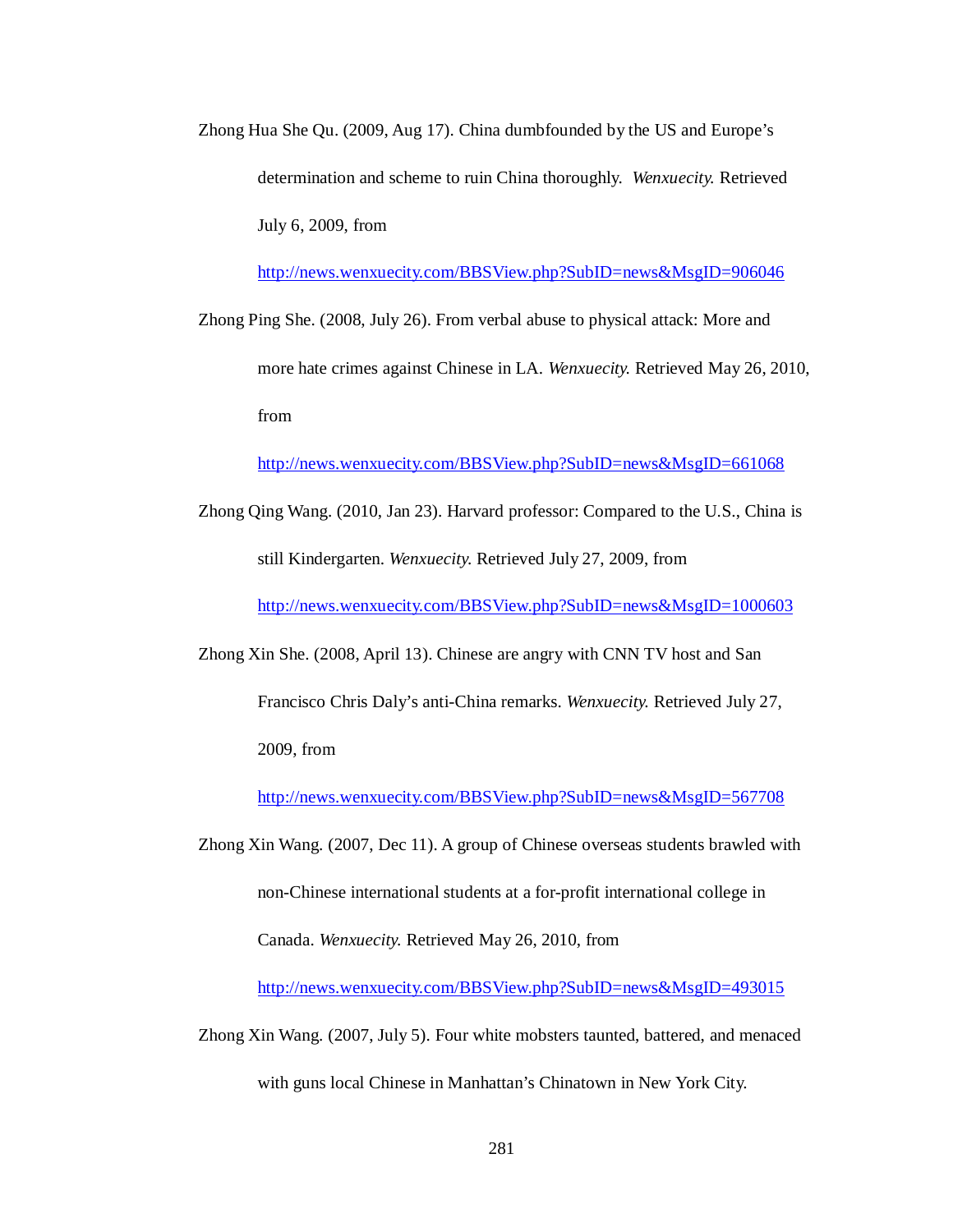*Wenxuecity.* Retrieved May 26, 2010, from

http://news.wenxuecity.com/BBSView.php?SubID=news&MsgID=426556

Zhong Xin Wang. (2007, May 21). A Chinese battered by a Caucasian man in NYC. *Wenxuecity.* Retrieved May 26, 2010, from

http://news.wenxuecity.com/BBSView.php?SubID=news&MsgID=405430

Zhong Xin Wang. (2008, Feb 22). Four Chinese pupils beat up by a mob of 40 Italian youngsters on the way back home from school. *Wenxuecity.* Retrieved May 26, 2010, from

http://news.wenxuecity.com/BBSView.php?SubID=news&MsgID=530720

Zhong Xin Wang. (2009, May 10). Chinese Ph.D. in mathematics, CAO Zhongjun killed in Melbourne, Australia. *Wenxuecity.* Retrieved May 26, 2010, from http://news.wenxuecity.com/BBSView.php?SubID=news&MsgID=848850

Zhou Guo Qiao Wang. (2008, Sep 9). Foreign professors view Chinese students:

Diligent but unchallenged. *Wenxuecity.* Retrieved October 27, 2009, from http://news.wenxuecity.com/BBSView.php?SubID=news&MsgID=696557

Zhou Guo Wang. (2009, July 24). Obama defended his friend. *Wenxuecity.* Retrieved February 10, 2010, from

http://news.wenxuecity.com/BBSView.php?SubID=news&MsgID=892119

Zhou Xin Wang. (2008, July 5). South Africa's inclusion of Chinese as colored is rejected by the Black organizations. *Wenxuecity.* Retrieved February 10, 2010, from